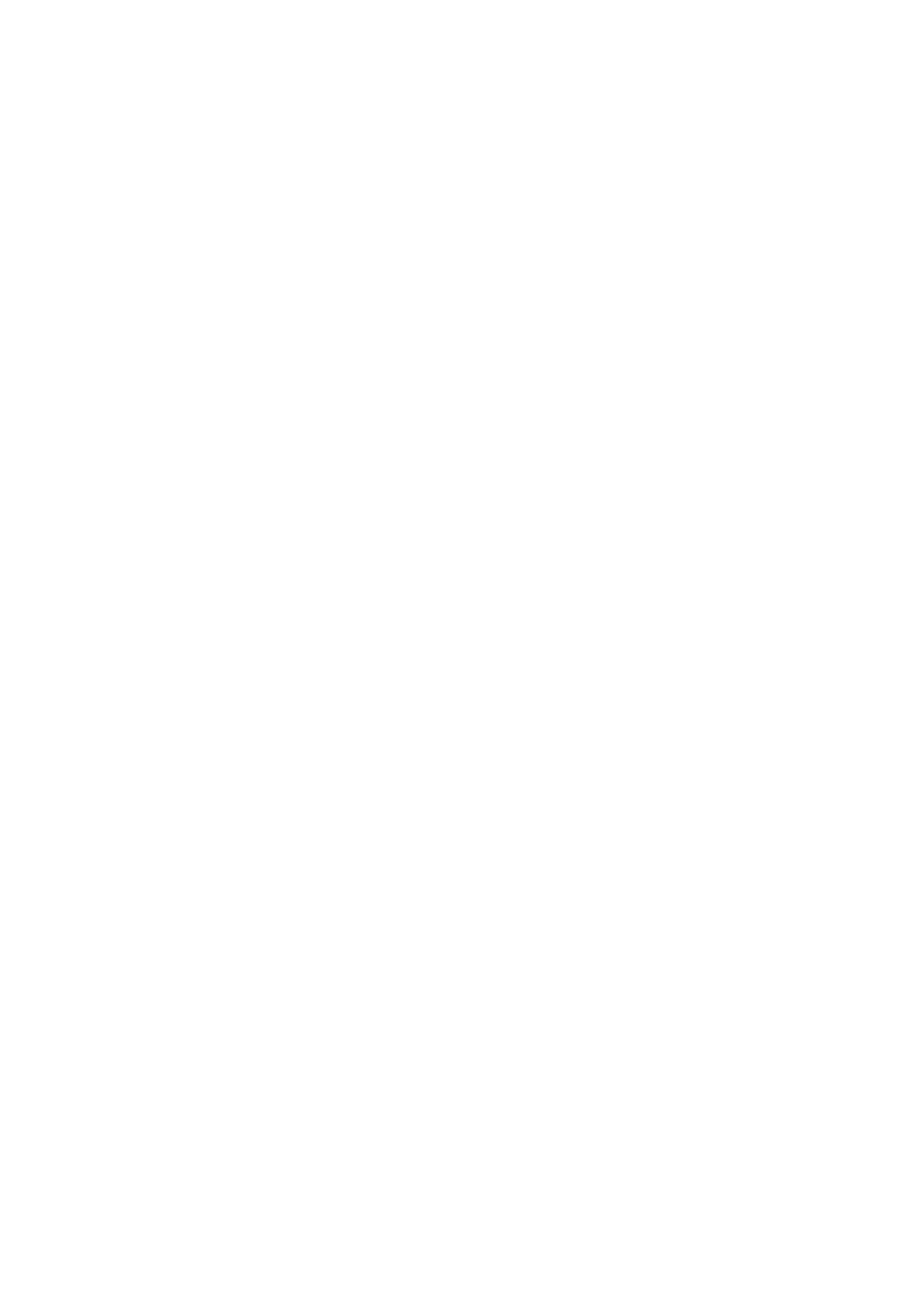# **Foreword**

On the occasion of the ten years celebrations of the formation of CPI (Maoist), as part of our endeavor to republish a number of valuable party documents, we are bringing out here a compilation of the messages issued in the past decade by the Central Committee, CPI (Maoist) on the occasion of celebrating Party Formation Day. Every year this is celebrated for one week starting from September 21 since the formation of the new party on September 21, 2004. This year's celebrations are not only significant because it is a decade since the formation of the new party, but also because of the merger of CPI(Maoist) and CPI (ML)NAXALBARI in May this year, completing the unity of genuine revolutionary parties in India.

Celebrating the Party Formation Day is a revolutionary occasion and tradition that is observed in every nook and corner of our country wherever party units are present. It is celebrated with great revolutionary fervor and enthusiasm with the huge participation of the people along with the party ranks and the PLGA in the guerilla zones and other movement areas in the rural tracts of our country and also in dungeons where our political prisoners keep the red flag aloft. It is also celebrated in a more secret manner in areas (some plains and urban areas and in spheres where fractional work of the party is present) where white terror is dominant, but the spirit behind the celebration remains the same. The spirit is to rededicate ourselves to build and develop the party as the true vanguard of the proletariat that would lead the toiling masses in the revolution for a new democratic society, the immediate goal, and for establishing communism, the ultimate goal. The message that the oppressed masses cannot achieve their liberation without the vanguard party is taken to the people in the widest manner possible during this occasion. The CC messages on this occasion also reflect this spirit and serve this purpose.

These messages not only had an immediate significance on that occasion in those years but also have a great political and historical significance for us at present. Though these were written keeping in view the party ranks, they have always been messages to the PLGA and the revolutionary masses too and these have always been taken to them. These messages – pay revolutionary homage to the martyrs of Indian revolution and the World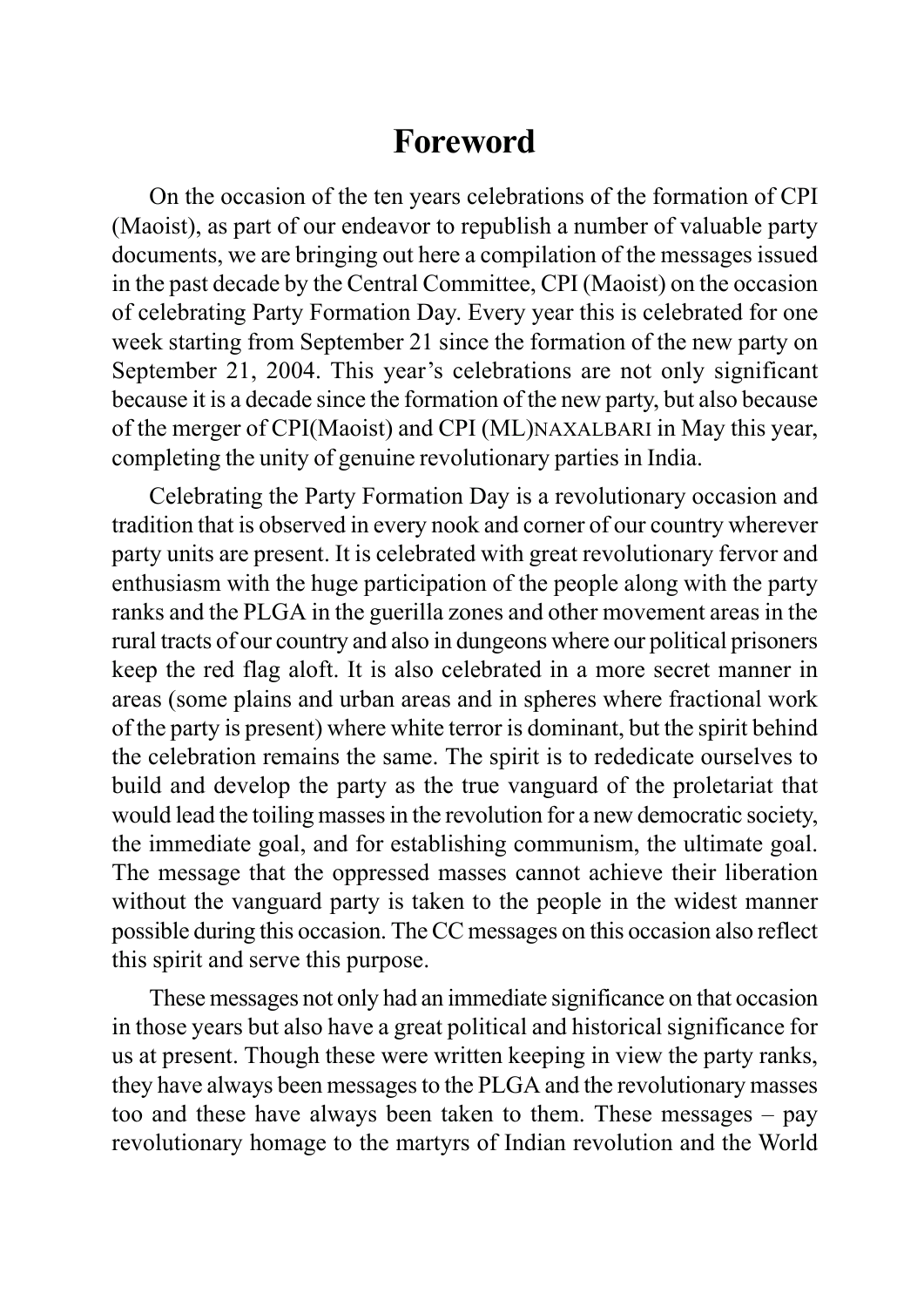Socialist Revolution who had laid down their lives for the liberation of the oppressed masses, particularly those who were martyred in the preceding year; analyse the domestic and international situation of that year and also the general trends emerging; analyse the condition of the movement led by the party mainly centering around the guerilla warfare we are waging, the ups and downs, twists and turns in the movement, the people's struggles, developments in establishment of new political power, expansion of the movement and the resistance to enemy repression; point out the main successes and failures of the movement in that year and lastly formulate some immediate tasks that should be fulfilled based on all these analyses to advance in the direction of the central task and other important tasks.

Though we had suffered some severe losses, till 2011 our guerilla warfare developed and expanded, several people's movements were built and expanded, several enemy's murderous counter-revolutionary campaigns and attacks like Salwa Judum and Sendra were defeated and new political power (at village level and up to district level in some areas also) had been formed and established in the guerilla bases. The multi-pronged country wide offensive of the enemy – Operation Green Hunt – the 'war on people' was fiercely resisted. Support for our People's War, resistance of the people and opposition to OGH developed and consolidated at the domestic and international levels. After 2011 though our movement started facing a difficult situation, the party, PLGA and the UF comrades and the revolutionary masses are striving hard to defend the revolution, turn back the enemy attack and gain the upper hand by striving hard to retake the initiative in the PPW. These messages are a historical and political chronicle of all these phenomena and help the party ranks, the revolutionary camp and the people in general, in looking and understanding things in a perspective, as a dialectical process. They also guide in understanding 'what is to be done.'

We urge the readers to study these messages to understand the course of the PPW waged and developed in the concrete conditions of our country. If these messages help the readers in understanding the significance of the vanguard role of the party in leading it, how a revolution and our liberation is impossible without such a party and inspires them to join it or at least associate with it, the purpose is more than served.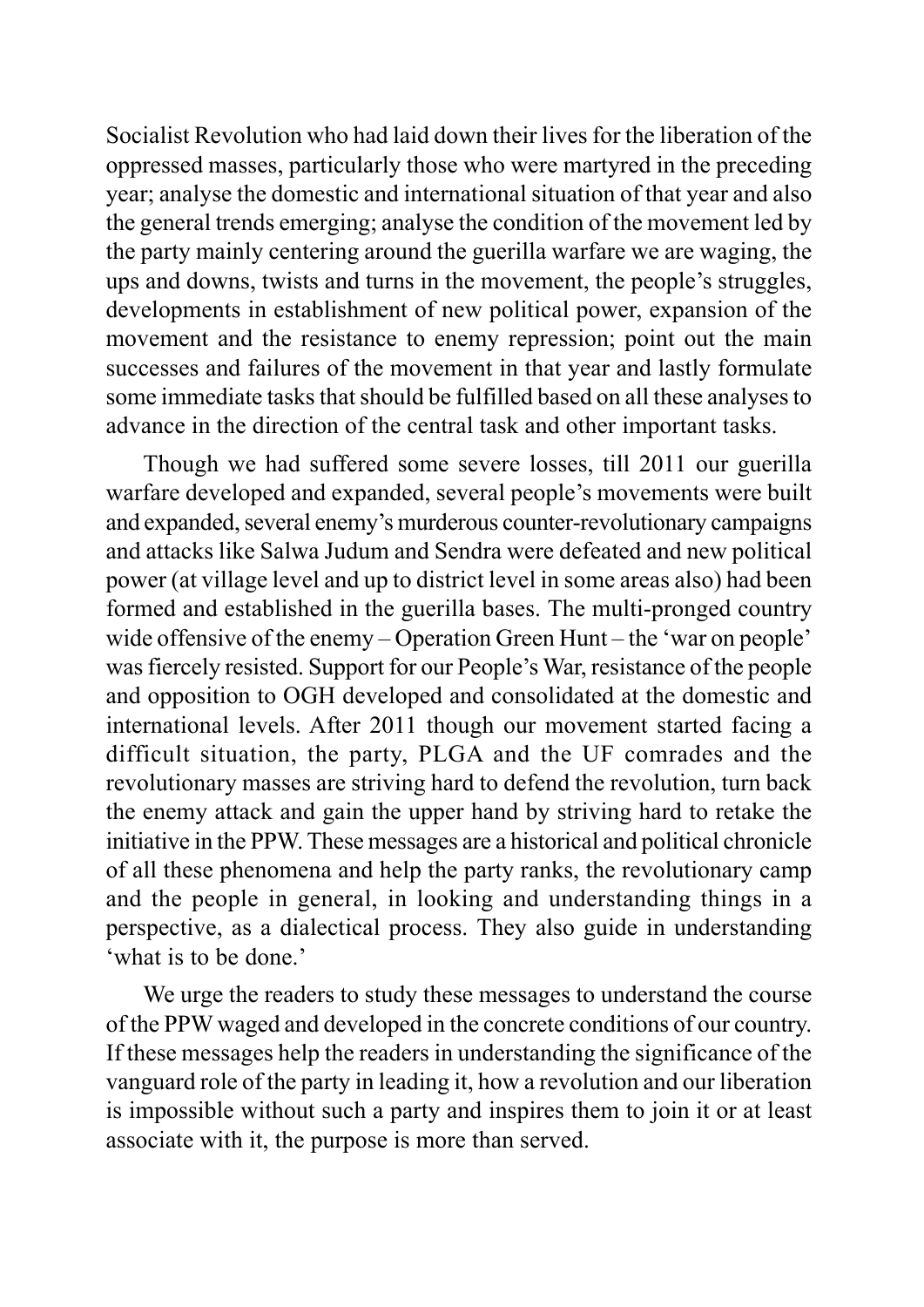A party that is armed with Marxism-Leninism-Maoism, represents nothing but the interests of the people and is uncompromising in this and extremely self-critical towards its mistakes and shortcomings is not easily defeated. These messages are a poignant testimony to this fact.

The formation of a revolutionary party was possible in the history of the communist movement of our country only after decades of domination of reformism and revisionism in it, i.e., only after the dawn of Naxalbari. Even after that, the formation of a single centre for guiding the NDR in our country was mainly completed only in 2004. Now the ruling classes are hell bent on destroying this vanguard that has evolved out of several sacrifices of thousands of martyrs, ideological and political struggles, the blood and sweat of millions of masses. We hope these messages would also play their role in realising the need to preserve this most scientific, most organised, most consolidated weapon in the hands of the proletariat and oppressed people to lose their chains.

With Revolutionary Greetings

# **Central Committee CPI(Maoist)**

September 1, 2014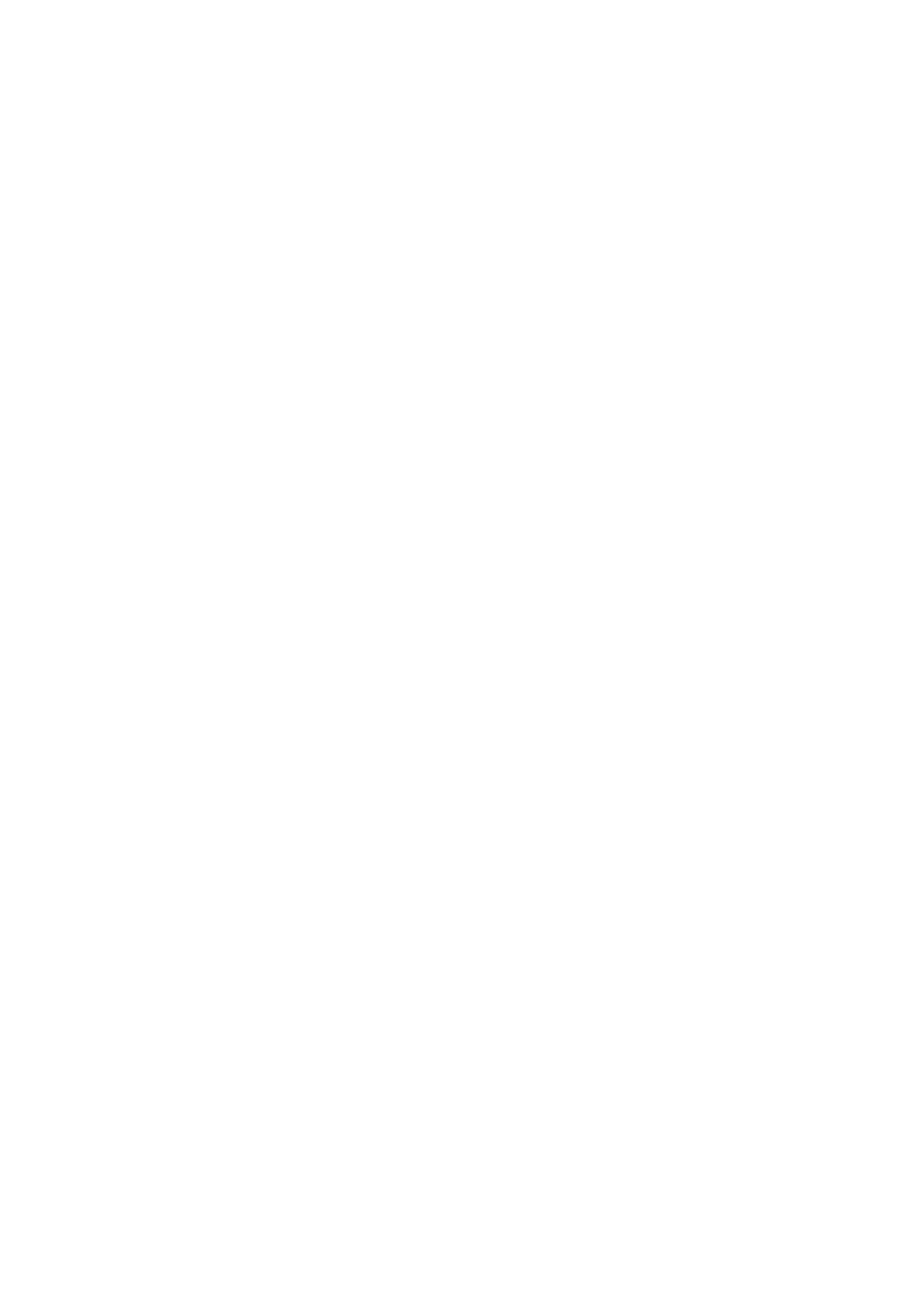# **CONTENTS**

| Year |   | Page No. |
|------|---|----------|
| 2005 |   | 9        |
| 2006 | . | 18       |
| 2007 |   | 28       |
| 2008 | . | 39       |
| 2009 |   | 42       |
| 2010 | . | 51       |
| 2011 |   | 65       |
| 2012 | . | 86       |
| 2013 |   | 121      |
| 2014 |   | 151      |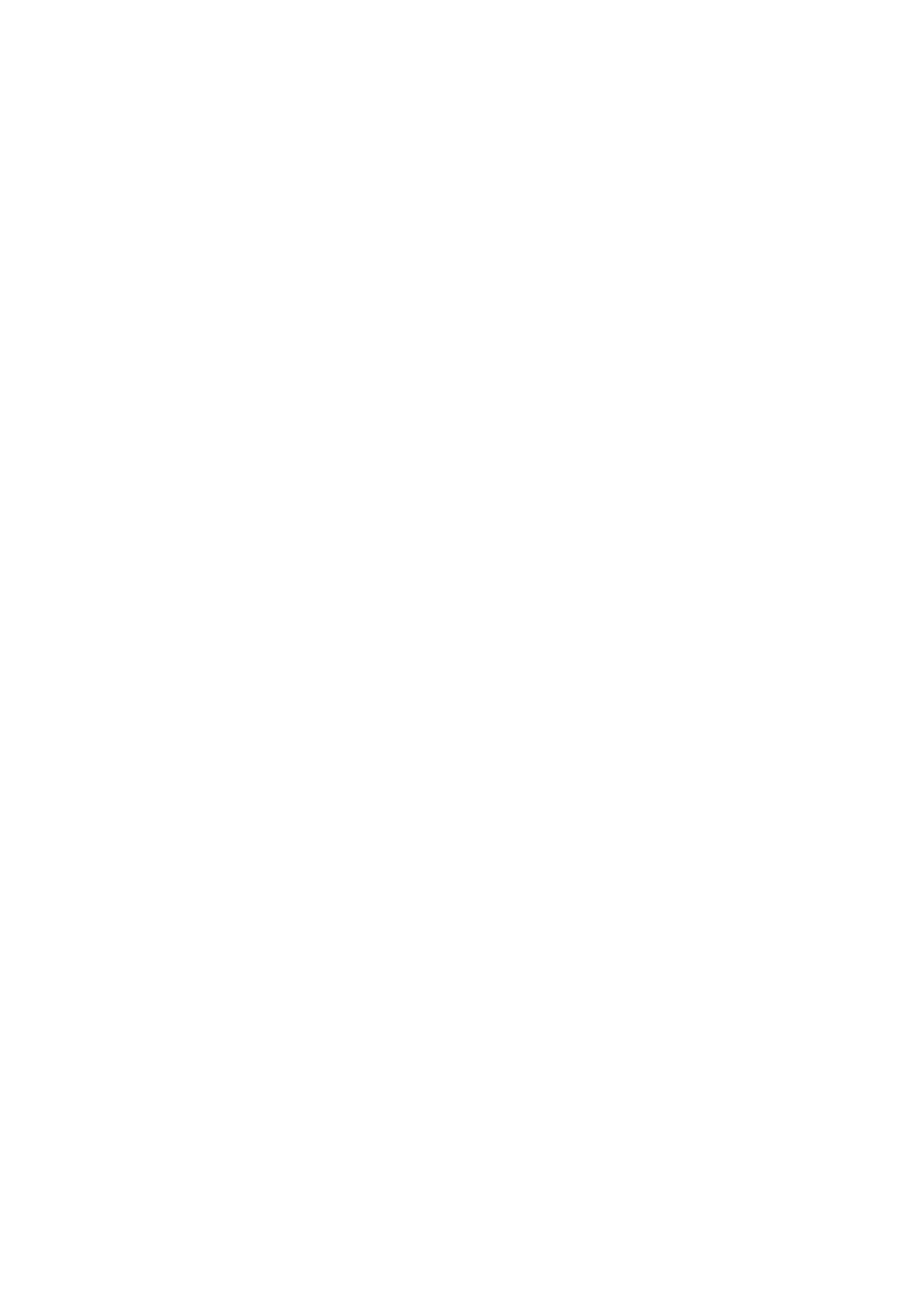| <b>HOLD HIGH THE RED BANNER OF</b><br><b>OUR GLORIOUS PARTY!</b>                                  |
|---------------------------------------------------------------------------------------------------|
| <b>COMMEMORATE THE FIRST ANNIVERSARY OF OUR</b><br><b>UNIFIED PARTY FROM SEPTEMBER 21 TO 27!!</b> |
| <b>Politbureau</b><br><b>Communist Party of India (Maoist)</b>                                    |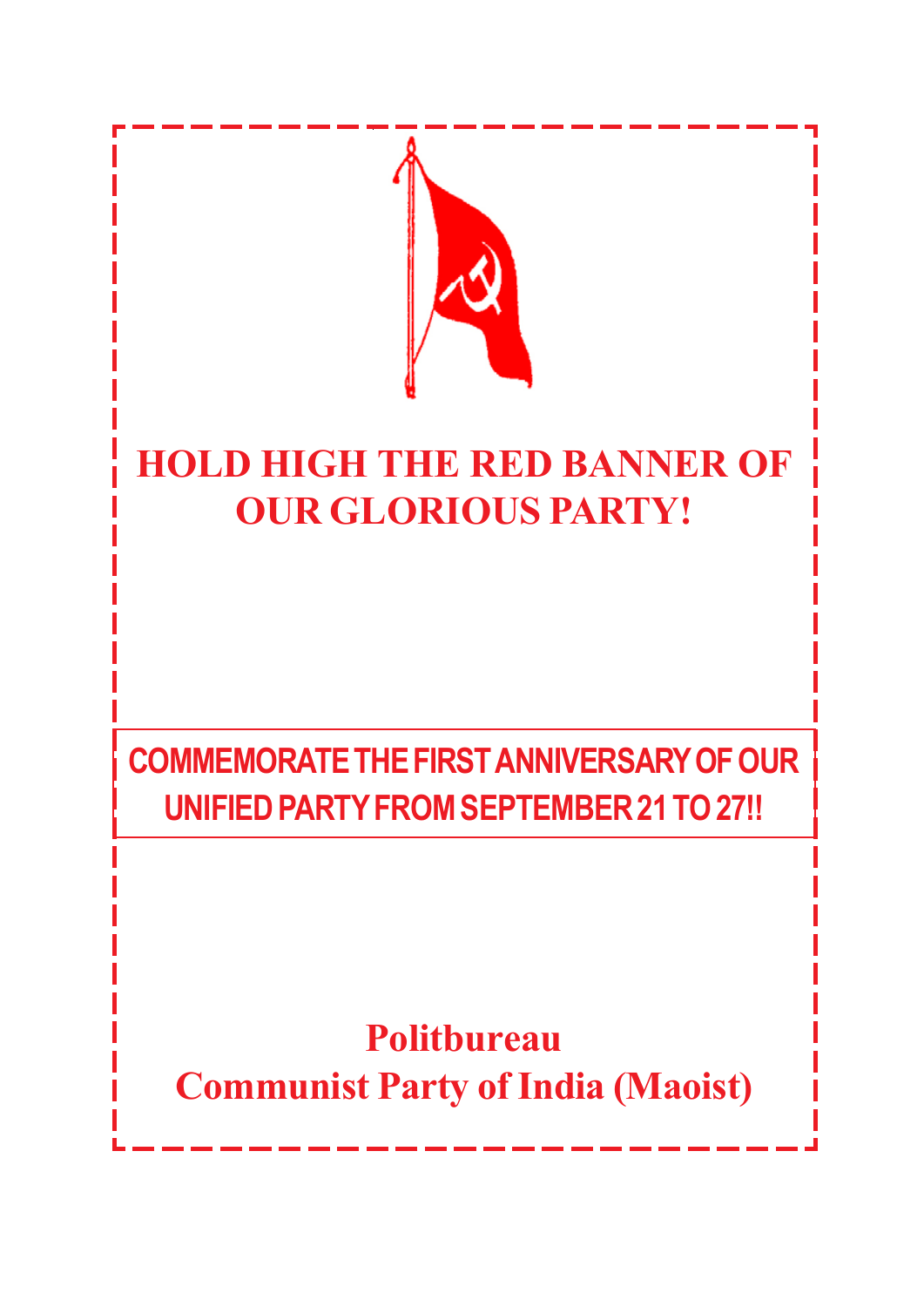#### **Dear Comrades!**

The coming September 21 will be the first Anniversary Day of our newly-unified Party, the CPI(Maoist), marking the completion of one year of the historic merger of the two Maoist Revolutionary Parties, the MCCI and CPI(ML)[PW]. Our CC(P) has taken the decision to commemorate September 21 as the Party's Formation Day every year. Keeping in view the great significance of the first Anniversary this year, our entire Party, PLGA, revolutionary Mass Organizations, newly emerging Revolutionary People's Committees and the revolutionary masses throughout the country should organize weeklong celebrations from September 21 to 27 with revolutionary spirit and vigour. This should be organized as a big ideologicalpolitical campaign countrywide.

On the revolutionary occasion of the first anniversary celebrations of our Party, we must first of all hail the sacrifices of over ten thousand great martyrs of our glorious Party, brave and courageous PLGA, and revolutionary Mass Organizations, Revolutionary People's Committees, and revolutionary masses of our country who had fallen since the beginning of the historic Naxalbari armed agrarian revolutionary uprising.

All these brave martyrs stand as models of exceptional communist qualities such as: total dedication to the cause of revolution, selflessness and adherence to communist values and ethics, indomitable will and steadfastness, exemplary courage, proletarian discipline, simplicity in habits and lifestyle, deep affection, love, respect and an attitude of serving the people, determination to bear hardship and '*swim against the tide'*, hard work, and so on. We must remember, hail and pledge to continue the exemplary revolutionary ideals of every martyr, like valour, steadfastness, determination and the firm ideological-political commitment and loyalty to the oppressed masses, the Party and revolution.

 On this glorious occasion let us remind and propagate widely throughout country, regarding the history of our unified Party, which is traversing through a tortuous Path of Protracted People's War to achieve New Democracy, Socialism and Communism. We must trace the history of the two great streams of the unified party, CPI (ML) and MCCI, right from their inception during the turbulent period of 1960s and their rupture with age-old revisionism, under the leadership of our great and beloved leaders, comrades CM and KC. We must explain how, in the 35 years prior to the merger, the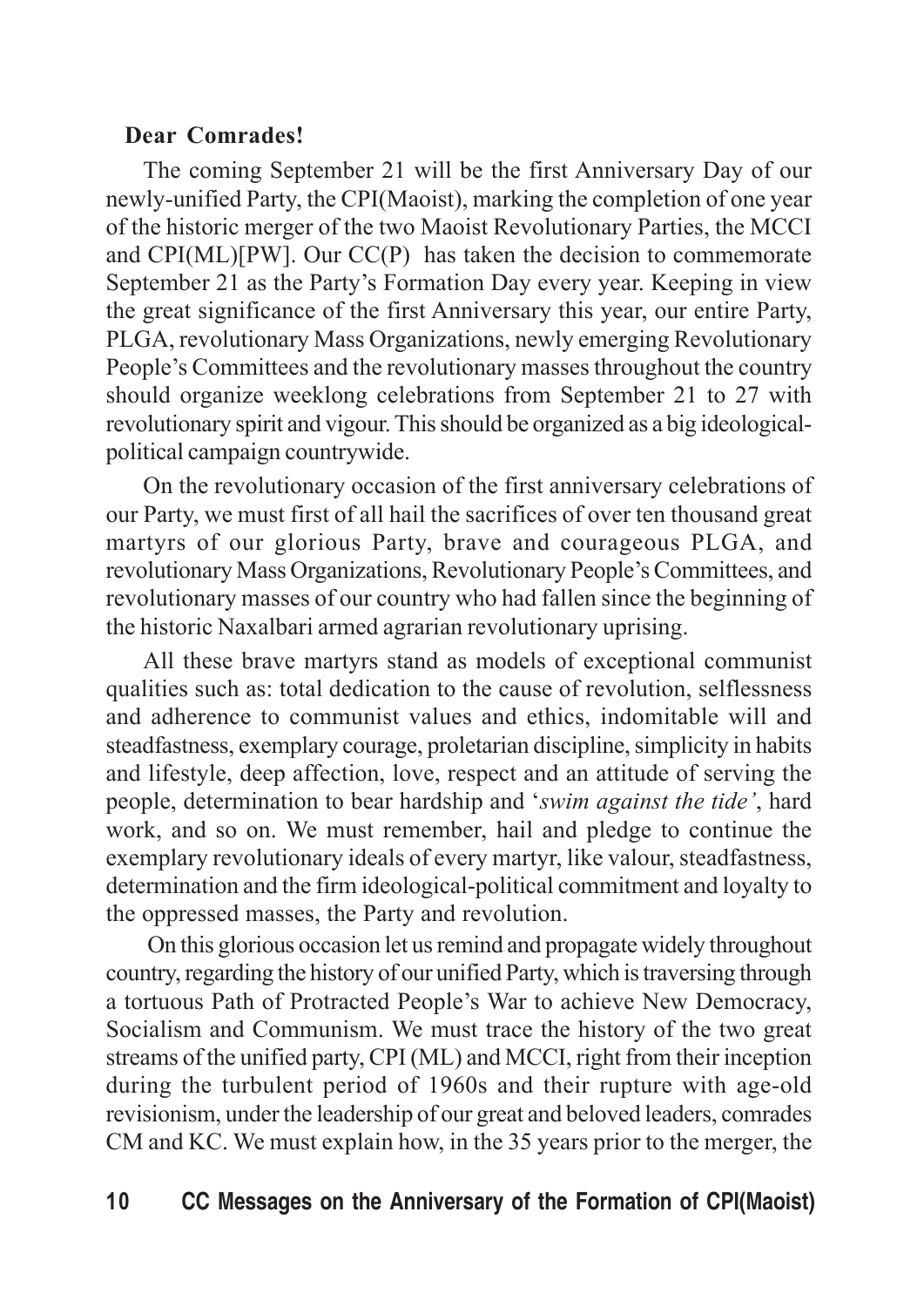two Maoist streams of the Indian revolution not only upheld the revolutionary line of the Naxalbari, but also enriched it further with the concrete application of theory and the rich experience gained in advancing the revolutionary movement. We must explain how the struggle for the seizure of land and political power is being waged by the two erstwhile Parties from the very beginning and the great significance of the formation of the PLGA, the Guerrilla zones in the process of transformation into Base Areas.

The unity between MCCI and CPI(ML)[People's War] was achieved after a long period by going through a process of close interaction, deep discussion, debate and deep study with tremendous patience and maturity. In this process it had overcome the 'dark period' of strained relations between the two Parties that existed for a brief period. But the frank and sincere self-criticism based on MLM, before the masses and inside the party, paved the way to fulfill the long cherished desire of unity of genuine revolutionaries. The unity was achieved on the basis of correct political and ideological line under the guidance of MLM, the synthesis of rich revolutionary experience in the crucible of class struggle achieved through the selfless sacrifices of over ten thousand martyrs and the blood and sweat of thousands of guerrilla fighters, rank and file of the party, activists and thousands of leaders and members of mass organizations, and lakhs of revolutionary masses. It is not only the merger of two revolutionary parties, two revolutionary armies, mass organizations and two revolutionary movements, but a synthesis of the rich and varied experiences of the two revolutionary movements.

The unity has brought a qualitative leap in the unity of genuine communist revolutionaries of India. It also brought a clear-cut polarization between the genuine revolutionaries and the fake ones. The revolutionary masses and cadres, not only in our party but also in various ML organizations, were enthusiastically hailed the unification. In the last ten months some genuine Maoist forces, either as a group or as individuals, have joined the unified Party, the CPI (Maoist).

Unification of the two Maoist Parties has had a tremendous influence on the oppressed masses of the country and the various revolutionary forces. The Party organization now spans across the length and breadth of the country, from Assam in the east to Gujarat in the west, and from Punjab in the north to Kerala in the south. We now have presence in almost every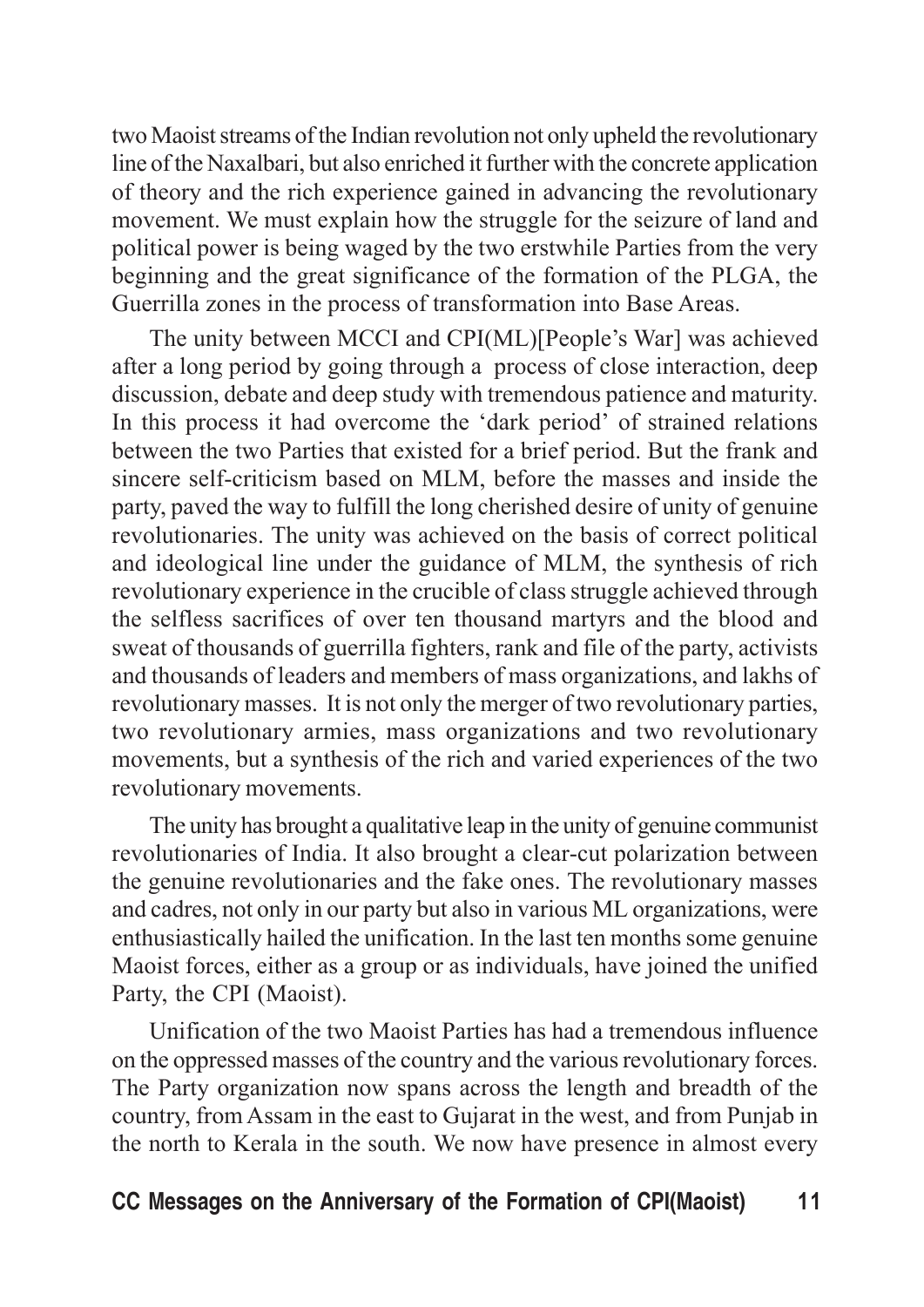state though it is weak in some states. The merger of the two Parties has strengthened the organization especially in Jharkhand, Bihar, West Bengal, UP, Uttaranchal, Orissa, Chhattisgarh, Punjab and Kerala.

The year following the merger was marked by great developments in our people's war. The heroic armed resistance of our PLGA and the revolutionary masses had spread to all over the country. The armed guerilla attacks on the enemy forces during the Assembly Election Boycott campaign in Bihar, Jharkhand during the month of February this year, the tactical counteroffensive campaign during April-June '05 in DK that wiped out 38 CRPF and state special forces personnel and injured over 110, the Chandauli ambush in UP in November last wiping out 19 policemen, the annihilation of the SP of Mungyr district in Bihar, several ambushes or raids in Dandakaranya, Jharkhand, Bihar, AP, West Bengal, Maharastra and Chhattisgarh, had demonstrated the increased striking power of the PLGA after the merger of the two Parties and the two guerilla armies.

 Under the leadership of our unified Party, the oppressed masses are joining the revolutionary movement in large numbers in some of the struggle areas and also in newer areas. The Party, people's army and the mass organizations are consolidated further and the revolutionary guerrilla war against the decadent social system and the reactionary ruling classes and their mercenary armed police and para-military forces has intensified further. Organs of People's government, the Revolutionary People's Committees, in its embryonic form are being emerging at village to area level by directly electing their representative by the revolutionary masses. The Guerrilla Bases, which are the focal points in the GZs, have been coming into existence. Thousands of oppressed masses are organizing, consolidating and arming in the form of People's Militia. Their participation in the ongoing revolutionary guerilla war, including combat operations, is increasing. Higher forms of detachments of PLGA are formed and the guerrilla war has intensified and expanded further.

 Our Party has also taken up a political offensive against the enemy and is striving to build a strong anti-imperialist, anti-repression movement. We are now in a position to build mass organizations having a really All India character and proceed in the direction of building united front at the all India level.

The impact of the merger is felt even more by the exploiting ruling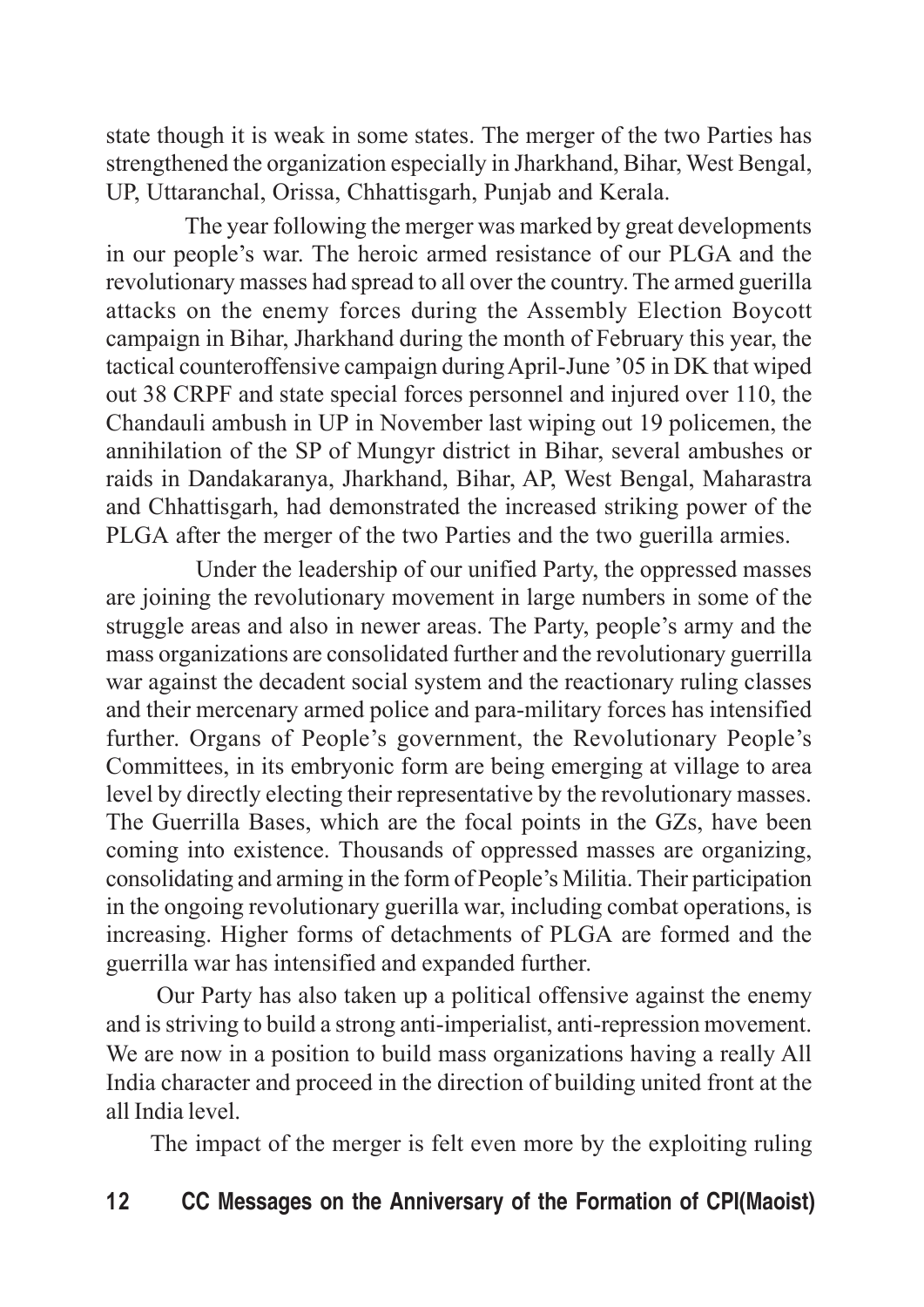classes who have been yelling loudly that the new Party poses a grave danger to the internal security and the unity and integrity of the country and that all efforts should be made to stamp out the Red Corridor stretching all the way from Nepal to Kerala in the south. Meetings of the Central Home Minister and Home Secretary, Chief Ministers, Central and State Intelligence heads, Para-military heads, DGPs, Home and Chief Secretaries of 13 states are having meeting after meeting devising plans to suppress the people's war led by the CPI(Maoist).

#### **Comrades!**

Today, the political situation in the country and the world is favourable for advancing the PPW. Imperialism is unable to come out of the serious crisis afflicting every sphere. The US imperialists had earned the wrath of the oppressed masses all over the world due to their brutal invasion and attacks against Afghanistan, Iraq and other countries. The relentless heroic resistance of the people, particularly in the occupied countries, has shaken the US imperialists. In the name of global campaign against terrorism, the US imperialists have unleashed attacks against the Maoist revolutionary movements, national liberation movements and all anti-imperialist forces. As a part of the worldwide imperialist offensive, recently the Bush administration had included our newly-formed Party and the ULFA in its list of terrorist organizations.

 In India too, the enemy offensive is increasing and is growing more and more brutal. The UPA government, led by the Congress party, has declared an all-out war and has intensified its countrywide coordinated offensive after the formation of the CPI(Maoist). We have to carry out all our activities while confronting the enemy forces. We must politically mobilize and consolidate the masses extensively and creatively and follow the principles and methods of secret Party and guerilla war. Preservation of our forces is very important in building the movement, taking up the task of destruction of the enemy forces and carrying out other activity.

The enemy has a highly sophisticated network of anti-Naxalite intelligence wings operating in all the major cities and there is continuous upgradation of the enemy's intelligence network, network of informers, and the coordination between the special anti-Naxalite police forces and the intelligence agencies of the various states has improved. There is a concerted effort on the part of the ruling classes to destroy the revolutionary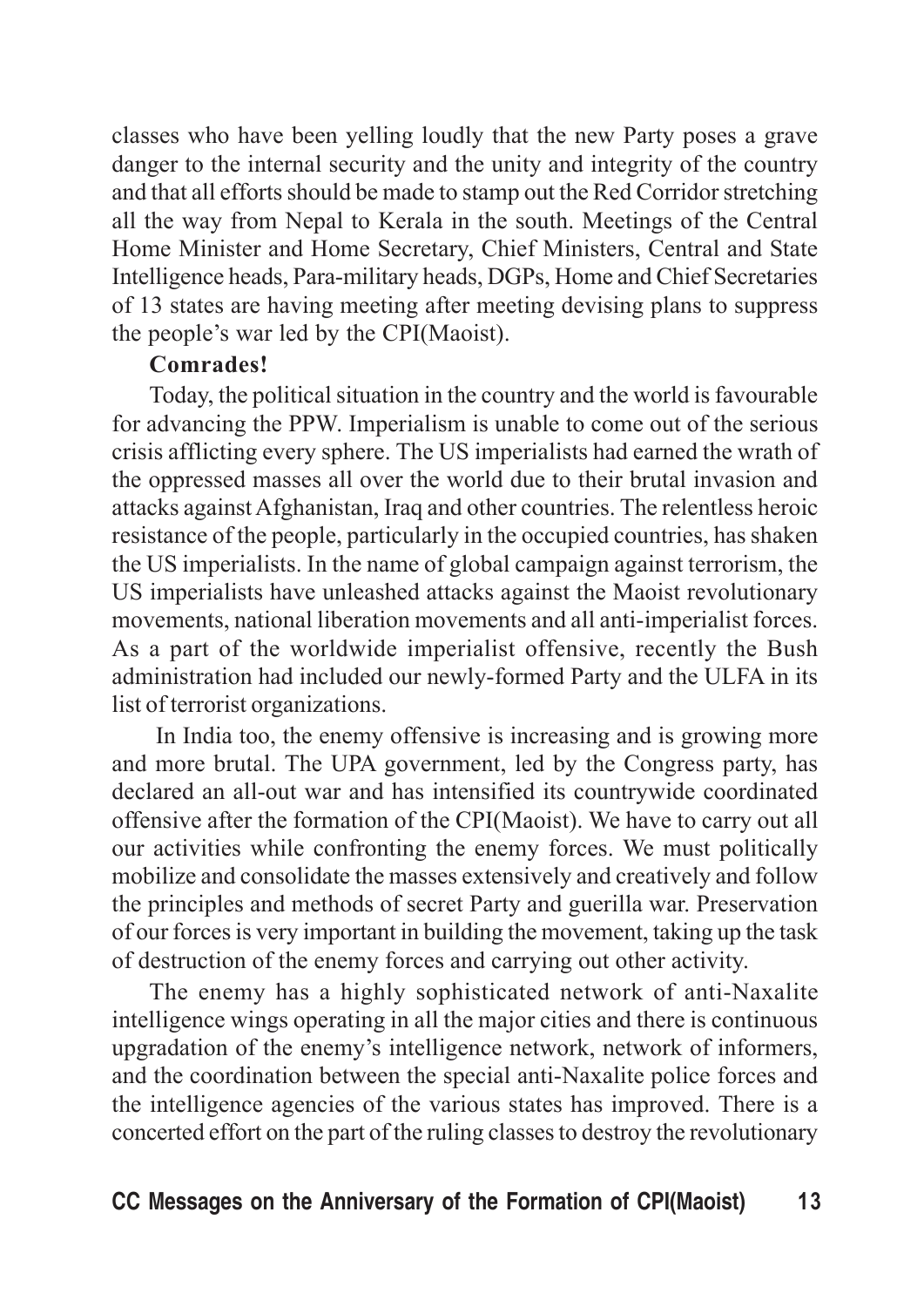leadership and special plans are made for this. We should not underestimate the enemy's tactics, his resources and abilities, and should take all his moves quite seriously.

The enemy has redoubled its offensive and repression, as a result and also due to our casual attitude and technical mistakes, we have suffered some serious losses in the recent paste. We should not forget for a moment the brutal nature of the enemy and they would use any and every means and opportunity in their offensive against us. Hence we should develop our tactics, method of functioning and mechanism to combat the enemy offensive while rectifying our mistakes, weaknesses and looseness.

### **Immediate Tasks:**

**1. Destroy the enemy forces:** The first and foremost task is to defeat the enemy's countrywide coordinated offensive against the ongoing people's war, mobilize the broad masses vastly in various ways against the enemy, destroy the enemy forces bit by bit, expand the areas of armed struggle and extend revolutionary guerilla war to newer areas in the country by utilizing the favorable revolutionary situation. We must carry out this task while preserving and developing our strength, strive to transform the PLGA into PLA and establish Base Areas in the strategic regions.

**2. Build mass political movements against anti-People State policies and against imperialism.** Build widespread mass movement against every anti-people state policies, exploitation and oppression of the ruling classes and imperialism; build struggles against Hindutva-fascist forces etc. Towards this end, we must strengthen and expand our mass base by expanding and consolidating Mass Organizations and build a wide and powerful All India mass movement, while building doing this, unite the political and social forces that can be united; thereby laying strong foundation for the building up of strong united front.

**3. Achieve Unity of Thought, Unity of Will and Unity of Action throughout the Party:** Inspite of completing basic documents and the merger of the erstwhile parties, due to the three decades of separate existence and independent practice it has given rise to shades of differences on certain concepts, usage of terminology and some organizational methods, etc., in the rank and file of the two Parties. Hence it is very much necessary to take up thorough education of the various committees and PMs of the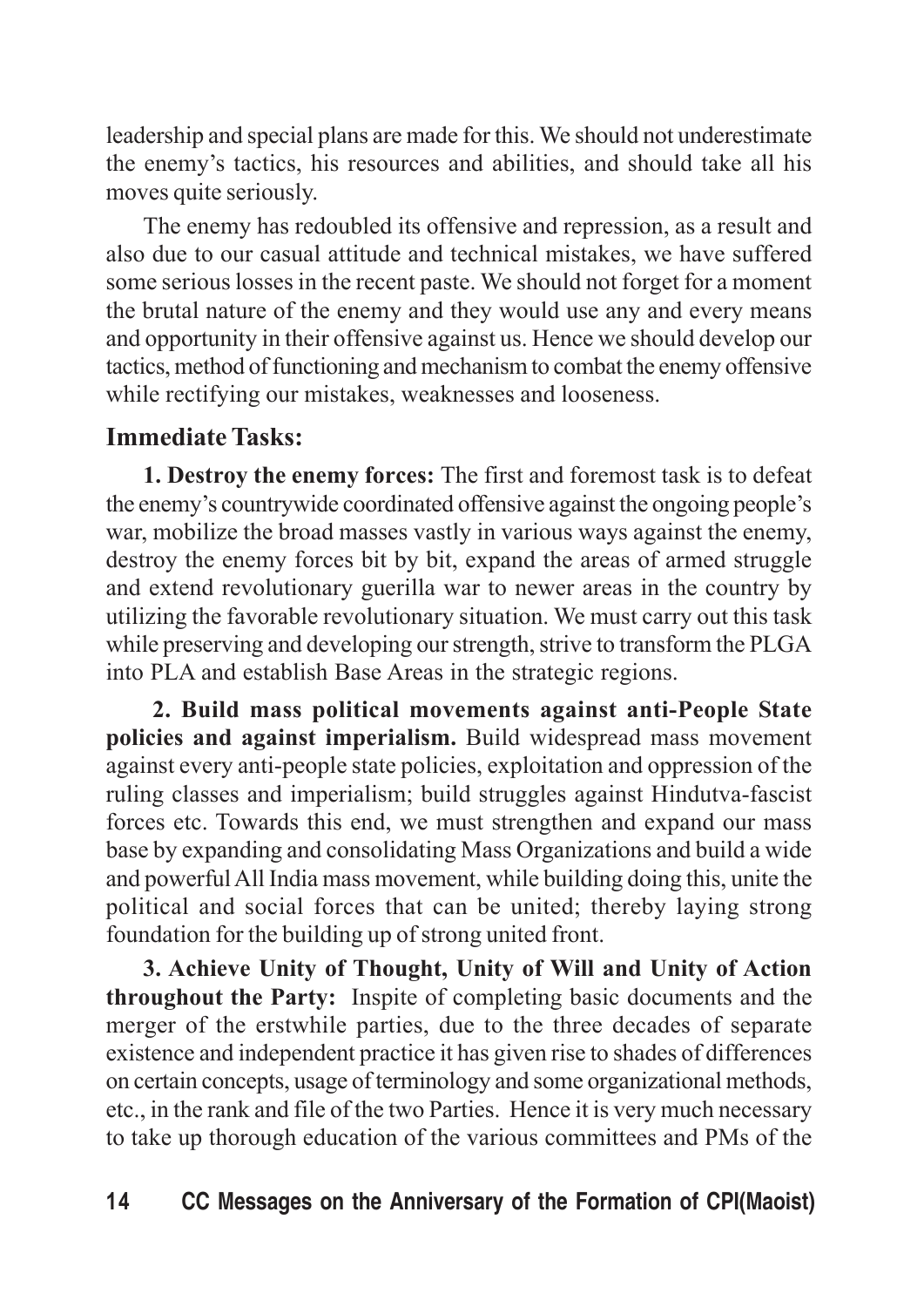entire Party and achieve unity of thought, will and action. It is also necessary to identify and purge the Party of the non-proletarian trends and other weaknesses basing on Maoist method and standpoint. We must strengthen the Party committees and build Party units extensively at the primary level.

#### **4. Strengthen our secret mechanism and functioning by overcoming the weaknesses and shortcomings:**

Keeping the massive countrywide offensive of the enemy and his attempts to destroy our Party, particularly the Party leadership, we must immediately make all effort to get rid of the weaknesses in our tech mechanism and our methods of functioning. We must strengthen the secret Party mechanism and adopt new methods to meet the requirements of the new situation.

### **Concrete Programme Of The Week Long Celebrations:**

1. Take up extensive propaganda campaign highlighting the ideology of MLM, political and ideological line and policies of the Party, historical turning points of our Party and the revolutionary movement and the achievements of the New Democratic Revolution of India; the cherished aims and goals of the martyrs, their invaluable sacrifices, and their exemplary lives and high communist values which they upheld. We must use all means at our disposal. Press statements about the Party first anniversary celebrations should be given up to the District/Zonal level. Interviews can be given by the State level Committees but only after taking necessary precautions. Leaflets, posters and walling should be taken up extensively. Banners should be placed in our stronghold areas. In other areas too, these should be placed but must follow strictly secret methods. Balloons can be put up wherever we have the opportunity.

2. In all our statements, leaflets, posters, banners, interviews, meetings etc., special focus should be on the two founding leaders of our Party. A brief introduction of their lives and contributions should be given. The photos of the two leaders should be included in all the propaganda material. We should call upon the people to march along the path blazed by these leaders.

3. The meetings can be conducted both secretly and openly. Generally, in all our areas of armed struggle, these will be secretly organized. But in the urban areas and other areas where our armed struggle is still in the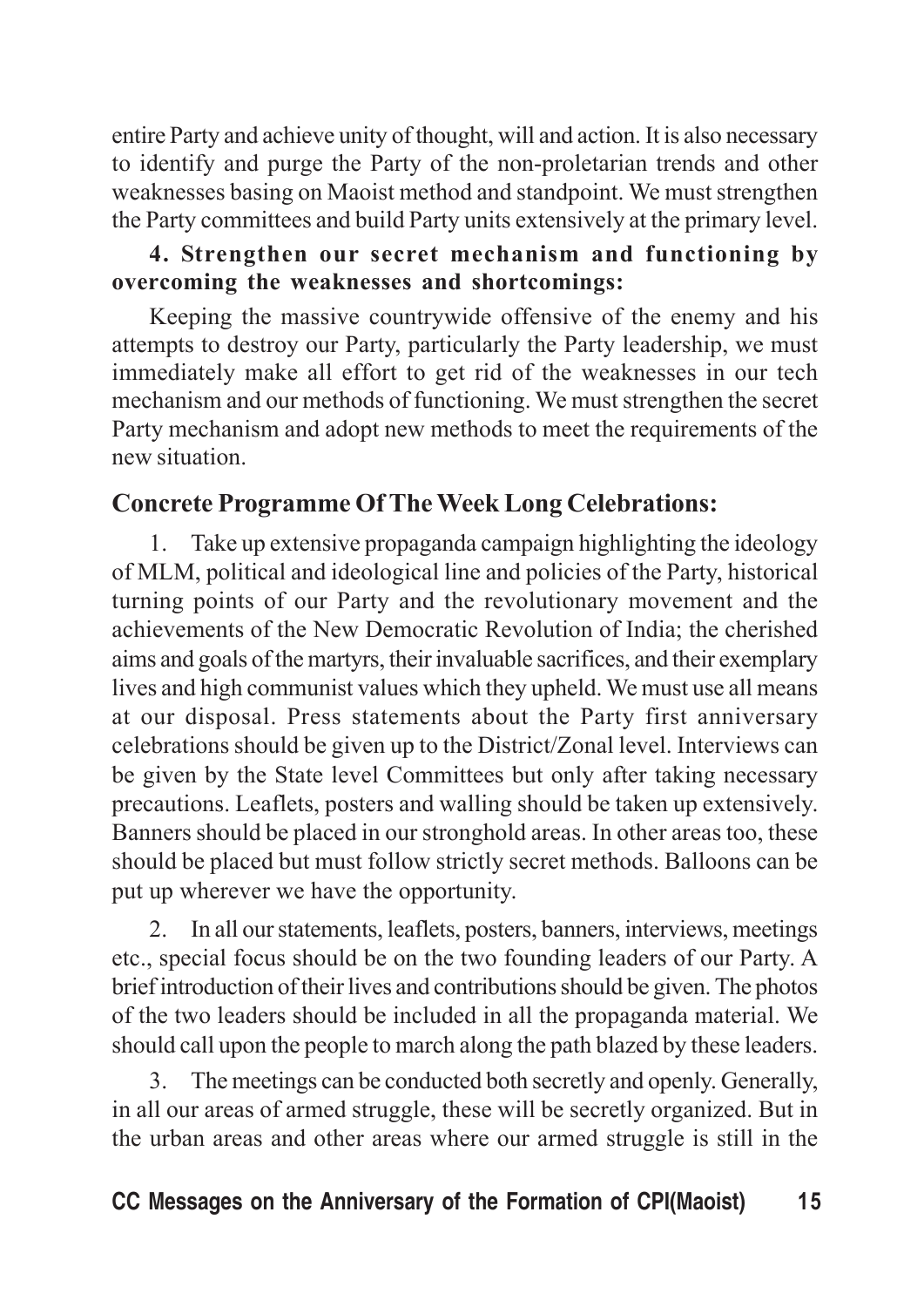initial phase, we can organize open meetings to the extent possible. Whether it is open or secret, we must prepare and engage our armed militia and PLGA forces to confront the state if the police and Para-military Forces try to obstruct and disturb the meetings. The Police, the Special Forces and the Para-military forces generally take up combing operations during the Party first anniversary celebrations, in order to disrupt and prevent our celebrations. We have to engage a part of our PLGA forces to stop the enemy forces and to inflict damage if they come to disturb. And as far as disturbance to the open meetings is concerned, we must mobilize the masses in a big way to resist the enemy onslaught. We must place women and children and old age people in the forefront of these demonstrations against the state.

4. Processions and torch-light processions—both secret and open, and other creative types of mass gatherings and propaganda methods should be taken up.

5. Take out booklets at the State/Special Area/Special Zonal levels. There is a vast literature on the history of revolutionary movement since the time of Naxalbari and is available in the Magazines and booklets of the erstwhile CPI(ML)(PW) and MCCI. It can be brought out in the form of booklets and articles in the magazines in various languages. Some of these can also be reprinted in the name of the new Party, along with the newly written booklets.

6. Encourage our Party Members in Cells, PLGA and Revolutionary People's Committees and Mass Organizations to take pledge in their respective units that they will fight for the greatest cause of communism till their last breath and uphold the cause for which our beloved martyrs had laid down their lives. Pledge taking will instill a new spirit and strengthen our resolve to defeat the enemy offensive with great courage and advance to complete the new democratic revolution and then to march on to build socialism and communism.

#### **Comrades,**

Hence, we must keep in mind the long-term perspective of our work, the intensity of the enemy offensive, and the concrete local conditions while taking up weeklong celebration programmes of the Party first anniversary.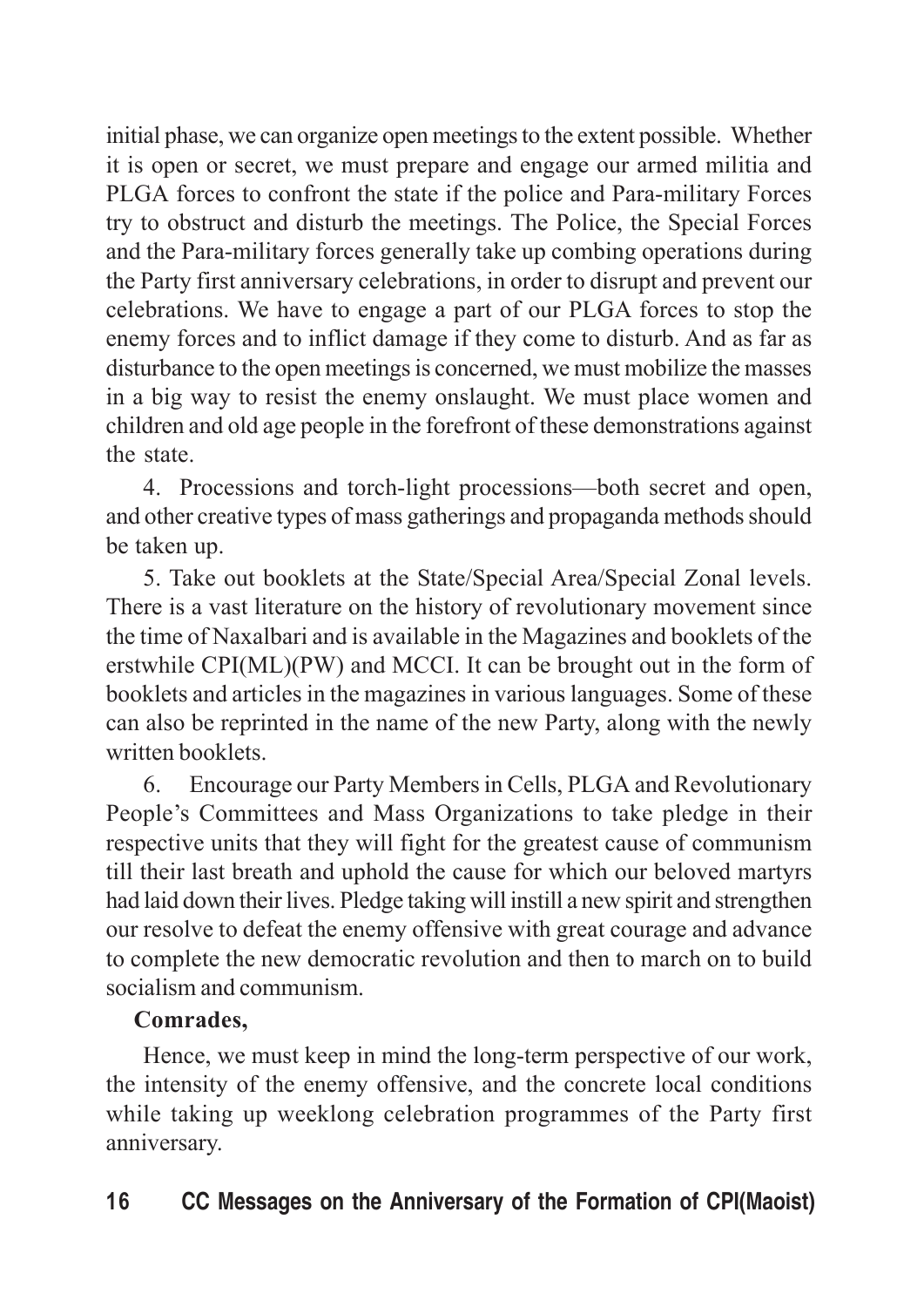Let us commemorate the Party first anniversary with great revolutionary fervour and élan!

Let us vow to further intensifying and expanding the People's War, destroying the enemy forces bit by bit through guerilla war, transforming the PLGA into PLA, and establishing Base Areas!

Let us take the revolutionary pledge in the name of our beloved martyr comrades that we shall fight unto the last for fulfilling their cherished dreams of ushering in genuine people's democracy, socialism and communism by completely rooting out imperialism, feudalism and comprador bureaucrat capitalism from our country and all reactionaries worldwide!

Let us successfully organize the Party first anniversary as an ideological and political education campaign to mould our entire Party, brave fighters and commanders of PLGA and the vast masses, to valiantly confront the enemy offensive and to overcome all the hardships in this all-out, bloody class war against the enemy!

Let us hail, defend and march forward boldly to achieve the aims of our Party by intensifying and expanding the People's War throughout the Country and by transforming PLGA in to PLA and establishing Base Areas!

*Long Live - Marxism – Leninism – Maoism! Long Live - CPI (Maoist)! Red Salutes - Beloved Martyr Comrades CM and KC! Long Live - Great World Proletarian Revolution! Long Live - New Democratic Revolution! Long Live -RPCs! Develop PLGA in to PLA! Transform - Guerrilla Zones into Base Areas! Workers of all Countries - Unite! Down with Imperialism! Down with American Imperialism! Down with Revisionism of all Hues!*

**Politbureau, 20 July 2005 CPI(Maoist)**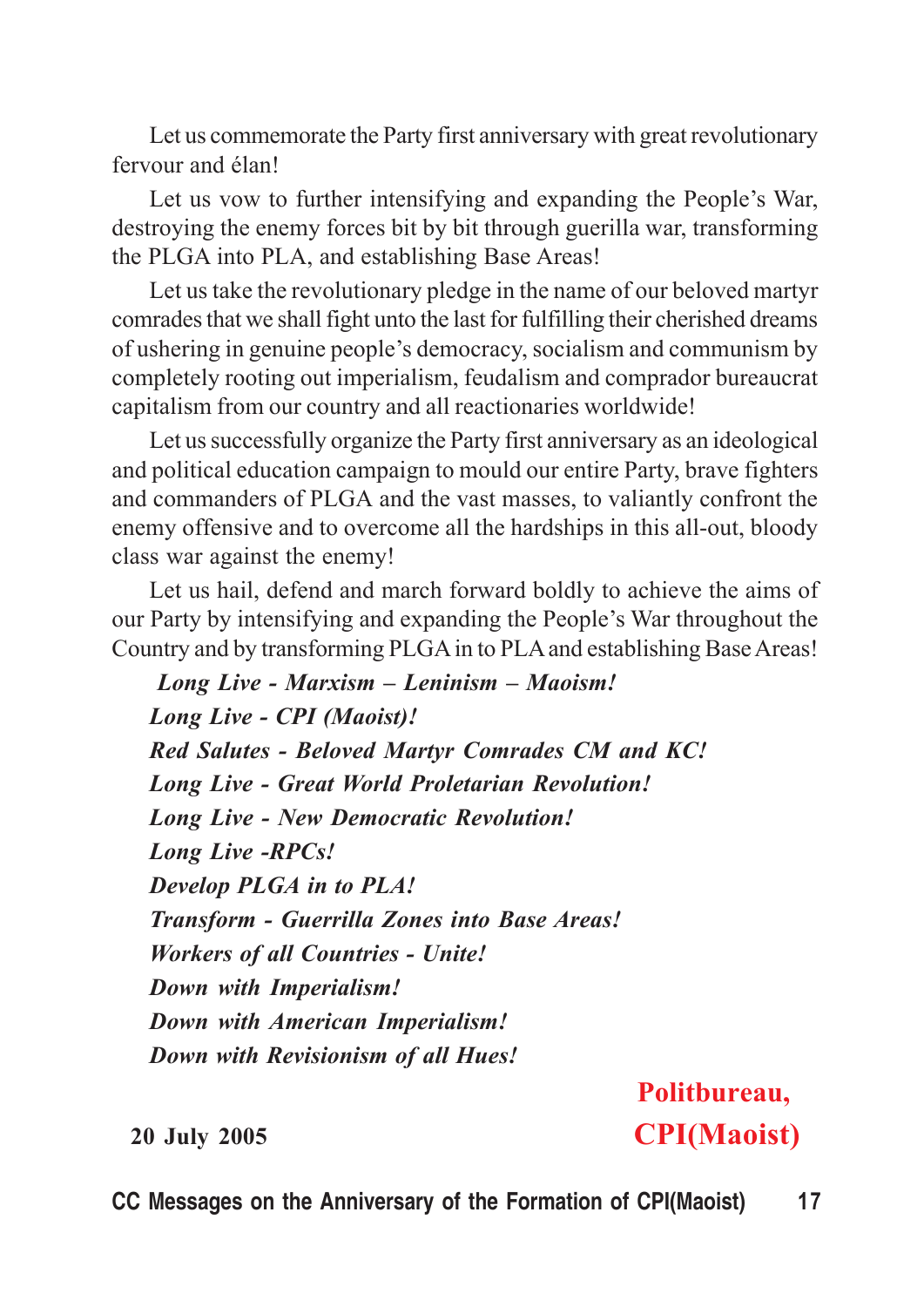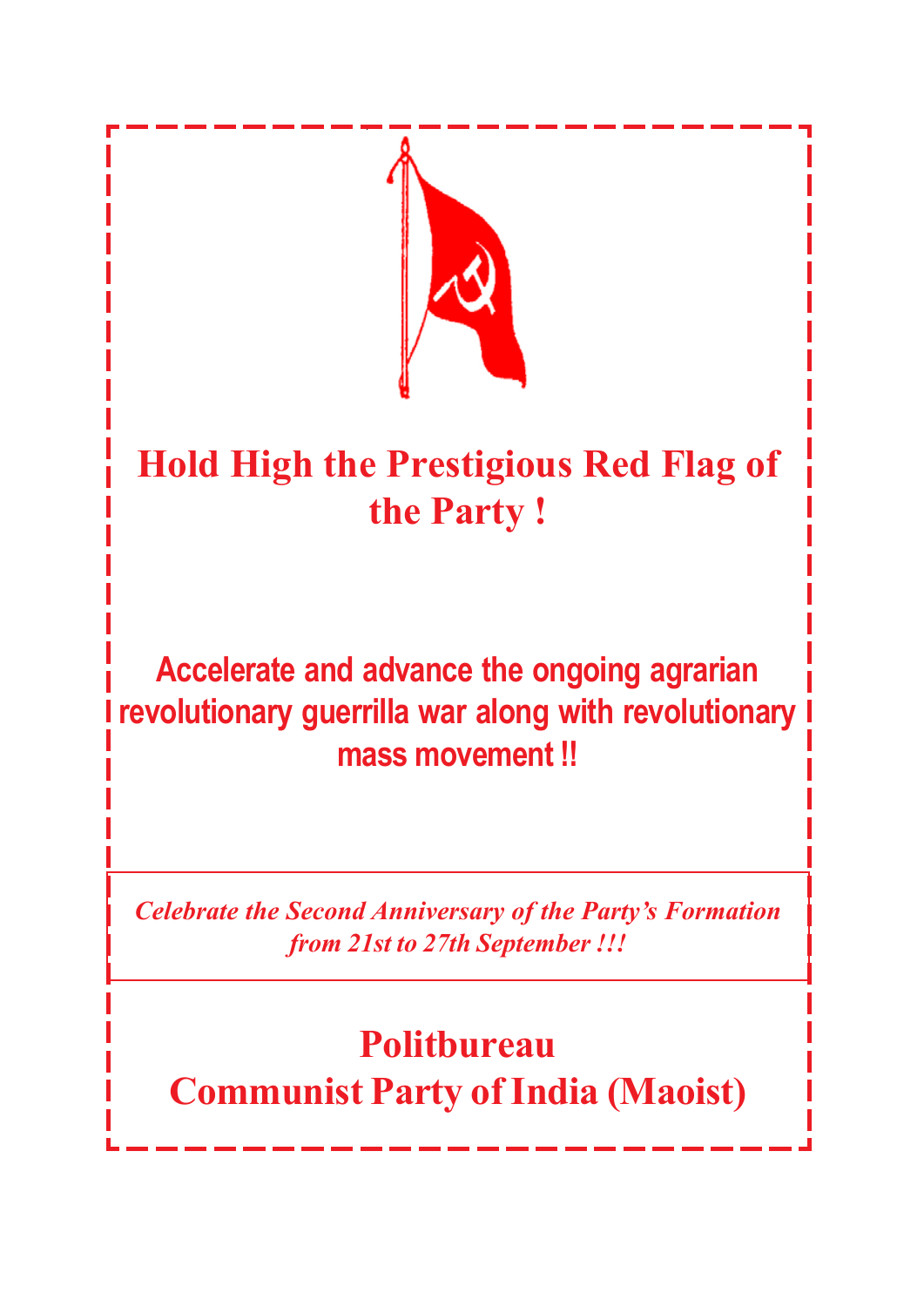#### **Dear Comrades!**

At a time when the moribund global imperialist economic system is caught in deep crisis and is facing severe political turmoil, the birth of the CPI (Maoist) and the formation of PLGA through the merger of two erstwhile Maoist Parties and Peoples' Guerrilla Armies on 21 September 2004 was indeed a historic event. The third formation day of our Party is approaching. Just in these two years, our Party had gained an important place of its own in a fast-changing international and national situation. Our Party must play a significant role in the principal contradiction that exists between the world's exploited and oppressed nations and people with imperialism.

Today, the gang leader of imperialism – the American imperialism, other imperialist forces, their various comprador political parties and the bureaucracy, the feudal forces perceive us as the greatest threat to their interests in the country. Is it anything surprising? No! Not at all. The fascist American imperialism that attacks any country arrogantly just on the pretext of threat to its country, included our Party in its "terrorist" list. In India, the United Progressive Alliance (UPA) – led Central Government declared that we are the greatest problem to the security of the country overtaking the insurgency in Jammu & Kashmir. American imperialism has been extending all kinds of political and military support to the Indian government to crush us. Various kinds of joint military excercises, imparting specialized counter-insurgency training to Indian police and military forces to combat revolutionary guerrilla war, opening of FBI (American intelligence machinery) office in Delhi, signing of Indo-Us nuclear deal and various other pacts – all these have become established facts today.

The Central and various state governments had established joint task force under the Joint Operational Command (JOC) to suppress our people's war and have fully engaged their repressive machinery against us. Feeling helpless in spite of these measures, the central and various state governments have drawn up plans to increase the battalions of the police forces and the CRPF in a big way. These forces are being equipped with sophisticated weaponry, explosives, launchers, mine-proof vehicles, unmanned aerial vehicles etc. The enemy intelligence network is being expanded from the countryside to the cities, from the state capitals to Delhi, as well as in Washington to deal with the Maoist "threat". Informer network is being expanded in a planned manner and covert agents are encouraged within the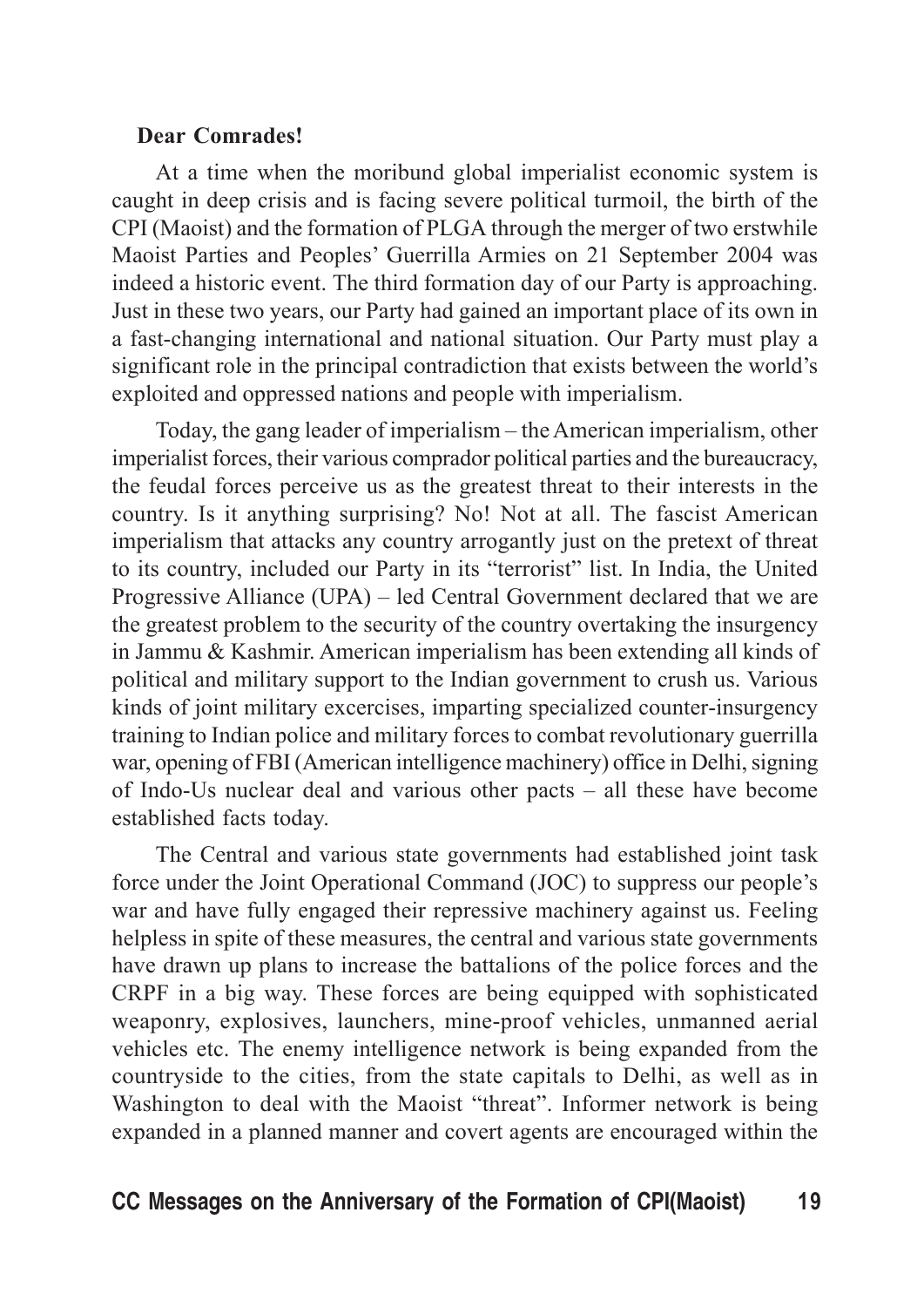Party and the movement in order to eliminate the leadership and to sabotage the movement.

In the past two years two PB members of our Party—comrades Barunda and Vijayda—were arrested, a CC member and secretary of Wes Bengal state committee, comrade Tapas, was arrested along with some state committee members, members of various Party committees, organizers, Party members and sympathizers. A few months back, a fast track court had given verdict sentencing comrade Barun to five years imprisonment and comrades Tapas and Pratul to life imprisonment. Thus the exploiting class character of the police and the judiciary has been exposed clearly. In less than two years, over 500 comrades of our Party, (over 300 in the past ten months) became martyrs. Among the heroic martyrs are veteran Party leaders such as PB member comrade Shansher Singh Sheri, comrade Saketh Rajan, secretary of Karnataka state committee, comrade Naemuddin (Ravi), secretary of Uttar Bihar-Uttar Pradesh-Uttarakhand Special Area Committee, comrade Madhav, secretary of AP state committee, comrade Ravi Kumar alias Sridhar, AP state secretariat member, comrade Yadanna, a member of NTSZC, comrade Mangthu, a member of the DKSZC and SMC, several members of regional, Zonal/divisional/district, sub-zone and area Party committees, members of Party cells, brave commanders and fighters of the companies and platoons, LGS and LOS, people's militia units of the PLGA, leaders and activists of revolutionary mass organizations, and members of the revolutionary masses had laid down their lives fighting heroically with the state's forces and the reactionary forces.

Since the past one year the UPA-led central government and the BJP's Chattisgarh government had unleashed a massive armed counter-revolutionary campaign against our Party in Dandakaranya in the name of Salwa Judum or peace campaign. Directly led by the comprador-feudal Mahendra Karma of the Congress, the campaign is carried out by the Naga Force, CRPF, the Chattisgarh special police force, Greyhounds of AP by mobilizing and arming the lumpen and reactionary elements among the adivasis. At least 125 villages have been burnt and totally destroyed by these Salwa Judum goondas. 150 people belonging to the revolutionary mass organizations, organs of political power, and people sympathetic to the revolutionary movement had been murdered. Over 500 villagers were forcibly vacated and 50,000 adivasis were uprooted from their homes and placed in special camps under police control. Censorship has been imposed on the media.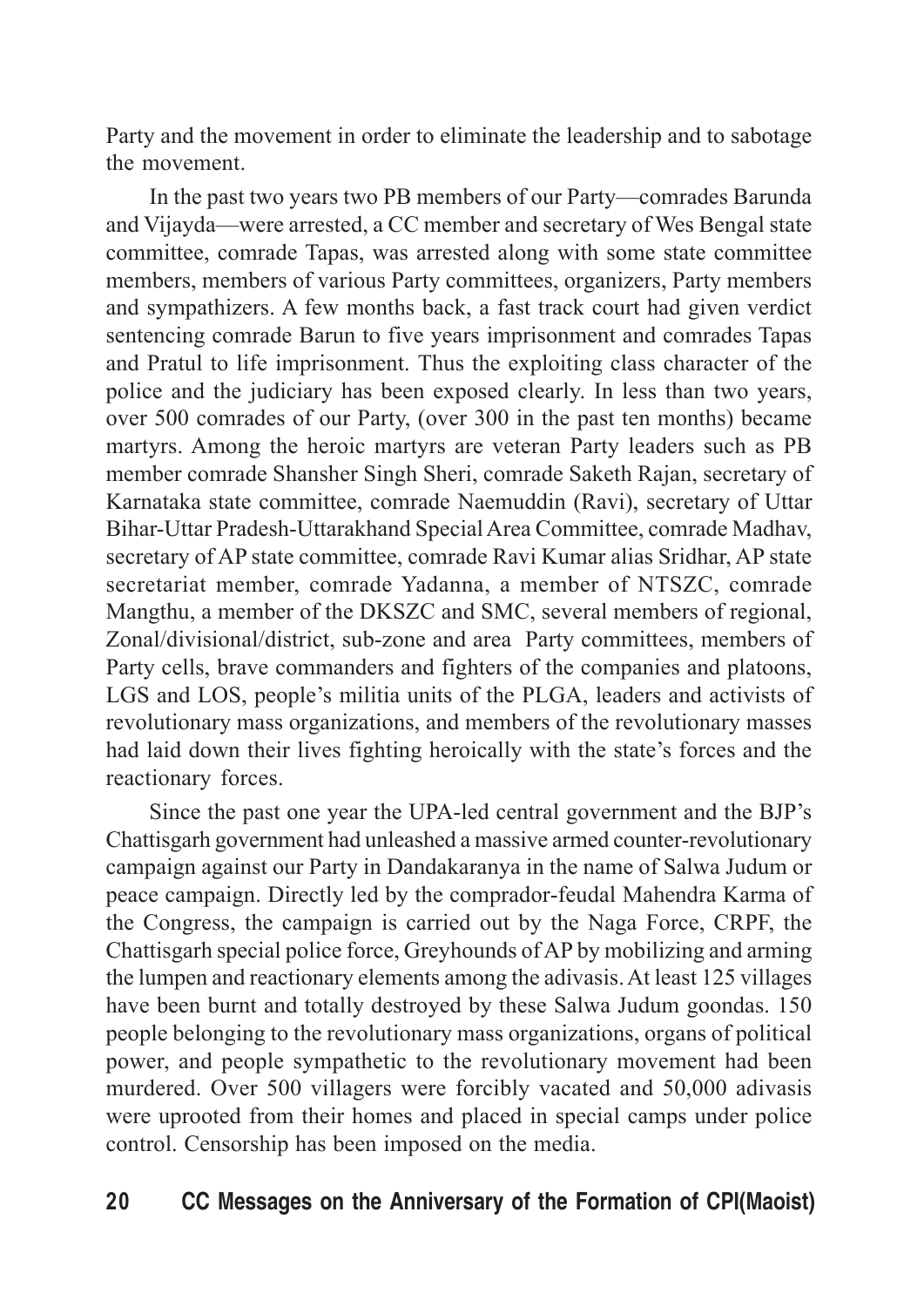The exploiting ruling classes, while unleashing this campaign of murder, loot and terror, have tried to cover this up under a democratic mask by portraying salwa judum as an independent uprising of adivasis against the Maoists and that the state has no role in it. But they had failed to achieve their objective and to fool the people. We succeeded in exposing it politically and countering it militarily. At least 60 policemen and CRPF personnel were annihilated in DK in the past one year. Almost 200 goondas and leaders of salwa Judum including many Special Police Officers (SPOs) were consumed by the people's fury.

The successful politico-military campaign by our forces had not only pushed back the offensive by the state in the name of salwa Judum but also created schisms within and between the various ruling class political parties. Our retaliatory military actions and tactical counteroffensive operations had inspired the Party cadre, PLGA fighters and the entire masses of not only Dandakaranya but also throughout the country. We also succeeded in recruiting people into the three wings of PLGA and in further advancing the people's war. By stepping up our armed resistance and tactical counteroffensives we can certainly defeat the enemy's brutal armed offensive in DK.

The tactical counteroffensive campaign and retaliatory military operations by the PLGA and the armed masses under the leadership of the Party in other parts of the country too had advanced considerably during this period creating good political impact. The daring Madhuban multiple raid in north Bihar; the historic 'Operation Jail Break' of Jehanabad; the massive raid and seizure of 200 arms from the Homeguard training camp in Giridih in Jharkhand; the multiple raid and jail break in R Udayagiri in Orissa; the attack on the special police camp in Murkinaar, killing 11 policemen and seizing nearly 50 arms, killing of 24 CRPF troops by blasting the mine-proof vehicle in Padeda, annihilation of 10 Naga Battalion jawans, raids and ambushes on the police and CRPF at several places in DK (Chattisgarh); attack on the CRPF camp in Jhumra in Jharkhand—all these show the onward march of the people's war and the superiority of the guerilla tactics of counteroffensive undertaken by our forces in spite of the massive suppression campaign by the state. Overall, we have been successful in annihilating over 200 personnel of the state police and the central para-military forces and seizing arms, ammunition and explosives from the enemy on a considerable scale.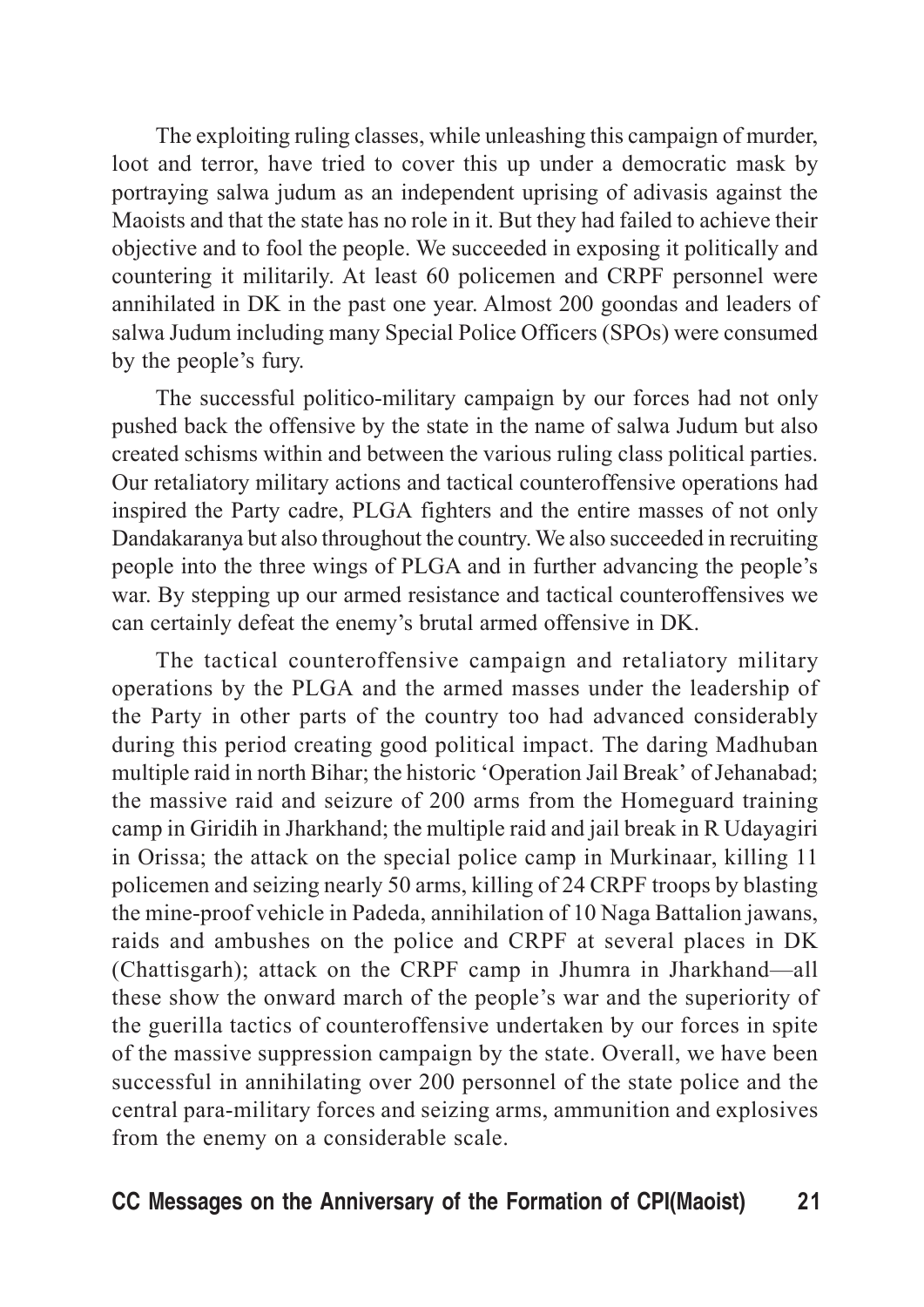During this period, the ruling classes stepped up their suppression campaign in AP, particularly in the Nallamala forest region by deploying huge specially-trained police forces like the Greyhounds and central forces. They specially targeted the Party leadership and succeeded in causing heavy losses to our Party mainly through their extensive informer network. By using their vigilante gangs like Cobras and Tigers, they also attacked the activists and leaders of revolutionary mass organisations and democratic intellectuals.

The Indian revolution has great significance in the world revolution. The success of the revolution in India will have an earth-shaking impact not only on the new democratic revolutions in semi-colonial, semi-feudal countries but also on the proletarian socialist revolutions in the imperialist and capitalist countries. That is why the imperialists and the reactionaries all the world over led by the US imperialists have seriously taken up the task of suppressing our Party which is leading the Indian revolution. As the vanguard of the Indian proletariat, which is an important detachment of the world proletariat, our Party too has to relentlessly fight ideologically, politically and practically against all forms of bourgeois and revisionist ideas, political lines, conspiracies and offensives, be vigilant against the emergence of non-proletarian trends and ideology and rectify them continuously until final victory.

CPI(Maoist) is a heir to those Maoist Parties that had taken up armed agrarian revolution and protracted people's war from the very beginning and adhered to it consistently as the only means to smash the semi-colonial, semi-feudal system in our country in order to establish socialism and communism after passing through the stage of new democracy. They had engaged in anti-feudal, anti-imperialist armed agrarian guerilla war and building the revolutionary mass movement from the very beginning and won the confidence of the masses. Our Party has been striving to fight against the oppression, injustice, and all forms of atrocities let loose on the exploited toiling classes, nationalities, dalits and other backward castes, adivasis, oppressed women and religious minorities, middle classes, and other sections of people and to secure the social and political rights snatched away from them. This task has to be given greater emphasis by stepping up our efforts to organize all the above-mentioned sections of the people. We must step up our efforts to organize the unemployed youth and people deprived of the basic needs of livelihood.

Today, due to the imperialist offensive in the form of globalization-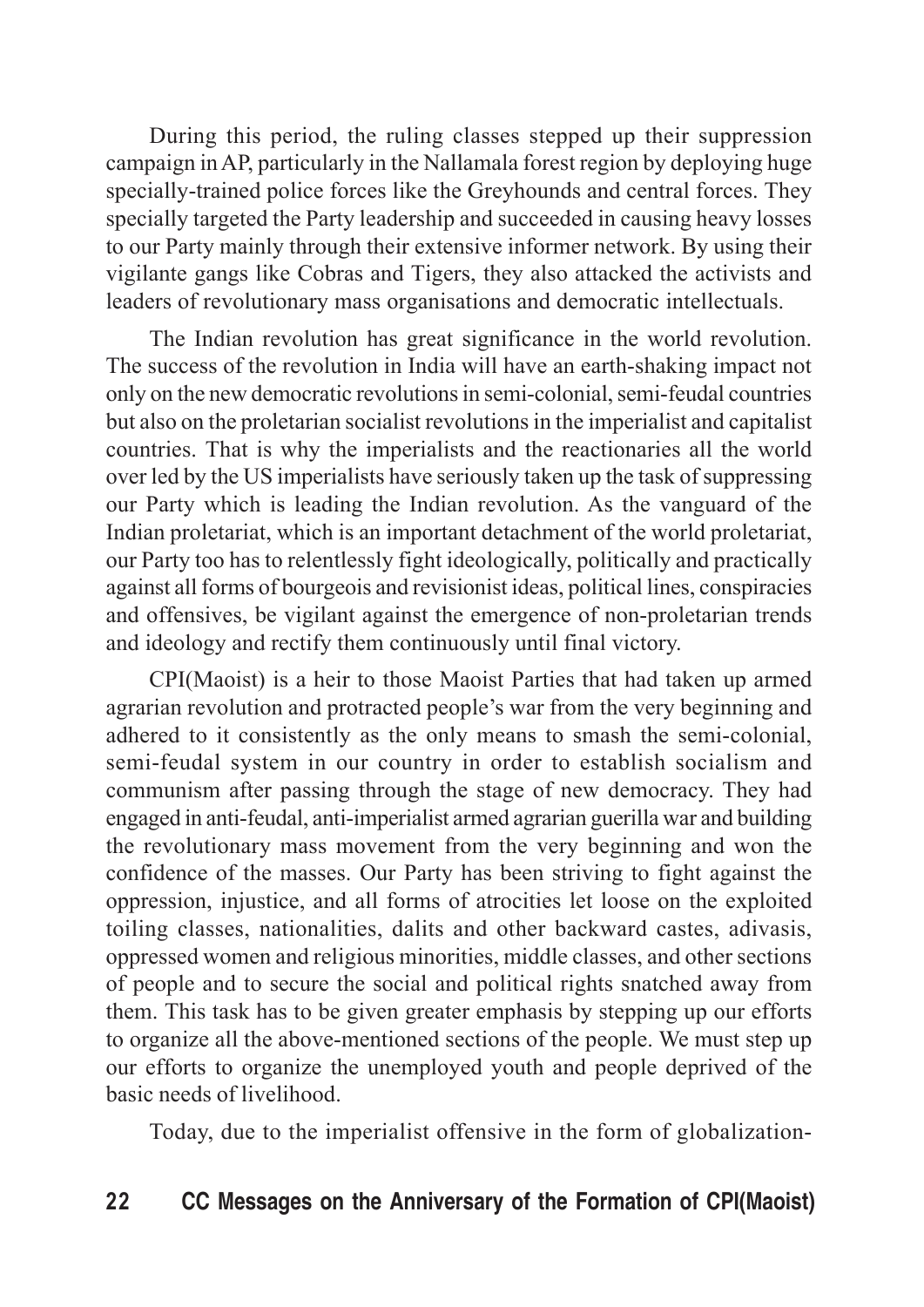privatisation-liberalisation, the toiling people of the entire world, particularly the people of semi-colonial countries, are adversely effected. And, due to its semi-colonial semi-feudal character, all spheres of economy, society, polity and culture of our country are effected. Vast sections of our people are groaning under the oppressive burden of these pro-imperialist policies. Lakhs of workers in the industrial and service sectors are being retrenched. Wages of the working class are being frozen. No new jobs are created resulting in massive unemployment of the youth. Thousands of peasants are becoming pauperized and committing suicides. Onslaught of the imperialist culture has made women into commodities for sex and has made life highly insecure for the vast majority of women. Due to the massive cuts in expenditure for healthcare, hitherto unknown or rarelyoccurring diseases have now become common and are spreading like epidemic. Education has become the prerogative of the rich and the privileged as funds for education have been reduced drastically. The offensive of the MNCs has ruined domestic and household industry, and the handloom sector, pushing the workers to suicides and into the reserve army of unemployed. Informal sector has burgeoned as the imperialist and comprador capital finds it more profitable to subcontract much of their work. Lakhs of adivasis and other sections of the peasantry are being displaced to make way for so-called big development projects. In the urban areas, slum demolition is in full swing to cater to the needs of technology and amusement parks, special economic zones, five star hotels, multiplex complexes, shopping malls and big corporations. All this has created more favourable conditions for organizing the masses militantly on their life and death issues and to bring them to the side of revolution.

In such a situation, the exploiting ruling classes have no other alternative but to step up their armed offensive on the people and our Party which is the only Party having the potential to organize the oppressed masses into militant revolutionary struggles. And people too have no other alternative than to take to the path of militant revolutionary struggle. Hence our Party has to rise to the occasion to give leadership to these vast sections of the poor and oppressed classes who constitute the vast majority of the Indian population. That is why the formation of the CPI(Maoist) and the unification of the two guerilla armies had enthused the toiling masses who look towards the newly-unified Party to provide them leadership.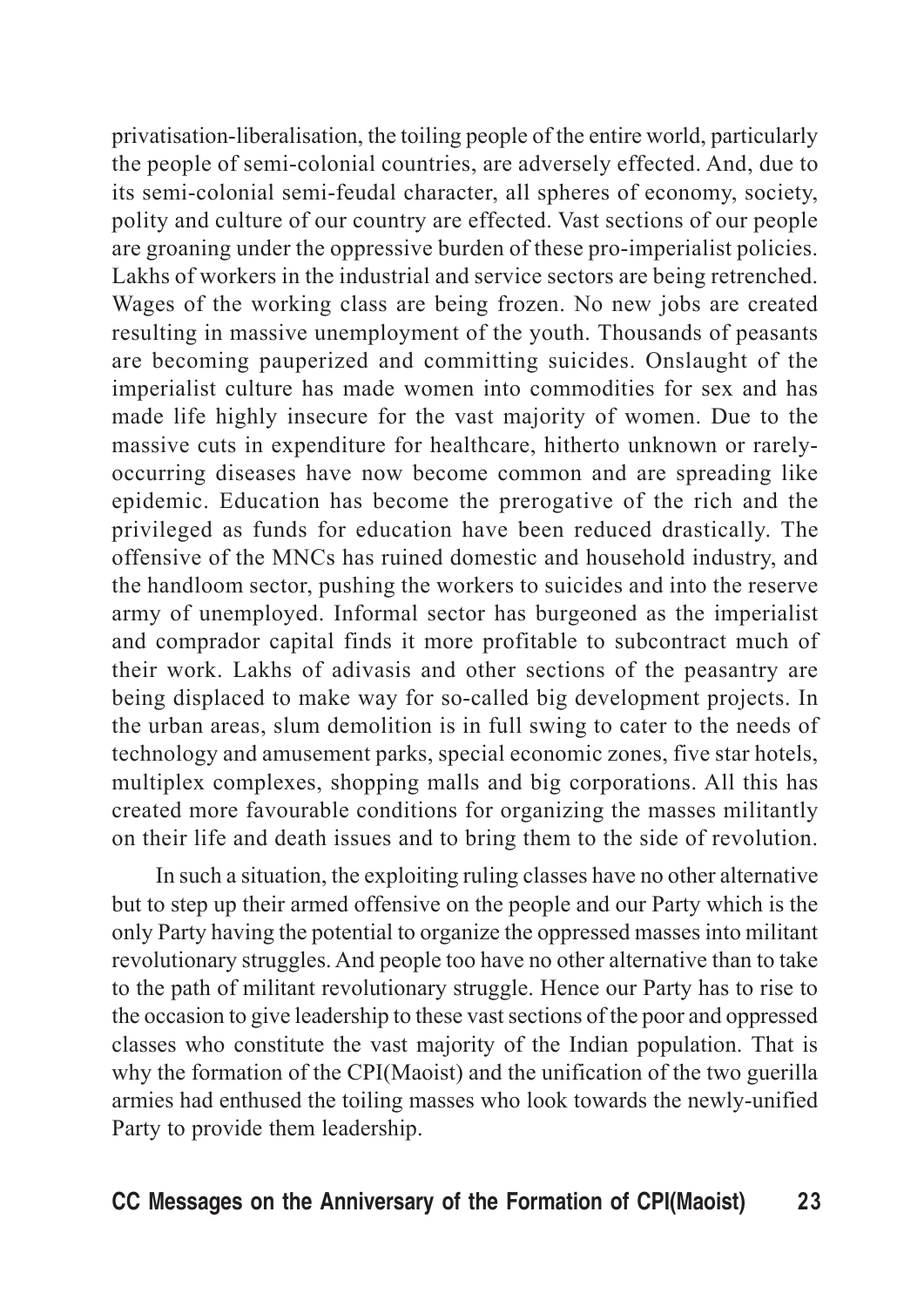Our Party shoulders the responsibility of leading the vast masses on their day-to-day demands, intensifying and expanding the anti-feudal, antiimperialist struggles throughout the country, and advancing the people's war to the next higher stage by defeating the all-round offensive of the enemy. Our Party shoulders the responsibility of recruiting thousands upon thousands of working class and peasant youth into the guerilla army to transform it into PLA, of transforming the guerilla zones into Base Areas, Red resistance zones into guerilla zones, create many more new zones of armed struggle, transform the urban areas into strong bastions of revolutionary activity with strictly underground Party structure and thus expand the people's war throughout the country.

Are we in a position to undertake this historic responsibility? None will have any doubt seeing the long history of our Party right from the time of glorious Naxalbari uprising. Our great leaders and teachers, comrades CM and KC, had fought uncompromisingly against the revisionism of all hues, established the path of protracted people's war and area-wise seizure of power, and conducted struggles, internal and external, in the most difficult period of history. Our Party has seen many ups and downs in the long history of 37 years, built the armed agrarian revolutionary struggle from the scratch in a few small pockets and has now expanded the struggle to several states. Thousands of our comrades had sacrificed their lives in the course of advancing the people's war. By firmly relying on the ideology of MLM and applying the dialectical materialist method to solve the problems confronting the revolutionary movement, adhering to the revolutionary mass line and the path of PPW, and deriving inspiration from comrades CM and KC, and thousands of our heroic selfless martyrs and avoiding the mistakes committed in the past, we can certainly fulfill the diverse tasks of the Indian revolution.

On the occasion of the completion of two years of the formation of our Party let us take the Party's line and message of the revolution to the nook and corner of our country and take up the following immediate tasks:

#### **Immediate Tasks:**

**1. Step up our efforts to transform the PLGA into PLA and guerilla zones into Base Areas:**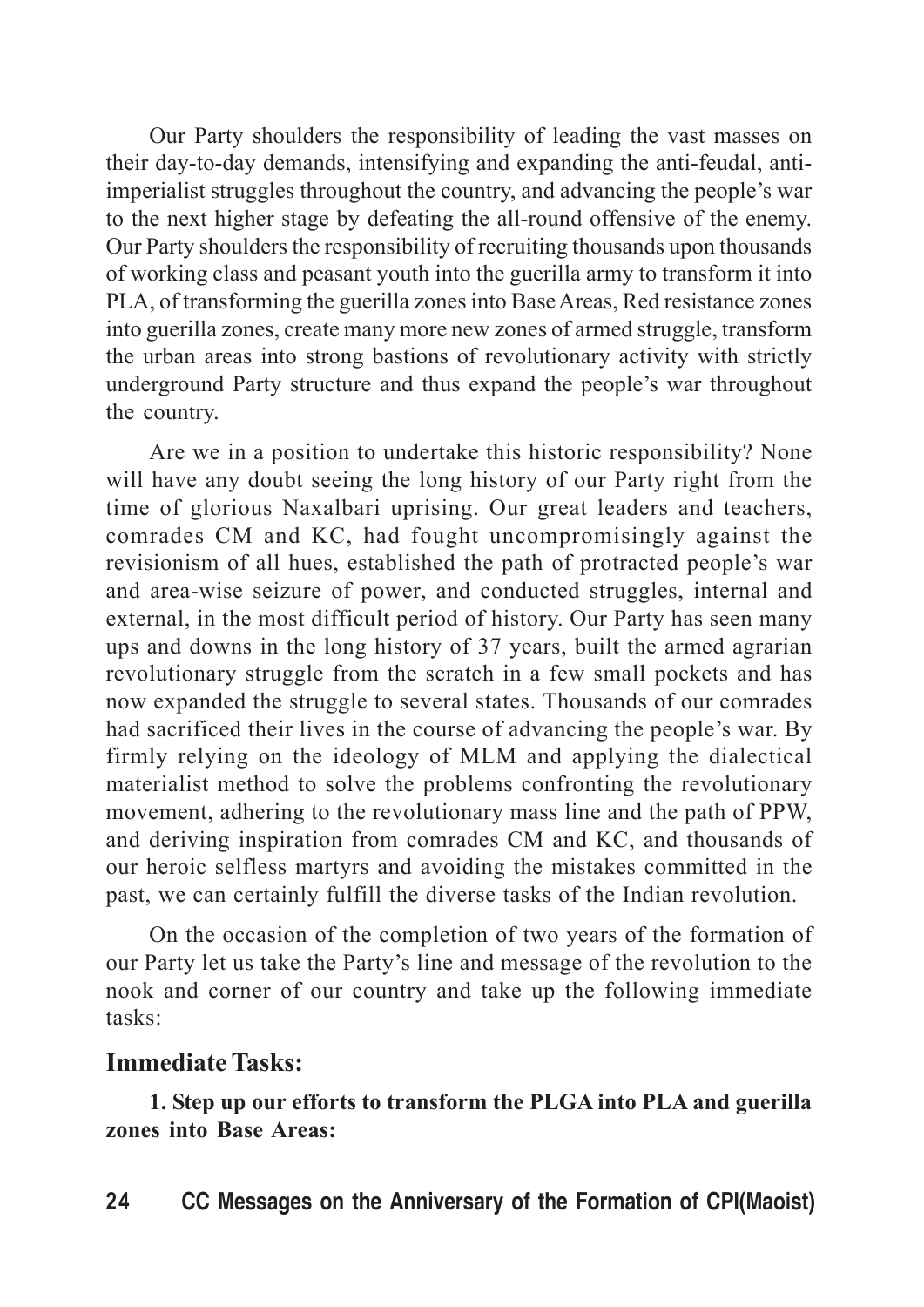Our foremost task is to complete the work of transforming the guerilla zones into base areas and the PLGA into PLA. Towards this end, concentrate on expanding our subjective forces and recruiting vast sections into the PLGA in the strategic areas identified by the CC and the CMC for developing into base areas, impart politico-military training to all the forces of PLGA, initiate anti-feudal anti-imperialist, anti-state struggles in a big way, smash the enemy forces and the informer network, establish and consolidate the revolutionary mass organizations, organs of new political power with all its departments, and carry out revolutionary reforms in the areas where we hold sway.

#### **2. Expand the armed agrarian revolutionary guerilla war to new states according to a systematic plan:**

To achieve this goal, the concerned state committees should select a good section of capable organizers who are experienced in political, organizational and military fields and send them to the chosen areas. We must train them up in the art of rousing the masses, organizing the masses, and involving the masses in armed struggle through creative methods in appropriate time. They must also be involved in a planned manner in new fronts.

#### **3. Intensify and expand the anti-feudal struggles:**

We must select areas where feudal forces are quite strong and their contradiction with the vast masses of the peasantry is sharp and organise anti-feudal struggles for the seizure of land of the landlords, against bonded labour and other forms of extra-economic coercion, for better wages, selfrespect of the oppressed castes, women and so on. Land seized from the landlords should be distributed among the masses in a systematic manner. Struggles should be waged against the State for the development of these lands.

#### **4. Build political mass movements:**

We must mobilize the masses into mass political movements against political repression, imperialist loot and oppression, particularly directed against the policies of imperialist globalization-privatization-liberalisation, against Indo-US nuclear military pact, against Hindutva-fascist forces and all exploitative and oppressive policies of the State. All the democratic forces should be rallied into a common front for building a broad-based mass political movement at the state and All India level. We must also build up strong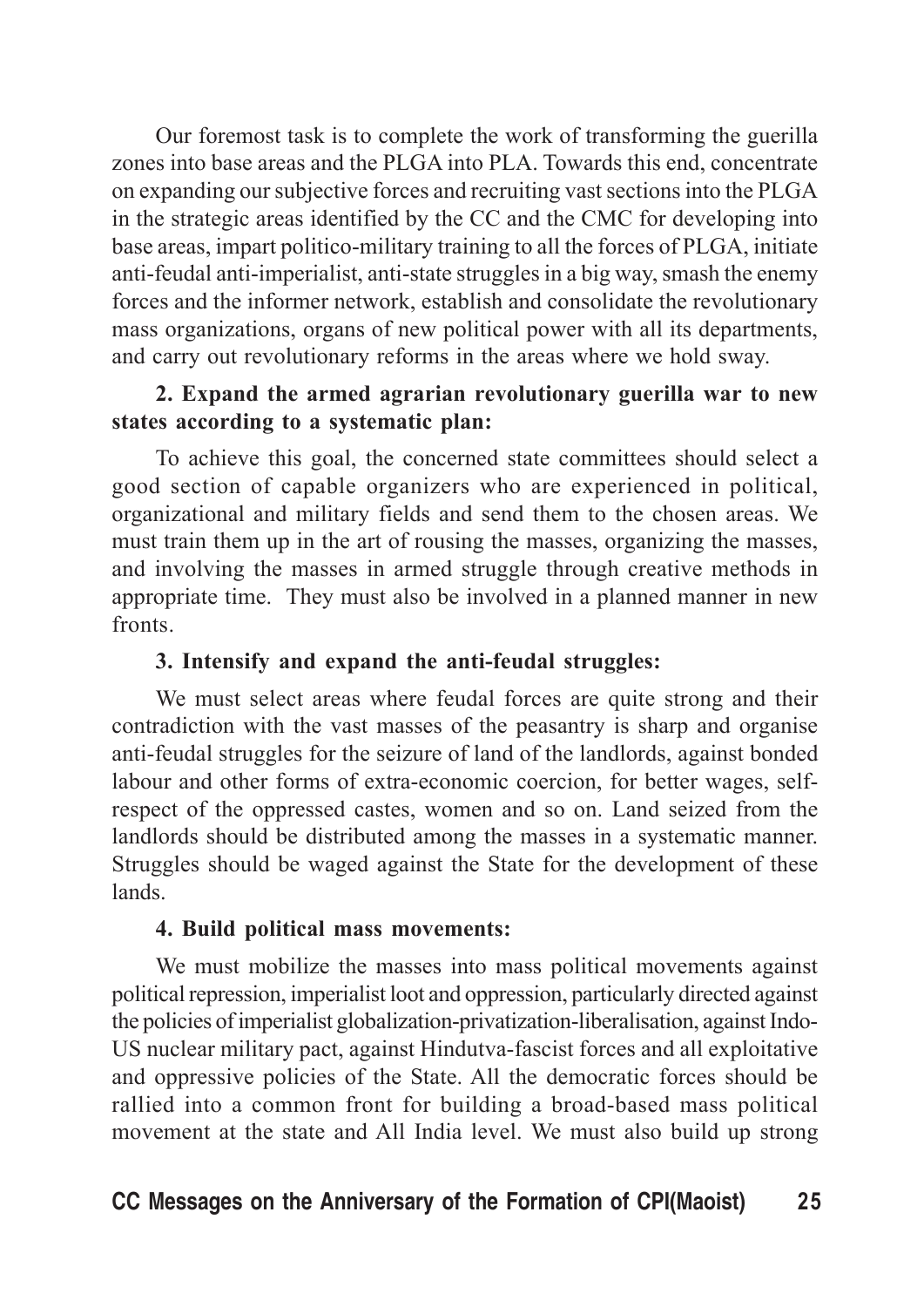revolutionary working class movement.

### **5. Strive to unite the revolutionary forces:**

We must strive to unify the remaining scattered Maoist revolutionary forces in the country by holding unity talks with them on equal basis.

### **6. Strengthen our tech mechanism:**

Keeping the massive countrywide offensive of the enemy and his attempts to destroy our Party, particularly the Party leadership, we must immediately make all effort to get rid of the weaknesses in our tech mechanism and our methods of functioning. We must strengthen the secret Party mechanism and adopt new methods to meet the requirements of the new situation.

## **Programme for the week-long celebrations of the Party Formation Day:**

- 1. Take up extensive propaganda campaign regarding political and ideological line and policies of the Party, historical turning points of our Party and the revolutionary movement and the achievements of the New Democratic Revolution of India; the cherished aims and goals of the martyrs, their invaluable sacrifices, and their exemplary lives and high communist values which they upheld.
- 2. Propagate the ideology of MLM and its historical development with special emphasis on the struggle against revisionism.
- 3. Leaflets, posters and walling should be taken up extensively. Banners should be placed wherever possible. Group meetings, public meetings, various forms of cultural programmes, processions and torch-light processions—both secret and open, and other creative types of mass gatherings and propaganda methods should be taken up to educate the masses about the Party line.
- 4. Take up campaign to make the people conscious of the need to join the Party and the PLGA.
- 5. Various Party committees should bring out booklets, leaflets, posters etc., explaining the significance of the formation of CPI(Maoist) and the Party line.
- 6. Encourage our Party Members in Cells, PLGA and Revolutionary People's Committees and Mass Organizations to take pledge in their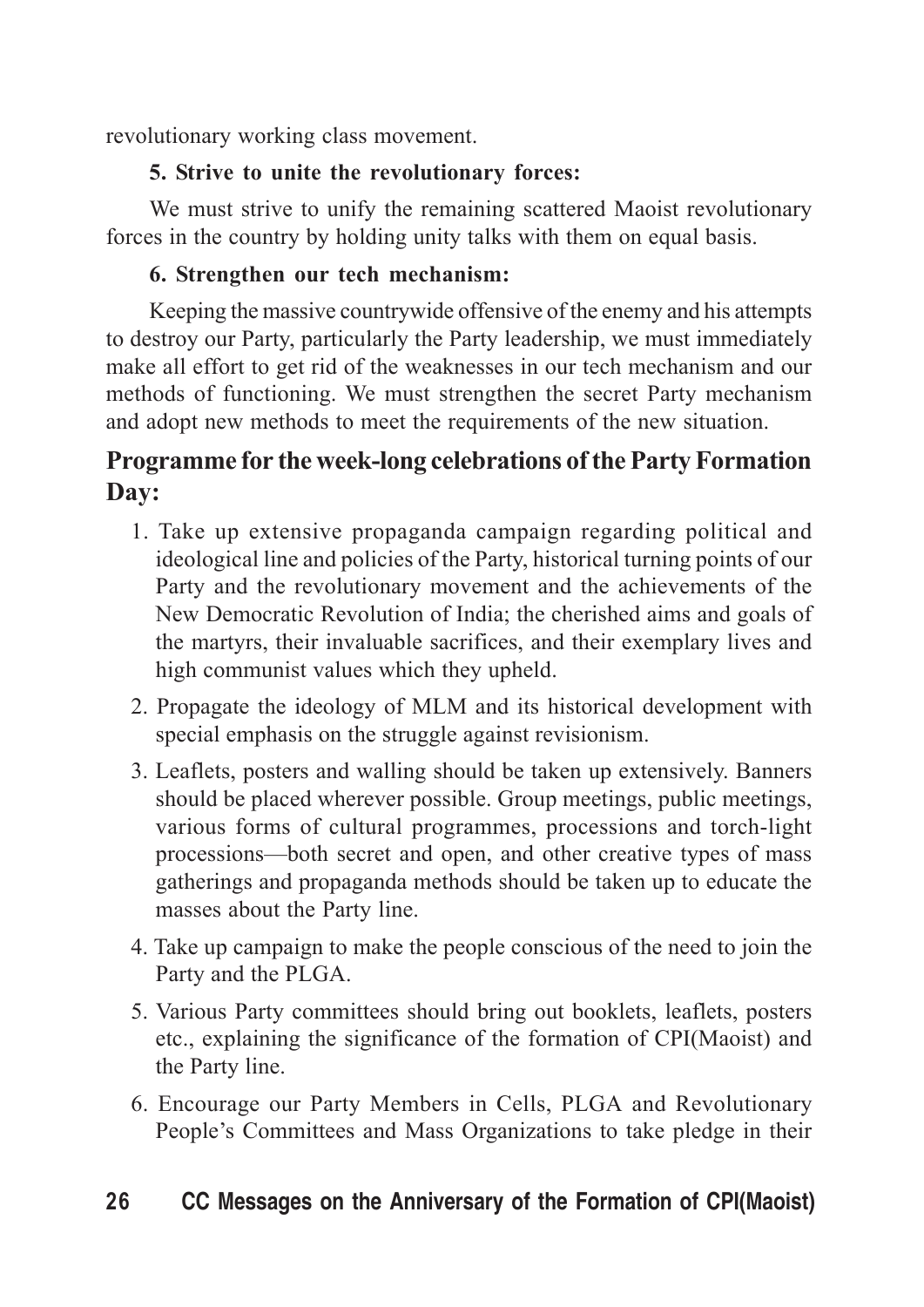respective units that they will fight for the greatest cause of communism till their last breath and uphold the cause for which our beloved martyrs had laid down their lives. Pledge taking will instill a new spirit and strengthen our resolve to defeat the enemy offensive with great courage and advance to complete the new democratic revolution and then to march on to build socialism and communism.

**Long Live Marxism-Leninism-Maoism! Long Live CPI(Maoist)! Long Live our beloved founder-leaders of our Party—Comrades CM and KC—and all the heroic martyrs of the Indian revolution! Long Live the great martyrs of the world revolution! Transform PLGA into PLA! Transform guerilla zones into Base Areas! Long Live New Democratic Revolution! Down with imperialism! Down with American imperialism! Smash all forms of revisionism! Workers of the World—Unite! Long Live World Proletarian Revolution!**

**5th August, 2006** *CPI(Maoist)*

*Politbureau,*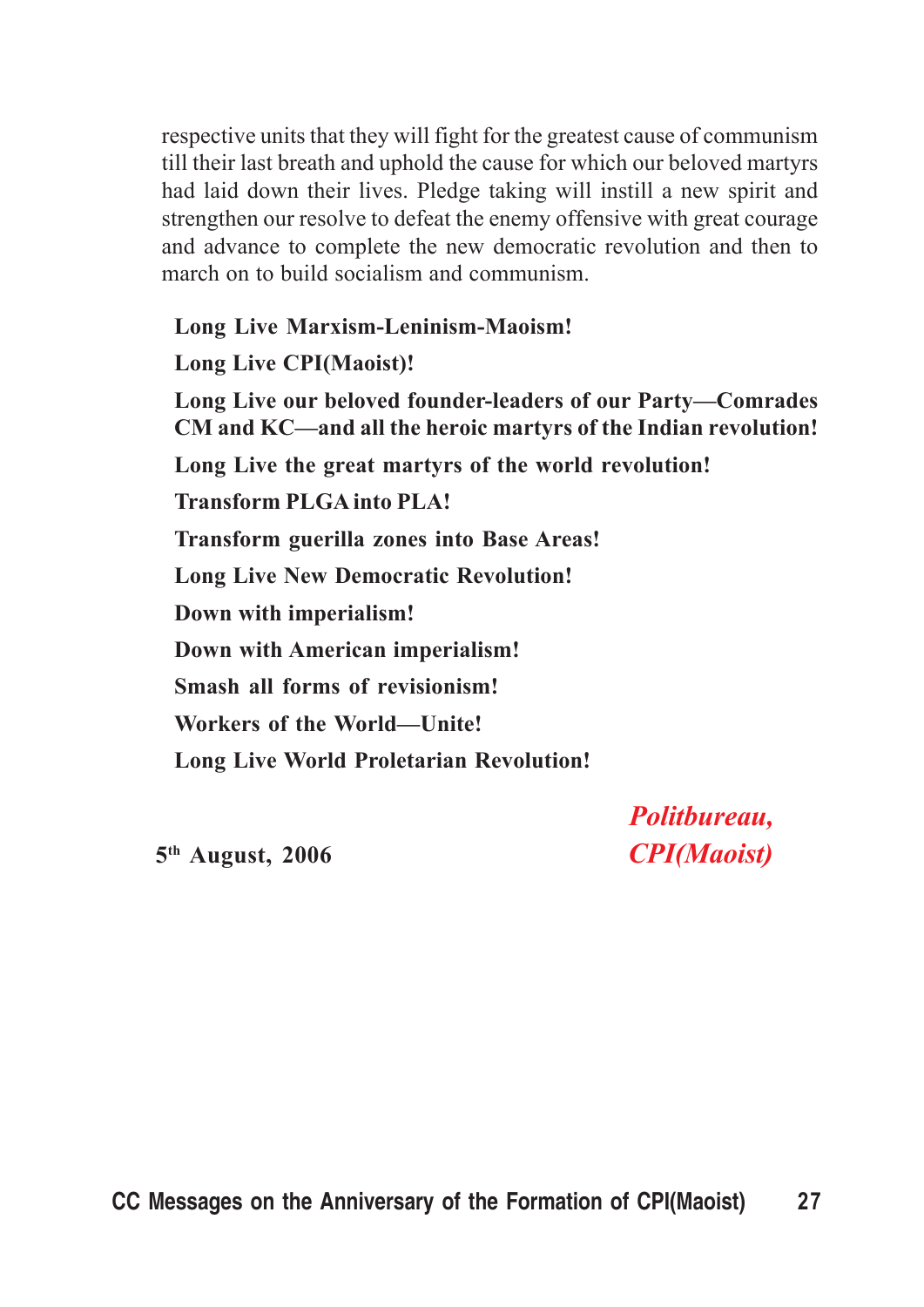

# **Celebrate the Third Anniversary of the Party Formation!**

# **Bolshevise the Party! Intensify the Guerilla War to Establish Base Areas!**

**Expand the Mass Base and Guerilla War to the Entire Country by Utilising the Excellent Objective Situation!!**

*The Call of the Central Committee to the Party Members, PLGA Forces and People of the Country on the Occasion of the 3rd Anniversary of the CPI(Maoist)!*

**Central Committee Communist Party of India (Maoist)**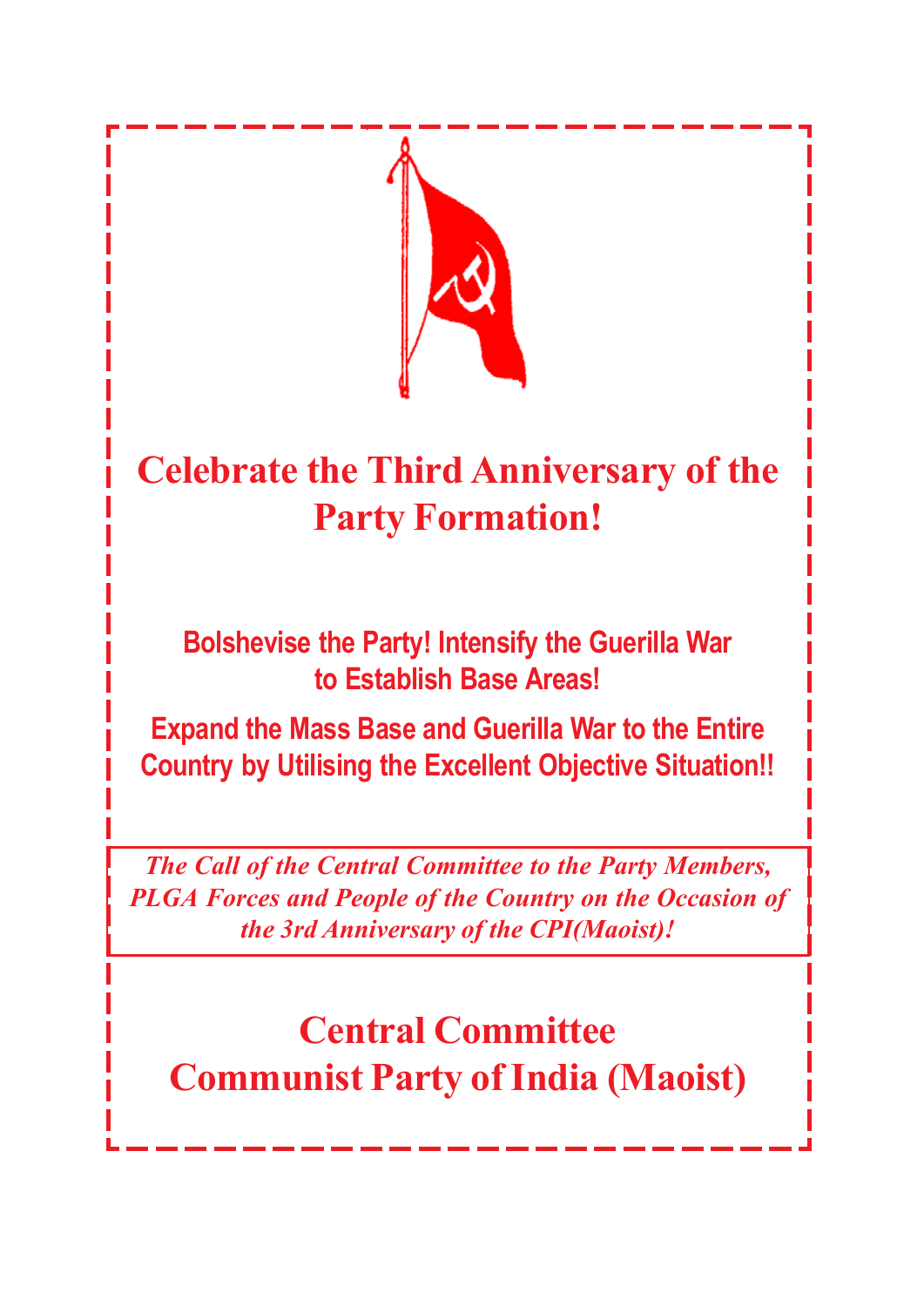# **Celebrate the Third Anniversary of the Party Formation!**

# **Bolshevise the Party! Intensify the Guerilla War to Establish Base Areas! Expand the Mass Base and Guerilla War to the Entire Country by Utilising the Excellent Objective Situation!!**

#### **Dear Comrades,**

Within a few weeks we are going to celebrate the 3<sup>rd</sup> Anniversary of our Party. After the 2nd Anniversary in 2006 September, we had successfully completed our party conferences at different levels culminating finally in the historic Unity Congress—9th Congress of our Party in January 2007. The Party Congress issued the call to intensify the class struggle throughout the country, to speed up the process of establishing base areas in the advanced theatres of war by transforming the guerrilla war into mobile war and PLGA into PLA, and to actively mobilise the masses in their millions into the people's war. It also called upon the entire Party to cleanse itself of the non-proletarian trends and to transform the Party into a strong, disciplined, united Bolshevik Party capable of leading the ever-intensifying class war. The Congress enriched the party's political and military line which should be creatively implemented with determination at all levels by every Party member.

In the past one year many brave leaders and members from the Party, army and masses, numbering over two hundred, sacrificed their invaluable lives for the great cause of the Indian revolution with unflinching conviction. Our beloved comrades of the central leadership who led the Party and the army like comrades Chandramouli (alias BK and Naveen), Rajamouli (alias Murali and Prasad), and Ajayda; state leadership comrades such as comrades Vikas, Raghavalu, Sudarshan, Somanna, Gautam; and several Party leaders at district, area and local levels, heroic commanders and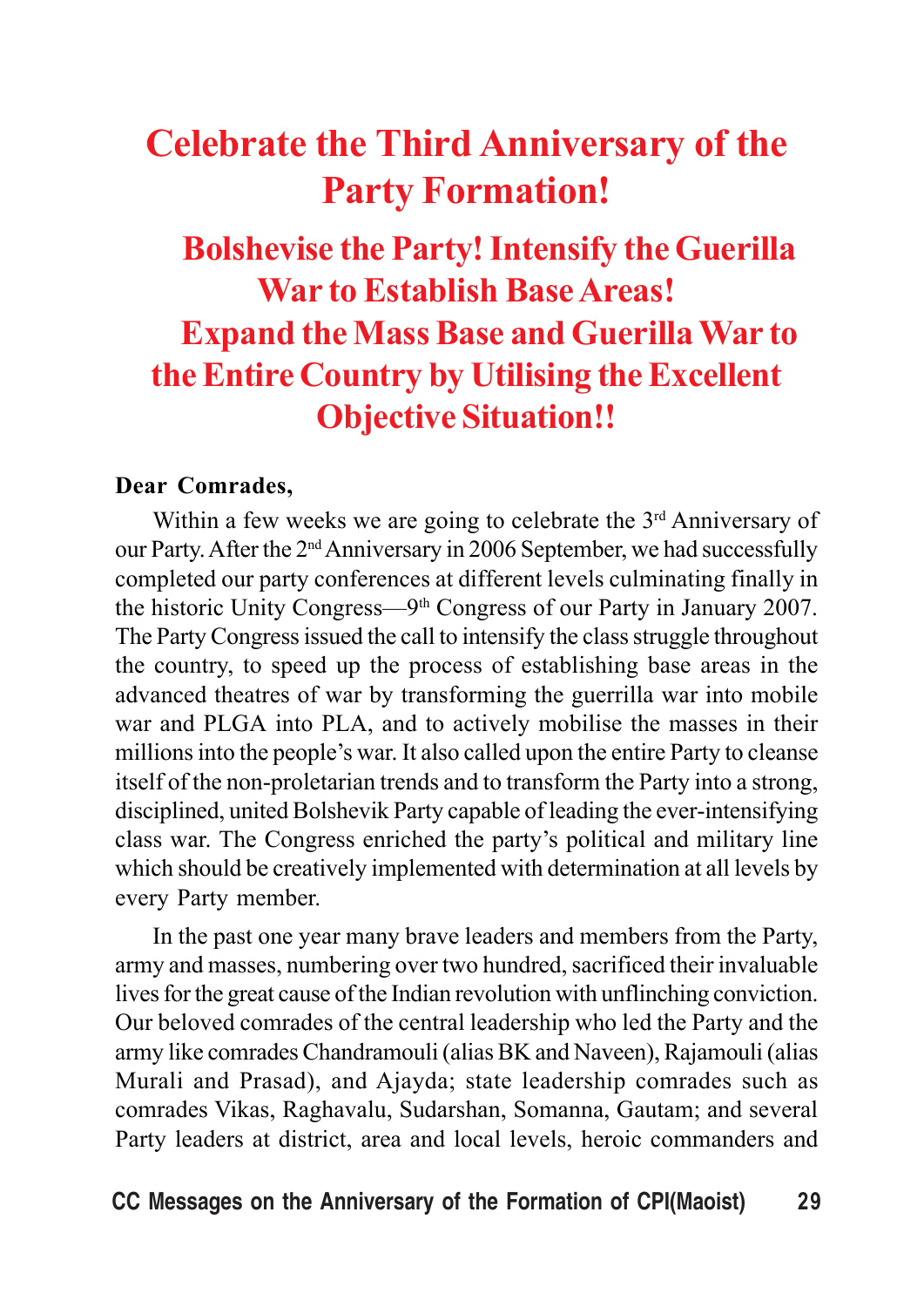fighters of PLGA, members of RPCs, revolutionary mass organisations and sympathisers of revolution became martyrs transforming the soil into red and contributing to the advance of the people's war in the country. Among these were popular leaders such as comrade Nathunji, secretary of Badh-Shekhpura-Nawada zonal committee under BJSAC, comrade Manas, zonal committee member of North Chattisgarh, Naresh, a DC member of Adilabad in NT, comrades Dinakar, Gautam, Parameshwara, Rame Gowda and Subramanya from Malnadu area of Karnataka, comrade Rammehar of Haryana who died due to malaraial attack, well-known intellectual comrade Hari Singh Tark of Punjab. Regional committee member and central military instructor comrade Binoy, section commander comrade Nilesh, another commander com Hari beame martyrs in AOB. Six comrades, including a DCM and command incharge of West Bastar, comrade Mohan, became martyrs in the successful attack on the police-SPO camp at Ranibodili while comrade Dulal became a martyr in the daring ambush at Urpalmetta in DK. One SAC-level military instructor, comrade Pradeep, and a PLGA fighter, comrade Nirmal, became martyrs in the successful raid on the CISF barrack in Khasmahal in Bokaro district of Jharkhand. Several women comrades like Karuna, Prashanti, Padma, Bhavani, Swarna, Aruna and Lalitha in AP, NT and AOB, Kaveri from Karnataka, laid down their lives. Their names shall forever be etched in people's memory and the glorious revolutionary history of India.

Besides the martyrs thousands of comrades were arrested in the various states, tortured several and thrown into jails. Among these are CC members comrade Shobhadi, Chintanji, Mohitji and Vijay, BJSAC member comrade Madanji, DKSZC member com Markam Gopanna, Maharashtra SCMs comrades Mahesh and Arun Fariera, Sundaramurthy from Tamil Nadu, and several comrades belonging to various Party committees, PLGA Commanders and members, who had courageously fought and smashed the para-military, state police and other special forces in the various guerilla zones of our country, have set up a model of resistance in the people's war. Ranibodili raid, Jara and Urpalmetta ambushes, raids on the CRPF camp in Bokaro and Rajpur PS and Baghaila outpost in Rohtas districts, the daring simultaneous attacks in Riga in Sitamarhi distict of Bihar, and many other daring guerrilla attacks on the mercenary armed forces of the state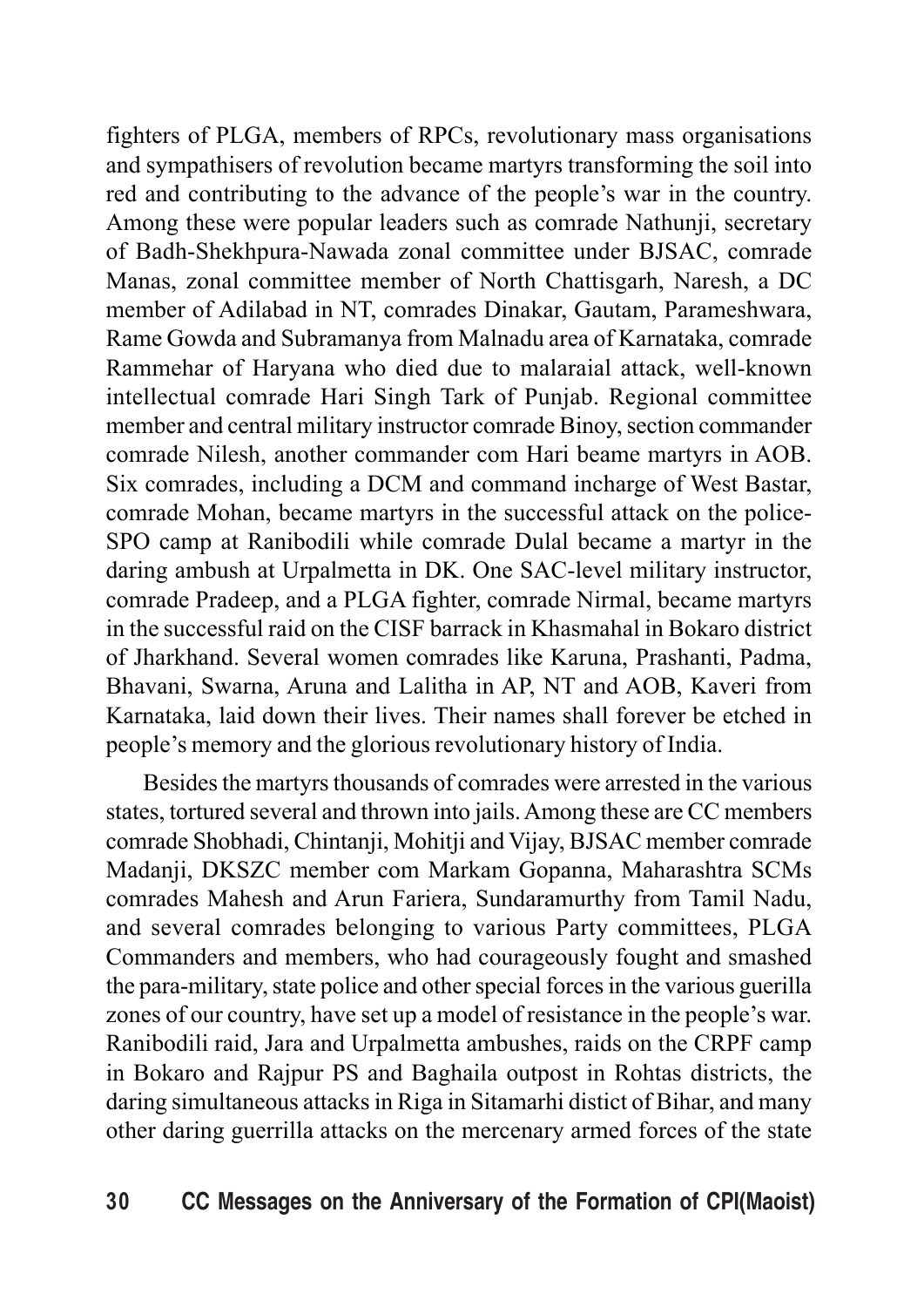have shaken their morale greatly. These daring successful attacks on the mercenaries of the seemingly mighty Indian state stand as shining examples of the invincibility of Maoist people's war. These instill great confidence among the people that however weak the revolutionary forces might be numerically they can wipe out the strong and powerful enemy bit by bit by applying the principles of protracted people's war and in this process become further strengthened. The leadership of the people's government in Dandakaranya (DK) and other revolutionary mass organizations in Bihar-Jharkhand (BJ), DK and elsewhere in the country, who bravely and uncompromisingly resisted the onslaught of the enemy at every step, is sure to carry on the agrarian revolutionary armed struggle for people's democracy even more resolutely in the coming days.

Apart from this in the ongoing civil war dozens of women comrades were brutally gang-raped and murdered and hundreds of women were arrested, brutally tortured and thrown into jails by the various types of security personnel in DK, BJ, AOB and elsewhere in the country.

Let us remember all the fallen people's great heroes and heroines who have sacrificed their invaluable lives for the cause of the revolution. Let us firmly uphold their ever inspiring ideals and pledge to rededicate ourselves to the task of making the great Indian revolution successful.

## **Let us educate and train up the entire Party ideologically and politically:**

In the past year we had taken up an education campaign throughout the Party as part of the preparations for the conferences and the Party Congress. Immediately after the Congress classes were held in most places on the basic documents of the Party adopted in the Congress. In some states this could not be completed due to various reasons. Hence we have to take as a priority task to complete education on basic documents for all Party cadres at the earliest.

We have to keep in mind that in the course of holding conferences in states we formed several new committees at different levels according to the needs of the movement and that many comrades were promoted to the next higher committees and military commands. Apart from them several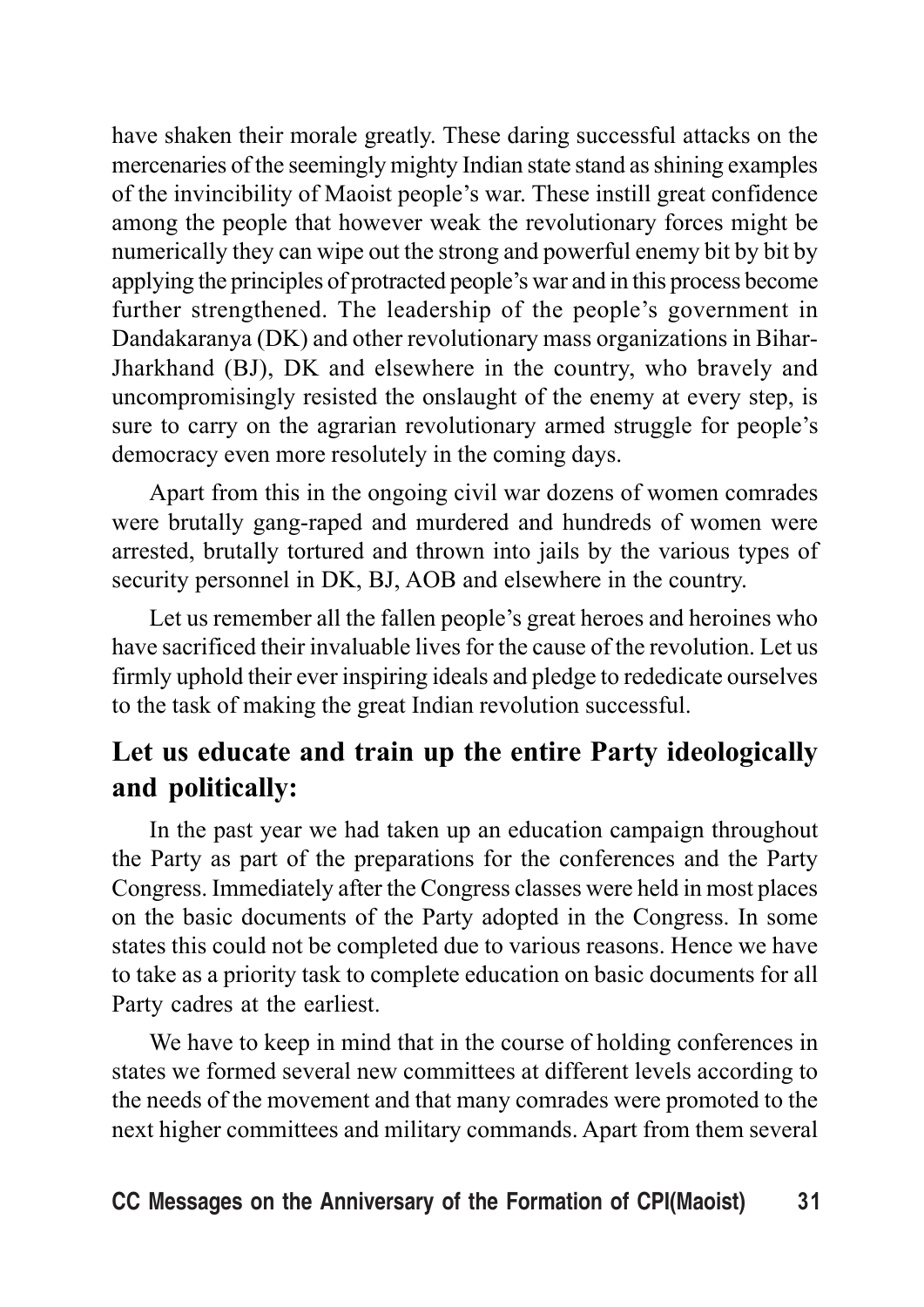new members have been enrolled as new party members, as part timers or professionals in almost all states. In some states and areas PLGA and membership of the mass organizations has also improved. Hence it has become the need of the hour to train up these new comrades along with the entire rank and file of the Party on the theory of MLM, basic line of the Party and strategy and tactics of PPW and its creative application.

In our central POR one of the immediate tasks was taken as: "*Impart ideological, political education throughout the party. Intensify the struggle to rectify the non-proletarian trends in the party at all the levels."*

It is not so easy to counter the multi-pronged war tactics and strategy of the enemy without having a sound ideological political base and organizational and military level of the party members and cadre at different levels. Only with such a base we can successfully lead the war according to the changing tactics of the enemy and the political situation.

Congress has decided "*to study Maoist principle of PPW along with the experiences of other revolutionary and nationality struggles and apply it creatively in the concrete conditions"*

By concretely studying the theory and principles of strategy and tactics of the PPW and the experience of its concrete application in our practice, the party committees and commands will emerge as capable bodies to provide good leadership at their respective levels which will give confidence to the Party, PLGA and masses.

Routine day to day work will lead the concerned members or units to wrong practice and to empiricism. Already we have reviewed what trends we are facing in the party at different levels. To check all this, consistency in our approach is needed to fight against non-proletarian trends which ruin the party from inside. By adopting the correct class approach, raising the political consciousness of the entire rank and file of the Party and the masses through education and training, and waging consistent and uncompromising struggle against the wrong trends whenever and wherever they rear their heads we can rectify the non-proletarian trends in the party. On the occasion of the Third Anniversary of our Party formation, let us take pledge to intensify the efforts to Bolshevise the Party by getting rid of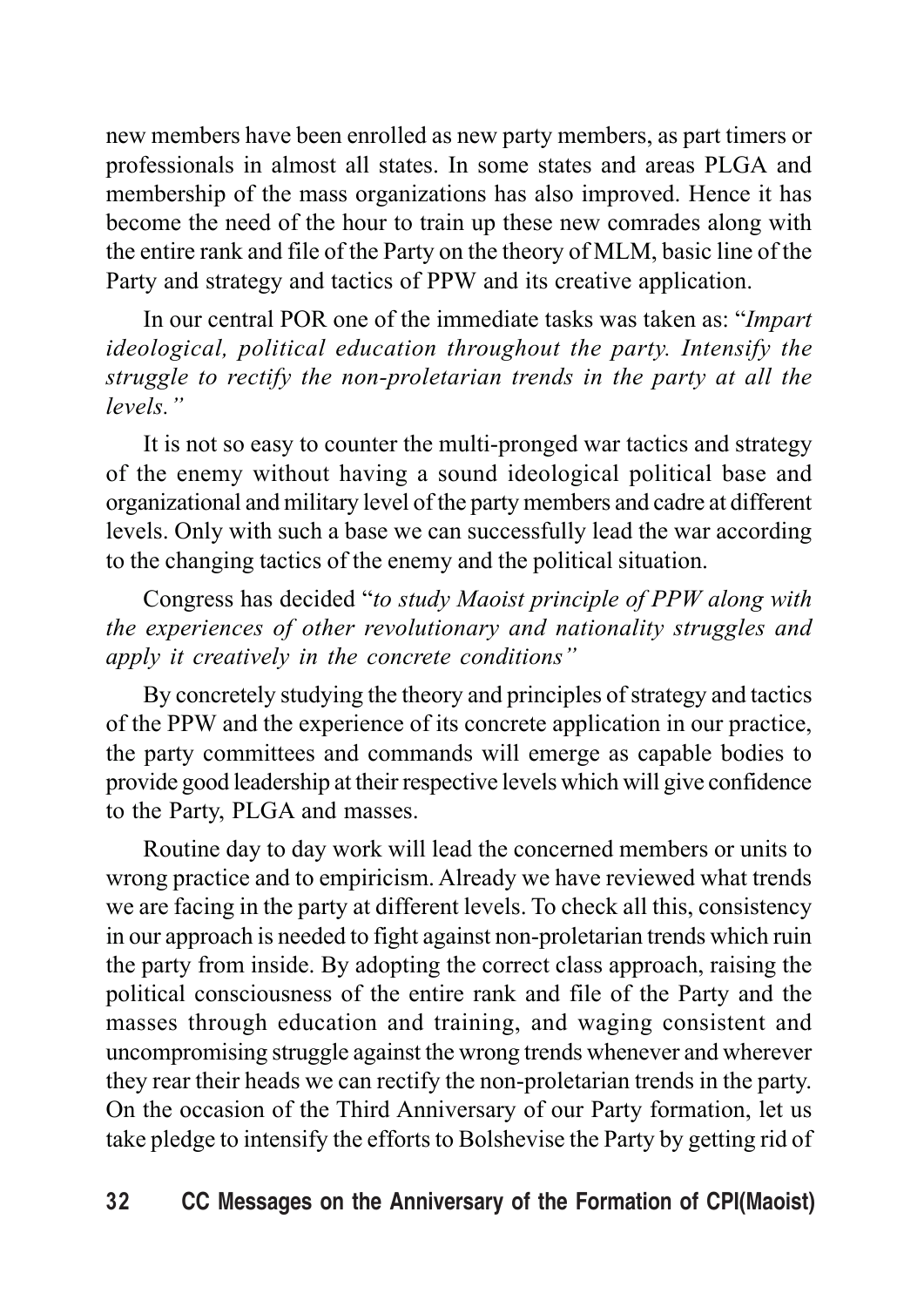all wrong trends and transforming it into an invincible weapon in the hands of the Indian proletariat. All our Party committees must fix time-bound plans for conducting education and rectification at their respective levels and review the results.

### **Let us intensify and expand the guerilla war**

Unity Congress took an immediate central and principal task of the party as, "*While strengthening the three weapons of our revolution the principal and central task must be to advance the guerrilla war to a qualitatively higher stage of mobile war and transform the PLGA into PLA in order to establish base areas in the strategic areas of DK and BJ. Also intensify the guerrilla war in other guerrilla zones, and develop red resistance areas in the perspective areas and complete the preparations for building guerrilla zones in these and other areas also*" ( CCPOR) Apart from this, six specific military tasks were taken in the congress to transform the war into mobile war and to establish base areas.

After the Congress in many guerrilla zones we have had successes in intensifying the war. In DK, the two forms, raid and ambush, were creatively applied in Ranibodili, Jarghati, Jara and Urpalmetta to wipe out the enemy. The scale and intensity of our attacks had shaken the ruling classes so much that a secret assembly session had to be called in Chhattisgarh recently to discuss the counter measures to be taken to suppress the ongoing people's war in DK. The so-called specialist of the Indian ruling class—'super cop' KPS Gill—had to beat a hasty retreat after his utter failure in suppressing the revolutionary movement in DK. The much-publicised goal of the ruling classes to wipe out our movement in DK by June 2006 through their counterrevolutionary state-sponsored Salwa Judum failed miserably due to the heroic resistance of the masses led by our Party and PLGA. The Naga 9IR Battalion faced heavy resistance and severe losses in the battle field as well as severe opposition from the democratic people of Nagaland and other parts of the country and had to be finally withdrawn thereby dampening the morale of the enemy forces. So the old debate to deploy the Indian Army is on the cards of the state and central governments. The mobilisation of the masses actively into the war against the state in DK on a wide scale along with the significant development in the past year in the scale and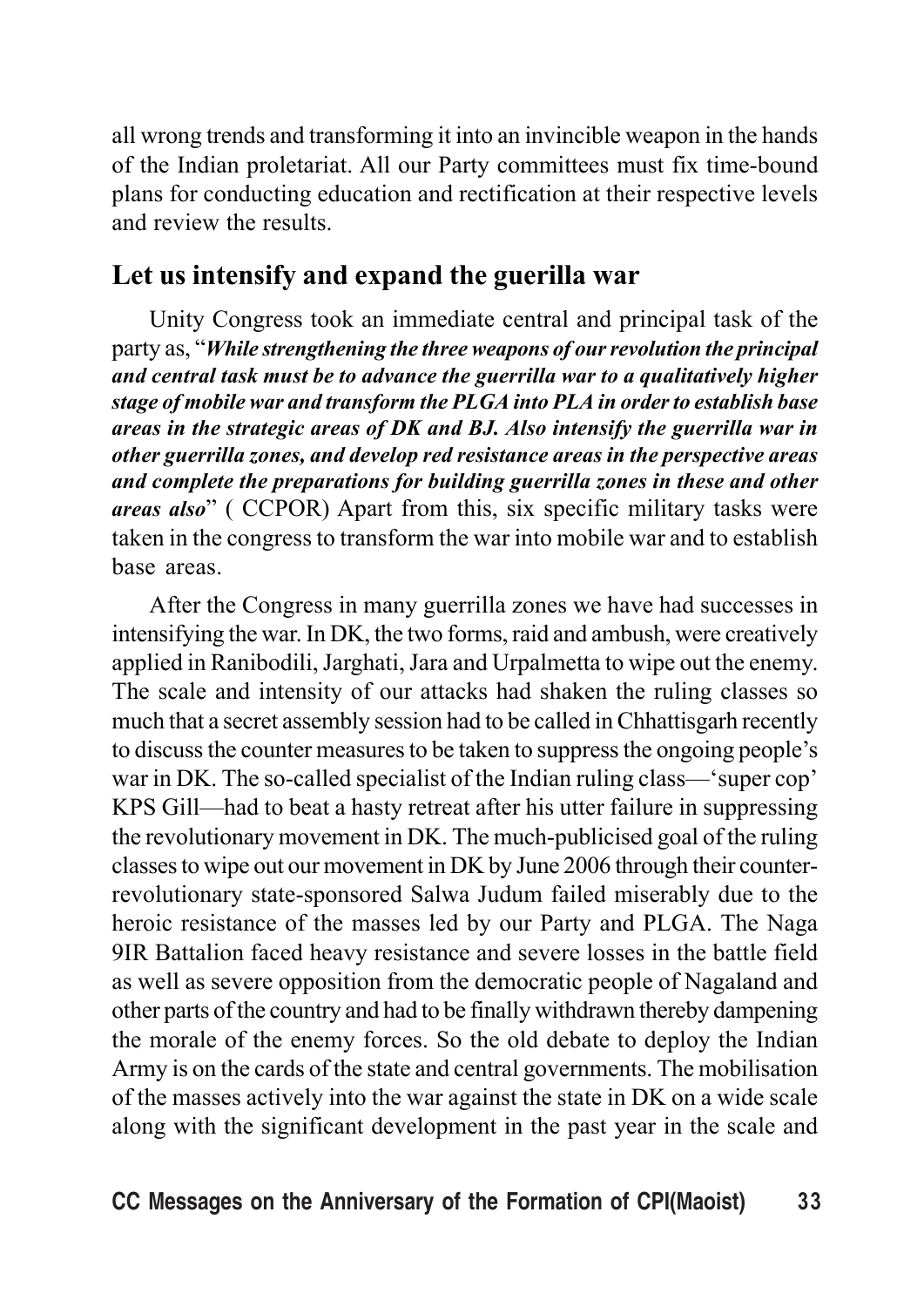quality of PLGA counteroffensives has created the ground for transforming the guerrilla war into mobile war in entire DK.

In Bihar and Jharkhand we led some successful tactical counter attacks on the enemy forces in order to intensify the war. The Khashmahal and Rohtas raids, the simultaneous raids in Riga, annihilation of the *Nagarik Surakha Samiti* leader and MP Sunil Mahato and several attacks on the enemy forces in the past one year had unnerved the ruling classes. In AOB, despite heavy concentration of enemy forces and their massive operations, we put up stiff resistance and inflicted some damage to the enemy in some counter offensives. In Karnataka, some STF personnel were injured in a land-mine blast.

The economic blackades organised by our Party and the series of attacks on vital installations and state infrastructure such as the daring attack on NMDC, blasting of electricty towers in Bastar, attack on Essar Steel in Dantewara, and production stoppages in the coal mines in Jharkhand, created grave losses to the MNCs and comprador bourgeois class as well as to the state's exchequer. It has emerged as an important form in our ongoing people's war. These actions combined with mass resistance against the onslaught of the MNCs and CBB have hampered the plans of the ruling classes to drain the wealth of Jharkhand, Chattisgarh and Orissa and through their mining and other so-called development projects, and the SEZs.

However, the blows given to the enemy should be increased further to counter and resist the LIC strategy and deployment of the forces in vital points of the guerrilla zones.

In many guerrilla zones enemy is adopting various forms, such as setting up military type base camps and carpet camping system, informer network, coverts, spotters, counseling, rehabilitation packages, vicious propaganda to eliminate the main leadership of the party and PLGA at state and central levels, reforms to 'win over' the masses, coordination in the border areas of different states and zones, and so on.

Intensification of the guerilla war cannot be achieved without the active large-scale mass participation in all the political and military activities. In many areas we have not achieved this due to various reasons which we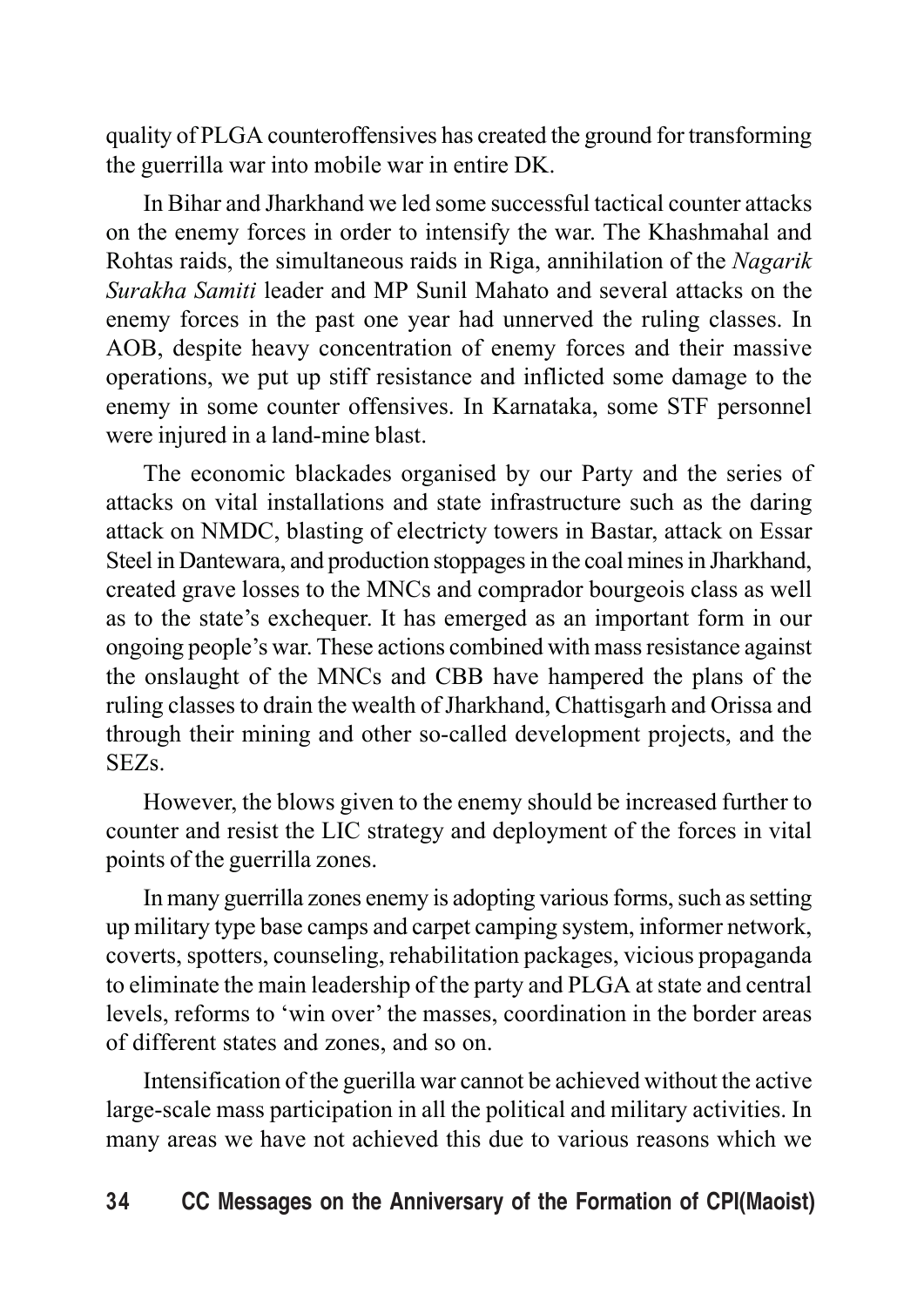have already reviewed in the process of Party Conferences and Unity Congress. Even in some pockets where we had once organized militia units and mass resistance the activity is now reduced to that of the squads. We have to overcome this weakness and build a strong people's militia and ensure the widest participation of the masses in the war.

At this juncture, concentration of the Party leadership, motivation of the rank and file of the Party and PLGA and checking from above are very much essential. We have to strike the enemy effectively and creatively by applying principles of guerrilla warfare both in all areas of war zones and outside those zones.

Where we have faced temporary set-back there we have to strive hard politically, militarily and organisatinally to regain the initiative. Where we have poor mass base there we have to make all-out effort to initiate mass struggles, build strong mass organisations and Party units and strive to link the mass struggle to the armed struggle to develop red resistance areas.

Let us intensify our preparations for transforming the PLGA into PLA and the guerrilla war into mobile war by building a strong mass base and people's militia, expanding the PLGA and enhancing its combat skills, firepower, coordination and mobility in operations.

## **Let us further deepen and expand our mass base:**

As a part of immediate tasks Congress gave a task to "Strengthen the Strategic and Tactical UFS". Let all the party committees give importance to such tasks by taking the measures to build four-class alliance in guerrilla zones and guerrilla bases. These serve as the basis for the future countrywide revolutionary united front.

The Congress had called upon the Party to "*unite with all forces who oppose the imperialist-dictated policies of globalization, liberalization and privatization pursued by the traitorous ruling class parties in the Center and the state governments.*" In the recent past throughout country the grip of the MNCs and CBB had increased in the background of the sell out of our natural resources, mines and public sector industries. In the name of SEZs and mining, ruling classes in Centre and states are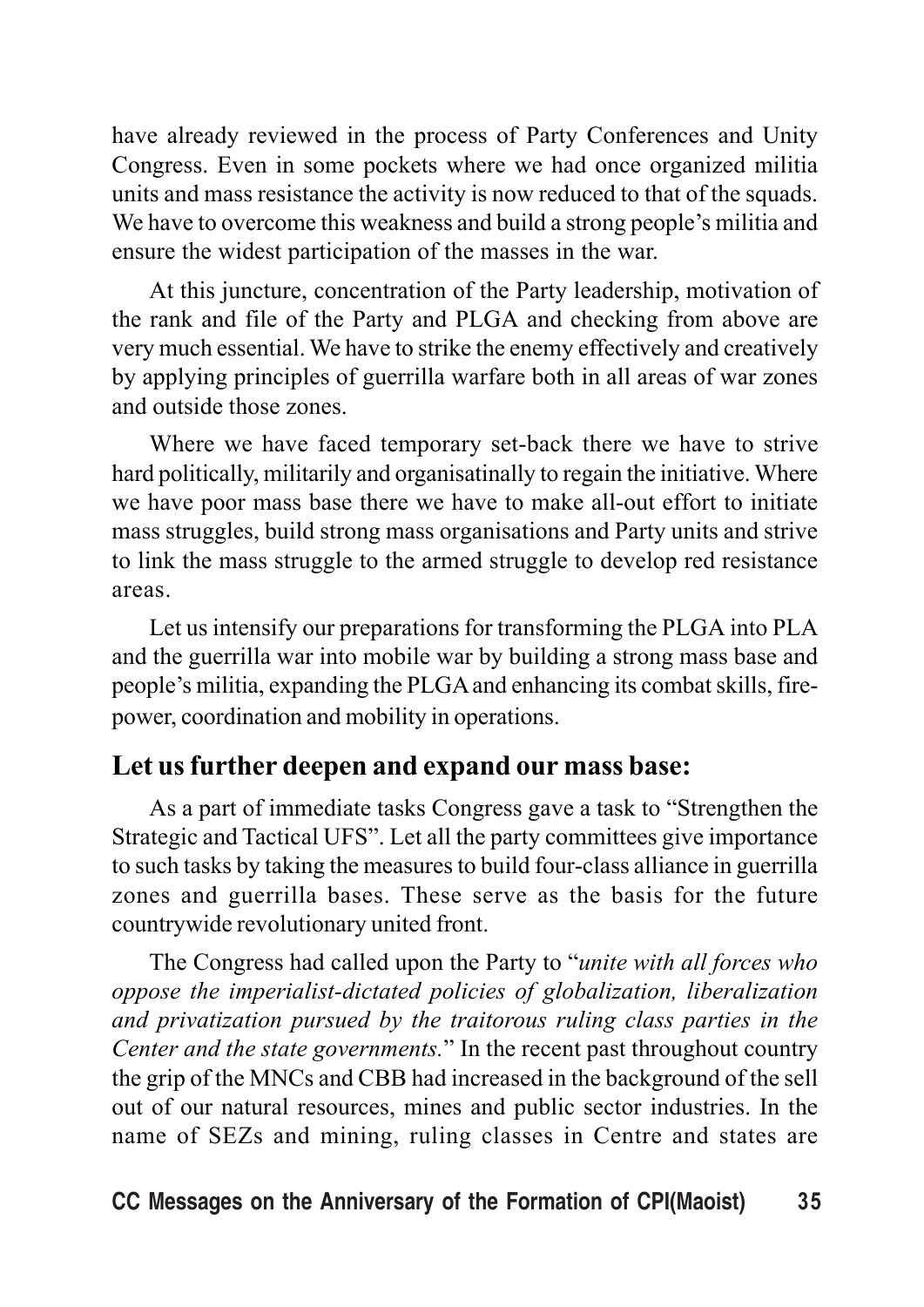shamelessly adopting and sanctioning lakhs of hectares of land. Against this backdrop peasant struggles are breaking out. Particularly Kalinganagar, Singur, Nandigram, Hiranar and other places, peasantry is rising up in militant struggles against the state. Nandigram in Bengal developed as a beacon light of the struggle against displacement and the so-called *silpayan* (Industrialisation) of the Social Fascist CPM.

All party members and committees should make all-out effort to lead these mass movements and extend them throughout the country. We must also strive to link them with the struggles in our strategic areas by bringing all these into a common front. No doubt these are spontaneous movements and in majority places ruling opposition parties, petty bourgeois parties and intellectuals are utilising them. In some places due to our sectarian approach not to participate in movements led by these forces, our role is passive. Our approach and understanding should be to participate in all types of movements on just demands of the people, strive hard to lead them and establish our leadership on them. All the leading committees from ZC/ DVC and above should allot cadre to effectively build and lead such movements. Where repression becomes an obstacle for building mass movement in any particular area there the concerned higher leadership should closely concentrate upon studying various ways and means to come out of the situation.

So, we have to take a pledge on the occasion of the party formation day that we will build a strong united front by building and strengthening the revolutionary mass organizations in all our GZs, GBs, and all other areas, mobilise millions upon millions of oppressed masses into militant struggles against the state, and initiate and lead broad-based struggles against the imperialist and state onslaught.

## **Rectify weaknesses in clandestine functioning of the Party and strengthen secret Party apparatus at all levels**

As part of wiping out the revolutionary movement, several intelligence agencies and Special Forces of the enemy have been engaged to arrest or kill our Party leaders. After the completion of the Unity Congress some important leaders were martyred and several leaders and cadres were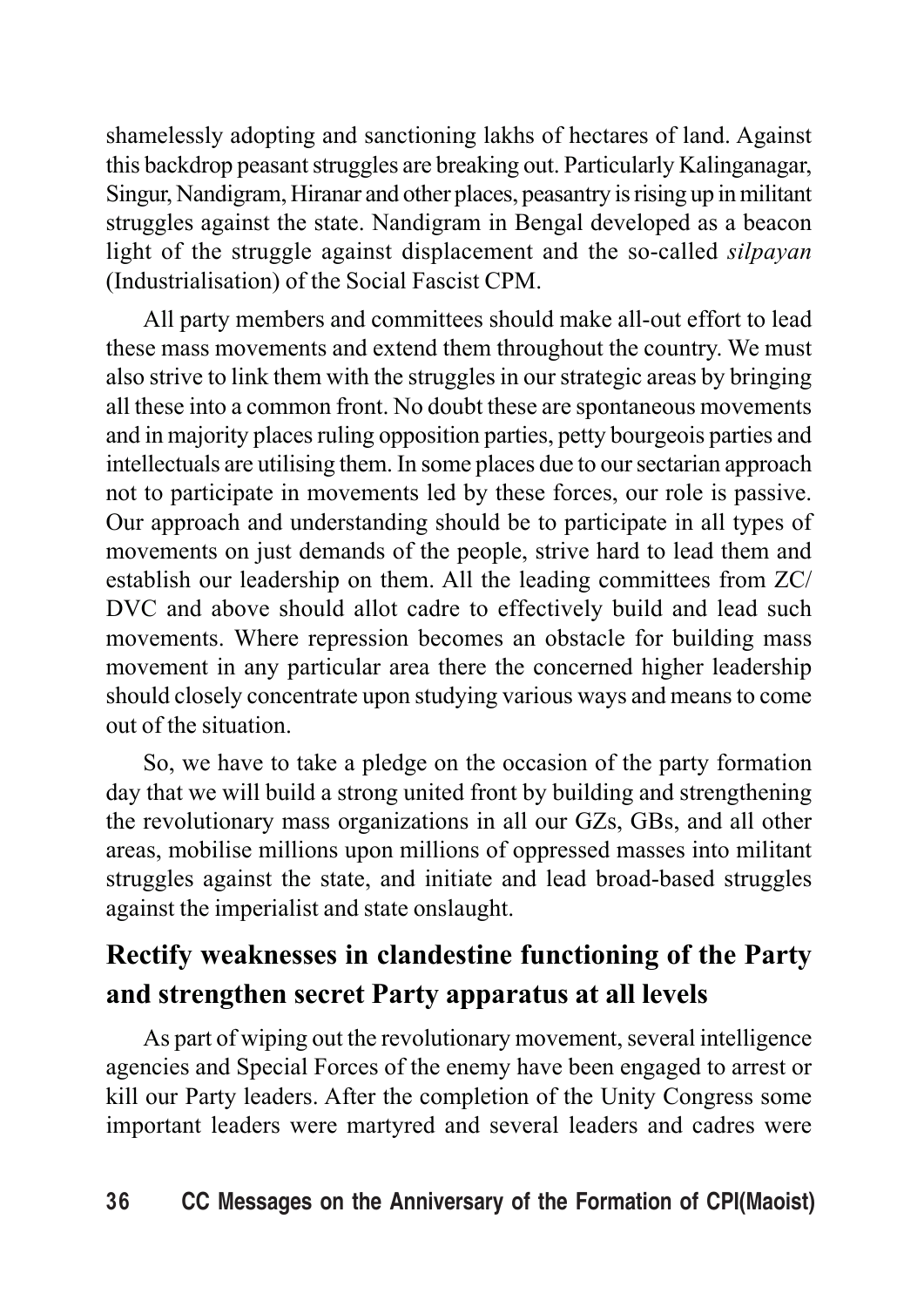arrested, which is badly affecting the concerned states and in general the entire Party. STF, SOG, SIB and other intelligence forces and agencies are set up by the enemy for the purpose of eliminating the leadership. Yet, our old weaknesses in clandestine functioning and non-professional methods are continuing leading to serious losses.

We have to overcome further losses and preserve the leadership by rectifying the weaknesses and mistakes. In NT, AP, AOB, North Chattisgarh, TN, and MR serious losses have occurred and have continued after the Party Congress. In Bihar-Jharkhand several leadership comrades from SAC to AC were arrested in different places.

To stop these losses party leadership should review the weaknesses and mistakes concretely and change the work style immediately. This should be concretely discussed in committee meetings and the mistakes and weaknesses of the committees and individual comrades should be criticized without any hesitation and all help should be given to overcome them. Without a discussion of the mistakes and weaknesses concretely and initiating measures to check them it is impossible to stop the continuing losses. So let us once again take pledge to mercilessly fight against all wrong trends and weaknesses in our secret functioning and strive to strengthen the secret Party apparatus.

### **Comrades,**

Imperialists and Indian ruling classes are facing serious all-round crisis. Now the Indian government's foreign policies are totally drawn up by the imperialists, principally US imperialists. In the name of financial assistance WB and IMF are playing havoc and putting unbearable conditions and terms to collect the loans. The nuclear policy adopted by the Manmohan government is a total surrender to the US. SEZ policies are total sell out of our country's wealth and natural resources to a handful of imperialist and comprador corporations. Suicides of the peasants have become common place. In many industrial units labour force is being cut drastically. The question of displacement in the entire country is reaching a dangerous stage.

Whether it is the UPA or the NDA, policies are same because they are dictated or drawn to safeguard the interests of the WB, IMF and such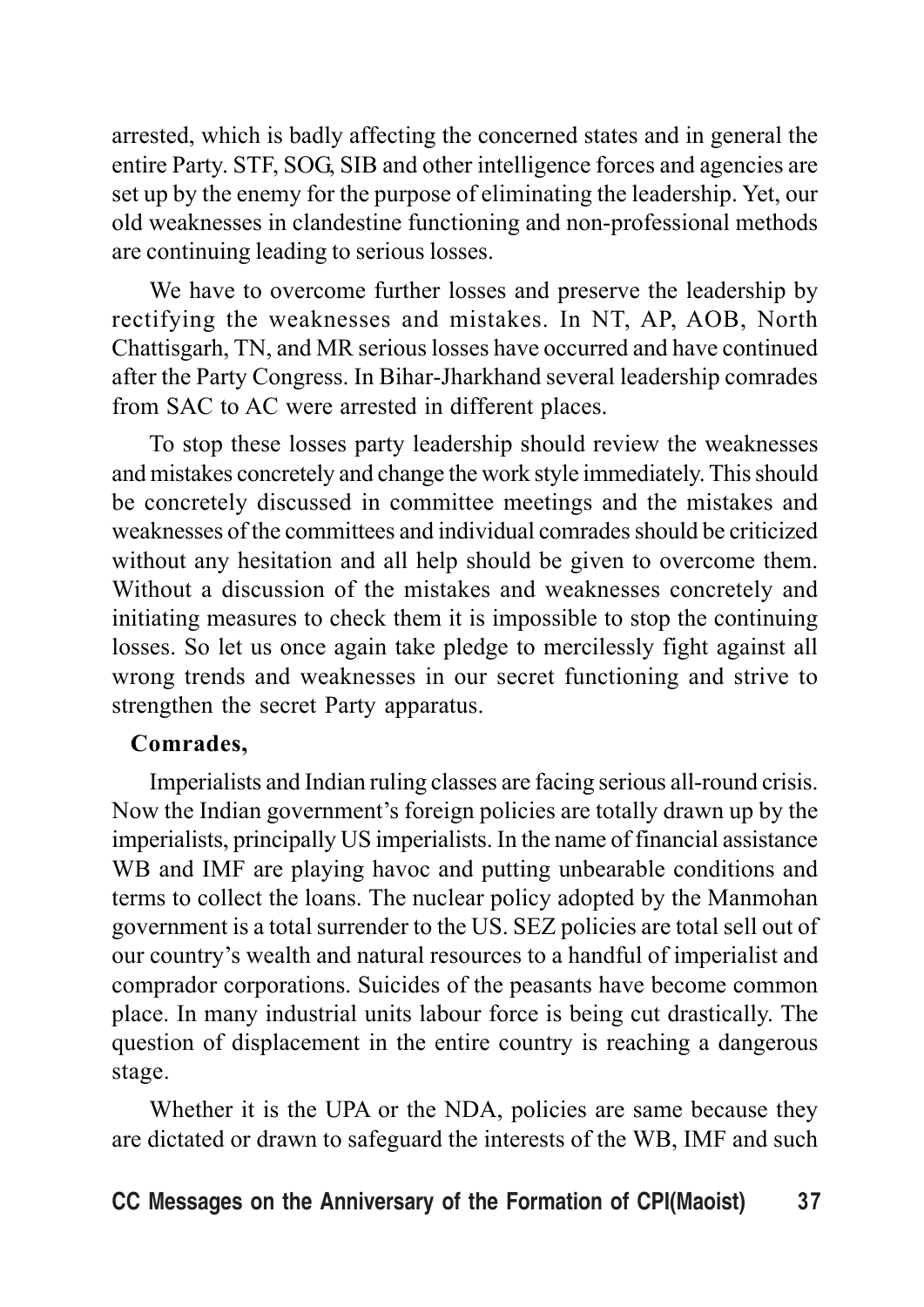financial institutions, MNCs, CBB and feudal forces.

So once again we have to pledge on the occasion of the  $3<sup>rd</sup>$  anniversary of the Party formation that we have to utilize the situation to rouse the masses politically and consolidate them in MOs, militia and Party cells and in other necessary forms of organisation.

This is the time to propagate the revolutionary politics among the people widely.

We have to pledge to advance the line adopted by the Congress which is a result of the enormous struggle we waged to advance the new democratic revolution in our country.

Along with the changes necessary on the occasion of the party's birth anniversary we have to take party membership campaign. Renewal of old membership should be completed at the earliest and new membership should be taken up according to plan in the coming year. Direction and guidelines should be drawn by concerned state committees to make the membership campaign a success.

- Let us prepare the entire party members to lead the masses in political battles, war and in partial struggles and in revolutionary propaganda.
- Let us transform the PLGA into PLA and advance the guerrilla war into mobile war.
- Let us recruit thousands of Party members from grassroots who will implement the party line uncompromisingly. Let us train them accordingly in order to absorb this upcoming force into revolutionary struggle. Let us wage resolute struggle against the degenerate, reactionary and corrupting influences of imperialist and feudal culture.
- Let us march forward firmly in the path shown by our founder leaders of the party comrade CM and comrade KC.

### **Central Committee 25 August 2007 CPI (Maoist)**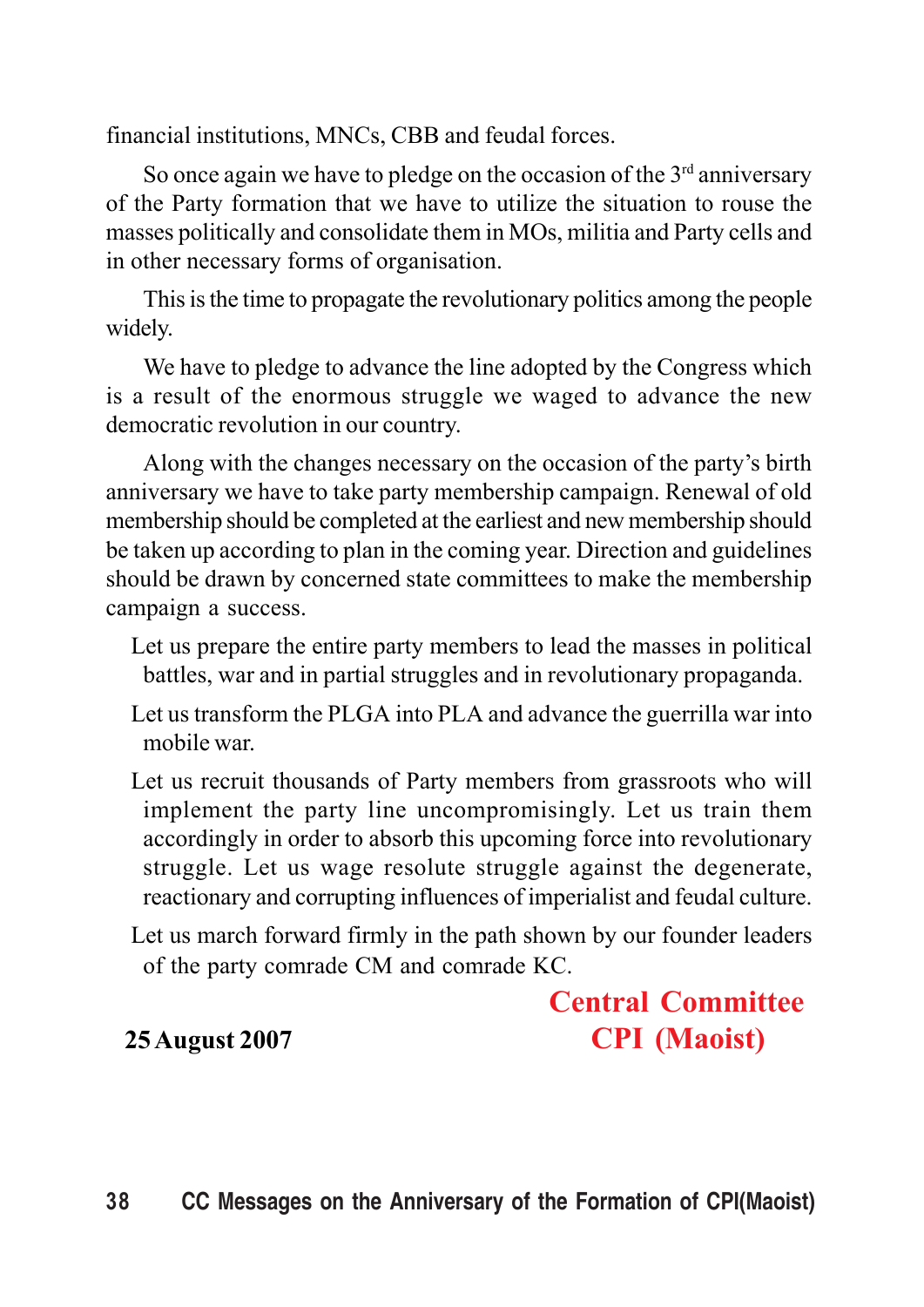

### **Hold High the Crimson Red Banner Of International Revolutionary Proletariat!**

**Let us Make a Success the Rectification Campaign For the Transformation of the Party by Purging The Alien-class Trends In-Order to Bolshevize it, Defend Ourselves, Defeat the Enemy's New Counter-Revolutionary Offensive and Advance the People's War!**

*The Call of the Central Committee to the Party Members, PLGA Forces and People of the Country on the Occasion of the 5th Formation Day of the CPI(Maoist)!*

# **Central Committee Communist Party of India (Maoist)**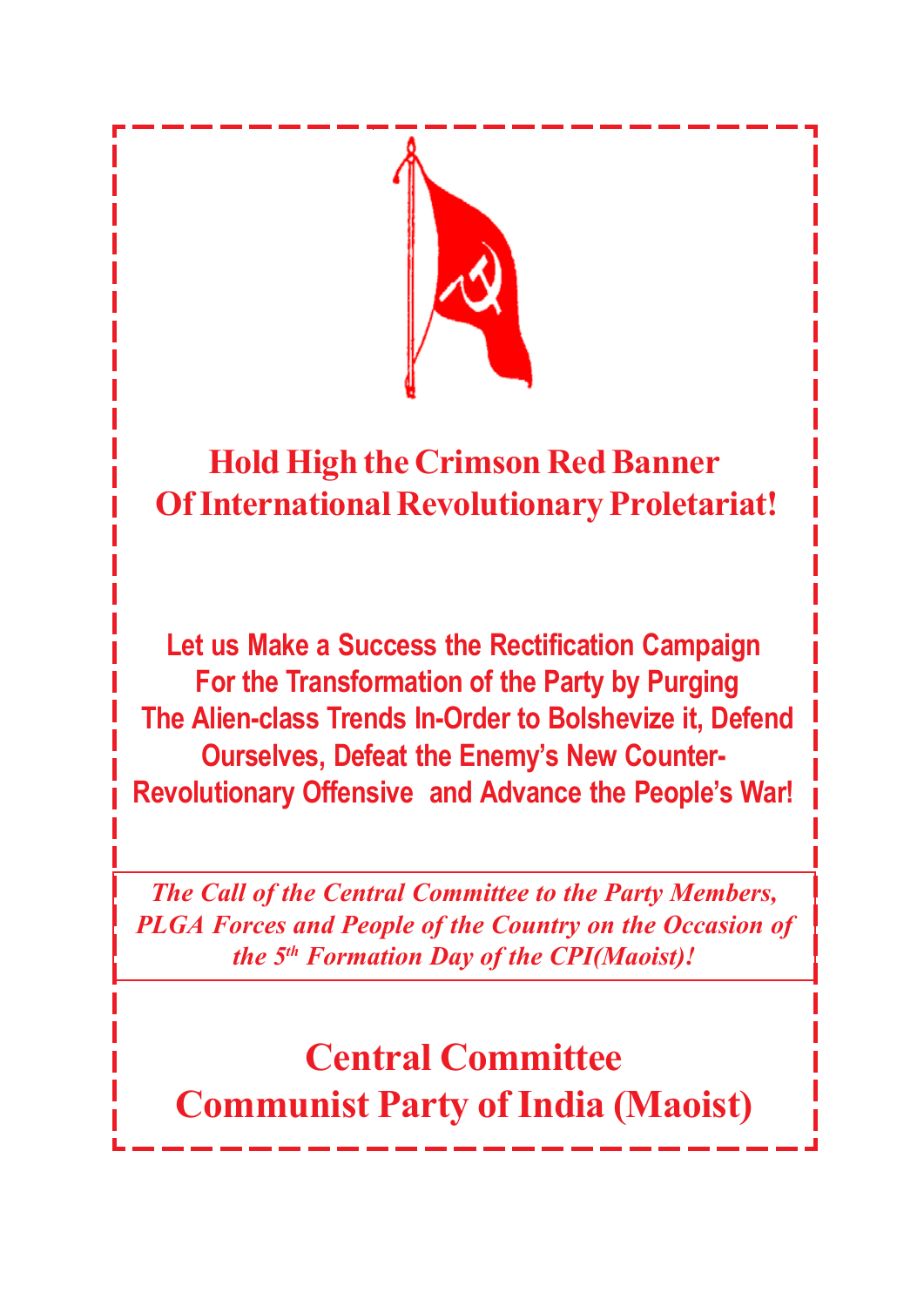**Hold High the Crimson Red Banner Of International Revolutionary Proletariat! Let us Make a Success the Rectification Campaign For the Transformation of the Party by Purging the Alien-class Trends In-Order to Bolshevize it, Defend Ourselves, Defeat the Enemy's New Counter-Revolutionary Offensive and Advance the People's War!**

*——The Call of the Central Committee to the Party Members, PLGA Forces and People of the Country on the Occasion of the 5th Formation Day of the CPI(Maoist)!*

### *Main Slogans*

- 1. Let's make conscious and serious effort to preserve our subjective forces, particularly the leadership, and to defeat the enemy's heinous plan and tactics of LIC to liquidate our Party leadership and ranks! Strengthen underground mechanism at all levels!
- 2. Let's build a countrywide all-round mighty movement by mobilizing our entire Party, PLGA and masses to fight back the new counterrevolutionary offensive of the ruling classes!
- 3. Let's rouse, lead and organize the vast masses; strengthen further and expand our revolutionary mass base, and orient all activity and remold the Party to serve the needs of ongoing PPW!
- 4. Let's strive hard to transforming the guerrilla war into mobile war, PLGA into PLA with the aim of transforming guerrilla zones into base areas and expanding the people's war throughout the country!
- 5. Let's strive hard to intensify the guerilla war, strengthen the mass base to defend, consolidate, expand and establish base areas!
- 6. Let's train the entire Party on the basic line and ideology to steel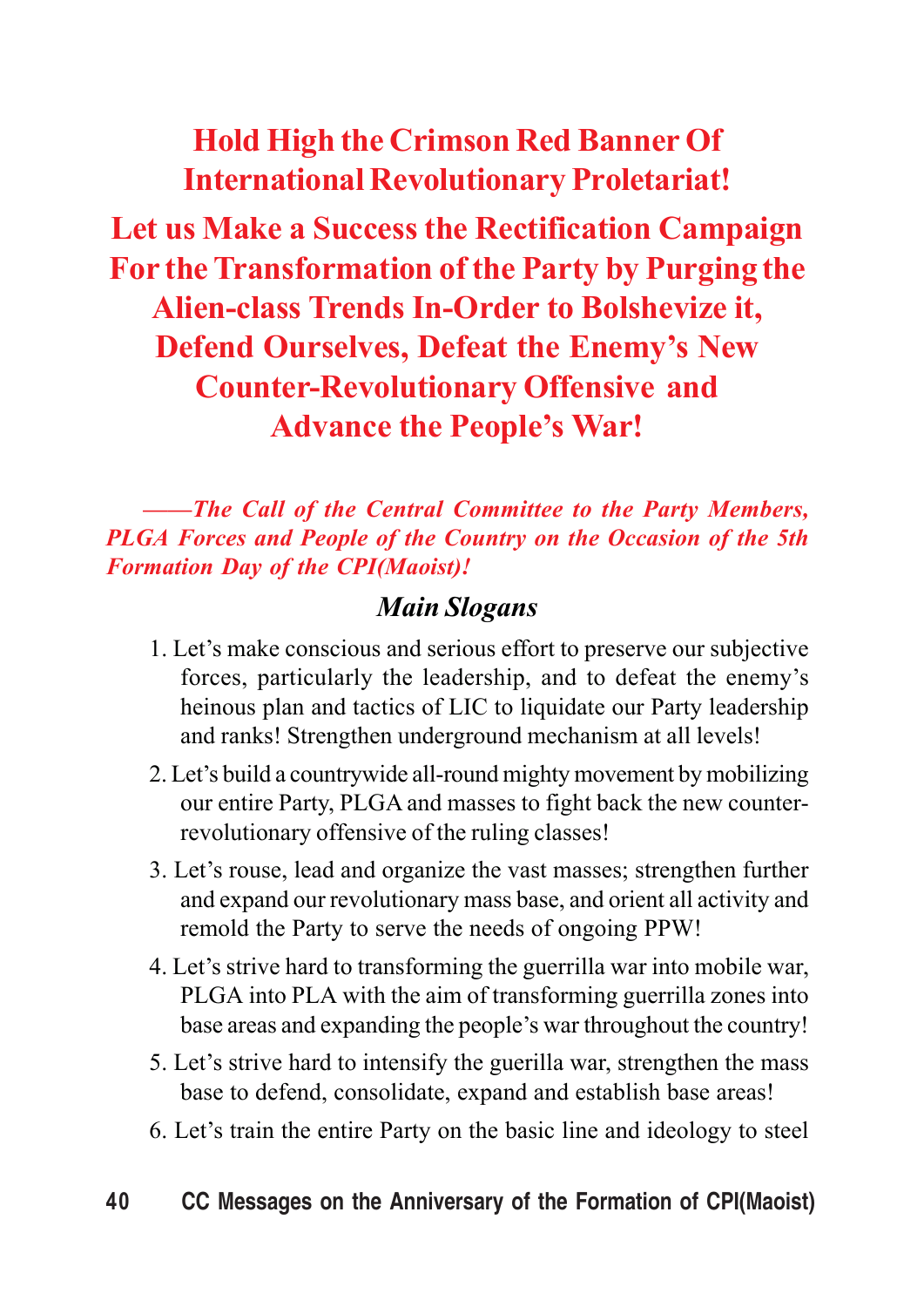the Party politically, ideologically, militarily and organizationally!

- 7. Let's strengthen the Party by massive recruitment of the best elements from the oppressed classes into the Party!
- 8. Let's intensify our effort to establish revolutionary people's committees at various levels and to transform guerrilla zones into base areas!
- 9. Let's hail the cherished ideals of our great teachers, beloved leaders and immortal heroes—comrades CM and KC—and thousands of comrades who had laid down their lives for advancing the Indian revolution!

**With Communist Greetings,**

**Central Committee, CPI(Maoist)**

**15 September 2008**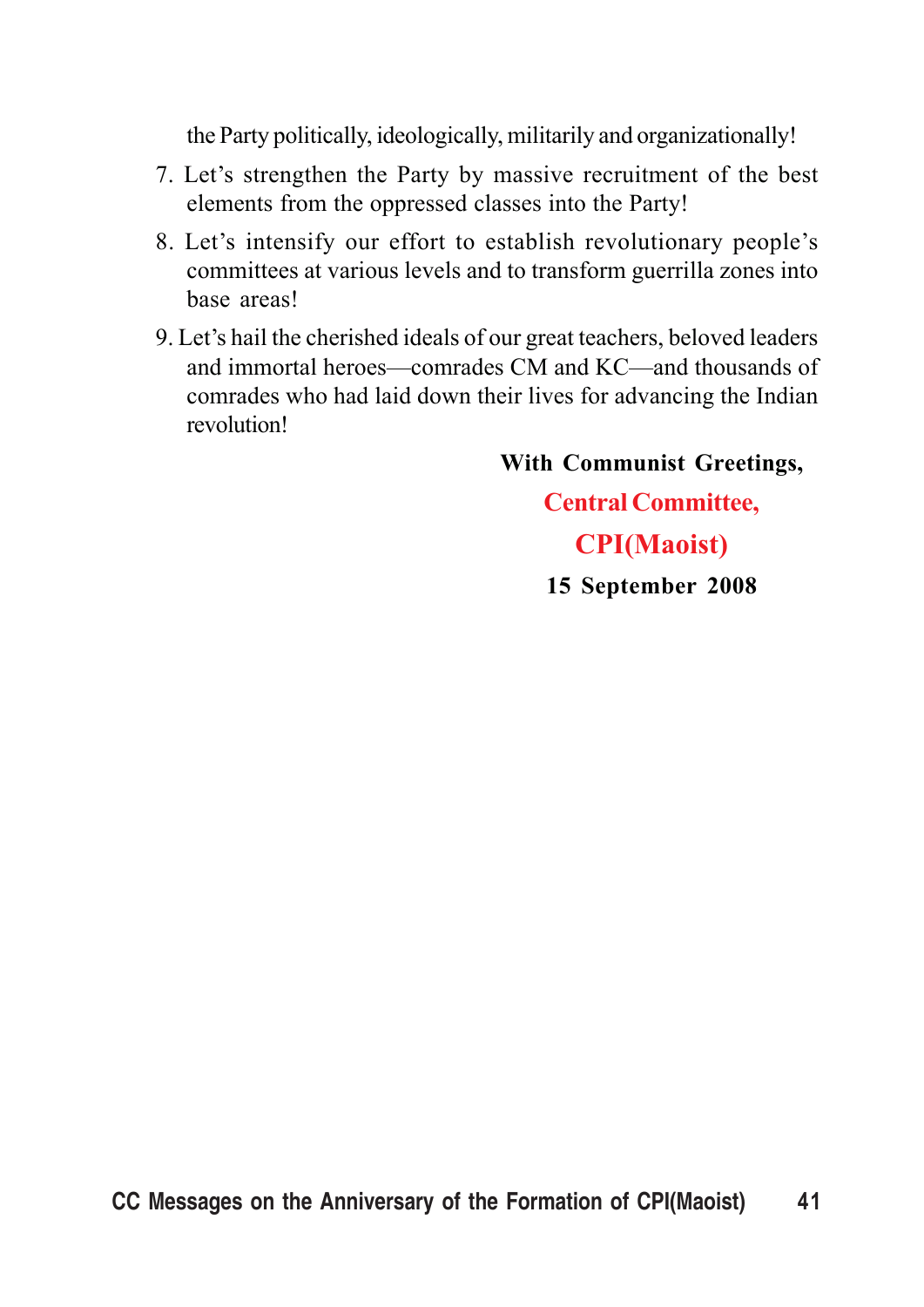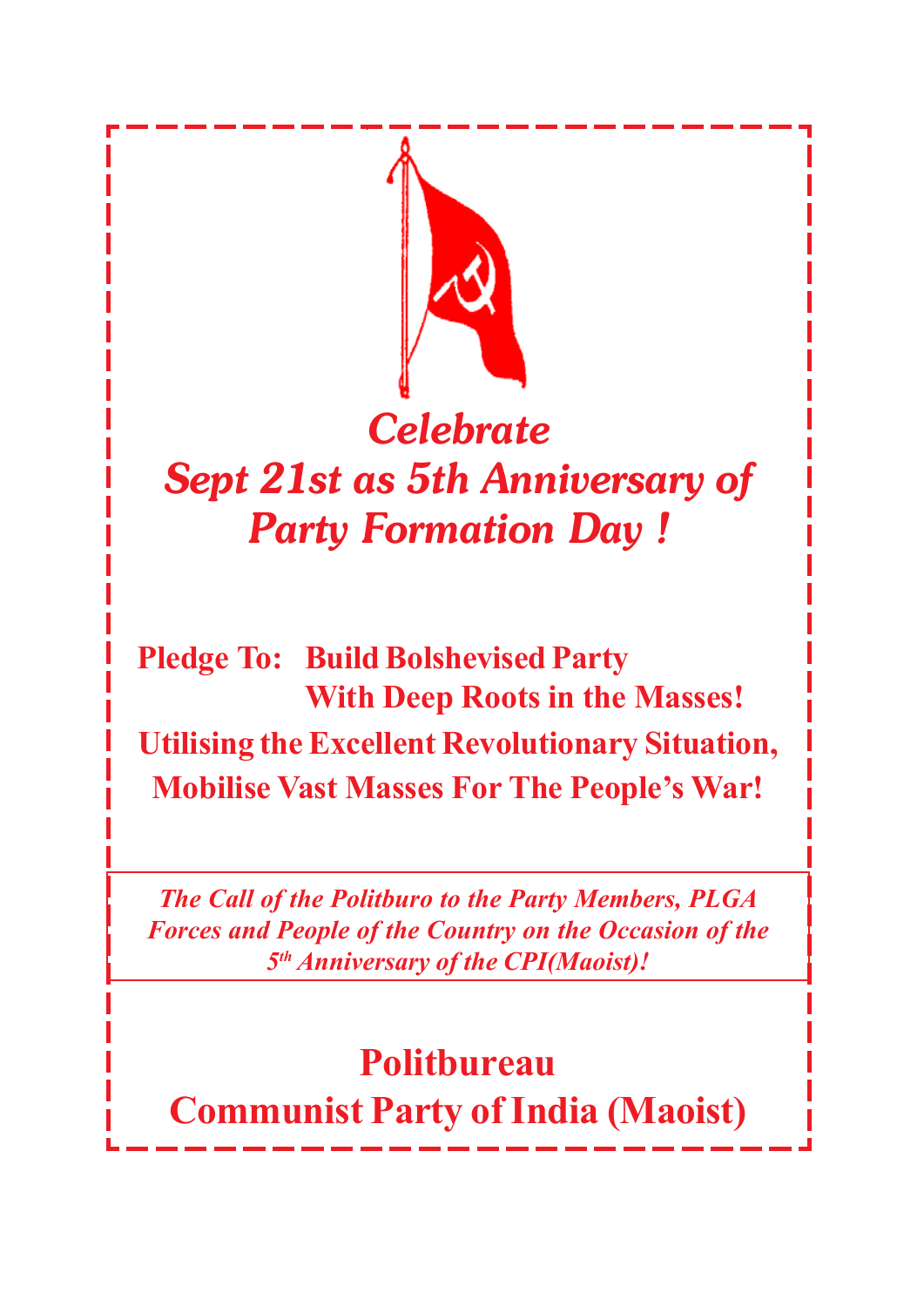# *Celebrate Sept 21st as 5th Anniversary of Party Formation Day !*

### **Pledge To: Build Bolshevised Party With Deep Roots in the Masses! Utilising the Excellent Revolutionary Situation, Mobilise Vast Masses For The People's War!**

This year we commemorate the Fifth Anniversary of Party Formation Day since the birth of the Party in 2004. In these five years the Party and the PLGA has taken great strides forward, yet it faces serious challenges in its advance forward to smash the exiting order and build a new democratic society. Ever since the merger, and particularly in the past one year the victories in the battlefield in the face of intense police action, has, on the one hand, awakened a great hope in the oppressed masses, and, on the other, created panic and fear in the minds of the ruling classes and their lackeys. Specifically the further consolidation of the people's democratic power, with the evolving of the rudimentary forms of people's government in Dandakaranya, has put forward before the people of the entire country a concrete alternative to the present unjust system. In addition the historic uprisings in Nandigram, and particularly Lalgarh in West Bengal, coupled with the thorough exposure of the social-fascist, CPM, has brought forth new and militant forms of mass struggle and helped more clearly drawn clear lines of demarcation between ourselves and all forms of reformists and revisionists. More specifically the armed mass upsurge and the seven month blockade of the State from the area has brought forward a new form of struggle, with the call for building Lalgarhs throughout the country coming up.

Yet, given the enormity of the tasks of achieving the new democratic revolution in a vast country like India, the Party faces enormous challenges, which have become more acute with the serious loss of leadership comrades at all levels of the Party and its weak mass base in many parts of the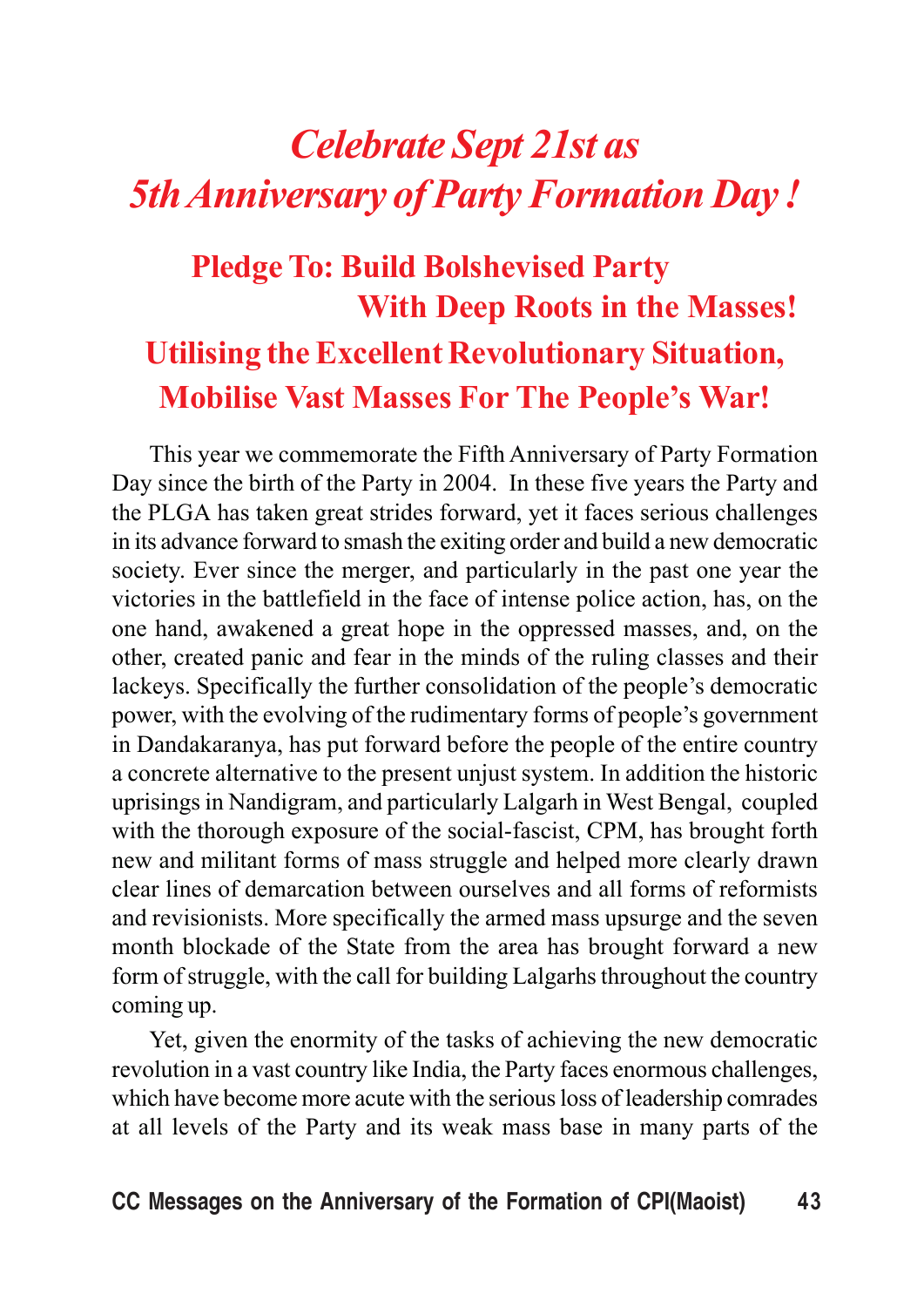country. Yet, in this period of an unprecedented crisis in the capitalist/ imperialist system, on a scale not seen since the years of the Great Depression of the 1930s, great opportunities have opened up for historic advances if we effectively grasp the situation, deeply integrate with the masses and arouse them for the people's war.

### **Intensifying Crisis & Great Opportunities**

Never since World War II has the crisis of the capitalist/imperialist system been so serious. Though crises are endemic to this system, never before, except during the Great Depression of the 1930s, has it taken a scale as seen today. What is more, the epicenter of the present crisis in the United States of America, i.e. at the very heart of the capitalist/imperialist system. The crisis unfolding in the world is having worldwide impact, particularly affecting the lives of the vast masses in both the capitalist, and more particularly the underdeveloped countries like India.

The effect of the crisis is resulting in (a) intensified exploitation and unbelievable destitution of the vast masses of the country and around the world, (b) it is leading to a further intensification of all the contradictions throughout the world, particularly that between the imperialists and the oppressed nations and people and also amongst the imperialists. Both these factors open up big opportunities for the revolutionary forces if they are able to effectively turn rising discontent of the masses towards revolution and communism (Maoism) by drawing the masses into the protracted people's war. Already the deep crisis has exposed the revisionist and NGO alternatives and created a renewed enthusiasm for Marxism; this trend will inevitably grow as the crisis deepens and the people clearly see that there is no alternative to socialism

In addition the intensifying contradictions between the imperialists will result in war-like situations in many parts of the world and particularly in the South Asian sub-continent with the US imperialists shifting the focus of their war from West Asia to the Afghan/Pak region, utilizing the Indian ruling classes as their front paw in this arena. But as these contradictions and conflicts intensify, which is already apparent to a certain extent, the revolutionary forces can effectively utilize this to maneuver its forces to create leaps in the movement.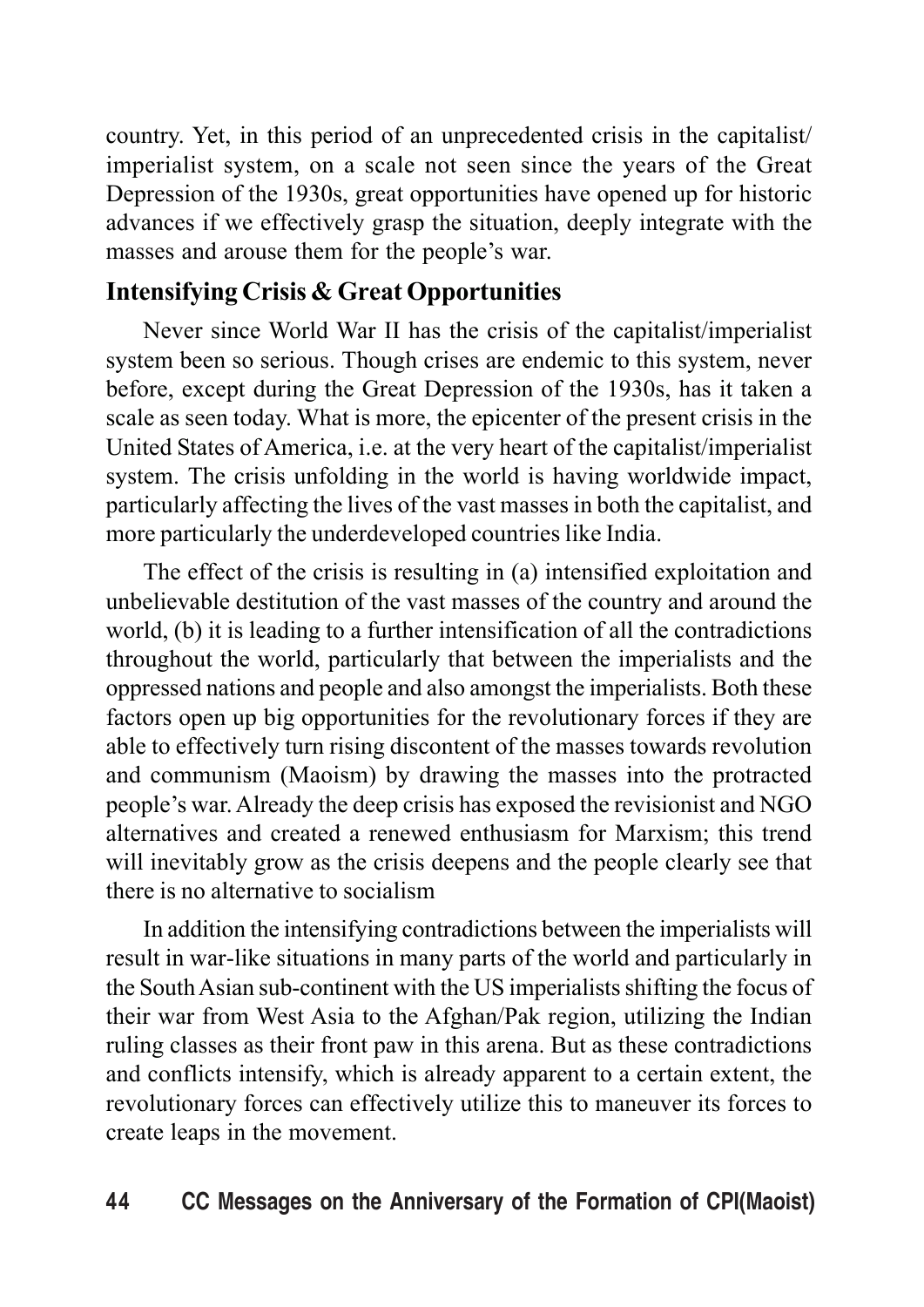But, together with the crisis and the war-like situation will also come the worst forms of fascist attacks and genocidal massacres which are already to be seen in the crushing of the LTTE and the actions in the Swat valley of Pakistan. Fascist terror by State (and also non-state) forces will reach levels not seen in the post-WW II scenario. In India this is to be seen not only in the way the newly elected UPA government is targeting the Maoists but the way it is building up the military, paramilitary, police and intelligence forces in the country. They have intensified the all-round attack on our Party and areas of struggle. They have banned the Party and have been trying to isolate the Party from the masses and crush it ruthlessly. If the revolutionary and democratic forces are to successfully utilize the great opportunities unfolding they must be able to first-an-foremost defend themselves from these attacks and adopt those forms of organization that is able to effectively face the onslaught without falling in the enemy trap.

It is within this situation that we need to take stock of our own strength and the great challenges and task before the Party.

### **Advances in the Last One Year**

Particularly in response to the Central Task of the Party to Build the Base Area advancing the guerrilla war into mobile war and the PLGA into PLA there have been significant advances on the war front beating back the enemy force's attempts to crush revolutionary struggles. After the historic raid of Nayagarh and the wiping out of 38 Greyhounds in Chitrakonda (Balimela) Dam near the AP border, the current year has seen a quantum leap in the attacks on the enemy forces. Around 170 security forces have been wiped out in the past six months and there has been further consolidation of the new people's power, particularly in Dandakaranya. The emerging new democratic power, in the form of the Janathana Sarkars in spite of the vicious attacks of the Salwa Judum forces has been a great source of inspiration countrywide.

If we look at the past one year we can pinpoint five main achievements in the last one year:

(i) First, and most important, has been the more successful TCOC (Tactial Counter Offensive) in the current year, in which there have been at least 15major actions and scores of smaller actions. In most of our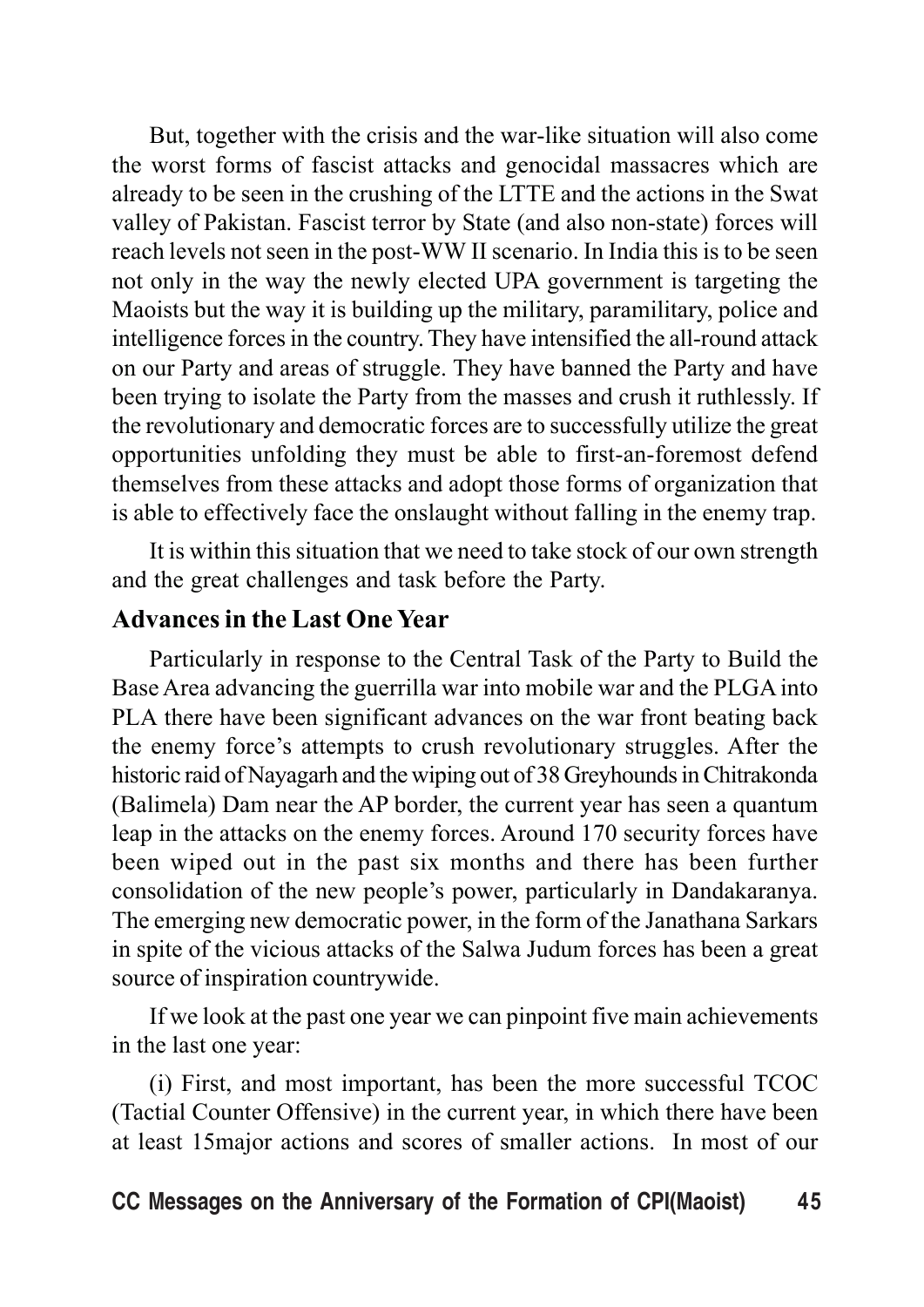areas there has been a significant rise in the number of actions and losses inflicted on the enemy. In the past one year our heroic PLGA, people's militia and revolutionary masses have wiped out more than 300 police, commando and central forces. Even greater number of the enemy forces was injured in our attacks. This is a significant development in the overall development of the people's war. Our resistance has become particularly significant from the time of the  $15<sup>th</sup>$  Lok Sabha elections. Over 150 enemy personnel were wiped out during these four months alone. During these ambushes, raids and attacks on the enemy forces great courage was shown by our forces. There were massive protests during the bandh calls against the arrest of Com Ashutosh, the encounter of Com. Vikas and in support of the Lalgarh movement. For example, in just the three months from April to June in the B-J area over 50 enemy forces were killed and another equal number injured. In DK the actions continue on a regular basis harassing the enemy forces and creating panic in their ranks. In the last six months hardly a week passes without losses to the enemy. This has had huge impact on the moral of the enemy forces that are panic-stricken to operate in Maoist areas.

(ii) Second, we have witnessed the armed mass struggles of the people of Nandigram forcing the CPM to retreat from its plans of seizing peasant's lands for foreign-based industrial projects. This was followed by the historic uprising against the state and CPM in Lalgarh and the surrounding areas. The armed mass upsurge was a purely political action targeting the state and police forces. The masses came out in thousands armed with their traditional weapon and prevented the state administration from entering their area for over 7 months. The forms of struggle adopted were: a social boycott of the police not giving them even food and water, gherao of police stations and camps in the area, physically resisting police attacks and chasing them out of the area, creating roadblocks. The historic significance of these struggle lies not only in bringing forth a new form of mass resistance in which thousands participate with arms, but also it played a significant role in exposing the CPM social-fascists who lorded over the people of WB for over three decades. Not only that the people of the area took up development works based on shramdan, building roads, irrigation schemes, health centres and education for the tribal children — schemes neglected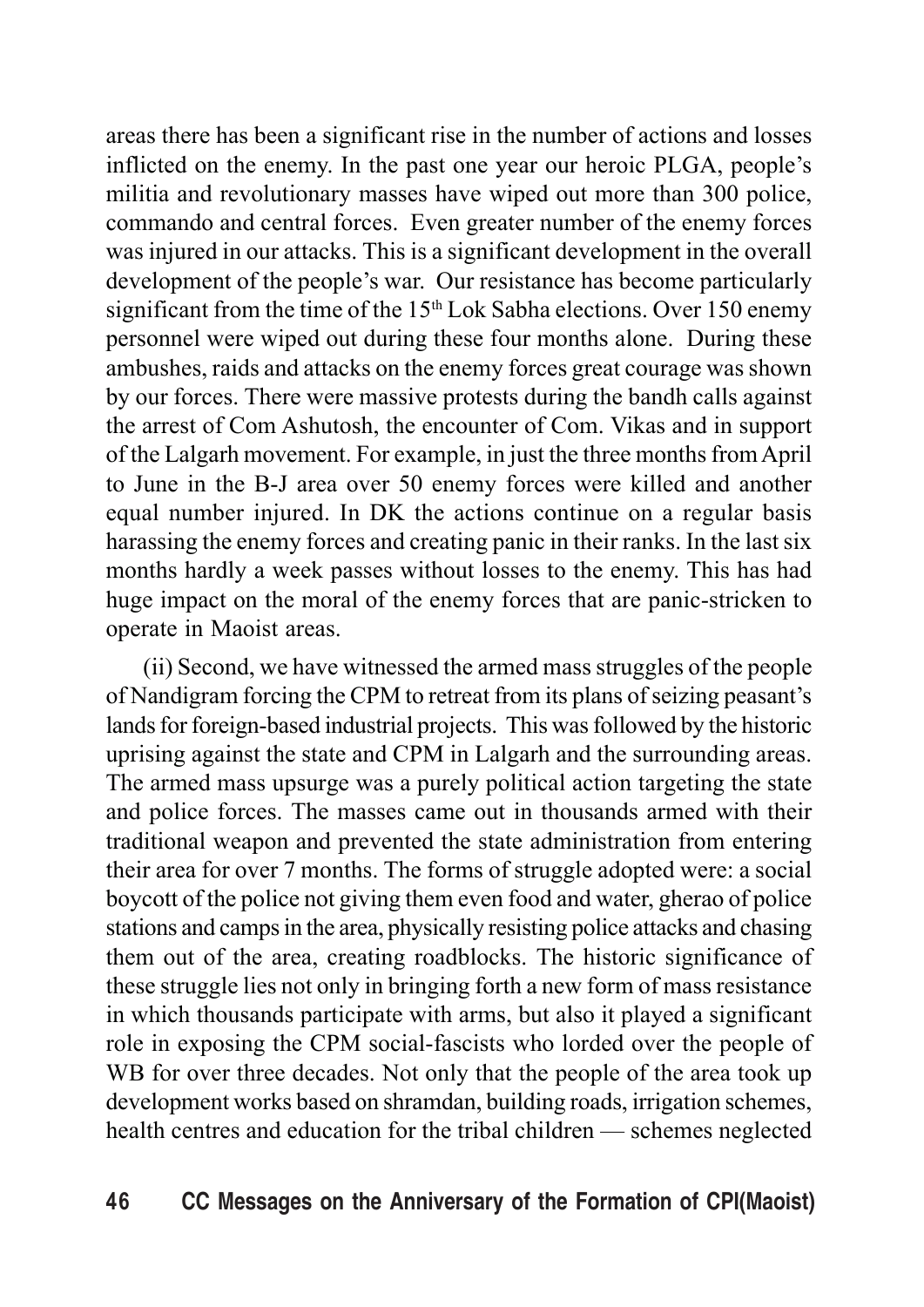by the corrupt CPM bosses over the past 30 years. Singur, Nandigram and most particularly Lalgarh have changed the face of the polity of WB which had been in the vice-like grip of the social-fascists for over three decades.

(iii) Third, our PLGA forces with the active help of the revolutionary masses freed our beloved leader, PBM, Com. Sunirmal from the clutches of the enemy, through a daring and well planned raid in broad day-light in district town of Lakhisarai, Bihar. In the light of the continuing losses of our leadership comrades this heroic action has had a great impact and has come as a slap in the face of the Chidambaram clique. This has created a hope in the hundreds of prisoners who have been leading heroic struggles in the jails, created panic in the enemy camp and raised the confidence in the entire ranks of the Party and in the masses.

(iv) Another important impact on the polity of the country was the wide-scale boycott by the Party during the recent Lok Sabha elections. Notwithstanding the presence of huge contingents of central and state police forces for over three weeks in the areas under Maoist influence, our Party, PLGA, revolutionary organs of people's power and mass organizations carried out a mass political propaganda campaign, besides undertaking several tactical counter offensives against the gun-totting enemy who were desperately trying to coerce people to vote. Our propaganda campaign was so affective that there was hardly any electioneering by the political parties in Dandakaranya, many parts of Bihar and Jharkhand, West Midnapore, Bankura and Purulia districts and neartotal boycott in Lalgarh area of West Bengal; in parts of Malkangiri, Koraput, Gajapati, Ganjam, Rayagada and other districts of Orissa; and other places. Besides, significant educative campaigns were taken in many parts of the country exposing the fakeness of the democratic process which is merely an expensive exercise to give legitimacy to the ruling classes to loot of the country and the people.

(v) Another significant impact which particularly has given much hope to the minorities and dalits of the country was the annihilation of the RSS fascist Swami Laxmananand in Kandhamal of Orissa. The fascist gangs of the RSS. Bajrang Dal, etc have been instrumental in perpetuating genocide against the Muslims and also attacking the Christians in a big way, and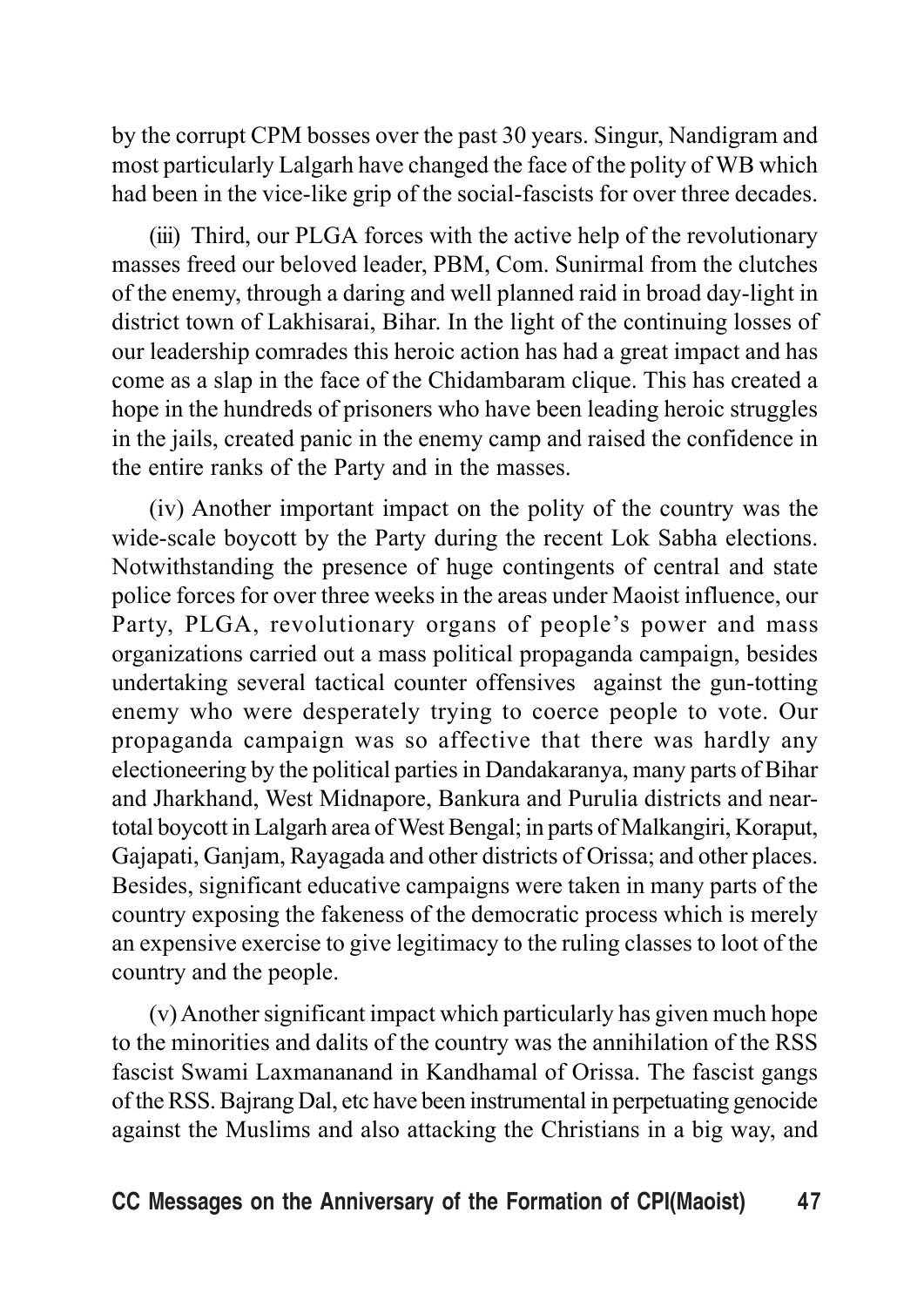actively promoting discrimination and attacks on dalits, with State complicity, either directly or indirectly. The great political impact of the action on Laxmananand and some other top RSS elements has aroused a hope that the Maoists always in the forefront standing with the minorities and dalits to resist the discrimination and attacks on them.

(vi) Finally, there have been mass extensive mass movements under the leadership of the Party together with other progressive forces, against the massive displacements taking place due to projects which is expected to hand over about one crore acres to big business. Beside the mass upsurges at Nandigraam and Singur in West Bengal, extensive struggles have taken place against bauxite mining in Vishaka of AP, and the mining projects at Posco and other places of Orissa; in Chhattisgarh the aroused masses have stopped activity of not only the Tata plant at Lohandiguda but also the huge projects planned in North Bastar; so also in Jharkhand the huge mining projects are being resisted. Along with this there have been many movements throughout the country against displacement and the handing over of our land, wealth and resources to the imperialists and CBB, like Ganga Express Highway in UP, SEZs, etc.

In spite of these important advances we have faced serious losses in the past one year. The losses we have been facing of leadership comrades in the past few years has continued in the present year seriously impacting the Party and the movement. We have lost our beloved comrade and CCM, Com Vikas, as also the arrest of an important CCM, Com Ashutosh.

Though these important developments in the advance of the Maoist movement of the country over the past year have aroused a great hope in the masses, yet, given the vastness of the country and our insignificant impact in vast urban and plain areas, the Party faces serious challenges in spreading the movement to newer and newer areas, with a focus of spreading the armed struggle throughout the country with the orientation of fulfilling the Party's Central Task.

### **Challenges & Tasks**

The above mentioned situation places the following challenges and tasks before the Party: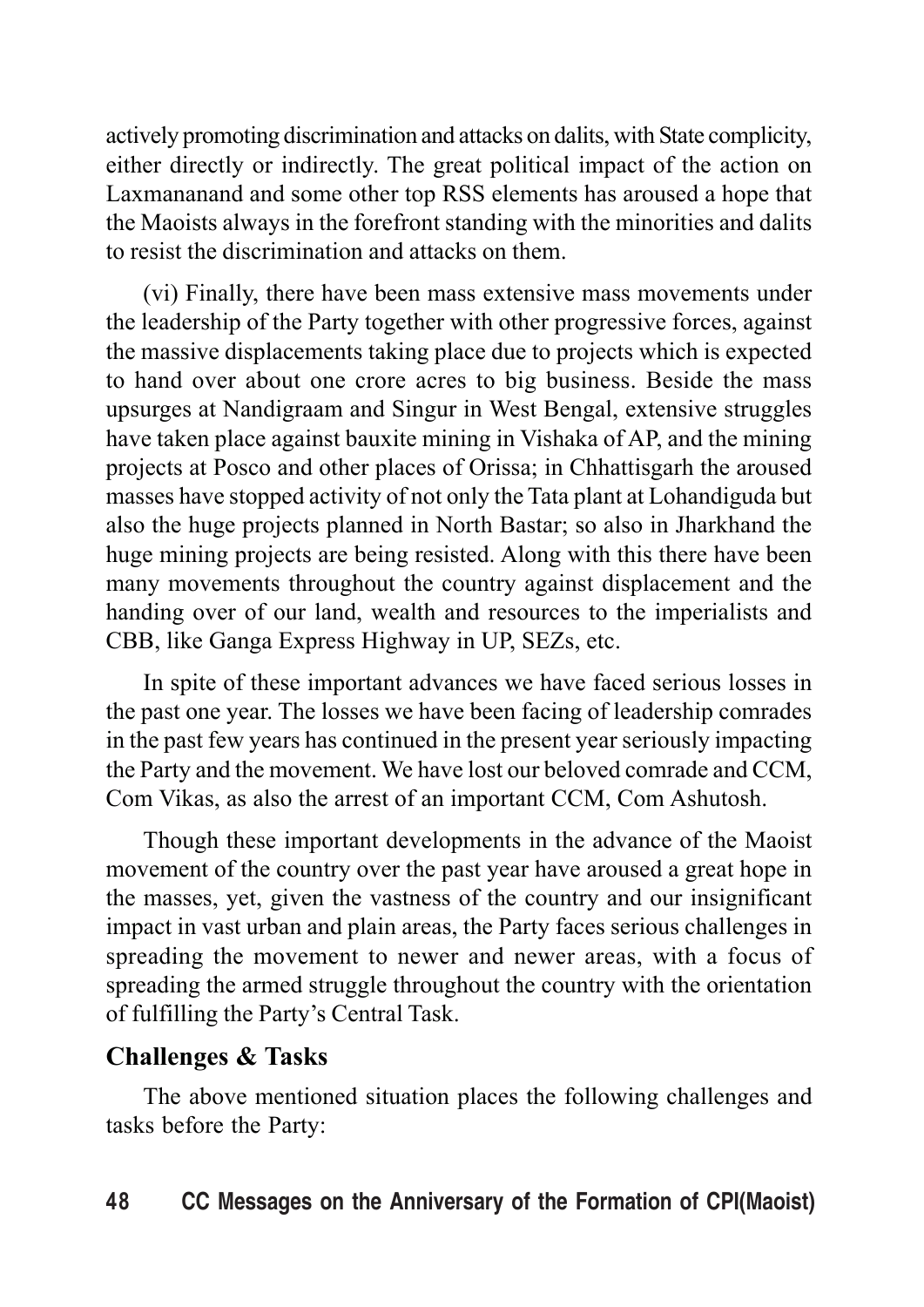- 1) Take serious steps to thoroughly Bolshevise the Party by
	- (a) ridding it of all non-proletarian tendencies
	- (b) adopt a Maoist style of work and leadership, ensure committee functioning at every level with deep integration of the Party with the masses and the leadership with the cadres and
	- (c) adopting a correct class line and mass line in all our activities.
- 2) Utilise the growing crisis situation to build our subjective forces by recruiting large numbers to the Party and develop all our party forces ideologically and politically. Conduct the rectification campaign in an effective way by concretely pin-pointing concrete manifestation of non-proletarian trends.
- 3) Utilize the unfolding excellent crisis-ridden situation to intensify the people's war in the areas of armed struggle and in other areas build the Party deep in the masses with the aim to spread the war and revolutionary mass movement to newer and newer areas of the country.
- 4) Prepare the Party, PLGA and masses to counter the growing multipronged fascist offensive of the ruling classes. Take specific attempts at knowing the enemy's methods thoroughly, through a deep study of our LIC document, and, in the particular, by studying the concrete steps being taken by the enemy in our respective areas of operation.
- 5) To take serious steps to stop the continuous loss of leadership comrades at all levels by going into the roots of the specific problems, also develop time-bound plans for the generation of new leadership at all levels in the course of advancing the revolutionary movements.
- 6) Counter the enemy's attempts to isolate us and build vast united fronts against the reactionary forces with all progressive forces and particularly the Nationality forces.
- 7) Pay specific attention to building and strengthening secret structures of the Party and build up a strong, consolidated, political and organized mass base through revolutionary mass practice.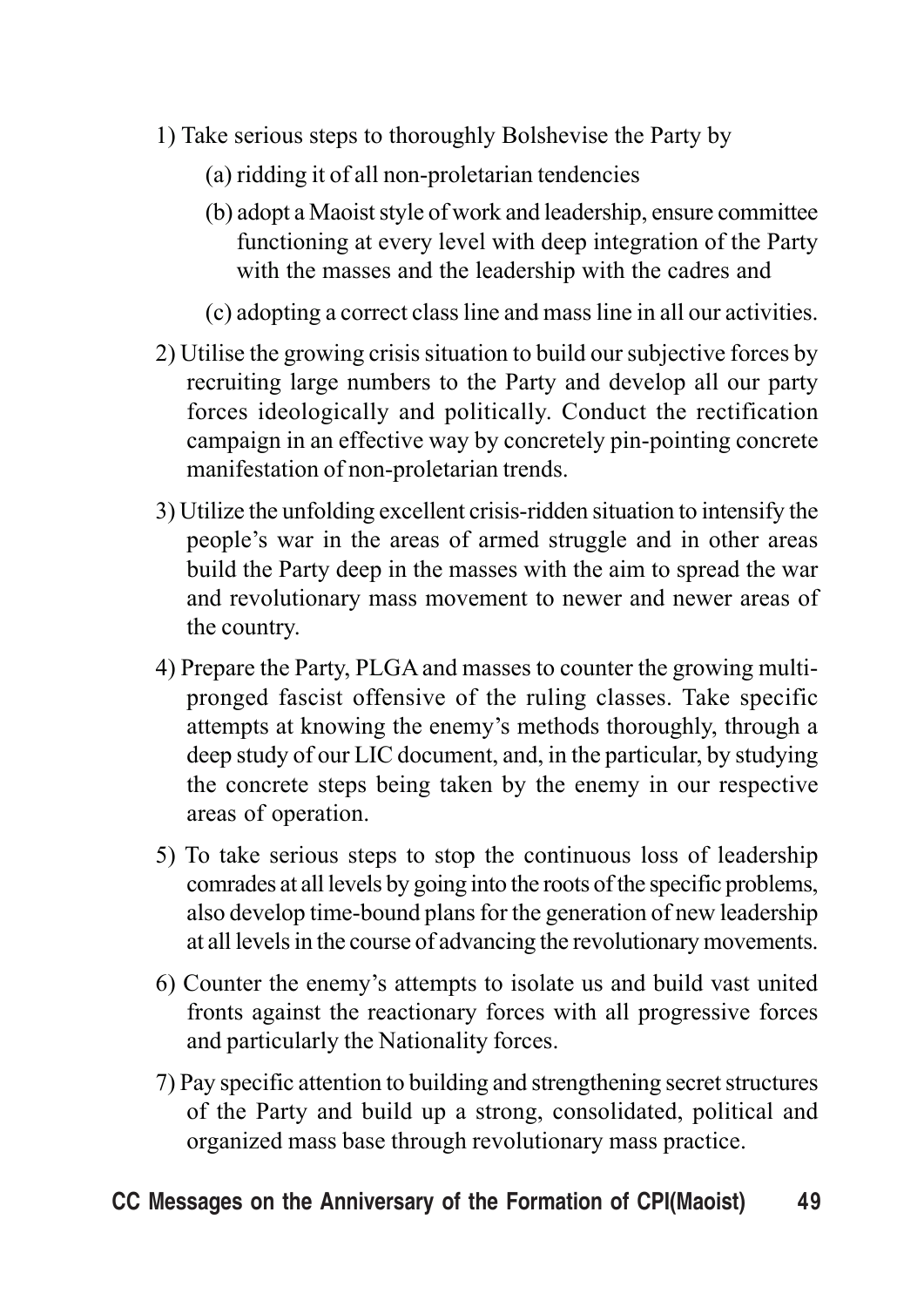- 8) Take initiative to utilize the growing crisis situation in the world and its effect on our country by a concrete study of its manifestation in our areas of operation to evolve effective tactics. Seeing the possibility of big people's uprisings in the light of the unprecedented crisis in the capitalist system, make timely and effective interventions to arouse the masses not only on their demands but also into political struggles and also to draw them into the war against the existing unjust system.
- 9) Establish the Party as a significant political entity in the polity of the country by effective political intervention on all issues of the day. The political intervention should entail mass propaganda, agitation and selective military actions, drawing in the vast masses on the issue

#### *Comrades,*

Great opportunities are opening up for us, let us utilize this unfolding crisis situation to build our relatively weak subjective forces by advancing the movement in all areas through leaps. The enemy's puffed up arrogance is a sign not of its strength but its hollow and shallow weakness, yet we must take it seriously not to fall prey to its attacks. Mao had said "know your enemy and know your self, and we can win a hundred battles".

Let us spread the great advances made in the areas of armed struggle, particularly the important advances made in Chhattisgarh, B-J and Lalgarh, draw lessons from these, and spread the revolutionary movement to all corners of the country by building new areas of armed struggle and hundreds of Lalgarhs throughout the country.

Let us carry forward the glorious traditions of our Party to stand in the forefront and provide leadership in the class struggles, and set new examples of sacrifice and prepare each one of ourselves to shoulder the new challenges and responsibilities. No doubt there will be many difficulties in our path forward but victory is assured.

### **Politbureau**

### **Communist Party of India (Maoist)**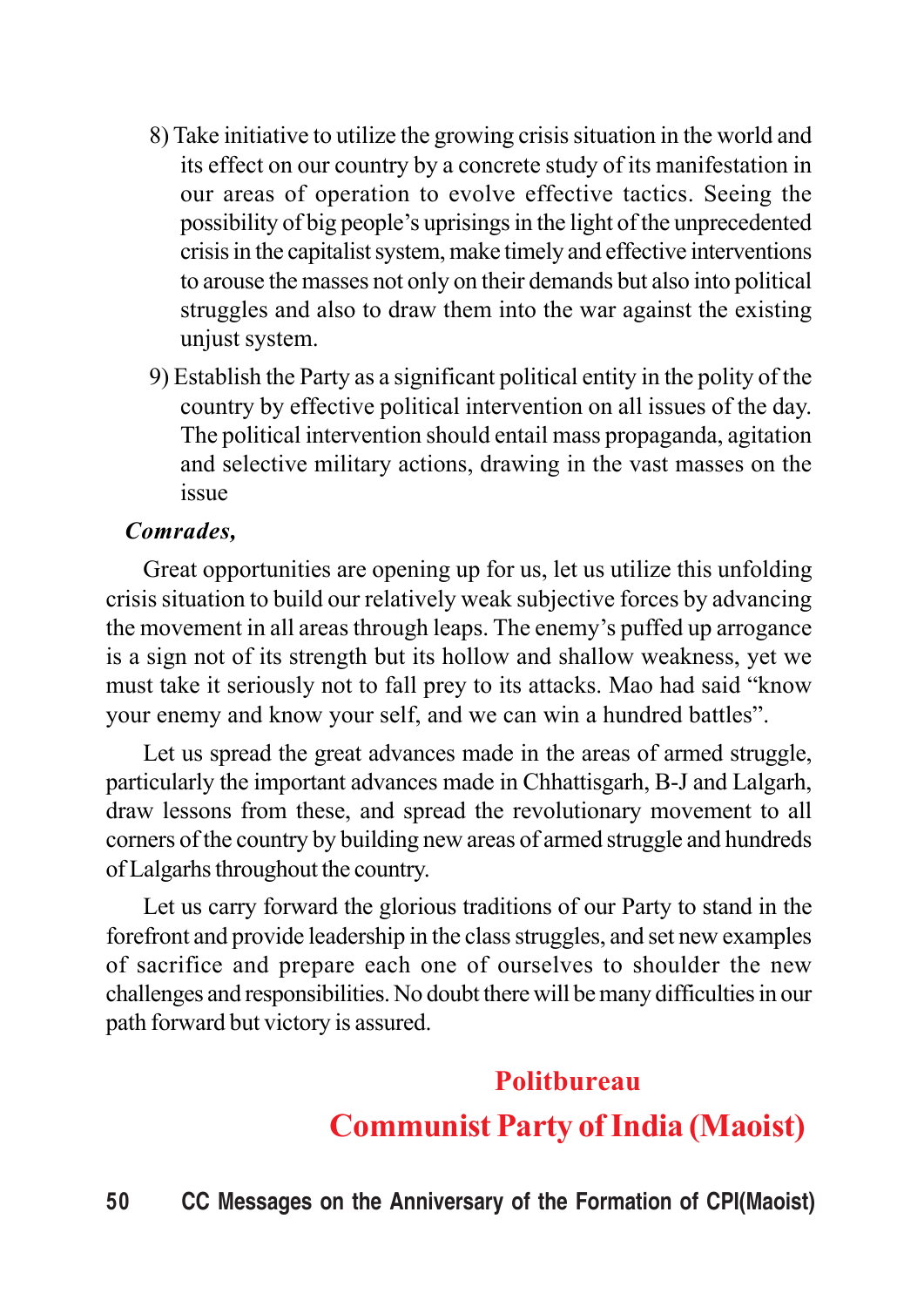# **Revolutionary Greetings for the 6th Anniversary Celebrations of Our Glorious Party!**

Hail the 6th Anniversary of the Party Formation Day ! Let us strengthen the party as an impregnable fortress to the enemy to avoid the heavy losses to our leadership and ranks!

Let us consolidate the party to give efficient leadership in accordance with the excellent revolutionary situation and the **Advance of the People's War!** 

*Politburo calls upon the party ranks to celebrate the sixth anniversary of the party from September 21 to 27, 2010 with revolutionary fervor and enthusiasm*

## **Politbureau**

**Communist Party of India (Maoist)**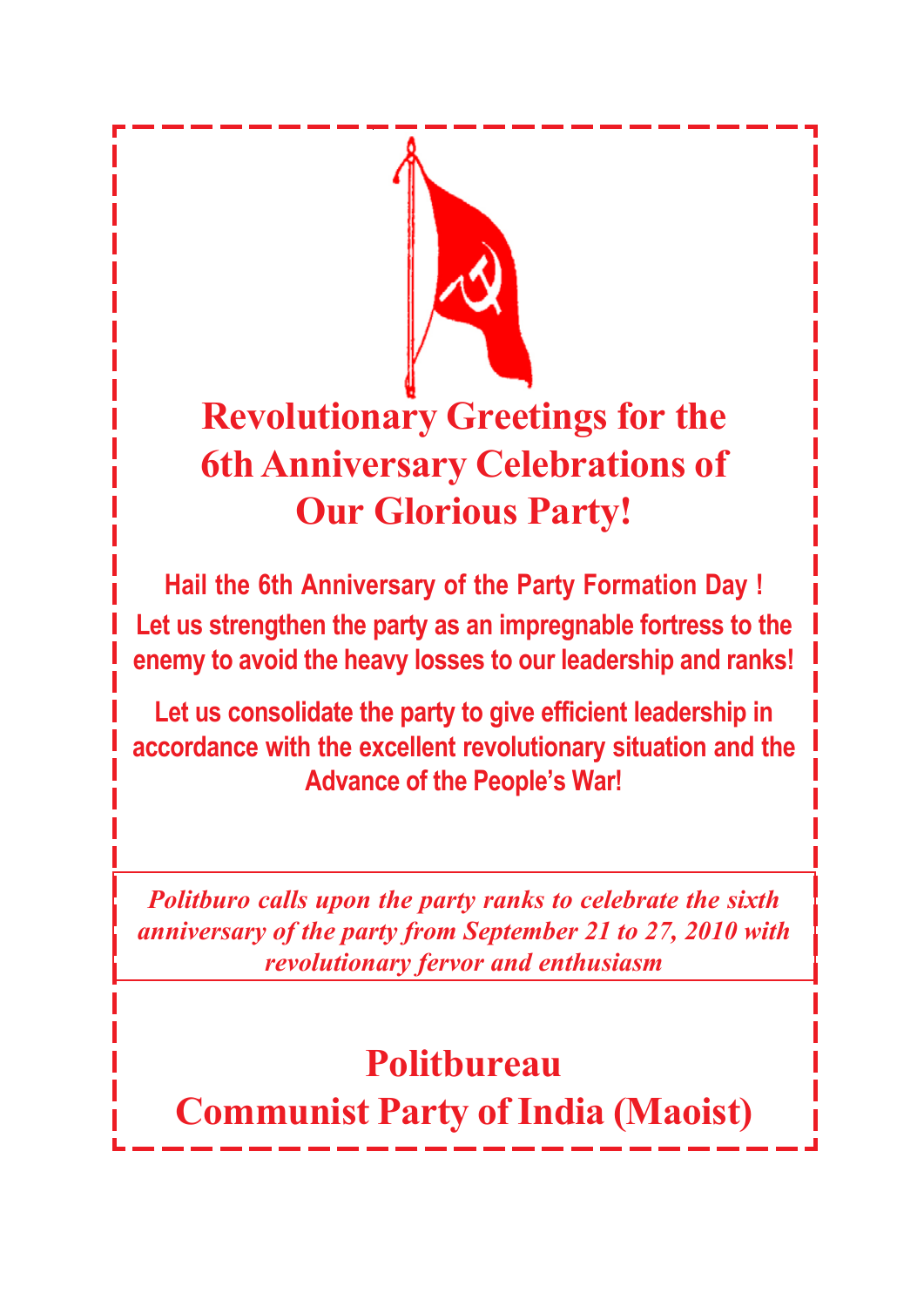#### **Dear comrades,**

September 21, the formation day of our new party, the Communist party of India (Maoist) is approaching. It would be six years since the formation of the new party. On this occasion Politburo is sending heartfelt revolutionary greetings to all the comrades in the party, PLGA, Revolutionary People's Committees and other mass organizations who are advancing the People's War by bravely and courageously fighting back the unprecedented massive offensive launched by the enemy to decimate our party, to all the comrades who were arrested while fighting the enemy and are now turning jails into revolutionary camps and to all the revolutionary masses.

September 21 is the party formation day. When we think of the  $6<sup>th</sup>$ anniversary of party formation day the first thing we remember is our party founders and great leaders of Indian revolution, beloved comrades and martyrs Charu Mazumdar and Kanhai Chatterji. Along with them we also remember all those ten thousand known and unknown brave comrades including Saroj Dutta, Amulya Sen, Chandrasekhar Das, Krishna Murthy, Satyam, Kailasam, Appu, Nirmala, I.V. Master, Syam, Mahesh, Murali, Anjanna, Padma, Jyoti, Chittekka and Sukdev. The comrades whom we remember immediately after them are our beloved Sushil Roy, Narayan Sanyal, Janardhan, Shobha, Kobad Gandhi, Ashutosh and others who have now been incarcerated in jails and the ever inspiring martyr comrades Karam Singh and Rajkumar – all of whom had formed the new party with their own hands and gave us leadership. We also remember all those comrades who are marching forward carrying the flags of party and PLGA in the procession of party formation day with great fervor and enthusiasm, their slogans renting the air. In the past six years 1500 beloved comrades who have marched forward in the path of People's War, making sacrifices at every step and have given many successes and great experiences for the party – Chandramouli, Rajamouli, Anuradha Gandhi, Ajayda, Patel Sudhakar, Apparao, Maimuddin (Ravi), Madhav, Sridhar, Mangtu, Ranadev, Suryam, Karuna, Rinki, David, Lal Mohan Tudu, Umakanth Mahato, Sidhu Soren, Krishna Yadav, Abhay, Kondal Reddy, Mastan Rao, Ramchander, Sukanto, Vinay, Vikas, Daya, Mangesh, Singanna, Andru, Bandu, Sankar, Ramesh, Sampath, Sarada, Girija (Swarna), Kamala, Rambatti, Rukmati, Suchitra Murmu and many others. The moments of their memories make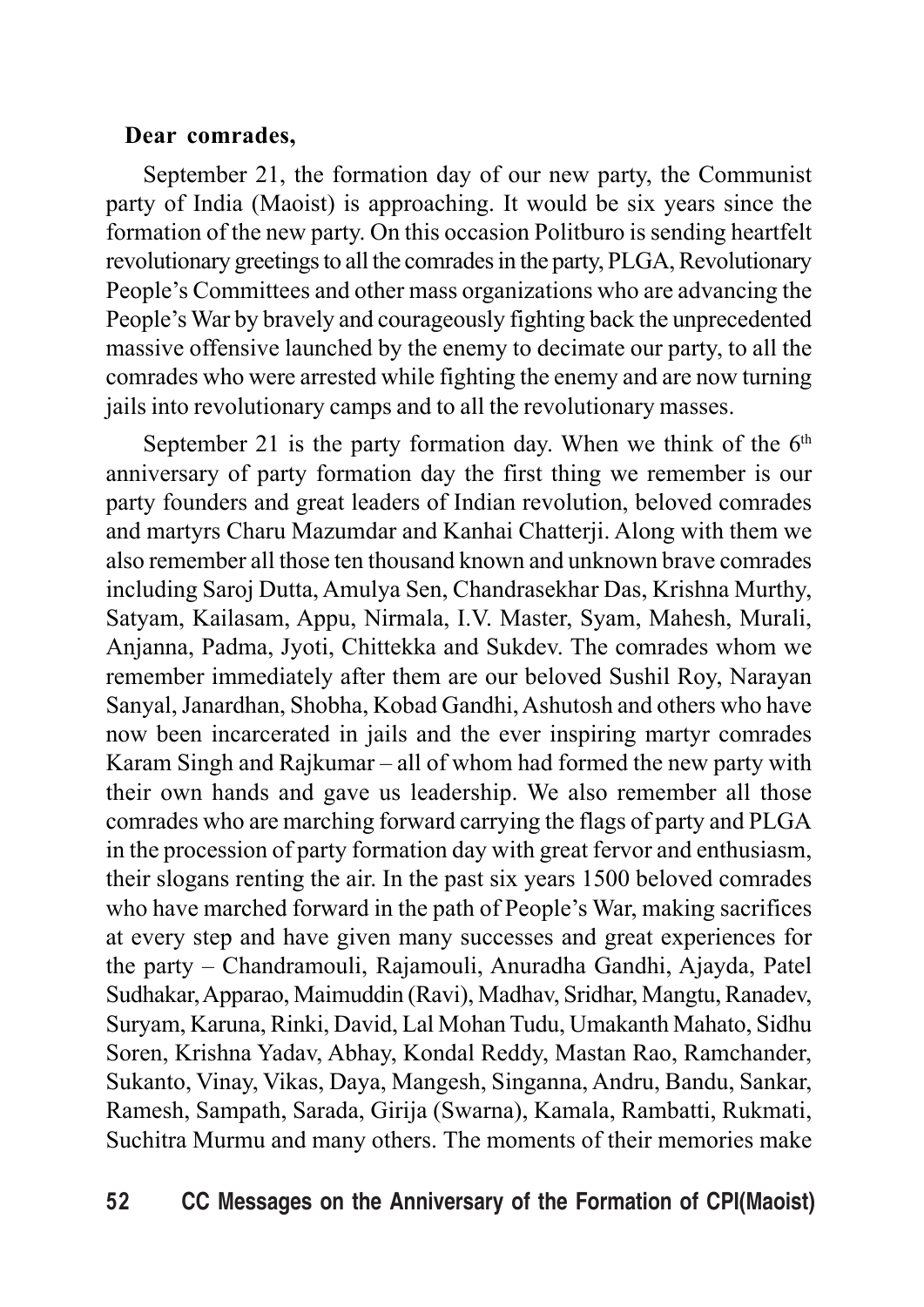our hearts heavy. Revolutionary greetings to all our efficient commanders and brave fighters who won us successes, attacking the enemy like a speeding storm without caring for their lives. Our Politburo pays red homage with bowed heads to all the martyr comrades who have laid down their lives in this war. Let us take their ideal lives as an inspiration.

In the past 45 years long history of New Democratic Revolution of India - the Spring Thunder of Naxalbari; the great historic occasions of the formation of CPI (ML) on April 22, 1969 under the leadership of Com. CM and the formation of MCC on October 20 under the leadership of Com. KC in the same year; armed peasant revolutionary struggles modeled on Naxalbari erupting in all four corners of our country; the country-wide fascist repression against the People's War and the setback of the revolutionary movement; the Gaya-Aurangabad-Jehanabad, Karimnagar-Adilabad peasant revolutionary struggles, the erupting of Andhra-Bihar revolutionary movements as a new revolutionary tide by overcoming the setback; the revolution in our country gaining strength and advancing incessantly; the internal struggles against the right and left opportunists; tragedies like the Black Chapter; the amazing successes of the People's War, the astounding acts of courage and invaluable sacrifices; and the formation of our great new party on September 21, 2004 going through the many twists and turns of the protracted People's War in our country – all these are remembered on this occasion. On the other hand in the international political arena – the Great Debate, the Great Proletarian Cultural Revolution (GPCR) in China, the dissolution of the last base of the world socialist revolution after Mao's death, the negative impact it had on the revolutions of various countries, particularly its impact on the revolution of our country and other earth shaking phenomena come to our memory very clearly. On the occasion of the formation of our new party let us remember our beloved comrades CM, KC and all the other thousands of brave martyrs and pay red homage to them with bowed heads. Let us pledge to carry forward the dreams of our martyrs with clenched fists!

### **Comrades**,

It is already one year since we celebrated the 5th anniversary of party formation day with revolutionary fervor. In this period, the struggle between revolution and counter-revolution went on very bitterly. From a strategic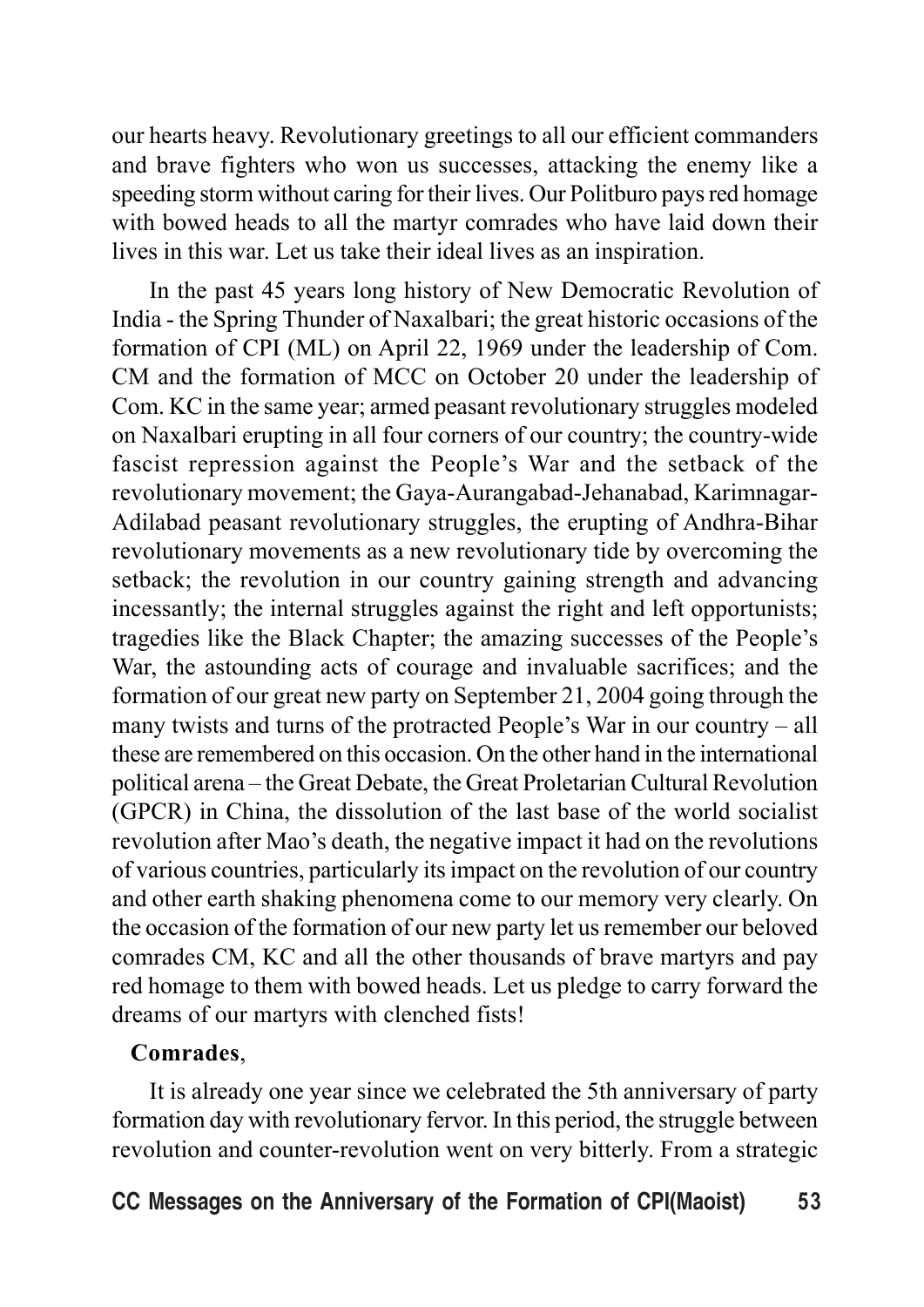point of view, in this period in our country and in our People's War, very significant phenomena have taken place. These would impact the Indian revolution for a long time to come.

Firstly – starting from four months before the 5th anniversary of the party formation day to this July eight topmost comrades including PBM and beloved leader Azad and ten state level comrades had either been caught and killed by the enemy or had been put behind bars. Many leadership comrades from district level to lower ranks were either arrested or killed. The enemy is carrying on this offence in a well-hatched plan with the aim of decimating the revolutionary movement and defeating the revolution. Though this plan is nothing new, the losses inflicted by the enemy to our leadership in this period is very severe.

The recent loss which occurred in continuance of the top leadership losses which started one year after the formation of the new party have negatively impacted very severely the party and the movement. Particularly, losing Comrade Azad is a severe loss to the party. The loss of Comrade Azad who had been fulfilling key responsibilities in the highest committee and had been rendering multi-faceted services most efficiently in many fields cannot be fulfilled in the near future.

The new party placed before the people of our country enriched political, organizational, military lines, a strong party, a strong leadership and vast movement areas. The confidence of the people on the party increased further. This created very favourable subjective conditions for the advancement of the revolution. The most crucial thing under a favorable subjective condition is a strong party and a strong leadership. The Indian ruling classes and the imperialists who were frightened by such great revolutionary subjective condition have formulated a plan to suppress the revolution by weakening the party through annihilating and incarcerating our party leadership for a long time inside jails. The losses to our party leadership in 2005 and 2006 occurred due to this evil plan. However, the Unity Congress-Ninth Congress of our party strengthened our party unity, formulated a comprehensive plan for the advance of revolution and strengthened our leadership. Though Andhra Pradesh movement and North Chhattisgarh movement suffered setbacks and though we suffered heavy losses in North Odisha, the successes achieved in our practice have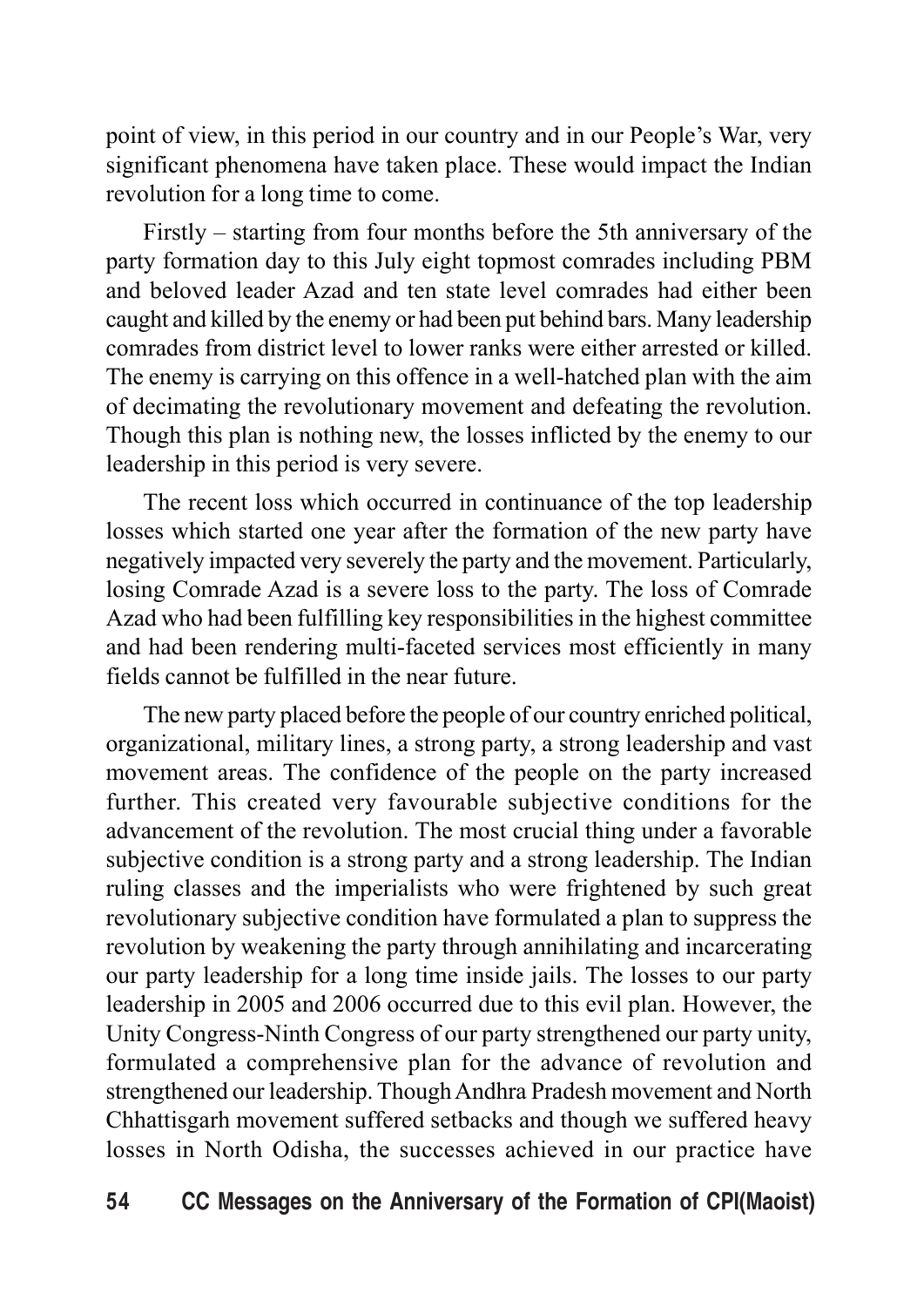increased the self-confidence of the revolutionary camp further.

The successful completion of the Unity Congress and the later successes worried the enemy camp to no end and so the enemy intensified his efforts to annihilate the party leadership. The leadership losses which occurred since a few months before our 5th anniversary of party formation day are more severe. Though they are very serious, in the past 45 years since Naxalbari revolutionary rebellion, Indian revolutionary movement had been giving birth to new leadership constantly.

Secondly – immediately after the UPA government under Sonia-Manmohan came to power the second time, the multi-pronged offensive strategy on the revolutionary movement has been intensified in an unprecedented level and is being led by the central home minister Chidambaram. Fascist "Operation Green Hunt" (OGH) campaign is carried out as a concrete form of the multi-pronged offensive strategy. Of all the offensive strategies formulated by the Indian ruling classes to crush the revolutionary movement in India in the past 45 years, the one which is continuing since mid-2009 is the higher, wider, country-wide, severe, deceptive, centralized and protracted one till date. The ruling classes are keeping in view every challenge posed to them by the revolutionary movement and are making the necessary changes in it. As part of this, they are carrying on this offensive campaign concentrating on our strong rural areas, guerilla zones, particularly on Dandakaranya, Jharkhand, Lalgadh and Narayanapatna. This campaign is completely based on counterinsurgency and counter-guerilla warfare theory and is being carried out in the most cruel and most deceptive manner by strategic forces [special police, paramilitary, SAF (cobra) and special forces in the military] under a unified command. Gradually the situation is changing in such a manner that the various special forces would in future be led by the Indian Army. The repression and violence perpetrated in the name of OGH became exposed a lot as 'State's War on the People'. This fascist offensive has intensified social contradictions. No other suppression campaign had earned the wrath and resistance of people as much as the OGH in the past 45 years.

Thirdly – the Indian state machinery, judiciary, administrative mechanism, legislature and government policies are being restructured with counterinsurgency theories. Political parties, various social institutions, culture and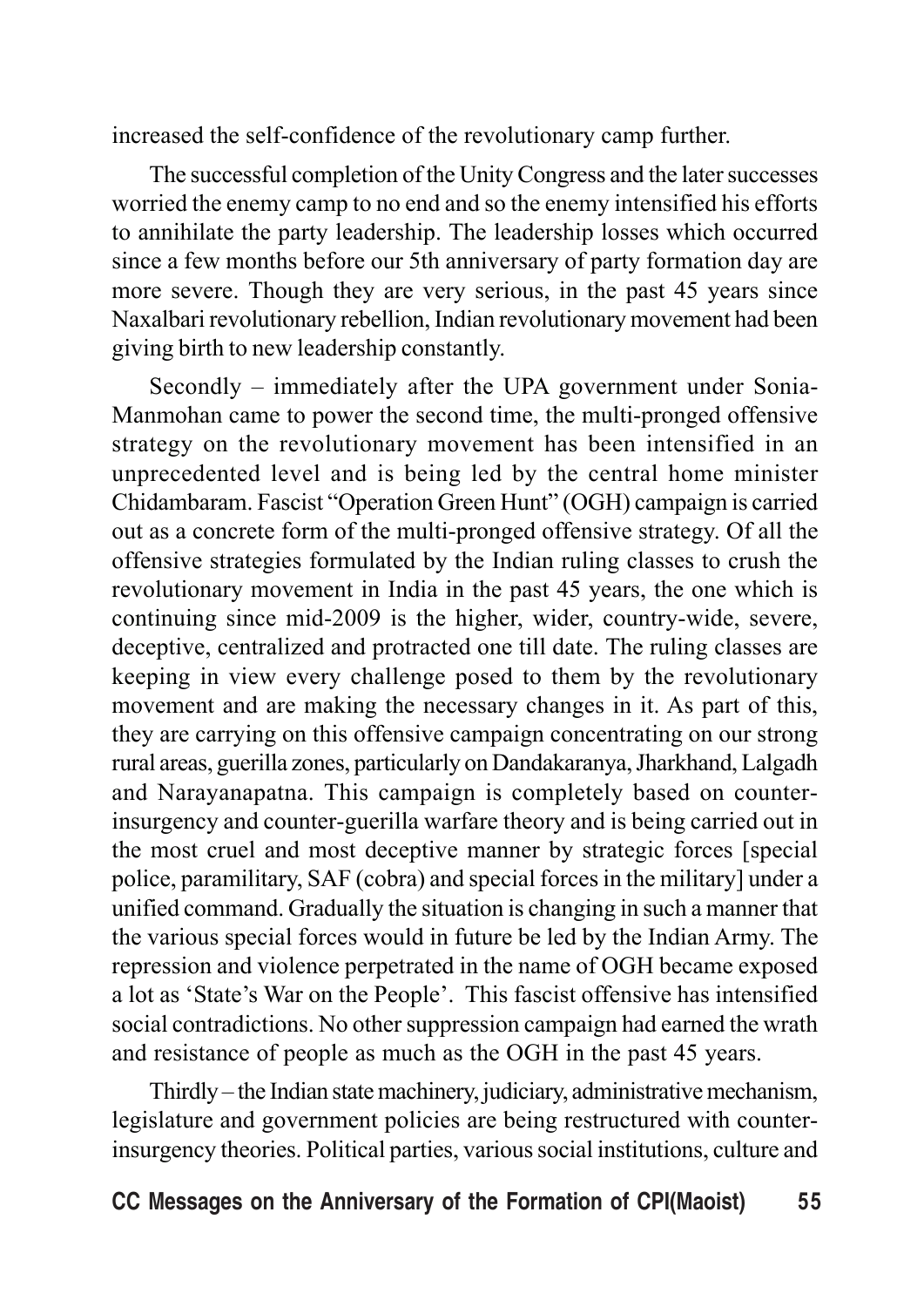media are very severely impacted by this theory directly and indirectly. In accordance with this theory various organizations are coming up in overt and covert methods. Though the ruling classes brought this new trend after the formation of our new party, a considerable change occurred in this after the coming to power of the Manmohan Singh government for the second time. Today, this is a country-wide trend. The inspiration and remote control for this is the 'War on Terror' formulated and implemented by the imperialists led by the US imperialists. The counter-revolutionary 'Low Intensity Conflict' (LIC) formulated by the imperialists to face the communist revolutions and national liberation movements after the Second World War is the basis for the 'War on Terror' of the Indian rulers and the imperialists. Due to this reactionary LIC policy the social contradictions in our country have intensified further. The more the imperialists and Indian rulers try to restructure the state, judiciary, administrative mechanism, legislature, politics, economy, culture and media in accordance with LIC and counter-insurgency policies, the more they would be facing the severe wrath and protest of the vast masses. Already they are facing such resistance all over the country.

### **Comrades**,

Revolution is fighting counter-revolution at an unprecedented level, extent and in all spheres. In our just resistance war we did many sacrifices. Without these sacrifices not a single success we won in the past year in various fields would have been possible. The entire party, PLGA, Janathana Sarkars (RPCs), mass organizations and all those getting mobilized into the revolutionary camp, all those who are pro-people have indeed fought a life and death battle against OGH. It was due to this brave and heroic struggle that we could achieve some great successes and valuable experiences in the past one year,

The successes we achieved in the past one year are as follows:

 One – Successes in Guerilla War. The successful attacks in Singanamadugu, Mukram (Tadimetla) and Kongera of Chhattisgarh; Laheri in Maharashtra; Sankrel and Silda in Bengal; Gumla, Vishnupur and Latehar in Jharkhand; Sono, government toll plaza (Gaya) and Tandwa bazaar in Bihar; Potakal and Baipharguda in Odisha, particularly the historic Mukram (Tadimetla) attack damaged the initiative of the enemy and increased that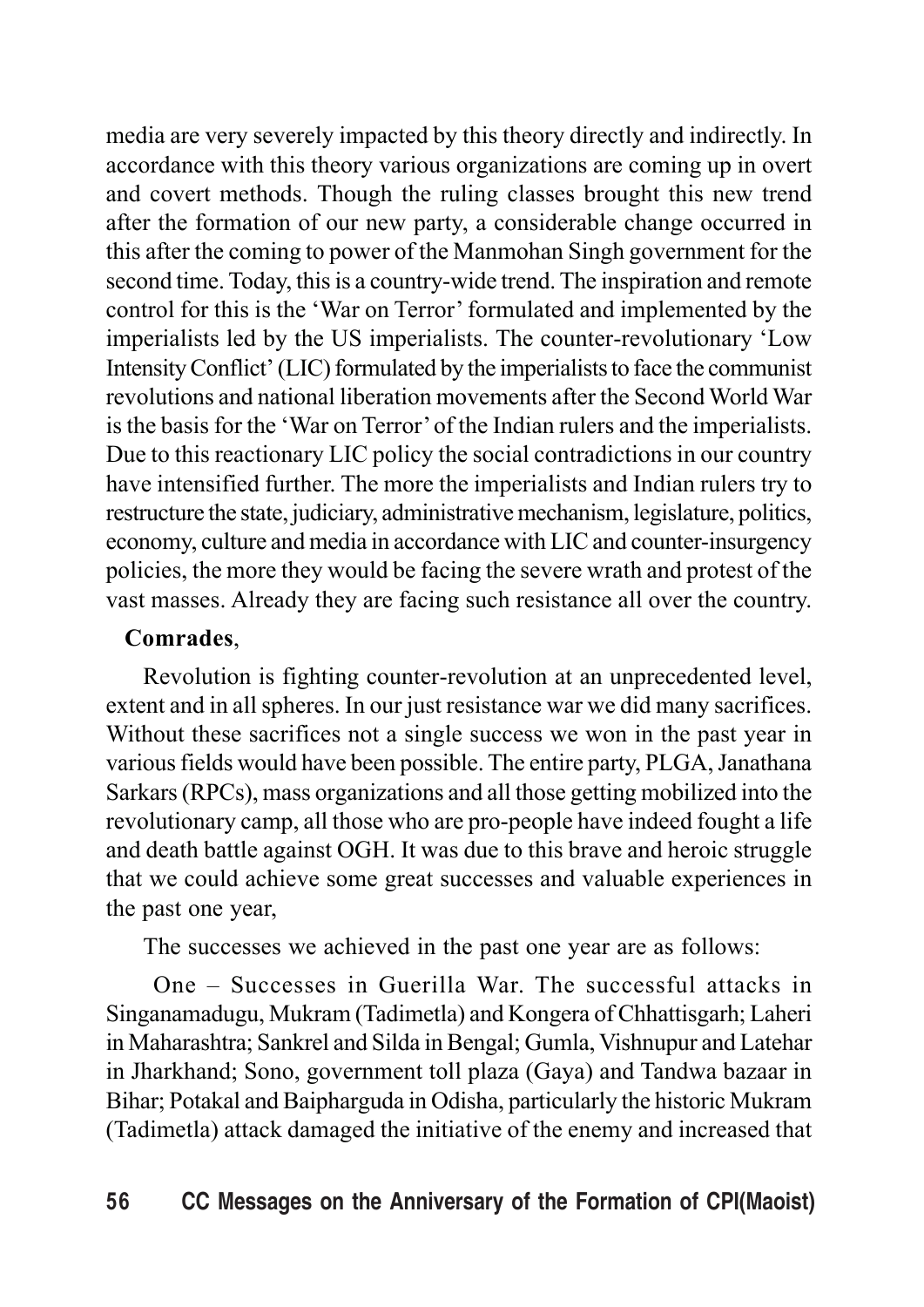of the guerilla forces. They increased the confidence of the people. They armed the PLGA further and gave us new experiences in guerilla warfare. Tadimetla experience is of the highest level among them. These attacks helped us a lot in defending people, mass organizations, people's agriculture, production-development and welfare activities and their smooth functioning.

It was the active support of the people which served as the foundation for all these successes in People's War. If not for this active resistance of our forces and people, it would have led to a more favorable condition for the enemy to obliterate our movement. If our war of self-defence had been carried on a weaker level we would have lost our successes. These great experiences would definitely help us in fighting back the enemy forces which are going to be deployed for a bigger attack after making massive preparations.

Secondly – carrying forward the tradition of militant mass struggles of Kalinganagar, Singur and Nandigram, the Lalgadh and Narayanapatna struggles had burst forth on an extensive and higher scale than these struggles. These were led by our party. Both of them were fought against revisionism or right opportunism. Both of them were fought against the state. Though the Lalgadh people launched their struggle against state violence and the Narayanapatna people on land issue, within a short period they inaugurated an alternative state system. We had not seen a deluge of such vast, militant, long drawn mass uprisings in the past 25 years in our country. The significance of these struggles is so much that they played a great role as an inspiration and new sources for the expansion of party, PLGA and people's power organs. The lessons of these revolutionary mass uprisings for the development of people's war in our country are invaluable. They have written a new chapter in the revolutionary history of the country.

Thirdly, the Lalgarh armed peasant movement earned a special place in the annals of Indian armed agrarian revolutionary struggle history. Lalgarh armed peasant movement which had erupted, spread and consolidated in a period when the enemy had deployed forces on a large scale and was attempting to crush the peasant uprisings all over the country has great significance.

Fourthly, vast masses under the leadership of our party are militantly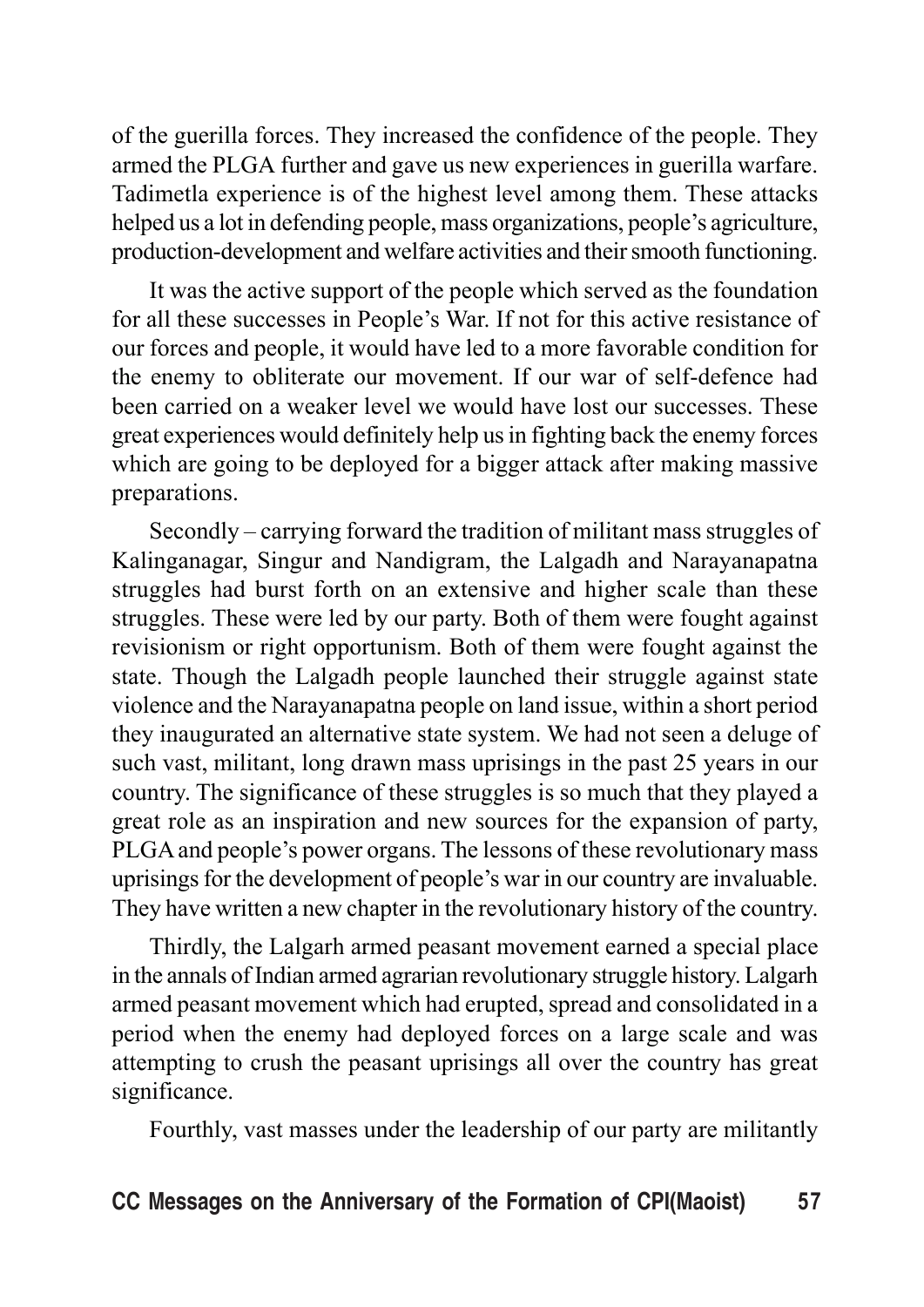resisting and defeating all the serious attempts of the MNCs, comprador bureaucratic capitalist companies to loot the natural resources in central and eastern India. Though lakhs of armed forces are deployed in the name of OGH, people are bravely resisting in various forms. They are rising in revolt with the slogan "Jal-Jungle-Jameen Hamaara Hi, Jal-Jungle-Jameen Chodabo Nahin". In the coming days the spread, severity and the consequences of these struggles would very favorably impact the politics of our country and People's War as part of it. Our PB is congratulating the people, the various progressive organizations and people who stood firmly in these struggles. It stands in support of all of them. It is reminding them once again the necessity of leading these movements in a more united, militant manner and vastly. PB is openly declaring that we will not allow the tricks of the imperialists and their stooges who are betraying the country and that our party would stand in the forefront of these struggles.

Fifthly, our party had conducted an effective ideological and political propaganda war against the enemy's psychological war under the leadership of Comrade Azad. Comrade Azad had efficiently exposed before the people of our country and the world the psychological warfare aimed by the enemy to deceive the people into opposing the People's War. If our entire party had not fought along with Com. Azad against the enemy in ideological and political spheres at various levels, the people's war going on under our party's leadership would not have won this much credit. People's War would not have earned so much of significance. Martyr comrade Azad's services in this field are very significant and permanent. It is necessary to continue the struggle in this field with renewed determination taking inspiration from Com. Azad.

Apart from these five successes our party expanded in some areas. We had consolidated party and PLGA in a better manner. We imparted political, military training to the party and army. We put efforts to consolidate political power organs and to form them in new areas. It is these successes that we had won in the past one year that inspired many revolutionary forces, democrats, intellectuals, progressive and patriotic forces to firmly oppose OGH. The militant struggles we conducted and the good results we achieved in the past one year in terms of politics, mass struggles and guerilla warfare are the main reason for the mobilization of support of all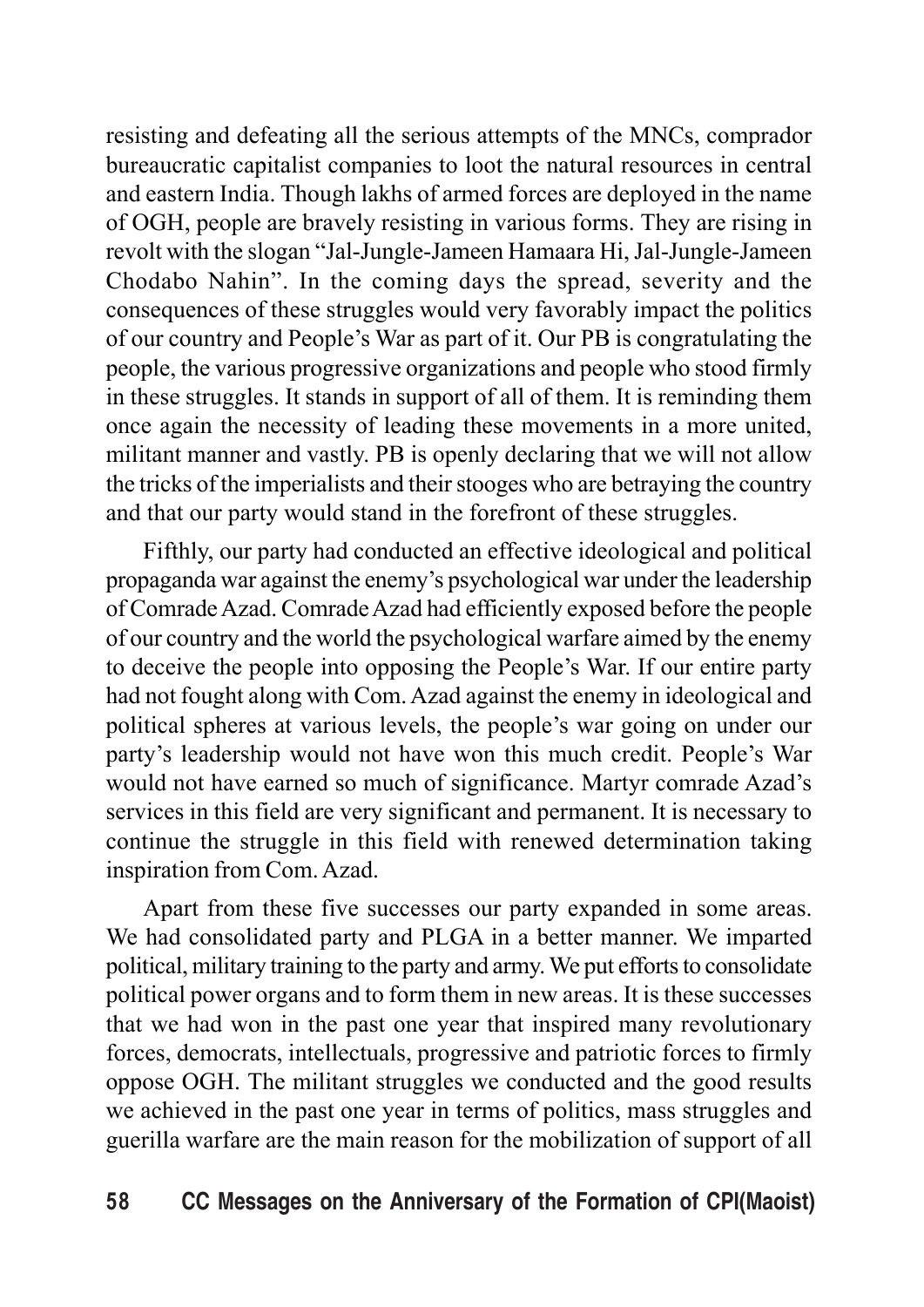these forces.

#### **Comrades**,

When we synthesize the experiences of the past one year, we suffered heavy losses of subjective forces not only in terms of considerable numbers but also in terms of leadership. We can clearly state that these losses would very negatively impact the party and the movement. With the aim of fulfilling the losses of the martyred comrades, particularly that of our beloved leader comrade Azad, all party committees from the Central Committee to the lower committees and the entire party should strive hard to train up new forces as their inheritors on a vast scale. With this aim we must put efforts for theoretical study, study of concrete conditions, creative application, summarizing experiences, sincere criticism and self-criticism and to improve work styles-work methods. It is necessary to continue active war of self-defence with firm determination. It is necessary to enhance our capacity and efficiency through all these. It is necessary to continue the already launched rectification campaign with the aim of getting good results.

To fulfill the gaps due to losses and to enhance the capacity and efficiency of the party and its level all these methods have to be implemented with firm determination. But more importantly, to avoid the losses which may occur, it is necessary to deeply examine and discuss about the reasons for the losses and the conditions which had helped them. If we can understand the reasons for the losses properly, we will find a way of avoiding them. The central committee and the state committees should take up this task. If they can successfully fulfill this task then we will be able to avoid losses in the future. If we can do so, our party would become impregnable to the enemy in near future. The future of the Indian revolution is also dependent to a large extent on the kind of result we obtain in this matter. We must take as a warning the fact that our losses have been making our success ineffective. How much ever favorable the revolutionary material conditions may be, unless we have capable and efficient party leadership in ample, and unless we strive to consolidate an impregnable party and leadership it would be utopian to think of the victory of the revolution.

In our party's past experience, we all know clearly that one of the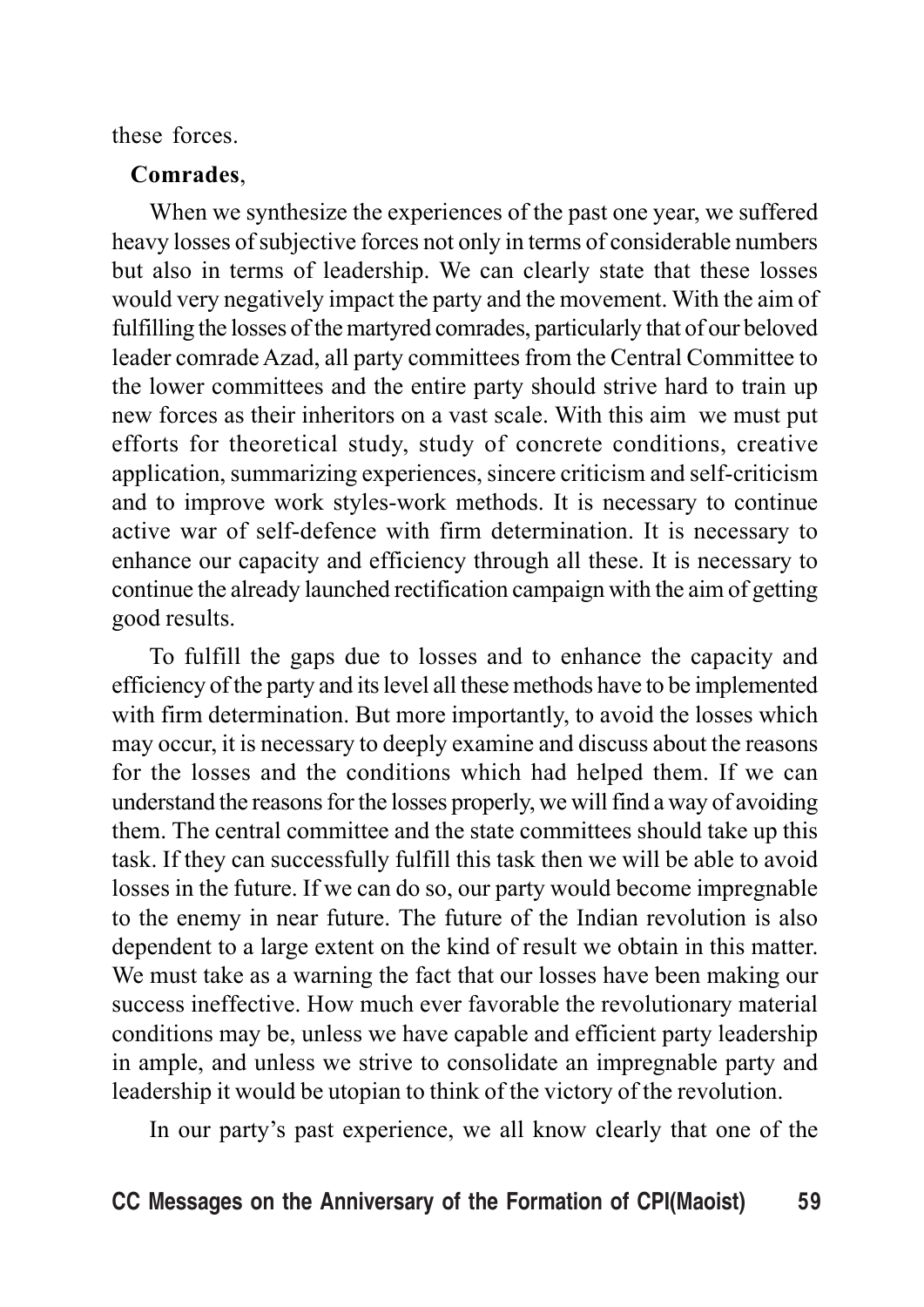main reasons for the setback of the Indian revolution after the martyrdom of Comrade Charu Mazumdar was the lack of leadership which had won the affection of the ranks and which was efficient. The main reason for the defeat of the Peru revolution and its disintegration is the arrest of almost the whole core of the leadership. In our country too, at present many areas have become stagnant or have gone into setback due to leadership losses. However, in the past, after we properly understood the reasons for the losses we could again build the party and the movement in various areas. For solving this problem we must learn from our experience and from the experiences of our fraternal parties. If we have to fight back a very strong and cruel enemy and win victory it is necessary to turn our party into an impregnable party to the enemy.

OGH, counter-insurgency theory and the LIC policy are all theories and strategies of the outdated classes. Implementation of these to hinder and suppress the Indian revolution by the ruling classes and the imperialists indicates the bankruptcy of these classes. We must intensify and expand the war of self-defence already being carried out by the PLGA under our party's leadership, people and democrats against OGH. This bankrupt strategy-plan followed by the enemy is already greatly exposed among the people. If we can base ourselves on the people and fight by properly deploying the PLGA, we can surely defeat OGH. The more severely and widely the enemy carries on the OGH, the more surely would it bring about his destruction.

The more the restructuring of the entire Indian politics, military, economy and culture in accordance with the LIC policy by the ruling classes with the support of the imperialists, the more would be the sharpening of the social contradictions. The more this would push the Indian society into the control of the imperialists. The civil war between revolution and counterrevolution, that is, between some reactionaries and countless masses would intensify. Ultimately counter- revolution will be destroyed by the flames of People's War. The ultimate outcome would be decided depending on how efficiently, how firmly the party mobilizes the people and fights unflinchingly with a long term perspective against OGH and the fascization which is leading to very negative phenomena in Indian society. However, the historical experiences world over show us that such anti-people policies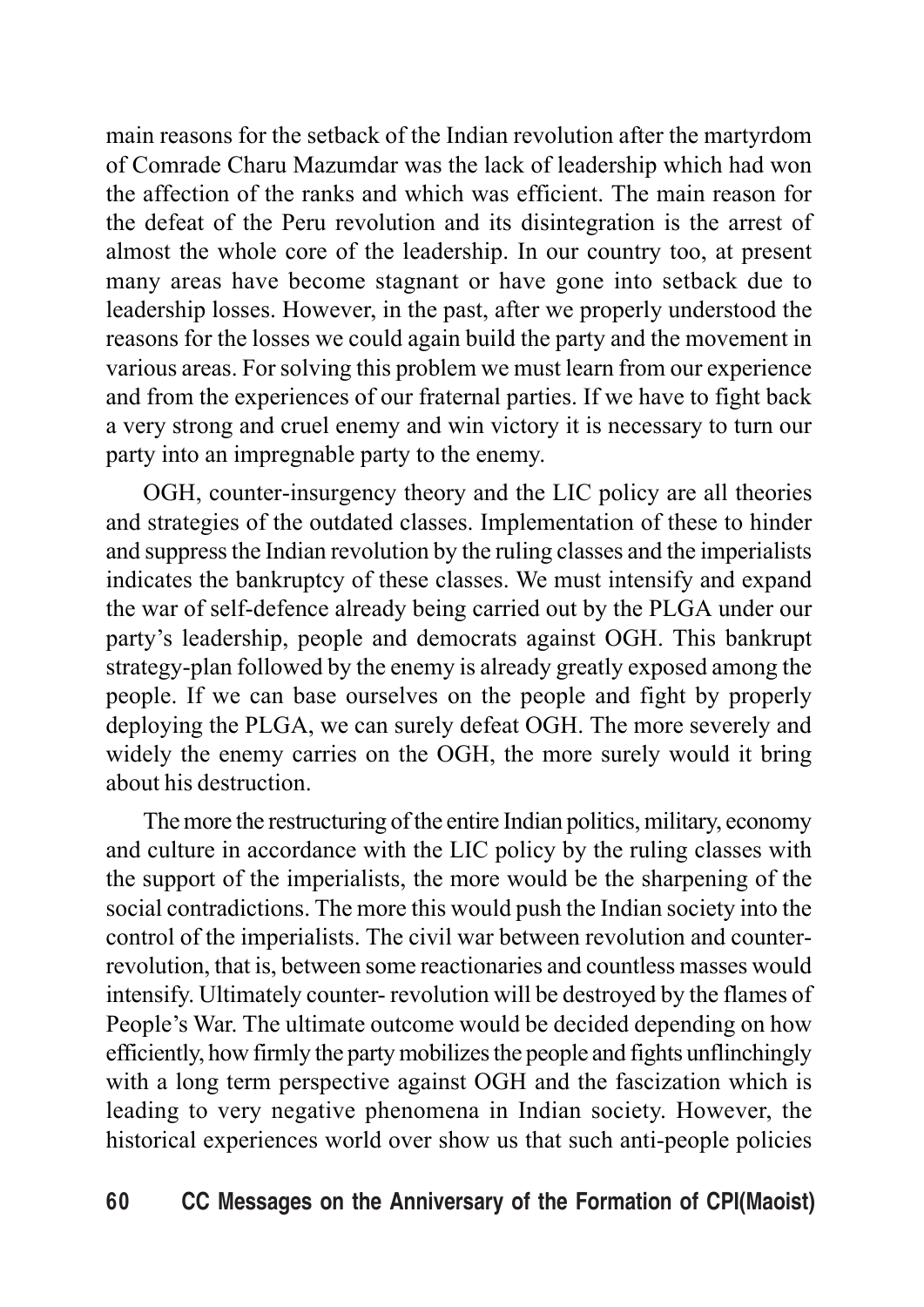have been defeated anywhere in the world.

#### **Comrades**,

We all know that due to serious leadership losses and due to not applying the party line and policies creatively to the concrete conditions, movements in many states which have not even grown to the level of guerilla zones since a long time have either become stagnant or are facing setback. The movements in urban areas have also weakened a lot. In other words, guerilla zones are becoming isolated. The enemy is carrying on an unprecedented offensive to destroy the stronger areas in the guerilla zones too. After inflicting severe losses to the party leadership outside guerilla zones the enemy is trying seriously to damage it inside guerilla zones.

In such circumstances we must strive to fulfill the tasks set by the Unity Congress by almost completely depending on our strong areas. We must give particular importance for preserving the leadership here. We must strive hard to strengthen the people's army and to consolidate the various mass organizations. We must carry on active war of self-defence. We must work by keeping at the core intensification of guerilla warfare and establishment of Revolutionary People's Committees. To defeat the encirclement offensive of the enemy we must depend on these areas and extend the movement areas for fulfilling the strategic tasks of People's War.

We must give guidance to the people to fight back the severe offensive of the MNCs-big comprador bureaucratic bourgeoisie companies to loot the natural resources all over the country from Lalgadh and Surjagardh. If we can actively mobilize the people on this issue which is a main issue in People's War, we can mobilize geographical, human, material, technical, moral and legal sources necessary for the development of People's War. If we can efficiently fulfill this task then there are many opportunities for the People's War to develop another step in our country.

In the present situation, our guerilla zones are the central spots/points which would dig the grave for OGH. In order to mobilize the democratic forces all over the country against OGH, if we can improve our united front efforts and work in creative methods in towns and plains, even in the conditions where a large part of our leadership is damaged we can achieve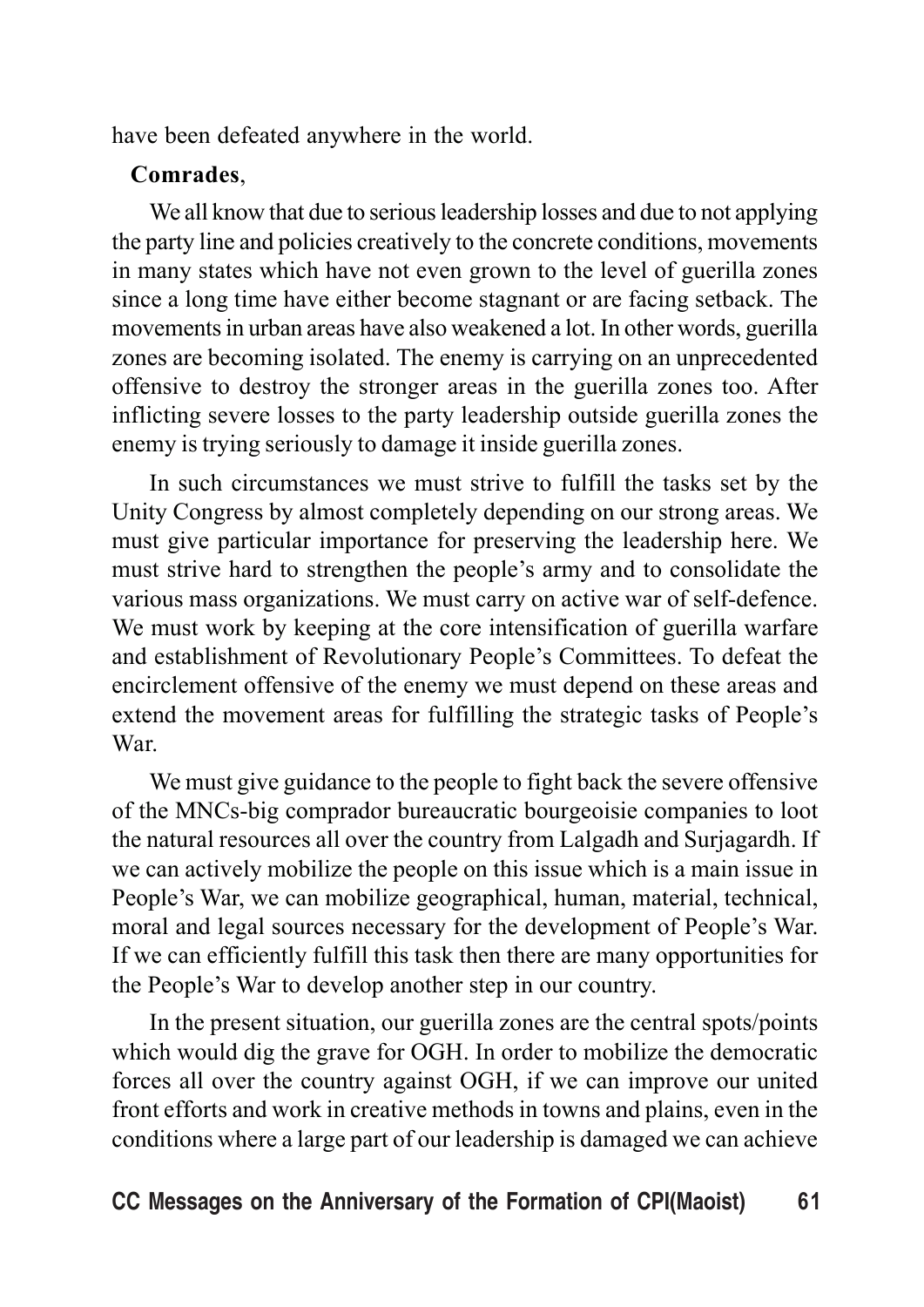good results. If we can summarize the Kalinganagar, Singur, Nandigram, Lalgadh, Kandhamal and Narayanapatna experiences more comprehensively and basing on these experiences if we can apply them creatively to rally the people, then we can achieve a qualitative leap in conducting mass struggles in the country.

If we can properly mobilize the leadership, propaganda machinery and the entire party in creative methods to fight back the enemy's psychological warfare, then we can fill up the loss of Azad. We must effectively utilize psychological war to defeat the multi-pronged war of the enemy.

It is necessary to have deep study and observation to learn about the reasons behind the stagnation or setback of the movements. In such states, we must get rid of the lack of activeness and creativeness developing in the forces remaining. To know about the reasons behind stagnation we must not let subjectivism dominate at any cost. Dialectical historical materialism and particularly the principle of contradiction should be applied creatively and researched. Only when we face such difficult and severe issues and complexity do we also find situations where the darkness gives way to rays of light. We can very clearly see the situation where we would encircle the enemy who is encircling our guerilla zones and where we would achieve a new leap in Indian revolution by fulfilling the tasks set by the Unity Congress. Let us prepare ourselves to conduct People's War with utmost courage, with renewed enthusiasm and firm determination.

### **Comrades**,

The fact that the ruling classes and the imperialists are intensifying the offensive on our revolutionary movement is making it clear that they are implementing anti-people policies each day and are getting isolated from the people. Since they launched OGH, since they had been restructuring the state system with LIC policies, since they had launched mopping up campaigns on people apart from catching and cruelly murdering our leadership, since the Indian rulers have become junior partners to US imperialists in South Asia, how many ever tricks they may be playing, they are getting more exposed as enemies of the people or oppressors to the people of our country and the people of South Asia. All contradictions in the Indian society are intensifying. In India, in South Asia and in the world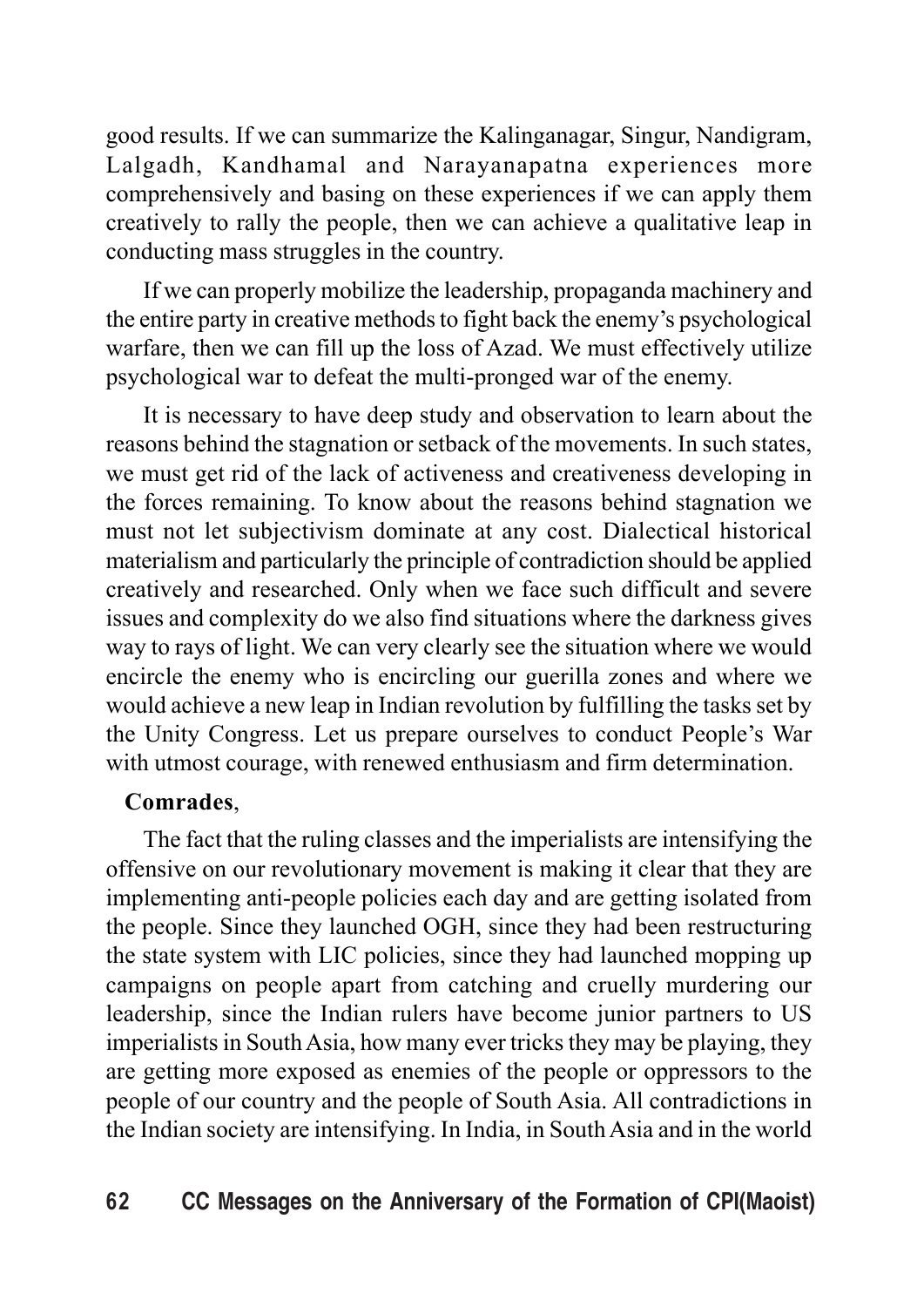material conditions for revolution are developing excellently. Various democratic, progressive and patriotic forces, oppressed nations and oppressed social communities are facing severe discrimination and oppression. All the economic development indices indicate the development of a handful of Tata, Ambani, Birla, Mahindra and other comprador bureaucratic capitalists or that of the MNCs which absolutely loot the country. The lives of workers, poor and middle classes who constitute the majority of the population are touching lower depths. The gap between the rich and the poor has increased manifold than in the past. The comprador economists cannot change the class contradictions by juggling figures. That is why the rulers are deploying fascist mercenary forces against people fighting in various areas and are intensifying these contradictions further. Conditions are ripening to consolidate the fighting people and to establish our leadership on them by bringing unity among them and to develop People's War to a newer level. On the occasion of the glorious 6th anniversary of the party formation day, let us pledge to consolidate the party in order to catch up with these excellent conditions. Let us vow to develop People's War and for the fulfillment of the dreams of our martyrs.

### **Comrades**,

Celebrate the 6th anniversary of the party with revolutionary fervor. Place before the villagers the successes we achieved in spite of the severe repression in the past one year. Hail the ideals of the martyrs. Conduct propaganda campaigns in various forms. Conduct discussion in the entire party about the excellent revolutionary conditions and the efforts to be put by the party to catch up with them! Let us hold the red flag of the international revolutionary proletariat aloft and vow that we would go ahead in spite of any number of difficulties and repressions in the course of revolution with the steadfast belief that we would be able to achieve victory through People's War.

- *Let us strengthen our party as an impregnable fortress to avoid huge losses to leadership and ranks!*
- *Let us consolidate the party to give efficient leadership in accordance with the excellent revolutionary situation and the advance of the People's War!*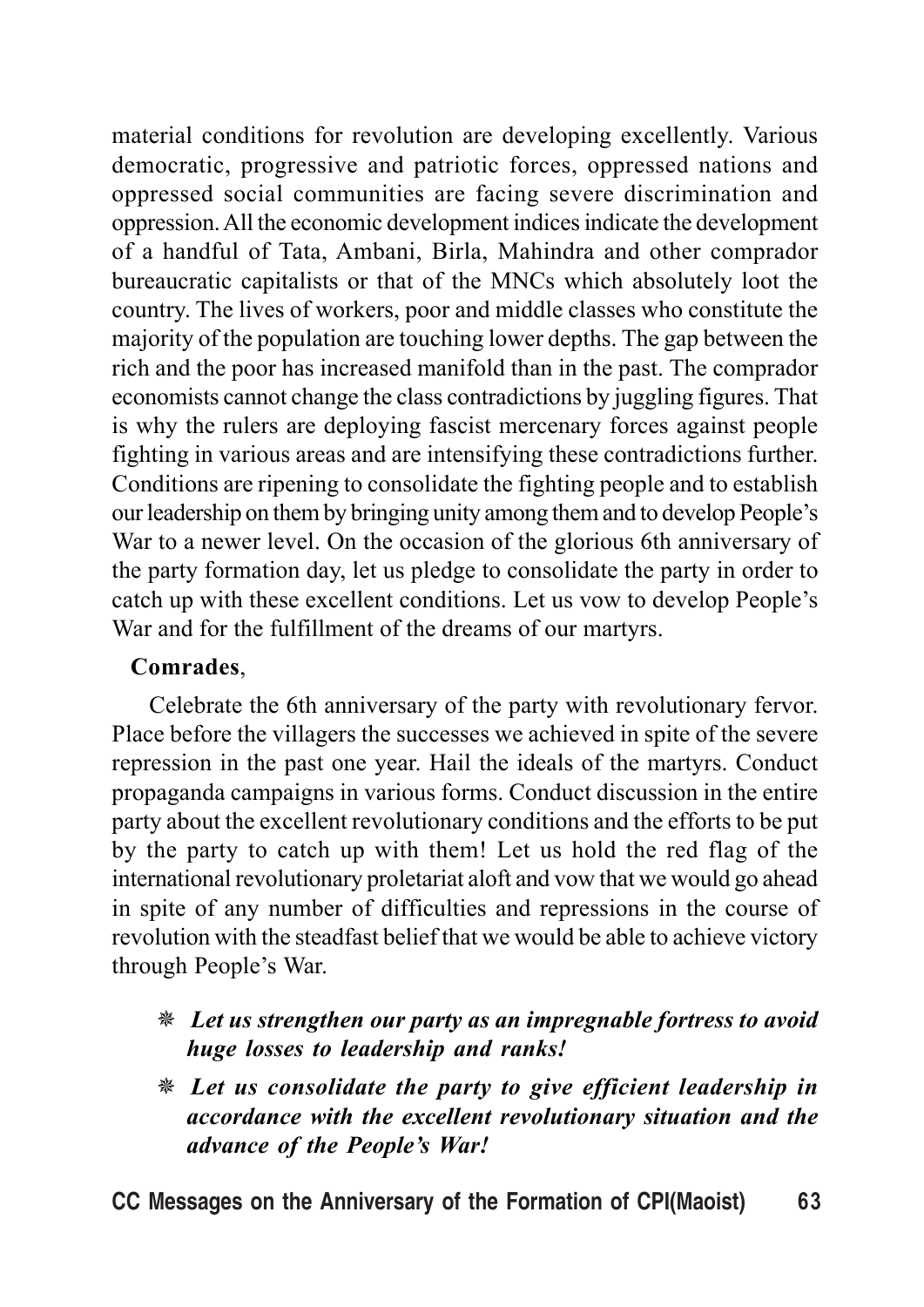- *Let us rally the vast masses widely and actively with the aim of developing our movement into an invincible People's War!*
- *Hail and follow the exemple of Tadimetla (Mukram) to defeat 'Operation Green Hunt' in every guerilla zone!*
- *Hail and follow the exemplary struggles of Nandigram, Lalgadh and Narayanapatna in every state to drown the Indian ruling classes and the imperialists in a deluge of mass struggles!*
- *Let us unite the mass movements erupting all over the country in the model of the protest movements conducted against "State's War on People" and lay the foundation for a strong united front!*
- *Let us form, consolidate and expand "Revolutionary People's Committees" in areas where we are intensifying guerilla warfare with the aim of establishing Base Areas.*
- *Let us hail and follow the exemplary model of Comrade Azad in effectively fighting back the enemy's psychological warfare!*
- *Let us extend to vast areas to fulfill the multi-faceted tasks of People's War!*

**Politbureau, Central Committee,** *Date : 20-8-2010* **CPI (Maoist)**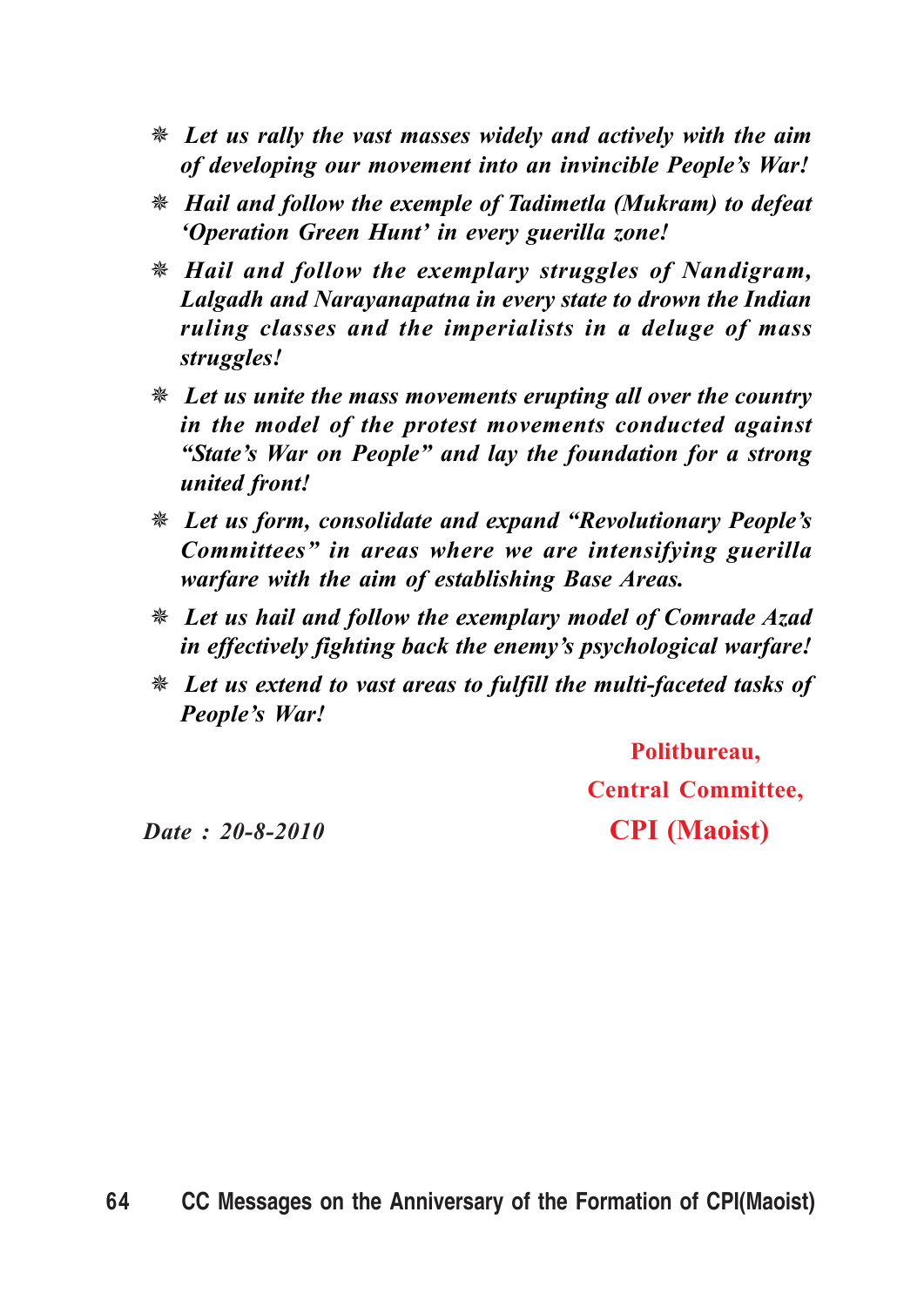# **Revolutionary Greetings for the 7th Anniversary Celebrations of Our Glorious Party!**

**Hail the 7th Anniversary Celebrations of Our Glorious New Party ! Let us strengthen and expand the party in accordance with the excellent material condition, level and expanse of the movement and fulfillment of the tasks of the movement !**

**Let us strengthen and expand the mass base to develop subjective forces and to develop People's War !**

**Let us intensify and expand guerilla warfare to fulfill the central task and to defeat Operation Green Hunt !**

*Central Committee Call to the entire Party to Grandly Celebrate the 7th Anniversary of our Party with Revolutionary fervor from September 21 to 27, 2011*

**Central Committee Communist Party of India (Maoist)**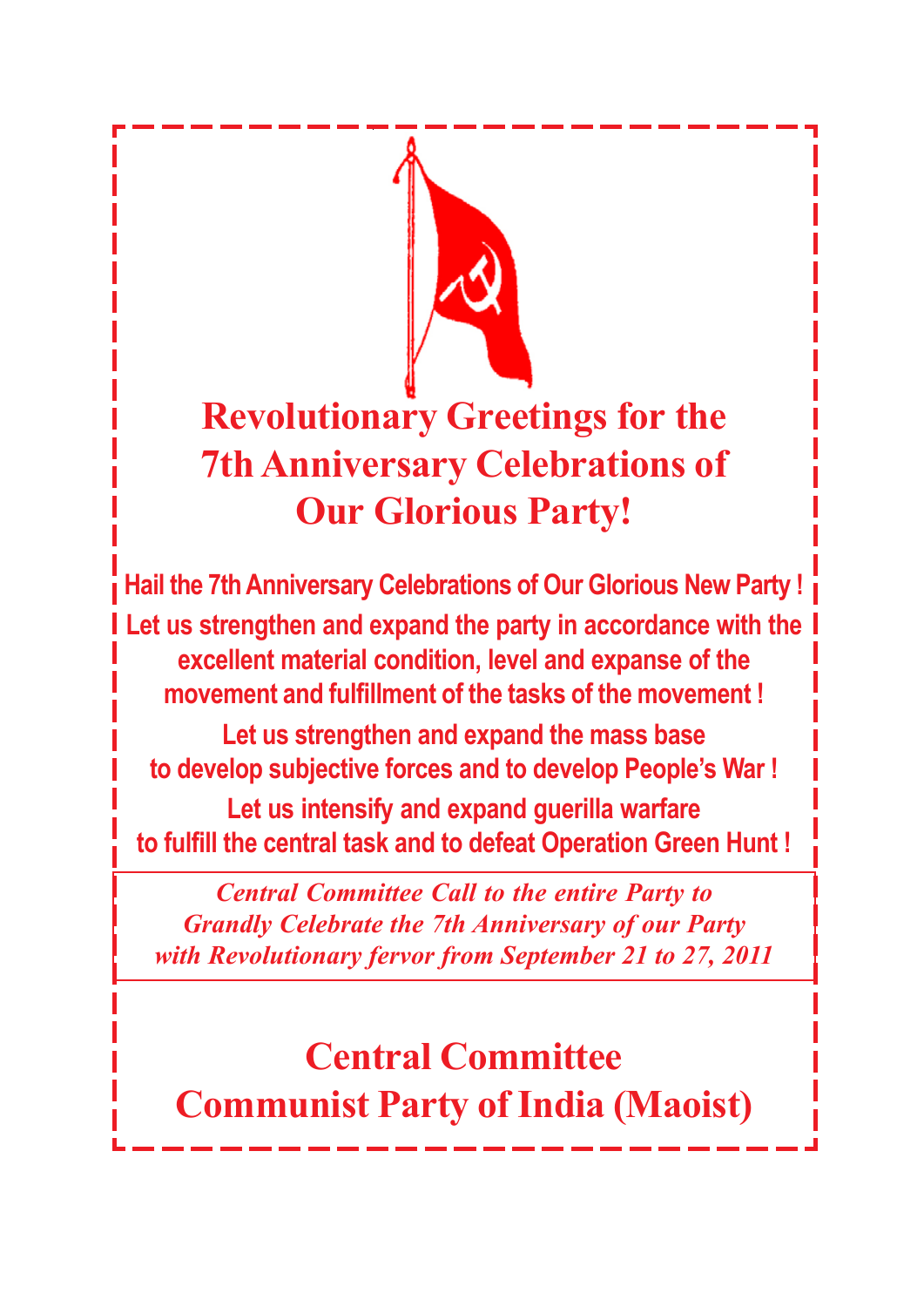### **Dear Comrades,**

We are about to celebrate the 7th anniversary of our glorious new party on September 21 this year. September 21 is a day of utmost significance for our party. This is a historic day. On the occasion of the 7th anniversary of the party, let us remember the builders of our party, the great leaders of the Indian Revolution, martyrs and our beloved comrades Charu Mazumdar and Kanhai Chatterji and all those thousands of brave warriors who have been martyred during the course of New Democratic Revolution (NDR) since Naxalbari to this day. After the 6th anniversary of our party, in the past one year 229 of our beloved comrades have laid down their lives in DK, BJ, Bengal, Odisha, AOB, NT, AP, Maharashtra, UP and in CG-OS border while advancing People's War by bravely and valiantly fighting back the 'Operation Green Hunt' implemented in the most brutal manner by the reactionary Indian ruling classes with the aim of wiping out the revolutionary movement. Let us remember each one of these valiant fighters and pay our red homage to them. Let us take vow with clenched fists to carry forward the great aims of our thousands of martyrs who have laid down their lives in the NDR. Let us take the brave and inspiring lives and sacrifices of these martyrs as an ideal to follow and march forward with steely determination along the path of People's War. On the occasion of the 7th anniversary of our party, our CC is sending hearty revolutionary greetings to all the comrades in our party, PLGA, Revolutionary People's Committees (RPCs), mass organizations and to the hundreds of comrades who are fighting back the enemy in the prisons all over the country.

On this occasion, let us take a look at the political situation in the past one year after the 6th anniversary of the party to formulate immediate tasks and review the practice of our party carried on with the aim of advancing the People's War in our country.

### **International situation**

The economic crisis which continued in whirls since the end of 2008 took the breath out of US imperialism and recently it burst forth in the form of a debt crisis. EU too got bogged down in this crisis. At present capitalism is sinking down with an unheard of debt burden in its entire history. This debt crisis is shaking the economies of the entire semi-colonial economies which are dependent on the exports-imports and capital of imperialist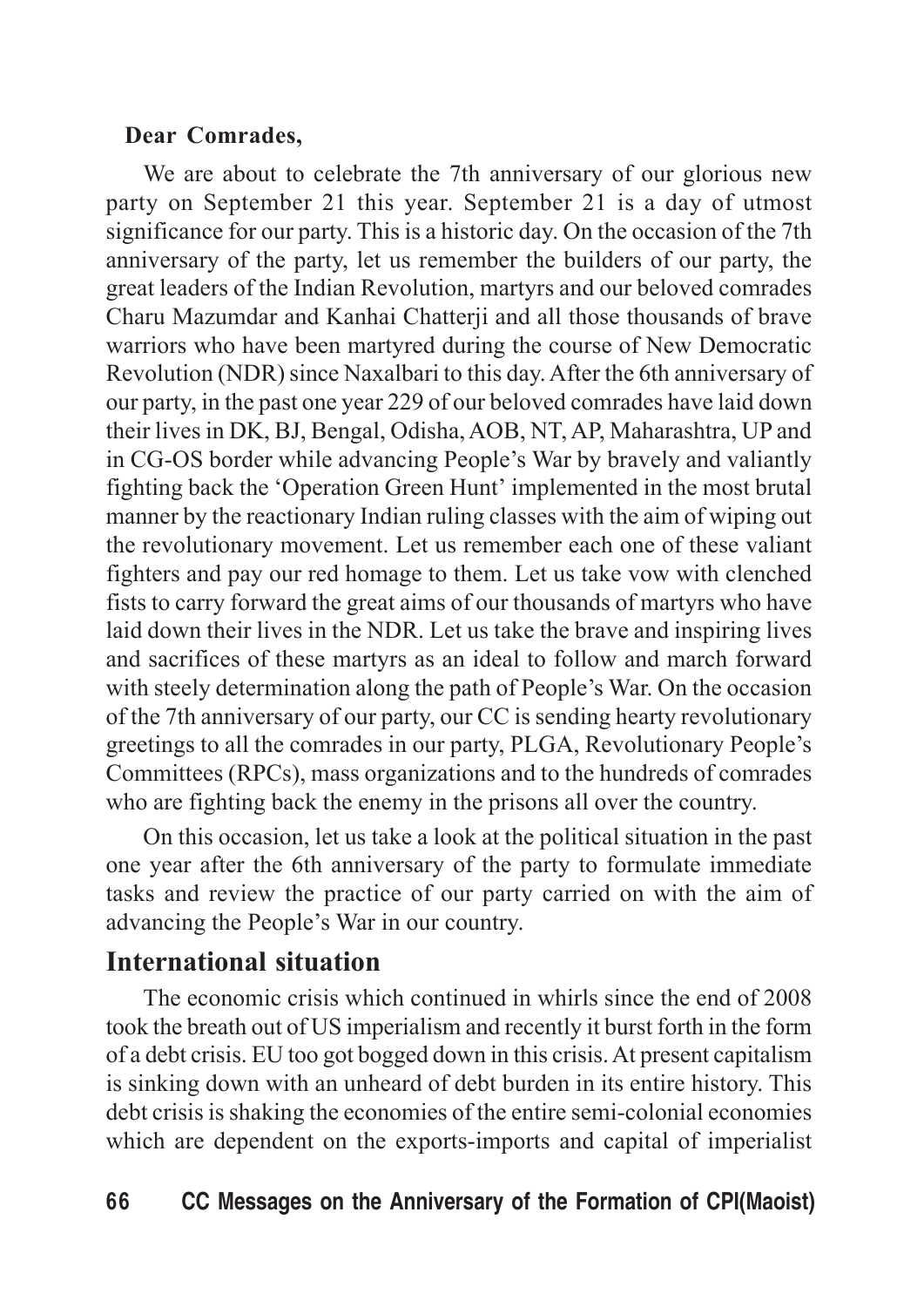countries. The jolt of this crisis is so severe that is gave a big jerk to the world stock markets. To decrease the debt burden, the governments of many countries including the Obama administration have taken steps to increase income and to reduce expenditure to a large extent. Due to this the governments of these countries are taking measures to introduce cuts in the already meager welfare measures of the people and pensions on a large scale. This crisis is making the lives of the workers and middle class people in the capitalist countries unbearable. As a result, thousands and lakhs of workers, employees, students and pensioners have resorted to large scale strikes and agitations in the recent past in several EU countries and US. The dissatisfaction of blacks and Asians in several cities in Britain, including London burst forth and left the British imperialists gasping for breath. This debt crisis would not only further intensify the contradiction between the workers and the capitalist class in the imperialist countries but would also help in intensifying the fundamental contradictions of the world.

The rebellions and agitations that arose at various levels against the despotic rulers in countries like Tunisia, Egypt, Yemen, Libya and Syria in the Arab World have not only shaken their foundations but have also terrified the imperialists. The attempts of the imperialists to protect their lackey despots in Tunisia and Egypt failed. However they were temporarily successful in seeing that other leaders of the same governments and the rightist forces in the movement came to power in the place of their lackey despots. They helped in all manners their lackey despots in Qatar and Saudi Arabia and could cruelly suppress in the initial stages itself the people's movements which arose there.

Imperialists, particularly France, Britain, US and Italy who moved their coins on the chess board in Libya even before Colonel Gaddafi was overthrown, gave all kinds of military and non-military support to the movement which arose against his regime in the name of 'protecting human rights'. They made their lackeys in Arab League stand up in opposition to Gaddafi. In the name of their 'rubber stamp' UN they imposed several sanctions along with declaring a 'No fly zone'. Immediately they rained bombs incessantly and crippled the soldiers of Gaddafi. Gaddafi and his followers had to leave Tripoli. Oddly the people's rebellion and the aggressive war of the imperialists have got mixed up in Libya. Finally the situation is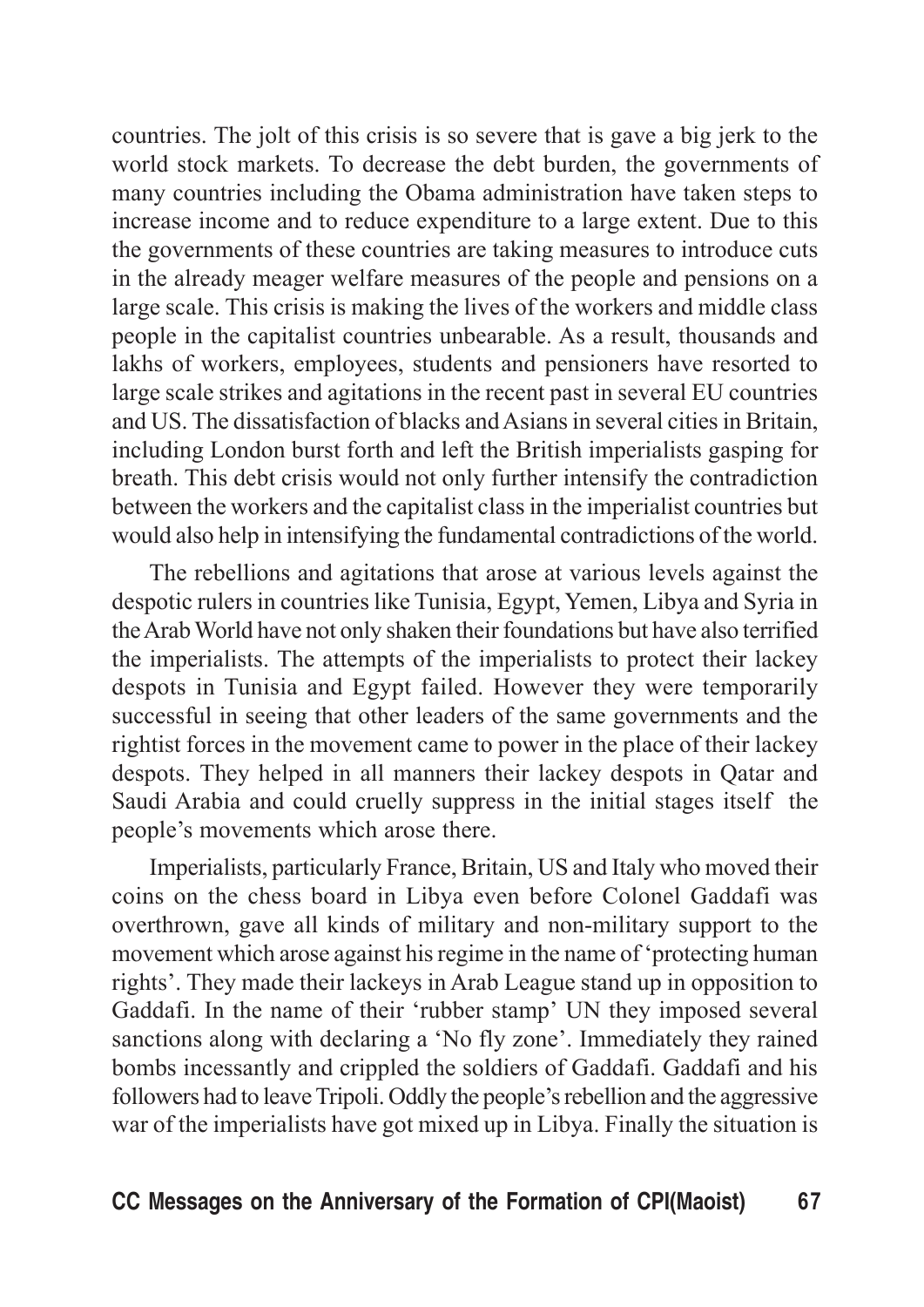turning such that the imperialists are able to tighten their grip over the oil deposits of Libya just as the imperialists wished for. Though ordinary people have participated on a huge scale in the rebellion in Libya, as it was the anti-Gaddafi ruling cliques and the lackeys of various imperialist countries who have led it, it would not take much time for the people to realize that the change which they expected would be impossible in practice. The imperialists are trying in a thousand ways to carry on the Libyan experiment in Syria too using the fig leaf of UN in the name of 'protection of human rights' like in the past.

The leaders who came to power in Tunisia and Egypt replacing the despots have declared that establishing parliamentary democracies is their aim. But they agreed only very partially the demands brought to the fore by the people during the agitations. They declared that they would carry on the policies of the past governments regarding imperialists and several other important matters. There are some differences in various countries. That is why the people and various agitators are fighting strongly against the new governments. The contradictions between the rulers and the people in these countries, between the various cliques in the ruling classes and between the people and the imperialists are continuing very severely in new forms. These phenomena which occurred in the Arab World have further intensified the contradictions between US and Russia and between US and China. Though these movements have helped in fulfilling the democratic aspirations of the people only partially, they would serve as a step in the path of achieving genuine democracy and freedom. Let us hope that they would continue to fight till their aspirations are fulfilled against the new governments which implement the old policies. No despots and no imperialists who guide them can permanently suppress the democratic aspirations of the people. None of them can dictate their future.

In the name of 'War on Terror', the US imperialists are conducting drone attacks on the villagers in Afghanistan and Pakistan almost on a daily basis and are brutally murdering ordinary people including babies, women and elderly persons. They are facing the severe wrath and protests of the people of Afghanistan and Pakistan. Even to this day the resistance wars of Afghanistan and Iraq are making the imperialists sleepless. The hundreds of billions of dollars spent by them to occupy these countries and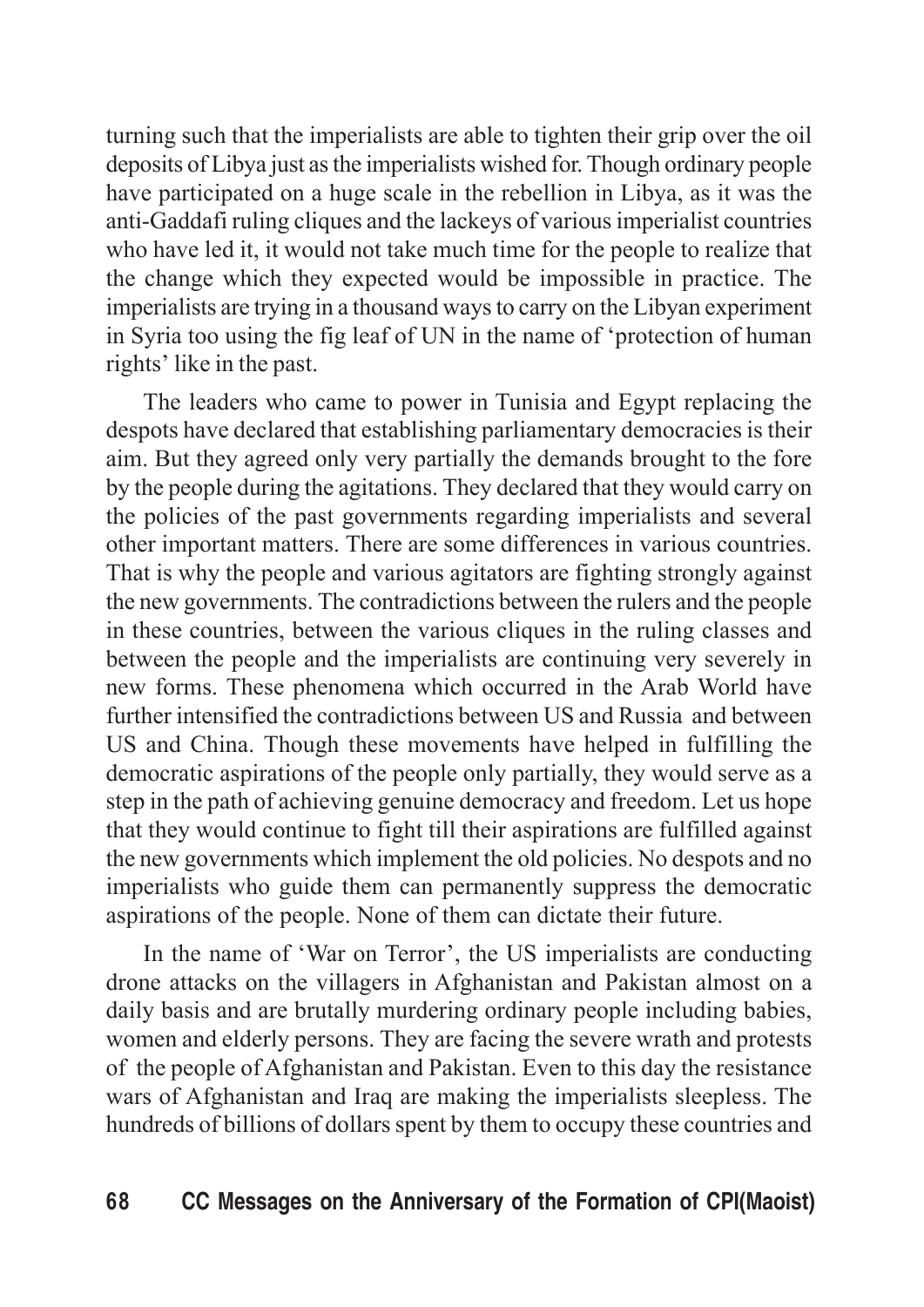to maintain their hegemony over them have helped in pushing them into severe economic crisis. The imperialists earned the severe wrath of the people of their countries due to the wars of aggression and the ceaseless massacres they are carrying on. Though the US imperialists killed Bin Laden, they are still being haunted by the specter of Al Qaeda.

The earth quake in Japan caused very serious economical, political and ecological loss to the Japanese. It shook the Japan imperialists to the core. The radiation which emanated and is still emanating in dangerous levels from this plant has proved to be a long term danger not only to the people of that country but also to the people of the neighboring countries and to the marine creatures. After this incident an agitation arose on a massive scale in Japan with the demand that nuclear plants must be closed down. People rose in agitations in several countries all over the world including Germany with the same demand. As people agitated on a huge scale the German government announced that it would close six out of seven plants within one year. The unscientific, myopic, narrow, selfish, mindless and bankrupt ecological policies of the ruling classes of the entire world including that of Japan imperialists have been thoroughly exposed by the accident at Fukushima nuclear power plant.

After Aquino, the lackey of US came to power in the general elections in Philippines, the government announced that it would completely suppress the People's War within three years. It launched the suppressive campaign 'Oplan Bayanihan' for this sake. The US imperialists are blatantly giving all kinds of help to the Aquino government to suppress the Philippines revolution. However this bankrupt suppressive campaign is receiving blow after blow in the resistance war carried on by the New People's Army and the oppressed people under the leadership of the communist party.

### **Domestic situation**

The phenomena which occurred in the economic and political spheres internationally in the past one year have severely impacted the economic and political spheres of our country. We can see this impact very clearly in forms such as huge price rises of fuel, daily needs and food items; scams and corruption increasing on a massive scale; the jolt to the stock markets; cuts in welfare programmes; increase in the number of unemployed persons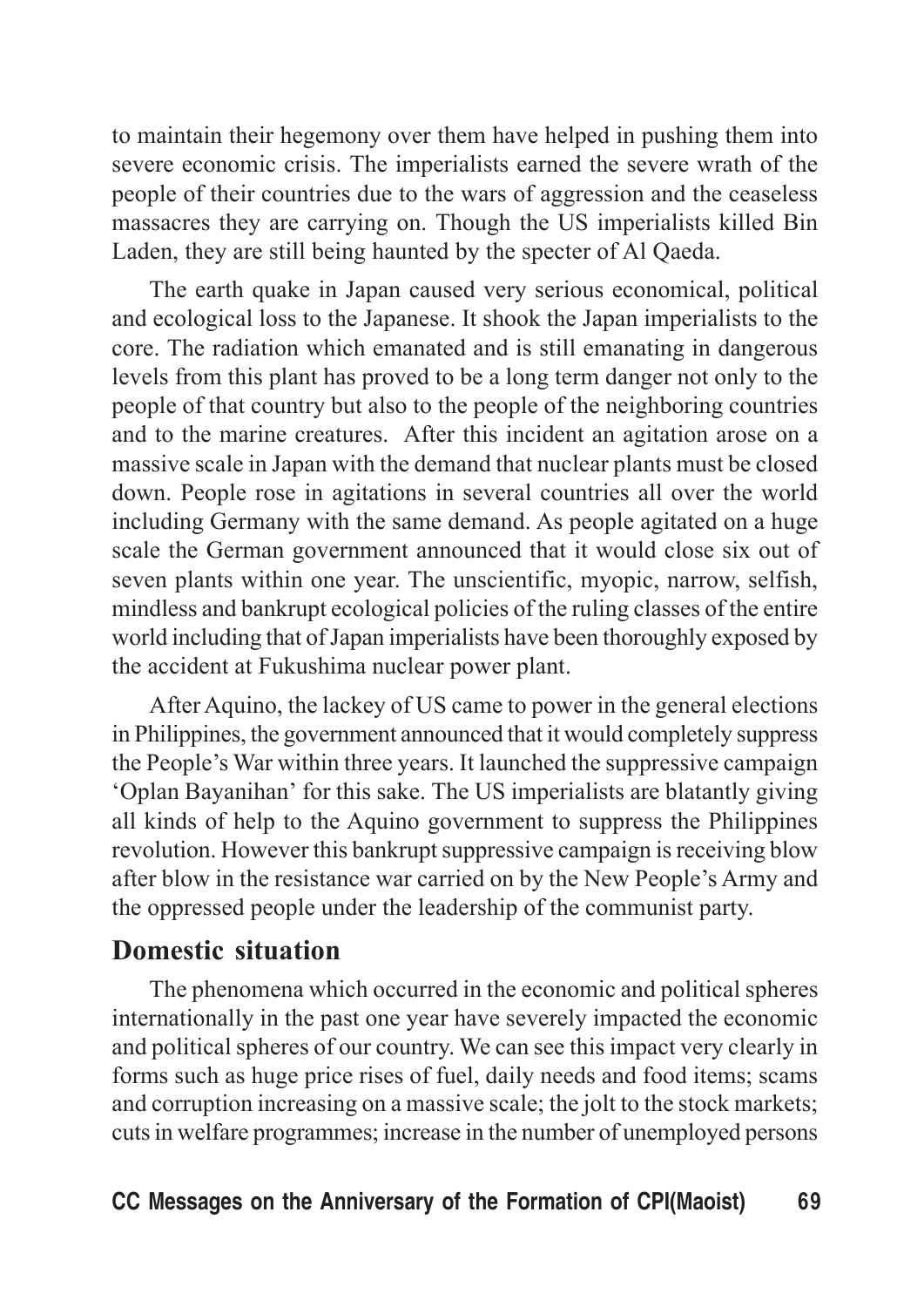etc. The decreasing living standards of the people of our country and the increasing inflation are thoroughly exposing the propaganda done by the Sonia, Manmohan Singh, Pranab Mukherji, Ahluwalia and Rangarajan clique about the economy of our country, GDP and per capita development indices. While the finance minister Pranab Mukherji has shamelessly announced that he would lift the remaining restrictions in spheres such as banks, insurance and defence to attract foreign capital, Chidambaram brazenly announced that they would crush the Maoists with an iron heel to establish a peaceful atmosphere for this sake.

Lakhs of peasantry, adivasis, poor and middle class people are being displaced from their lands and abodes due to various mines; heavy projectsindustries, SEZs, air ports, Express highways etc; real estates; parks, tiger projects; eviction of poor people from slums in cities etc. According to a report published in a magazine, lakhs of people losing their lands are agitating in forty districts of 17 states on displacement issues. If they become completely displaced, they would lose nearly four lakh acres of fertile lands and lakhs of acres of forest lands. At present nearly 10 crores of the population are being affected by the displacement issue directly and indirectly. The ruling classes have unleashed cruel repression on all the militant struggles on displacement issue in states like Odisha, Maharashtra, UP, Chhattisgarh etc in the past one year. The democratic forces are standing in support of these movements and extending their help in various forms. Due to the militant movements of the people against land grabbing by the government, MNCs, big industries of our country, political leaders, builders, land mafia and contractors, the ruling classes are about to bring a new 'Land Acquisition Act' soon. Though this act would extend namesake help to the people in some aspects, this would actually be full of illusionary rhetoric that this would preserve the land rights of the people. However, this act would mainly serve to throw into the dust bin all the laws made for the Adivasis and would destroy the land rights of the peasantry and the poor people. This would very seriously impact the condition of land rights in the country in favor of the needs of the imperialists, comprador bureaucratic bourgeoisies (CBB) and government capital. This would be a strategic offensive against the agrarian revolution. This is a poison fruit given by the world wide economic crisis to the people of our country. However this issue would help the intensification of all social contradictions.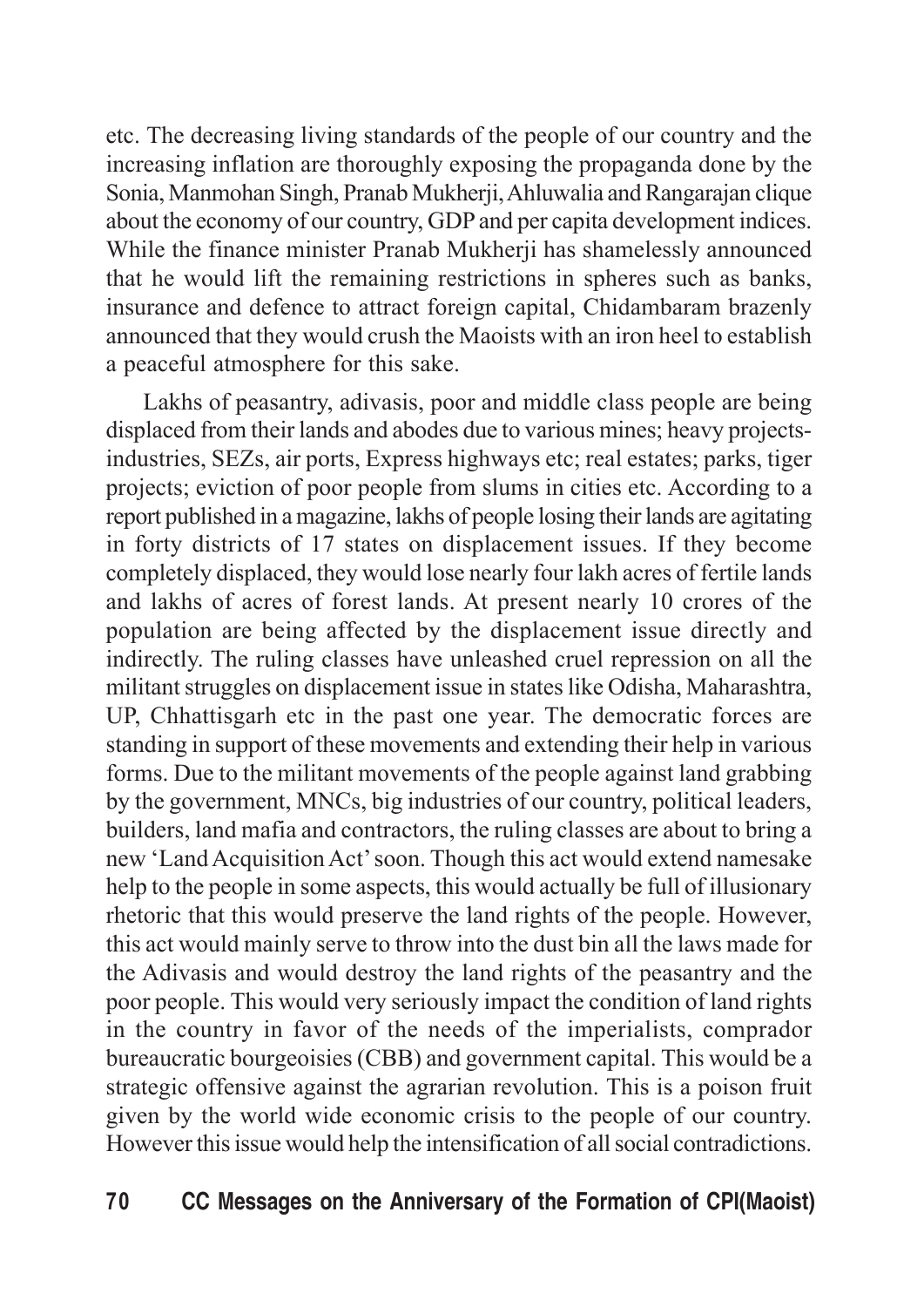In the assembly elections to five states conducted in May, the governments of parties in power in Bengal, Tamilnadu and Kerala fell and the main opposition parties came to power. In Assam, Congress party came to power again, while the chief minister of Pondichery changed his party and came to power again. Due to anti-incumbency the DMK and Left front parties were defeated and AIDMK and Congress parties came to power in their place.

As far as our movement is concerned, the election results of Assam and Bengal have a special significance. Even before the elections in Assam the ULFA leadership took a path of surrender and gave masked support to the government in the assembly elections. A section of the Bodo movement also supported Gogoi. This helped Gogoi to win. Surrender of ULFA would negatively impact the North-East nationality movements. In Bengal CPM ruled for a long time in the bourgeois parliamentary path and finally lost its power in these elections. The main reason for this is the outdated economic and political policies it followed being in power for a long time. These policies gave rise to severe dissatisfaction among the middle class and peasantry. From the beginning it considered the Maoist parties its arch enemy and unleashed never-ending repression by colluding with the centre. Democrats too severely protested and fought against its despotic social fascist rule. This party was fully entrenched in severe internal factional struggles at the state and central levels and Left Front too faced the same situation. It was under such circumstances that Mamta Banerji could come to power. Being an alliance partner at the centre was a favorable factor for Mamta. Along with this, the promises she made as part of the election campaign too helped her to win. Media played its part in it too. To be more precise, as the social contradictions continued at a very serious level in Bengal, one ruling clique replaced another ruling clique in power.

After the elections, considerable number of people there may see the Trinamool party and its leader Mamta Banerji as champions who pulled down the social fascist rule. Only when one looks at the following factors like – class composition of Trinamool party's leadership, its economic and political policies, its role in the NDA (BJP) and UPA (Congress) governments at the centre, chorusing with Chidambaram about Maoist party as soon as it came to power in the state and announcing a rehabilitation policy for the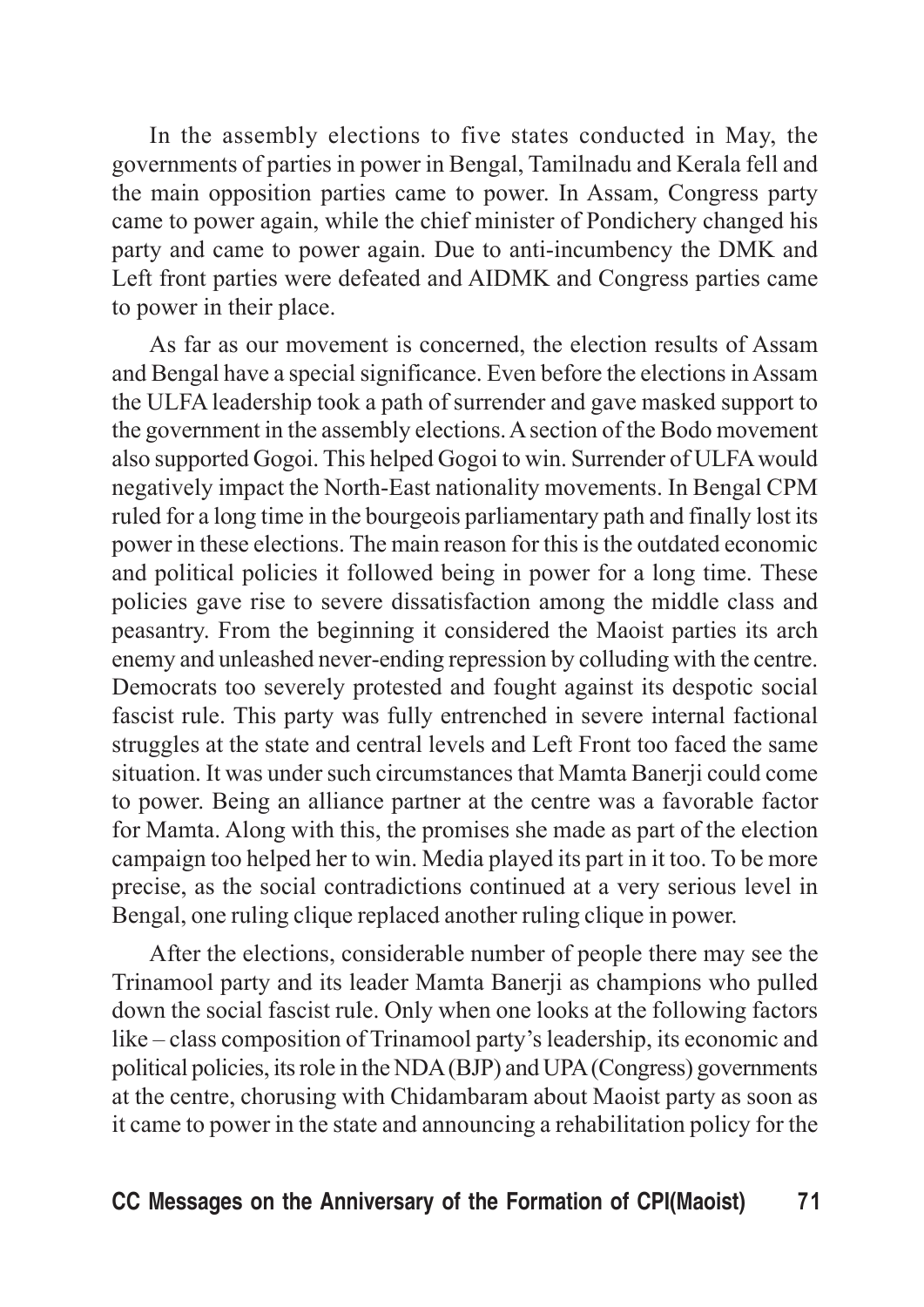Maoists by inviting them to come into the mainstream by renouncing violence, declaring that it would withdraw the Joint Forces only after a peaceful atmosphere was established in Lalgarh and its daily practice – can one properly assess its class nature, its class representation, its role in the parliamentary political system and its role in present day Bengal.

There were some changes in the political situation in Bengal after elections. Keeping these in view we must formulate proper tactics and rally the people. To the extent we can do this, we would be able to develop the party, mass base and fighting power and create the conditions for further developing the People's War.

The massive scams worth thousands and lakhs of crores of rupees resorted to by the various ruling class parties, their leaders and government officials were exposed one after another in the past one year. The ruling class parties blamed each other at an unprecedented level. It has been thoroughly exposed among the people more than ever that parliamentary parties and the government machinery have become putrefied with corruption. The discussion which opened one more time about corruption gained momentum in the country. As corruption is also one of the main reasons for the unbearable living conditions of the people, the vast masses of the people are deeply dissatisfied with their governments. The conditions were created for this dissatisfaction to burst forth. Utilizing such a situation the likes of Anna Hazare and Ramdev Baba entered the arena. The ruling classes and their media focused them as champions who fight against corruption. The ruling classes considered Anna Hazare as a safety valve and their savior who descended to save them before the dissatisfaction of the people takes a consolidated form, turns into a militant country-wide movement and shakes their foundation. Anna Hazare who sat in Satyagraha and his close followers know very well how deceitful it is to make the corrupt fellows pass a bill to terminate corruption and to make the people believe that corruption would end due to this bill. The ruling classes too know this truth. We must say that Anna Hazare and the ruling classes were temporarily successful to some extent in making the people not clearly understand the root cause of corruption, the method to destroy it and the solution for it. In fact, the ruling classes know that the new law could do nothing to them just like the past laws. Even then they are not ready to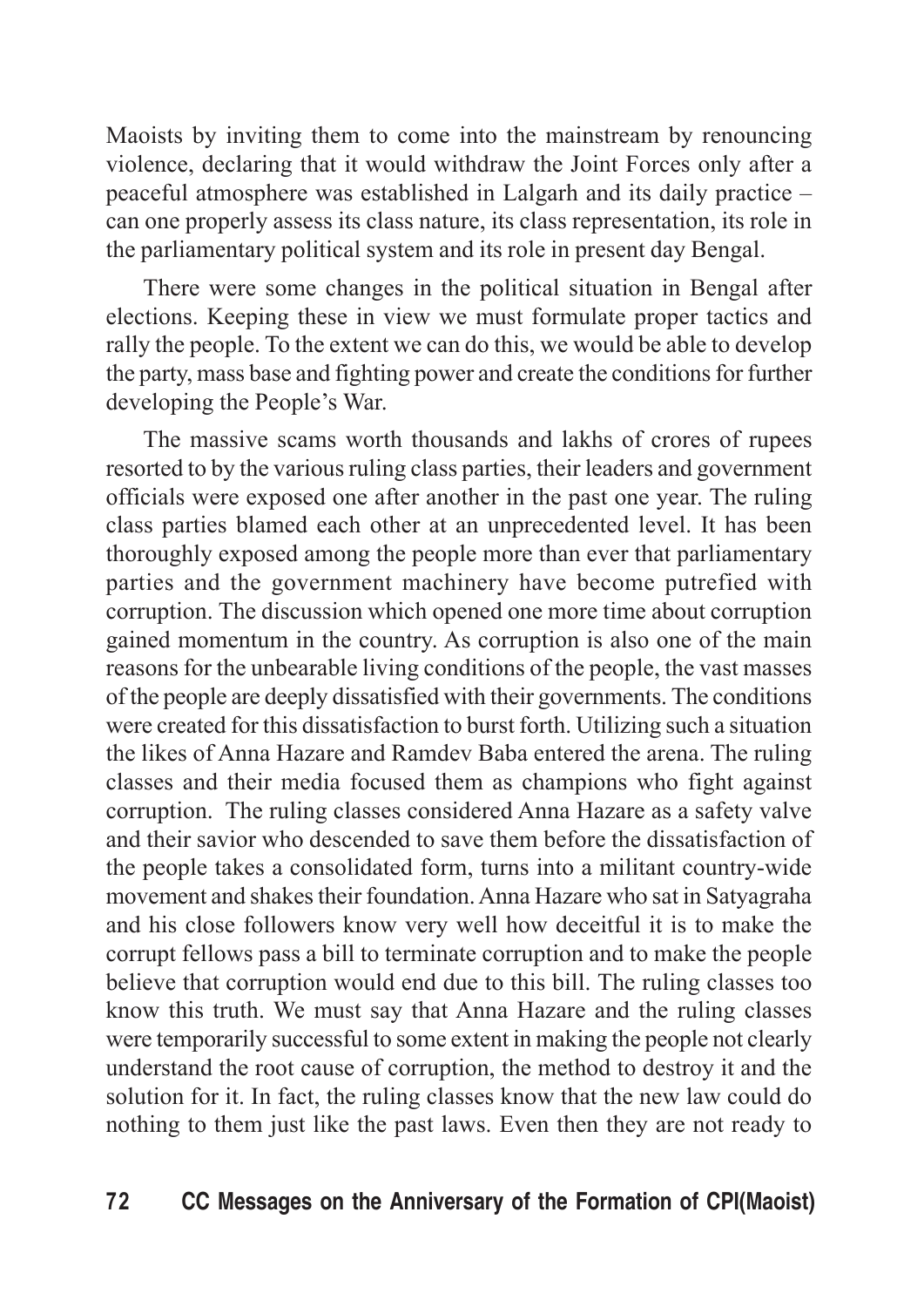formulate the Lokpal bill even to the extent they agreed to in public.

Under circumstances where the people of our country are being crushed under imperialists, CBB and land lords, are being cruelly suppressed by the despotic state and where a social revolutionary storm is brewing, the ongoing People's War under the leadership of the Maoist party is increasingly seen by the people of our country as an alternative. In these conditions, it is not by any accident that Anna Hazare brought to the fore the peaceful path of ending corruption through Satyagraha and legal reforms. That is why Anna Hazare brought to the fore the Gandhian method of struggle as an alternative path which would depreciate the Protracted People's War (social revolution) ongoing under the leadership of the Maoist party at present in our country and the fighting spirit of the people. The real motives of Annas and Babas is to give legitimacy to the present system and the Satyagraha-peaceful path by giving rise to illusions that the present wholly decadent and putrefied sham parliamentary democratic system can be cured through some treatments (through legal reforms). However, their sham Satyagrahas and legal reforms which do not speak even one word about the relation between corruption and the system, corruption and globalization and corruption and the monopoly profits of MNCs and CBB will not be able to keep the people in illusions for a long time. It is only the People's War which can show a permanent solution and proper path of struggle to the militant people's struggles coming to the fore on various issues apart from those against corruption. Not just at the central level but also in states such as Andhra Pradesh, Karnataka, Tamilnadu, Uttar Pradesh, Odisha, Chhattisgarh, Punjab, Madhya Pradesh etc the contradictions between the ruling classes have intensified a lot in relation to corruption.

Recently the intervention of Indian expansionists in Nepal politics increased further; crucial agreements were signed with the Hasina government in Bangladesh. Surrendering the ULFA leadership and making them come for talks is part of this. They increased pressure on Pakistan and are working as junior partners to US in Afghanistan. They have seriously damaged the movement of the oppressed nationalities of North-East and Kashmir people's movement.

Recently Indian government signed agreements with US regarding internal security. There are various matters related to security in these. As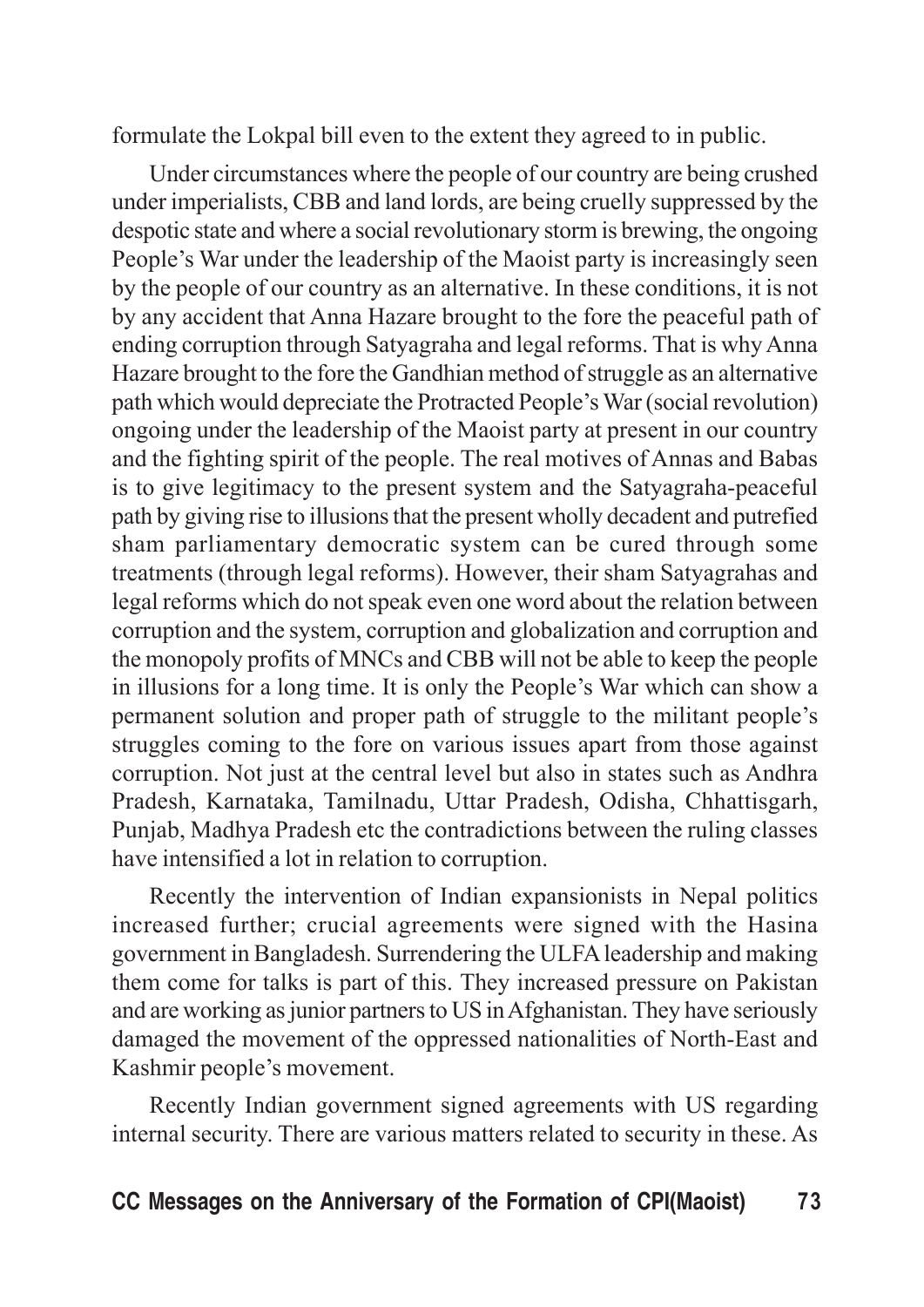part of them are also present matters relating to modernization of police, paramilitary forces and their utilization. As part of them are also present matters relating to training, technology, weapons, exchange of information, advices etc which are necessary for them. Thanks to these agreements now FBI can legally sit in office in our country and hold Chidambaram (home ministry) at the end of their leash. It would try to increasingly put to use its technology, experience etc it has in suppressing the movements in the world. Due to all these factors, the contradictions between the imperialists and the Indian people would further intensify.

The movement for separate Telangana has intensified the contradictions between the various ruling class parties but also internal contradictions in the Congress and Telugu Desam parties more than ever.

Movements are raging in all four corners of the country on issues of displacement, ecology and indigenous people due to the policies of government of grabbing lands of peasantry, Adivasis, poor and middle class people in the name of development of the country. In the coming days people's movements would intensify further on these issues. Struggles are developing over issues such as price rises, corruption, Operation Green Hunt etc. The movements in Kashmir and North-East have temporarily stepped back. However the iron heels of the Indian ruling classes, their schemes and conspiracies cannot keep the aspirations of these nationalities suppressed for a long time. The long struggle history of these nationalities has proven this truth again and again. As these movements have stepped back, the ruling classes find a favorable situation to deploy more paramilitary forces on our People's War. The developing people's movements are a result of the intensification of major and fundamental contradictions in our country.

The ruling classes have intensified in an unprecedented manner the offensive on the People's War going on under the leadership of our party. They are spending thousands of crores of rupees for this suppression. All governments are cruelly attacking each and every movement and carrying on a despotic rule.

#### **OGH offensive intensifies and expands**

As soon as UPA-2 came to power at the centre, the central and state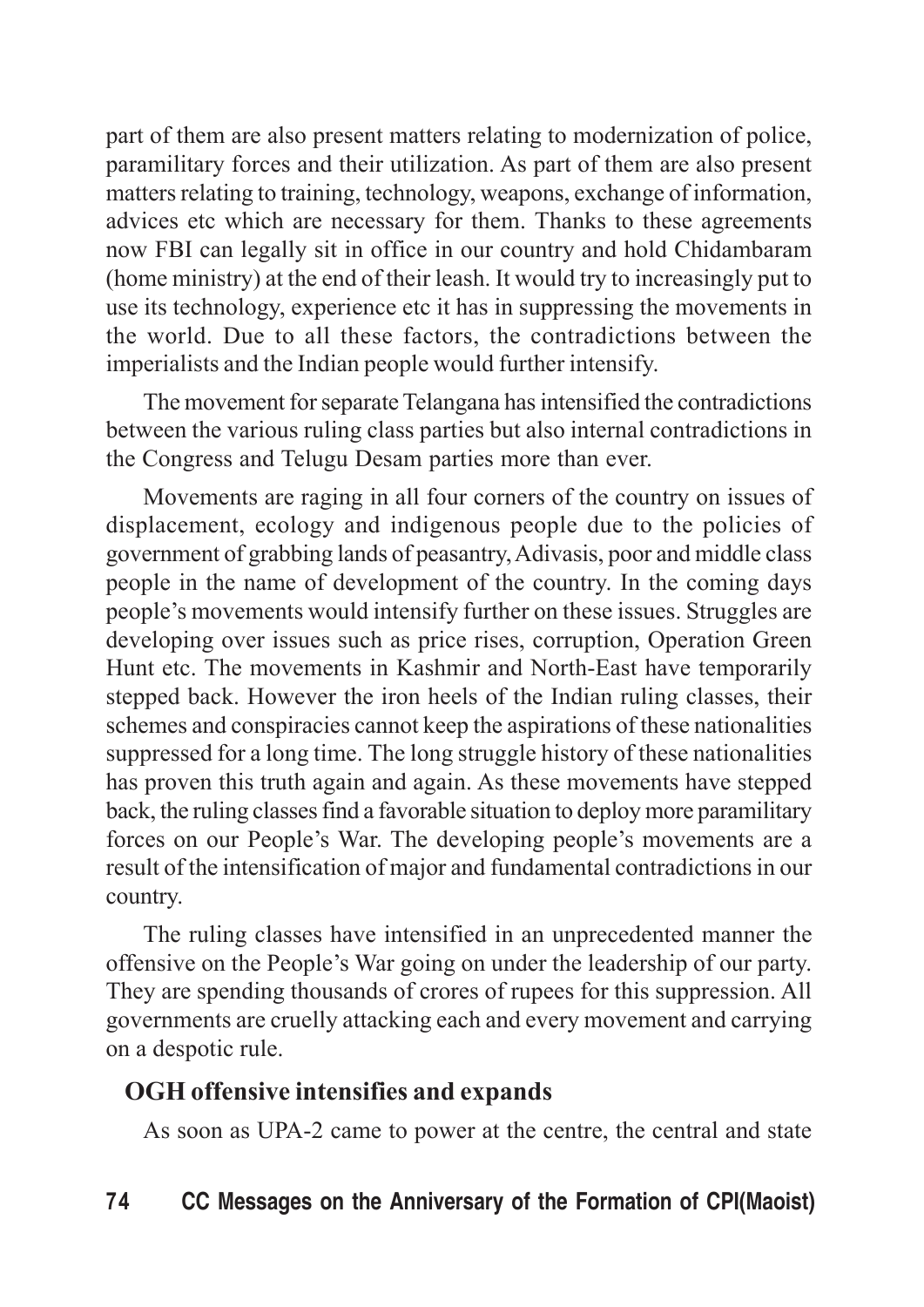governments carried on more intensely and on a wide scale in the past one year the OGH launched by them with the intention of wiping out the People's War. In the past one year the intelligence agencies have taken as their main priority destroying the leadership elements of our party at all levels, particularly the central and state leadership and carried on the offensive with special concentration. Our CC members comrades Jagdish Master (Bhupesh, PBM), Pulendu Sekhar Mukherji (Sahebda), Varanasi Subrahmanyam (Srikant), Vijay Kumar Arya (Jaspal); Bengal state committee secretary com. Sudeep Chongdar, Punjab state committee secretary com. Parmajit, BJSAC secretariat member com. Umesh Yadav (Abhimanyu), Maharashtra state committee member com. Angela, some state committee members belonging to Bengal, Odisha and Maharashtra and some other comrades in various states have been arrested.

Ruling classes have now brought their army into the arena to suppress the People's War going on in the vast areas of our country at various levels. They have sent troops at Brigade level to Bastar to impart special training to them in counter-insurgency. The central government has given them permission during training period to attack at any time using the excuse of self-defence. UAVs are being used in Bastar and Gadchiroli. For the sake of medical facilities of the 70,000 paramilitary forces deployed for anti-naxal operations, they are going to launch a 'Special helicopter ambulance service'. These ambulances would give medical care to the police forces involved in counter insurgency operations too when necessary. Apart from Air Force helicopters, many helicopters taken on lease are used extensively for moving of troops, carrying the wounded, supply of weapons and ammunition, transport of medicine and supplies; for building base camps as part of carpet security and for visits of police and paramilitary higher officials. Central government allowed the Air Force to resort to strikes at any point of time on the pretext of self-defence. The ruling classes are rapidly finishing the preparations such as training and rehearsals required for directly using army and Air Force in the war being waged on the people.

Already the ruling classes have deployed lakhs of police and paramilitary forces to suppress our movement all over the country and are carrying on severe repression. Thousands of retired soldiers are employed claiming that police and paramilitary forces are not sufficient to strengthen and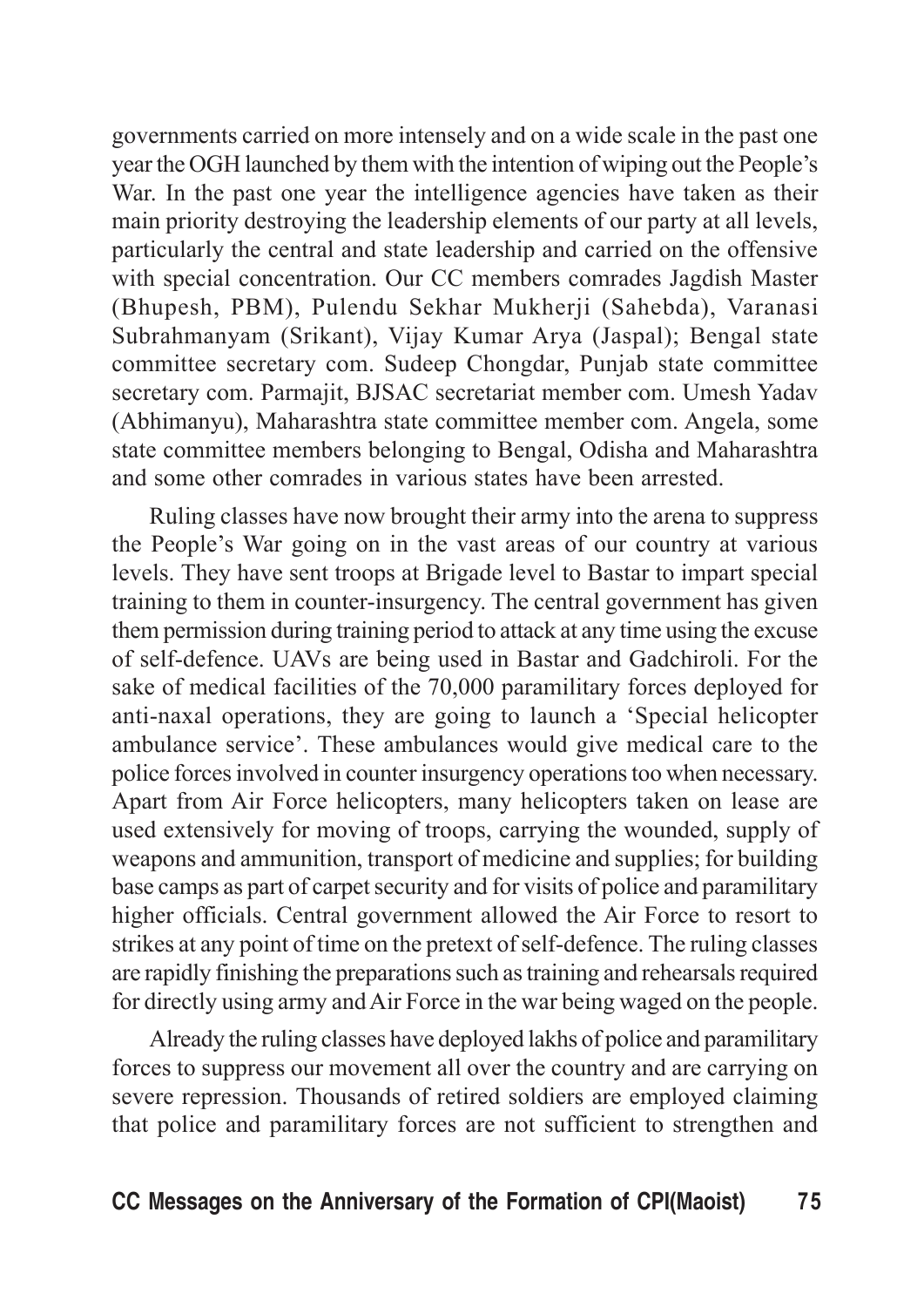expand carpet security and to intensify search and destroy operations. Chidambaram announced that they would use more of these forces. According to the estimates of a magazine, they would need one lakh security troops to control the Naxalites in Bastar alone. At present there are 40,000 state police forces, more than 5,000 SPOs, more than 10,000 Gopaniya Sainiks, home guards and Nagar Suraksha Sainiks along with 25,000 central paramilitary forces in Chhattisgarh. From this we can understand at what level the reactionary ruling classes are thinking of deploying forces for suppressing the movement. They are recruiting on a huge scale into police and paramilitary and are establishing special training centres in various states to give training to them in counter-insurgency. They are spending thousands of crores of rupees for modernizing the forces. Movement areas are being turned into cantonments of police and paramilitary forces. The Intelligence agencies are being modernized on the lines of those in the imperialist countries. They are carrying on inhuman massacres and atrocities in the most cruel manner to suppress our movement. They are improving coordination between central and state intelligence agencies. In addition, in every state they are recruiting thousands of persons in overt and covert methods to conduct cover operations under various names up to the village level and to expand the intelligence mechanism. In the past one year, more persons were recruited into SPOs in Chhattisgarh, Jharkhand, Bengal, Odisha and Maharashtra. They decided to increase the number of SPOs in the country from the present 13,500 to 25,000. Though the Supreme Court rejected the appointment of SPOs in Chhattisgarh, practically this organization is still continuing. The Chhattisgarh state cabinet has taken the decision to change all SPOs into auxiliary police force.

The carpet security in DK, BJ, Odisha and Bengal is being strengthened and expanded rapidly. As part of this, they decided to build 400 special police stations newly in nine states. The central government would bear 80 percent of the expenditure for building these special police stations. They are turning all our movement areas in nine states into a police corridor (police-paramilitary-military). This was announced publicly by the ex-DGP of Chhattisgarh Viswaranjan. As part of this 70 special police stations are being built newly in Odisha with an expenditure of 140 crores of rupees. Each special PS would be attack proof in the lines of military. This PS would be located in a three-storey building and there would be a compound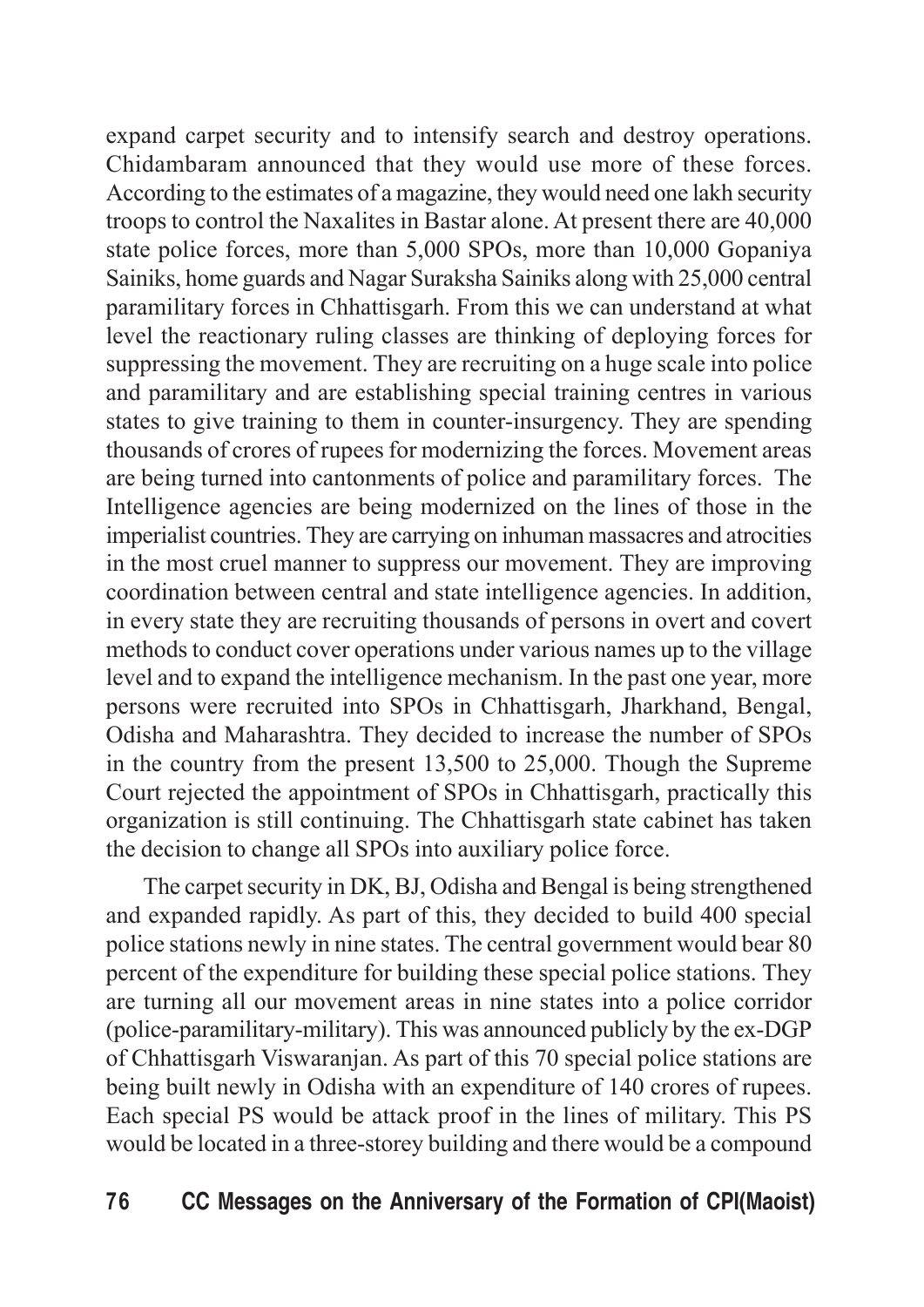wall like that of a fort on all the four sides. This would house a modern gymkhana too. They would serve as Nazi like torture chambers.

Already they have established military sub-area commands in our movement areas. The brigadiers who are leading them are playing a strategic role in suppressing our movement. Recently under the leadership of the central government 'unified command centre' was formed for Chhattisgarh, Jharkhand, Odisha and Bengal states. A higher official of the army would lead this command. This command would formulate plans for joint operations/campaigns and would lead them. Various border states would conduct operations under the leadership of the joint command. They have intensified civic action programme apart from psychological operations as part of psy-war with the evil design of isolating the Maoists from people who integrate like fish in water with the people, to cover up the endless violence, atrocities and destruction perpetrated on the people and to confuse the people and make them stand on their side by hook or crook. All putrefied and most reactionary concepts and values like lies, twisting of facts, cock and bull stories, blindness, decadent culture, evil customs, fear, surrender, selfishness, deception, unfairness, betrayal, dictatorship etc are illusorily portrayed as being proper, democratic and aiding the development of society and psychological operations are being conducted which would put even Goebbels to shame. Similarly they are formulating various schemes under beautifully etched names and are making the paramilitary, police and military forces to implement the civic action programme. Along with these, the killer gangs are made to conduct disruptive activities. The families of comrades working in various spheres in the movement areas are being incessantly attacked in various forms.

Thousands of comrades right from Central Committee members to ordinary people are languishing in inhuman conditions in jails in 15 states of our country. False cases have been foisted on each one of them. In the past one year, life imprisonment was pronounced for PUCL leader and people's doctor Vinayak Sen, CC comrades Narayan Sanyal and Amit Bagchi and some other comrades. In Jharkhand the revolutionary cultural organization Jharkhand Abhen's leader Jeetan Marandi and three other mass organization activists were given death sentence in a false case. Even the open activities of MOs in the movement areas are being suppressed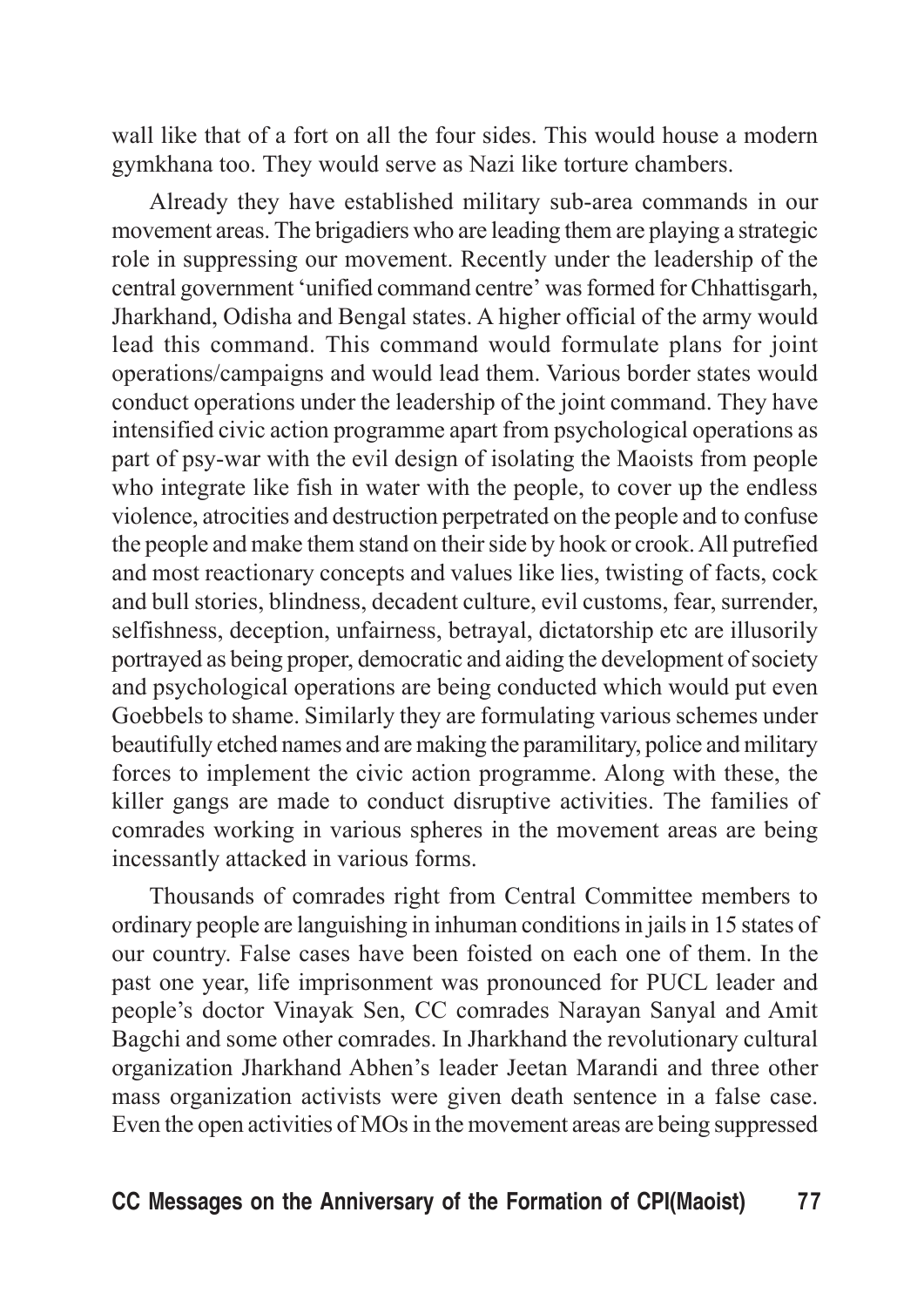most brutally. They have been banned as illegal activities.

# **Our War of Self-Defence**

In the past one year the internal war between revolution and counterrevolution intensified further. This war is being waged in all spheres. Our entire party, PLGA, RPCs, mass organizations and all those who are part of the revolutionary camp fought back the OGH valiantly. We made many sacrifices in this course. It is our war of self-defence which played the decisive role in preserving the movement, in advancing it, in keeping high the morale of the revolutionary camp and in influencing the people of the country. We can briefly explain the war of self-defence waged by us in the past one year as follows.

On the whole, we strove hard to preserve and advance the People's War. The enemy carried on suppression most cruelly and widely in all the spheres with the aim of completely wiping out the People's War. The strengthening and expansion of carpet security and considerable increase in the number of forces deployed in search and destroy operations as part of this has affected our war of self-defence in various forms. Due to our mistakes and repression of the enemy we have lost subjective forces considerably and have suffered some serious losses in other spheres. The various conditions of our movement areas is as follows – strong guerilla areas, areas where the movement has weakened considerably or has faced setback, newly extended areas, areas of influence.

In the strong guerilla areas even to this day party, PLGA, various mass organizations and RPCs in some of these guerilla bases are functioning under the leadership of our party committees. Lakhs of vast masses are present in these areas.

Even while fighting back the continuous offensives of the enemy on our strong areas which are serving as crucial positions for People's War, we did political and organizational work to consolidate our subjective forces and organization. We strove to improve the functioning of the party committees and to formulate tactics keeping in view the changes in the conditions. We strove to strengthen and expand the political power. We strove to rally the PLGA and the people for fulfilling the central task. We strove to improve our practice by summarizing the new experiences.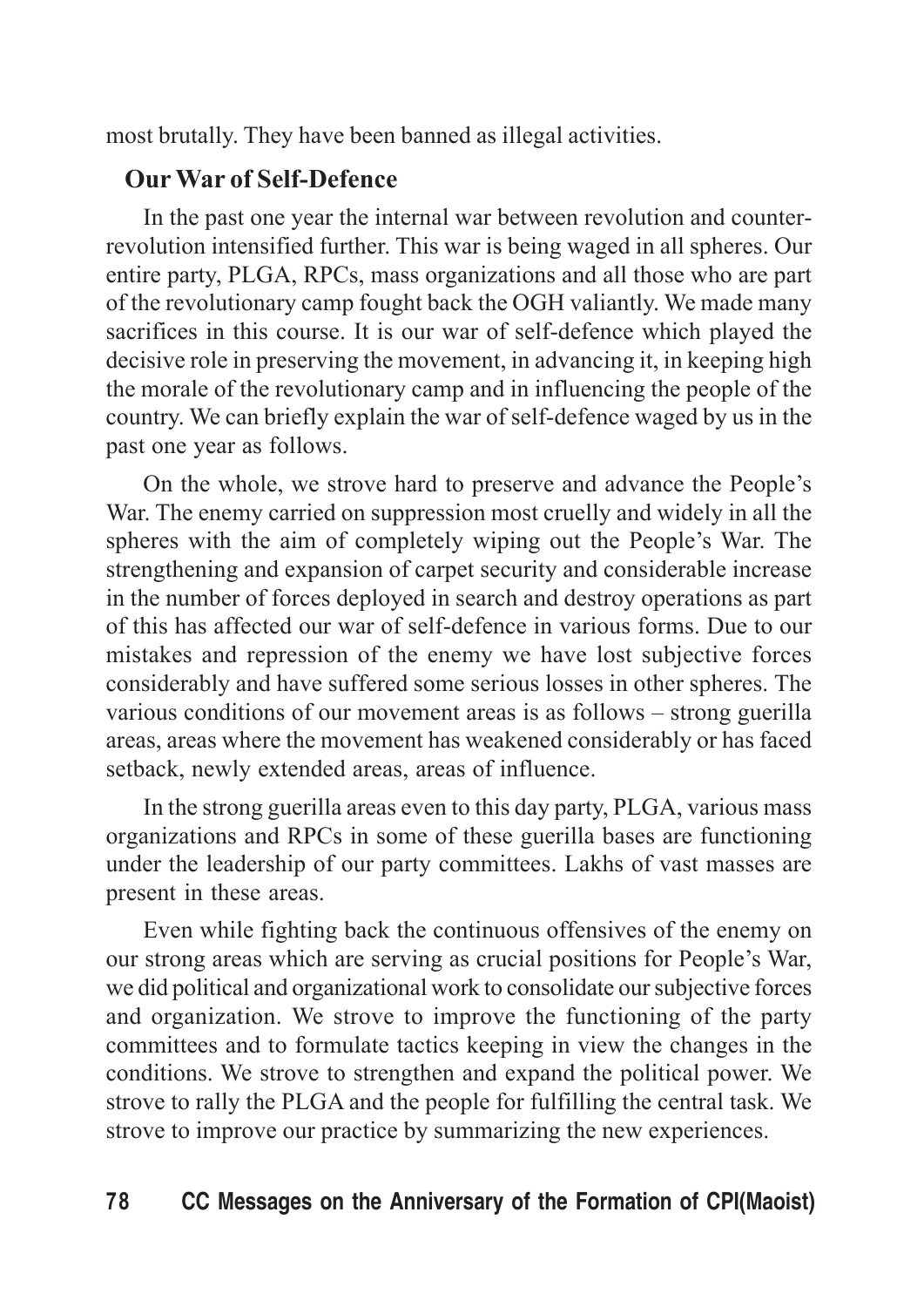Mainly in DK and BJ, and to some extent in AOB, Odisha, Bengal and Maharashtra and NT our PLGA forces have courageously conducted tactical counter-offensives on the enemy forces. They have wiped out 225 enemy forces and seized about 200 weapons. Similarly some selected targets among the class enemies and enemy agents who vowed to damage the revolutionary movement were punished. We rallied the people's militia and the people in our strong areas. The success of the guerilla war operations is considerable where our mass base is strong. In guerilla zones we mobilized the people against OGH in various forms. We strove to fight back the enemy psy-war at various levels. The higher level experiences we gained in such areas helped the development of People's War in the country.

In areas where our subjective forces and the movement have weakened or suffered a setback, we are working by formulating tactics with the aim of overcoming the present condition. Though we have not gained any considerable successes in the past one year in these areas, we can say that we could develop revolutionary aspirations among the people by sacrificing at every step.

In the past one year in every area where our party and the PLGA extended their activities, the people invited us with utmost enthusiasm. They were greatly influenced by the People's War politics. The response of the people worried the central and state governments. Immediately they sent paramilitary and police forces in huge numbers to these new areas by strategically making preparations on a war footing for an offensive. These forces are carrying on search and destroy operations. The ruling classes calculated that it would be very difficult to stop the advance of People's War in the country if the people in these areas rise and get consolidated and launched such a severe offensive on them. Within a period of one year seven comrades have laid down their lives while bravely fighting back the attacks of the enemy forces in East Chhattisgarh and West Odisha border area. The enemy caught four peasants and shot them dead. In these areas we are striving to raise the political consciousness of the people, to consolidate them and to fight back the enemy attacks with the immediate aim of giving a consolidated form to the movement with a strategic viewpoint.

The inhuman, unjust OGH war waged on the people by the ruling classes with the full support of the imperialists, particularly US imperialists to destroy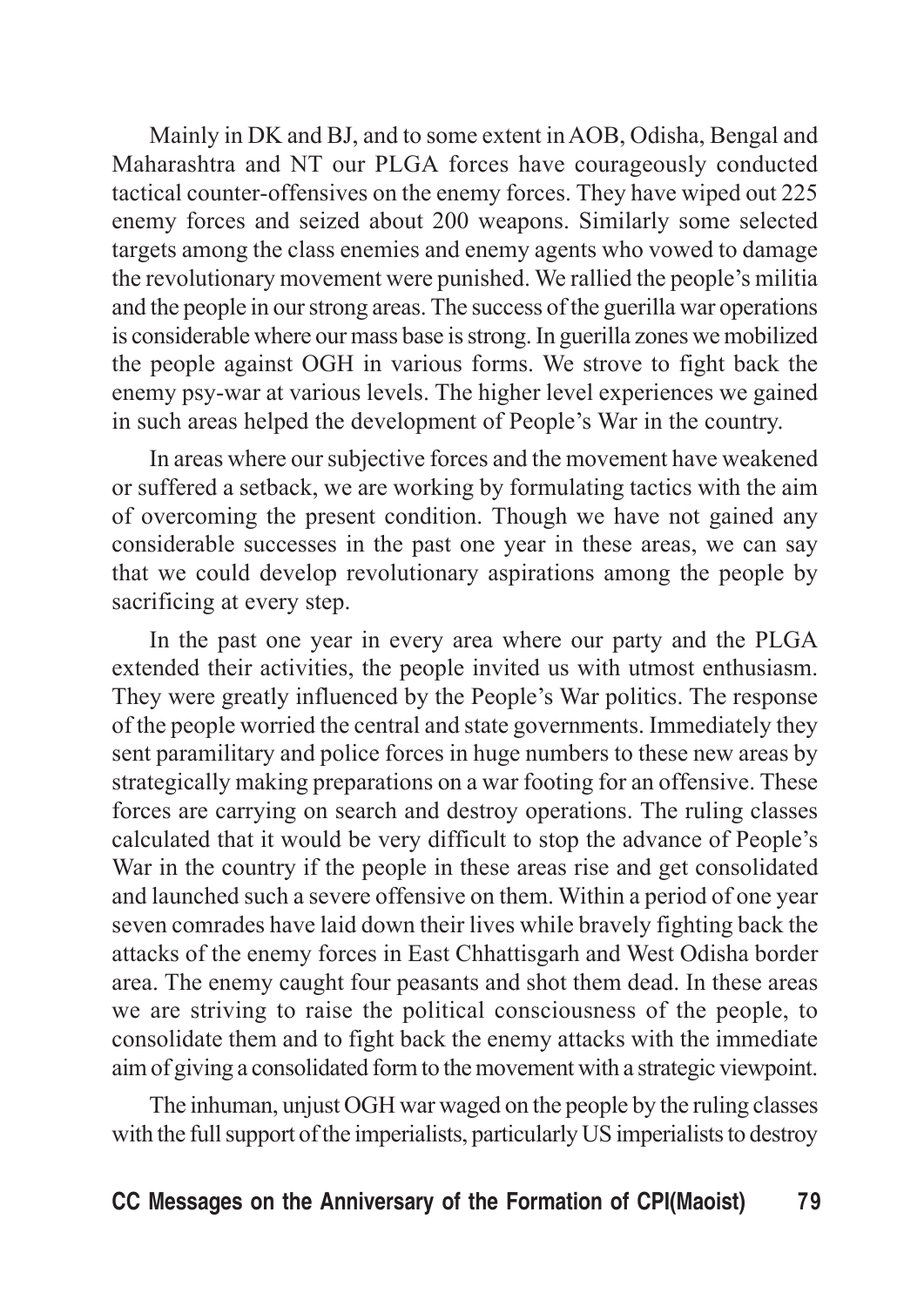the People's War in our country was severely opposed by the Maoist forces, progressive, democratic forces and anti-imperialist forces in the country and the world. They supported the People's War and built solidarity movements.

Various kinds of friendly forces are present in our areas of influence and outside them. We are working with the friendly forces in these areas against OGH and on issues such as displacement, corruption, price rises, release of political prisoners, civil rights etc. we are working with the aim of developing these areas into movement areas and of expanding the areas of influence with the help of these.

We are fighting back the severe repression of the enemy to suppress the Lalgarh and Narayanapatna movements and are striving for fulfilling higher level tasks. We conducted struggles by rallying people on displacement issue which came to the fore in several places in movement areas. We extended support to the people fighting on displacement issue in the country. We rallied people in support of these. People fought on their daily issues under the leadership of mass organizations and united front forums. We are mobilizing people vastly during occasions such as anniversaries of Party Formation Day and PLGA Formation Day, Martyrs' memorial week, International Working Women's Day etc. and are carrying on propaganda activities in various forms.

In the past one year our comrades have waged struggles in various forms in jails too. Our comrades in various jails strove to rise the consciousness of thousands of ordinary prisoners. Agitations were conducted for the release of political prisoners and for the rights of the prisoners inside the jails and outside. In this one year beating the continuous surveillance of the enemy, some comrades in Bihar and Jharkhand escaped from the prison walls very bravely and directly joined the People's War. Our CC sends hearty revolutionary greetings to them.

Our CC has reviewed the shortcomings in implementing secret party principles and work methods, in properly assessing the changes occurring in the conditions of the enemy and our conditions, in implementing principles of guerilla warfare, in building mass movements, in consolidating the party, in carrying on political propaganda and has formulated tasks. These must be strictly implemented by the entire party.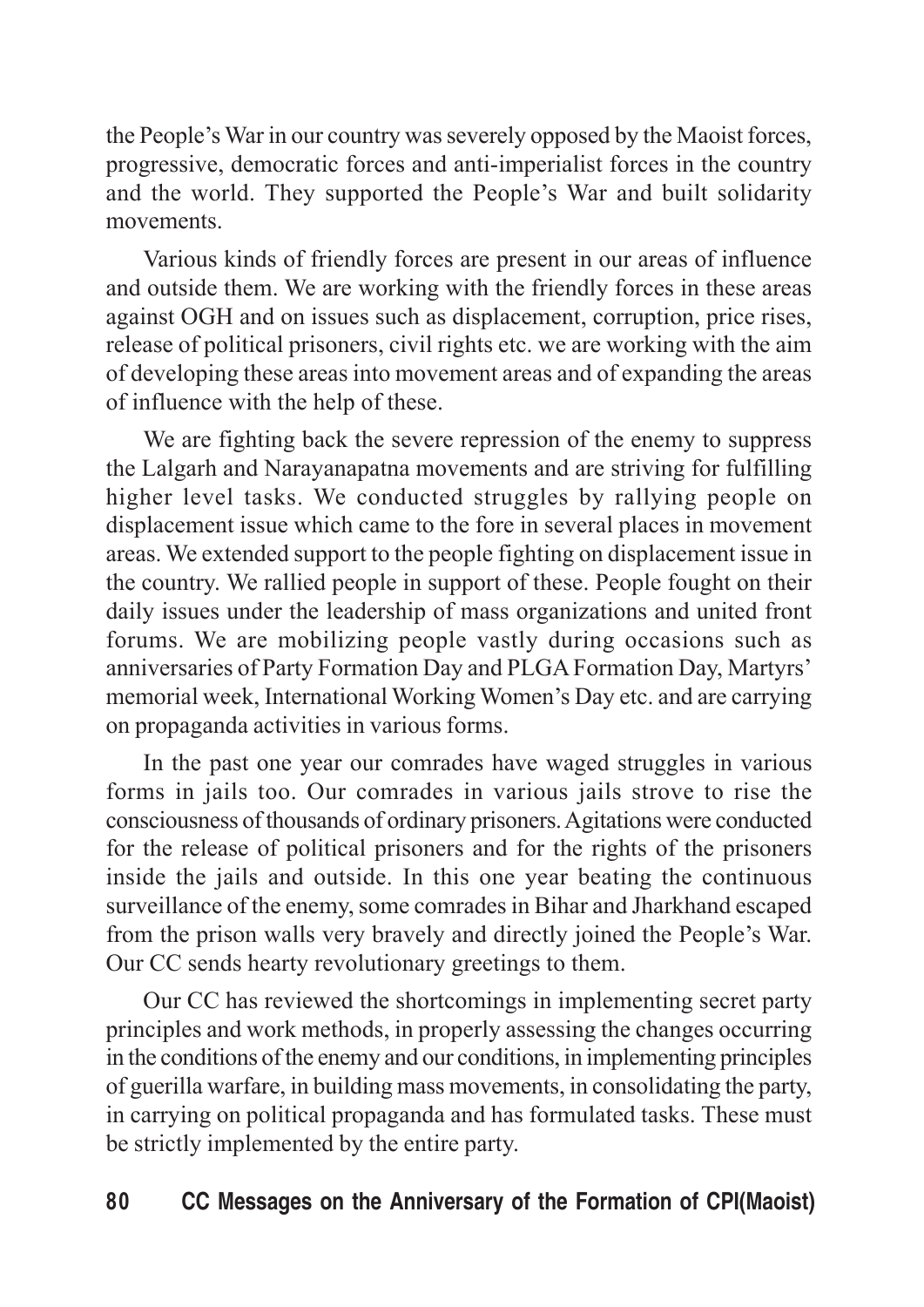#### **Comrades,**

The crisis engulfing the imperialist countries burst forth in the form of debt crisis. This crisis is shaking the entire world at different levels. In our country and the world, various social contradictions are intensifying along with the fundamental contradictions. People are coming out on streets in various countries. People are fighting everywhere and the reactionary rulers are carrying on repression on them. They are trying to cool them down. On the whole the revolutionary situation in the world is favorable. This is the essence of the international and domestic situation in the past one year.

In the past one year we faced more leadership losses. In this period we valiantly fought back the counter-revolutionary OGH. We won new successes in the war of self-defence. These successes were mainly achieved by the strong guerilla zones. In the very serious repressive conditions carried on incessantly by the enemy in all spheres, every success however small it may be has a lot of significance. Under these circumstances, the experiences gained by our party, PLGA, RPCs, mass organizations and people in the war of self-defence have a lot of significance. If we can get rid of the weaknesses which have been continuing in our party, correct the mistakes and shortcomings committed and strive with steely determination to overcome the limitations, if we can work by basing on the positive aspects, on our self-strength and on the people and work with steely determination, if we can rally the people and the PLGA efficiently by formulating appropriate tactics-work methods in accordance with the concrete conditions, if we can work unitedly and with determination by creatively applying our party's political line to the concrete condition of our present People's War under the favorable revolutionary and material conditions – then it is quite possible to preserve our subjective forces, to increase our mass base, increase our self-strength and to fulfill the central task formulated by the Unity Congress by intensifying and expanding the People's War, thus achieving another new leap in the Indian revolutionary movement.

At present, on the one hand there are complex issues, challenges and great dangers in front of our party. On the other hand are the successes and great experiences gained by us through self-efforts. The revolutionary material condition necessary to win successes is present too. Of the two,

## **CC Messages on the Anniversary of the Formation of CPI(Maoist)**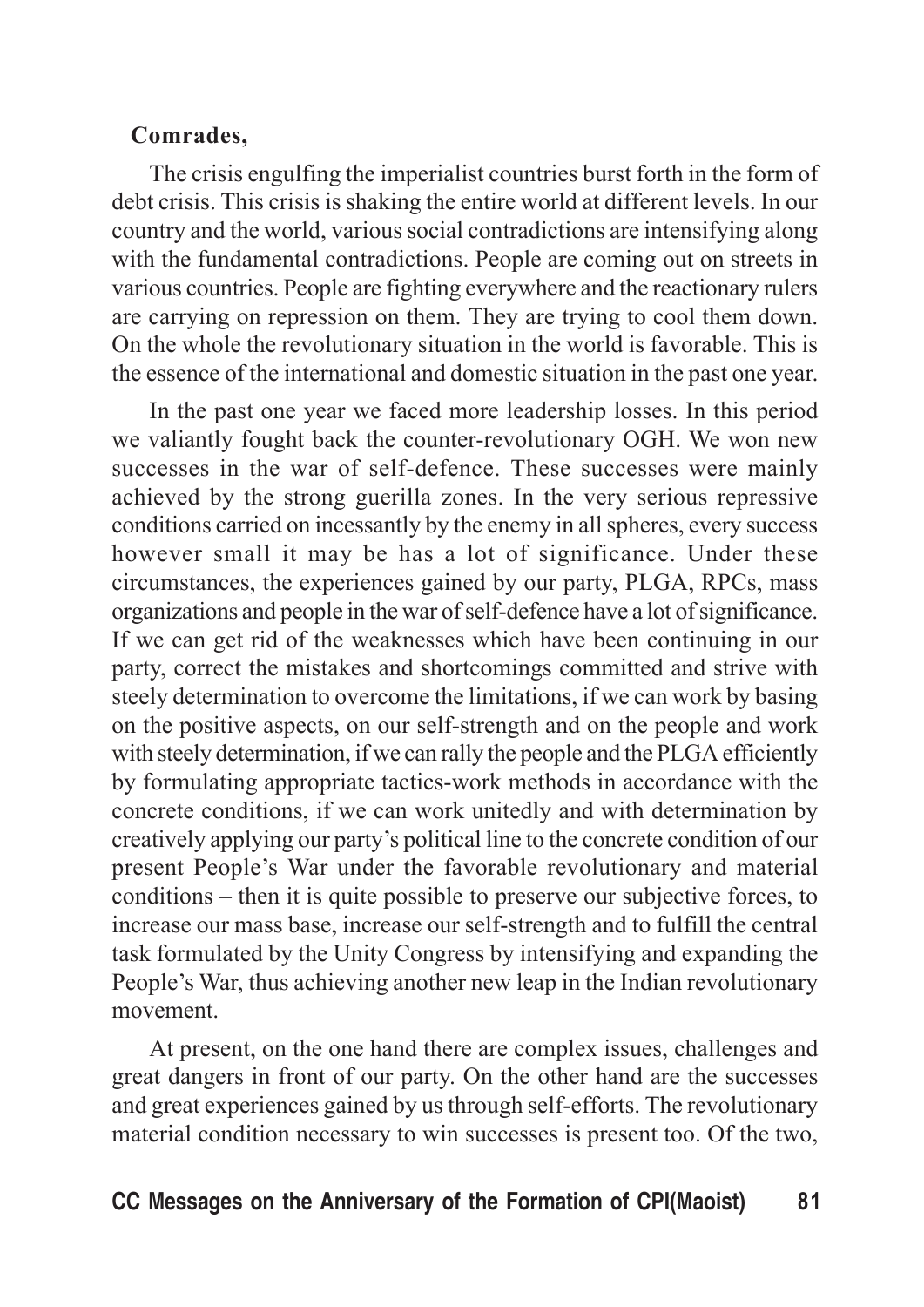even to this day the aspect needed for the advance of the revolution is the primary one. However the path for achieving victory is not straight. We have to advance forward with unparalleled courage, valiance and supreme sacrifices till the day of final victory in spite of any number of hurdles in this path which is thorny, full of highs and lows and twists and turns. On the occasion of the 7th anniversary of our party, let us vow that we would advance forward with endless courage and great fortitude in the path of Protracted People's War (PPW) for the victory of New Democratic Revolution in the light of Marxism-Leninism-Maoism. Final victory belongs to our party and the people advancing forward in the path of PPW. Final defeat is that of all kinds of reactionaries.

## **Comrades,**

Celebrate grandly with revolutionary fervor the 7th anniversary of our party in villages, towns and in each and every place where our party comrades are present. Conduct propaganda campaigns, meetings and rallies about these anniversary celebrations in creative methods. Hold aloft the red flag of our party in these. Hail the revolutionary ideals of the thousands of martyrs who laid down their lives in the Indian New Democratic Revolution and in the war of self-defence of the past one year. Clearly place before the people the successes won and the valuable experiences gained by us. Declare that we would correct the mistakes committed in the course of practice. Present in a lucid manner about the excellent revolutionary situation, about the need to defeat the OGH carried on by the enemy to wipe out the People's War and about the movement tasks which are to be fulfilled. Hold aloft the democratic and communist culture and values. Take the vow that we would advance forward with steely determination in the path of People's War in spite of any number of hurdles, tears and difficulties that we may have to endure for the victory of the New Democratic Revolution.

# **Immediate tasks**

In the present conditions, we must take up the following tasks. We must creatively implement them in the movement areas which are at various levels with the orientation of increasing the mass base, consolidating the party, developing the guerilla warfare and extending the movement areas.

# **CC Messages on the Anniversary of the Formation of CPI(Maoist)**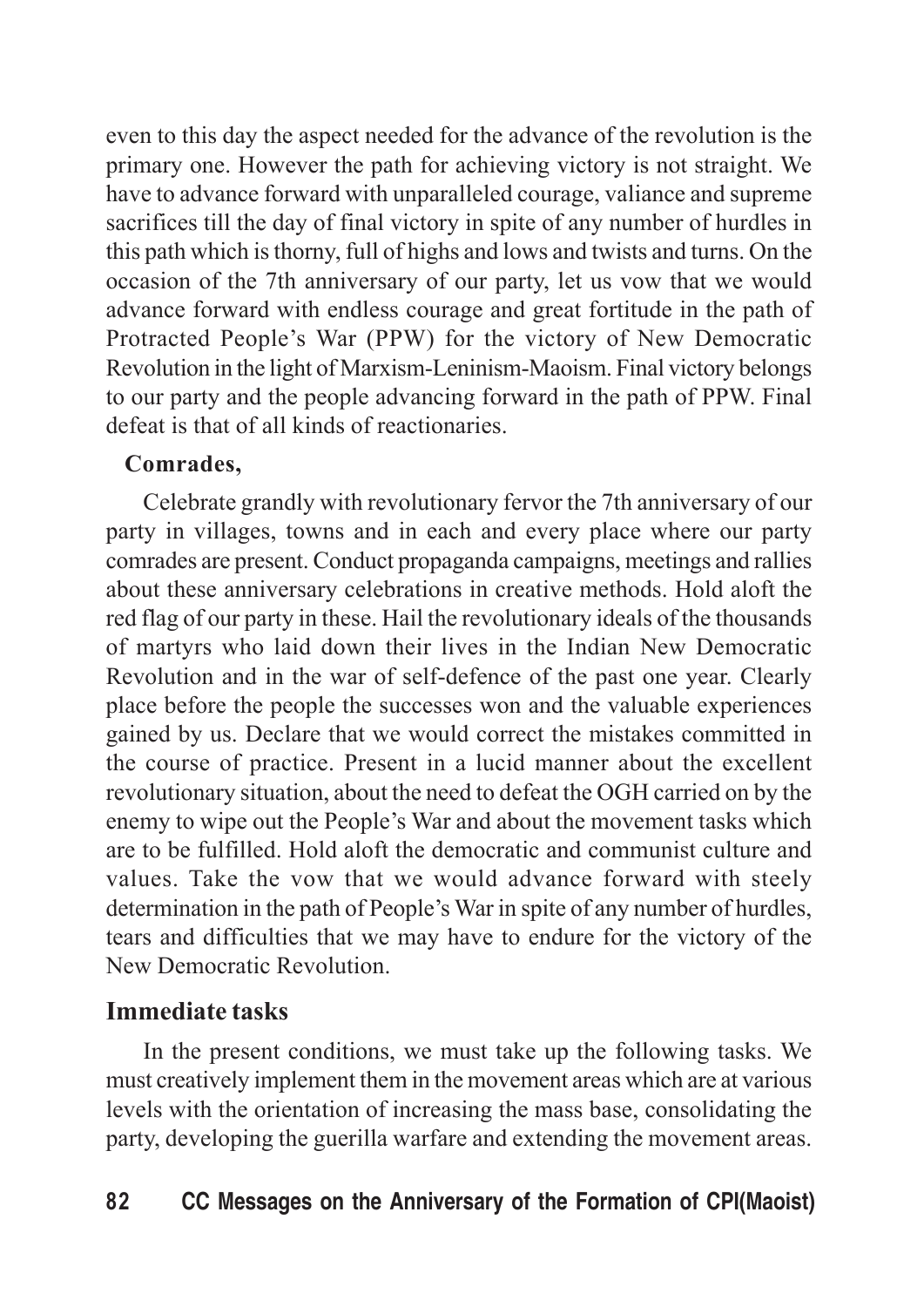**1. Let us strengthen and expand the party in accordance with the excellent material condition, level and expanse of the movement and the fulfillment of the tasks of the movement.** We must correct the shortcomings in abiding by the secret organizational-work methods and principles of guerilla warfare in order to preserve the subjective forces, in formulating proper tactics and in firmly implementing discipline; we must correct the shortcomings in formulating appropriate tactics (struggle and organizational forms) with a strategic viewpoint according to the concrete conditions in the country and the concrete conditions in the various areas and the ebb and flow of the movement, in formulating other tasks around the central task and in the organizational work of implementing tactics; we must strive to develop the present revolutionary war into a complete war by understanding the path of PPW deeply; we must improve study of concrete conditions, theoretical study, study of history and training in order to increase the abilities and strengths of all the leadership committees and to develop new leadership; apart from successfully conducting rectification campaign in order to preserve the proletarian nature of the party and to adhere firmly to the party's ideological, political, organizational and military line, we must implement the three styles of work taught by Mao; we must formulate concrete programme to consolidate and expand the party depending on the concrete condition in various areas and fulfill the task.

**2. Mass base must be strengthened and expanded to increase subjective forces and to develop People's War.** We must deeply understand the general political line of the party to rally the people actively and on a vast scale into People's War; along with political movements, we must mobilize the people actively on a vast scale on issues of daily life; we must politically educate the people whom we mobilize in various movements and in revolutionary activities and consolidate them in various mass organizations; apart from uniting the vast masses of people against the main enemy and forming and functioning appropriate united front structures, we must correct the shortcomings in consolidating them and in establishing party's leadership in them; we must correct the shortcomings in implementing mass line and in integrating the party strongly with the masses; along with strongly fighting back the psychological operations carried on incessantly by the enemy to isolate the revolutionary movement from the people, we must thoroughly expose the fake reforms of the enemy; we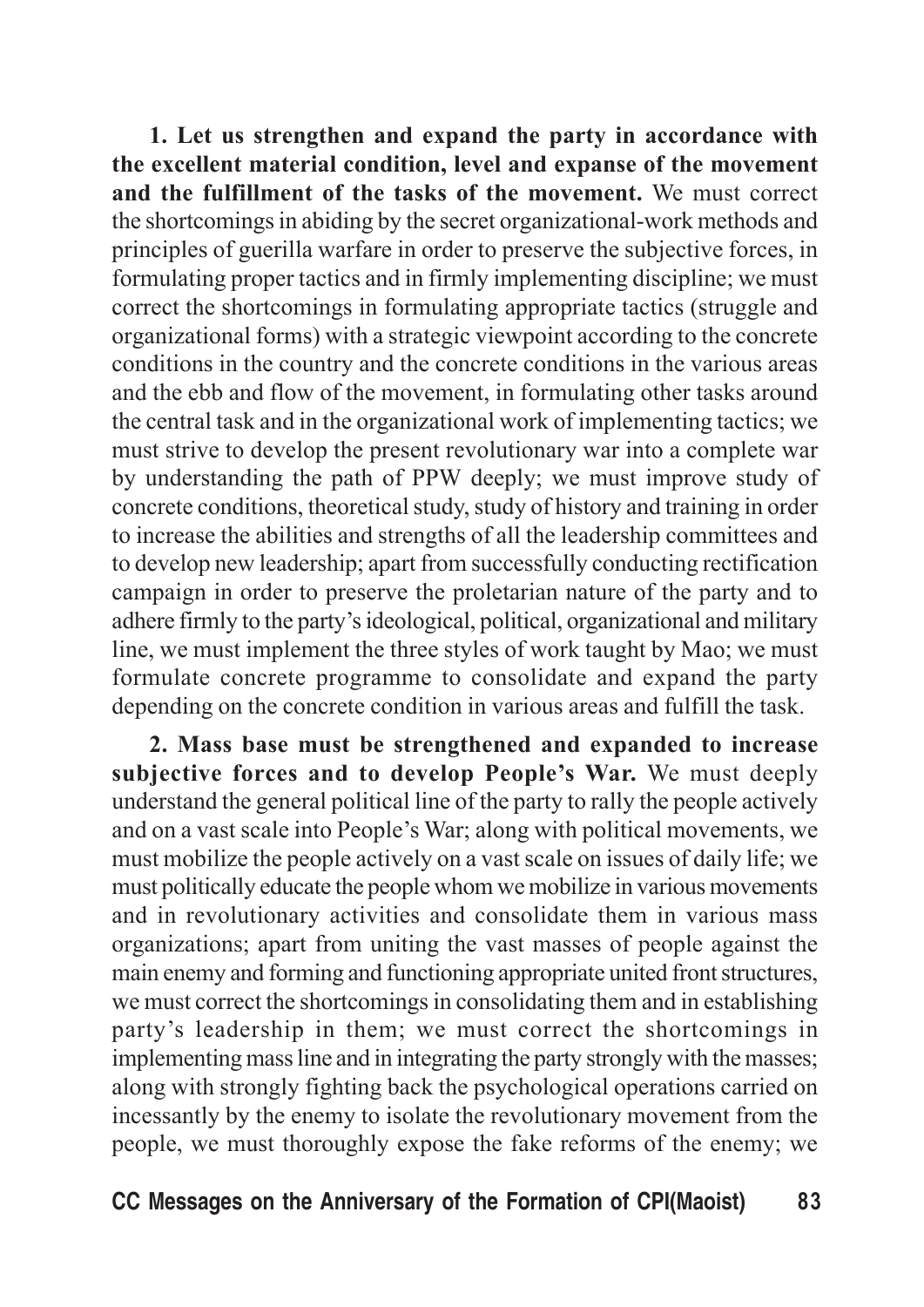must expose among the people the wrong ideologies such as Gandhism, reformism, economism, parliamentarism, post-modernism etc; in the present concrete conditions, we must vastly rally the people on issues such as displacement, SEZs, corruption, price rises, state repression, civil rights etc; we must deeply understand the interrelation between militantly and vastly mobilizing people into class struggles and consolidating them, increasing their active role in People's War and increasing our subjective forces and thus improve our practice.

**3. We must intensify and expand the guerilla warfare for fulfilling our central task and to defeat OGH.** To fulfill this task we must deeply understand the reactionary LIC policy, its most deceptive nature and its tactics that was formulated by the imperialists as a counter to the PPW and its basic tactics; we must clearly understand the Special Forces formed by the enemy with a strategic view to suppress the People's War, the intelligence machinery, their method of attacking by concentrating on all spheres, the sham civic action programmes, psychological operations and the evil designs to create divide among the people and inside the party; we must clearly understand that deployment of Special Forces with a strategic view, establishing carpet security, deploying army and Air Force are intended to stop the PLGA from developing into PLA, guerilla warfare from developing into mobile warfare, guerilla areas from developing into liberated areas and the People's War from spreading like wild fire throughout the country and for suppressing it; we must actively mobilize the people to destroy the intelligence network built by the enemy in the rural areas, to stop the covert operations, massacres, atrocities of the enemy and to prevent rumors from spreading; we must train well the PLGA in tactics to fight back the Special Forces of the enemy and the army; we must actively mobilize our forces and the people in the tactical counter-offensives and the campaigns carried out to inflict damages on carpet security, Special Forces of the enemy and the army deployed in our areas and thus keep the initiative in our hands; by adhering to the policy of active self-defence, of preserving our own forces and wiping out the enemy forces, by preparing for supreme sacrifices which are inevitable in the course of war and by keeping the concrete conditions in the movement areas in view we must formulate proper military tactics and implement them firmly; PLGA must compulsorily implement the operational principles of guerilla warfare in its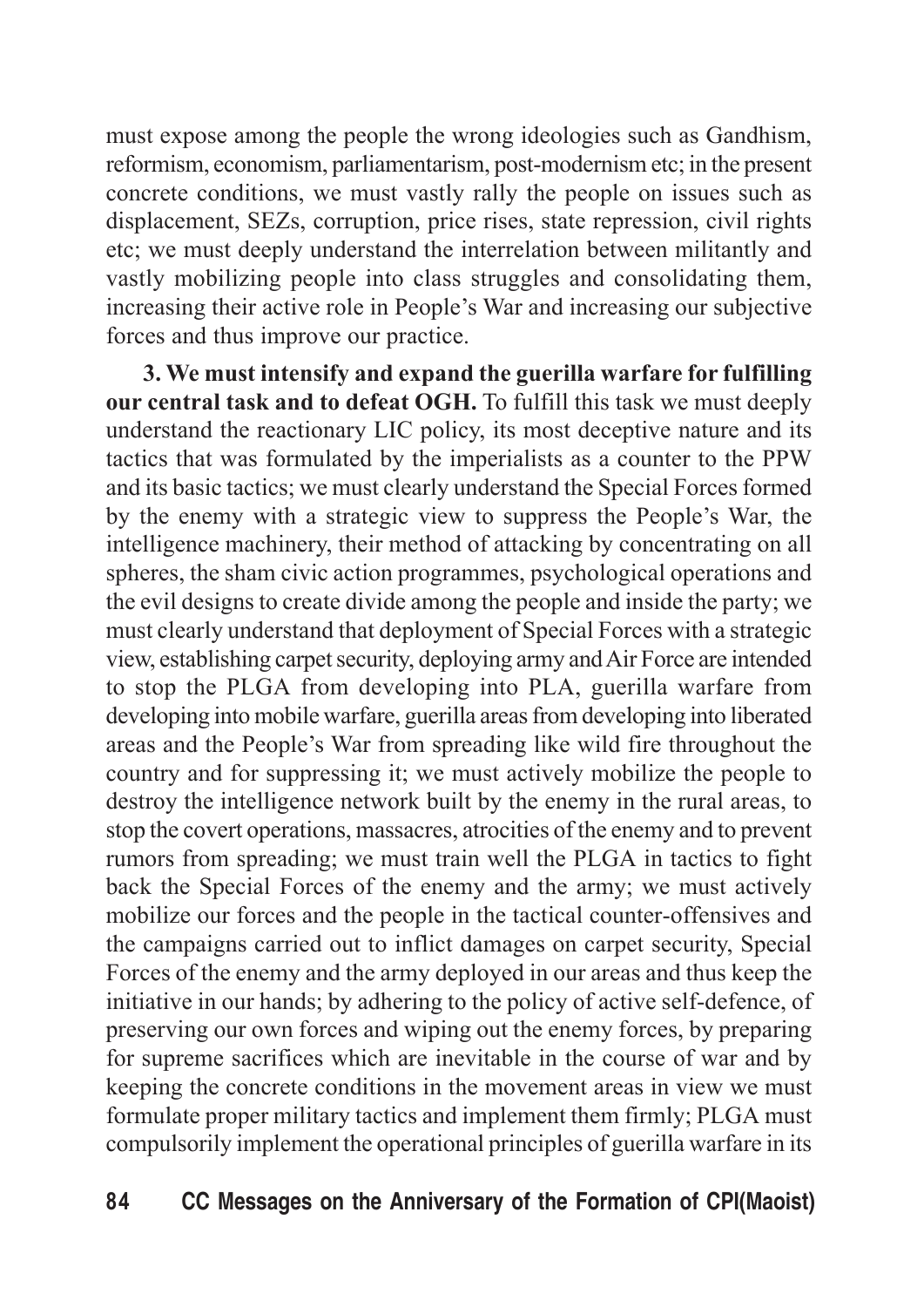daily life and battle operations; we must work by keeping in view the interrelation between the various guerilla areas. The decadent culture which is penetrating into the rural areas through all kinds of forces deployed by the government is hugely harming the people's culture. We must build democratic and communist literary and cultural movements against this decadent culture.

**4. The movement areas must be expanded and consolidated with a strategic view.** The extension areas must formulate concrete political, organizational and struggle tasks which would help in developing them into guerilla areas which would consolidate themselves with the aim of establishing liberated areas and function independently; we must work by concentrating on politically mobilizing the people to increase the mass base, in forming and consolidating mass organizations, people's militia and various united front forums; the stronger areas must help the new areas in sustaining themselves independently and they must be functioned with coordination. The enemy would try to wipe us out from the initial stages itself where our mass base hasn't developed much. To defeat such efforts of the enemy we must always implement the secret organizational methods and work methods of the party and guerilla principles along with courageously fighting back his attacks; we must creatively fight back the psychological operations carried on incessantly by the enemy in various methods; we must build party units at the local level by ideologically and politically educating the forces which stand at the forefront in the mass movement; basing on them we must strengthen and expand the party and the PLGA; we must extend to adequate area with a strategic view, increase guerilla forces and develop guerilla warfare and also strive to build RPCs.

**5. We must put efforts for the release of political prisoners.** We must build strong movements by mobilizing various forces to get the comrades in various jails in our country released and for the preservation of their rights. The agitations going on inside the jails must be coordinated with these movements; we must put efforts to extend all kinds of support and help to the families of comrades who are in jails.

**Central Committee, 25-08-2011 CPI (Maoist)**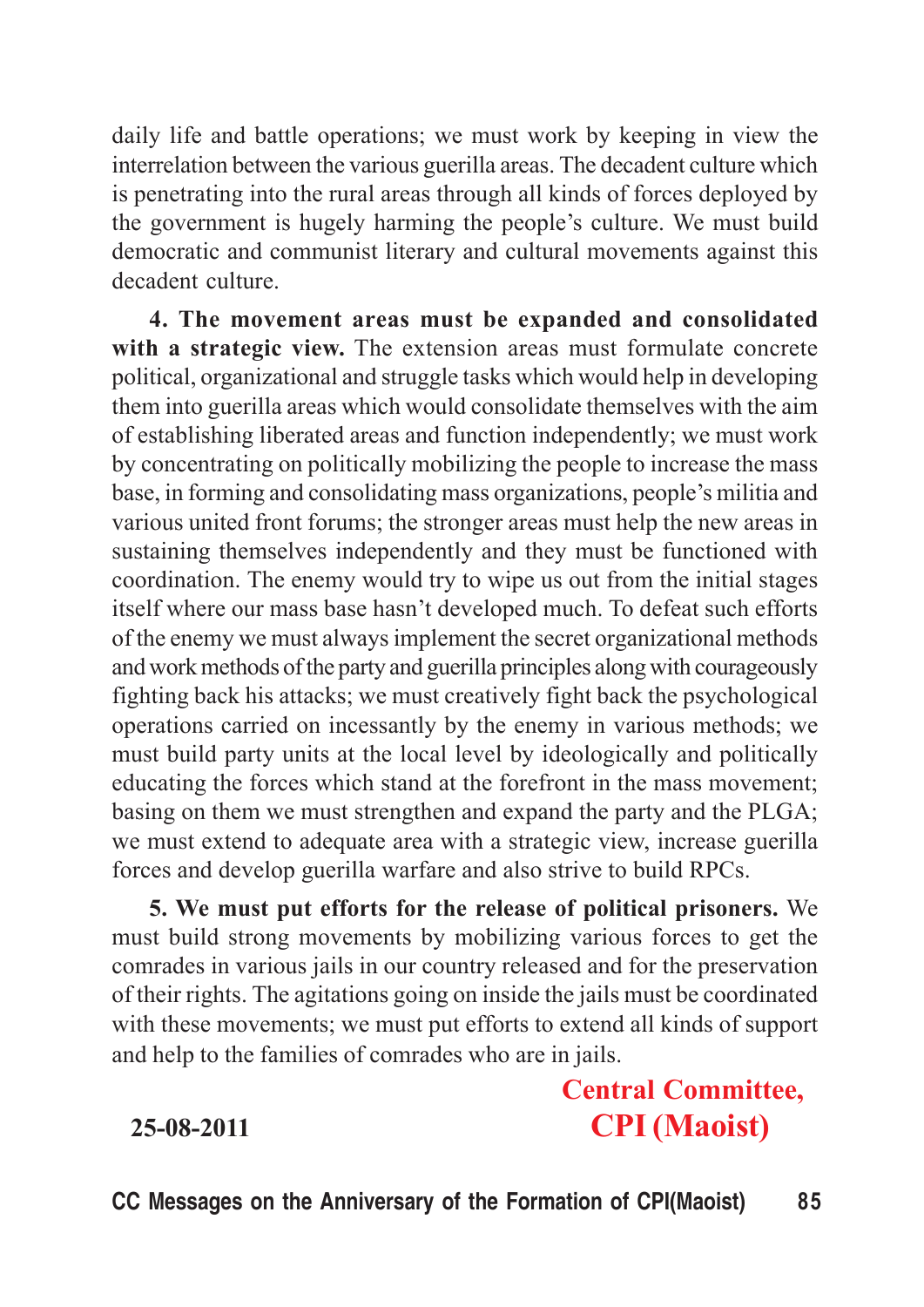

**Let us transform our party into an impregnable, utmost secret, strong and militant leadership organization of the Proletariat !**

**Let us courageously defeat the military offensive of the fascist ruling classes on the revolutionary movement with determination !!**

**Let us utilize the excellent objective conditions and rally the vast masses into the revolutionary movement on a huge scale !!!**

*Call of the Central Committee to the entire party to celebrate with revolutionary enthusiasm the 8th Anniversary of our Party from September 21 to 27, 2012*

**Central Committee Communist Party of India (Maoist)**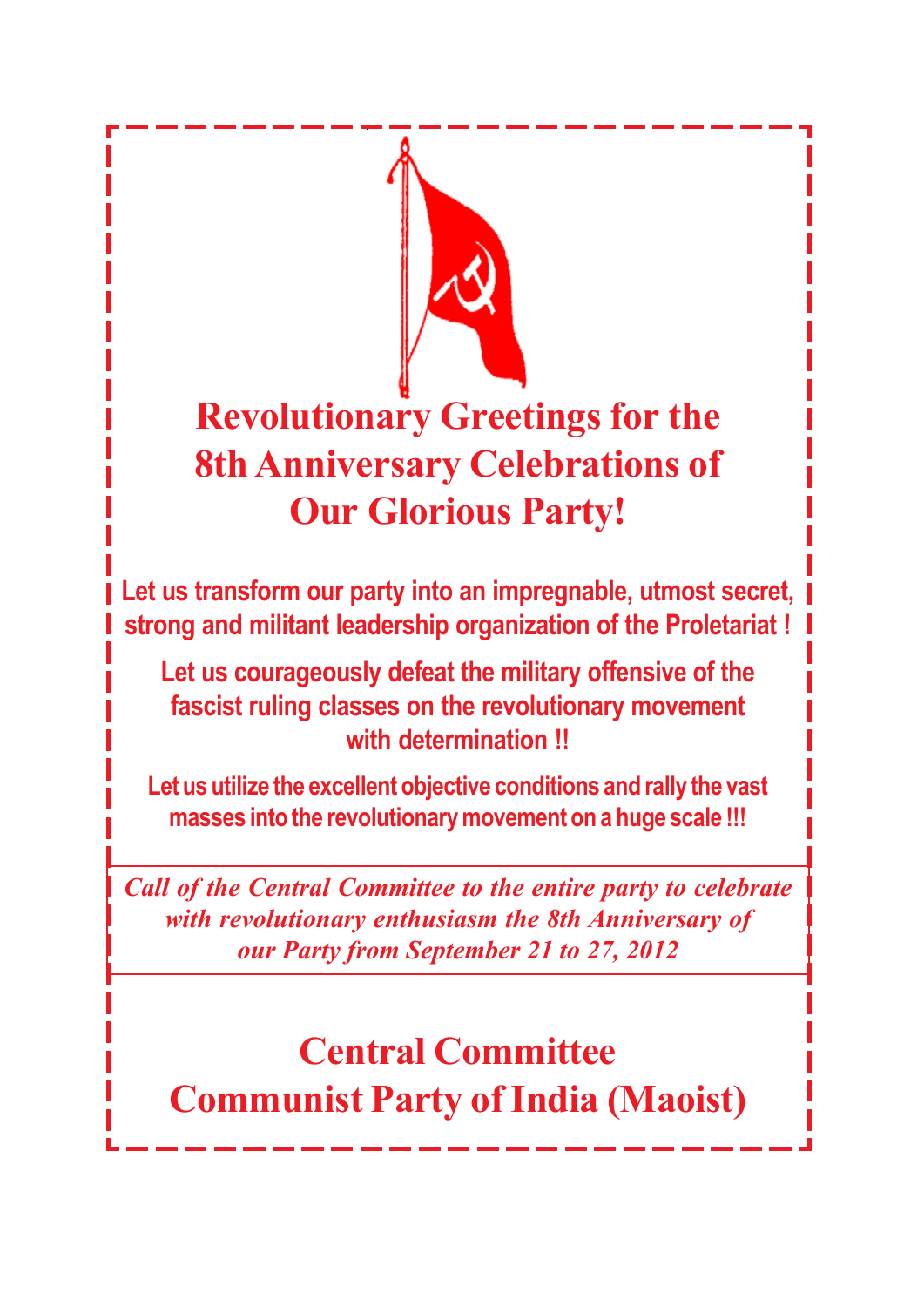#### *Dear comrades,*

We are about to celebrate the 8th Anniversary of our glorious new Party on September 21st this year. September 21, 2004 is a glorious day in the history of our party. This day has a lot of significance for us. On the occasion of the 8th Anniversary of our Party, let U.S. remember with great respect the builders of our glorious Party, the great leaders of the Indian Revolution, martyrs and our beloved Comrades CM and KC and the thousands of brave fighters who were martyred in the course of the New Democratic Revolution (NDR) since Naxalbari to this day. Let us pay humble homage to all of them. After the 7th Anniversary of our Party, all through the past year the counter-revolutionary Indian ruling classes had carried on 'Operation Green Hunt-2' (War on People) in the most cruel manner. In the course of fighting this back with great courage and bravery by putting their lives at stake and advancing the People's War, along with Comrade Mallojula Koteswarlu (Kishanji) - the leader of the Indian revolutionary movement, General of People's War, Politburo member and beloved leader of the oppressed masses, Comrade Gundeti Sankar (Seshanna) - leader of North Telangana revolutionary movement, SZC member, Comrade Harak (Srikanth) - the leader of Dandakaranya movement, SZC member and Comrade Goru Madhava Rao - the veteran of Srikakulam peasant revolutionary movement and 43 comrades in DK, 32 in BJ, 6 in NT, 5 in Asom, 4 in Bengal, 4 in Odisha, 4 in AOB, 2 in Maharashtra, 2 in AP and 3 comrades from central departments  $-$  i.e. a total of 110 of our beloved comrades have laid down their lives. About half among them belong to various levels in our party and PLGA and the other half belong to the people's militia and mass organizations. Let us remember each one of these brave fighters and pay red homage to them. Let us pledge with clenched fists to fulfill the aims of the thousands of martyrs who laid down their lives in the New Democratic Revolution. Let us take their inspiring lives as an ideal to follow and advance with determination in the path of People's War.

In the past one year, during the course of New Democratic Revolutions in countries such as Philippines, Turkey and Bangladesh etc several brave fighters were martyred while valiantly fighting the enemy forces. In the struggles being waged against counter-revolution for liberation from class exploitation and oppression, for national liberation and for democracy in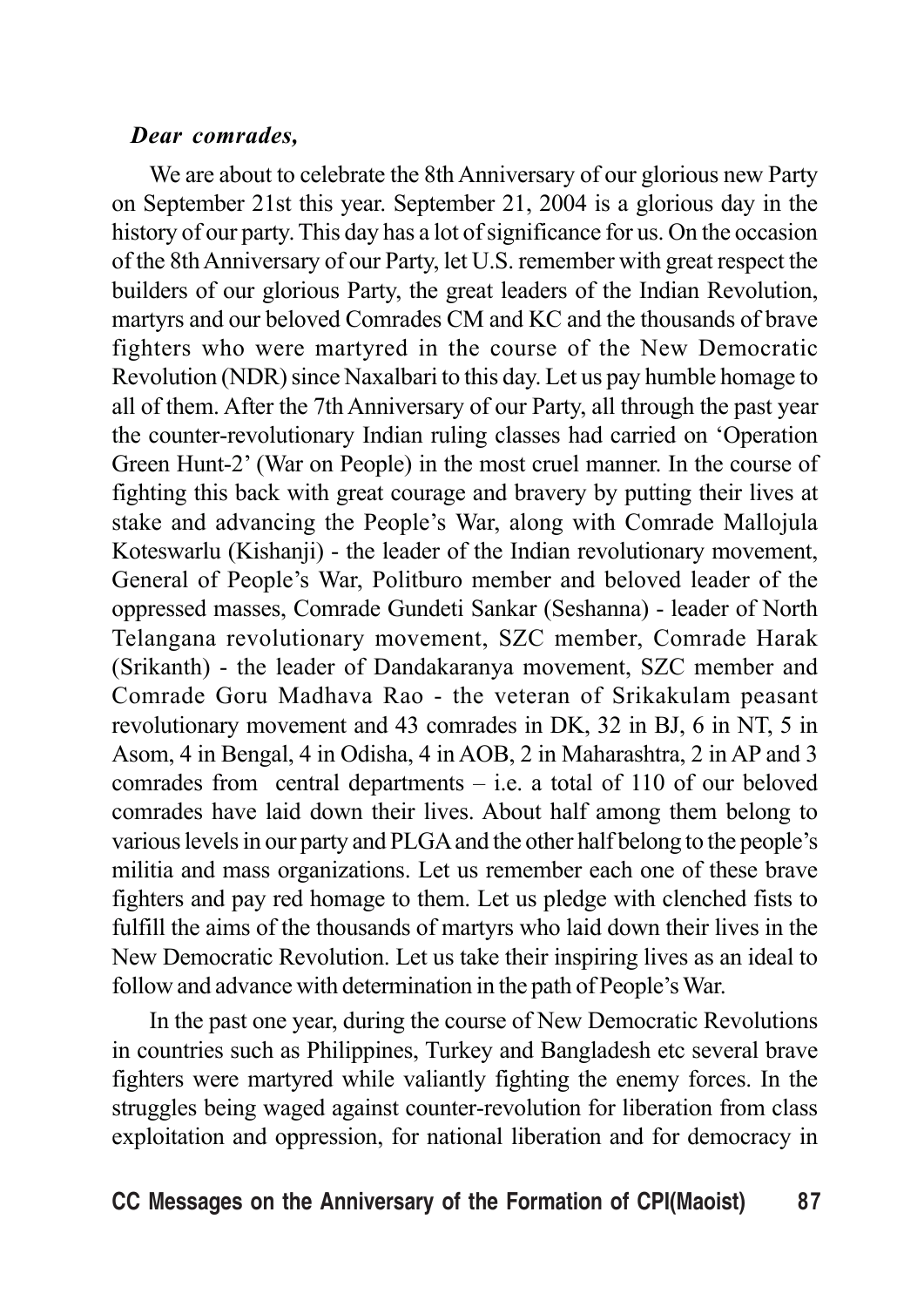several countries all over the world, hundreds of agitators and people apart from the working class in the imperialist countries have laid down their invaluable lives. Our CC is humbly paying homage to all of them on the occasion of the 8th Anniversary of our Party. It vows to fulfill their aspirations.

Our CC is sending hearty revolutionary greetings on the occasion of the 8th Anniversary of our Party to the comrades in our entire Party, PLGA, Revolutionary People's Committees (RPCs) and mass organizations who are engaged in People's War all over the country with determination, unparalleled commitment and utmost bravery and valiance for the success of the Indian NDR; to the hundreds of comrades who are fighting the enemy in prisons in all four corners of the country; to revolutionary well-wishers, revolutionary masses and to the Marxist-Leninist/Maoist parties in various countries that held aloft the international proletariat's red flag and stood in support of the Indian revolutionary movement.

On this occasion, let U.S. examine the political situation of the past one year in order to formulate immediate tasks by reviewing the practice since the 7th Anniversary of our Party, carried on with the aim of advancing the PW.

#### **International Situation**

The financial and economic crisis that started in U.S. in 2008, spread all over the world passing through Europe and Japan and is at present shaking Europe. The financial and economic systems in the imperialist countries are bogged down in very deep stagnation and this is spreading further deeply. The big banks and the very big corporations are making lots of money with the huge 'bailout' packages given by the governments of the imperialist countries including U.S. in order to overcome this crisis. Apart from bailout packages, government loans and fiscal deficit are increasing in leaps and bounds due to heavy concessions in taxes given to the rich, the huge expenditure in military-administrative spheres for market contention/world hegemony and for neo-fascist type dictatorial rules internally. They are imposing a huge economic burden on the working class and the middle class people by imposing huge cuts or withdrawing social service schemes to the people in the name of decreasing government

#### **CC Messages on the Anniversary of the Formation of CPI(Maoist)**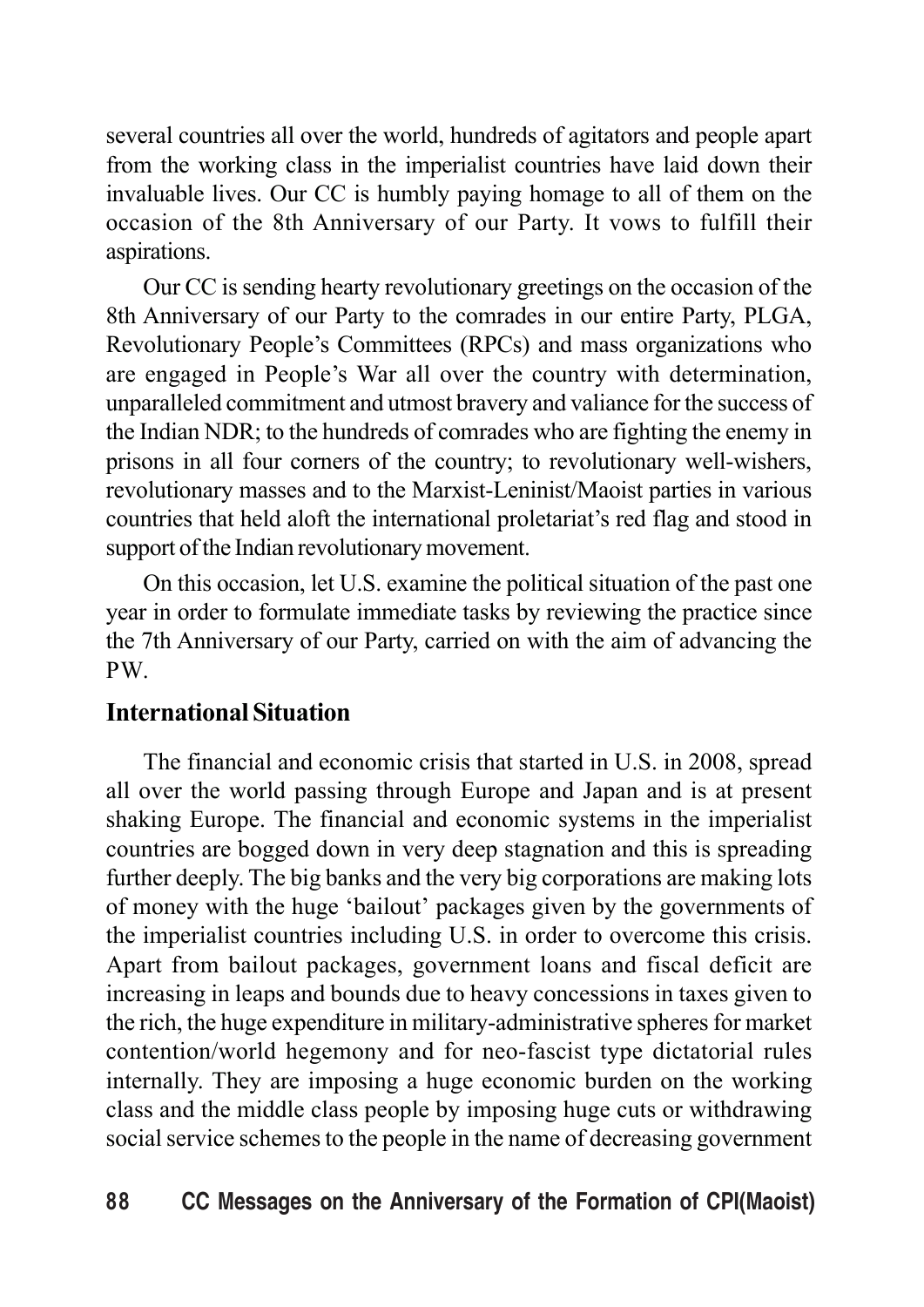expenditure. Along with imposing cuts in wages of the workers and pensions, they are firing workers from public sector institutions. The private monopoly institutions fired millions of workers from work. They increased labor exploitation of workers and middle class people and pocketed monopoly profits. As a result, unemployment increased to unprecedented levels since 1950s and purchasing power of the people touched lower depths leading to further intensification of this crisis. In order to check the discontent of the people and the struggles, further draconian laws are being promulgated. Due to this, world capitalism is getting bogged down in an unsolvable economic, political and social crisis. Thus, the contradiction between capital and labor in U.S. and the European countries is intensifying day by day.

During the past one year the workers, unemployed, youth, students, intellectuals, women and the middle classes in Greece, Spain, Italy, Portugal, Britain, France, Ireland and other countries in Europe waged incessant militant agitations on a wide scale against these neo-liberal economic policies followed by the governments. In several capitalist countries the proletarian parties and progressive mass organizations are once again gaining strength. In some of these countries, ML/Maoist parties are coming into vogue/ being formed newly.

Under such circumstances, apart from increasing exploitation on the workers and the middle classes in their countries on the one hand, the imperialists are contending to grab the markets to loot the resources in the backward countries in order to overcome the crisis. At present the imperialist offensive is mainly concentrated on countries with immense oil reserves. That is why, West Asia is still burning. Due to the anti-people policies implemented by the rulers of oppressed countries and nations in collusion with the imperialist countries, people are seething with severe discontent. The struggles of the people of these countries against the imperialists and the comprador rulers are intensifying.

The handing over of the responsibility of containing the Iraq guerillas to the local security forces and declaring that they would withdraw from Afghanistan by 2014 indicate the weakness of U.S. and other imperialists. The dictatorial governments of Egypt, Yemen and Tunisia were washed away in the people's deluges that surged against the dictatorial rulers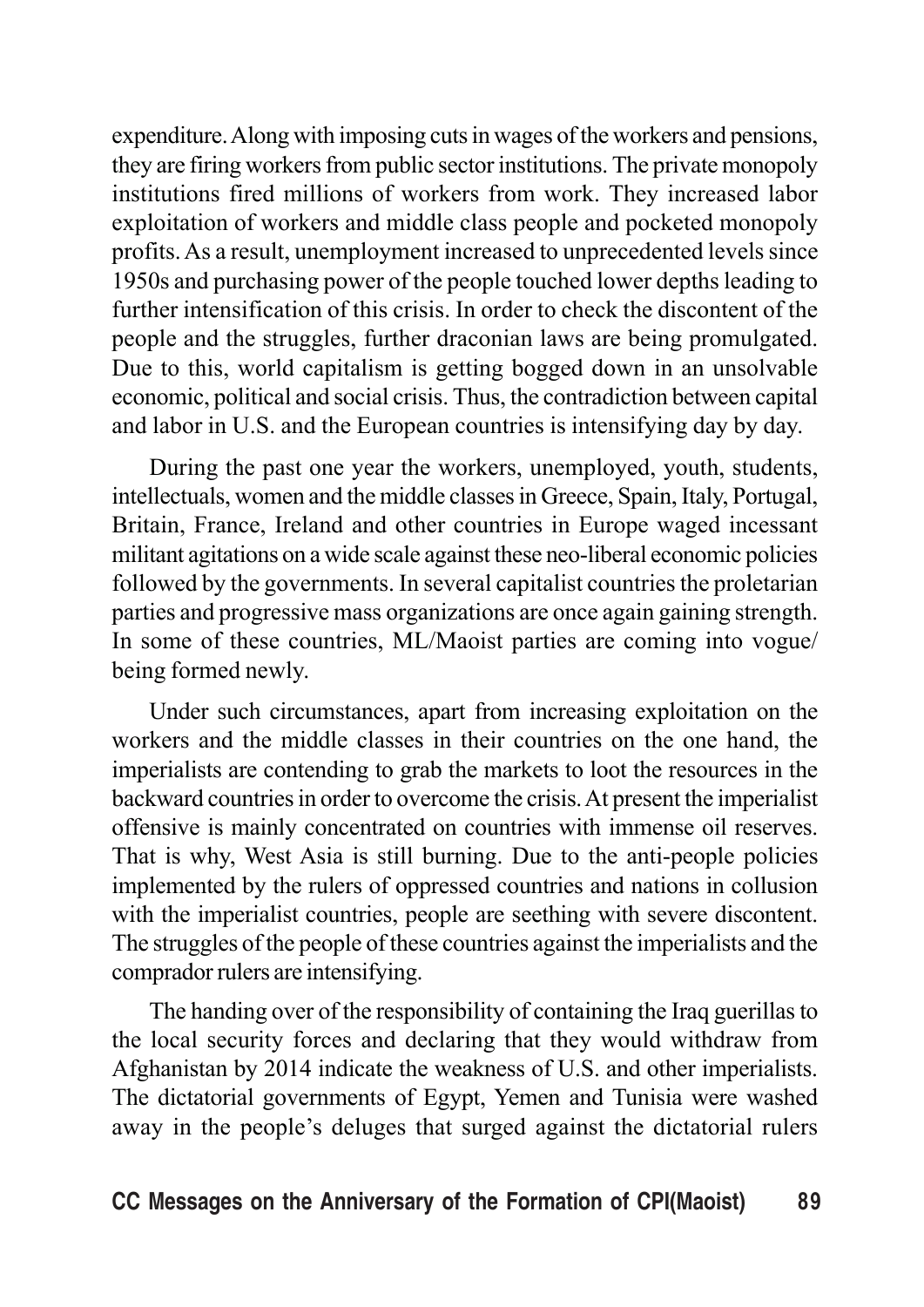supported by U.S. in Middle-Asia and North Africa. However, reactionary forces supported by imperialist countries such as U.S., UK and France came to power contrary to the aspirations of the people. People are fighting against these too.

U.S. and other imperialist countries do not have any alternative other than occupying backward countries or intervening in their internal matters if they have to maintain their world hegemony or to loot the resources in order to overcome the economic crisis they are facing. U.S., France, Britain and other imperialist countries showered bombs using NATO planes in Libya and wreaked havoc apart from murdering Gaddafi and forming a puppet government. They are immediately trying to repeat the Libya experiment in Syria to overthrow the pro-Russian Assad government. In Syria, the NATO forces are resorting to everything that they did in Libya, except for the bombing. They are extending all kinds of help to the anti Assad forces and their puppets. U.S., UK and Israel are making preparations to attack Iran. On the other hand, U.S. further intensified its pressure on North Korea. The U.S. and the NATO are not only proving a danger to the sovereignty and independence of these countries but also to world peace. As a result, the fundamental contradiction between imperialism and the oppressed nations and peoples intensified further.

People are continuing their resistance in all those Arab countries that have become victims of U.S.-NATO occupation and intervention against these aggressors and their new puppet dictators. This trend is increasing by the day. Russia and China are severely opposing the intervention of NATO in Syria and the sanctions imposed on Iran by U.S. Russia has repeatedly warned that the consequences would be very dangerous if they resort to military intervention in Syria as in Libya and if they take military measures against Iran.

The fundamental contradictions in China are intensifying with each passing day due to the anti-people economic, political and social policies implemented by the bureaucratic monopoly bourgeoisie in the name of 'market socialism' in collusion with the monopoly bourgeoisie inside the country and the imperialist-MNCs. The disparity between the rich who are leading luxurious lives with boundless assets and power and the crores of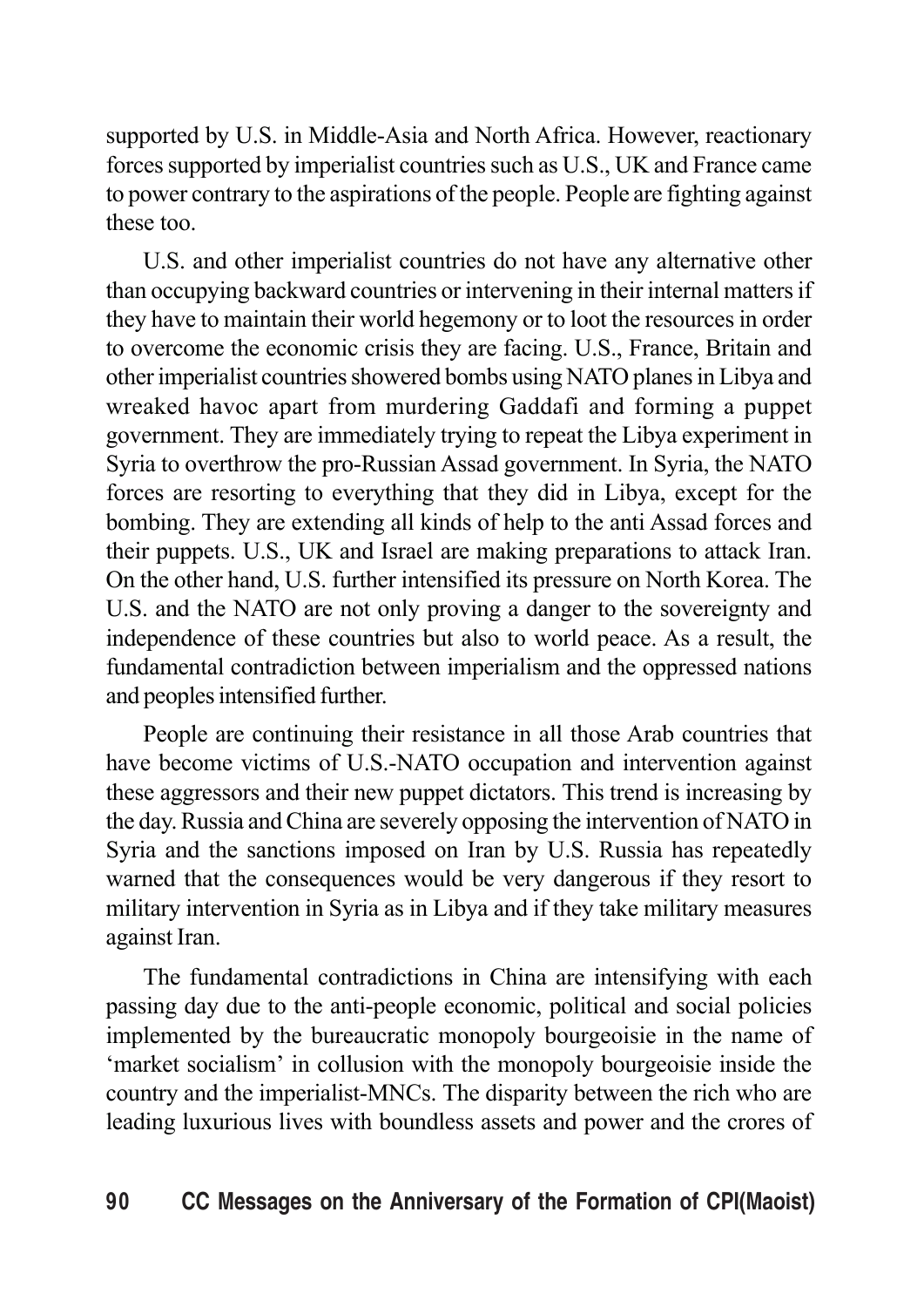poor people living in utter poverty has increased to unprecedented levels in the Chinese society. Ills such as unemployment, corruption, displacement issue, homelessness, lack of social services, price rise, steep fall in living standards, formulating and implementing draconian laws to prevent struggles and discontent among people have become common place in the present Chinese society.

Protest demonstrations-movements of workers, peasants, students, youth, unemployed and intellectuals against the government, governmentprivate companies and MNCs that are the root cause for these ills are increasing by the day. Tibet and Xinjiang people are fighting for self determination against the chauvinism of China Han nationality government's authoritarian rule.

The U.S. imperialists are severely trying to intervene in the internal matters of China in the name of 'violation of human rights'. They are giving direct and indirect support to the Tibet and Xinjiang movements going on since a long period and to the democratic movements going on against the communist government and are trying to utilize them for their own interests. They are inciting their puppet Taiwan government against China. Genuine Maoist forces are arising against fake socialism in China. China transformed into one of the biggest economies in the world and its government-private monopoly capital is going on increasing in U.S., African countries and in many more countries. It is playing a prominent role in alliances like 'Shanghai Cooperation' (SCO) and 'BRICS' (Brazil, Russia, India, China and South Africa). These alliances are primarily challenging the clout of U.S. in economy. With the strategy of surrounding China that is developing into a strong force day by day in the Asia-Pacific region that has great significance for its economic interests, the U.S. is concentrating its military forces in this region at an unprecedented level. Though the contradiction between U.S. and China is intensifying by the day, there is both contention and collusion between the two.

Under Putin, Russia to a large extent overcame the situation that developed after the dismantling of the Soviet Union and is playing a prominent role in the world market and world politics as a strong imperialist country. It is contending with other imperialist countries in the world market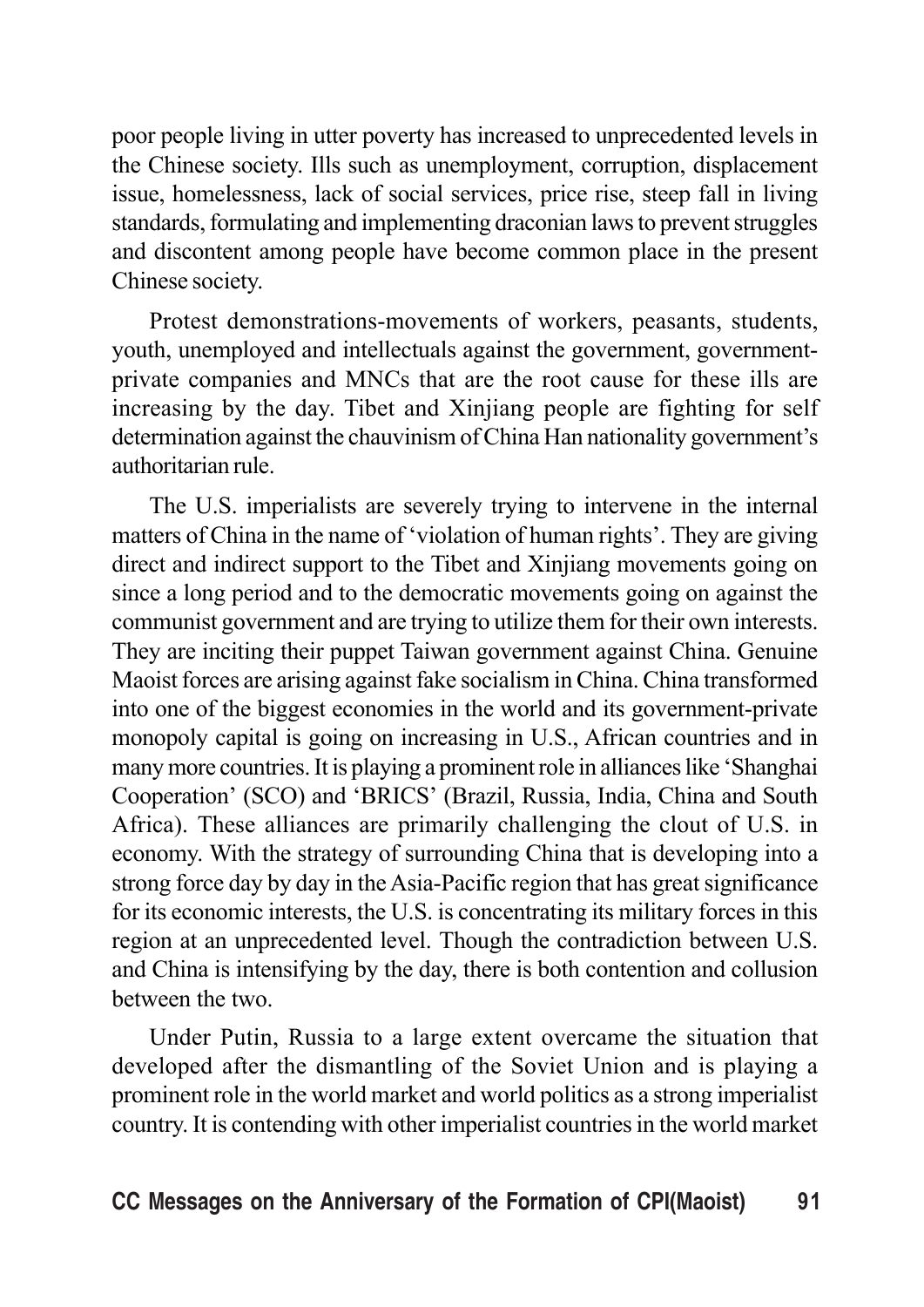in export of crude oil, minerals, defence products, space technology etc. Along with China, it is in serious political conflict for its domestic and international interests against the intervention of U.S.-NATO in Asia and North Africa, particularly in Libya, Syria and Iran at present. It is a strong force in SCO and BRICS. Internally inside the country the fundamental contradictions between bureaucratic monopoly capitalists-private monopoly capitalists and the workers, between the ruling classes, between the big Russian national chauvinism and several nationalities like Chechnya are intensifying day by day.

There is serious contention for market between imperialist monopoly companies and imperialist countries all over the world. Recently, the SCO is strengthening led by China and Russia. The BRICS that was formed under their leadership is opposing the domination of dollar, U.S. clout and the sanctions it imposed on Iran and Syria. In the recently held BRICS meeting they decided to establish a BRICS level bank as an alternate to the World Bank. The intervention in Syria to overthrow the pro-China-Russia government there, the preparations being made to invade Iran, the inciting of Taiwan against China, placing South Korea in opposition to North Korea, placing Japan and Australia against China, sustaining India as a regional bully in South Asia and supplying weapons, planes and military technology on a huge scale to it – are all aimed not only at surrounding China and damaging it but are also part of the U.S. strategy to damage Russian interests. The doctrine formulated by the Pentagon named 'New strategy to be followed to sustain world hegemony' mentioned China as its principal opponent.

 U.S. had already either established its military bases in 150 countries or is using them for its military services and is taking up measures to further concentrate its forces in the Asia-Pacific region. It increased its intervention in the economic, political, military and diplomatic matters of several countries in this region. U.S. is concentrating on this area with a strategic view to overcome the severe economic crisis it is facing and to gain control over the rapidly developing biggest market in the world consisting consumers in huge numbers. All these phenomena are posing a danger to world peace, have the potential to lead to imperialist wars of aggression and are helping to increase the danger of world war. However, one important thing to be noted here is that U.S. is still the No.1 enemy of the world. Though its military prowess is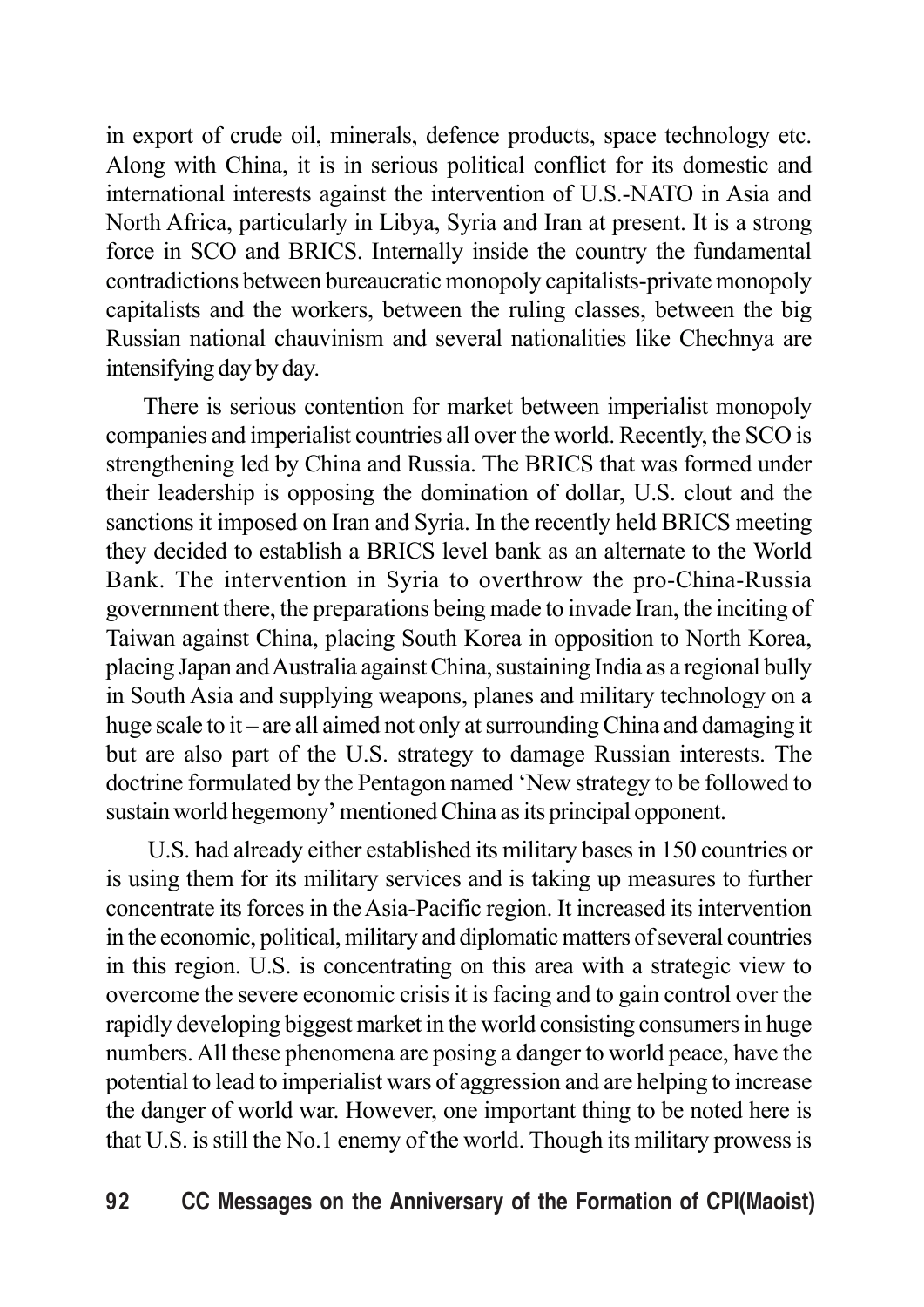at present unchallengeable, due to its weakened economic condition and severe crisis it is not in a position to conduct attacks on its own anywhere without uniting with the NATO countries. This is its principal weakness. As a result of all these factors, the fundamental contradictions in the international arena are intensifying day by day and the revolutionary situation is developing further excellently. As the economic-political-social crisis in the imperialist countries is developing fascist, racist, Christian religious chauvinist and national chauvinistic forces are also developing along with the developing revolutionary conditions-revolutionary forces. The proletarian revolutionary forces and the progressive democratic forces in these countries and the antiimperialist forces all over the world must unitedly fight against these fascist forces.

Due to the revisionist line taken up by the UCPN (M) leadership the Nepal revolution is suffering a great reversal. Along with the revolutionary section in that party's leadership, ranks at various levels in considerable numbers and Maoist parties in various countries opposed the betrayal of that party leadership and the wrong line it followed. The genuine leadership forces-cadres in that party waged an internal ideological-political battle against the wrong line followed by Prachanda-Bhattarai and other leaders and finally formed a revolutionary Maoist party recently under the leadership of comrade Kiran and other comrades. Long before this, some leadership comrades rejected the Prachanda-Bhattarai opportunist line and are working as CPN (Maoist). The Maoist groups and forces that held aloft the revolutionary flag to advance forward following the revolutionary line by rejecting the leadership and opportunist line that caused enormous damage to the Nepal revolution, should realize that at present it is their historic task to unite. The revisionist party led by Prachanda-Bhattarai is still having sufficient power and is still in a position to keep the Nepal people in illusions considerably. There is also a need to carry on a further sharper ideological and political struggle by the new party against the revisionist line of that party, its opportunist tactics and practice. At the same time, there is a need for the new party to politically mobilize the people apart from revolutionizing the party, mass structures and their work methods following the new line to achieve the goal of revolution. The new party should not overlook the possibilities of a conspiratorial attack by the Nepal comprador ruling classes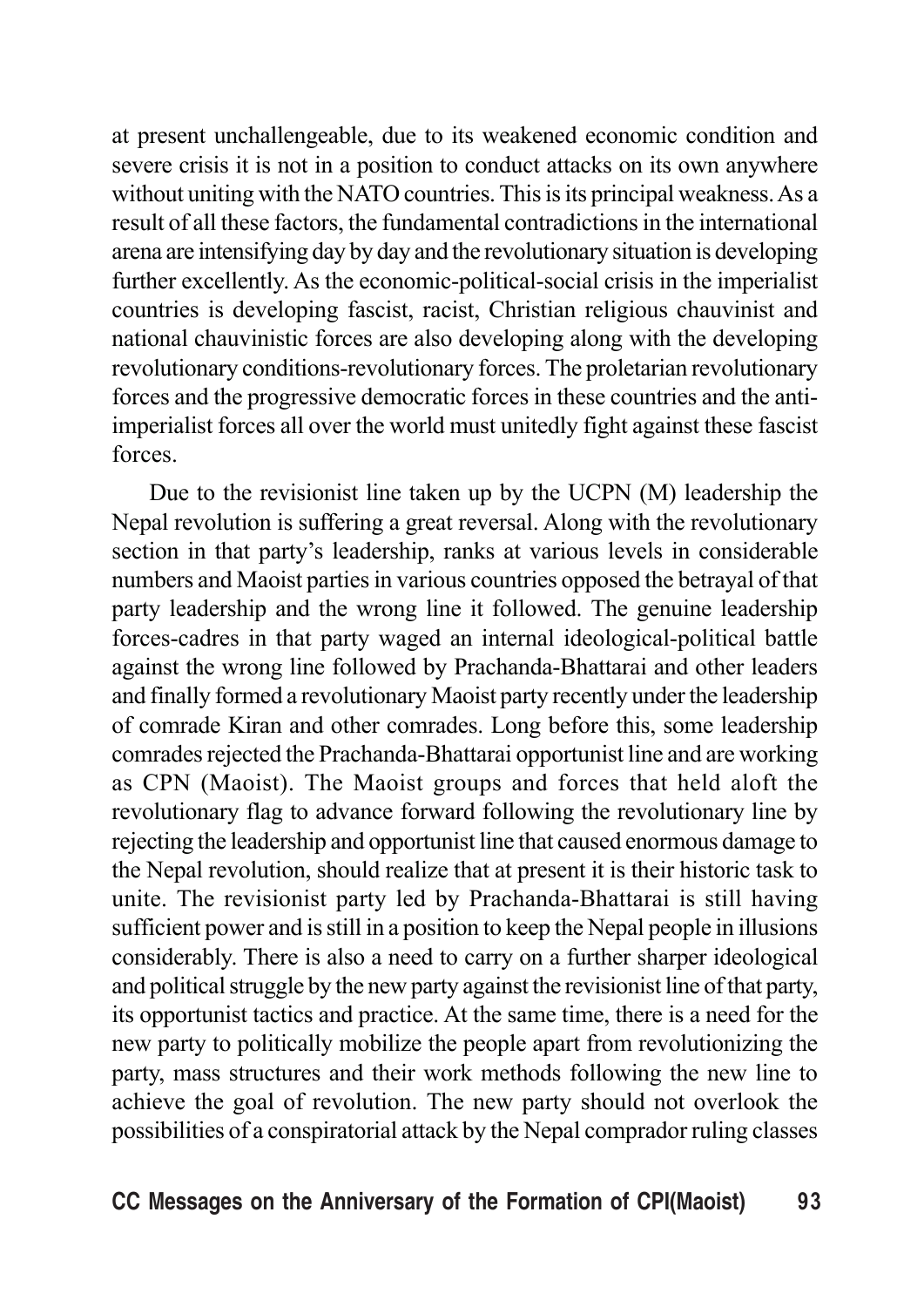in collusion with the U.S. imperialists and Indian expansionists and should take utmost precautions with foresight. The scale of success of the new party in this matter would lead to a proportionate isolation of the opportunists from the people and the ranks and would help as a preparation for revolutionary upheaval. Genuine revolutionary organizations-oppressed masses all over the world are heartily aspiring that Nepal revolutionary forces should further unite and strengthen on the basis of correct ideological and political line, that Nepal revolution should be carried on in the new conditions, and strengthen and that Nepal people should be liberated. Our CC clearly states that the CPI (Maoist) and the Indian people would, as in the past, fight shoulder to shoulder with the Nepal revolutionary party-Nepal masses against imperialism, particularly U.S. imperialism, Indian expansionism and the ruling classes in both the countries.

The Maoist People's War in Philippines, India and Turkey are advancing overcoming several hurdles and unfavorable conditions. Maoist forces are active in Peru, Bangladesh, Bhutan and other countries. The proletarian revolutionary parties in several backward countries are making preparations for People's Wars. The development of Maoist organizations and antiimperialist organizations in several countries in Europe and their taking up several programs in solidarity with the People's War in India is another favorable phenomenon.

The world-wide crisis situation is helping the development of national liberation armed movements going on since a long period in countries such as Turkey, Philippines, India and Peru etc. National liberation movements in Columbia, Peru, Pakistan, Indonesia, Burma, Sri Lanka, China and other countries are continuing in various forms.

The people of Iraq, Afghanistan, Pakistan, Yemen and Lebanon have been fighting the U.S., NATO forces and their puppet government forces since many years. The Palestinians are fighting against the illegal occupation of Zionist Israel. The present world situation is becoming more unstable and uncertain and the people's movements all over the world are continuing even while facing several ups and downs. As part of this, the people's struggles of Arab countries, the Occupy Wall Street movement in the U.S., people's movements in European countries, national liberation movements in many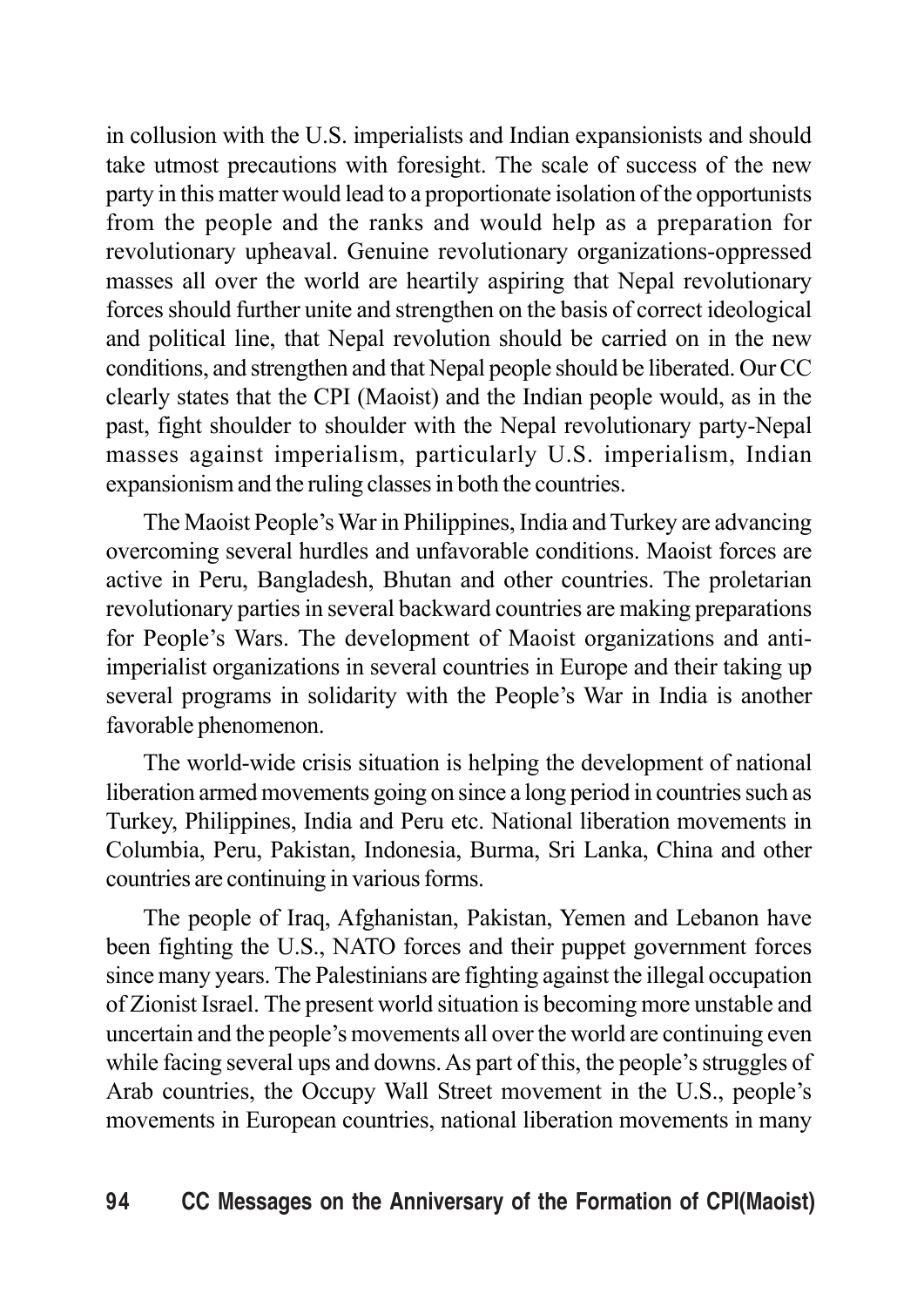countries, the Protracted People's Wars in several countries, the intense and incessant resistance carried on by the working class, oppressed nations and peoples against imperialism and all kinds of counter-revolution indicate the revolutionary situation that has turned further favorable. These favorable conditions are the initial indicators of the world-wide revolutionary upsurge that would arrive. To be precise, the crisis spread to all continents with slight differences and the world situation turned very unstable and is full of turmoil. The imperialists and their lackeys are trembling with fear at this situation; this is leading to the incessant raging of people's movements all over the world. It is from these objective conditions and people' movements that revolutionary forces would be born, would develop and strengthen and destroy imperialism and all kinds of counter-revolutionary forces by leading this upsurge. All the revolutionary parties in the world including our party must develop Marxian foresight, Bolshevik spirit, unflinching revolutionary perseverance even in the face of long periods of difficult conditions, unparalleled courage and valiance, enormous spirit of sacrifice and revolutionary initiative – to utilize the revolutionary opportunities in such a situation and consolidate themselves well.

# **Domestic Situation**

In the past one year, the severe crisis in the financial and economic systems in various countries all over the world, particularly in the imperialist countries, the severe contradictions in the political sphere and upsurges of mass movements severely impacted the economic, political, military and the cultural spheres in our country. The intervention of imperialists, particularly the U.S. imperialists in all these spheres in our country increased more than ever. The intervention of U.S. imperialists in the defence and internal security of our country increased further. As the Manmohan Singh government is implementing treacherous, anti-people neo-liberal economic policies, our country is getting bogged down in a long period of crisis at an unprecedented scale since 1947.

The country's national economic development suffered setback. Government loan burden, fiscal deficit, increase in inflation, depreciation of exchange value of rupee vis-à-vis the dollar to a horrible level, crashing of stock markets, tax concessions worth lakhs of crores of rupees to the big

## **CC Messages on the Anniversary of the Formation of CPI(Maoist)**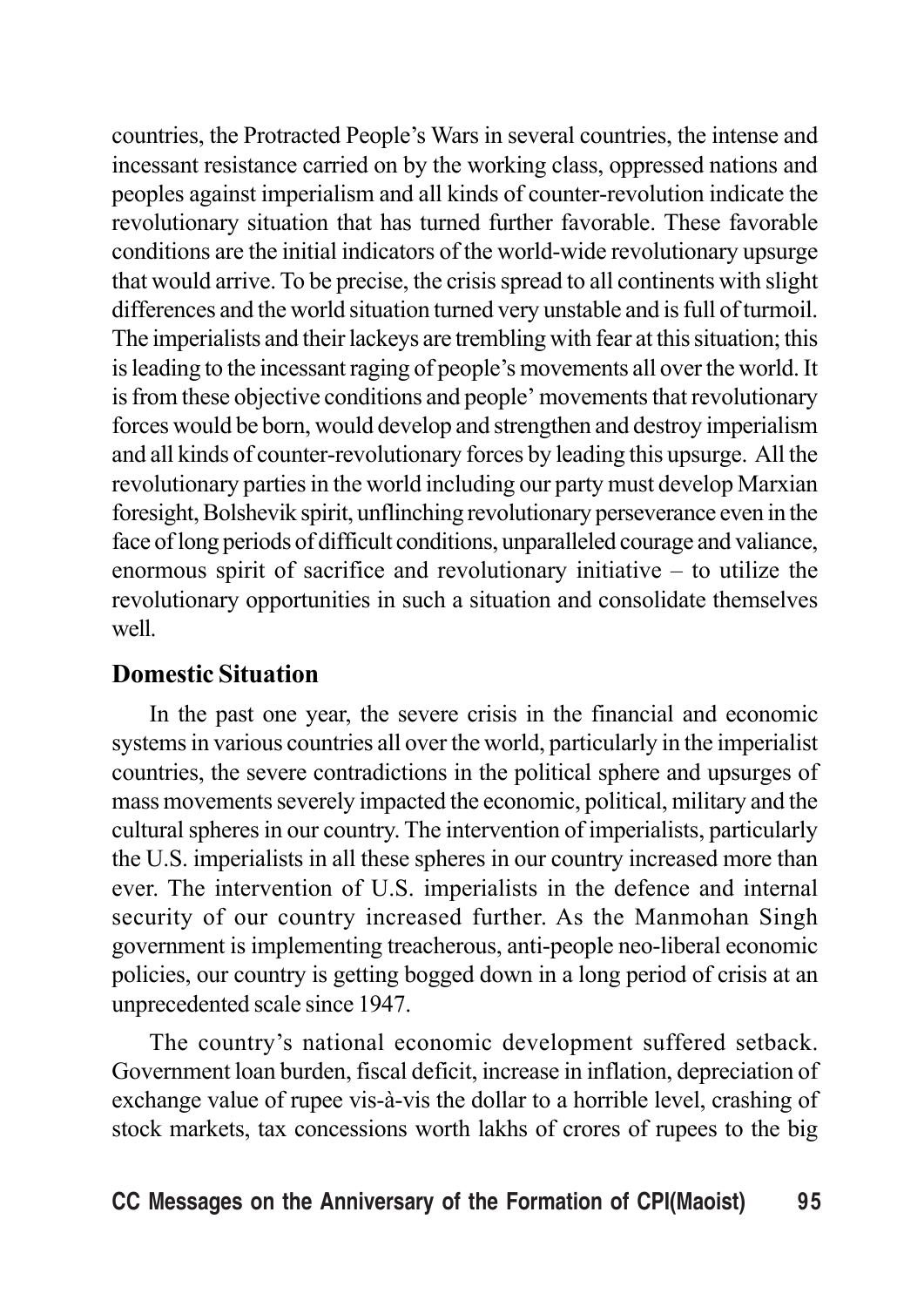corporate companies, burdening the backs of poor and middle class people with additional direct and indirect taxes, reduction in the interest rates of provident fund of workers and employees, huge increases in allotments for military and administrative spheres in the budget, selling of shares in public sector to Indian and foreign corporate companies, ignoring the agriculture sector in the budget, giving importance to basic infrastructure in accordance with the interests of the Indian and foreign big corporations, continuously issuing loan procurement bonds and other such bankrupt measures are depressing the economy of our country. Price rises, unemployment, stagnating wages or wage cuts, cuts in or annulling social service funds, fall in real wages, starvation deaths, poverty and the gap between the rich and the poor reached unprecedented levels in the entire history of our country.

As the Indian ruling classes are bowing to the preconditions of the imperialists and the comprador bureaucratic bourgeoisie (CBB) and allowing their investments without any restrictions, their clasp over natural resources, market and crucial sectors in our country reached unprecedented levels. They are forcefully grabbing land and are displacing lakhs of peasantry and the urban poor on a huge scale. They are pushing the agrarian sector into severe crisis; they dragged the manufacturing sector into stagnation; they are destroying the ecology. Due to all these factors the productive forces in our country are getting damaged considerably. The magic of GDP development indices is fading. The circus feats by the Reserve Bank governor in the matter of interest rates and repo rates turned into a farce. The economic advisory board of the PM that is the most reliable clique of agents of the IMF-World Bank is proposing that even the remaining meager restrictions in the economy must be lifted completely to attract foreign investments on a massive scale. The country is further falling into the hands of imperialists and words like sovereignty, independence and self-determination of nations are losing any meaning and the country is facing grave dangers.

Due to the pro-imperialist, anti-people, treacherous, reactionary policies followed by the ruling classes for super profits, workers, peasantry, urban middle class and the national bourgeoisie are becoming victims of utmost exploitation, oppression, slavery, insult and atrocities. They are very seriously opposing these policies and agitating. The ruling classes are carrying on cruel suppression by goading police, paramilitary and military forces on them. To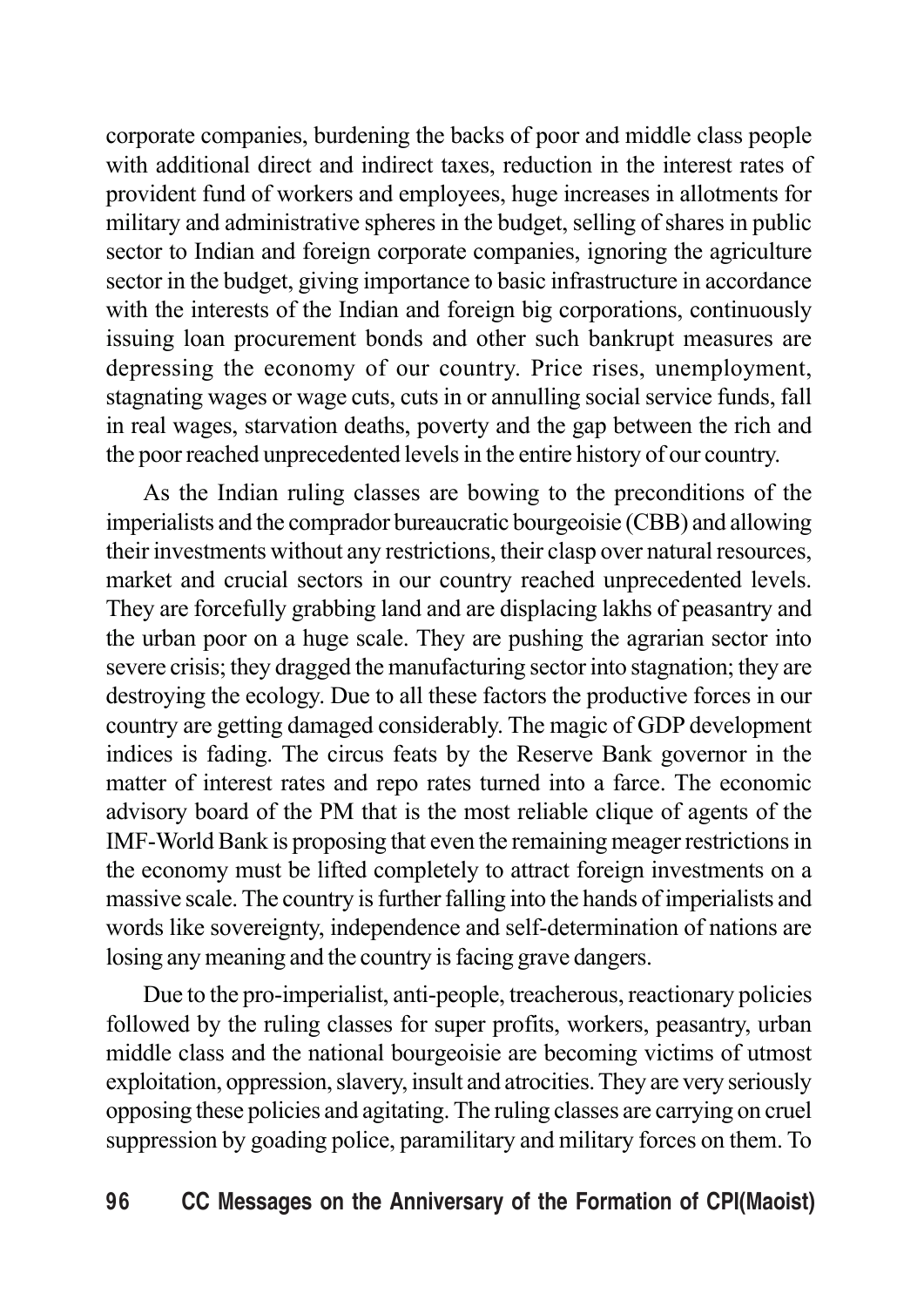gain justification for this suppression they are not only promulgating draconian laws but are also bringing in the National Counter-Terrorism Center (NCTC) that is the mother of all such existing laws and repressive mechanisms. They are propagating that for solving the problem of unemployment, poverty alleviation and for integrated development in all spheres of society foreign investments and private investments would be necessary and that no restrictions must be imposed on these investments. They are incessantly propagating that to attract foreign investments and to achieve development of our country, one must not consider matters such as minimum wages for workers-employees, proper working conditions, job security, social services and workers' laws etc. There is not a single day where the ruling classes are not talking that they are carrying on 'Operation Green Hunt' (OGH) and deploying Army to suppress the Maoists and the people with an iron heel as they are proving to be a hurdle to the investments of domestic-foreign big corporations and government investments.

Due to the semi-colonial – semi-feudal social conditions and the bankrupt policies followed by the ruling classes the economic and political crisis inside the country is increasing wildly. As a result, along with the principal, fundamental and major contradictions all other contradictions are intensifying. Peasantry is agitating all over the country against feudalism and on displacement issue against the state and the domestic-foreign big corporations. Due to unprecedented increase in imperialist economic, political exploitation, oppression and control over our country, the contradiction between the imperialists and the Indian people intensified. Movements are arising in various forms against the imperialists, the ruling classes that colluded with them and their state. The contradictions between the ruling classes, among the ruling parties and between the central and state governments came to the fore as never before since the 'Emergency'. As a result, dog fights are on between them everywhere. This contradiction is getting reflected strongly inside the Parliament and the state assemblies too. The main trend at present in our country is political instability and turmoil.

The outrageous increase in corruption and massive scams are shaking the ruling class cliques. The accusations these cliques hurl at each other expose how contemptibly they beat each other in deceiving the people. The illegal lease of coal blocks scam that beats the previous 2-G scam got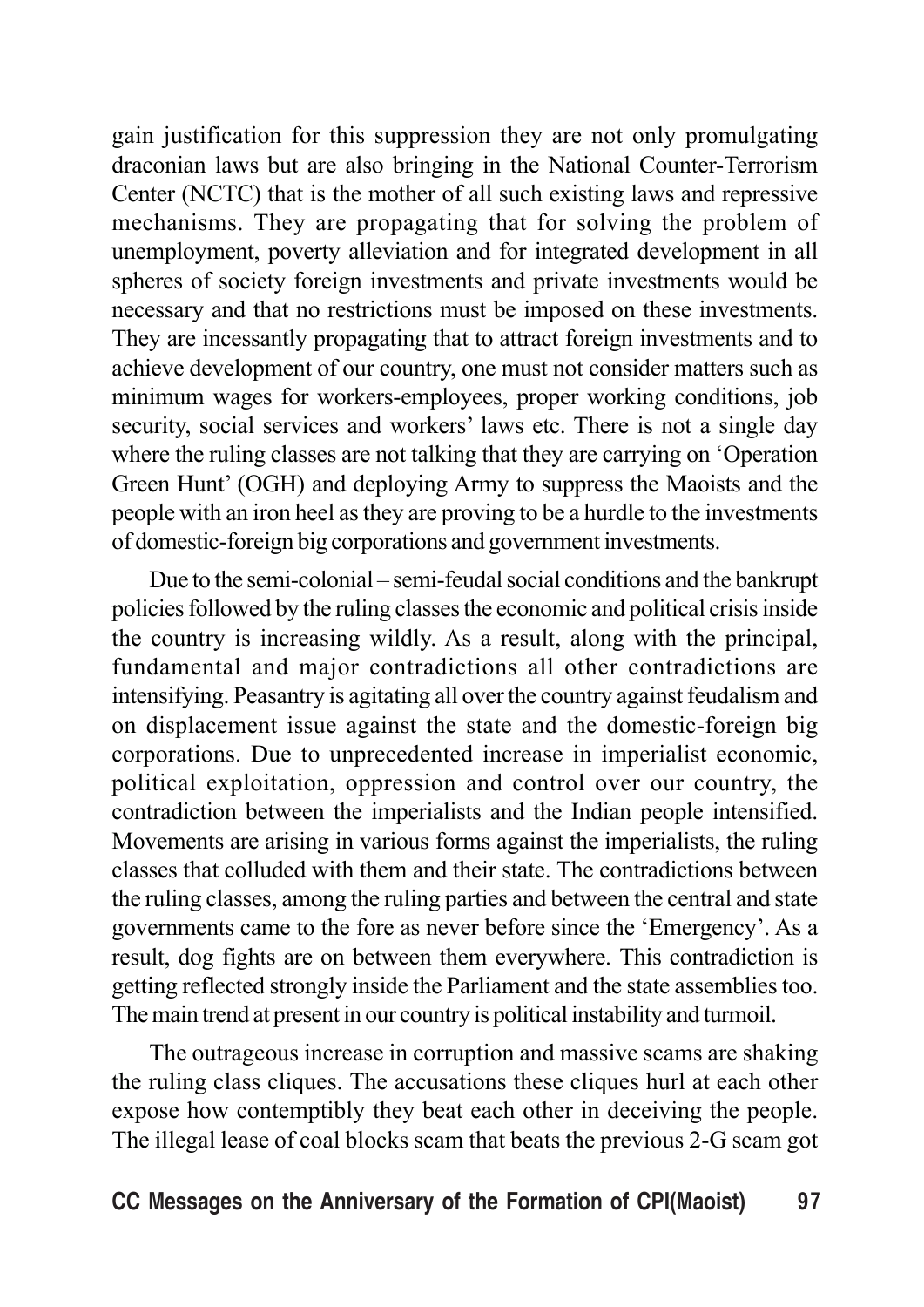exposed recently and there were severe exchanges of accusations inside the Parliament and outside; the Karnataka, Andhra Pradesh (AP) and Gujarat governments are continuously bogged down in internal conflicts and there is a severe instable situation in those states. On the whole, the shallowness of parliamentary democracy and the real face of the political parties are getting exposed among the people of our country as never before.

Due to intensification of social contradictions and displacement of lakhs of peasantry, urban poor and middle class people from their lands and forests for building industries, mines, hydro projects, power projects, nuclear plants, express highways, SEZs, national parks, cantonments for government forces, training camps for military-paramilitary forces, air ports and helipads etc, very militant movements burst forth against domestic-foreign big corporations and the government. These movements were waged everywhere from Arunachal Pradesh to Andhra Pradesh, from Kerala to Rajasthan, from Uttar Pradesh to East, West, South and Central India. The government feared these movements that were waged all over the country even while facing severe repression in several places and by extending help, support and solidarity to each other and stopped these projects in several places. In many states where the revolutionary movement is present, the Maoist party and the various revolutionary and democratic organizations played an active role in these movements. The movement for Separate Telangana is carrying on by opposing the opportunist leadership. This movement is flaring up contradictions between the ruling classes in AP that they are unable to douse it. The central and state governments in Assam are wiping out the remaining few ULFA fighters. Simultaneously the Congress and the BJP are inciting the contradictions between the Bodo people and the Muslims and other people who came from outside and established permanent abodes there. These parties incited them to attack each other. The ruling and opposition parties in Maharashtra, Gujarat, Karnataka, AP and other states are trying for political gain using this issue.

Peasantry resorted to agitations in various forms all over the country against lifting of subsidies for agriculture, increase in rates of diesel, electricity, fertilizers, pesticides and seeds, adulteration in seeds, fertilizers and pesticides, electricity cuts and for fair prices for their products. Lakhs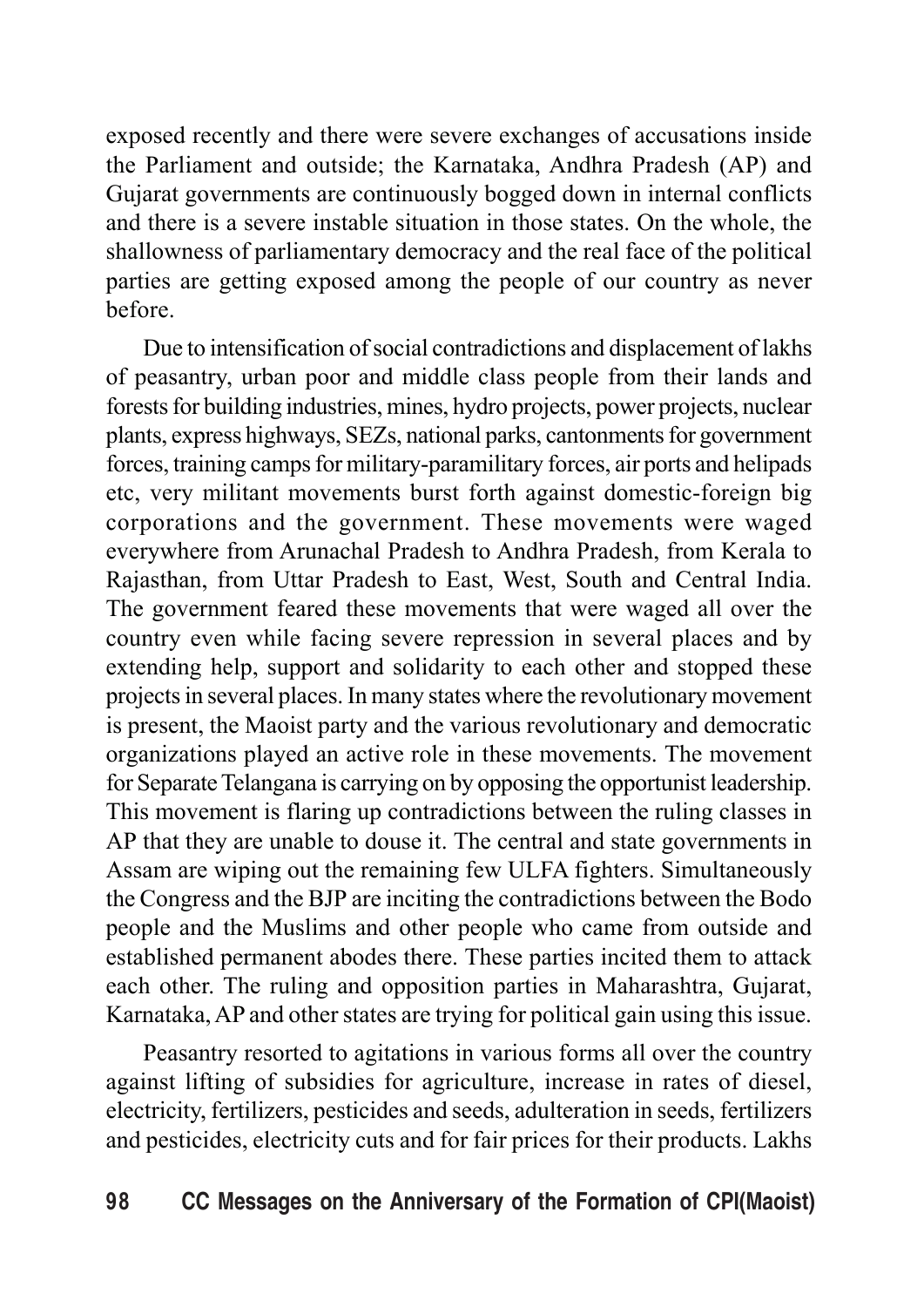of workers belonging to mining, Airways, banks, ports, transport, insurance, education, medical services and other sectors resorted to strikes. They waged struggles against privatization, for increase in wages and improvement in working conditions, against retrenchments, corruption and anti-worker laws and such issues. A change occurred in the movements that arose against infiltration of private capital right from primary schools to universities and for education and medical facilities. Artisans, fishermen, Dalits, Adivasis, women, minorities i.e., various oppressed social sections of people – agitated against losing their livelihoods and against the exploitation and oppression of land lords, comprador bureaucratic bourgeoisie and the imperialists.

The ruling classes intensified an unprecedented country-wide fascist multi-pronged offensive (OGH) on the armed agrarian revolutionary movement led by our party. Finally, they are making preparations on war footing to deploy the Army too to carry on this offensive more brutally. They are modernizing the entire government forces – Army, paramilitary, police, their intelligence and other departments. They are turning the laws more draconian. An U.S. government official has himself revealed that their Army is present in our country. The 'India-U.S. Counter Terrorism Cooperation Initiative' that the Indian government signed with U.S. in 2010 July is most cruel and treacherous. This treaty gave the right to U.S. imperialists to officially intervene in the internal matters of our country. They conducted military exercises with the armies of imperialist and other countries and also exercises in counter-insurgency operations as a part of it. Even while carrying on brutal repression incessantly on the various democratic movements all over the country to control them, the ruling classes are preparing for a further bigger offensive keeping in view their extent and intensity. The recent preparations by the central government to establish the most dangerous fascist NCTC are a part of this.

Before the formal transfer of power in our country in 1947, the colonial rulers and later their lackey rulers formulated several exceedingly draconian laws and institutions to carry on their exploitation and oppression and to suppress the people who agitate against their autocratic rule. Recently the central government intensified preparations to establish NCTC as a mother of all these. The formation of NCTC is modeled on the NCTC of U.S. It is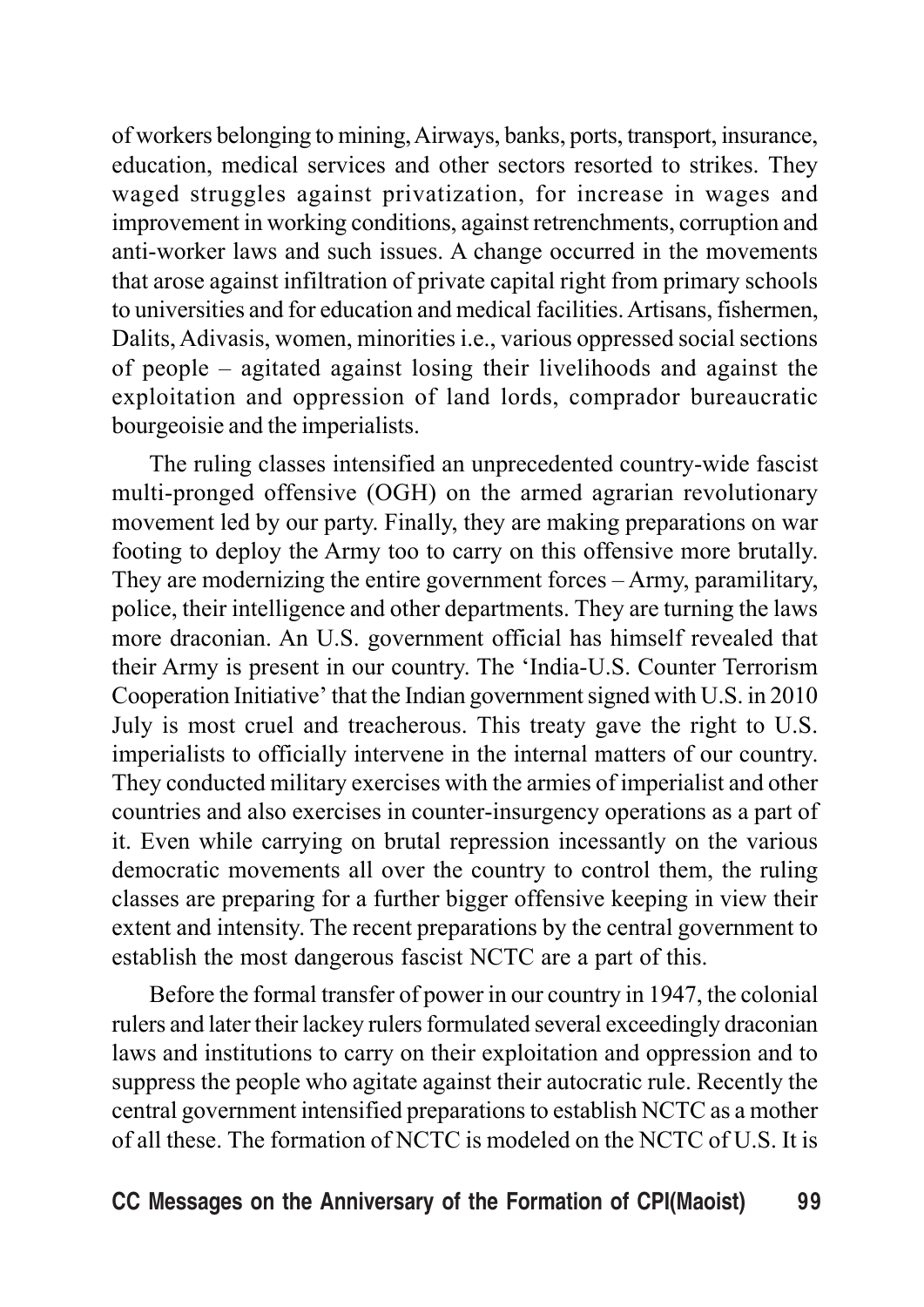formed under its auspices and as part of the international anti-terrorism community led by it. This would endanger even the so-called sovereignty and independence of our country. If this gets formed, the government would utilize it without any control to suppress the mass organizations and the people that fight against this wicked system. There is a possibility of the central government utilizing it even as an instrument to implement military dictatorship and Emergency type rule in the country. The already meager civil rights would lose their meaning. The chief intention of the ruling classes is not only to wipe out the revolutionary movement led by the CPI (Maoist) but also to suppress brutally the people who fight for their genuine demands, the Kashmir, North-East people's movements waged with national liberation aspirations, anti-displacement struggles and all democratic movements including movements of oppressed social sections by utilizing the NCTC. NCTC is legally not only a big blow to the federal structure of our country but would also curb the rights of the states. The NCTC formulated by the Indian expansionists would turn dangerous to the entire South-Asian countries and Afghanistan. The Indian ruling classes would get an opportunity to intervene in those countries in various forms by utilizing the NCTC for the interests of the domestic comprador big corporations that are carrying on trade and investing in various countries in collusion with the imperialist capital. By becoming part of the international anti-terrorism community, the NCTC would further the interests of the U.S. imperialists.

#### **OGH intensifies and expands**

The severe stagnation in the financial and economic spheres in imperialist countries and the increasingly intensifying fundamental contradictions in the world are having a severe impact on all the spheres in Indian society. The imperialists, particularly the U.S. imperialists are cruelly attacking all places to wipe out any forces that are proving to be a hurdle to their investments, loot of resources, market and domination. Similarly, the rulers in semi-colonial – semi-feudal countries who are serving as lackeys of the imperialists are carrying on most brutal attacks on any kind of forces that are fighting against their exploitation, oppression and autocratic rule. The occupation of Iraq, Afghanistan, the direct intervention in Libya, the intervention going on in Pakistan and Syria, the threats to Iran and North Korea, country-wide, multi-pronged most reactionary operations like Oplan

#### **CC Messages on the Anniversary of the Formation of CPI(Maoist)**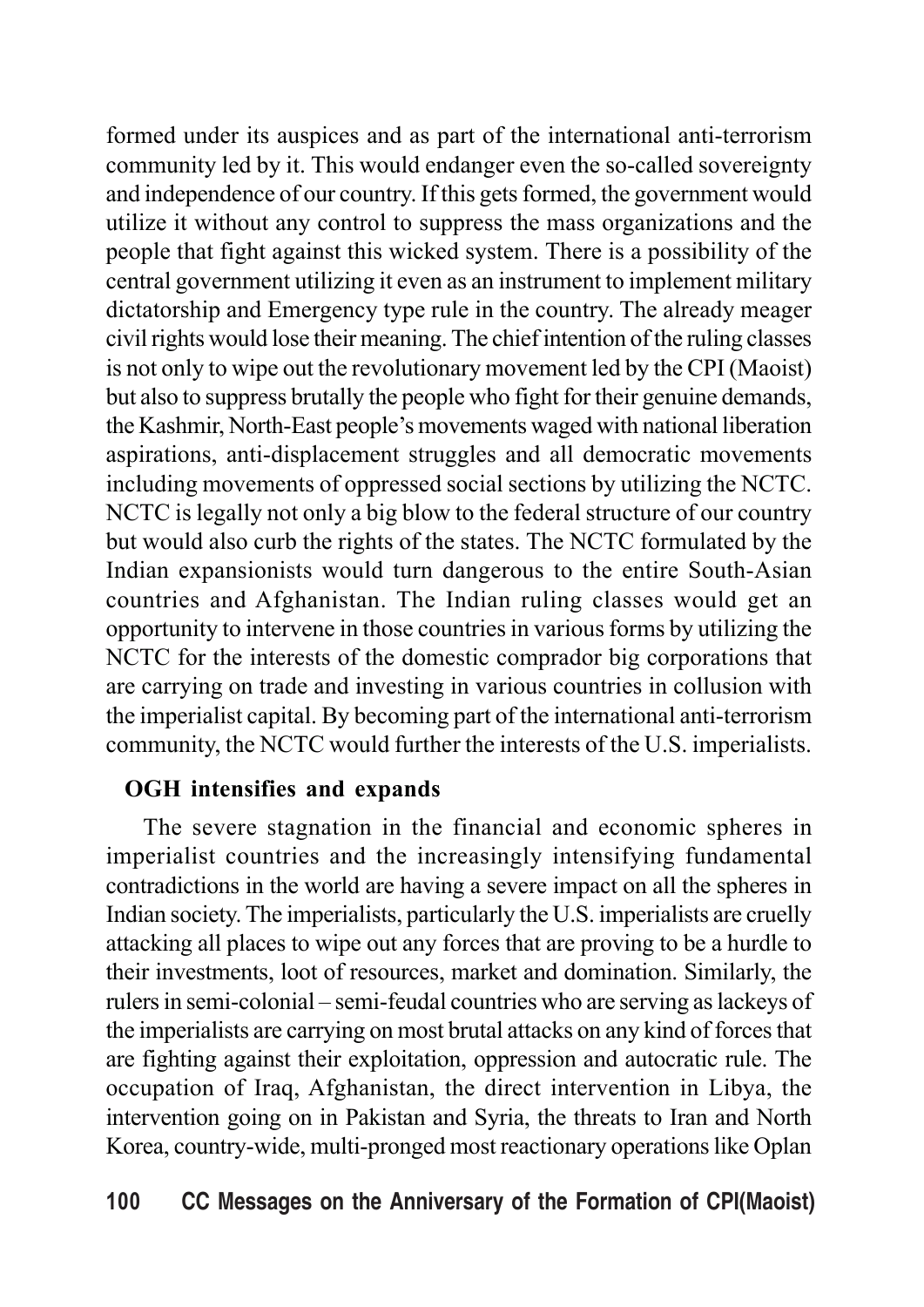Bayanihan and OGH to cruelly suppress the New Democratic Revolutions in Philippines and India are all for fulfilling the economic and political interests of the imperialists and their lackeys. The vast central, east and north-east regions of our country that are home to immense mineral, forest, water and other riches and the south and west regions that have immense human resources and coast lines apart from huge natural resources have been particularly targeted by them. Apart from carrying on OGH they are deploying Army to brutally suppress our party, revolutionary and patriotic forces that are fighting back their exploitation, oppression and repression.

In the past one year after the 7th anniversary celebrations of our party, the counter-revolutionary offensive (OGH -2) of the Indian ruling classes with the full support of the U.S. imperialists further intensified and expanded. The chief offensive tactics implemented by the enemy in the past one year for the suppression of people's war are as follows.

The central and state forces carried on counter-insurgency operations on a huge scale on guerilla bases, strategic areas and strong remote areas that are serving as crucial areas in various states for the Indian revolutionary movement all over the country [DK, Jharkhand, Bihar, West Bengal, Andhra-Odisha Border (AOB), North Telangana (NT), Odisha, Chhattisgarh-Odisha Border (COB) etc]. These offensives were conducted with the aim of damaging our leadership, key technical units, the fighting ability of the main forces and destroying the Revolutionary People's Committees (RPC) in these areas that are serving as guerilla bases in various forms to fulfill the strategic needs of people's war. These operations are being conducted with a strategy to damage our fighting capacity and defeat us by making it impossible for us to utilize these areas as our guerilla bases and to generate several hurdles and unfavorable conditions in conducting people's war by creating such a situation. This means that the government conducted these operations to turn these guerilla bases into counterrevolutionary bases. With the aim of impeding the revolutionary forces in the new strategic areas where people's war is expanding, it is extending the carpet security camping system and is concentrating on gathering reactionary forces in them apart from conducting counter-insurgency operations. These operations which were conducted indiscriminately all over the country till now led to gang rapes, destruction and massacres in the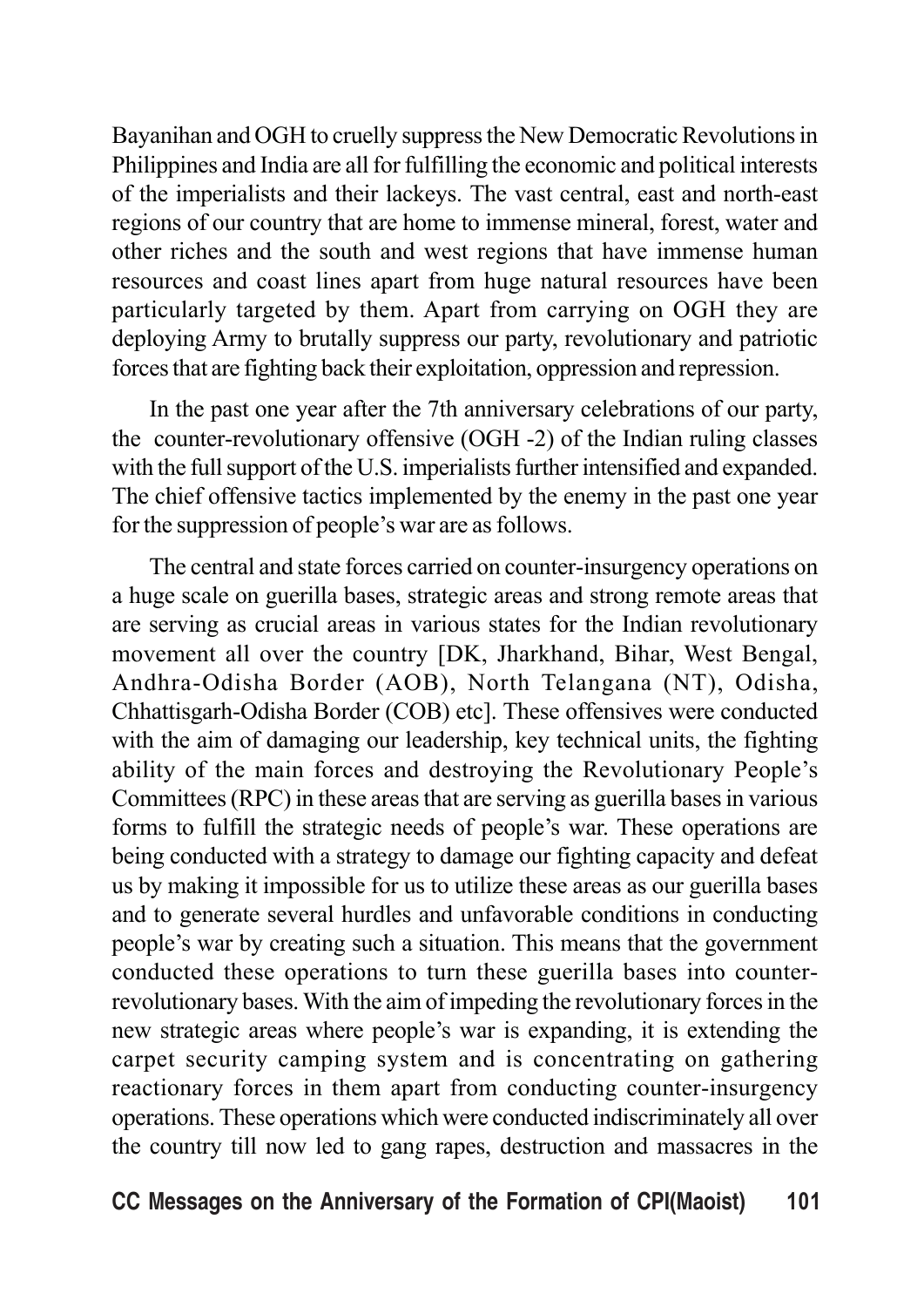villages. The central and the state governments and their fascist forces won the severe hatred and angst of the people of the villages that were targets of these attacks and the opposition of democrats in our country and abroad. In several places, the government forces had to run away due to the resistance in various forms of the people and the people's guerilla forces.

In operations like 'Anakonda', 'Octopus.', 'Vijay' and 'Haka' enemy forces participated at a brigade level. All these were conducted in the form of joint operations consisting of central CoBRA commandos-various paramilitary forces, state police-commando forces and state auxiliary forces. In several of these operations helicopters (Air Force, BSF and state police) were used extensively for transporting troops and for logistics. During these operations, UAVs were used to identify our forces. Apart from using various kinds of weapons that they had been using from the past, they also used rocket launchers this time. Communication gadgets that had navigation systems like GPS and android, satellite phones, mobile phones etc were used. Central and state DGP, IG level high-ranking police officials and central and state high-ranking intelligence officials participated not only in planning of all of these operations but also in guiding them from the field.

Due to the tactical counter-offensive attacks conducted by our PLGA with the support of the people from 2007 to 2010 on paramilitary and state police forces, they suffered serious losses and their morale was damaged considerably. So the ruling classes came to a final decision at end-2010 itself to deploy Indian Army and Air Force for suppressing the revolutionary movement. Following this decision, a brigade of the Army reached Kondagaon in DK in March 2011. These forces completed the first phase of Jungle Warfare training in areas around Kondagaon and returned. Later two more batches completed their training and returned. Now the fourth batch is about to arrive. The Indian Army intensified its efforts with the aim of occupying and permanently settling in Maad in the name of establishing training camp. Army is turning Chhattisgarh into a military hub by establishing several camps from Narayanpur to Saraipalli in the name of training camps, military academy and military command headquarters. The construction of Air Bases and helipads is being done on war-footing in Chhattisgarh, Vidarbha, Jharkhand, AP, Odisha, Bihar, Bengal, Madhya Pradesh and several other states to conduct aerial attacks in support of the Army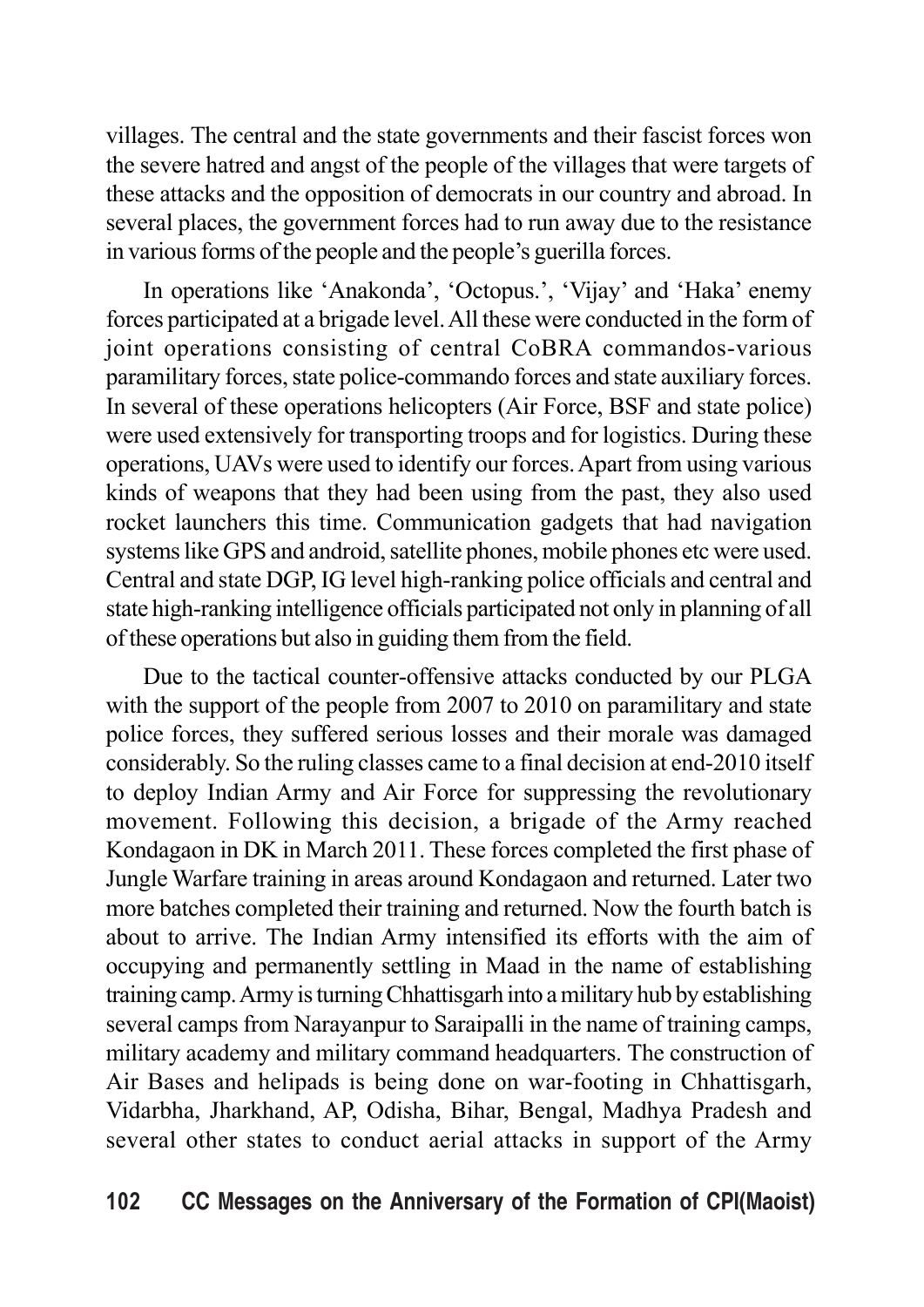offensives. As a result of all these measures, revolutionary movement areas including Maad in DK would become targets of Army attacks.

They are preparing topographical maps based on entire terrain survey of the strong strategic areas of the movement all over the country along with DK and Jharkhand and are making software that would identify villages, hills, forests, rivers, water points, pathways, roads, plains, mines, industries and the vicinity of towns. They are developing drone surveillance system/program that identifies the movements of our forces and the activities of our crucial villages. Basing on this program/software they would identify our camps, our forces and local leadership and conduct attacks. The enemy who had inflicted losses to our leadership in urban and plain areas would now identify us in forest areas through informers and coverts (human intelligence) and technical intelligence/communication intelligence and conduct drone attacks and commando attacks. The preparations for this are being done on warfooting. They are trying to tap our all kinds of radio signals (phones-landmobile, walkie-talkies) through UAVs and other modern technological systems and conduct attacks.

In the past one year, many more new police stations and camps were established to expand carpet security camps in the movement areas in nine states all over the country, particularly in strong areas, tri-junctions and on the borders of states. They are constructing 400 attack-proof police stations in these areas.

Joint operations were intensified in the four tri-junctions (the borders of three states) identified by the central government – Andhra-Chhattisgarh-Maharashtra, Andhra-Chhattisgarh-Odisha, Chhattisgarh-Jharkhand-Odisha and Odisha-West Bengal-Jharkhand. Such operations were intensified in all the borders of two states and in the tri-junctions of Jharkhand-Bihar-Bengal and Chhattisgarh-Maharashtra-Madhya Pradesh. Lakhs of persons are being recruited into central and state forces to carry on such operations simultaneously in future in all these areas. In all the movement states apart from establishing several special centers for police and paramilitary Special Forces training, the Army is giving training to these forces in its training centers; all the state governments are constructing special training centers of police forces on a big scale. All this is being done to divide our guerilla bases and strategic areas into parts, decrease the resisting capacity of our forces,

## **CC Messages on the Anniversary of the Formation of CPI(Maoist)**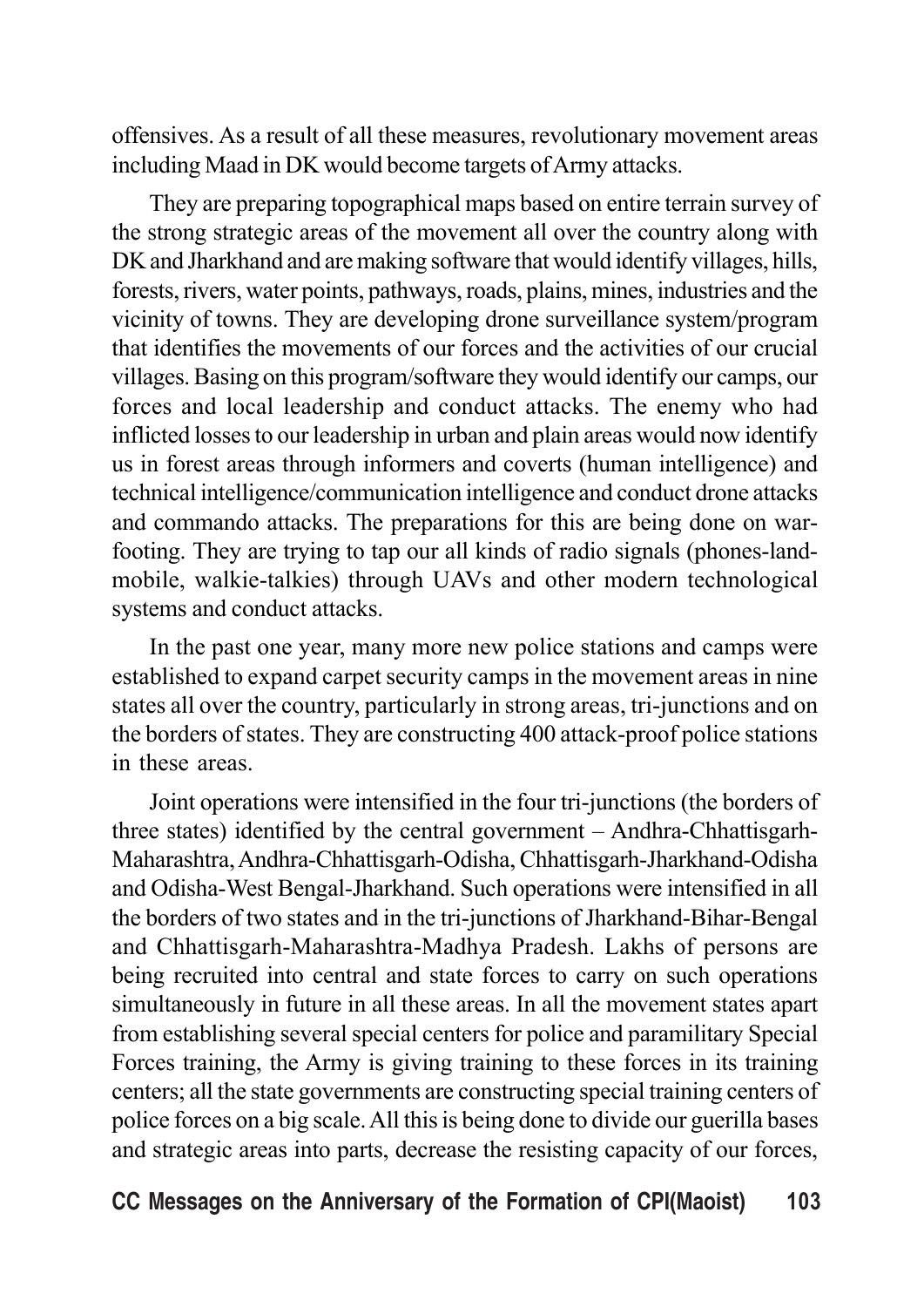damage our coordination and suppress our party and movement.

The central government decided to establish further 2,200 communication towers to strengthen and expand communication system so as to cover every village in our movement areas in addition to the huge numbers of towers already present. The enemy made this plan to bring a sea change in human intelligence and gather information not only about the movements of our leaders but also the movements and activities of people's guerilla forces and local party activists. The enemy particularly concentrated on tracing the movements of leadership and inflicting losses by infiltrating coverts into our ranks, expanding the informer network in our areas and by turning those who help us in various forms into informers.

The central government allotted 25 crore rupees in 2010-11 and 30 crore rupees in 2011-12 per district under the Integrated Action Plan (IAP) for the movement-affected 78 districts all over the country. Of these 78 districts, 60 are present in the tri-junctions. The political, administrative (police, revenue), judicial, legislative and media systems are together implementing 'political, development and security' programs together. These geographically vast areas are rich in natural resources (forest, mineral, water). The international and domestic monopoly corporations – POSCO, Vedanta, Tata, Mittal, Jindal, Essar, NMDC and others concentrated their activities in these areas. All these are facing severe resistance from the people. That is why the central and state governments are intensifying the implementation of various kinds of 'development' and 'welfare' schemes including IAP in these districts. The central government is allotting huge amounts of funds for these schemes. In this year alone the central government allotted 13,742 crores of rupees for these schemes. Various state governments are implementing schemes such as 'Bastar Development Group' (formulated by the Chhattisgarh government, worth 2,200 crores of rupees and to be completed within two years). In this week alone the central government allotted 7.300 crores of rupees under IAP for construction of roads in 34 districts that are on the borders of various states where the Maoist movement is strong.

The important ones among central government schemes are – Pradhan Mantri Gram Sadak Yojana, National Rural Health Mission, establishment of Ashram Schools, Mahatma Gandhi National Rural Employment Guarantee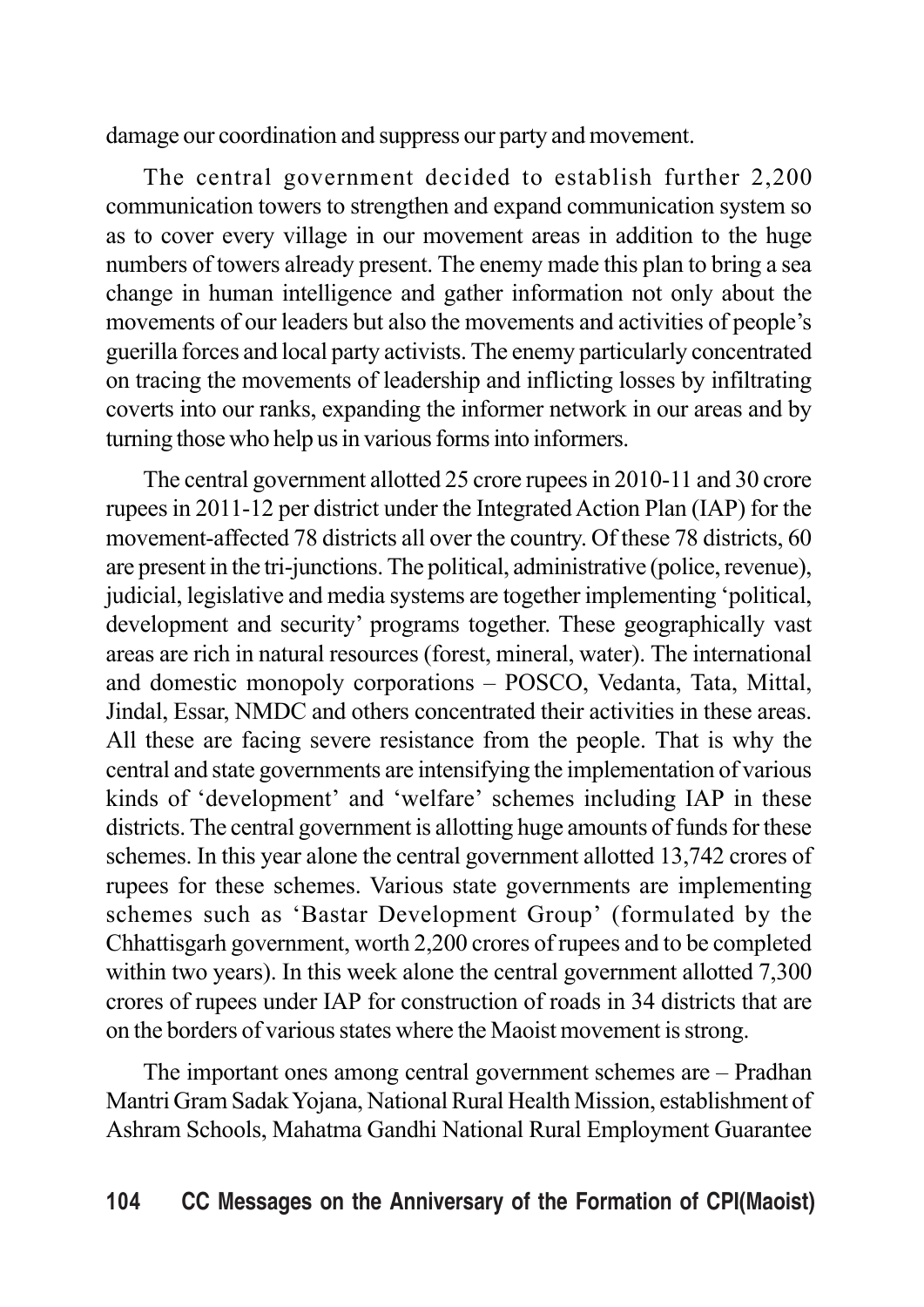Scheme, Sarva Siksha Abhiyan, National Rural Drinking Water Program, Rajiv Gandhi Grameen Vidyudeekaran Yojana, Integrated Child Development Services, Indira Awas Yojana, Forest Rights Act (2006) and **PESA** 

The government gave legality to the participation of NGOs in these reforms. As a result, various NGO organizations like Ramakrishna Ashram and Search are playing an active role in implementing the government schemes with government funds. In the name of giving rights over minor forest produce to Adivasis they are shouting from roof tops that they would implement the Lekha-Menda model (Gadchiroli, Maharashtra) all over the country in Adivasi areas.

The central government identified 30 districts among the 78 districts as the strongest for Maoist movement and posing greatest danger to itself. Among these it first concentrated on Saranda and launched the most counter-revolutionary 'Saranda Action Plan'. The trusted lieutenant of the imperialists and the Indian ruling classes – the central rural development minister Jairam Ramesh described this scheme as 'Saranda Model'. As part of this special program they deployed thousands of paramilitary and police forces simultaneously all over Saranda, established camps and carried on destruction, atrocities, murders and loot; immediately after this, these forces jointly with the central and state administration launched 'Civil Action Program' and other special 'development-welfare' schemes; along with these they blared propaganda using the multi-media of the ruling classes and brought in political parties and NGOs. The chief components of this program are deployment of Special Forces on a huge scale to 'use necessary amount of force' and dividing a section among the people and 'winning their hearts'. This is nothing but the most counter-revolutionary LIC policy-sponsored model formulated by the British-U.S. imperialists to fight the revolutionary movements. This ridiculous deceptive policy is known as "Clear, Hold and Build" in the parlance of Chidambaram and Jairam Ramesh. They decided to implement this in Sukma, Maad and Lalgarh. It was decided to extend this program to another 20 districts.

They are providing economic, political and social benefits to a section among the political leaders, officials, contractors, land lords, bad gentry, tribal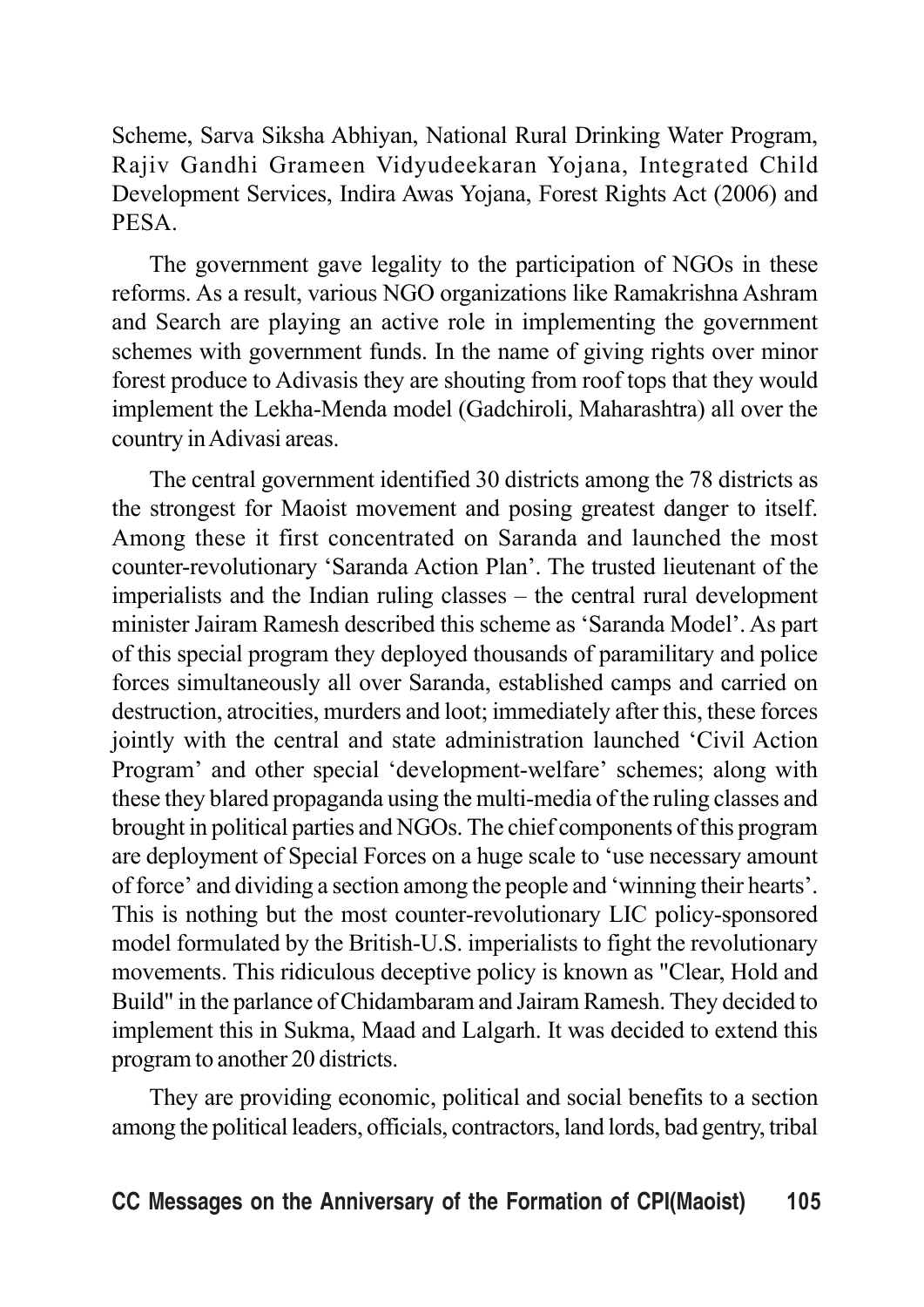elders, rich and middle peasants and are utilizing them as social base for them. They are establishing education hubs nearby enemy camps far away from the remote villages through schemes like Ashram Schools and Rajiv Gandhi Sarva Siksha Abhiyan. In the name of providing employment opportunities to unemployed youth they are recruiting them on a huge scale into police, paramilitary and military forces trying to turn them into guinea pigs in the War on People, apart from ensuring that they do not become a recruiting source for the revolutionary movement. In the name of providing rights on land they are giving land *pattas* only to a few lands that were being ploughed by the Adivasis since generations. Some of the Adivasi-peasant youth are being turned into contractors. They are connecting villages with a population of 250 (50 houses) with towns through roads and are linking them with centers of enemy forces and market of foreign and domestic corporations. On the other hand, they are constructing roads, culverts, electricity and communications on a war-footing by allotting thousands of crores of rupees in the name of infrastructure to facilitate the loot of water, forest and mineral riches in the forest areas through these roads. In the name of spreading education in forest areas, they are manufacturing an army of unemployed needed by the foreign and domestic corporations. They are developing a market-dependent economy by destroying the self-sufficient economy of the Adivasis-peasants. They are trying to weaken the social base of the revolution by isolating the revolutionary forces from the people.

Since the launch of the OGH, the enemy is openly and incessantly propagating shamelessly that they would completely wipe out the revolutionary movement within seven years, that Maoist party cannot achieve victory by fighting the government that possesses an Army with lakhs of soldiers, that Maoist movement is bound to be defeated and that people must leave the party, PLGA and mass organizations and join the government forces or turn into informers. They are propagating that there are differences in the party by making a mountain out of a molehill. They are propagating exaggerated lies to create a local – non-local divide by inciting localism inside the party. Psychological operations were linked with counterinsurgency operations and are carrying on propaganda through multi-media as never before.

The CPI (Maoist) tried one more time this year to place its correct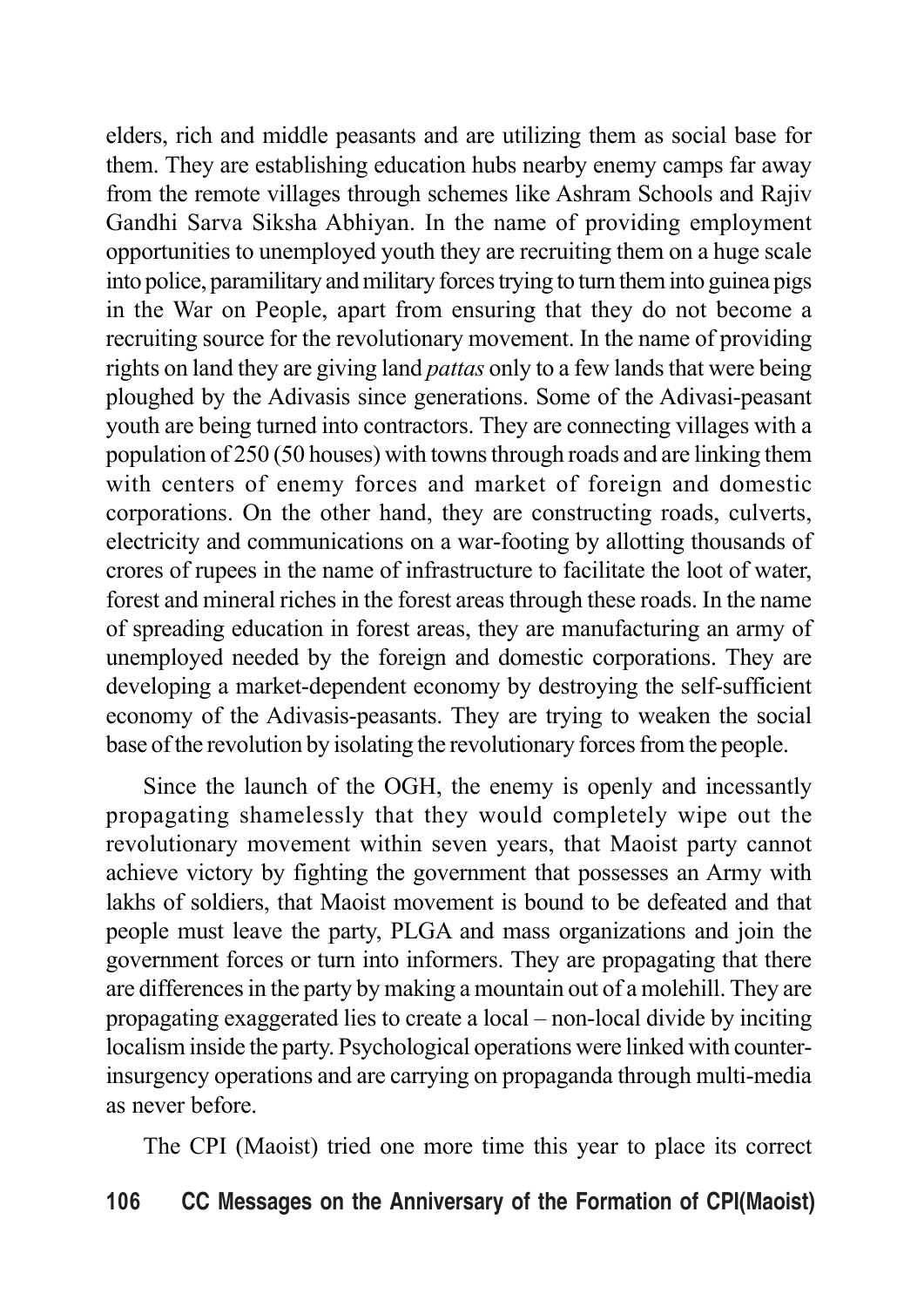proletarian revolutionary path against the Indian expansionists and the imperialists for the liberation of Asom oppressed nation and the oppressed people's liberation and mobilize them. As soon as the oppressed Asom nationality began waking up with Maoism the Delhi rulers, the opposition parties that are hand in glove with them, their mercenary military, paramilitary and police forces were terrified. They kicked up a propaganda ruckus that Maoists are penetrating into all North-East nationalities and launched military offensives. Four beloved sons of the Asom oppressed people – comrades Siddharth Burgohain, Rajiv Gogoi, Arup Chetia and Kamla Gogoi were caught, tortured cruelly, shot dead and an encounter story was cooked up. Comrade Pavel who was seriously injured while the Maoist guerillas conducted an attack on the government forces died a hero's death. The Indian expansionists are daydreaming that they can permanently stop the Maoist party from taking root among the oppressed nationality of Asom.

In the past one year, the government Special Forces intensified their attacks for the suppression of revolutionary movement in Malnad (Western Ghats) of Karnataka. Terrified that the Maoists are penetrating into the forest villages of vast Western Ghats in Kerala and Tamilnadu, the government forces are conducting combing operations and launched fake reform programs and foul propaganda along with them. The governments in Uttar Pradesh, Punjab, Haryana, Uttarakhand and Delhi are carrying on repression in various forms on the revolutionary movement.

The central and state governments resorted to fake encounters this year too just as they did all over the country in the past; they arrested members of mass organizations, RPCs and people on a vast scale, tortured them and forcefully turned some of them into SPOs and informers and foisted cases on many of them under fascist laws such as UAPA and state special acts and hundreds of them were put in jails by booking them under false cases. Gang rapes on women, razing down, destruction and loot of villages and massacres were conducted on a wider scale. All the state governments increased the prize on the heads of revolutionaries as an incentive to the police officers; the compensation given to the families of people's enemies and betrayers who were punished by the revolutionary movement and to the police and paramilitary forces were increased to lakhs of rupees; the destructive activities of killer gangs were made extensive.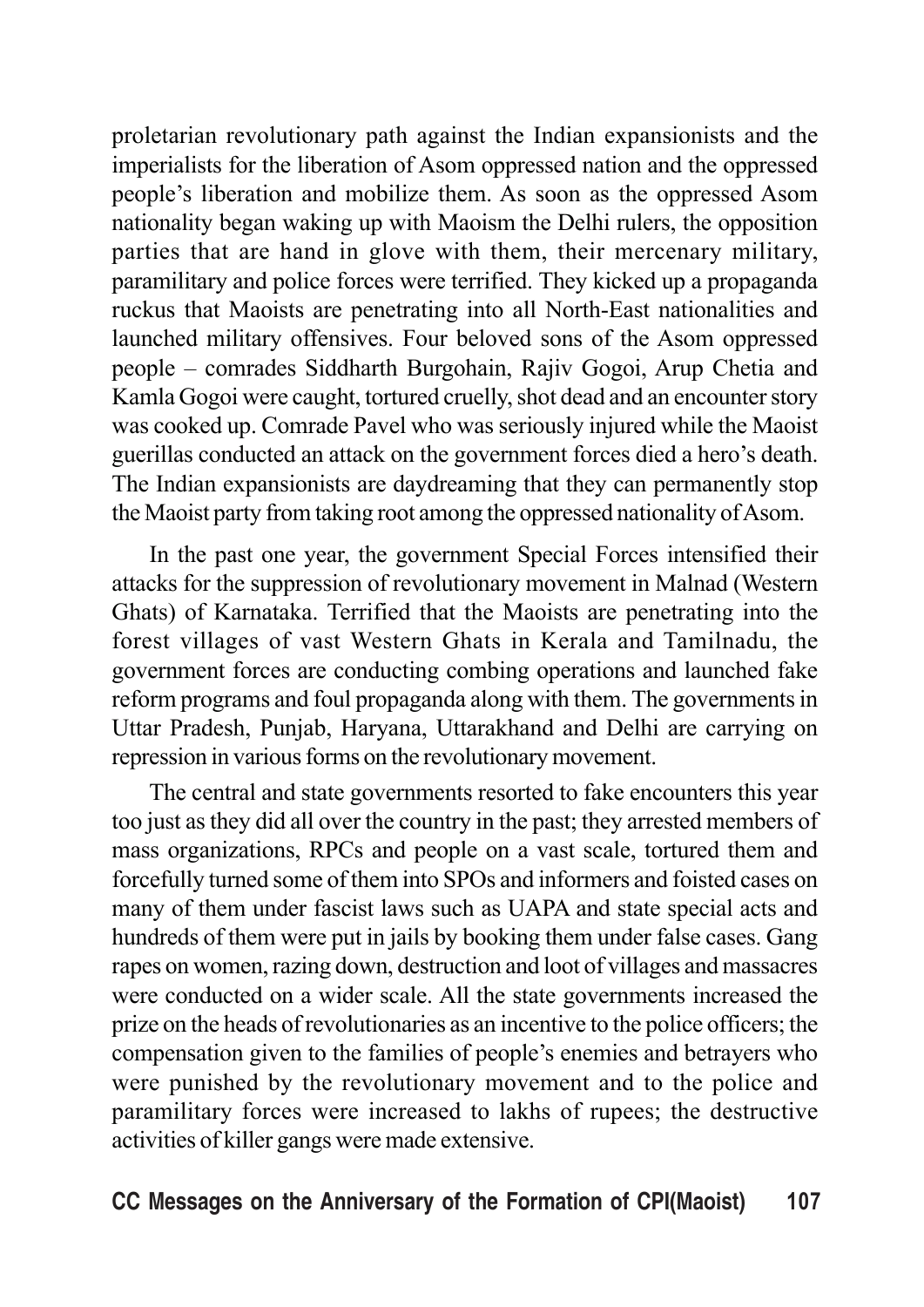Many of the central and state leaders incarcerated since many years in various prisons without bails were sentenced to life and harsh imprisonments under various fascist laws. The sessions court sentenced four comrades including comrade Jeetan Marandi, leader of the people's cultural organization (Jharkhand Abhen) to death. (Later this was annulled by the High Court). Thousands of Maoist leaders and activists, mass organization activists and people of revolutionary movement areas are incarcerated in prisons all over the country even to this day. The ruling classes are implementing repressive measures countrywide in various forms even on mass organizations working legally and are obstructing their activities at every step.

#### **Our War of Resistance**

In the past one year we achieved some positive results in political sphere, guerilla warfare, party consolidation, consolidation and expansion of RPCs and expansion of the movement. We could achieve these only through our heroic and determined resistance by our party, PLGA, mass organizations, RPCs and people to OGH carried on by the ruling classes.

We placed before the people ideologically and politically the reasons behind waging of OGH and brutal repression on various people's movements by the Indian ruling classes in collusion with the imperialists, particularly the U.S. imperialists and rallied them against this offensive considerably. Though there are variations in people's mobilization against OGH according to the condition of the movement in various areas, we could clearly state that defeating it is the present political task of the people of this country. We could clearly state that this offensive on the Maoist party and the people is going on as we are politically mobilizing people and building movements against the imperialists and their lackeys who want to carry on their exploitation and oppression and loot of vast natural riches without any hurdles and to wipe out the new political power that is emerging from the womb of the present exploiting society as an alternative to it and showing the correct alternative path to the people of this country. We could clearly place before the people that PPW is the only way to radically change this appalling condition. Revolutionary parties-forces and anti-imperialist mass organizations of Philippines, Turkey, Italy, Greece, Britain, Belgium, Germany, U.S., Canada,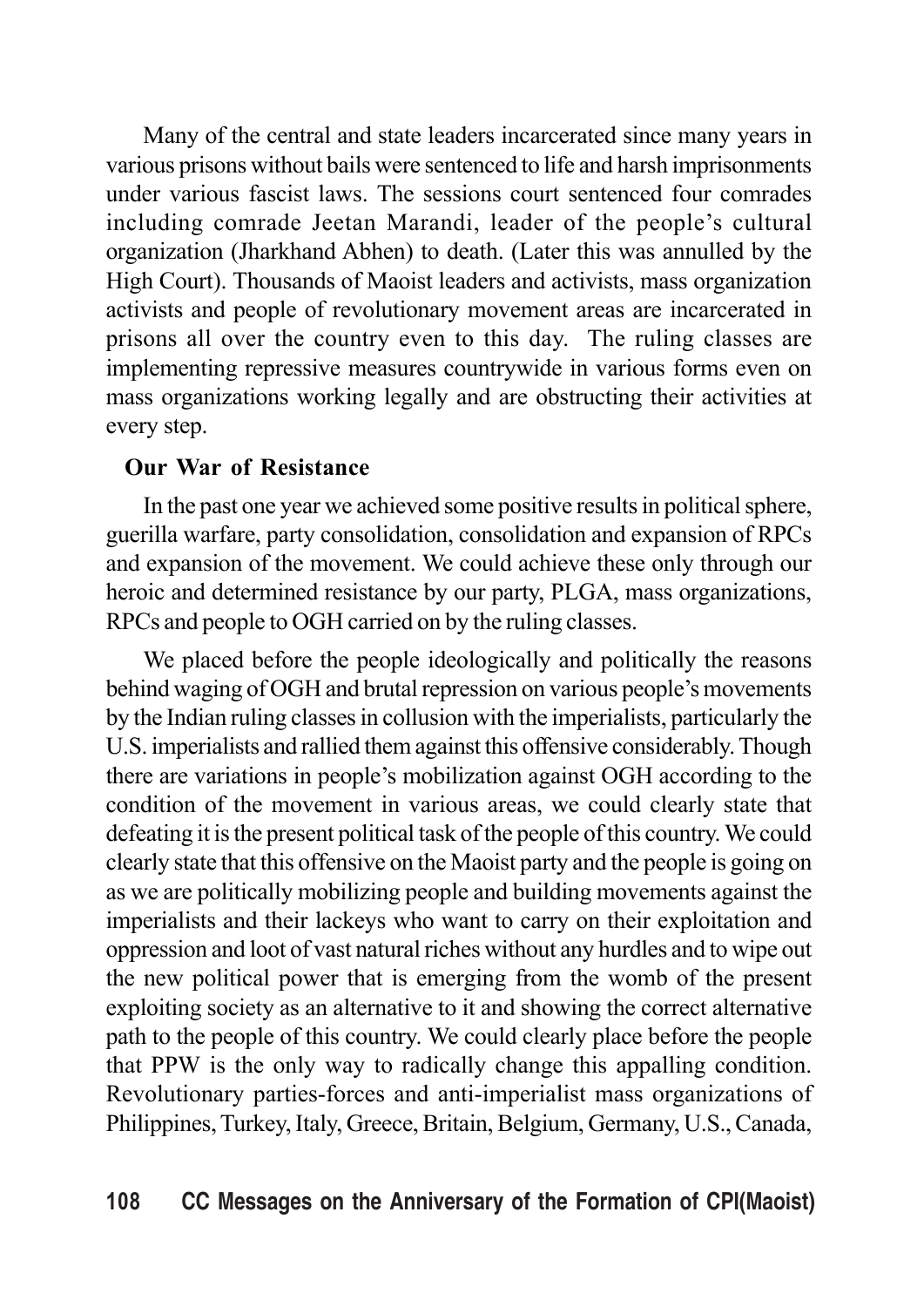Brazil and other countries conducted solidarity campaigns against OGH and in support of the Indian revolutionary movement. As far as Indian revolutionary movement is concerned this has lot of significance.

The PLGA forces, mass organizations, RPCs and people led by the party very bravely resisted the counter-insurgency operations carried on by concentrating on guerilla bases-strategic areas with the aim of wiping out the Maoist party, its leadership, guerilla bases, mass organizations and activists by deploying thousands of central and state commando forces such as CoBRA, Grey Hounds, SOG, STF, Crack Forces, Striking Force, C-60 and Hawk Force along with lakhs of paramilitary and police forces. The armed resistance actions of the PLGA forces, TCOCs, the resistance in various forms by the people and the protest movements conducted by the democratic forces could stop the aggressiveness of the enemy forces to some extent. The brutal destruction, atrocities and massacres carried on by the enemy forces in the name of counter-revolutionary operations have not only shamed the enemy in these areas but all over the country. This gave further legitimacy to the war of resistance and the people's movement that were waged in these areas. In areas where we are weak and where we could not take the initiative for armed resistance, not only have we suffered losses to our subjective forces but our mass base weakened too. We could relatively actively resist the enemy forces in DK, Jharkhand, Bihar and AOB. Armed resistance in Lalgarh weakened. In some areas such as Odisha, North Telangana, Maharashtra and COB we could carry on resistance only very limitedly. We could arm the PLGA with the arms seized from the enemy. Some brave fighters like comrade Ranita (DK- Area RPC President) were martyred fighting back with supreme valiance the enemy forces in armed engagements in various areas in our country. On the whole, while fulfilling the multi-pronged tasks of the movement we could achieve positive experience to some extent in guerilla warfare as part of it.

The blood-thirsty Indian paramilitary and police intelligence officials caught one of the top leaders of our party comrade Kishenji, tortured him most cruelly and shot him dead in a fake encounter. Though the number of losses we suffered in the past one year when compared with those after the 6th Party Formation Day celebrations were lesser, losing comrade Kishenji was an enormous loss to our party. As part of fulfilling the multi-pronged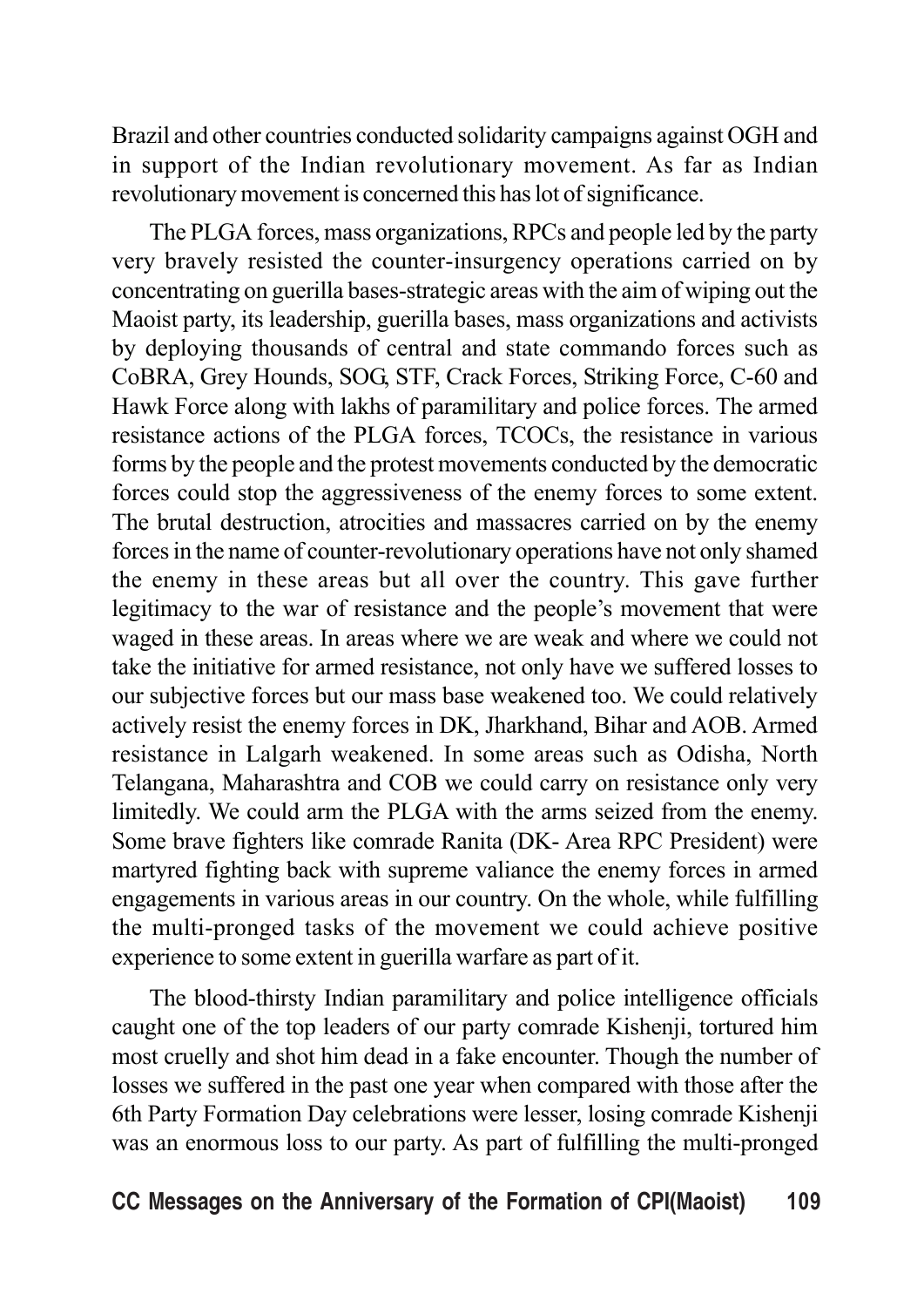tasks amidst the enemy counter-revolutionary offensive we could impart training to some extent to consolidate the Party, PLGA forces and the mass organizations ideologically, politically, militarily and organizationally. In some states we conducted plenums and extended meetings to review the movement from top to bottom and to elect suitable leadership.

While conducting offensive by concentrating on the strong movement areas to isolate and damage them, the enemy is forming carpet security in the new areas of our extension to prevent them from expanding and is seeing to it that we do not become stronger. We could consolidate in some areas while fighting the enemy in new areas and putting efforts to increase mass base in the new areas.

As a result of our failure in rallying people actively and widely in war of self-defence and in preserving our leadership by understanding the deceptive tactics implemented by the Trinamool Congress in cahoots with the central government to suppress the revolutionary movement after it came to power in West Bengal, the historic Lalgarh people's upsurge suffered a setback. Though the Lalgarh movement suffered a setback, though its architect Comrade Kishenji and some more leaders were martyred, the great experiences imparted by this glorious movement would be very useful to the Indian revolutionary movement. At present, the objective conditions necessary to give birth to many more such movements by creatively applying those experiences are all very much present in our country. There is no death to the immemorial Lalgarh and martyrs such as Kishenji.

The Narayanapatna movement is enduring while facing the severe repression unleashed by the central and state governments. We conducted struggles by actively rallying people on the displacement issue in the vast Adivasi areas in our country. As part of implementing agrarian revolutionary reforms, we conducted 'land leveling' campaign in Dandakaranya to make the lands of poor peasants arable and to increase productivity. We conducted propaganda and struggles on various people's issues in various areas in our country. We put efforts to increase mass base through all these. The protest movement that was conducted against OGH is an integral part of this.

We put efforts to build movement in various states in support of the struggles conducted by the thousands of political prisoners in various prisons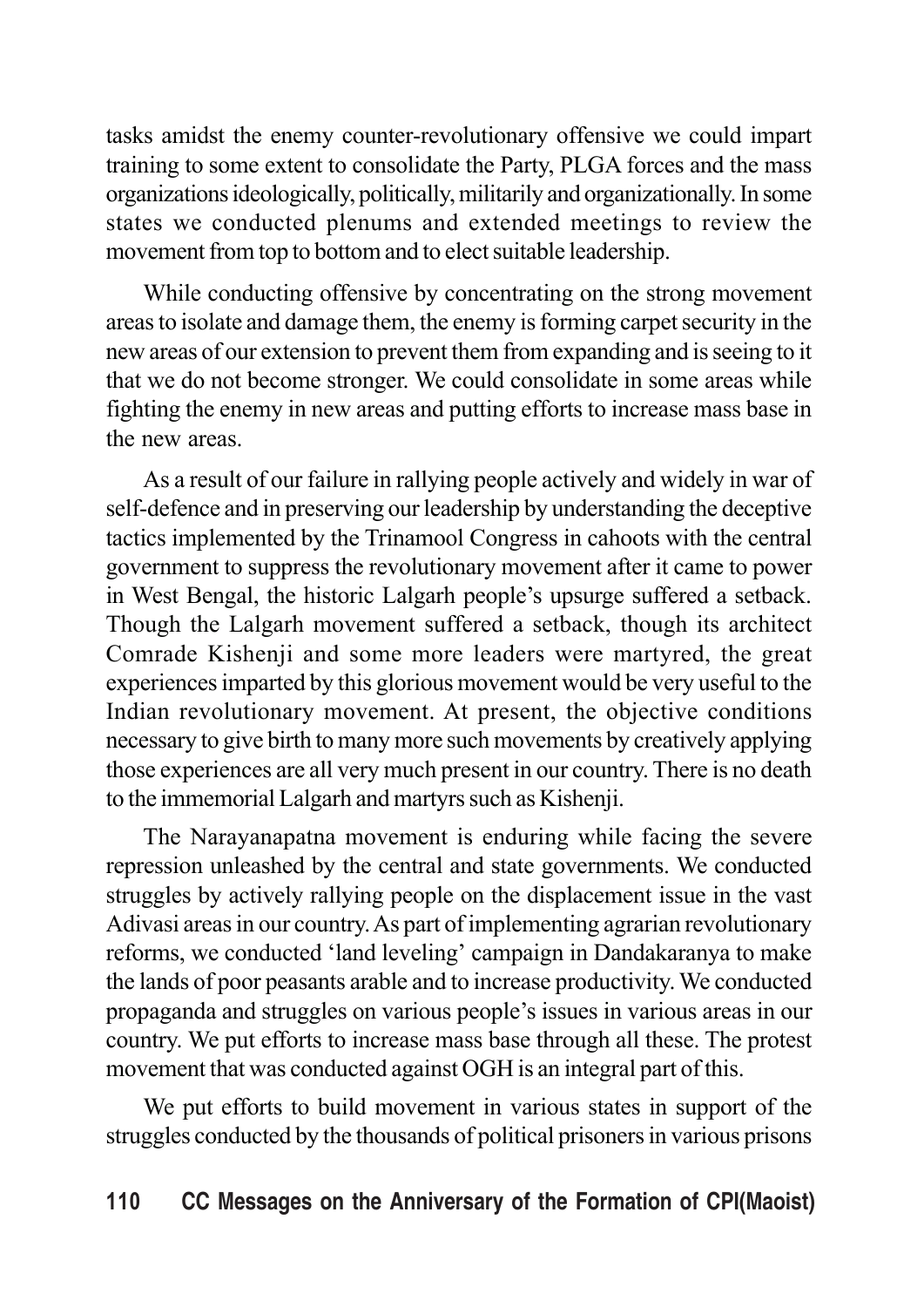in our country. Though there are limitations to this movement, it is essential to advance this by consolidating it. We conducted several political campaigns to strengthen mass base. We could rally people in our strong areas to protest the continuous offensives conducted by the enemy to damage our mass base. We tried to expose the psychological operations and fake reforms conducted without respite against the revolutionary movement by the enemy. On the whole, though there are limitations to the successes achieved by us while trying to fulfill the multi-pronged revolutionary tasks in the past one year, these have a lot of significance. We will have to overcome our shortcomings and weaknesses. Our Central Committee is placing before the entire party the tasks of reducing our losses, consolidating our subjective forces, of increasing our mass base and armed resistance and successfully advancing the People's War by overcoming our shortcomings and weaknesses. For this it is very much essential for the entire party to rally in a united manner.

#### *Comrades,*

Conduct the 8th anniversary celebrations of our Party in every village and nook and corner wherever our Party units-members are present with brimming revolutionary enthusiasm. Conduct propaganda campaigns and meetings regarding these anniversary celebrations in creative methods. Hoist aloft the red flag of our Party during the meetings. Pay revolutionary homage to the thousands of martyrs who laid down their lives in the Indian New Democratic Revolution (NDR) until now and to the 110 martyrs who laid down their invaluable lives in the past one year. Hold aloft the revolutionary ideals of these our martyrs and those of all the comrades who laid down their lives in the revolutionary movements of various countries. Learn from the valuable experiences we gained from the successes we achieved. Declare that the Party would learn from the mistakes committed in its practice and would see to it that they are not repeated. Place clearly before the people about the excellent revolutionary situation and the movement tasks that are to be fulfilled. Take the successes and the new experiences achieved by the Indian revolutionary movement in the past and in the past one year into the entire Party, PLGA, mass organizations, RPCs and the people. Invite young women and men to join the party on a huge scale and play an active role to take the future of the country into their hands. Practice democratic and communist culture and values. Pledge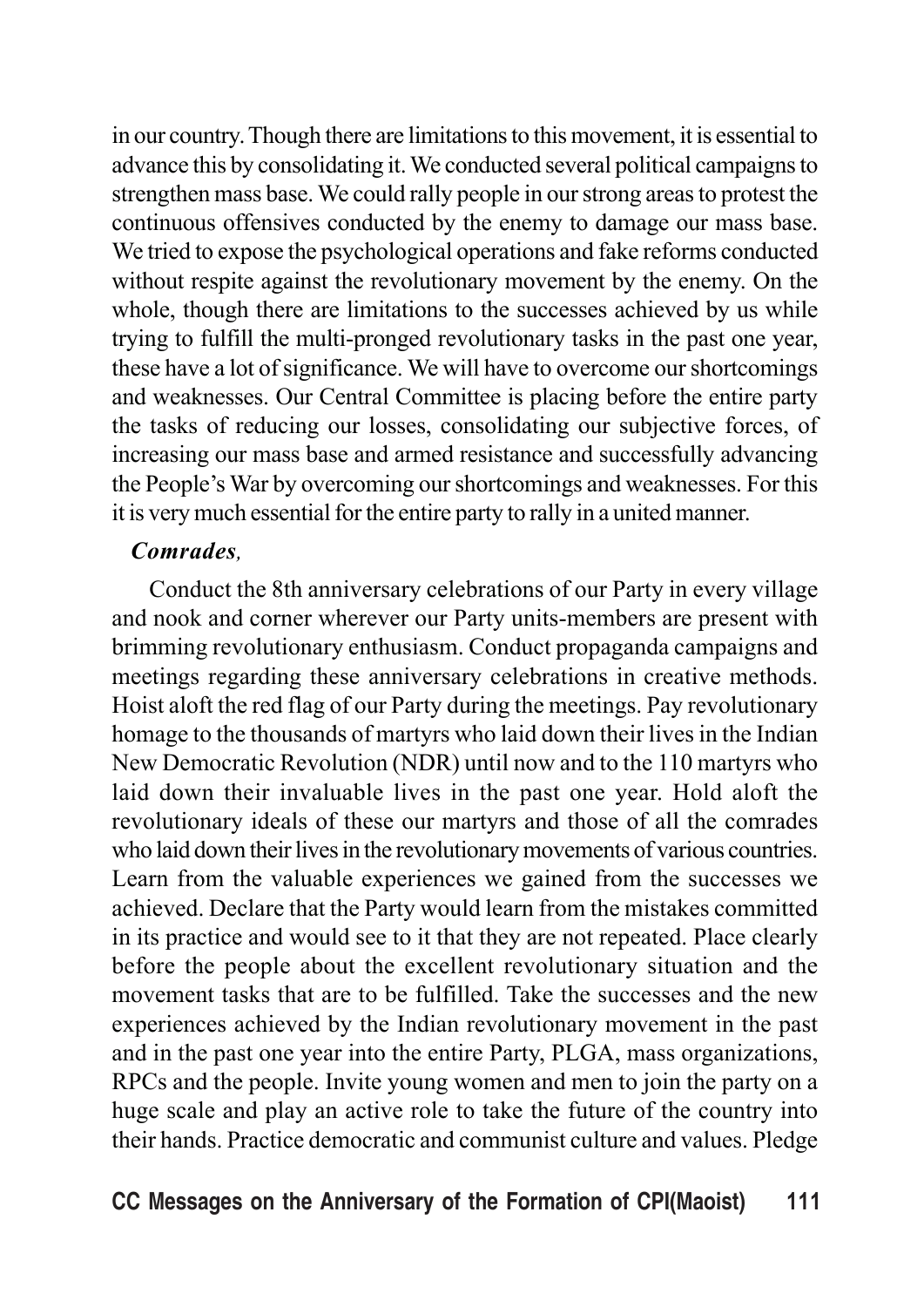that we would advance forward with determination in the path of Protracted People's War (PPW) prepared to face any number of difficulties, hurdles, tears, sacrifices, turns and twists for the victory of the NDR. Celebrate the formation day of the Party as a day of inspiration to rededicate ourselves for fulfilling the dreams of our martyrs and for the victory of our revolution.

# **Present Tasks**

We had briefly touched upon the present economic and political conditions inside our country and the world, the intensity and enormity of the OGH being carried on our movement and the various democratic movements by the enemy, the condition where the enemy is giving special training to military forces in large numbers in Maoist counter-insurgency to bring a leap in this offensive, the successes achieved by us in PW in the past one year, the shortcomings that occurred in the course of our practice and the weaknesses of our movement. Under these circumstances, it is essential to preserve our subjective forces, to increase them and to gradually bring a change in the extent of our movement areas, in the intensity of the guerilla war and its extent. In such conditions, we must take up immediate tasks that would strengthen our party, that would fight back the OGH-Indian Army offensive and defeat it and that would increase the mass base and implement them creatively. It is essential that our entire Party, PLGA, mass organizations and RPCs stand united and work with revolutionary dedication and courage to fulfill the tasks decided in our Unity Congress-9th Congress and for fulfilling the dreams of our martyrs.

**1. Transform the Party into an impregnable, most secret, strong and militant leadership body of the proletariat :** At present in the Indian revolutionary movement, our Party is facing complex problems. In order to properly solve these problems and advance the revolutionary movement successfully, the most crucial task would be the ideological, political and organizational consolidation of the Party. The Party must strengthen itself and the PLGA along with it; people must be well consolidated into various structures. It is very much essential for the party to be immersed in continuous ideological-political study-training and organizational work with unflinching dedication in order to develop into an efficient leading body. As there is not enough training inside the party, many shortcomings are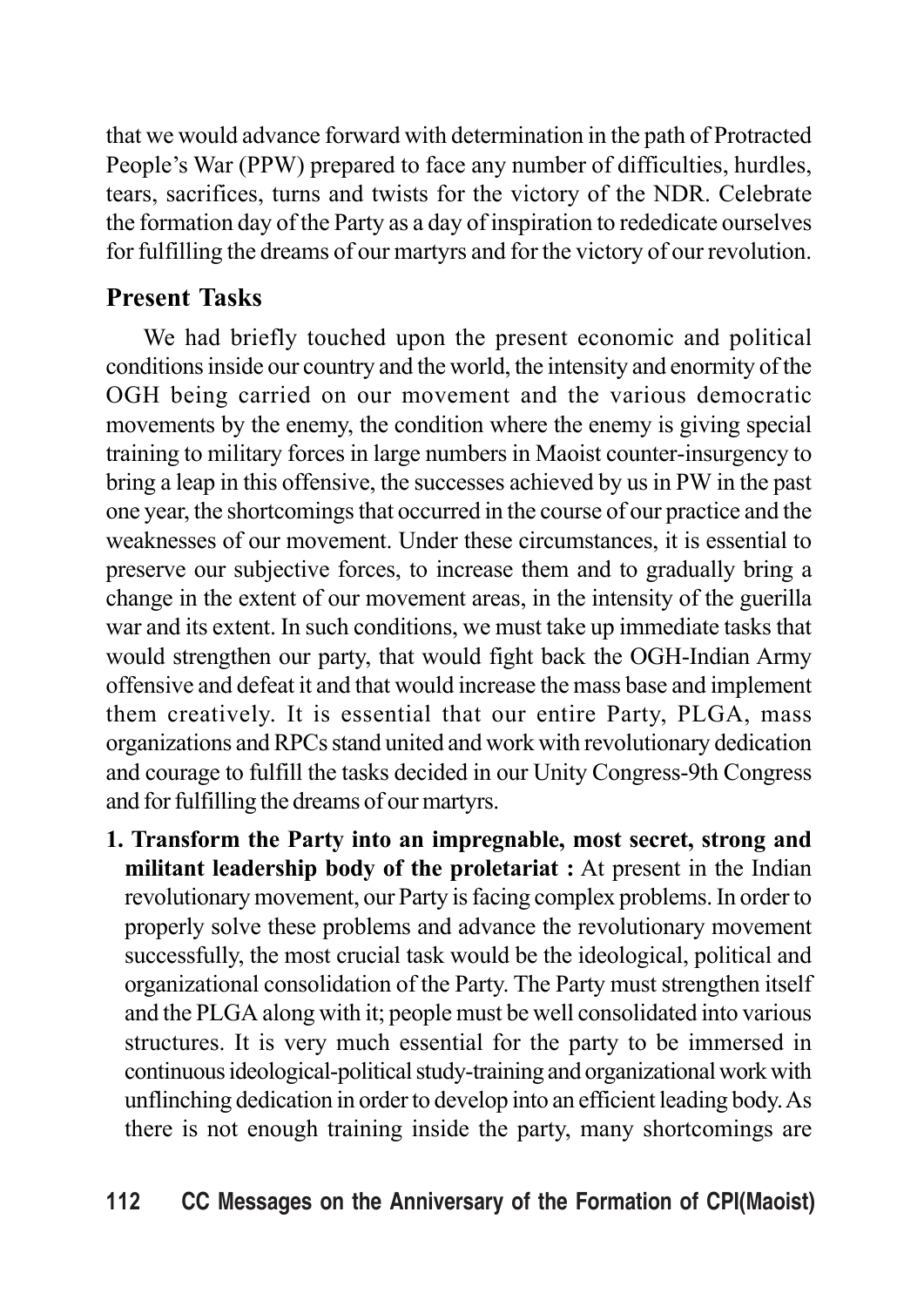occurring in matters such as implementing party policies, conducting revolutionary tasks, implementing discipline, understanding the nature of the enemy offensive and formulating tactics by analyzing the changes occurring in the conditions. Due to this, the level of the party is not developing much. In the conditions where there have been losses to the higher level leadership of the party along with losses at various levels, we must carry on our study and training with lot of determination in a further planned manner to develop new leadership and to bring new forces into the party.

We cannot implement better work methods without better organization. We cannot develop mass movement nor implement Party policies. If our Party structure is not well-built, we would not be able to rally the vast masses into practice to catch up with the revolutionary conditions and achieve development. We would even lose the favorable opportunities for the movement. This is one of the important organizational problems that we are facing. If a small party is to develop into a big party, we must politically involve the people in the movement. Only when we have a well built structure with young women and men can the party be strong. It would be difficult to successfully complete any work when we lack discipline, lack firmness in organizational work and respond lately. We must increase the number of responsible comrades and active members in our party. In the present conditions, we must give first priority to increasing party quality instead of numbers. It is from such comrades that we must select comrades to be developed into leaders and for specialization. Collective spirit should compulsorily get reflected in the practice of entire comrades in implementing party policies. Unity should develop between old and new cadres. We must strengthen the unity inside the party by filling the gap that has come about between leaders and cadres and the party and the people and develop lively relations. We must develop democracy inside the party and implement democratic centralism firmly. Along with these we should implement the three-point work style taught by Mao and the mass line of 'from the people to the people'. Leadership must check the work of cadres at various levels, correct the shortcomings in their practice and help them to develop. Party must increase its influence inside mass organizations, develop party structures among them and help them to rally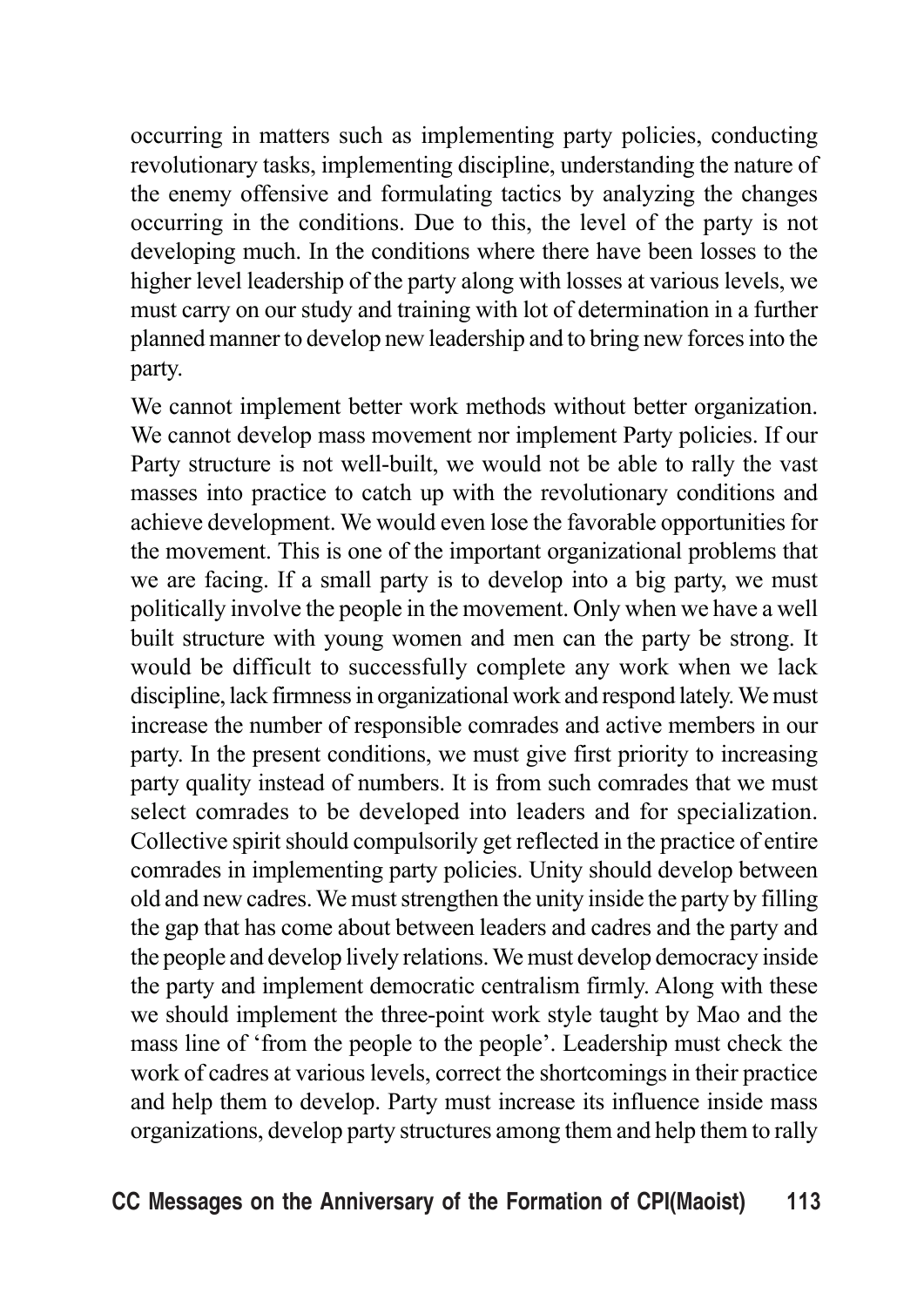vast masses under party leadership.

We must fortify party security to preserve our subjective forces from the enemy offensive. In the conditions where the police, paramilitary and military intelligence agencies are very heavily concentrating their offensive to wipe out the party and particularly the leadership with the complete help and support of the intelligence agencies of the U.S. imperialists, preservation of our subjective forces, particularly the leadership would be a precondition for the victory of the revolution. So we must firmly implement the secret regulations and methods of our party. A party that does not implement secrecy would face easy defeat in its struggle against the enemy. If we cannot prevent losses considerably and cannot preserve our leadership and subjective forces, revolution would not be victorious. To prevent losses and to efficiently wage PW with appropriate tactics, we must definitely study the LIC strategy and tactics implemented by the enemy. We should implement PPW strategy and tactics according to the changing conditions in order to fight them back. We should constantly develop our understanding regarding implementation of secrecy in carrying on our work in all the spheres. Party must improve underground method, work and methods. All levels of party cadres and members working in all spheres must strictly implement underground rules and methods. We should definitely prevent the infiltration of the enemy into the party. We should increase alertness inside the party towards spies, informers and coverts. Casual attitudes and sectarian methods in this matter would greatly harm the party. Negligence, indifference, casual and noninterference attitudes towards them would cause extreme damage. The Party, PLGA, mass organizations and RPCs must improve education among the people to prevent their infiltration and to chase them away from among our forces.

Party and PLGA must lead the revolutionary movement with unflinching confidence towards revolutionary goal so as to face difficult situations. It would be the most essential task of the leadership to fight back and control the enemy by working as an efficient command to advance the revolutionary movement. It would be a touchstone for the leadership to be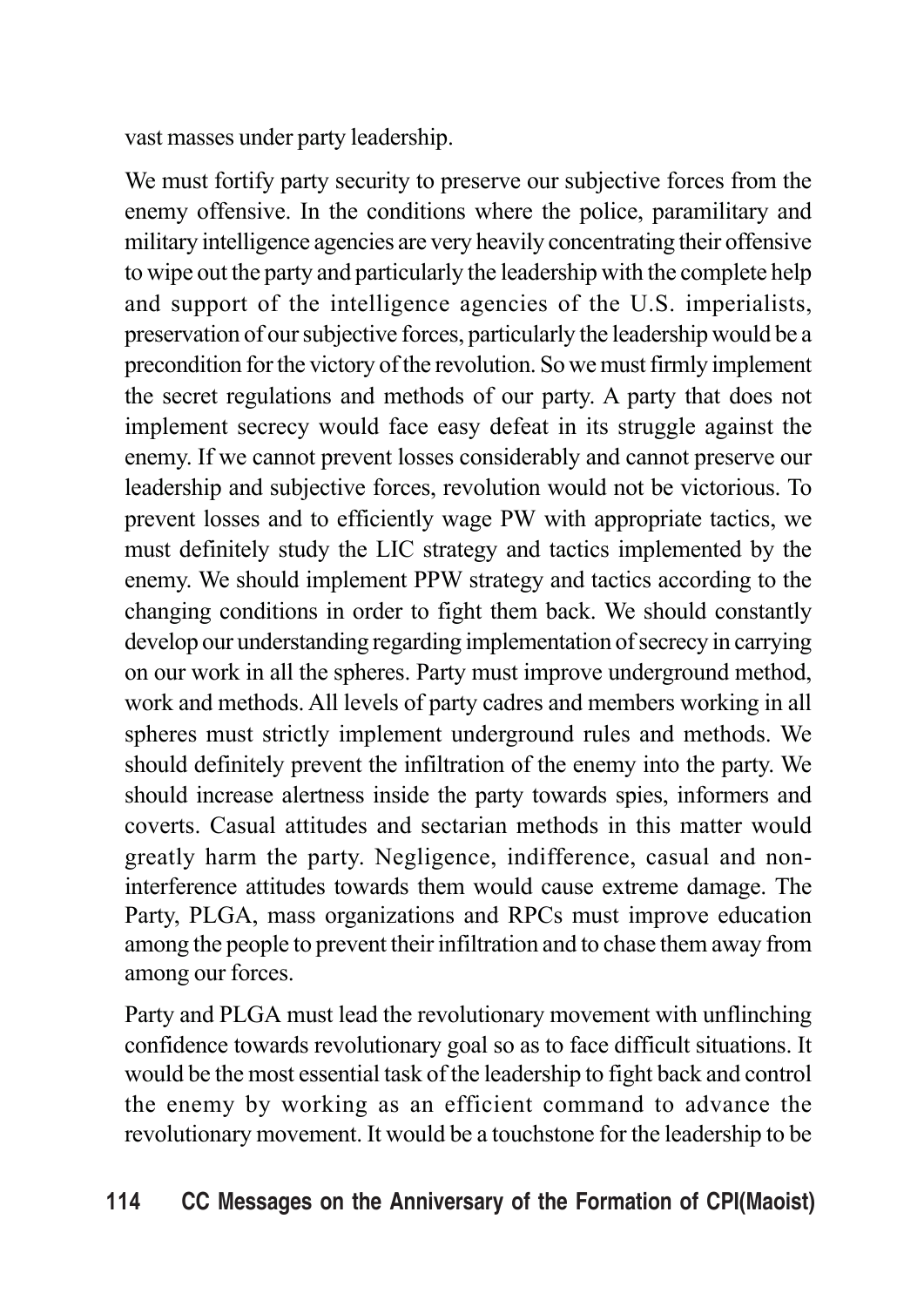able to work efficiently by steeling itself under difficult conditions. "You must not only be dedicated towards your duties, possess iron discipline and be staunch and stubborn even if the sky falls on you, but also possess the verve and ability to respond with the speed of lightning." – Mao

In the backdrop where the ruling classes have cruelly murdered Comrade Kishenji and caused enormous damage to the party, it is essential that we put great efforts to turn innumerable comrades into his successors to fulfill this loss. CC is calling upon all Regional Bureaus and State Committees to take up a special campaign on the occasion of our Party Formation Day this year in memory of that great martyr and to run this campaign effectively by formulating appropriate program to consolidate the party ideologically, politically and organizationally and to recruit new members into the party.

As the objective conditions in our country are turning favorable day by day and the PW that is led by our party is influencing the people vastly, several workers, peasants, students, intellectuals, youth and activists of various oppressed sections would come forward to join the party. In a vast country like ours, our party must put efforts to increase innumerable party members by penetrating further into millions of people, by mobilizing them politically, getting closer to them and consolidating them. We must recruit more members with appropriate qualities from time to time to expand the Party. Party must keep on penetrating into the people, get closer to them, lead them efficiently, consolidate and expand by recruiting new members from time to time. If not, we will not be able to fight back the offensives of the counter-revolutionary forces and advance the movement.

We must strengthen the party by carrying on criticism – self-criticism inside the party committees in a principled manner that would help to preserve the political line of the party, to implement party policies creatively, to improve work style and fighting style and to get rid of the bad trends that raise their head inside the Party and the movement. The rectification campaigns that we conducted to correct our mistakes and shortcomings and to get rid of our weaknesses were only partially successful. So we even suffered losses by making mistakes in practice. It is essential to put

# **CC Messages on the Anniversary of the Formation of CPI(Maoist)**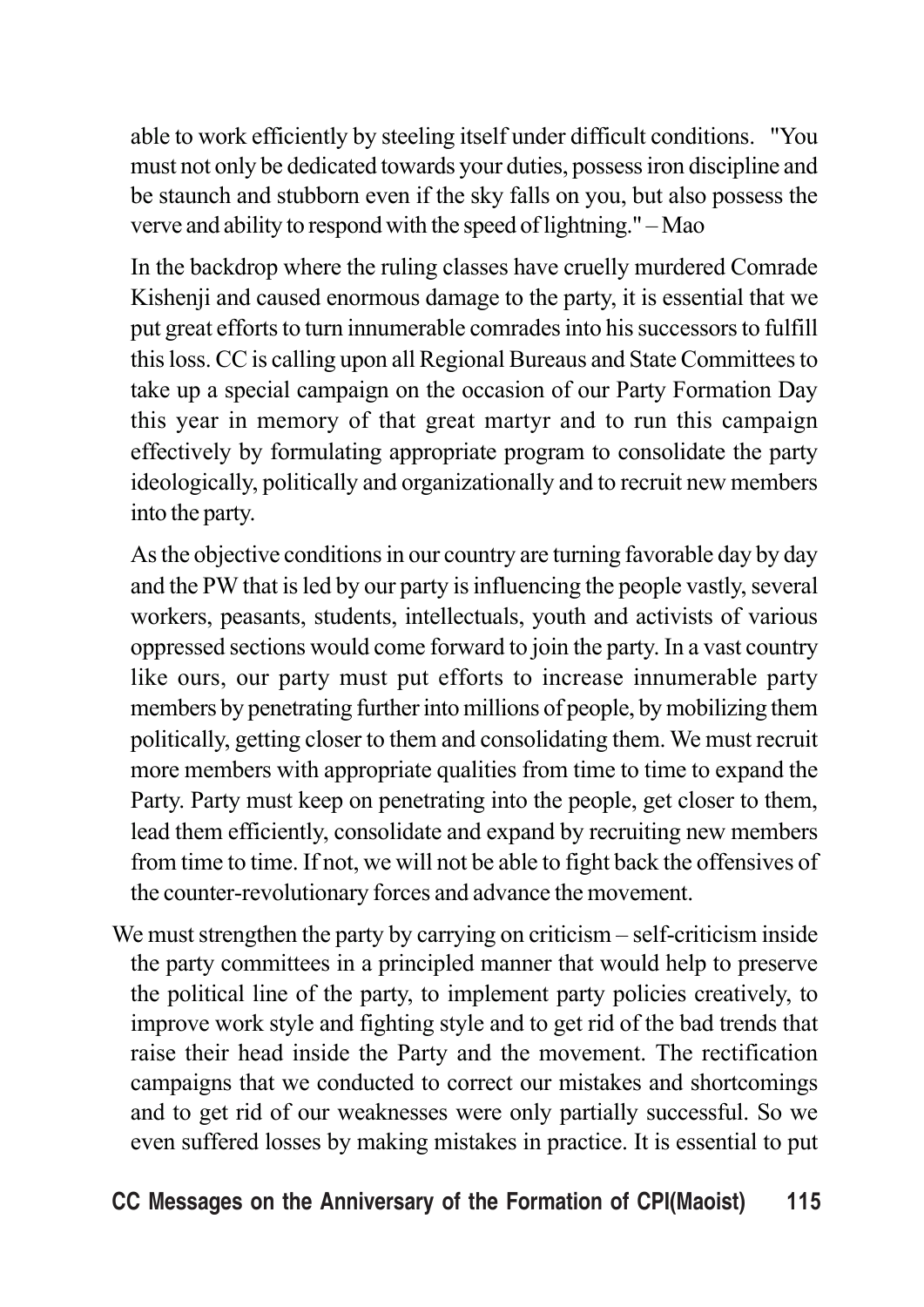special efforts to get appropriate results by conducting criticism – selfcriticism and rectification campaign effectively.

**2. We must courageously and with determination fight back the OGH and military offensive carried on by the fascist ruling classes on revolutionary movement:** We must deeply study the reactionary LIC policy and its strategy-tactics (formulated by the imperialists against the political line of NDRs, PPW, its policies and strategy-tactics), its deceptive nature and the manner it is being implemented by the Indian ruling classes against us. We must concretely study the OGH carried on by the enemy to suppress the PW by following this reactionary policy and the transformation in the nature of war due to deployment of Army. We must understand about the Special Forces formed with a strategic viewpoint to suppress the PW, the intelligence mechanism, carpet security, the method of carrying on offensive by concentrating on all spheres, the fake civic action programs (CAP) being implemented to divert the people, the psychological operations and the evil designs to bring about a divide among the people and inside the Party.

In our War of Resistance we must give first priority to politically mobilize our entire Party, PLGA, mass organizations, RPCs and people against OGH and deployment of Army and to increase resistance. The Party and the PLGA must understand the dynamics of war and carry on the War of Resistance with utmost courage and valiance. We must give big blows on the weaknesses of the enemy and keep the initiative in our hands. We must actively mobilize the people to destroy the intelligence network being built by the enemy in the rural areas, to prevent covert operations, massacres, atrocities and destruction and to expose the rumors.

We must consolidate the military commands and commissions at various levels and develop them into efficient bodies. We must well train the PLGA in tactics to fight back the enemy Special Forces and the Army. We must increase discipline in PLGA to make it strong. An army without strong discipline cannot win the war against the enemy. Along with giving training to get rid of lack of initiative and inactiveness inside PLGA, the leadership must formulate program to constantly rally it actively and lead it directly. We must rally actively and widely the people's militia and expand people's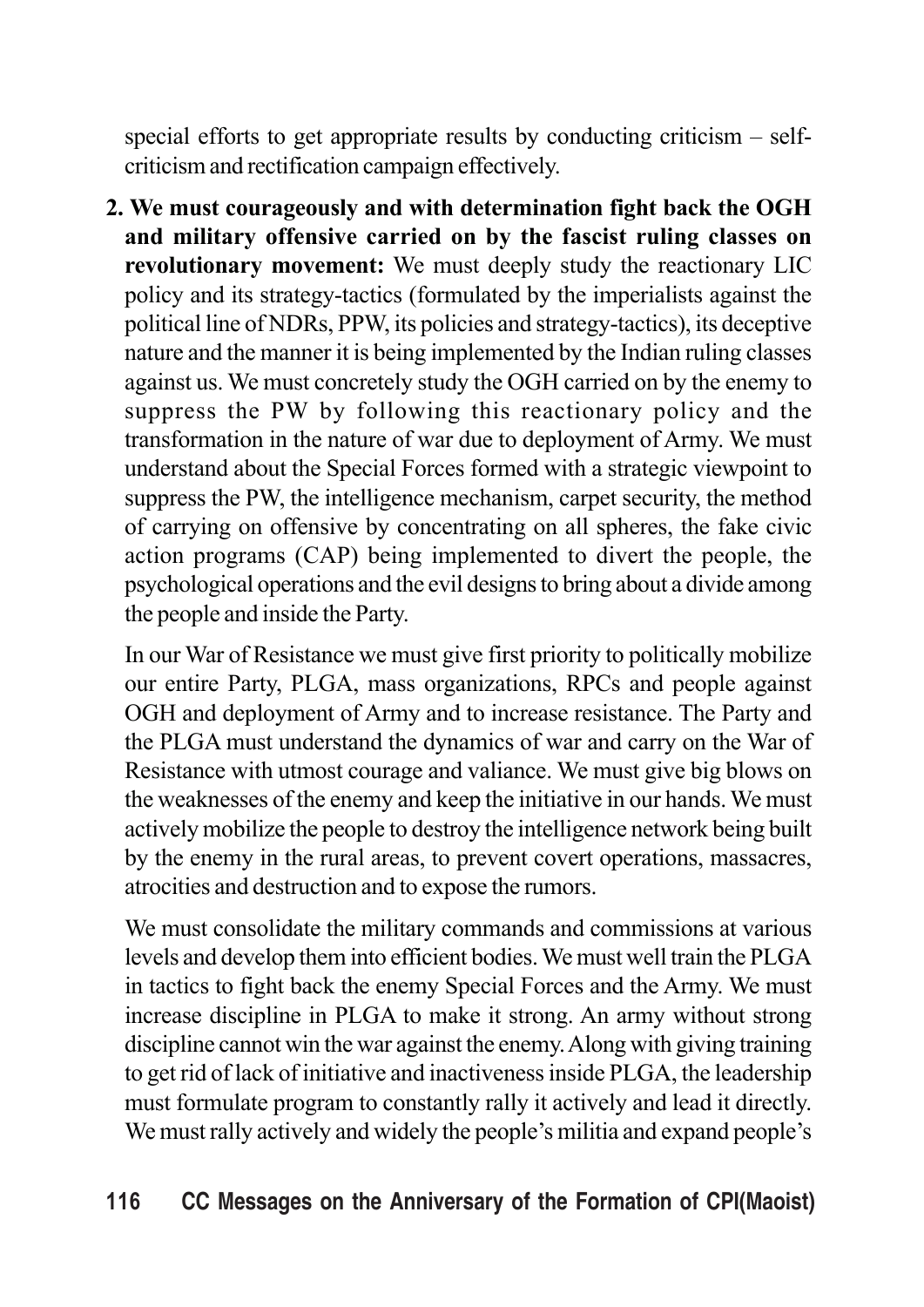army by recruiting the qualified members from this and build higher formations. We must put efforts to strengthen the auxiliary departments built for the PLGA to fight efficiently. We must conduct rectification campaigns effectively apart from conducting criticism – self-criticism regularly in meetings to help increase the fighting capacity of PLGA and correct the non-proletarian trends arising inside it.

We must conduct tactical counter-offensives and tactical counteroffensive campaigns (TCOC) to inflict blows on the Army and achieve new successes while preserving our forces and the movement. Along with formulating a correct plan we should make the appropriate preparations before every tactical counter-offensive and TCOC and then conduct operations. Only thus can we achieve successes in guerilla warfare. PLGA must implement Guerilla Principles of Operation in its daily life and battle operations. We must keep in view the interrelation between the various guerilla areas and put efforts to achieve relative control in C4I.

PLGA must maintain closest relations with the people. It must politically mobilize the people and consolidate them, develop their active role in PW, help them in building RPCs and in conducting economic affairs, contribute to development, education, medical care and welfare activities and develop democratic, socialist culture. Victory in our War of Resistance against OGH and the Indian Army would be dependent on how widely and actively the party and the PLGA would politically mobilize people against OGH, on how efficiently they would conduct the War of Armed Resistance and on how we would develop newer forces while preserving our forces and gain newer experiences in the course of this war.

**3. Vast masses must be mobilized into the revolutionary movement utilizing the excellent objective situation :** An excellent objective situation is present inside our country and the world at present. This is developing further favorably to the people day by day. Though revolutionary subjective forces are gradually developing in the world, they are still weak. The CC-3 meeting conducted in November 2010 assessed that the Party and the mass base that were relatively strong in our country by the time of the Unity Congress of our Party weakened gradually in some areas and had weakened considerably in several areas by end 2010.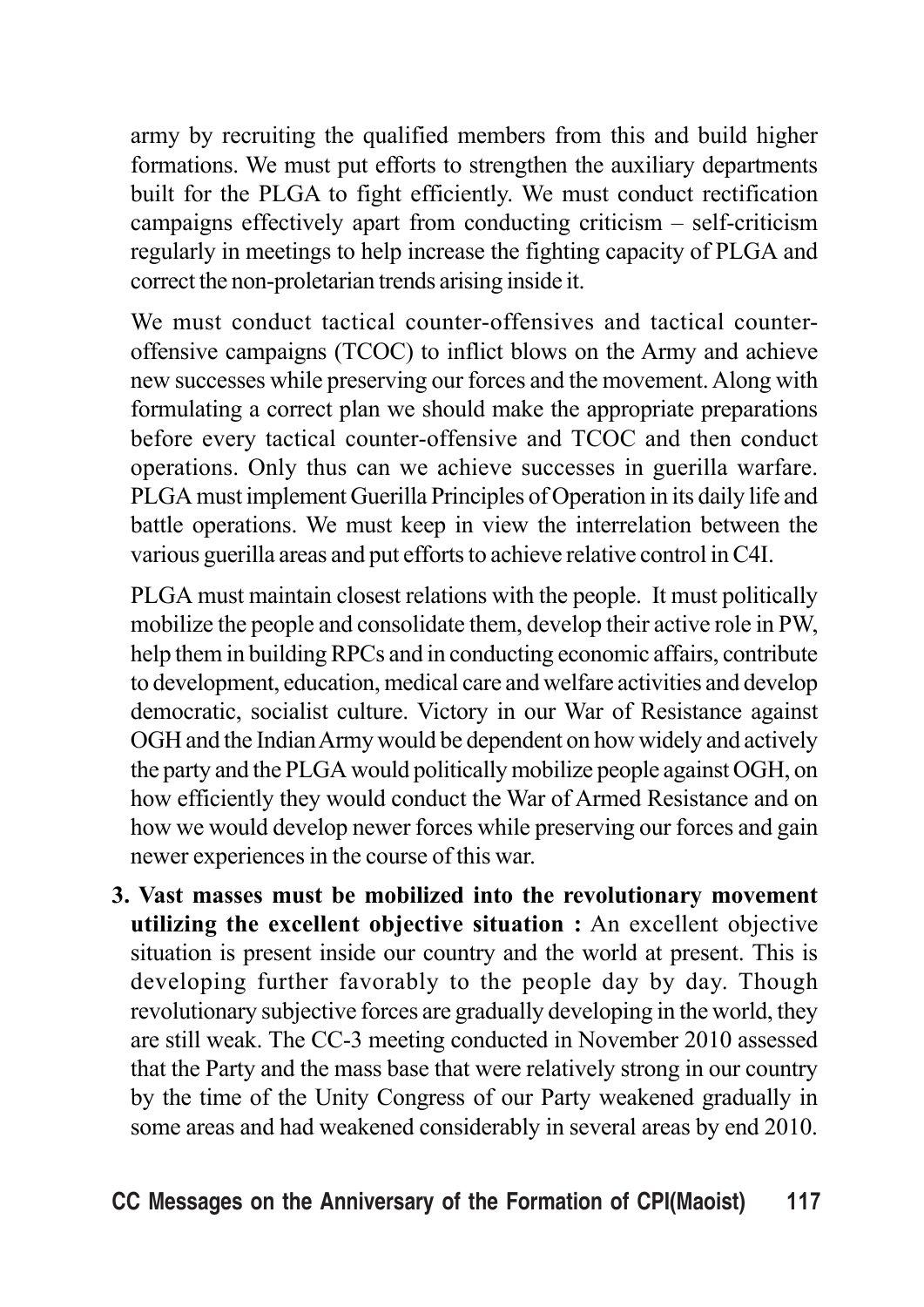So, the CC decided in that meeting that strengthening mass base and expanding it would be the fundamental task whether to fight back OGH-Army and advance the PW successfully, to build RPCs, run the political power of the people and establish liberated areas or to strengthen the party.

In order to increase the active role of the people in PW, we must develop the political work of the party so that people understand our general political line deeply. We must rally the people widely and militantly in political movements apart from rallying them on their day to day issues. In the present concrete conditions, we must widely rally the people against displacement, state violence, on issues of peasant-laborers, workers, students, youth and various oppressed social sections, civil rights, price rises, corruption etc. We must ideologically and politically educate the people who are mobilized into these struggles and consolidate them in various mass organizations and united front forums.

With the aim of establishing liberated areas in all strategic areas, we must develop mass base, build RPCs, consolidate them, expand them and develop them into guerilla bases. Mass mobilization without the political aim of developing guerilla warfare, building RPCs and expanding them and helping this effort would be nothing but reformism. We should correct the shortcomings occurring in uniting the vast masses against the main enemy and in forming appropriate united front structures and in consolidating them by establishing party leadership over them. We must correct the shortcomings of our party occurring in various forms in uniting strongly with the people and in implementing mass line. We should get rid of our sectarian and bureaucratic attitudes that are helping in isolating the people from the revolutionary movement and we should also not resort to any wrong acts that may harm the interests of the people. We should conduct criticism – self- criticism and rectification campaigns not just inside the party but also in the mass organizations led by us to correct such mistakes. We must expose the sham of fake reforms constantly brought to the fore by the enemy to isolate the people from the revolutionary movement. We should strongly fight back the psychological operations carried on by the enemy. We should expose in creative methods the various wrong theories spread by the enemy among the people to confuse the people and isolate them from the revolutionary movement.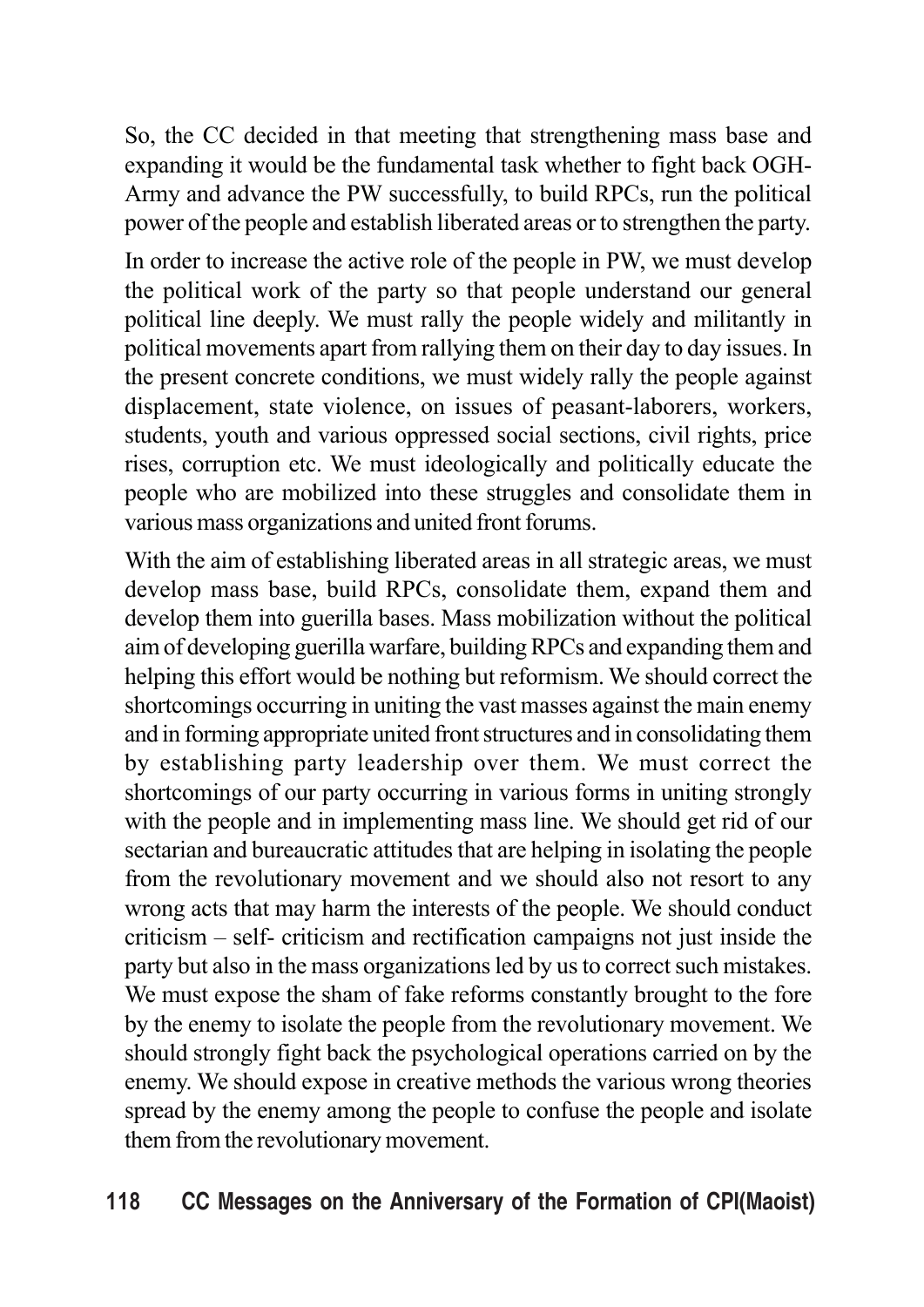We must deeply understand the interrelation – between well utilizing the revolutionary objective condition that is very favorable and increasing and strengthening the mass base, rallying the people widely and militantly into class struggles and consolidating them, increasing their active role in PW, developing subjective forces and fighting back and defeating OGH-Army – and thus improve our practice among the people. We must deeply study the documents – "Strategy and Tactics of Indian Revolution" and "Central Political and Organizational Review" on increasing mass base.

**4. We should formulate appropriate tactics according to the objective and subjective conditions of various areas :** There are many differences in the social conditions and subjective conditions (party, guerilla forces, mass base, extent of movement area) in various states. The tasks in various states should be in accordance with these. Our tactics-work methods must also be in accordance. These must be implemented creatively. We must make the necessary and timely changes in them keeping in view the changes occurring in the course of the movement and the conditions. For the Party, working with Bolshevik spirit and with political initiative in spite of any kind of subjective conditions would be a pre-condition to well utilize the favorable objective conditions. Bolshevik spirit and revolutionary initiative are compulsory for preserving and developing subjective forces, for forming close relations with the people, building movements and increasing mass base, for fighting back the enemy forces and for formation of guerilla bases with the aim of establishment of liberated areas. Lack of both would lead to the fizzling out of the movement and petty bourgeois impetuosity would lead to losses to the movement. That is why in all states and areas, our party committees must properly assess the actual objective and subjective conditions and formulate the tasks. They must formulate appropriate work methods to actively mobilize the party, mass organizations, guerilla forces and people and implement them creatively to fulfill these tasks. In order to fulfill each and every task from the beginning to the end successfully they must carry on their entire practice with determination and initiative. Only thus can we advance the present movement another step in all states/areas successfully. Only thus can we create the conditions needed for achieving higher level successes all over the country.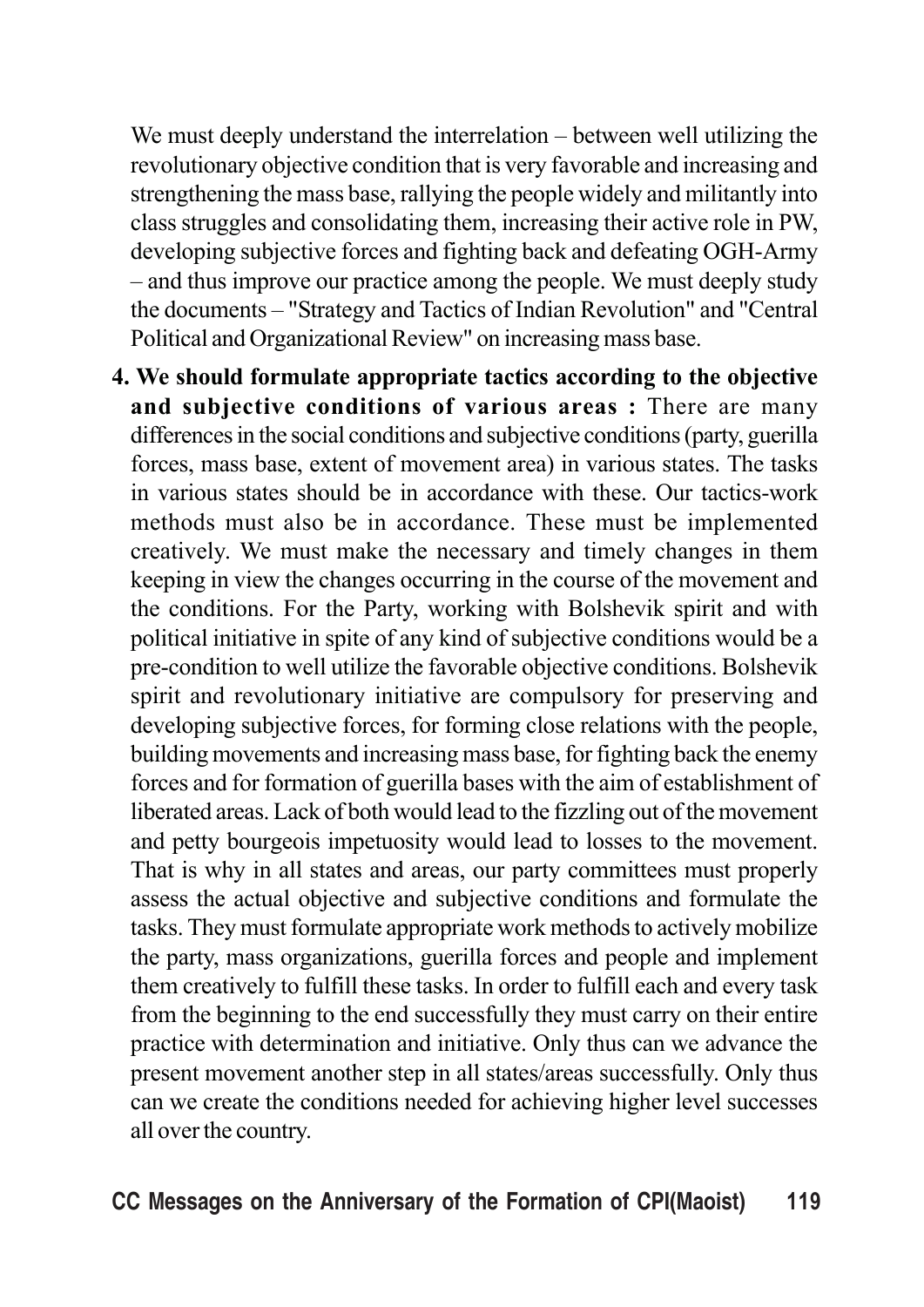**5. We must hold aloft the flag of Proletarian Internationalism :** Our revolution, Party, PLGA, RPCs and mass organizations are all an integral part and detachments of the Great World Socialist Revolution (WSR) and the grand community of vast revolutionary-democratic international structures. Our party should maintain sisterly relations with all the Marxist-Leninist/Maoist parties in the world and exchange all kinds of help and support from each other; it should fight with determination in a united manner in the light of MLM against left and right opportunisms, particularly against revisionism, that are proving a hurdle to the WSR; it should work with the aim of uniting all revolutionary, democratic, progressive forces against imperialist exploitation, oppression and aggression and should be in the forefront as part of it; our party must put efforts to fulfill these international tasks as much as possible even amid the country-wide fascist offensive of the enemy. It must put efforts to gradually overcome any number of unfavorable conditions for this sake. Our party would put full efforts for the victory of NDR in our country and to help the World Revolution. The Maoist parties and democratic forces in various countries standing in support of Indian revolutionary movement would prove very useful in failing the OGH and the offensive of the Indian Army and in finally defeating them.

# **Central Committee 5-9-2012 CPI (Maoist)**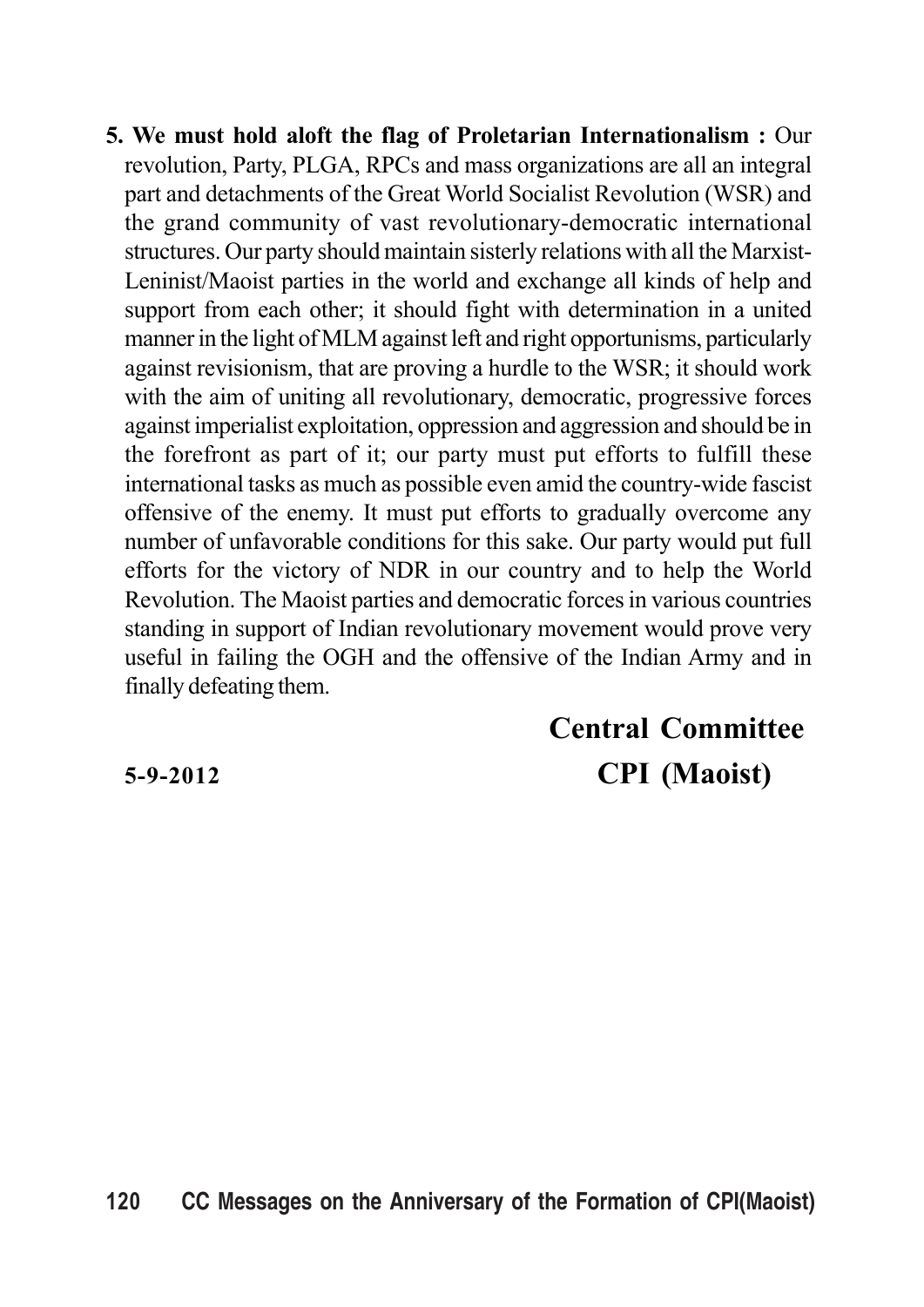

**Let us Bolshevize our party to efficiently wield the two basic weapons of People's Army and United Front to lead the revolution to victory**

**Let us strengthen and expand our mass base by adhering firmly to class line and mass line**

**Let us grasp in depth the two Marxist principles 'No revolution without a revolutionary party' & 'People are the makers of history'**

*Call of the CC, CPI (Maoist) to the entire rank and file to celebrate with revolutionary enthusiasm the 9th Anniversary of our party from September 21 to 27, 2013*

**Central Committee Communist Party of India (Maoist)**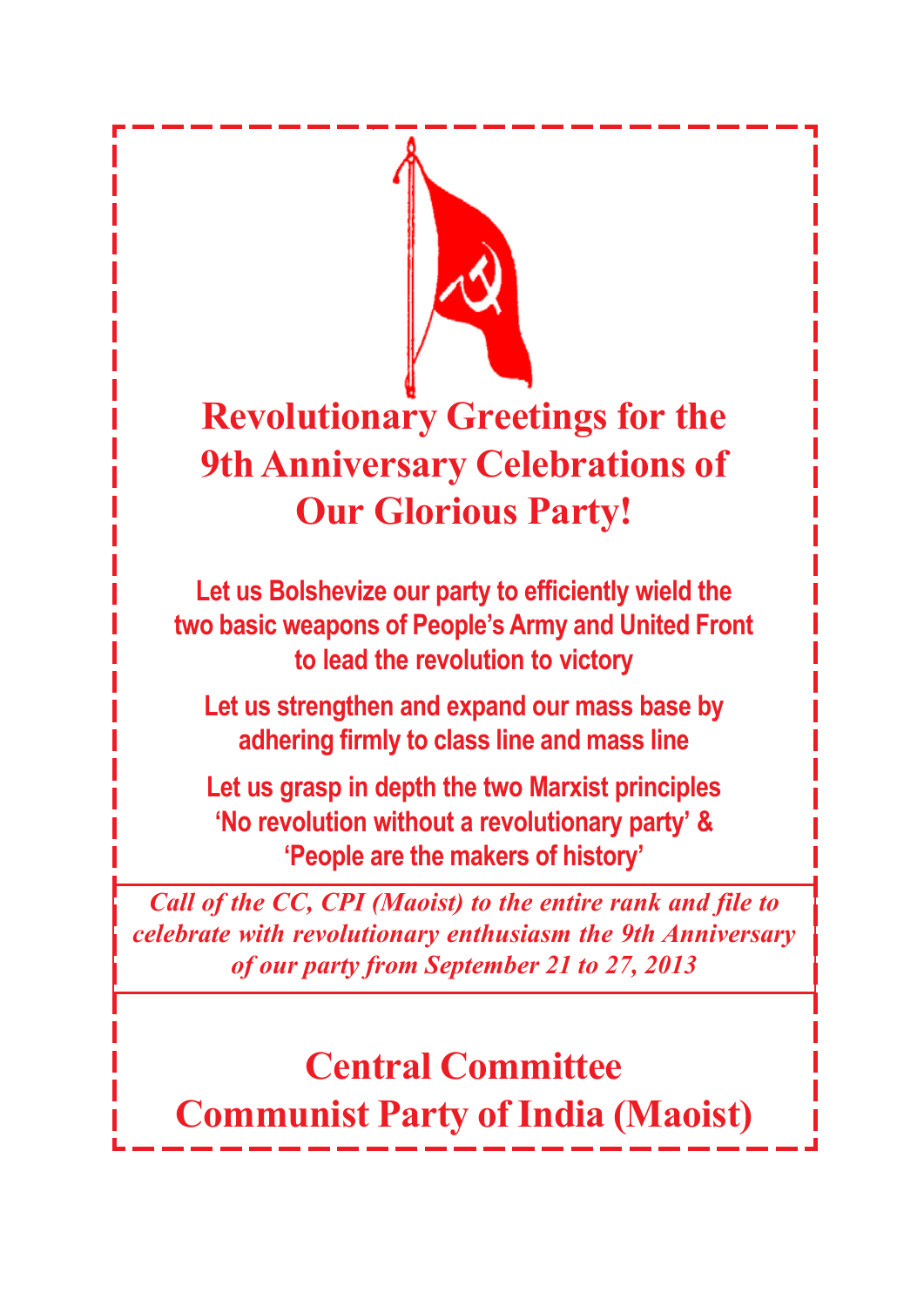#### *Dear comrades,*

We are about to celebrate the 9th Anniversary of our glorious new Party on September 21st this year. This is all the more significant this year as our preparations to celebrate ten glorious years of our new party also start with this. September 21, 2004 is a significant day for the New Democratic Revolution (NDR) in India and also for the World Socialist Revolution (WSR) as this day launched a single center of guidance for the revolutionary movement in India after overcoming more than three decades of ups and downs in this process.

On this occasion let us pay humble homage with great respect to the builders of our glorious Party, great leaders of the Indian Revolution, martyrs and our beloved comrades CM and KC and the thousands of brave fighters who laid down their lives in the course of the NDR, carrying forward the glorious legacy of Naxalbari. After the 8th Anniversary of our Party, all through the past year the counter-revolutionary 'Operation Green Huntphase 2' (War on People) raged relentlessly wreaking havoc throughout our movement areas. In the course of fighting back this offensive by the Indian ruling classes and defending the people, nearly 150 of our beloved comrades have laid down their lives. They selflessly fought with great courage and bravery by putting their lives at stake to defend and advance the People's War. A majority of them had laid down their invaluable lives while fiercely resisting attacks by armed forces and the state-sponsored vigilante gangs. Among the martyrs, comrades Ganti Prasadam, Mahita, Juvvaji Venkata Subbaiah, Aluri Bhujanga Rao were veteran comrades of our party. Ganti Prasadam's was a state-sponsored murder and the other three comrades died due to old age and other problems. North Telangana Special Zone Committee member comrade Sudhakar was killed in a fierce battle with the enemy's special forces. RCM comrade Prashant of BJ-North Chhattisgarh Special Area was murdered in a joint CoBRA-TPC attack. In Dandakaranya (DK) senior Divisional Committee level technical department comrade Aman died due to ill-health while another DVCM Indira died due to snake bite. DVC/ZC (Zonal Committee) level comrades Dharmendra Yadav, Prafulla Yadav and Mithilesh Yadav of Bihar, Sankar of DK and Pushpa of NT were martyred while resisting enemy attacks.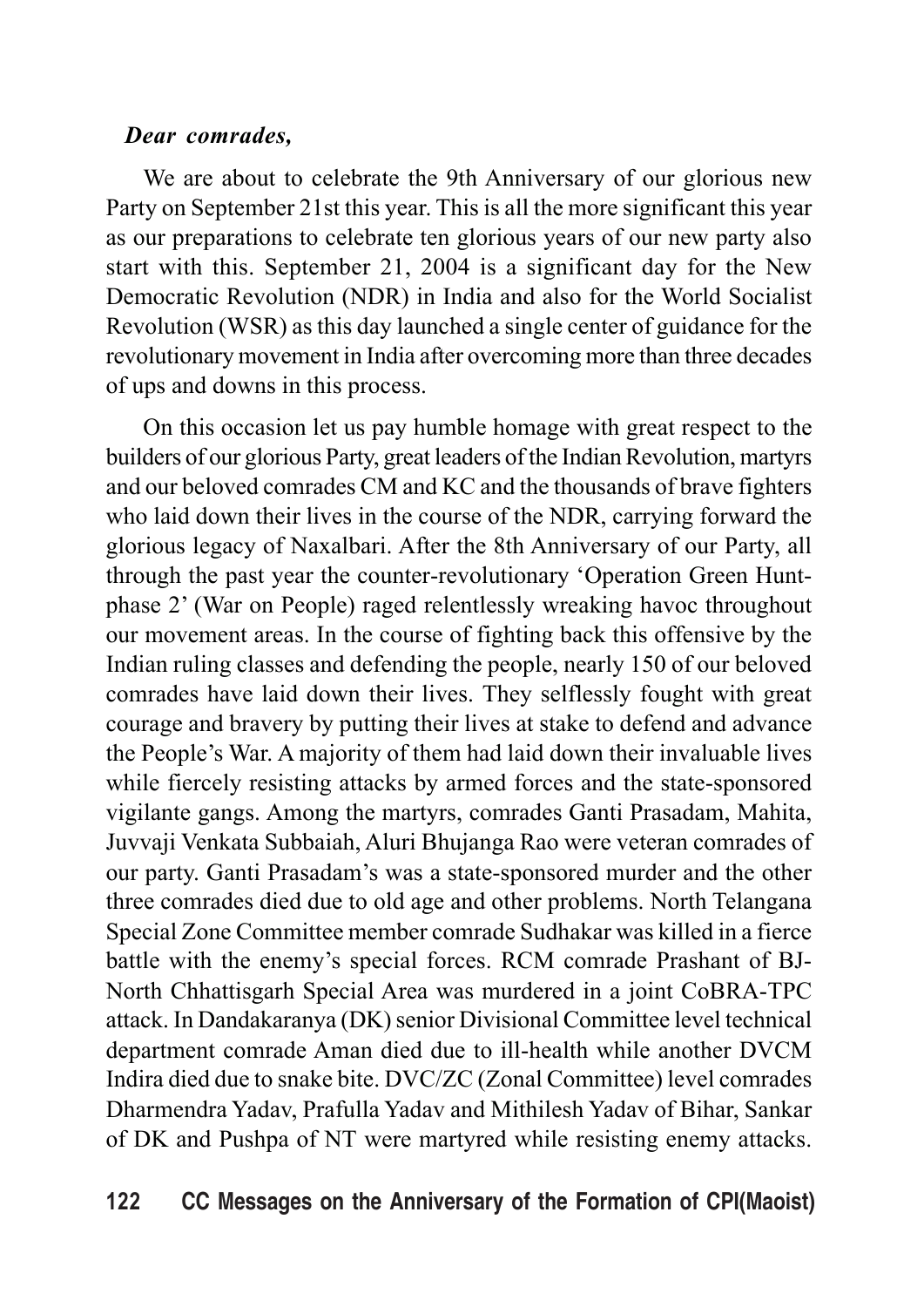Tens of revolutionary masses, members of revolutionary mass organizations, RPCs and people's militia were massacred by the armed forces in indiscriminate firings (like in Edesmetta in DK) and fake encounters in all our movement areas. Let us vow to carry forward the aims and fulfill the dreams of these selfless martyrs by defending, expanding and intensifying the people's war. Let us imbibe and spread the ideals of our great martyrs and inspire the masses to follow their path for the liberation of humankind.

In the past one year, several brave fighters were martyred while valiantly fighting the enemy forces during the course of New Democratic Revolutions in countries such as Philippines, Turkey and Bangladesh etc. Hundreds of agitators and people apart from the working class in the imperialist countries have laid down their invaluable lives in the struggles for liberation from class exploitation and oppression, for national liberation and for democracy in several countries all over the world. Our CC is humbly paying homage to all of them on the occasion of the 9th Anniversary of our Party. It pledges to fulfill the aspirations of the martyrs of WSR by fighting with determination till our goals are achieved.

On this occasion our CC is sending warmest revolutionary greetings to entire party ranks; PLGA commanders and fighters; comrades of Revolutionary People's Committees (RPCs) and mass organizations; to the thousands of comrades and revolutionary masses who have opened another battle-front in the prisons in the country; to revolutionary masses in our struggle areas and all over our country; to revolutionary well-wishers and the Marxist-Leninist/Maoist parties in various countries that stood in great support of the Indian revolutionary movement particularly in the past one year holding high the red banner of proletarian internationalism.

Let us now briefly look at some of the important changes in the objective conditions that have occurred in the world and our country and also in our subjective condition so that we can concretely formulate our immediate tasks till the next party anniversary in their backdrop.

#### **International situation**

The world financial crisis is still devastating the capitalist world with no signs of recovery. It is concentrated in Europe and no number of austerity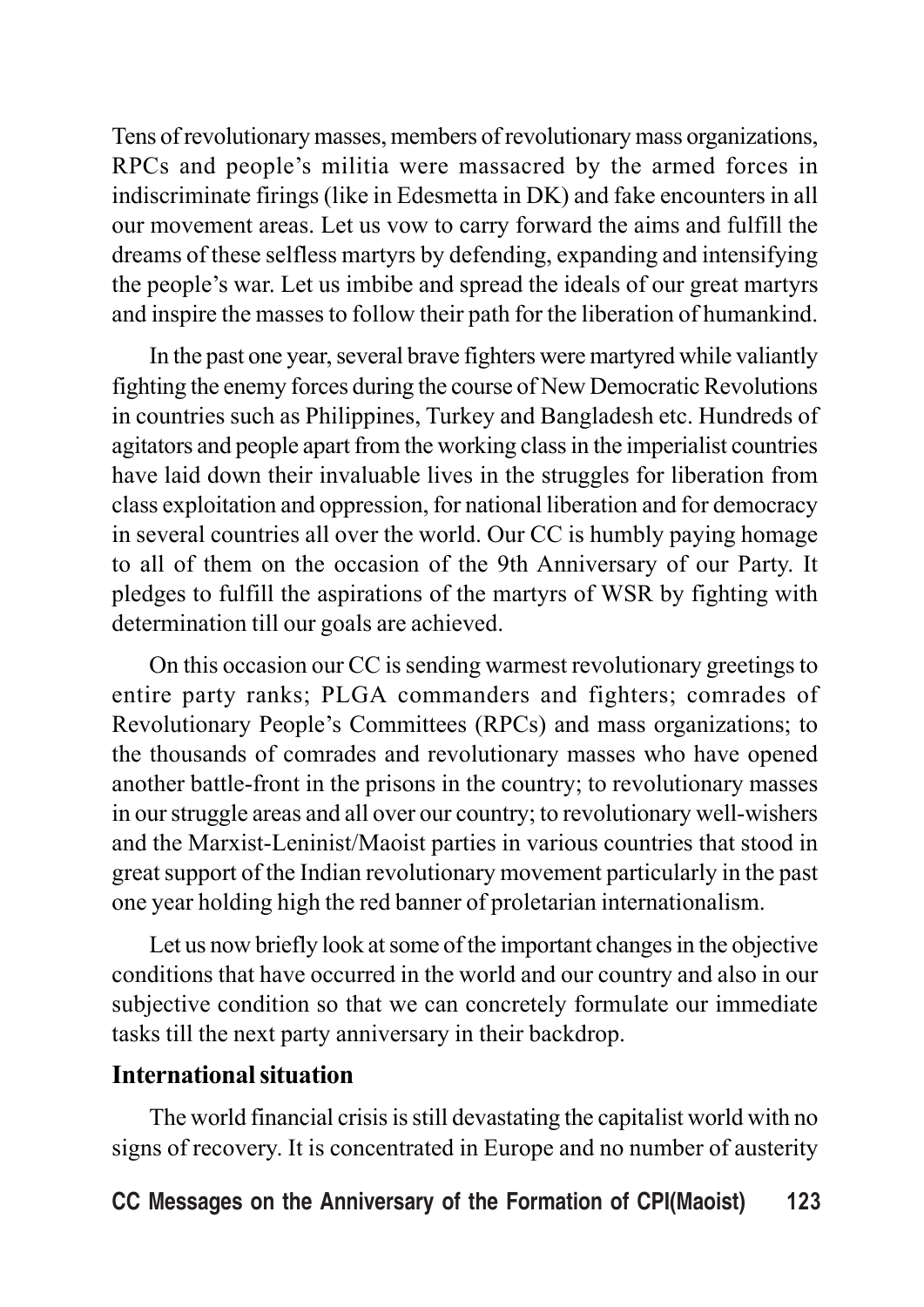measures or bailouts are able to save the EU countries from getting bogged down further in it. All kinds of exercises done by G-8, G-20, IMF, WB, WTO and several regional economic formations have failed to bail the imperialists out of their crisis this year too. Worker's struggles against job cuts and retrenchments are rocking several EU countries. Unemployment, ruthless cuts in subsidies and social spending are pushing millions upon millions of people further into miserable conditions which are leading to their agitations.

To overcome this crisis the imperialist world is taking up austerity measures, state spending to provide employment, increasing taxes, reducing significantly the expenditure of the government, increasing funding to the capitalists and increasing the loot of people and natural resources in backward countries.

The people in imperialist countries are increasingly facing unemployment and underemployment, lack of job guarantee, lack of safe drinking water, inflation, housing problem, reduction in government spending on education and health care, migration and lack of democratic rights. These conditions have worsened further since the financial crisis of 2008.

In backward countries too similar conditions are prevailing if not at an even worse rate. They are facing extreme poverty levels and hunger. The huge gap between the rich and the poor is rapidly increasing to an unprecedented level. They are facing migration both internal and external.

All remaining restrictions since 1991 are being lifted by the compradors of backward countries for finance capital and MNCs leading to extreme neo-colonial exploitation and control. The comprador ruling classes have shamelessly taken up the slogan that no development is possible without FDI. With no restrictions to stop the juggernaut of financial capital due to the collusion of the compradors, the third world people are getting crushed ruthlessly under its iron heels.

The recent devaluation of currency in India, Turkey, Brazil, Bangladesh and several other backward countries is putting their economies in turmoil. The much hyped high growth rates in India went into recession. The 'decoupling' theory puffed up by the ruling elite tried to hoodwink the people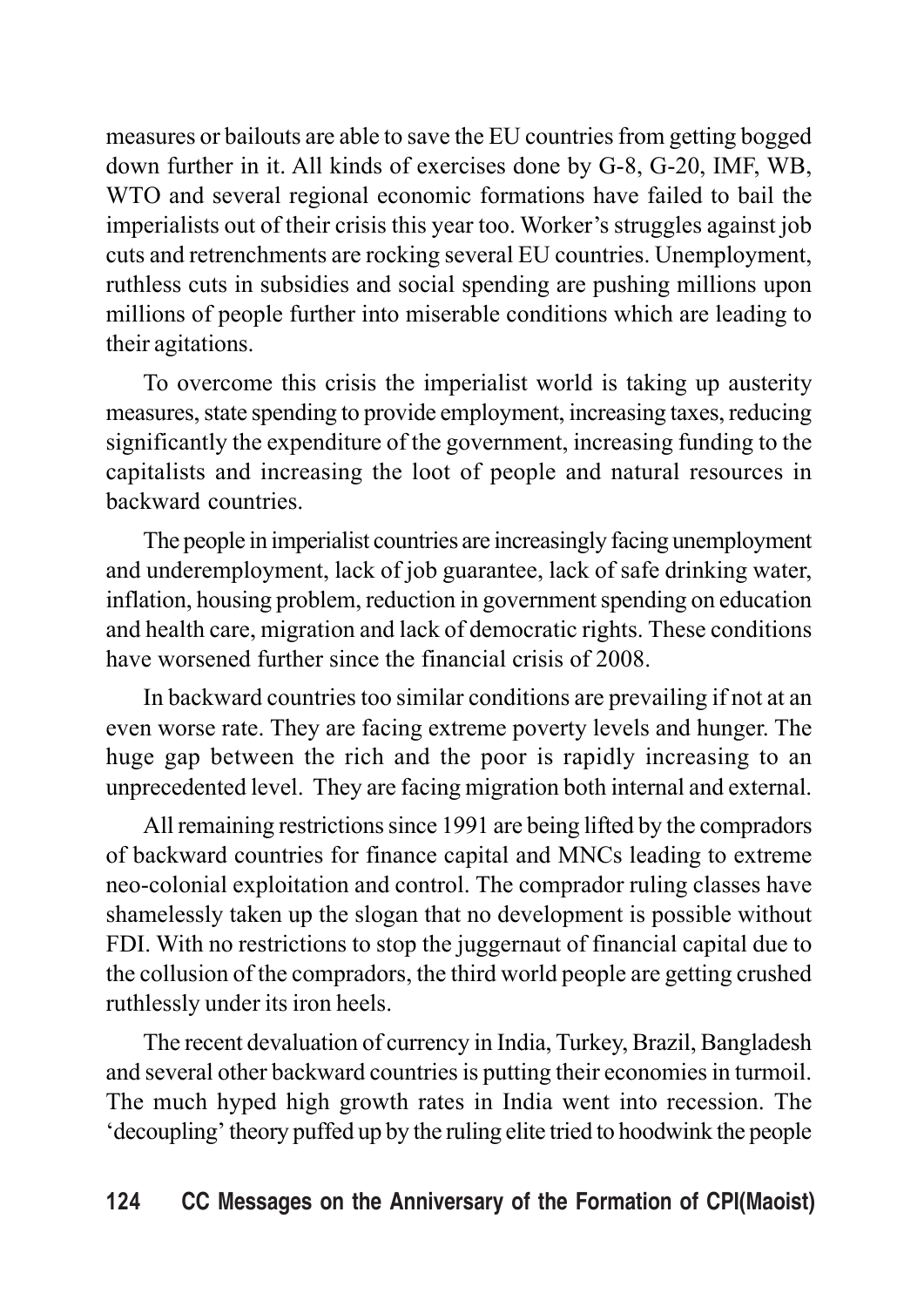of our country about the immunity of the Indian economy to the world financial crisis. Now all that stands busted with everybody in the government talking about the 'bad shape of the economy'.

The position of Brazil and South Africa in BRICS is no better. In India and these countries exports fell, inflation rose, currencies depreciated, growth rates fell and manufacturing sector is facing a lot of problems, not to mention the much talked about monster of crisis in current account deficit, particularly in India. Especially the rupee is having a free fall and inflation is skyrocketing. The imperialists are misleadingly portraying the devaluation of currencies vis-à-vis the dollar as its recovery. They are saying that US economy has recovered in the past two quarters and are showing this as an indicator.

The other solution opted by the imperialists to overcome their crisis is to resort to curbing of democratic rights in their countries, encouragement of right-wing reactionary forces and waging wars of aggression. Wars of occupation in Iraq and Afghanistan, attack on Libya, French invasion of Mali, drone attacks in Afghanistan, Pakistan, Yemen etc, unending Israeli pounding of Palestine, threat to attack Iran and North Korea and the recent 'impatience' of Obama and Francois Hollande to attack Syria are some glaring examples. Imperialist interventions that led to civil wars and internecine wars in backward countries are numerous. Neo-colonial exploitation, control, oppression, intervention and aggression by imperialist countries of the backward countries have devastated their economies and the lives of the people in more ways than one. No sector is left untouched or unaffected in social, economic, political and cultural spheres.

Fundamental contradictions in the world have intensified in the past one year. The principal contradiction between imperialism and the oppressed nations and peoples of the world intensified with various kinds of antiimperialist struggles waged by the people all over the world including those against the countless ill-effects of neo-liberal economic policies. These struggles cover various aspects in the economic, social, political, cultural and ecological spheres. With the working class and the middle classes increasingly taking to the streets the contradiction between the capitalists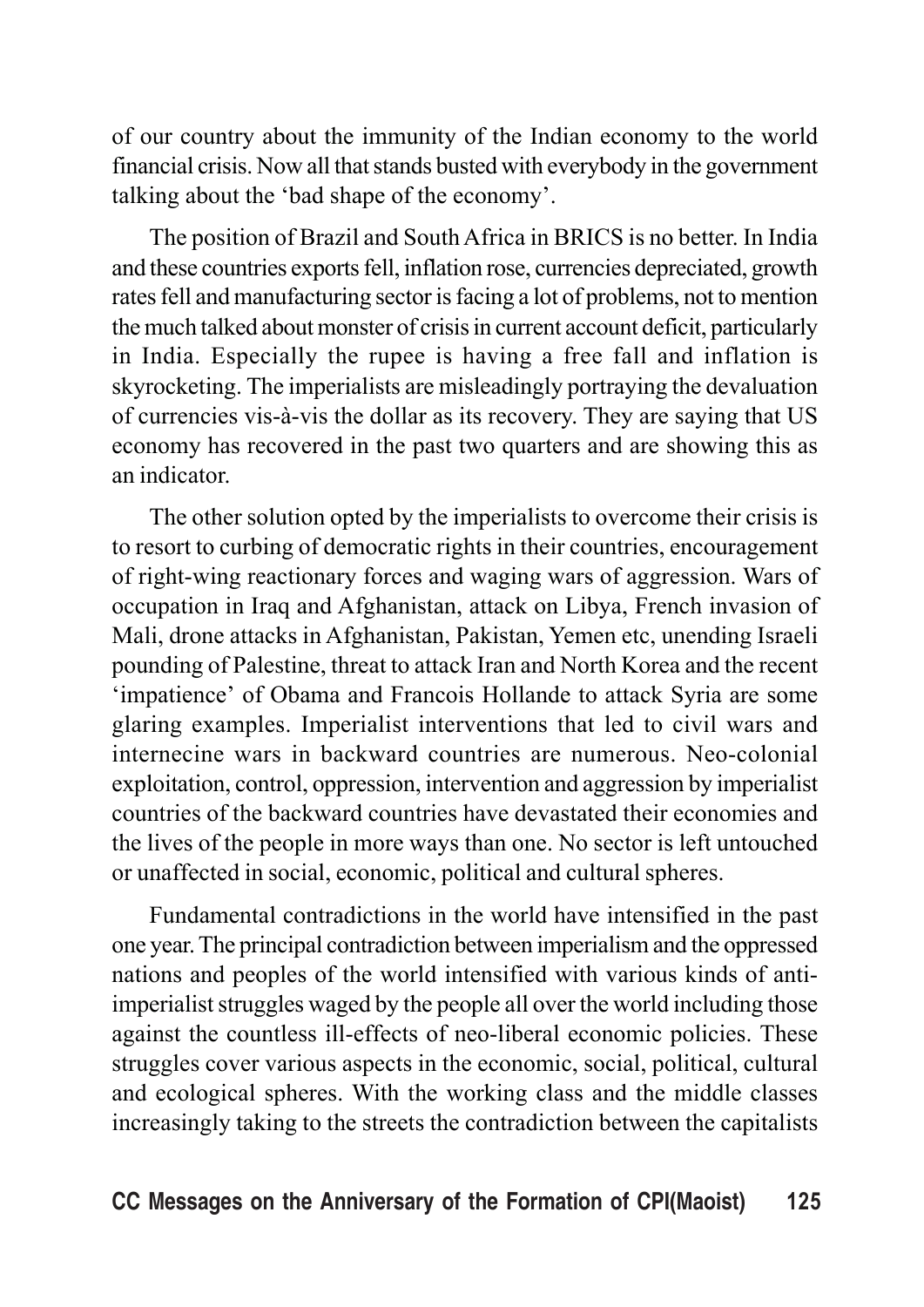and the working class has intensified further. Economically, politically and strategically the inter-imperialist contradiction has come to the fore as never before since they started adopting the neo-liberal policies. This was clearly seen in the contention for domination of West Asia during the recent 'Syria crisis' with Russia supported by China firmly putting its foot down to oppose the US backed western imperialist aggression on Syria.

Brazil saw an unprecedented scale of people's upsurge in June 2013 against its hosting the 2014 football World Cup and 2016 Rio Olympic Games. The people reeling under the horrible effects of the pro-imperialist pro-rich neo-liberal economic policies of the government since decades poured into the streets.

**In February, tens of thousands of Greeks took part in a general strike, as more than half the four-million workforce renewed their protest over austerity measures concerning** pensions, emergency taxes, the high cost of life and to get rid of the bailout deal as international lenders were due in the capital to discuss the next installment of a bailout. There have been general strikes all over Europe and militan**t protests have become commonplace. Despite repressive measures such as invoking emergency law, strikes are picking up.**

In Egypt Morsi, though a compromising force was unceremoniously ousted and was put in jail by the military backed by the US and Hosni Mubarak supporters. Massacres of people protesting this ouster and the military regime are taking place on a daily basis. In almost all the other Arab countries too where dictatorial rulers were toppled in democratic upsurges in the recent past, imperialist puppets or compromising forces took over and the democratic aspirations of the people remained unfulfilled. So the people are once again forced to take to the streets to fight for genuine democracy. These phenomena are serving as an eye-opener to the Arab people and more and more people are realizing that taking the support of imperialist countries in any manner would be ultimately detrimental to their interests.

Reformism has become the most dangerous ideological and political trend in the world and in our country. As financial crisis intensified, people's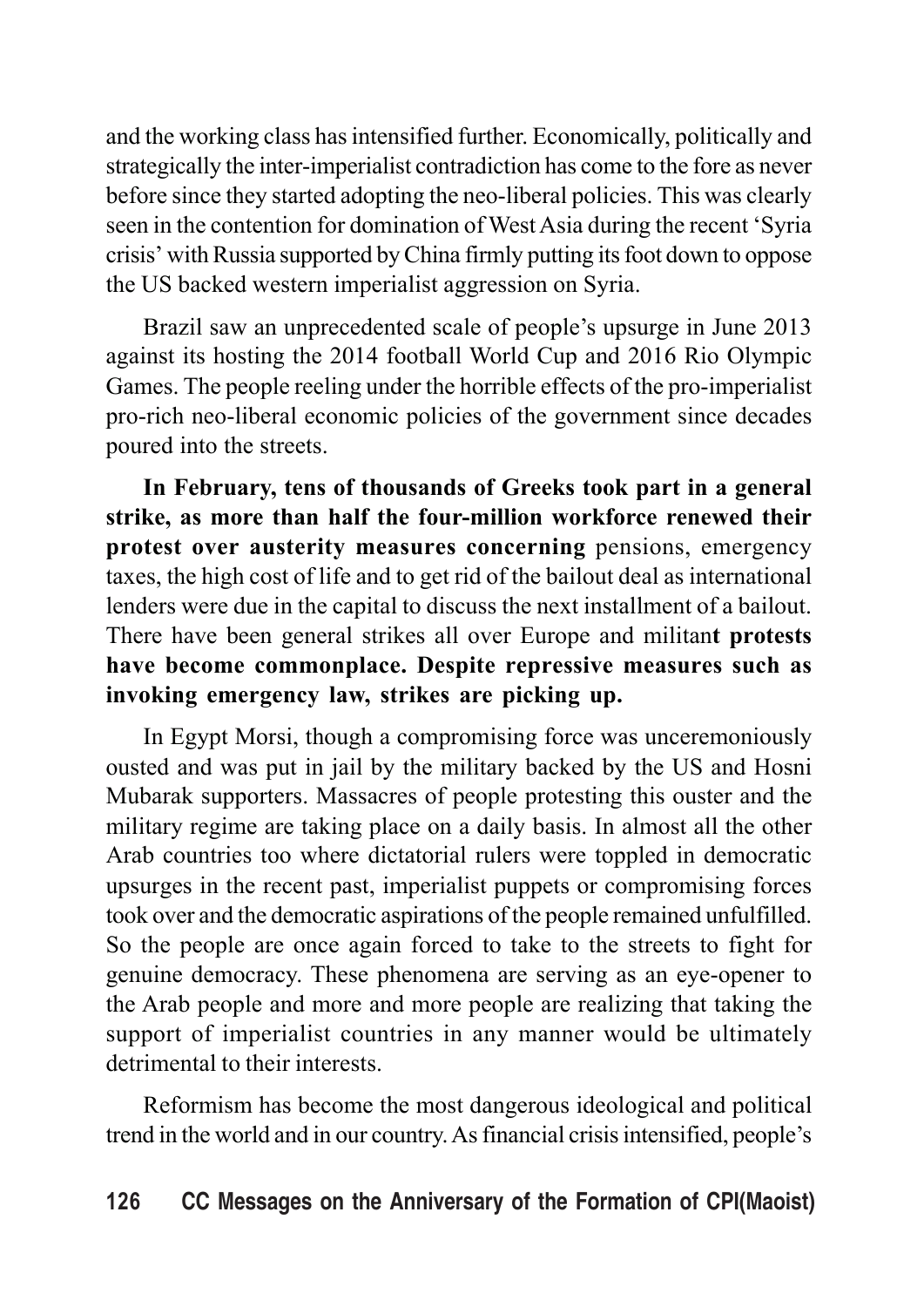unrest amplified, struggles broke out and pseudo-democracy got increasingly exposed by the day, the imperialists and the compradors are bringing this forth on a huge scale. This is advocated and implemented both by the ruling classes, their funded organizations, social democratic and revisionist forces. In our country the countless schemes brought forth by the central and state governments are a glaring example of this trend. These are being implemented in all states all over the country while along with these Civic Action Program by the state armed forces is being vigorously pushed in states where our movement is strong. Similar programs are taken up in all countries where Maoist movements are present. Various acts enacted by the parliament recently regarding food security, land acquisition, hawkers etc should be seen as part of this reformist trend. The various funded organizations – funded both by the governments and the MNCs have spread their network all over the world. Some of them are implementing the lopsided development model of the imperialists while some are participating in struggles and working to confine them to a reformist agenda. All kinds of reformist forces are shamelessly supporting all the neo-liberal economic policies the ruling parties are bringing. They are supporting the repressive measures of the governments when people are revolting against them. Where they are in power they are behaving like neo-fascists in suppressing the people.

We have to ideologically and politically expose the hollow and deceptive nature of the reforms sponsored by the imperialists, ruling class parties and the State. We should expose the futility of reformism in solving the basic problems of the people and place revolution as the alternative before the masses. Along with this we should expose and isolate a section of leaders in the reformist organizations who collaborate with the ruling classes and oppose people's movements. We should take a unity and struggle policy with the reformist organizations even while giving priority to rallying the masses in the broadest possible fronts to fight on their issues as part of NDR in our country. We should be careful in exposing such reformist organizations as people get rallied into those organizations for their genuine demands and those organizations fight to some extent (in reformist limits). We should take the same stand regarding rallying various reformist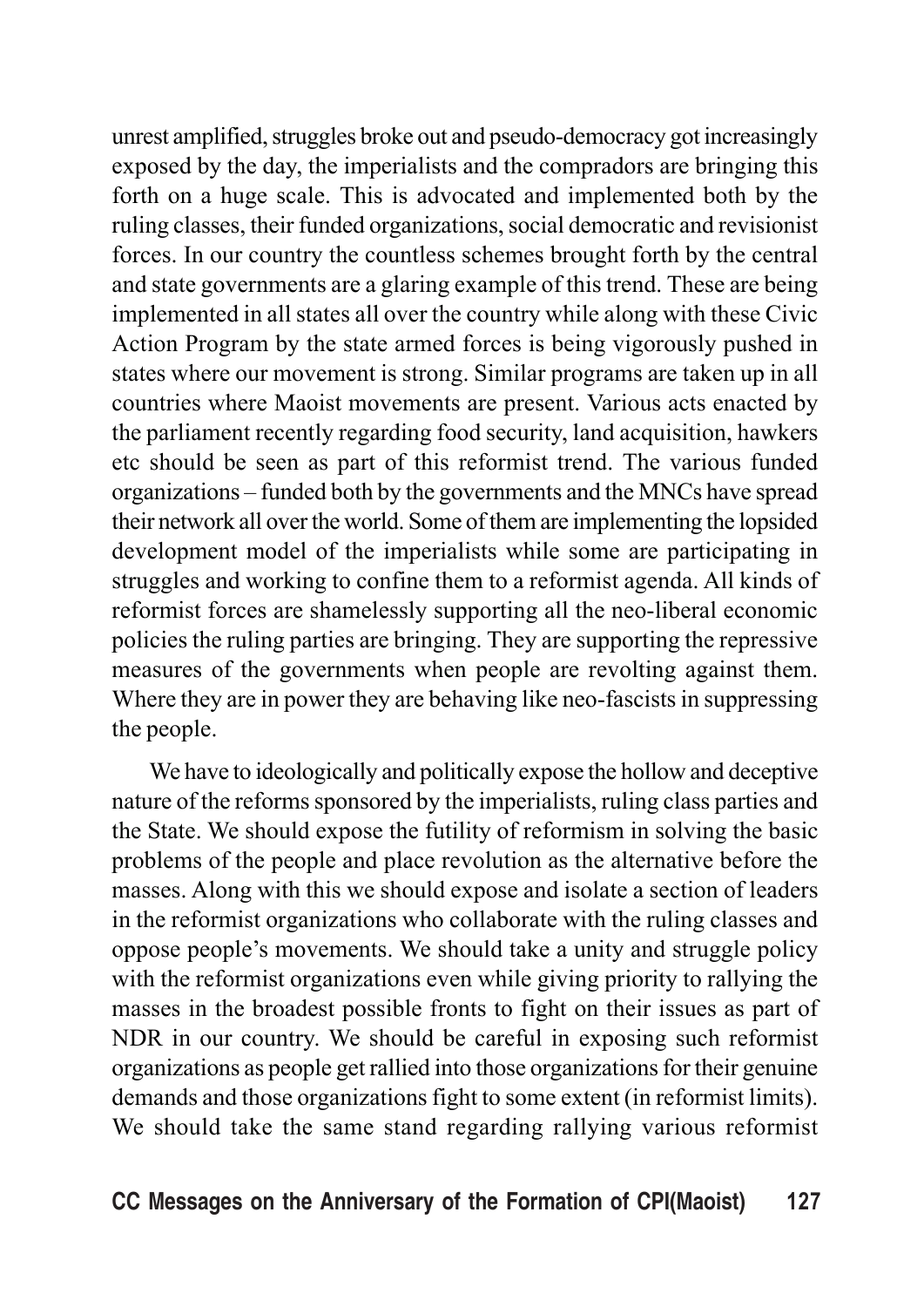organizations into the broad anti-imperialist front in the world, particularly against US imperialism. Only when Maoist forces remain at the core of such broad fronts, they can advance towards achieving their goal.

#### **Domestic situation**

The domestic situation also underwent changes in consequence of the changes in the international situation. As never before in the history of Indian Parliament, a number of acts including those regarding food security, land acquisition, company bill etc were enacted without almost any objection from the opposition this year in a single session. Even bills that have been pending since decades through various governments were passed now without further ado. Majority of the restrictions regarding imperialist penetration into our country that remained even after accepting LPG policies in the 90s were lifted now with unprecedented speed. The rush with which these bills were passed with the full connivance of the so-called opposition parties only shows how desperate the imperialist masters and their agents ruling here are to come out of the financial crisis that is looming over them. All these acts have the single purpose of furthering the neo-liberal policies of the imperialists that would deprive the people of *Jal, Jungle, Zameen, Izzat aur Adhikar* (water, forest, land, self-respect and rights).

The LA act is a strategic offensive on our agrarian revolutionary program. The LA act is a complete sell-out to the imperialists and the CBB as it will facilitate indiscriminate acquisition of lands by corporate houses. It concentrates all powers in the central government to hand over lands to MNCs disregarding all name sake restrictions like FRA, clearance from environment ministry, 5th and 6th schedules, PESA etc.

The new company law was passed as a complement to the other acts as it has allowed foreign investments in hitherto restricted sectors and permission to invest more capital than it was allowed in the past in some sectors. It has further opened the doors for acquisition of Indian companies by the MNCs. This would also threaten the existence of medium and small scale companies with their increasing acquisition by foreign and domestic corporate houses. The food security act is ostensibly intended to feed the poor and reduce malnutrition but in reality it would not reach even a small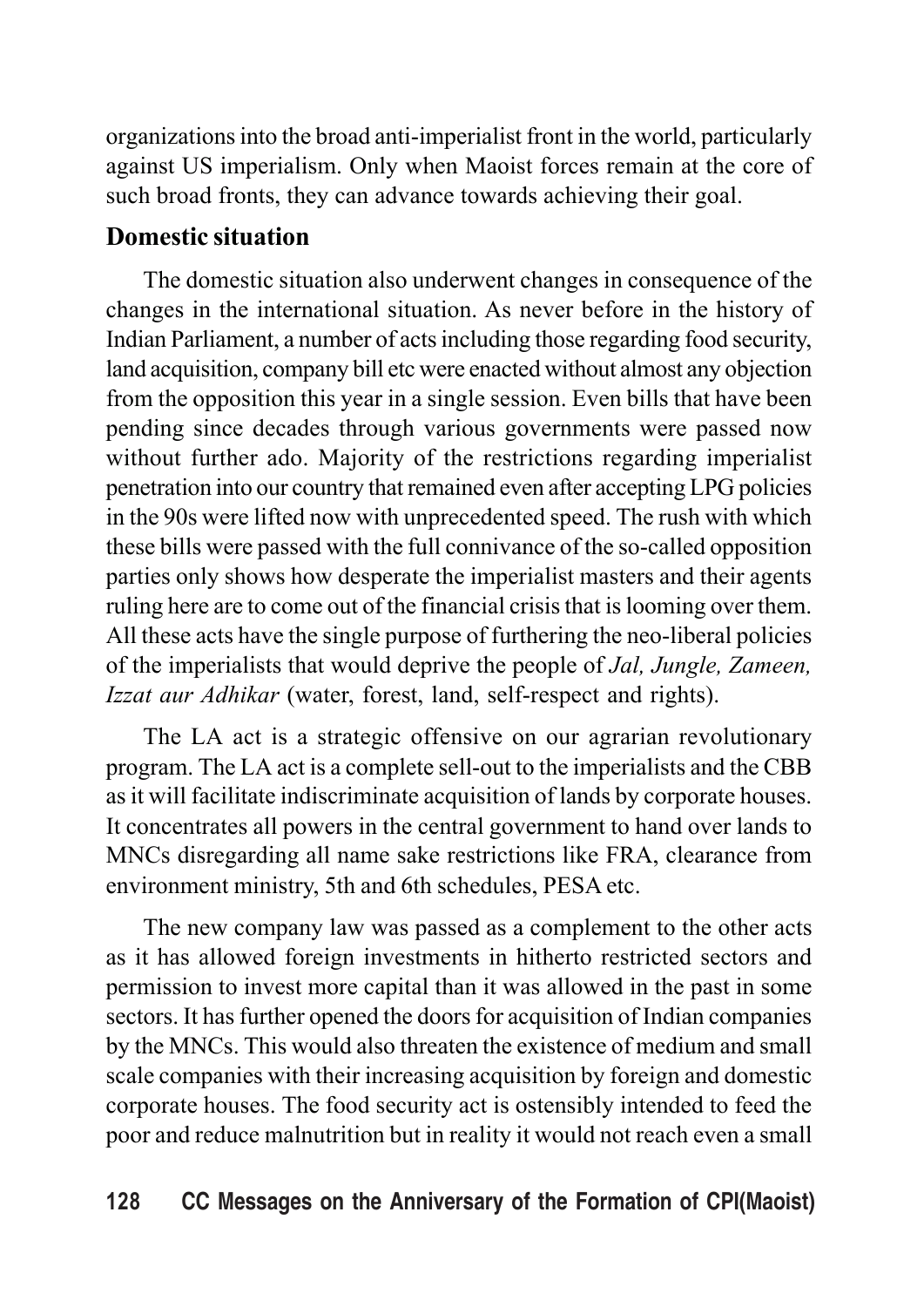percentage of the target. The juggling of figures done in an extremely callous manner to show that poverty decreased dramatically in our country has already paved the way for sabotaging food security of the poor. With lakhs of farmers committing suicide on the one hand and unemployment soaring among the working population, every opportunity for genuine food security is getting reduced rapidly. On the one hand the governments had been continuously and gradually sabotaging the PDS system since decades and now with this act the free market has been given a freer hand. This act is exactly brought to cover up this actual reality and as an election stunt. Opening doors to more FDI had seriously affected the livelihood of lakhs of hawkers. The parliament now passed the bill that ostensibly protects their livelihood but which is in fact a legal action to cover up the loss of livelihoods of hawkers by giving licenses to a few. Diversion of pension money into the stock market with the new pension act has now put in jeopardy even the meager guarantee that the senior citizens had enjoyed. Disinvestment, opening of more and more sectors and slices of the sectors to FDI are being carried on without even any need of a parliamentary session to approve it. Along with all these the changes in labor laws and making the laws more draconian for suppression of movements have brought a significant change in this past year.

Along with the fundamental contradictions in the world the major contradictions in our country are also intensifying. In fact, all the contradictions are intensifying and this is leading to all kinds of struggles in every sphere and by every oppressed class and section of the society.

While the MNCs are putting enormous pressure on the Indian ruling classes to implement the MoUs signed with them, the people are valiantly opposing their implementation braving all odds. The reactionary Jayalalitha government in Tamilnadu in collusion with the center trampled the movement opposing the Kudankulam nuclear plant and started work. The people are continuing their agitation. In Jaitapur in Maharashtra, some NGOs withdrew the agitation against the proposed nuclear plant after getting a promise of increase in compensation. But the people are keeping the struggle flag aloft. One after another the gram sabhas are rejecting bauxite mining by Vedanta in Niyamgiri. Though the Indian state ruthlessly suppressed the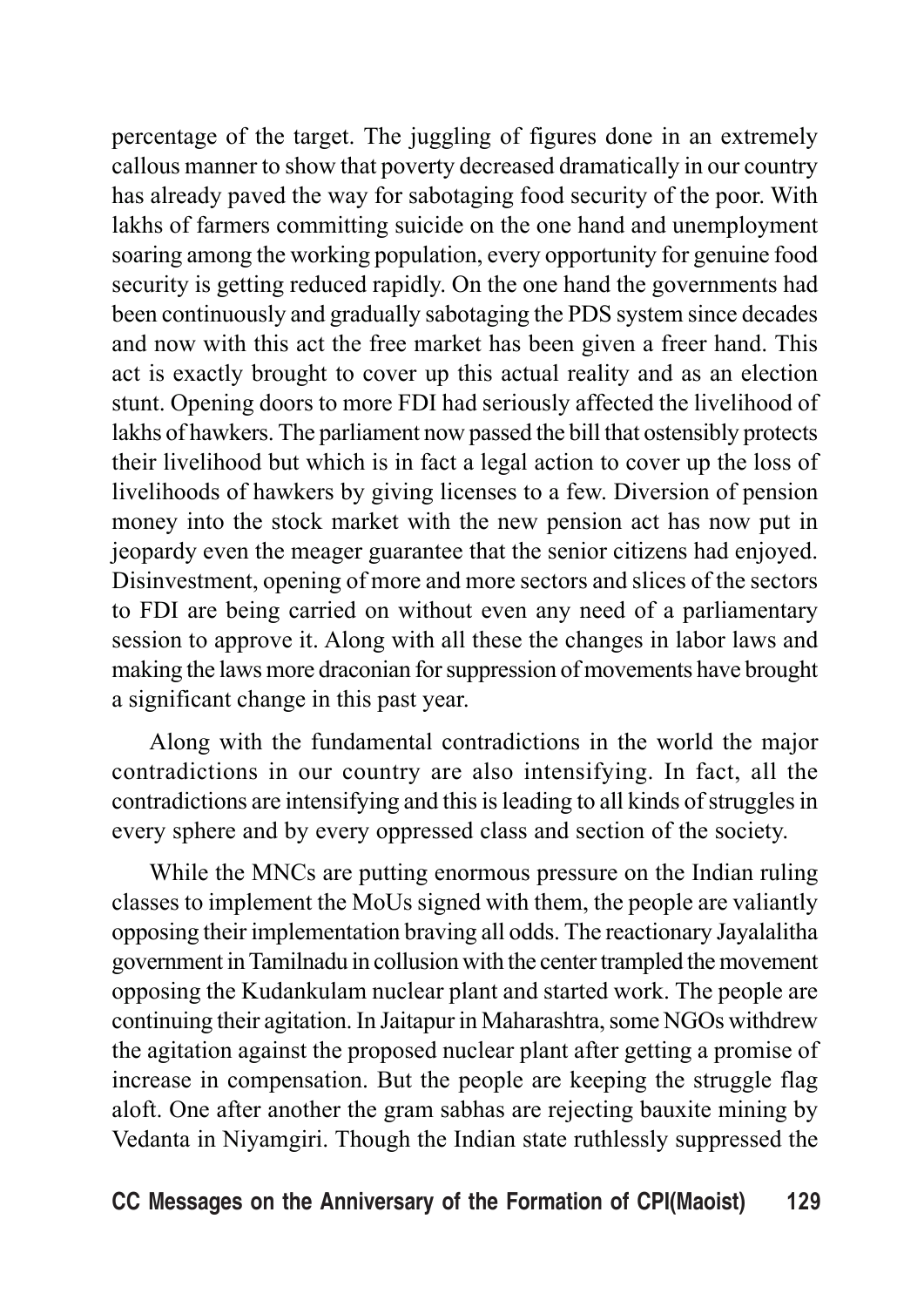anti-POSCO agitation in Odisha at gunpoint committing innumerable atrocities on the agitators, they refused to surrender and are continuing to fight. In DK, people of Bastar and Gadchiroli are still able to stop the mining process and building of dams but with lot of sacrifices. Several of the anti-mining and anti-dam activists were killed in fake encounters; several of them were arrested and incarcerated in jails with dozens of false cases foisted on them. Mining has started in Saranda in Jharkhand after huge military operations by adopting 'clear, hold and build' policy 'to flush out the Maoists' which meant nothing but a series of all kinds of cruel atrocities on the people of Saranda.

Socio-economic, political measures like MNREGA, food for work, right to education and health, right to information, measures supposedly taken against atrocities on women, increase in minor forest produce rates, Forest Rights Act have all proved their hollowness under the UPA-1 & 2 leading to more and more people's struggles on these issues.

Our country witnessed a huge upsurge of mass protests deploring the Delhi gang rape case of December 16, 2012. It once again led to a wideranging discussion about the appalling conditions regarding women's safety in our country, the increasing violence on them in various forms including state violence and the causes and solutions.

The UPA coordination committee and the CWC announced in July end that separate Telangana state would be formed soon. This is a historic victory for the fighting people of Telangana who have been agitating for separate statehood since 60 years facing severe repression and several betrayals by bourgeois parties. Stating that Hyderabad would remain the common capital for ten years, delay tactics under various pretexts for the formation on the one hand and simultaneously inciting movements for united Andhra Pradesh in the Seemandhra region on the other, all indicate that the people of Telangana should brace up for another round of bitter struggle for the actual realization of their demand for separate statehood.

The granting of separate statehood for Telangana gave a fillip to the agitations for separate states in Asom and Gorkhaland in West Bengal. Though feebly demands for dividing UP into four states and a separate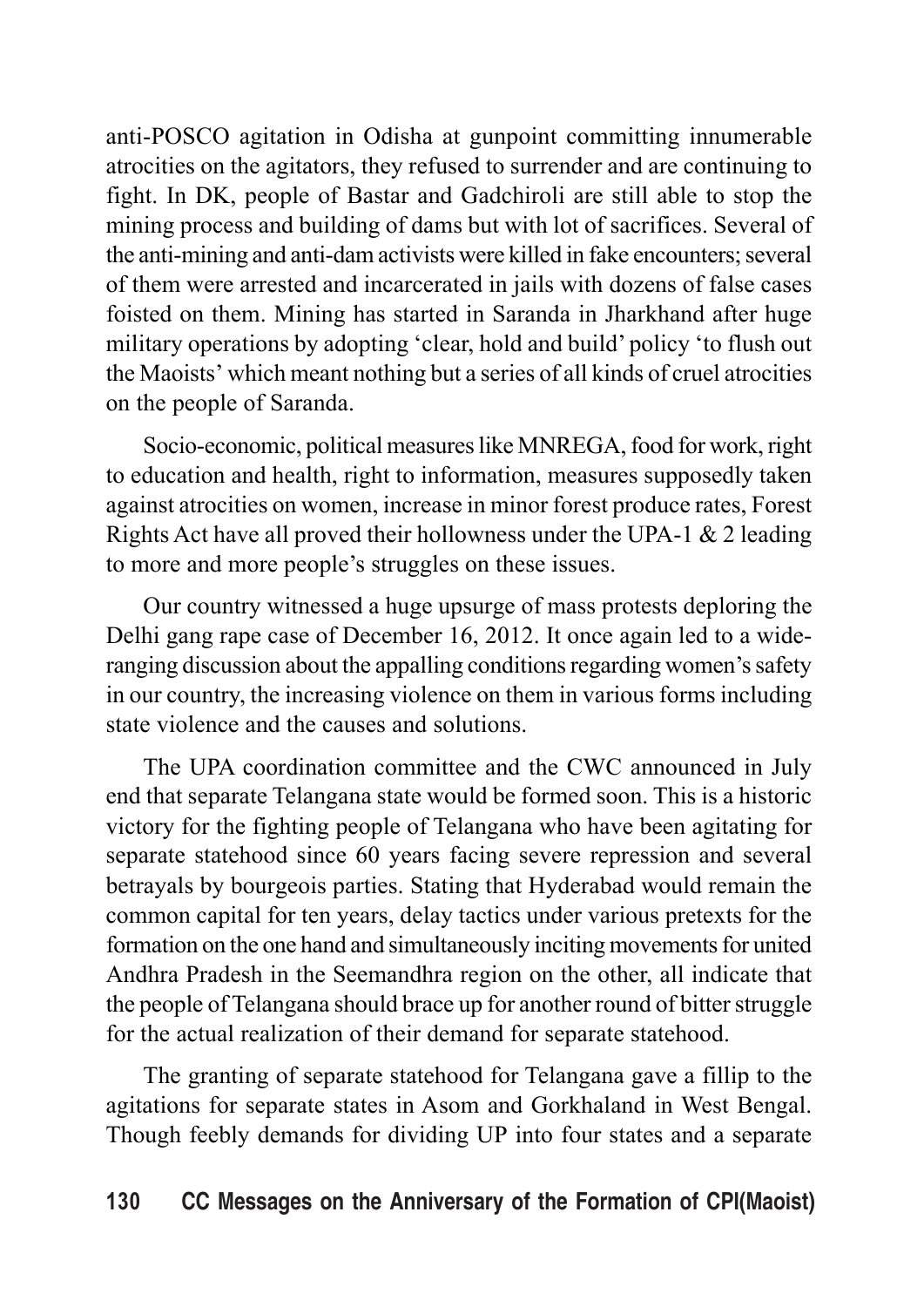Vidarbha state have also been heard. A new upsurge in these agitations rocked those regions for months. The central and Asom governments are carrying on a carrot and stick policy regarding these agitations in Asom by conducting talks with some of the organizations demanding separate statehood and suppressing them on the other. West Bengal CM Mamta Banerjee took a tough stand stating that West Bengal would not be divided and is taking all steps to suppress the agitation for separate Gorkhaland and Kamatapur. As long as regional inequalities, imbalances and suppression of nationalities continue, just agitations with national liberation aspirations including separate statehood are bound to rise and advance braving the severe repression of the Indian state. We should support, participate and lead such agitations by concretely analyzing each and every movement, as part of our NDR program.

The BJP has finally announced the mass murderer Modi as its PM candidate with RSS backing and prodding, overcoming the severe dog fight inside the party for power. BJP that tasted power in the past using the Hindutva agenda of building the Ram Temple in Ayodhya and Muslim bashing is trying to aggressively use the same card now with Modi in the lead. This would make the next general elections more communal with the Hindutva goons already trying to fan communal violence through various *Parikramas* and attacks on Muslims like in Muzaffarnagar of UP. They had already tried to incite communal violence in Hyderabad but were unsuccessful – as yet. Though BJP and the saffron terrorists may blatantly use the Hindu card, the people should not forget that Congress has the shameless record of inciting the anti-Sikh riots in 1984 and was behind several communal attacks on Muslims all over the country.

The Muzaffarnagar communal clashes between Jats and Muslims spread to some more districts in western UP. Poor Muslims became the obvious victims and these long drawn clashes once again blatantly revealed the Hindu bias in all the parliamentary parties. The Samajwadi Party that had posed as the champion of Muslims till now stands exposed as it had not taken a tough stand on the Hindu rioters. With BJP, Congress, SP and BSP party MLAs and leaders indicted for rioting, the Muzaffarnagar clashes had left no parliamentary party unexposed. All the parliamentary parties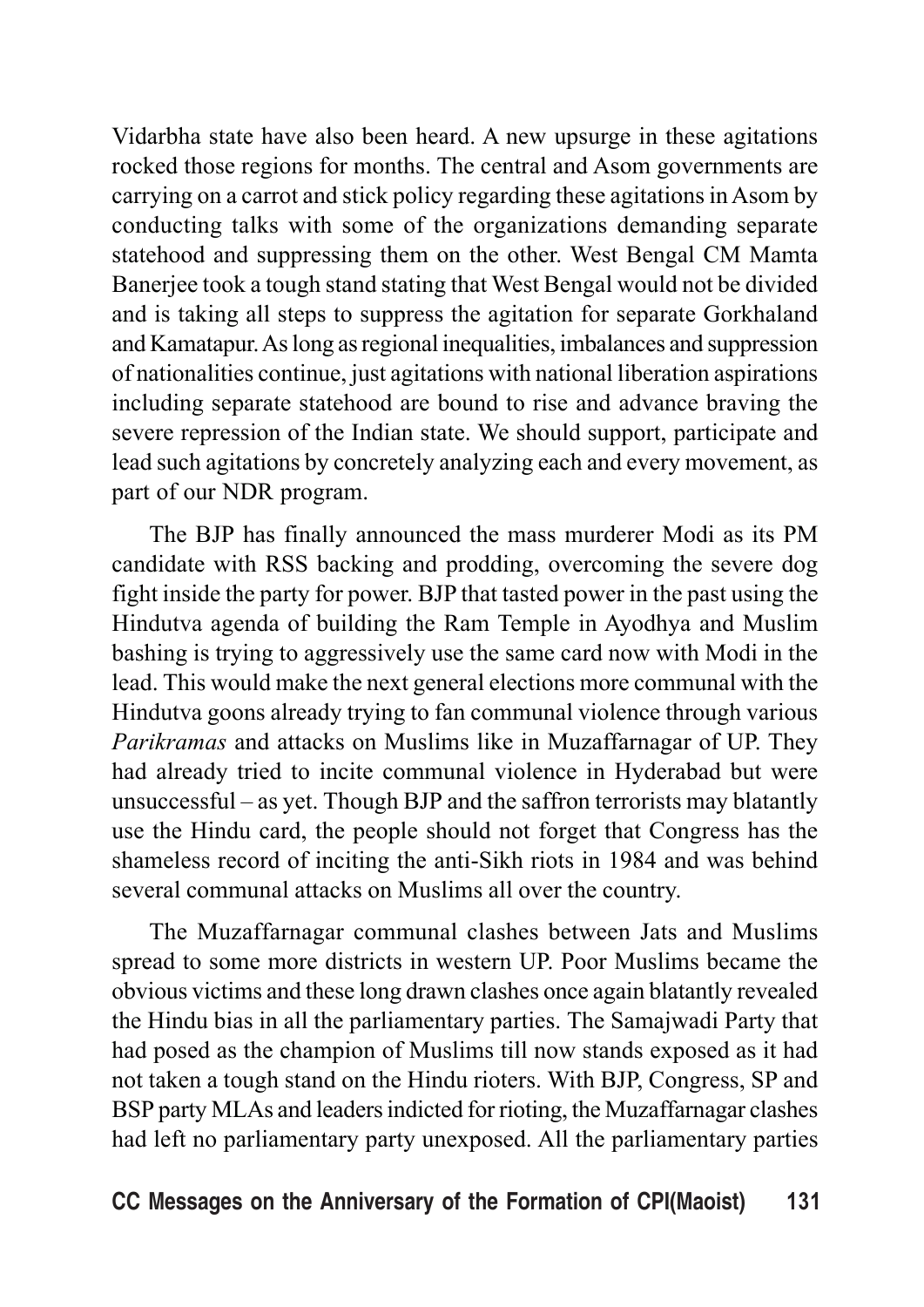blamed each other for these clashes but the actual fact is that all of them are responsible for this situation to arise as every one of them behaved opportunistically keeping an eye on the upcoming parliamentary elections in 2014.

### **War on people and resistance**

The OGH – war on people continued brutally in the past one year with massacres of revolutionary masses and our comrades in our movement areas. Once again the state targeted our leadership in open activities with the intention of closing down any kind of mass activity and building of solidarity to the PW we are waging. The imperialists have increased tremendous pressure on the Indian ruling classes to implement the various MoUs they had signed to loot and plunder our natural resources. The compradors are resorting to 'more repression and more loot' bending to their pressure and to overcome the now openly acknowledged 'bad shape of the Indian economy'.

The Jeeramghati attack was shown as an excuse for higher level offensives on our movement but the actual reality is that preparations were on the anvil long before this attack for OGH third phase. Deployment of paramilitary personnel for forceful mining and infrastructure development has increased manifold. Increase in paramilitary battalions in Maoist areas, increase in spread of carpet security, further allotment of drones and helicopters, usage of field weapons like mortars and rockets, increase in communication towers, intensification of psychological warfare and release of thousands of crores of rupees for reforms including Civic Action Program and 'skill development', rapid building of roads and other infrastructure are being done on war-footing. All the above measures are concentrated especially in tri and quadric-junctions of bordering states which are strategic area of our movement. The strategic role of the Indian army is increasing in waging the war on people. Deployment of huge number of police, paramilitary forces and army is very likely during the parliamentary elections and immediately after their completion.

The government is supplying higher capacity drones to the CRPF that have till now been used only in the borders of our country by the army.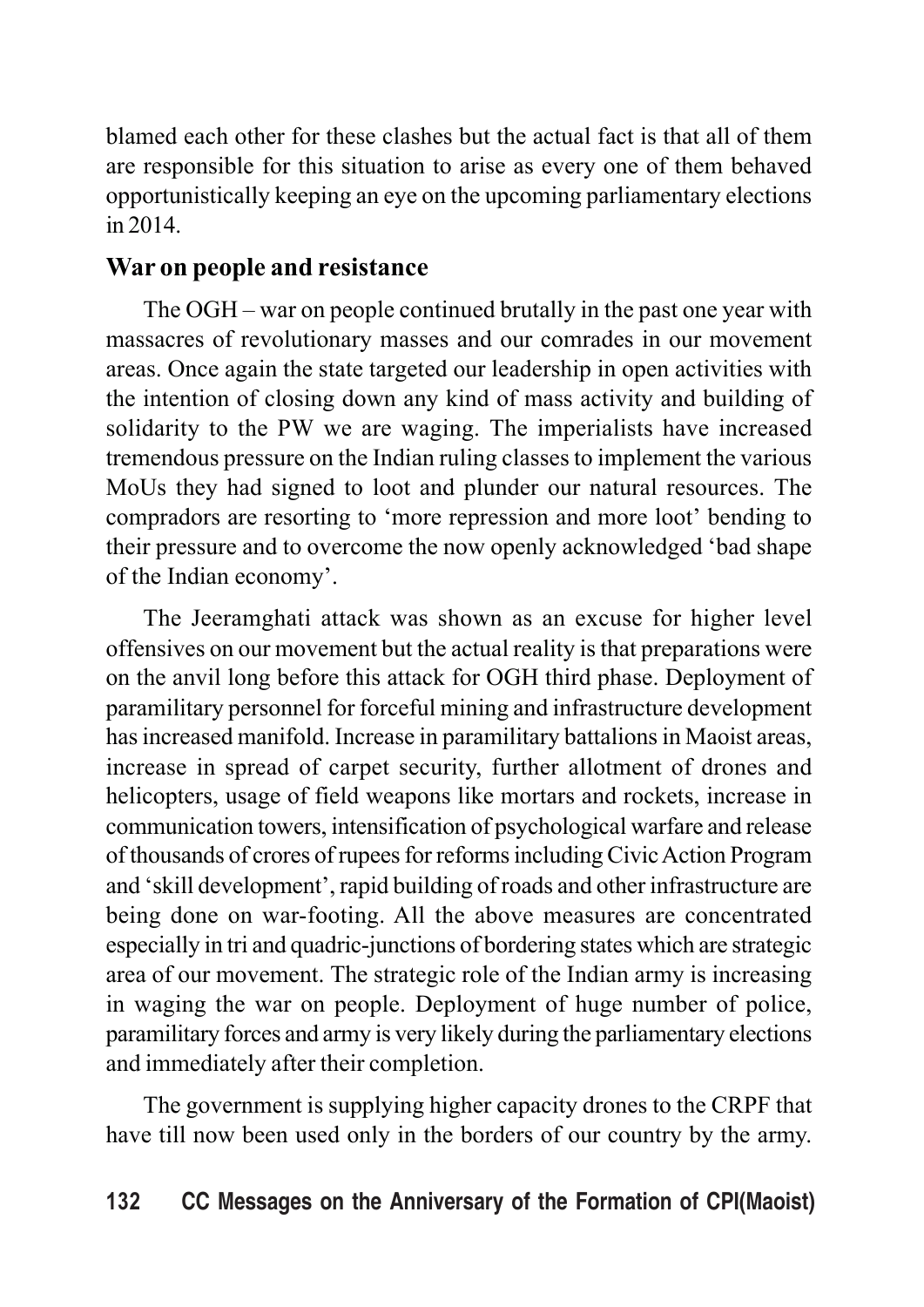Along with this, formation of CoBRA battalions is being made to turn it into the principal counter-insurgency force in the country. Preparations are going on at a rapid pace for drone attacks on movement areas. Extensive usage of helicopter gun ships had already begun in non-combat operations (for logistics, transporting troops) and also during attacks on villages. The new helicopter unit at Nagpur was established in the name of logistical support but they are to be used in offensives. Drones are to be used extensively for intelligence gathering and also for attacking.

Since the launch of OGH from mid-2009 until now, led by our party the PLGA and the revolutionary masses have fought it back bravely making huge sacrifices and so it gained recognition as 'war on people' in our country and abroad. The uncompromising anti-feudal and anti-imperialist struggles waged by our party with agrarian revolutionary program at the axis and anti-displacement struggles as an integral part of it have attracted the attention of the people of our country further towards Maoism as the solution and PPW as the path. Even though the armed resistance of the nationality struggles in Kashmir and north-east receded much, several mass agitations against state atrocities and political movements with national liberation aspirations are continuing.

The main successes we achieved since our 8th party anniversary are as follows:

In spite of intensification and expansion of the offensive of the ruling classes, on the whole we sustained our movement in our relatively stronger guerilla zones by keeping up our resistance basing on the strength of PLGA and mass base. We carried on various tactical counter-offensives and inflicted casualties to the enemy. Since end September of last year till August 2013, in various big, medium and small scale actions conducted by PLGA 110 policemen died, more than 185 were injured. We have seized arms (nearly 70 weapons) and ammunition from the state armed forces though not at previous levels. We conducted five big actions, nearly a dozen medium size actions and dozens of small actions in the past one year. The hollowness and bankruptcy of the parliamentary system on the one hand and the brave resistance of the PLGA and the fighting masses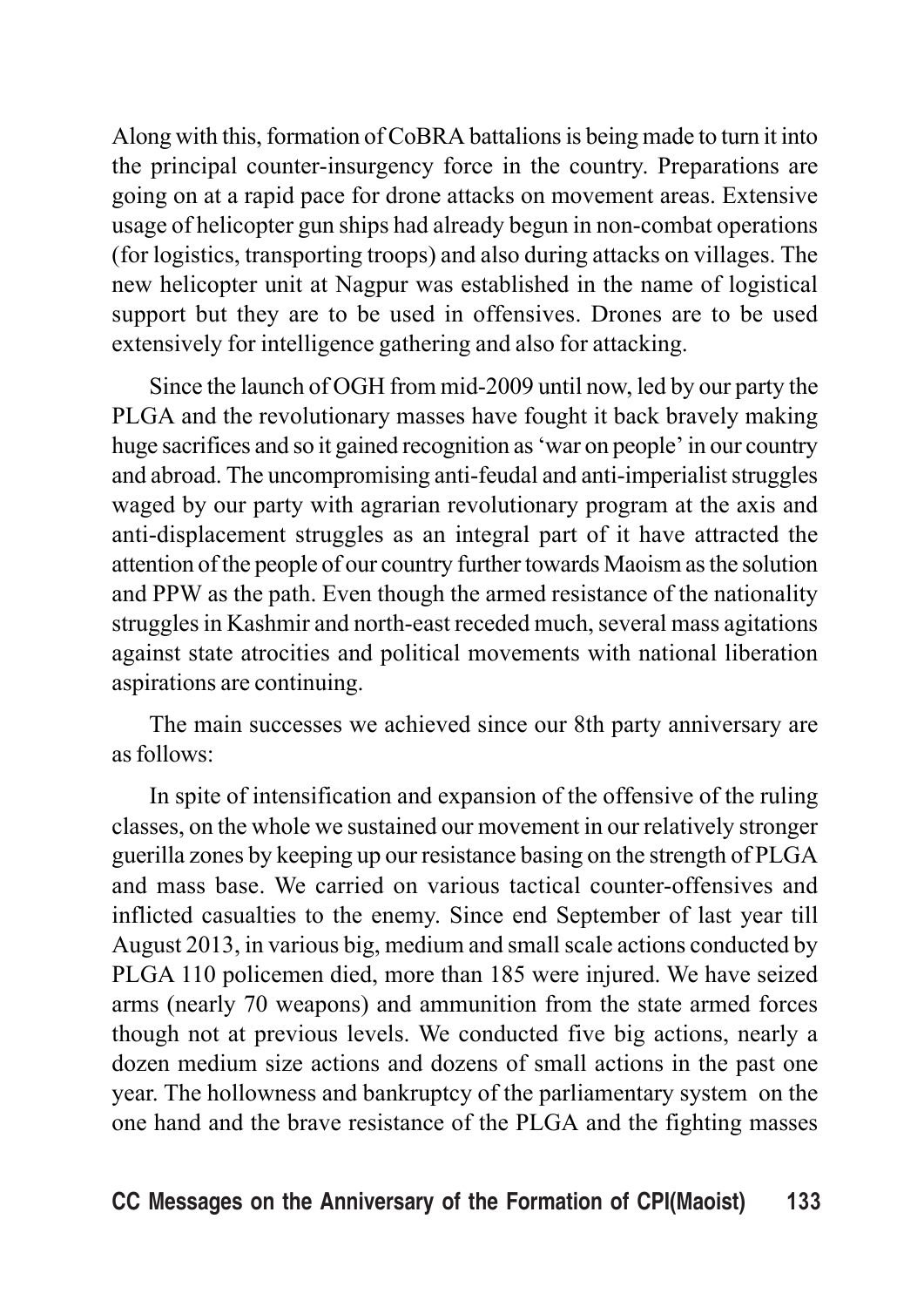led by our party to the lopsided development model of the pro-imperialist comprador ruling classes on the other is increasingly attracting various sections of the people who are becoming victims of this model towards Maoism. This is a success we achieved both ideologically and politically. People are mobilizing under our party's leadership on several issues, particularly against mining, displacement and big dams that have long term ill-effects on the future generations and ecology. Our efforts to expand to some new areas and internally within the existing zones and to keep the various guerilla zones connected are on. Various kinds of mass struggles though at a local level were led by our party at area, division/zonal and state levels.

Our comrades are putting determined and tireless efforts facing some of the toughest conditions that our movement had ever faced in new areas of extension in the strategic tri-junction area between Tamilnadu, Karnataka and Kerala. The state has unleashed severe repressive measures in Malnad in Karnataka and in the tri-junction to nip our movement extension in the bud. Our party fought back and exposed ideologically and politically the right opportunist trends represented by Savyasachi Panda in Odisha and Sriramulu Srinivasulu in AOB. We educated our party about the reasons for such trends to arise and the need to fight them back. They had not been able to influence any considerable section of our cadres. Only a few cadres had left with Panda and our political efforts to make them understand the right opportunist danger are on. Division and state level plenums in AOB, divisional plenums and plenums of some higher level military formations were held in other states that helped their political and organizational consolidation. Some more efforts for political and organizational consolidation were put and revolutionary propaganda continued in all our movement areas to some extent.

As part of our proletarian international tasks we took up a solidarity campaign for the Philippines new democratic revolution and propagated their glorious people's war through several programs for one week from April 22 to 28, 2013. With the Hamburg conference held in November 2012 and the various international campaigns taken up in support of our PW and against the OGH in several countries (both imperialist and backward

#### **CC Messages on the Anniversary of the Formation of CPI(Maoist)**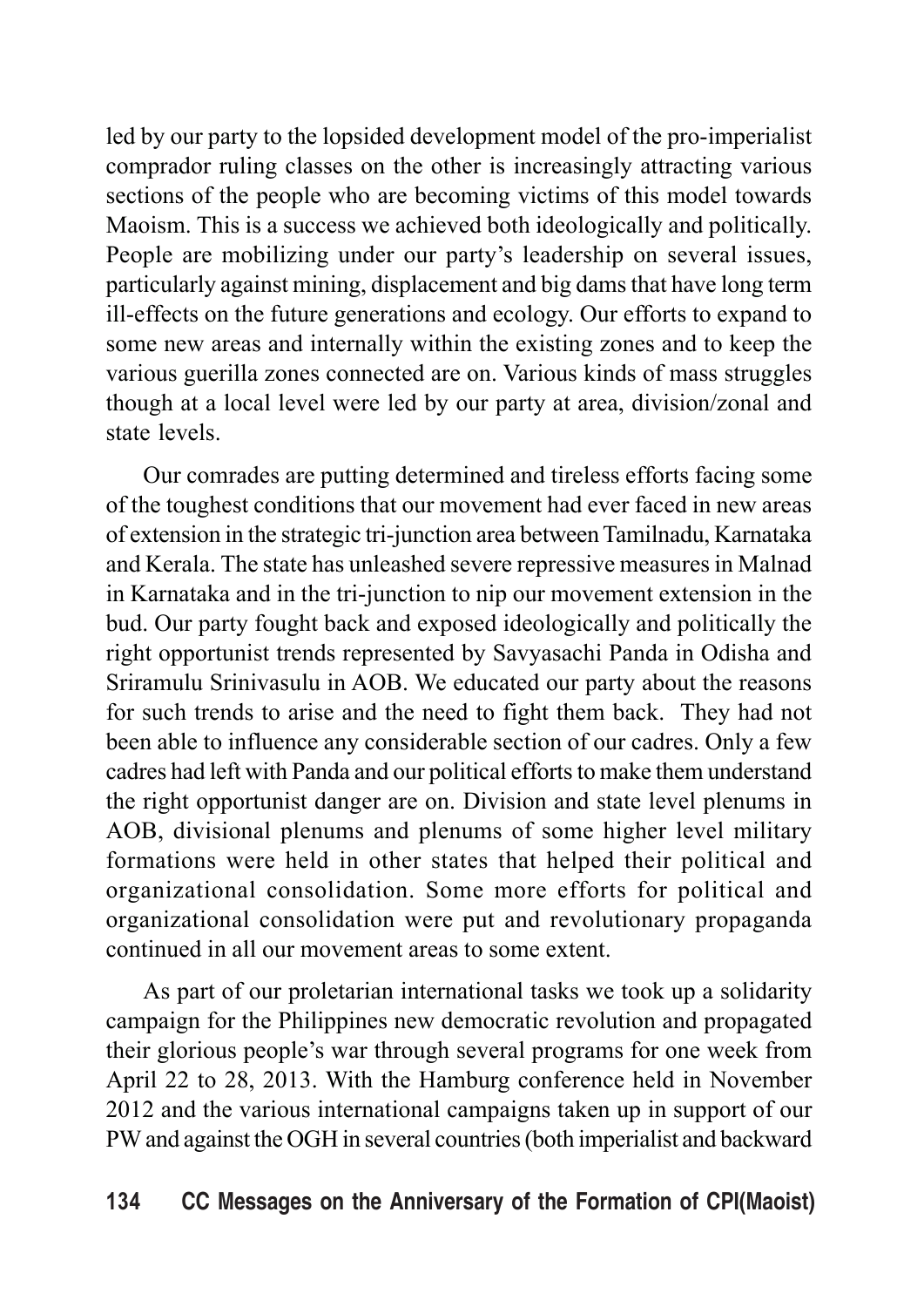countries) international efforts to build solidarity to our movement have consolidated further. The selfless sacrifices of our beloved martyrs, our brave resistance and leading of people's struggles even amid unprecedented enemy offensive and achieving some successes played a crucial role in the further coming together of majority of the revolutionary and democratic forces world to build this kind of a broad solidarity and support for our NDR, in India and all over the world.

# **Immediate Tasks**

Our CC had assessed in the beginning of 2013 that from the point of view of the subjective condition, the situation of our countrywide movement is critical. It stated that at present all the major contradictions inside the country and in the world are intensifying and the objective conditions are turning more favorable to the revolution but in terms of subjective condition the movement is facing critical situation. In this backdrop let us take up the following immediate tasks on the 9th anniversary of our party. We must take up these tasks to prepare our party to overcome the present critical situation that the Indian revolutionary movement is facing and to successfully advance the movement.

# **1. Give foremost prominence to Bolshevize the party**

Keeping in view the overall assessment of the objective and subjective conditions and needs of the movement, our CC has decided to take up a campaign for the Bolshevization of the party. The Bolshevization of our party means – 1. Understanding deeply and adhering firmly to MLM and the general political line of our party; creatively applying MLM to our concrete practice and firmly implementing our line; being unwavering regarding our ideological and political line, establishing its correctness and enriching it further by fighting against various bourgeois ideologies 2. Developing our party into a strong organization that is well equipped with the correct ideological, political, organizational and military line, that correctly practices democratic centralism, that strictly implements discipline, that has mass character, that steels itself in protracted people's war, that is firm in strategy and flexible in tactics. 3. Fighting against all kinds of right and left opportunist trends inside and outside the party 4. Honestly accepting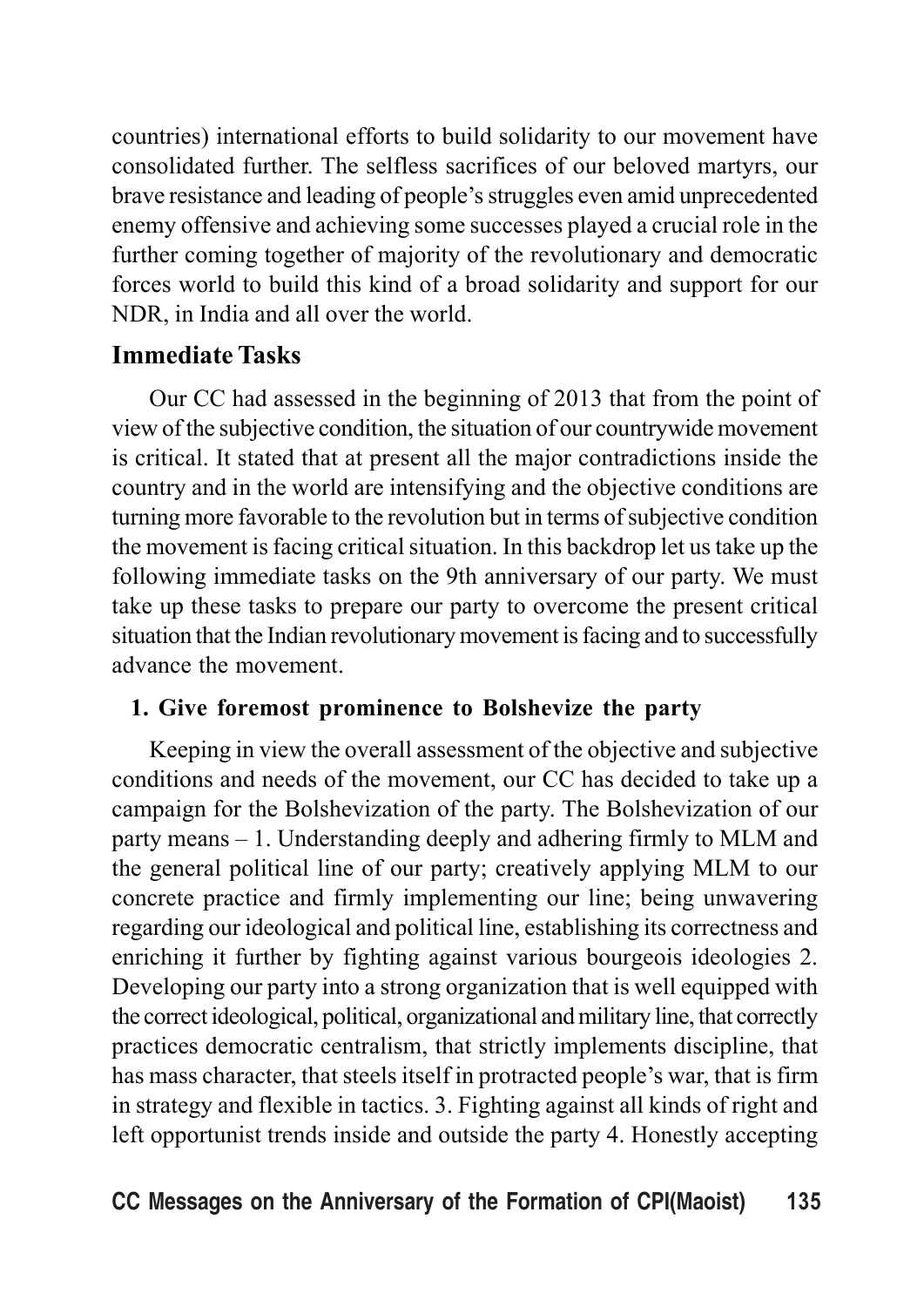our mistakes, shortcomings and weaknesses, correcting and avoiding those by learning from our practice 5. Following class line and mass line and realizing in practice the Marxist principle 'People are the makers of history' by closely integrating with them and leading them.

Marxism-Leninism-Maoism is our party's ideology. Our party is molding itself ideologically and educating the rank and file and the people with the same ideology, our general political line and path of the revolution to successfully complete the NDR as its immediate goal and achieving communism through socialism as its ultimate goal. It has built a people's army (in the present level of the movement it is PLGA), built united front in an embryonic form and is advancing the people's war to liberate the country with a strategic view. It is trying to give efficient leadership to the revolution by coordinating the work of people's army and united front. But in the course of advancement of the movement our party is suffering from various non-proletarian trends and facing problems in sufficiently preparing the party, people's army and the masses according to the changing objective and subjective conditions. These are hampering its advancement. So we are not able to - preserve our subjective forces and consolidate them further; protect our mass base and further expand and consolidate it; consolidate PLGA and further expand and intensify the guerrilla war; and fully utilize the increasingly favorable conditions developing in our country and the world for revolution.

So it is our foremost task to further equip our party with the scientific ideology of Marxism-Leninism-Maoism to raise our ideological and political level in order to get rid of the non-proletarian trends and overcome these weaknesses inside the party. This would help our party in correctly understanding and analyzing the objective conditions in our country and the world and the subjective condition of our movement by using the theory of dialectical historical materialism and applying it as a method. We should apply the theory of MLM to the concrete objective conditions of our country and to concrete revolutionary practice. Only in this light we would understand anything correctly, take correct decisions, implement them properly, integrate the party with the people, mobilize people and build class struggle, improve our leadership work methods and style of work,

#### **CC Messages on the Anniversary of the Formation of CPI(Maoist)**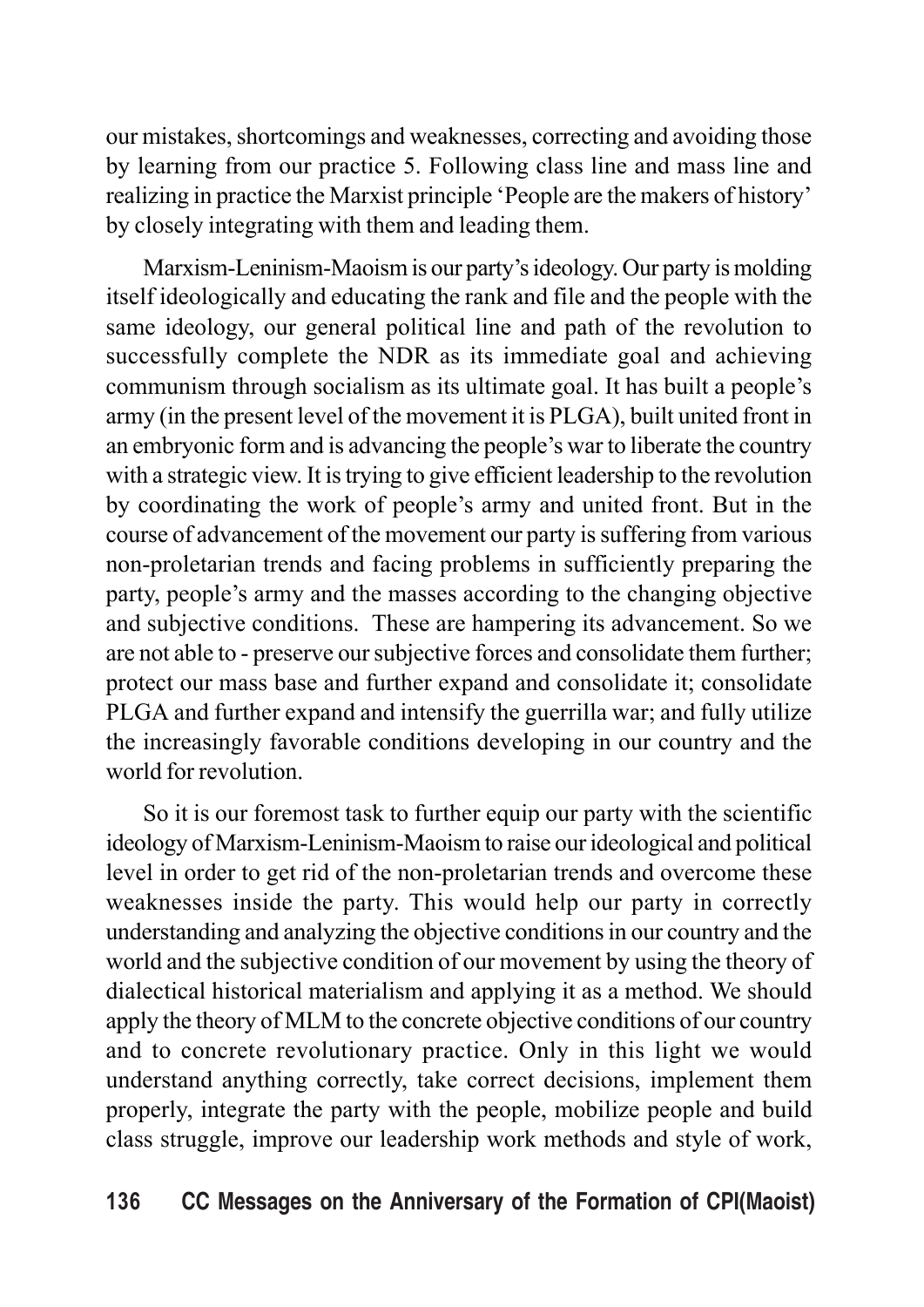analyze and synthesize our practice scientifically, learn lessons from our own experiences while correcting the mistakes and errors that had occurred in practice, strengthen the party and further advance the movement.

The key to achieving this would be the Bolshevization of our party. The class composition of our party rank and file is predominantly from peasantry and petty-bourgeois social class background and the influence of bourgeois, petty-bourgeois and feudal outlook, notions, culture, work methods and style of work are negatively impacting them. So this Bolshevization should be a continuous process. At present, we should take up this Bolshevization in the form of a campaign – to overcome the critical situation our movement is facing, to lessen our losses, to increase our subjective forces, to mobilize the people actively and on a wide scale, to revive the movement where we have faced setback or where the movement has weakened, to extend to newer areas, to strengthen our PLGA and UF and advance the people's war and to fulfill the aspirations of the people (not only of our country but of the entire revolutionary camp in the world) towards our party and our NDR.

To successfully fulfill the multi-pronged tasks of the revolution we should rally and organize the people politically and militantly into the people's war on a wide scale. The foremost ideological task that we would have to fulfill to achieve this is to categorically convince the people that the root cause for all their problems lie in the social conditions prevalent under this semicolonial and semi-feudal exploitative system, and the reactionary proimperialist, pro-CBB and pro-landlord policies implemented by the ruling classes; that they will not be liberated unless this system is smashed by uniting all democratic classes and social sections under the leadership of the proletarian vanguard party - the CPI (Maoist). Then the people would get mobilized into socio, economic and political movements. The party would have to build its ranks among the organized masses and expand the movement all over the country step by step and thus advance the people's war towards victory. For this -

We should take up ideological and political study and training in the entire party as a campaign to develop more clarity and scientific understanding about our world outlook to the rank and file. We should

#### **CC Messages on the Anniversary of the Formation of CPI(Maoist)**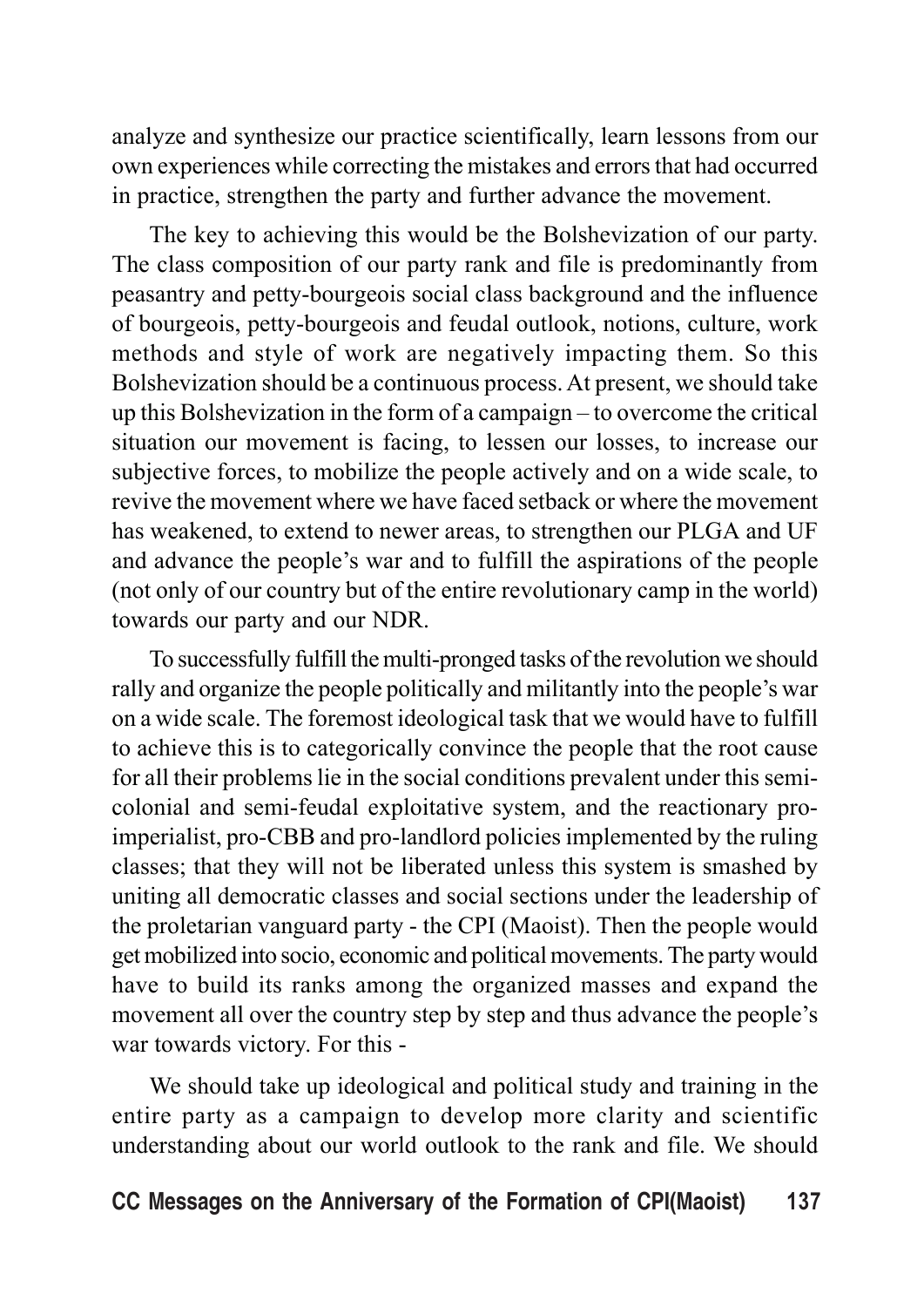decide on the revolutionary literature that should be given to concerned level comrades as material for reading and training. They should be taken up to deepen our understanding about MLM, Party Program, Party Constitution, Strategy and Tactics of Indian Revolution and party history. The higher level leadership (CC and state level) should take up comprehensive study of MLM, experiences of world revolutions in the past and present and of concrete social, economic, political and cultural conditions that are changing. By increasing the level of ideological and political understanding of the party, PLGA and UF, we must develop unified thought and action and fighting spirit.

Proletarian discipline ensures the ideological, political and organizational unity of the party that is the precondition to firmly implement our general political line, policies and decisions that come from above at every level. So we must see to it that disciplinary principles and standing orders are implemented to enhance the level of proletarian discipline in our party, PLGA and party fractions. The leadership should lead from the front in bringing significant change in their daily life in matters of discipline. To encourage implementation of discipline with revolutionary spirit we must give special attention to education about communist ideals, values and culture.

Concrete rectification campaigns where and when necessary, review of our practice and of decisions in every meeting and deep criticism – selfcriticism should be taken up as the means to get rid of non-proletarian trends like subjectivism, spontaneity, liberalism, sectarianism, bureaucracy, patriarchy etc that are prevalent at various levels, at various degrees and in various forms in our party. To succeed in these campaigns we should pay special attention to ideological, political, military and organizational education/training and to review of concrete practice at every level including at individual level.

Comrades should strive to bring a revolutionary transformation in their style of functioning and life style. This means that we should work or fulfill every revolutionary task with Bolshevik spirit and efficiency amidst the countless odds that we face in practice. Achieving this kind of work style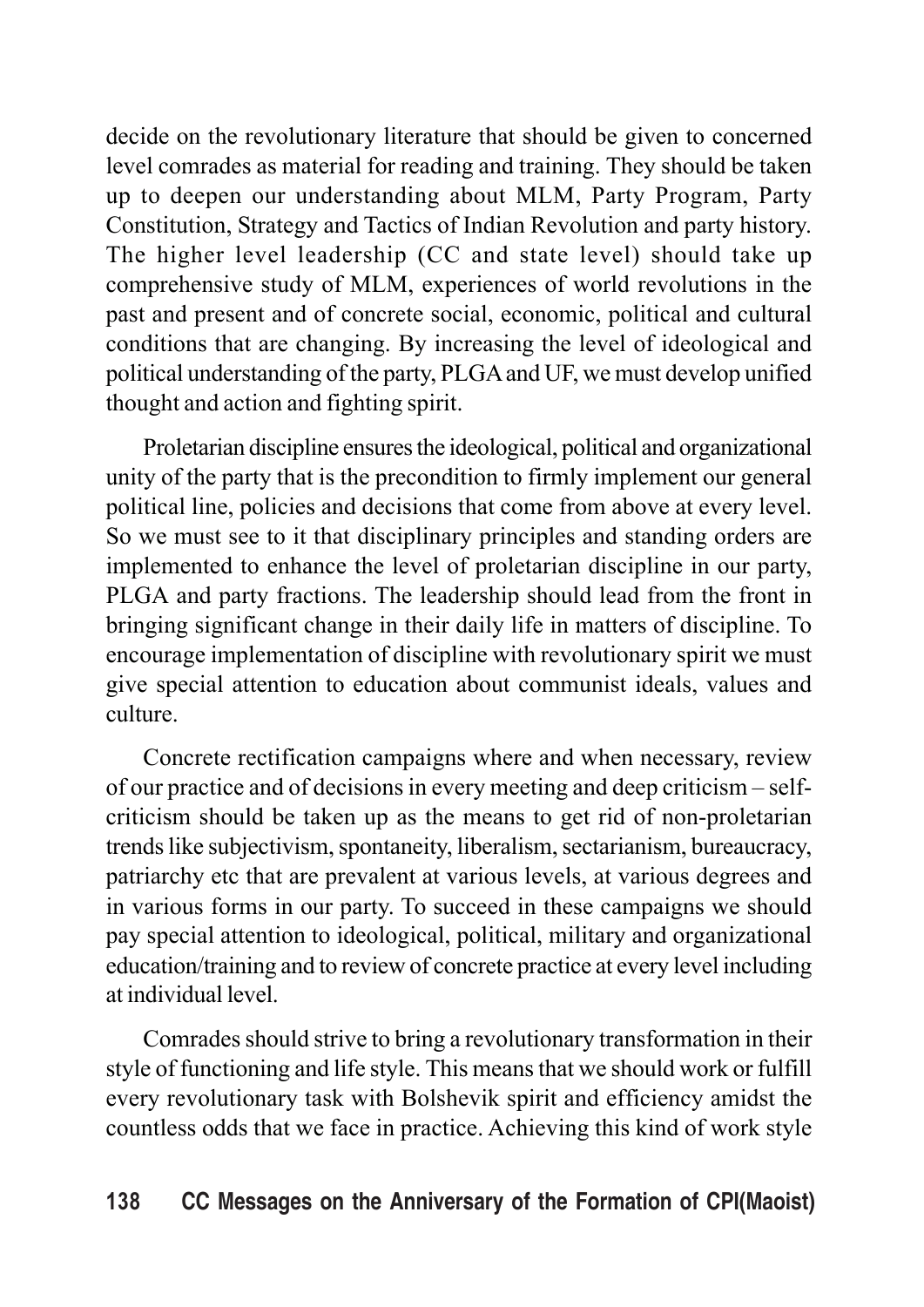should become the aim of every comrade.

Right opportunist and post-modernist trends are cropping up in our party in some places. The danger of such trends arising would be present particularly at this juncture when the offensive of the ruling classes on our movement is increasing and our movement is facing a critical situation. The entire party from the highest to the lowest levels must be extremely alert towards these trends and fight them back. Simultaneously, where sectarian and bureaucratic trends are prevalent in our mass work, in party relations with masses and in internal relations in our party our mass base is weakening and party unity is getting damaged at various degrees. We must also struggle against sectarian and bureaucratic trends and rectify them. The experiences of our party in internal struggles/two-line struggles and rectification campaigns should be studied by all for this purpose.

The leadership should plan to stay with the lower level cadres in the field to guide them in understanding and solving the concrete problems faced in the course of our movement. This means understanding the changing concrete social, economic, political and cultural conditions, the changing concrete conditions of the movement, changes in the enemy strategy and tactics in the multi-pronged offensive as part of implementing the counter-revolutionary LIC policy of the imperialists and all reactionaries world over, etc. The leadership should pay special attention to concretely applying the Bolshevization process during this field training period.

The leadership should identify the various weaknesses and their ideological roots that are hampering our advancement when we take up various campaigns. They should educate the lower level comrades so that they can overcome them. They should lead from the front, guide them, motivate them, and help them in successfully fulfilling their responsibilities. Through such leadership efforts we must successfully complete the various campaigns.

We should avoid unnecessary losses of leadership and subjective forces at all levels. Preserving our subjective forces, particularly the leadership, is one of the foremost tasks before us. We must review our past mistakes and the weaknesses prevailing at present which has led to such a large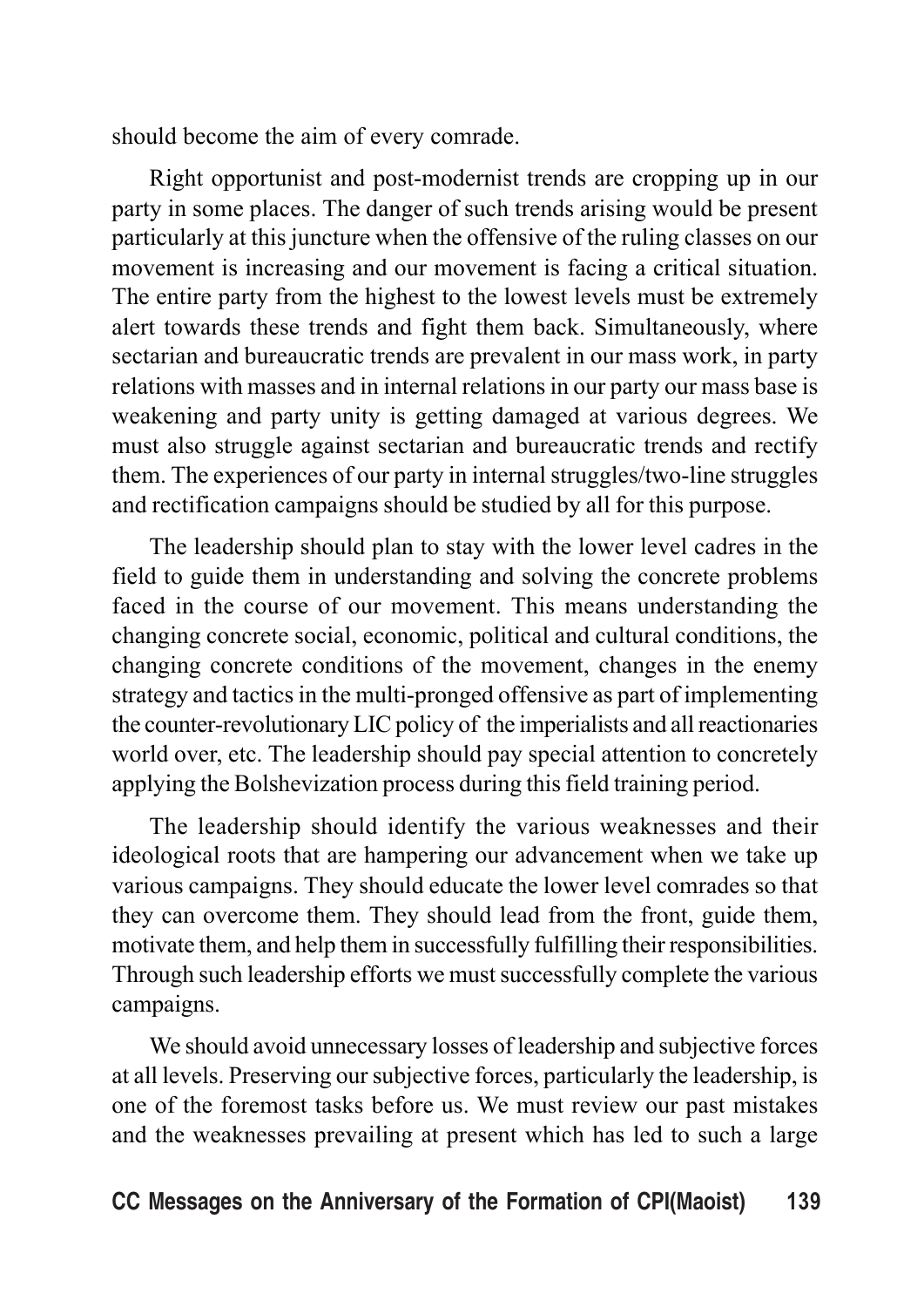number of severe losses of our forces from top to bottom. One major reason for the present condition of the movement is the failure in preserving our subjective forces, particularly the leadership. It is not only very difficult to successfully Bolshevize our party but also to fulfill any other task without preserving the present forces. We should put all efforts to develop secondary leadership at all levels in a planned manner. Simultaneously we should expand the party with new members.

In our country the casteist, religious and imperialist cultures are damaging the fighting spirit of the people. They are not only negatively impacting the people but are also penetrating into our subjective forces in various degrees and numbing their revolutionary consciousness. One of the reasons for the decadence of new democratic and communist values in the party and the PLGA is this. We should develop new democratic culture and values and socialist culture and values particularly inside the party, the PLGA and in all revolutionary mass organizations and RPCs and in general in people to counter this danger. The revolutionary cultural sphere should be strengthened to fight back the degenerate feudal and imperialist cultures. Our cultural organizations should take up appropriate forms and play a crucial role in developing revolutionary culture. Study, political classes and lectures relating to cultural matters should be taken up vigorously as a part of Bolshevizing our party. Committees should pay attention to distributing the available revolutionary literature among the cadres. These cultural and literary efforts should become an integral part of the ideological, political and cultural work that every committee takes up.

The leadership comrades should deliver short and inspiring speeches to motivate whenever our troops meet or disperse and during various training camps and meetings. They should ensure that our ranks in all spheres are always filled with revolutionary enthusiasm and spirit.

 We should Bolshevize the party to increase the confidence on the leadership from the ranks and the people and on the entire party from the people. This should boost up confidence in the entire party and the people to boldly face the current critical situation of the movement, to rectify nonproletarian trends, to resolve problems and to overcome any number of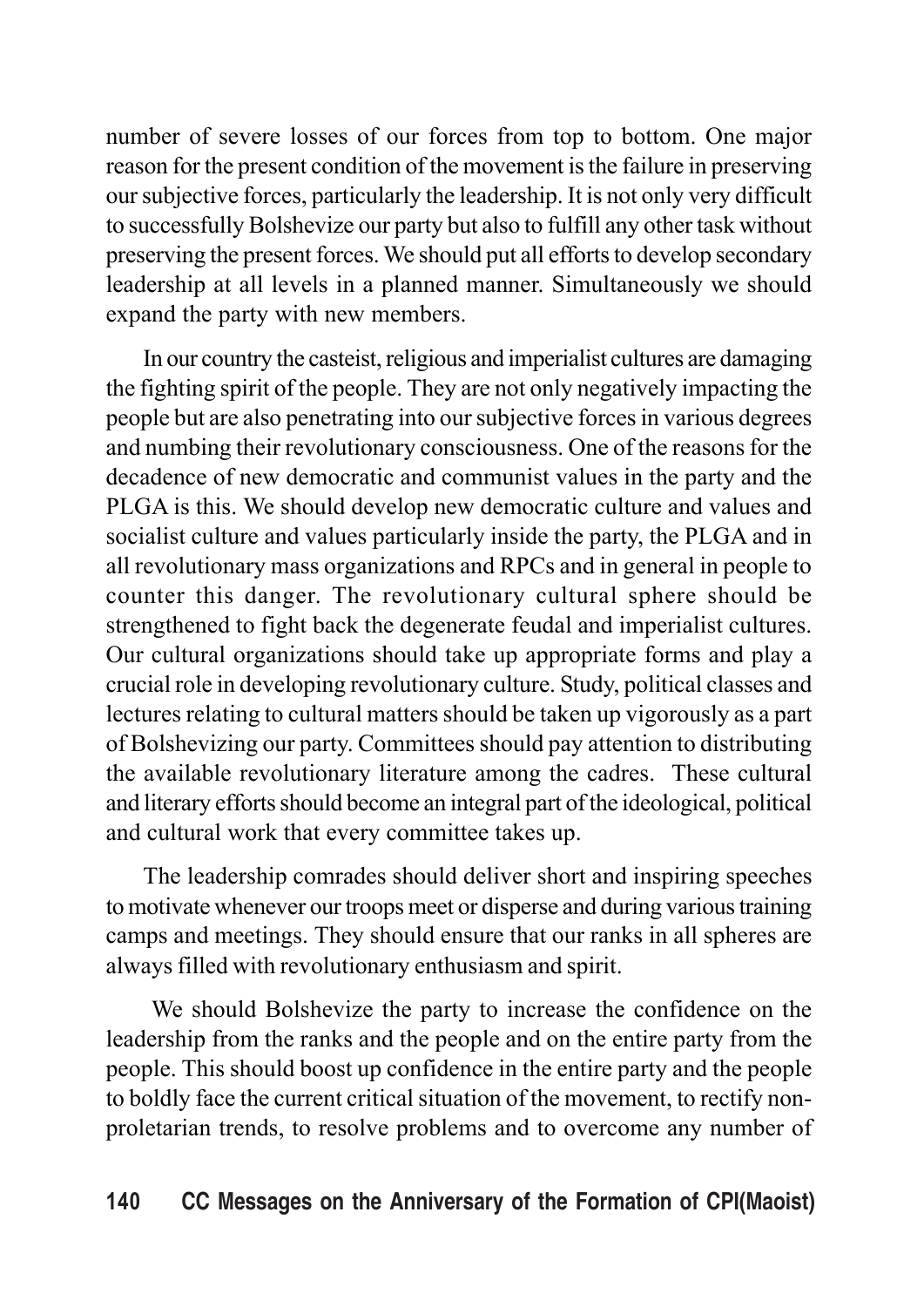odds to march towards victory.

When the entire party gets Bolshevized it would also develop confidence among the people that by correcting the mistakes that had occurred in our understanding and in practice and by learning from our own invaluable experience gained by spilling a lot of blood - our party and the PLGA would expand and strengthen and provide capable leadership; our movement would expand countrywide; we would be able to establish base areas and lead our revolution to victory.

# **2. Let us strengthen and expand our mass base by adhering firmly to class line and mass line**

As a part of Bolshevizing the entire party, the Bolshevization of the party inside mass organizations, Revolutionary People's Committees (RPCs) and UF forums should be taken up with the aim of enhancing its ideological, political and organizational levels. Thus we would be able to improve its understanding and its ability to lead the masses.

Weakening of the mass base is one of the main reasons for the critical situation that our countrywide revolutionary movement is presently facing. The movement is continuing at different levels in different parts of the country and consequently there is difference in the extent of the mass base.

The enemy offensive is intensifying on RPCs and various mass organizations all over the country. It has been more than three decades since several organizations have been banned by the central and state governments. Tens of thousands of revolutionary and democratic mass organization leaders and members have been assassinated, tortured and put in jails. Booked under false cases many of them are facing harsh punishments. Massacres, gang rapes, loot and destruction by armed forces have become the order of the day.

The aim of the ruling classes behind such severe repressive measures is to isolate us from the people and dent our mass base. So our tactics should be aimed at uniting the vast masses against the enemy, isolating the main enemy and using the contradictions between the enemies. These

# **CC Messages on the Anniversary of the Formation of CPI(Maoist)**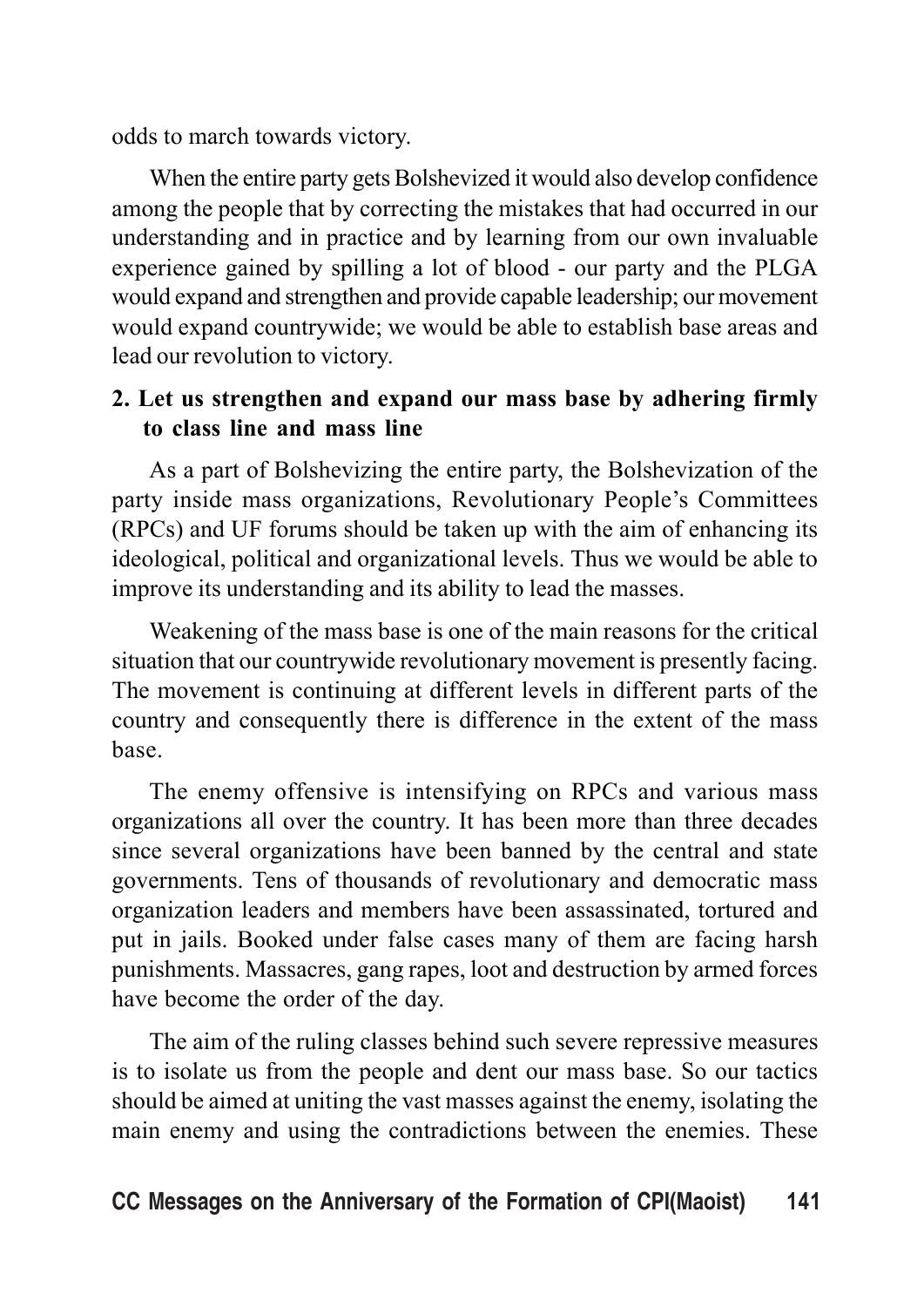tactics should help us in mobilizing the people politically on a wider scale and consolidating them. We should strive to preserve our leadership forces in the central, state and local MOs and RPCs.

Following our general political line we should give priority to politically mobilize the working class, landless and poor peasants. We should put all efforts to rally the middle peasants and urban petty bourgeoisie. The worldwide financial crisis is negatively impacting the rich peasantry and the national bourgeoisie who are a part of the four-class alliance. So the time is more favorable to bring to the fore their demands too. According to their attitude towards the people and PW, we must take up tactics that would win over a section of these classes, make a section at least neutral and isolate the other. We should pay particular attention to forming appropriate united front forums on various issues that would bring together revolutionary and democratic organizations, forces and individuals. When the ruling classes are resorting to all kinds of conspiracies and fascist offensives to isolate us from the people, friendly organizations and forces, our practice should be centered on integrating with them further.

In all our strategic areas we should widen our mass base and build, consolidate and expand the RPCs with the aim of establishing base areas. We should overcome our shortcomings in uniting the vast masses against the decadent ruling system, in forming appropriate united front forums, establishing party leadership in them and in expanding them. The various kinds of mistakes we are making in integrating with the people and in implementing mass line and class line should be corrected. We should get rid of sectarian and bureaucratic attitudes while working among the people. These trends are not only isolating us from them but also hampering their initiative. We should strictly avoid any wrong political and military actions that would harm the interests of the people. We should carry on criticism and self-criticism sessions and education and rectification campaigns not only inside the party but also in MOs to correct sectarian, bureaucratic and other wrong trends.

The mainstay of our propaganda at this juncture should be against the unjust nature of the OGH and the just nature of our PW. This should be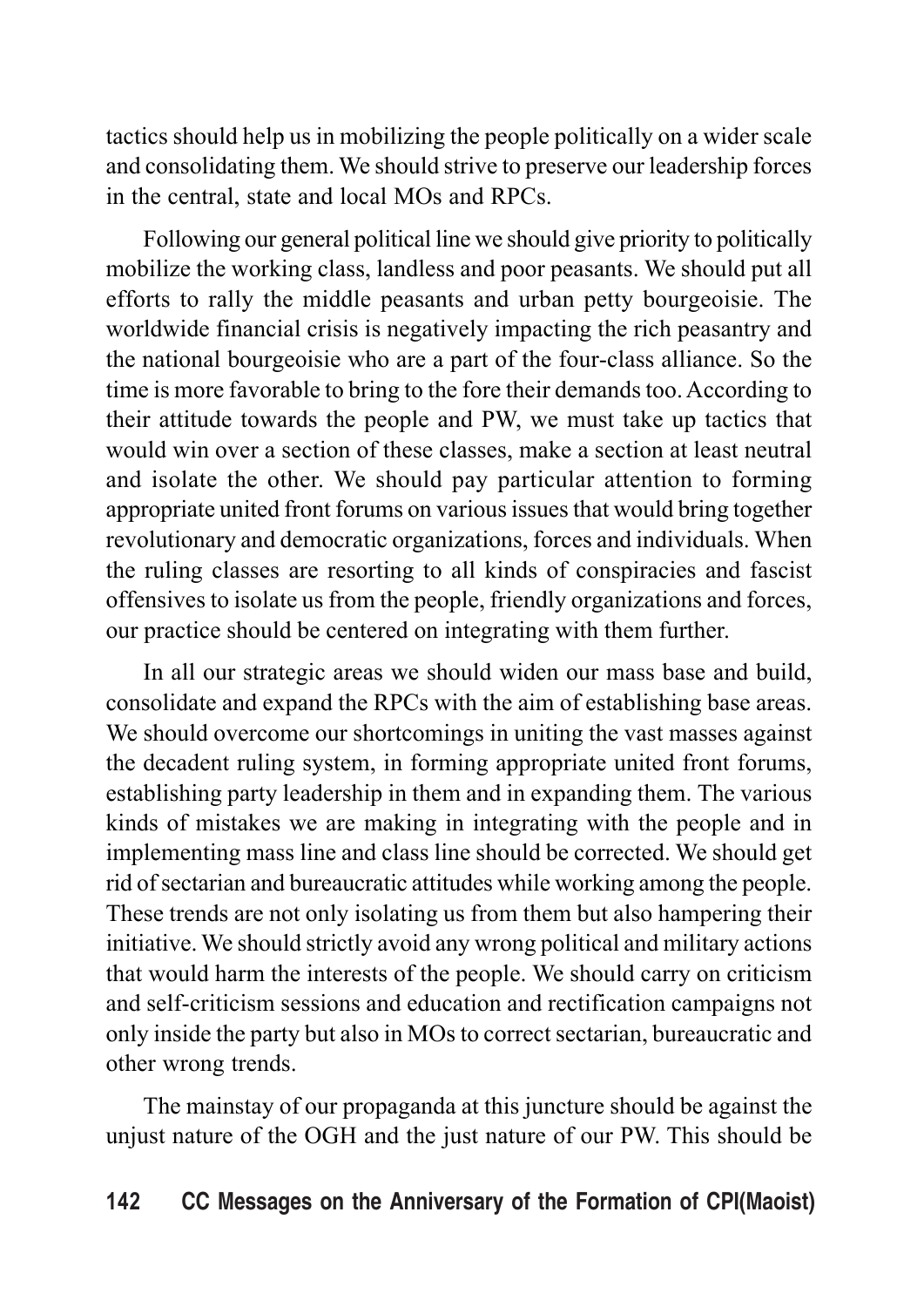based on the premise that this enemy offensive is against democracy, progress, peace and the interests of all the oppressed classes and social sections and that the OGH is being waged to serve the interests of the imperialists, CBB and the landlords.

The main direction of our agitations should be towards mobilizing people on land and displacement issues. We must put efforts to carry on our propaganda and agitations around the countless issues that are thrown up due to the intensifying worldwide financial crisis. Where people are agitating on these issues we should try to support, intervene and lead them.

We should take up agitations and propaganda on various political, social, cultural and ecological issues. Maoist political prisoners alone number more than ten thousand while the number of political prisoners from north-east, Kashmir and other democratic movements would be several thousands more. More than ninety percent of these prisoners are common people. They are languishing in various prisons of our country and facing severe inhuman conditions and lack of any kind of rights. So we have to give utmost priority to build movements for their unconditional release and solidarity movements for their struggles inside prisons. Simultaneously, all efforts should be put to provide legal aid for their early release. Agitations for civil liberties, against state repression on mass movements and against draconian laws should be taken up on a wide scale. We should put extra efforts to strengthen the civil liberties movement. Wide propaganda about genuine democracy and NDR that alone can ensure civil liberties should be carried on hand in hand.

We should continuously expose the fake reform programs that are aimed to isolate us from the people. We should mobilize the people in class struggles, take up revolutionary land reforms, consistently carry on political work among the masses and consolidate them. Without this process it would be difficult for the people to realize the sham nature of these reforms. Ideologically and politically we must counter-point the fake development model of the ruling classes and the people oriented genuine development model that we are advocating. We should convince them that repression and fake reforms are the two aspects of the same carrot and stick policy.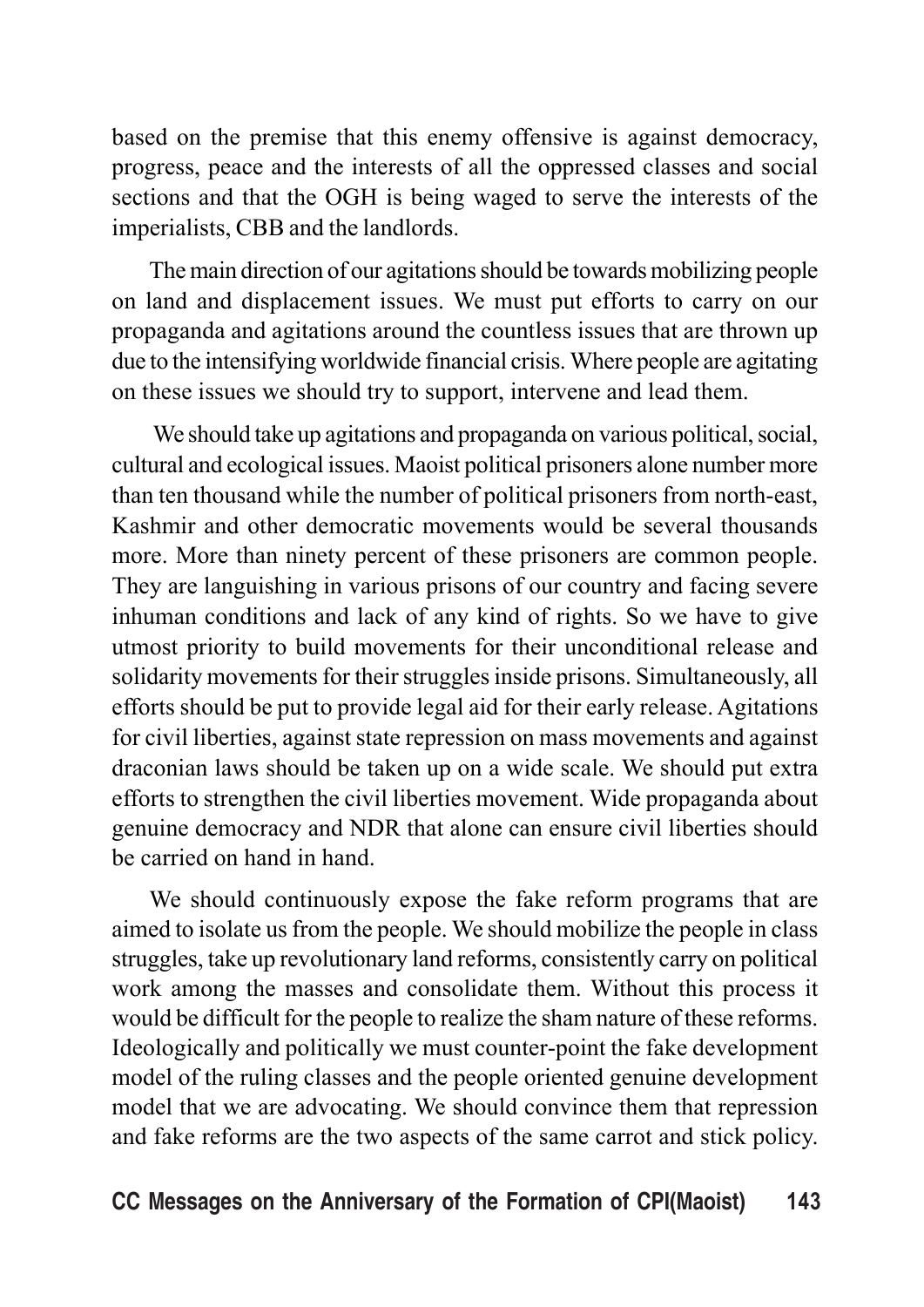Practically we should deal with the people in a democratic manner and convince them that we are the firm supporters and fighters for their welfare and liberation and are not against their welfare. Simultaneously as an integral part of class struggle we should deal without any lenience with the class enemies and those elements that act as ruling class agents and consciously try to divert the people towards these fake reforms.

Regarding government reforms our tactics may vary depending on the consciousness of the people and strength of our movement in a particular area but our policy and direction would not change. Our counter-tactics should be aimed at uniting the people, preventing a social base from being formed for the ruling class parties and raising the revolutionary consciousness of the people and mobilizing them into the PW that alone can achieve genuine reforms.

We should fight back strongly the psychological operations of the enemy that are aimed at spreading ideological and political confusions among the people and weaning them away from our movement. Revolutionary propaganda to counter the enemy false propaganda should be wide, creative and in various forms.

We should utilize every opportunity to expose the sham of the parliamentary system. We should never suggest the election path as a solution at any level or under any pretext. We should firmly oppose any attempts at lobbying instead of mobilizing people and depending on their strength for resolution of any kind of problem.

 We should preserve the remaining forces in the urban areas by following tactical principles and functioning methods formulated in our Urban Policy document. We should build the urban movement by working with patience and with a strategic view.

 As part of mass work we should activate all the mass organizations at all levels and guide them to function regularly. Mass work and armed resistance should go hand in hand. All the political, organizational and military tasks should be fulfilled in coordination with the sole aim of defeating the OGH and advancing the movement.

In areas of carpet security we must give utmost priority to adopting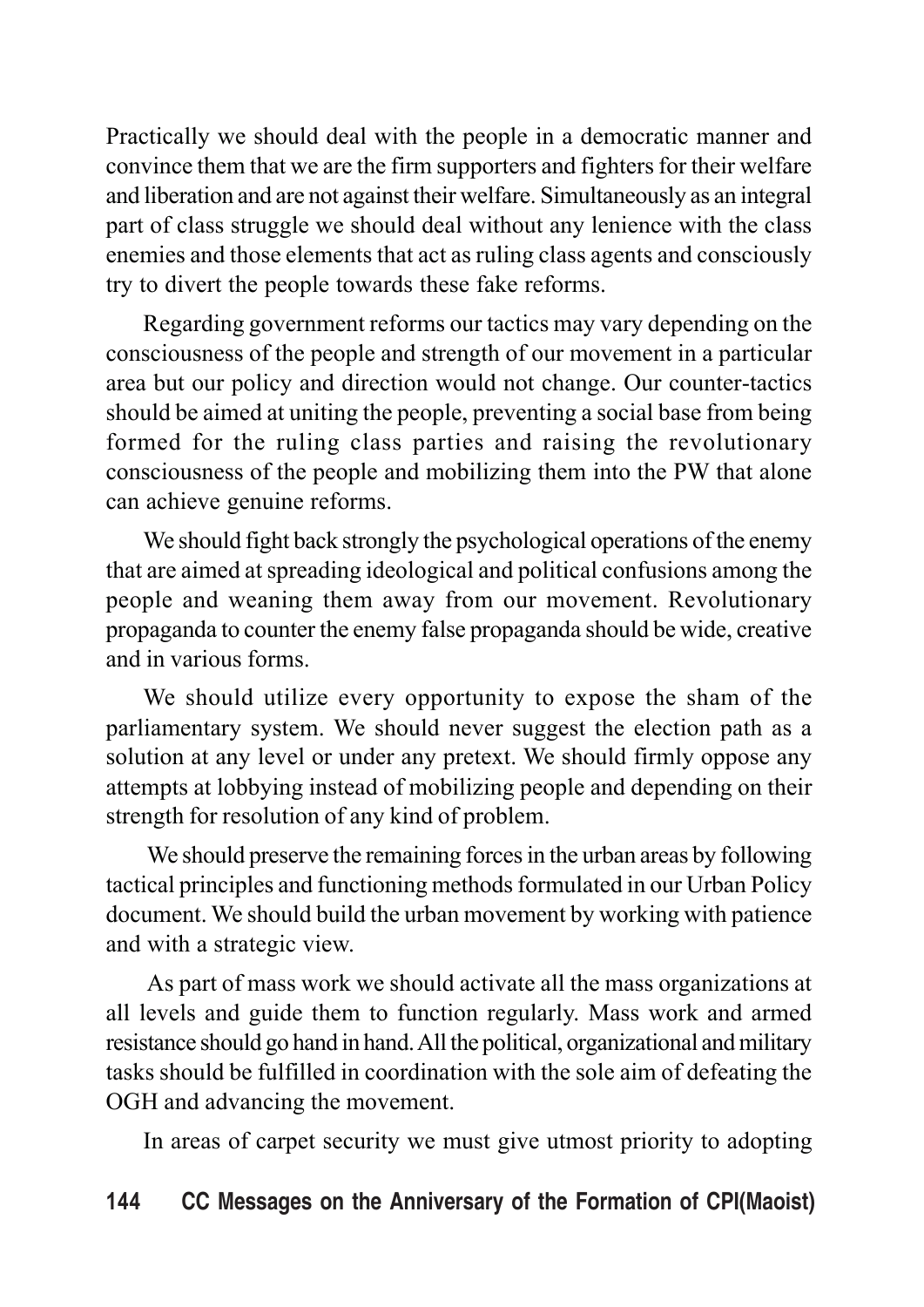suitable forms of party and guerilla formations and suitable forms of struggle. We should give special attention to the selection of cadre and their politicomilitary training. We should correct the shortcomings occurring in our methods of functioning in these carpet security areas by implementing strict secret methods of functioning. Even while giving priority to secret mass organizations we should build various broad based united front forums according to the concrete conditions of that area and movement to mobilize the vast masses.

In all the movement areas we must intensify anti-imperialist, anti-feudal struggles based on the agrarian revolutionary program. Though we are taking up struggles there are severe shortcomings since a long time in continuing them consistently. Other important shortcomings are - not consolidating the forces that emerge from these struggles, not establishing our leadership in UF forums and not developing proper methods for legalillegal coordination. These shortcomings should be rectified. In this class struggle we should not confine ourselves to secret and illegal activities. We should carry on broad-based UF activities that would rally the various oppressed classes and social sections. In UF activities there is lot of significance to establishing our leadership, preserving our independence and advancing by basing on our own strength. We should utilize both open and secret forms of organization and struggle. In UF forums we should always adhere to democratic methods and avoid any kind of sectarianism and bureaucracy. We should expose and fight with such tendencies that may arise from other organizations and forces in these forums. We should pay attention to mobilizing the support and solidarity of vast masses particularly that of intellectuals and democratic elements as it is very crucial for the fighting people and organizations.

We should strive to turn struggles into political struggles against the state. The advanced elements that come to the fore in mass movements should be consolidated and developed as its leadership to expand and strengthen our mass base. Selected capable elements should be prepared and sent to work in rural areas and in the people's army. The leadership of revolutionary mass organizations and our party fractions in MOs should work with this understanding.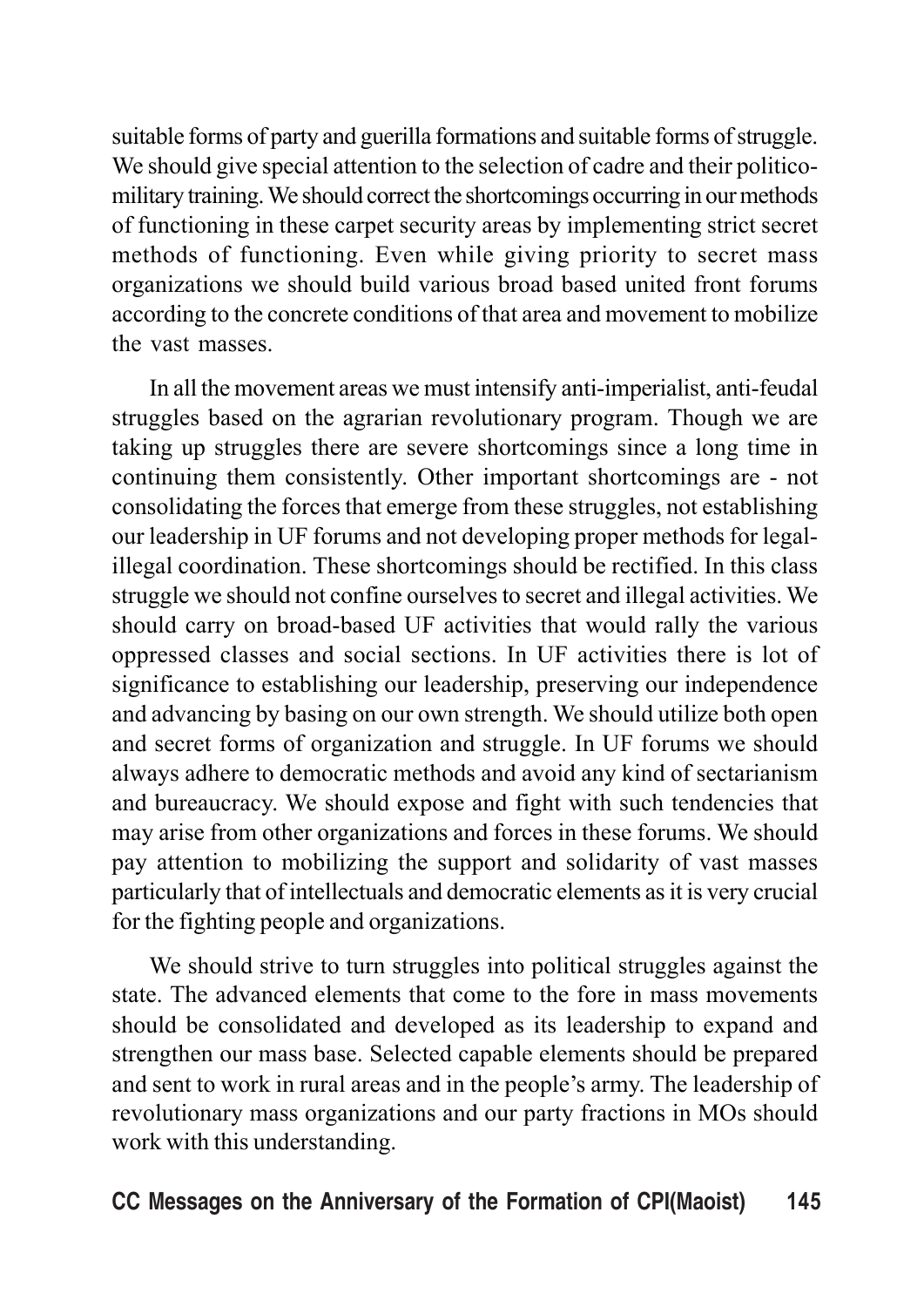#### **3. Advance the armed agrarian revolutionary war by consolidating the PLGA and fighting back the enemy offensive**

As a part of Bolshevizing the entire party, the Bolshevization of the party inside PLGA should be done with the aim of enhancing its ideological, political, organizational and military levels. Thus we would be able to improve the understanding and fighting ability of the PLGA. We should help the PLGA forces to increase their fighting ability and the commissions and commands to improve their commanding ability by helping them to constantly study the changes occurring in counter-insurgency and counter-guerilla warfare, in identifying the weaknesses of the enemy and in fighting back the enemy offensive basing on this.

The ideological and political levels of the party committees from top to bottom in the PLGA should be enhanced. They should be given special education on political and military tactics that are to be followed during ebbs and flows.

The fighting ability of the PLGA should be enhanced by implementing the consolidation program in the regional, state and lower level forces. The party committees inside the PLGA should rise to the level of independently running their units and fighting back the military tactics of the enemy forces on their own by studying the changing conditions in social, economic, political, cultural and military spheres and modifying the present tactics or formulating new ones.

The meetings of military commissions and commands should be held in time. This is necessary to take decisions according to the changing situation and to actively mobilize the guerilla forces to resist the enemy.

We should carry on guerilla warfare in all areas where guerilla forces are present including depending on our strength and needs of the movement. Our guerillas should utilize every opportunity to strike at the enemy forces and to seize arms from them. Only by displaying initiative in this matter can we smash the initiative of the enemy forces and gradually bring about a change in the situation. All levels of military commissions should guide the commands to implement the decisions regarding formations and level of operations basing on the concrete conditions of each and every state.

We should strive to bring improvement in our TCOCs and counter-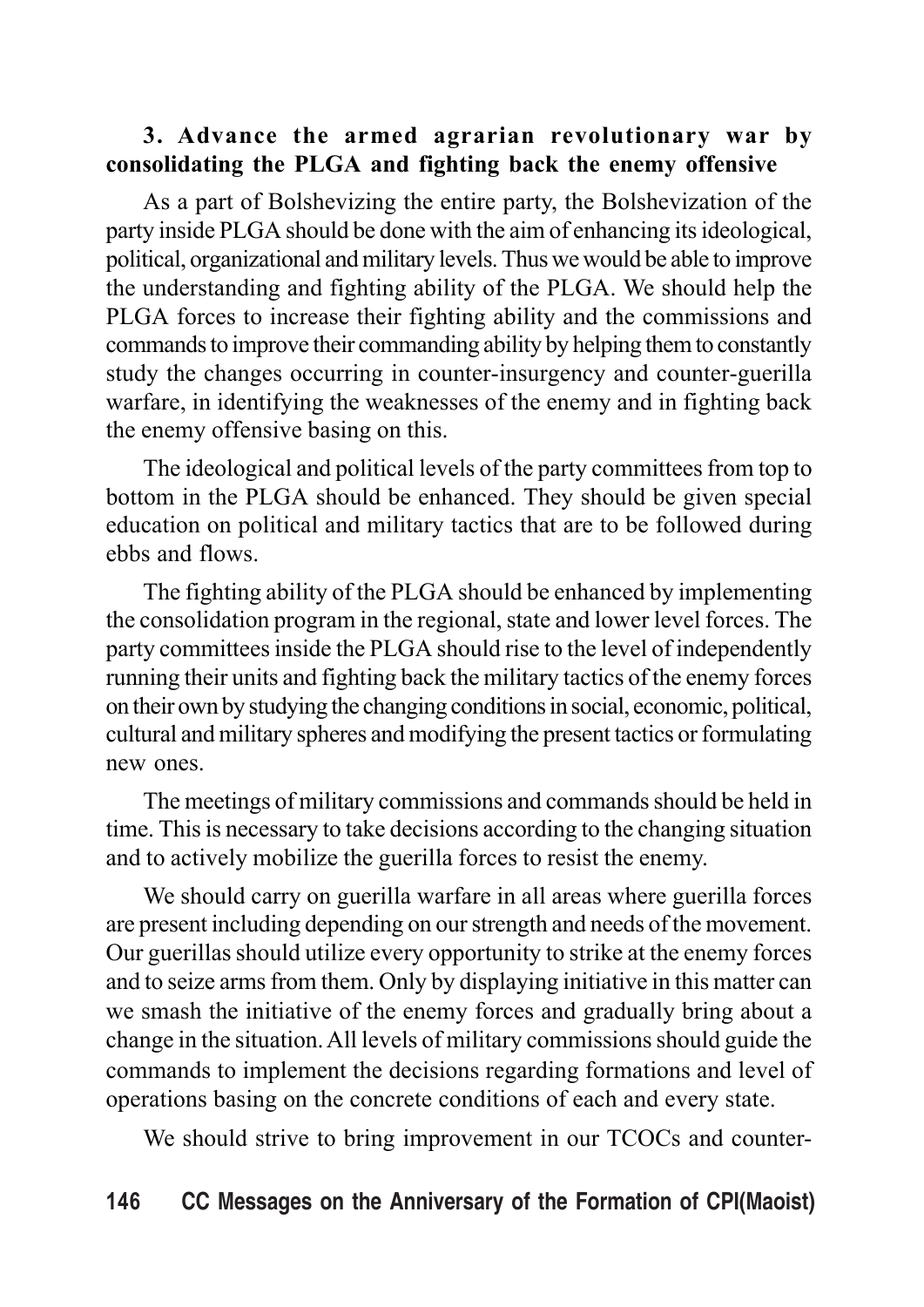offensives. We should study deeply the weaknesses of the enemy. The leadership should lead the forces in TCOCs and resistance actions. The role of the people's militia and the people should be increased in military actions. We should prevent our losses during armed confrontations. Guerilla principles and discipline should be strictly adhered to in all PLGA activities.

We should train up the people's militia to increase its role in resisting the enemy. We should strive to increase the number of people's militia units. The people's militia should be armed with the weapons available. As the numbers in almost all combat units in PLGA have come down, we should try to fill the vacant places by gradually increasing recruitment.

Our guerilla warfare should be aimed at defeating the enemy offensive concentrated on our strategic areas. Mine warfare should be intensified and extended by involving the people's militia and the people in large numbers. Guerilla warfare should be carried on by seizing arms and ammunition from the enemy and fully utilizing other sources. All kinds of war material should be diligently preserved. We should with immediate effect correct all the shortcomings occurring while transporting, dumping and using these materials. All commissions and commands should pay special attention to this.

We should expand the movement to the areas left vacant inside the guerilla zones and to newer areas by increasing our subjective forces in various states in a planned manner. This expansion would help the dispersal of the enemy forces.

The enemy forces are conducting information-based attacks basing on their informer network. We should bring changes in our work methods to avoid losses in such attacks and also in the backdrop of carpet security.

We should not get trapped in the offensives and campaigns of the enemy conducted with brigade, battalion or somewhat lesser forces and try to move away from that area. From there we should identify the weak position of the enemy and try to inflict damages as far as possible. Every unit should put up resistance according to its strength and level. If any one of our units gets encircled/trapped in such campaigns, it should put up a united fight as a single unit and try to get out by breaching the enemy lines.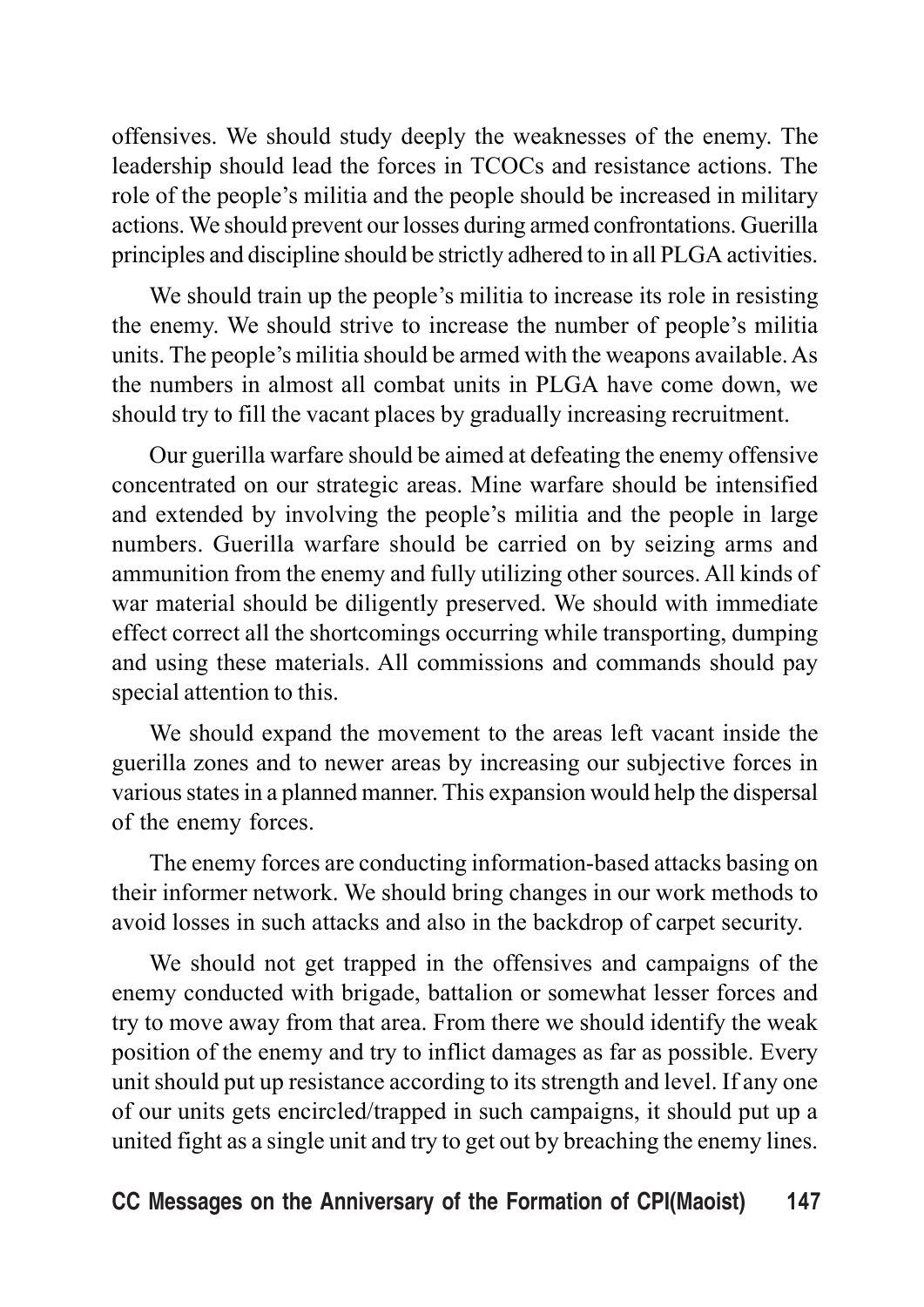Campaigns should be taken up to expose the counseling and surrender policies of the enemy. We should consistently carry on the propaganda that surrender is not only harmful to the interests of the people and the party but is also treachery. We should meet the families of all party activists and PLGA fighters working in different spheres in the same state or in other states, enquire about their problems and extend the possible moral, economic and material support to them by involving the people. They should be educated about the deceptive nature of enemy counseling and surrender policy. We should conduct meetings in villages to expose the dangers posed by the surrendered counter-revolutionaries and the ill-effects of counseling programs of the enemy. In these meetings we should make them realize the importance of people's vigilance on such betrayers. The police/state informer networks should be checked.

Alertness, mobility, swiftness and secrecy are very crucial in guerilla warfare. Without alertness, mobility and swiftness it is not possible to maintain secrecy for any guerilla unit. Guerilla forces should always stay alert, be mobile, move swiftly and maintain secrecy. Secrecy is paramount both for defense and offense. To avoid leakage of our information to the enemy, guerilla forces should move at night/in dark. Secret methods of functioning should be strictly adhered to in daily routine - while traveling, crossing roads, rivers, bridges, while camping temporarily, while fulfilling political, organizational, production and struggle tasks among the people, in sentry, in using communication sets, in maintaining contacts-coordination, in making preparations for actions and during their execution. In areas where our movement is facing a setback; where we work amid carpet security; where our guerilla forces work as small units among the people; and where the enemy is launching offensives with brigade/battalion/company level forces – any small mistake in following secrecy may lead to heavy losses. So iron discipline, determination, bravery, alertness, mobility and swiftness would be crucial if we are to achieve our goals.

#### **4. Prepare for the 10th Anniversary celebrations of Party Formation**

It would be ten years since the formation of CPI (Maoist) by September 21, 2014. Our CC has decided to celebrate this occasion on a grand scale all over the country. On this occasion, we should publish special issues of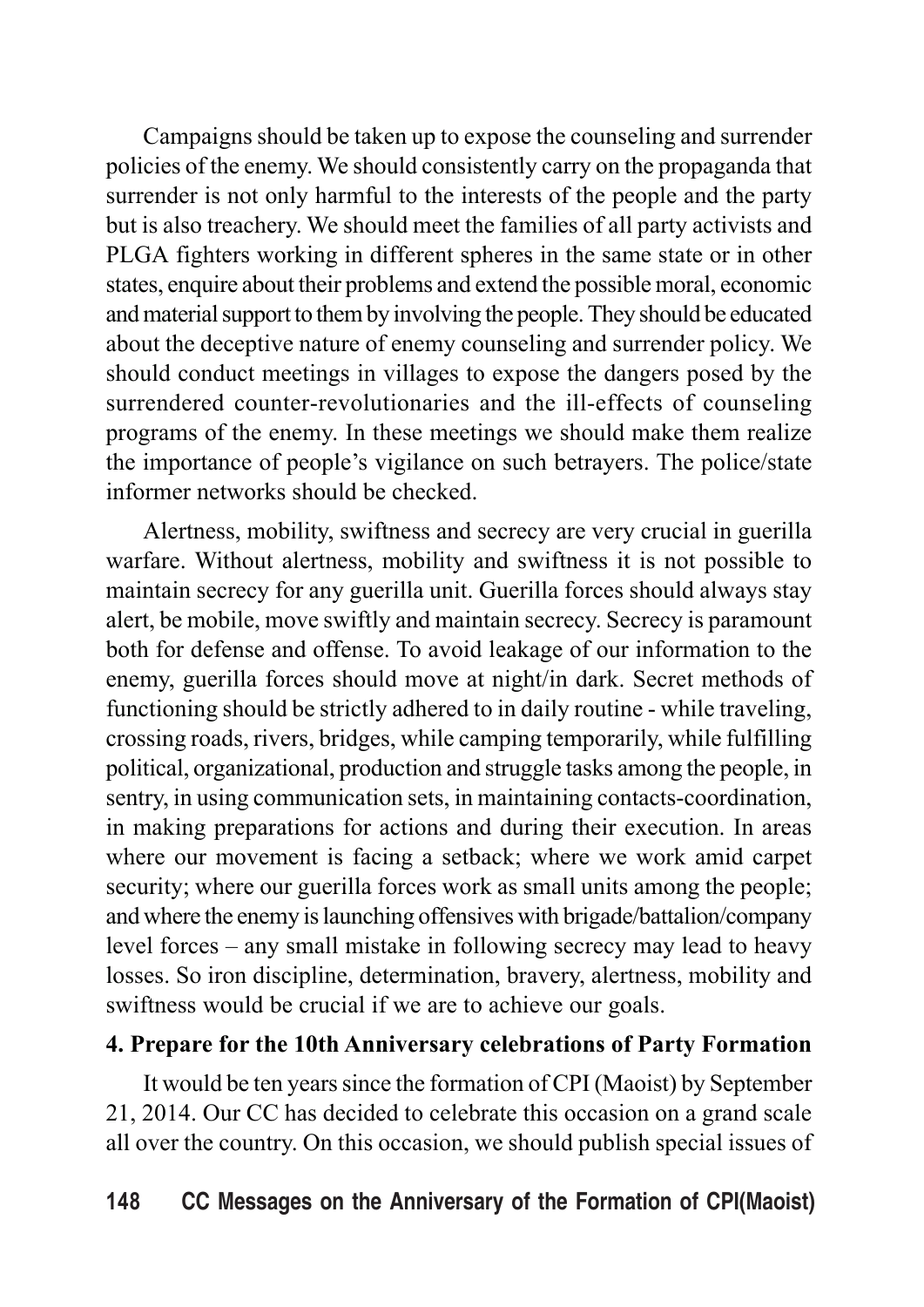People's War, Awami Jung and Maoist Information Bulletin. Also all regional, state, divisional level party, military, revolutionary mass organization and RPC magazines should bring out special issues and souvenirs wherever possible. A year long new enrolment campaign should be taken up to expand the party. Our preparations to fulfill these tasks should begin now.

We should fully utilize this occasion to place before the party, PLGA, mass organizations, RPCs and the masses the successes and the positive and negative experiences achieved by the new party in various spheres; the tasks before us to advance the movement and educate them.

#### **Comrades,**

Though our countrywide revolutionary movement is facing a critical situation, there are several differences in the social conditions in various states and in our subjective conditions therein. So our tasks in various states should be formulated keeping these conditions in view. Our tactics, methods of work and style of work should also be formulated accordingly. They should be creatively implemented. Keeping in view the changes occurring in the course of the movement and in the situation in the world and in our country, we must make the necessary and timely changes in them. We would be able to utilize the favorable objective conditions well by working with Bolshevik spirit and political initiative. These are very much necessary for the preservation of subjective forces, to fight back the enemy forces and to build guerilla bases with the aim of establishing base areas. Lack of Bolshevik spirit and political initiative would lead to deterioration of the movement and petty bourgeois impetuosity would lead to losses. So in all the states and areas our party committees should come to a correct assessment about the actual objective and subjective conditions and formulate the tasks. Appropriate methods of work should be formulated and applied creatively to rally the party, PLGA, mass organizations and the people actively in a planned manner to fulfill these tasks. Every task should be implemented from the beginning till the end with determination and initiative. Only thus can we overcome the critical situation in all states, areas and all over the country and create the conditions for achieving higher and newer successes.

On the occasion of the 9th anniversary celebrations of our party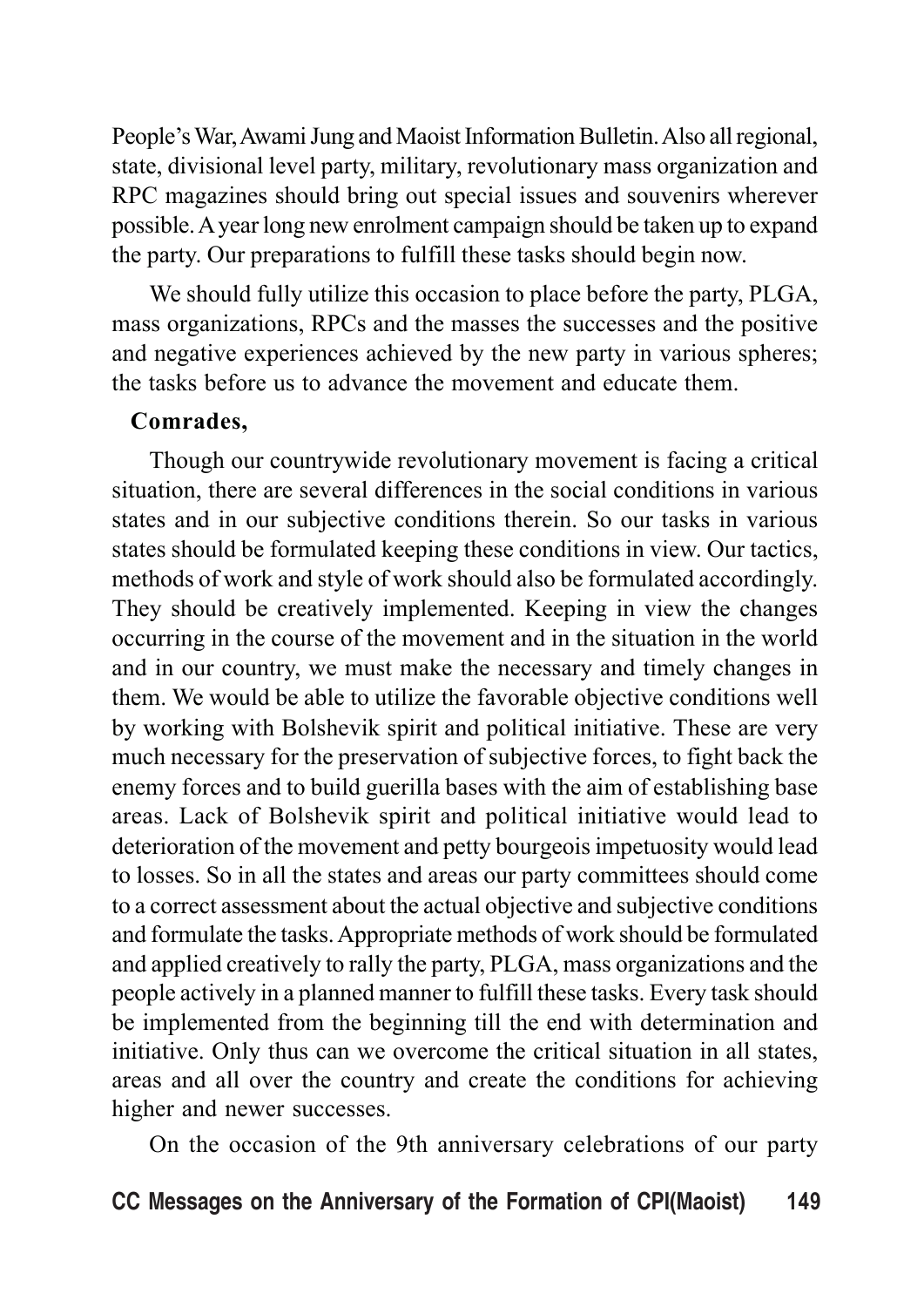formation, our CC calls upon the entire party, PLGA, mass organizations and RPCs to work with determination to complete the above tasks to fulfill the dreams of our beloved martyrs.

Let us Bolshevize our party so that it can efficiently wield the two basic weapons of People's Army and United Front and lead the revolution to victory. Let us expand and strengthen our mass base adhering firmly to class line and mass line. Let us grasp in depth the two Marxist principles – 'No revolution without a revolutionary party' and 'People are the makers of history'. Grasping the true meaning of these guiding principles and implementing them in practice would help us tide over the critical situation we are facing at present. Let us raise the levels of ideological and political consciousness of the vast masses, build and consolidate wide ranging movements and fight with determination to bring about a notable turn in our revolutionary movement. Let us thus advance towards the fulfillment of our share of the tasks of proletarian internationalism.

#### **Comrades,**

Celebrate the 9th anniversary of our party with revolutionary enthusiasm in all our guerilla zones and in all areas where our party units are present. Utilize this occasion to fill the cadres and the people with the determination to participate with spirit in the Bolshevization campaign we are taking up as the foremost task. Let us march forward for fulfilling all our other tasks by learning from the masses. Let us remember the selfless sacrifices of our great martyrs one more time to imbibe their ideals that would guide us in overcoming the critical situation we are facing.

> **With Revolutionary Greetings Central Committee**

*Date: September 1, 2013* **CPI (Maoist)**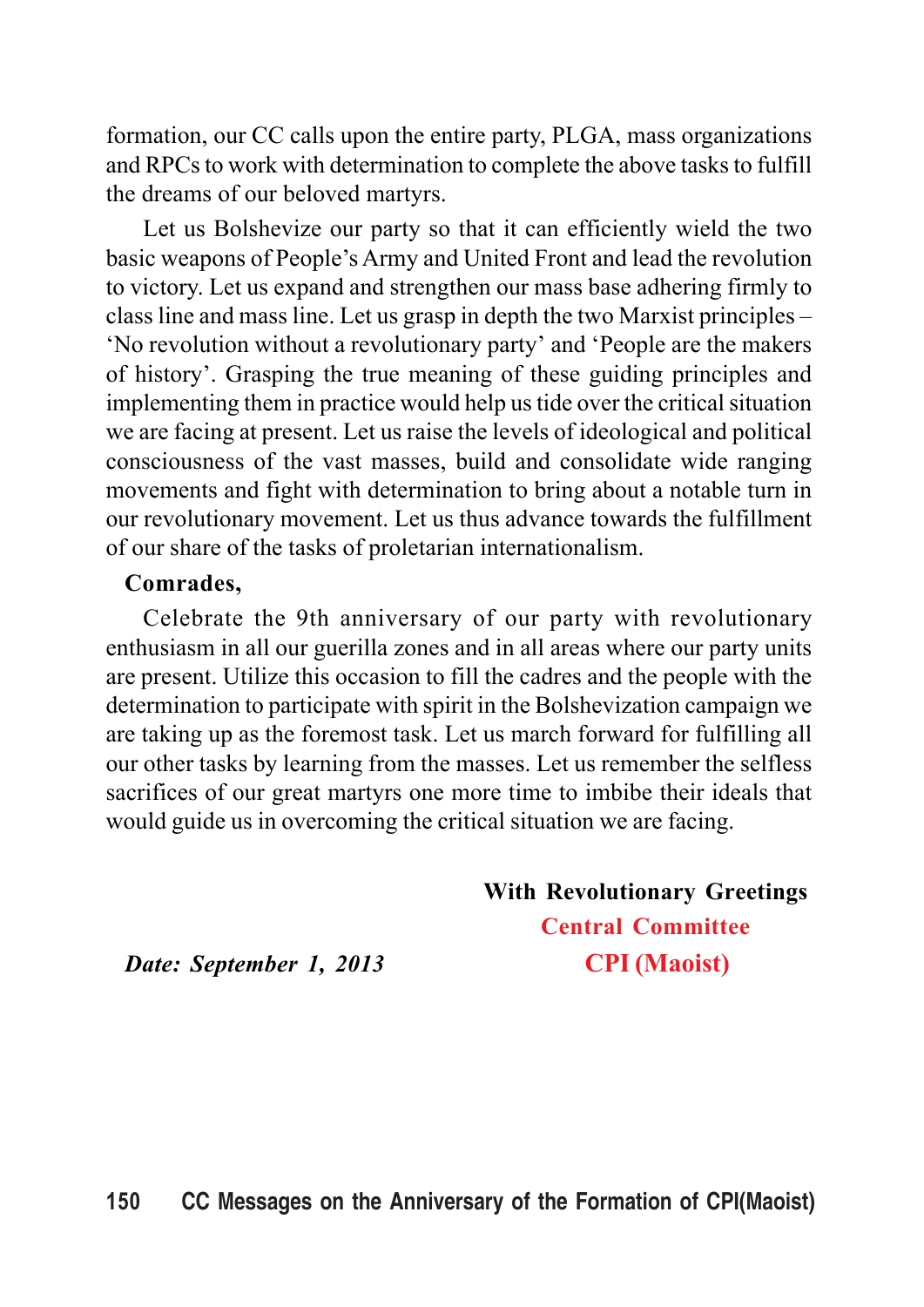**Face up to the Challenge! Seize the Opportunities! Firmly Advance Along the Path of Protracted People's War!**

*Call of the CC on the occasion of the 10th Anniversary of Our Glorious Party!*



**Central Committee Communist Party of India (Maoist)**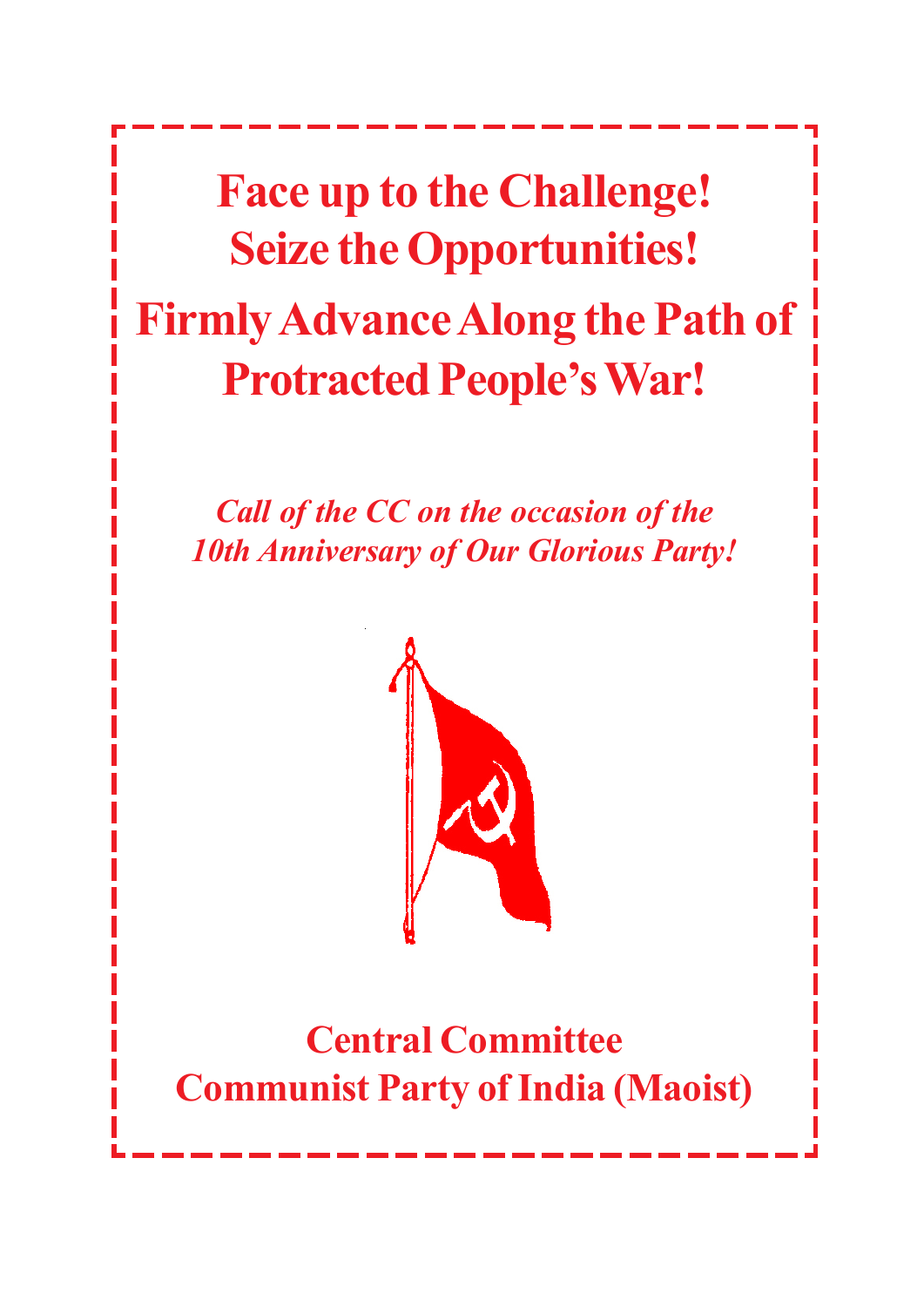## **Face up to the Challenge! Seize the Opportunities! Firmly Advance Along the Path of**

# **Protracted People's War!**

### *Call of the CC on the occasion of the 10th Anniversary of Our Glorious Party!*

Our party, the CPI (Maoist), a vanguard detachment of the international proletariat, celebrates ten years of its formation this year. The great Marxist teacher Lenin has taught us that there is no revolution without a revolutionary party. For us, this entire decade is a testimony to how this principle has been applied, tested, enriched and once again proven in our practice. The past decade is a chronicle of the progress achieved and lessons learnt by the party as the warrior that wields the two weapons of Army and the United Front (UF) and how to apply this Maoist dictum in practice.

On this joyous occasion, the Central Committee (CC) conveys its warmest revolutionary greetings to the entire party ranks, to People's Liberation Guerilla Army (PLGA) commanders and fighters, to comrades of Revolutionary People's Committees (RPC) and mass organisations, to the thousands of comrades and revolutionary masses who have opened another battle-front in the prisons, to lakhs of revolutionary masses in our struggle areas and all over the country – to all of you who have made these years a decade of great struggles and achievements. It heartily greets the Marxist-Leninist-Maoist parties and organisations throughout the world that have come forward in solidarity with the Indian revolution. It expresses deep respect for the courageous stand taken by all the democrats and progressives who have stood up, in India and abroad, against the heinous 'war on people' waged by the Indian state under the banner of Operation Green Hunt (OGH).

In the 10 years since the formation of our united party 2332 comrades, including 10 members of the CC, have laid down their precious lives for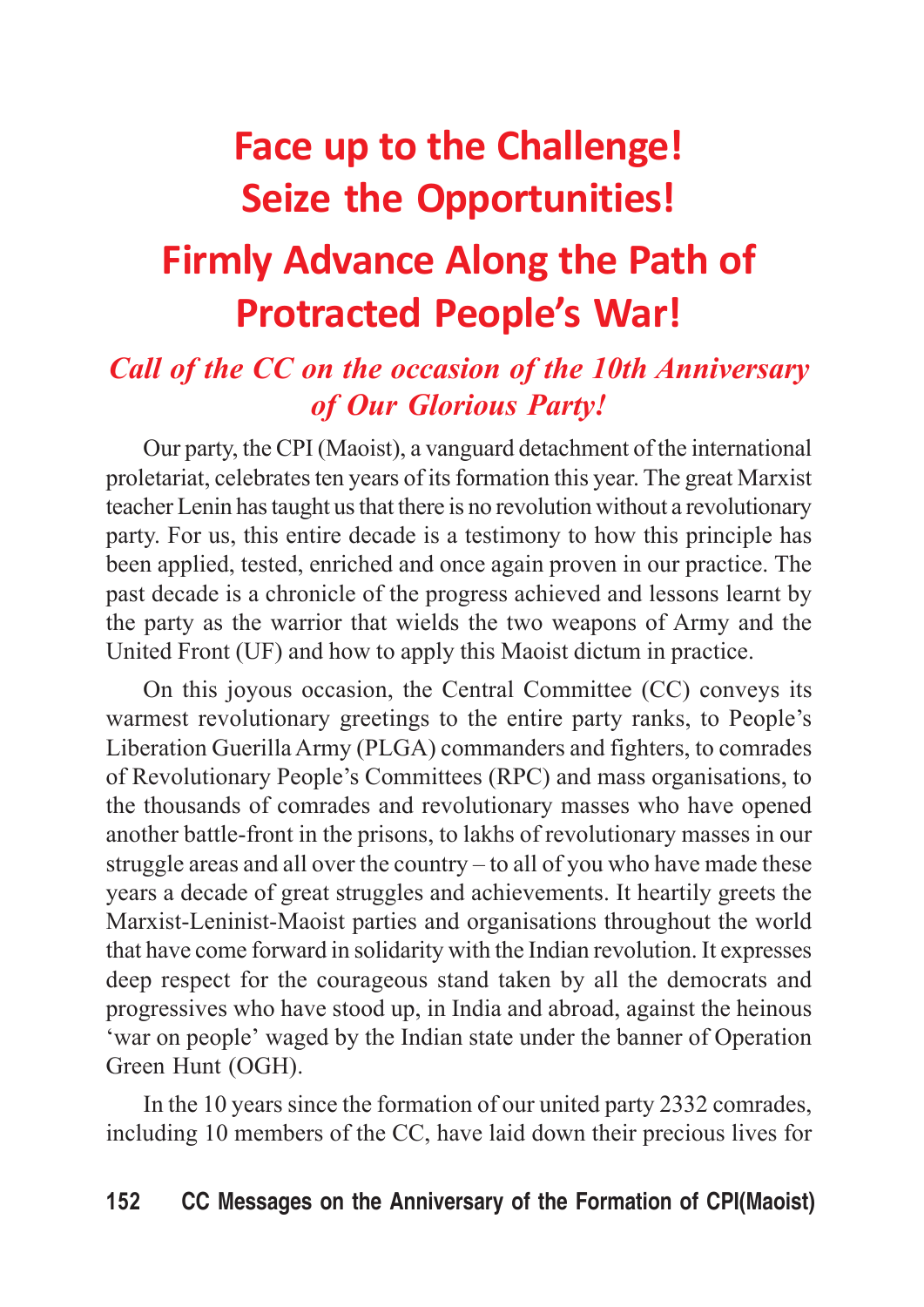the cause of the revolution. They include Politburo (PB) members comrades Shamsher Singh Sheri (Karam Singh-KS), Rajkumar (Azad), Koteswarlu (Kishenji) and Sushil Roy (Ashok, Barun); CC comrades Chandramouli (Navin), Anuradha Ghandy, Parimal Sen (Ajay), Rajamouli (Murali), Patel Sudhakar (Vikas) and former Secretary of CPI(ML)NAXALBARI and veteran personality of our party comrade Rawoof, 34 State level, 9 Regional level, 132 District level, 246 Sub-Zone & Area level party committee members and hundreds of primary party members and many more of the PLGA and the UF. In the last one year alone over 120 leadership and other comrades, from the Party, PLGA and UF and revolutionary masses have become martyrs. Each one of these losses, in particular the losses of our eminent leaders, was heavy a loss we grieved over. Yet each one of them steeled us even more to serve the people, marching on along the path crimsoned with their blood, to fulfil their communist dreams. The CC bows its head in homage to the glorious martyrs whose blood has nurtured our party, PLGA and UF and the New Democratic Revolution (NDR) it leads. They come in a long line of martyrs, including our founder leaders comrades Charu Majumdar and Kanhai Chatterjee. They continue a glorious communist tradition of sacrifice and service to the people. The CC also salutes the revolutionary masses who have willingly suffered loss of life, savage repression and hardship while standing one with the party and the revolution and takes inspiration from their sacrifices and creative role in the making of a new power and society.

On this occasion, the CC pays humble red homage to all the martyrs of the world socialist revolution (WSR), the martyrs of Maoist parties in the Philippines, Nepal, Turkey, Bangladesh, Peru and other countries, the martyrs of national liberation wars and those who sacrificed their lives in the anti-imperialist movements the world over.

#### **Comrades,**

10 years ago on the occasion of the formation of our party through the unification of the two major revolutionary streams in the country, we had declared our aims and tasks before the people:

"The new Communist Party of India (Maoist) will continue to act as a consolidated political vanguard of the Indian proletariat. Marxism-Leninism-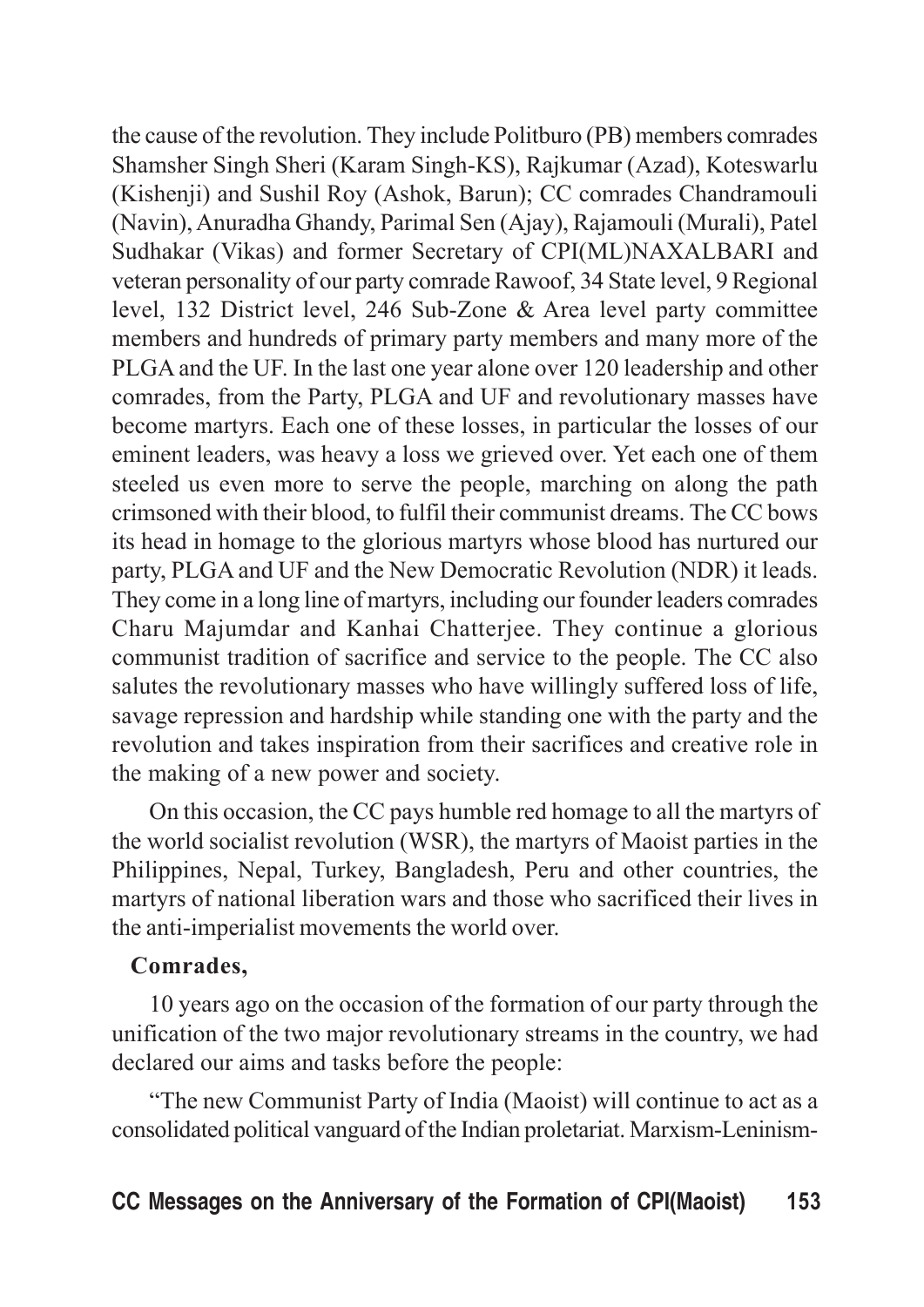Maoism will be the ideological basis guiding its thinking in all the spheres of its activities. It will continue its struggle against right and left deviations, particularly against revisionism, by taking this as the main danger for the communist movement as a whole. It will still seek to unite all genuine Maoist groups that remain outside this unified Party. The immediate aim and programme of the Maoist party is to carry on and complete the already ongoing and advancing New Democratic Revolution in India as a part of the world proletarian revolution by overthrowing the semi-colonial, semifeudal system under the neo-colonial form of indirect rule, exploitation and control. This revolution will remain directed against imperialism, feudalism and comprador bureaucratic capitalism. This revolution will be carried out and completed through armed agrarian revolutionary war, i.e. protracted people's war with the seizure of power through armed struggle remaining as its central and principal task, encircling the cities from the countryside and thereby finally capturing them. Hence the countryside as well as the protracted people's war (PPW) will remain as the "centre of gravity" of the party's work, while urban work will be complimentary to it. Since the armed struggle will remain as the highest and main form of struggle and the army as the main form of organisation of this revolution, the armed struggle will continue to play a decisive role, whereas the united front will be built in the course of armed struggle and for the seizure of power through armed struggle. Mass organisations and mass struggles are necessary and indispensable but their purpose is to serve the war. We also declare that the PGA and PLGA have been merged into the unified PLGA (Peoples' Liberation Guerilla Army). Hereafter, the most urgent task, i.e. principal task, of the party is to develop the unified PLGA into a full-fledged People's Liberation Army (PLA) and transform the existing Guerilla Zones into Base Areas, thereby advancing wave upon wave towards completing the New Democratic Revolution. The formation day of the PLGA is to be December 2, the day when a people's army was formed for the first time ever in our country in 2000, on the first anniversary of the martyrdom of the three CCMs, comrades Shyam, Mahesh and Murali.

"Apart from this the unified party will continue to pay added attention to building a new wave of revolutionary mass movements on various political and other issues of the people. It will involve all the vast sections of the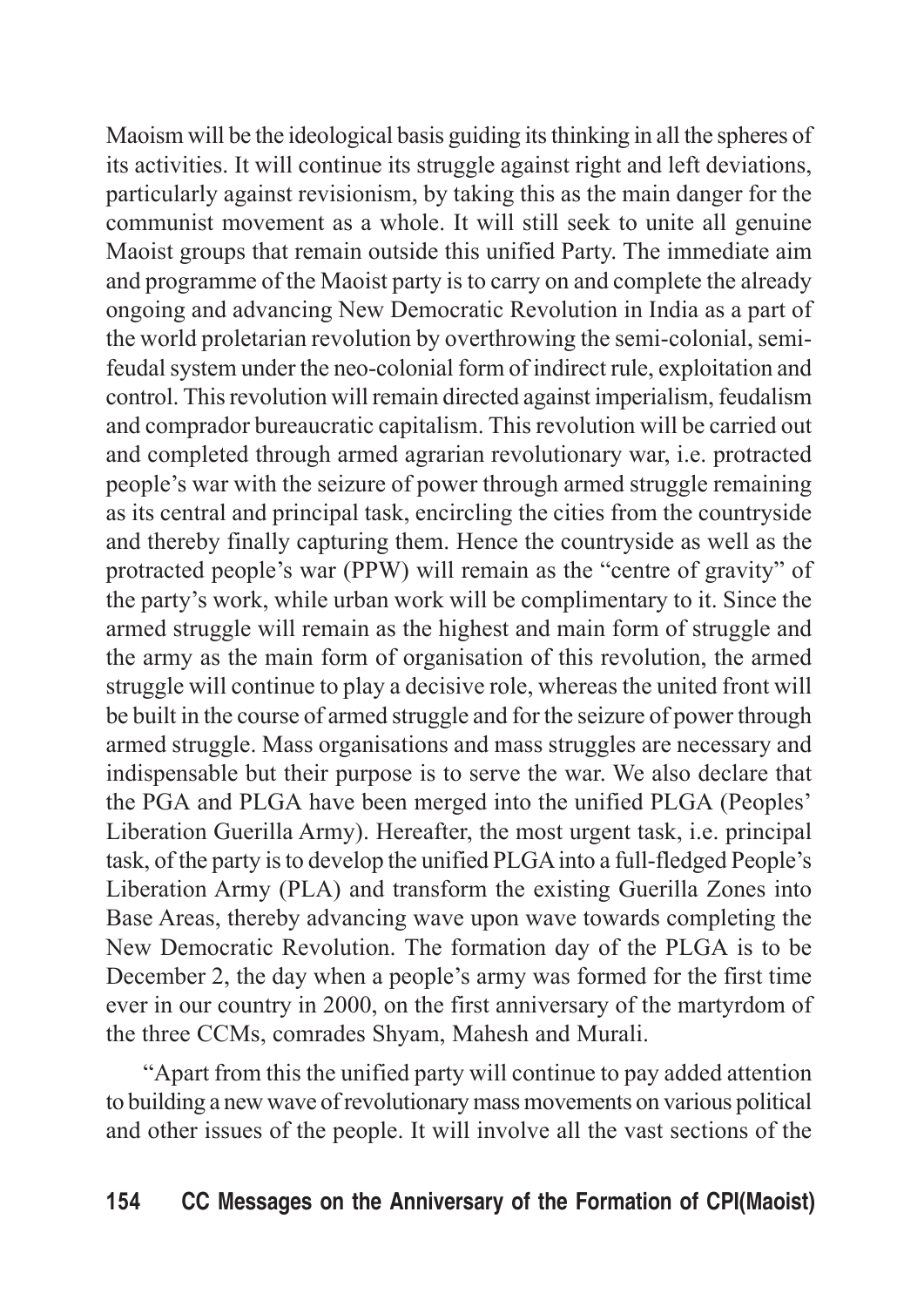masses in these struggles directed against imperialism, feudalism and the comprador bureaucratic bourgeoisie. The vicious imperialist offensive on our country has resulted in mass destitution of an already impoverished people, particularly in the countryside, which has even witnessed thousands of suicides. The CPI (Maoist) will mobilise vast sections of the masses against the growing onslaught of the imperialists on the country, against state repression together with mobilising support for all the movements directed against imperialism and feudalism. The new party will also continue to support the struggle of the nationalities for self-determination including their right to secession and condemn the brutal state repression on these movements. It will pay special attention in mobilising and organising the women masses as a mighty force of the revolution, and will fight against all other forms of social oppression, particularly untouchability and casteism. It will continue to expose, isolate and defeat the more dangerous Hindu fascist forces, while exposing all other fundamentalist forces. It will continue to do so while keeping the edge of the people's struggles directed against the new Congress rulers in Delhi along with the CPI/CPM and their imperialist chieftains.

"It will continue to expose and resist the expansionist designs of the Indian ruling classes along with their imperialist chieftains, particularly the US imperialists. It will more actively stand by the side of the Nepali people led by the CPN (Maoist), and vehemently oppose the Indian expansionists and US imperialists from intervening in Nepal with their military might. It will also continue to support the people's war led by the Maoist parties in Peru, the Philippines, Turkey and elsewhere. It will continue to support all people's struggles directed against imperialism and reaction. It will also support the working class movement and other people's movements the world over. It will continue to stand by the side of the Iraqi and Afghan people in their mighty struggle against the US imperialist-led aggression and occupation.

"The unified party will continue to hold high the banner of proletarian internationalism and will continue to contribute more forcefully in uniting the genuine Maoist forces at the international level. Besides, it will also establish unity with the oppressed people and nations of the whole world and continue to fight shoulder to shoulder with them in advancing the world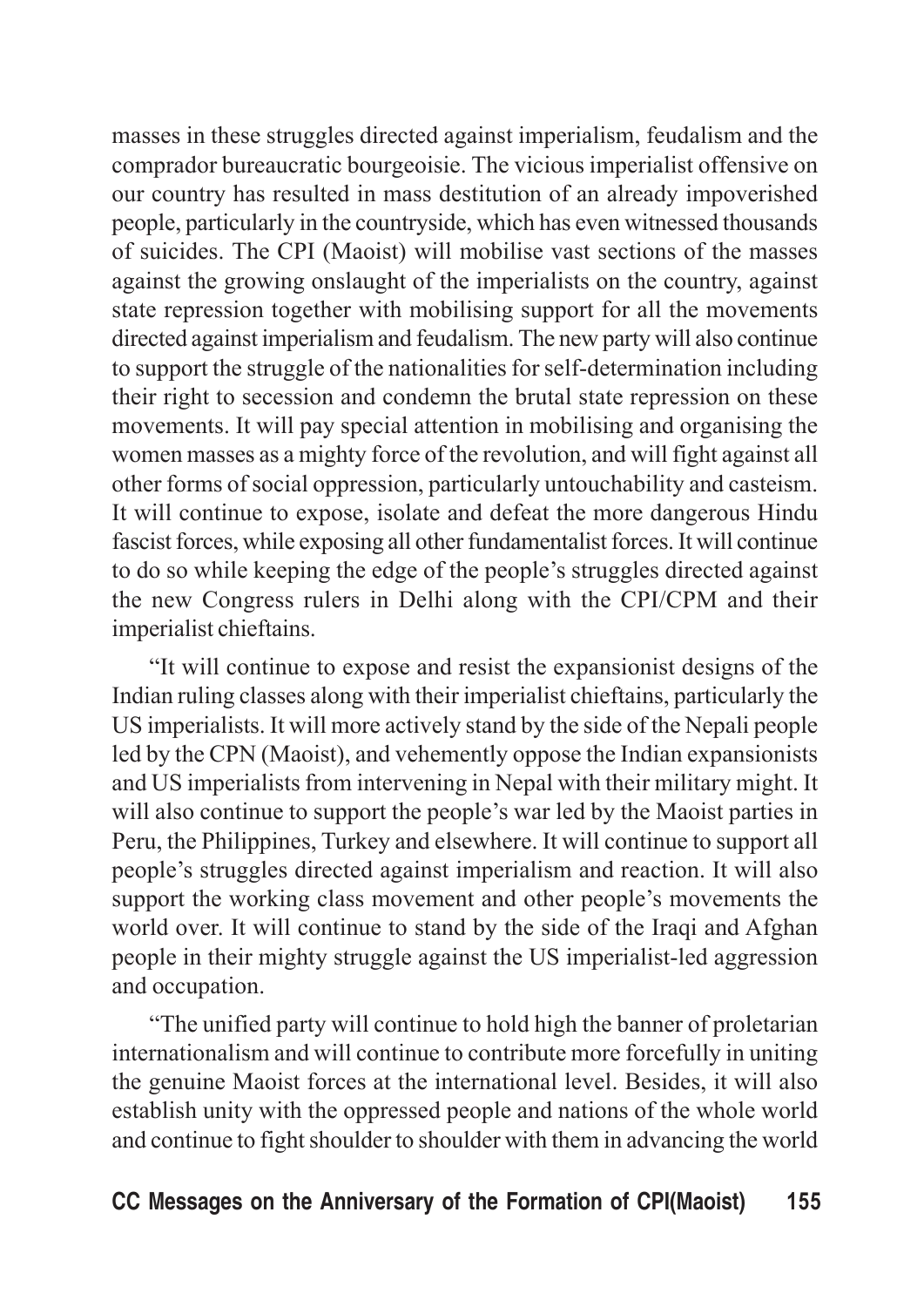proletarian revolution against imperialism and their lackeys, thereby paving the way towards realising socialism and then communism on a world scale."

We have made steady and significant advances in fulfilling the tasks we set ourselves 10 years ago by bitterly resisting the countrywide savage repression, suffering heavy losses and tackling great challenges. We can look at the advances, losses and challenges we faced in this decade in three phases. 1) From the merger of the party to the Unity Congress, 2) From the Unity Congress to 2012, and 3) From 2013 till present.

While the announcement of the unified party enthused the people immensely, the response of the ruling classes was summed up in the statement of the Prime Minister that Maoists constituted "an even greater threat to India than militancy in Jammu and Kashmir and the Northeast." The enemy specifically directed its attack against our leadership, inflicting severe losses. Despite this and in the face of heavy odds the PLGA delivered powerful blows to the enemy. Militant mass struggles mobilised tens of thousands and united diverse sections and put up stiff resistance against the depredatory policies of the rulers.

The historic Jehanabad jail break cum multiple raid (Bihar) where the PLGA supported by the people's militia seized control of the town, liberated 341 prisoners including two RCMs and some lower level cadre and a vast number of revolutionary local activists from the jail, captured and executed hated leaders of the feudal upper caste private army Ranvir Sena and seized weapons is an outstanding example. Giridih (Jharkhand-JH) raid on home guard armoury, blasting of a mine-proof vehicle in an ambush and wiping out 24 CRPF personnel in Padeda (Bastar-Dandakaranya), elimination of 11 Naga Force personnel and 11 policemen in Murkinaar (Bastar) are some other major battles. The guerilla war that we were waging for the past 25 years in Dandakaranya (DK) and Bihar-Jharkhand (BJ) advanced. With platoons and companies acting as the mobilising centres we could centralise our forces and conduct big tactical offensives. The decentralised combat units continued to carry out small and medium-level armed actions.

Most importantly, through the planned work taken up after the formation of the united party, we could expand some guerilla bases as a transitory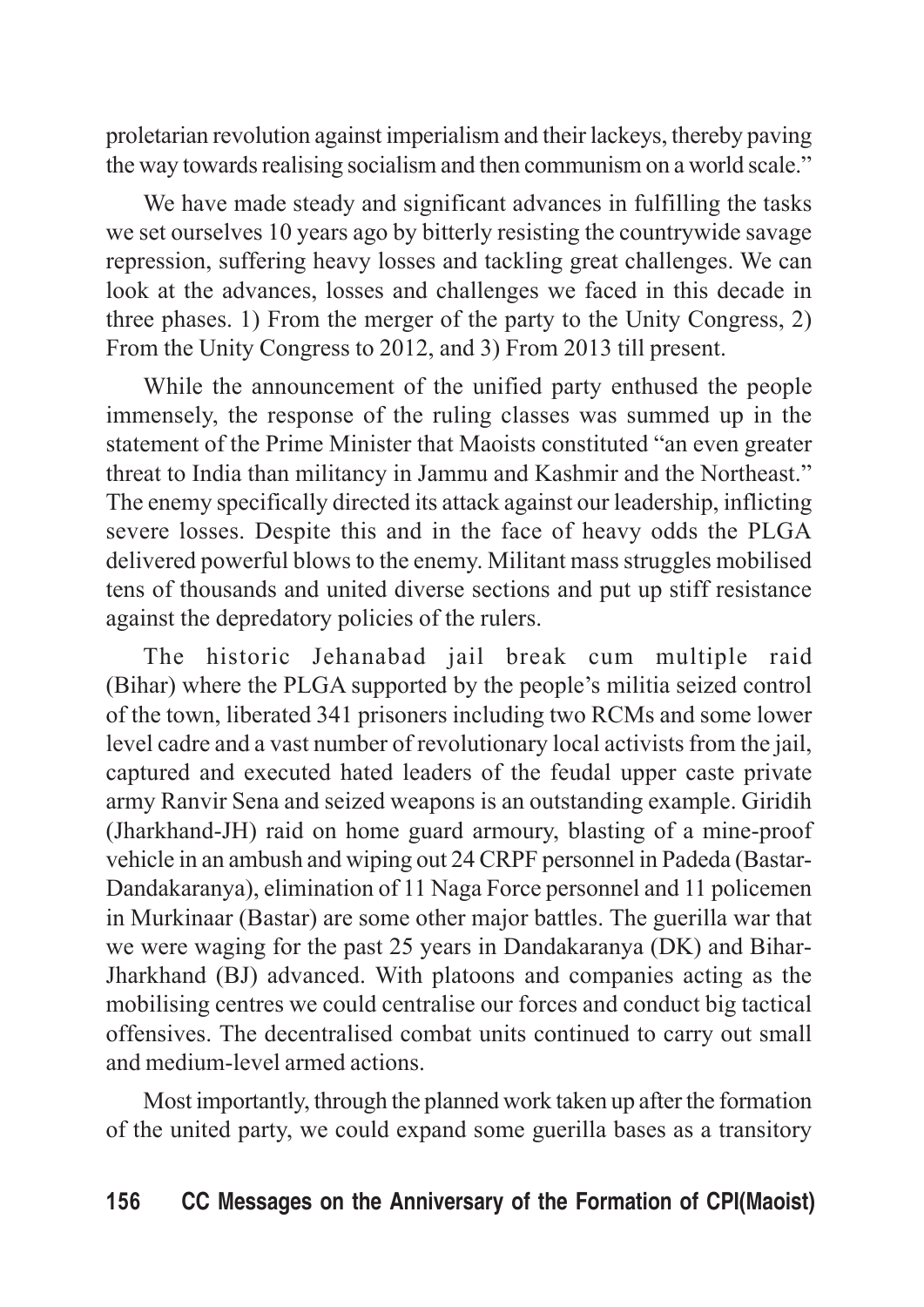step towards the establishment of liberated areas. We succeeded in consolidating RPCs in several villages in these bases. In DK our guerilla bases were further consolidated by increasing party units at the village level, forming village party committees, increasing our military formations, strengthening them and taking them to company-level formations, bringing a greater number of people into the militia, mobilising people in political, military, organisational and cultural campaigns and expanding peasant, women and cultural mass organisations on a wide scale and at the level of Division and Special Zone, establishing, consolidating and expanding people's authority in the form of RPCs at Divisional level also. The guerilla bases enabled us to carry out strategic tasks to further consolidate and expand them to advance the revolutionary war.

On the mass front too, forces led by our party carried out political calls such as the call for the unconditional release of political prisoners, campaign against Salwa Judum (SJ), against state repression, state-sponsored attacks on the revolutionary movement in Andhra Pradesh (AP), and observed revolutionary days, like Party Formation, PLGA Formation, May Day, International Women's Day and Martyrs Day. They mobilised and participated in joint activities with allied organisations and forces against imperialist globalisation and the neo-liberal policies pursued by the Central and State governments, imperialist occupation of Iraq and the war-mongering acts of the US imperialists and its allies, displacement of Adivasis and the peasantry from forest and agricultural lands by huge mining, multi-purpose, infrastructural and other projects, atrocities and attacks on Dalits and religious minorities (Muslims and Christians) and other issues.

The exploiting governments formed counter-revolutionary vigilante gangs like Nagarik Suraksha Samiti, Sendra, Shanti Committee, Harmad Bahini, TPC/PLFI/JPC and Special Police Officer (SPO) system and carried out campaigns like Salwa Judum (SJ), as part of Low Intensity Conflict (LIC)/counterinsurgency strategy and tactics for decimating the revolutionary movement. The PLGA led by the party fought back these reactionary gangs by firmly implementing class line and mass line and by mobilising the masses and raising their consciousness. People and particularly the women stood in the forefront and resisted the SJ goons. A series of brave attacks put an end to the murderous SJ campaign.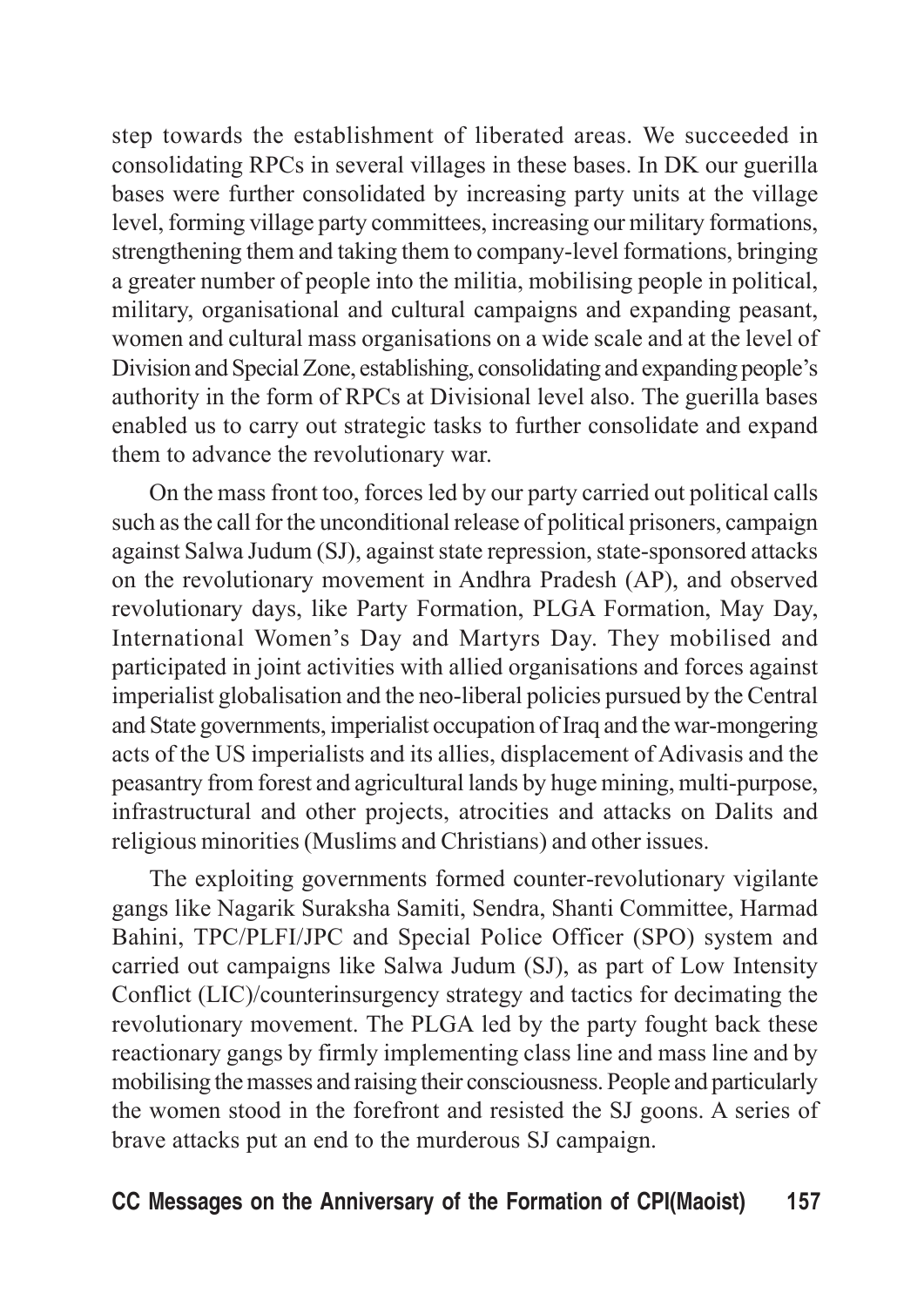One of the greatest achievements of Indian revolution which was materialised in this period was the successful convening of the historic Unity Congress-9th Congress of the party, overcoming all the efforts of the enemy to foil it. Through its deliberations, drawing lessons from four decades of protracted people's war (PPW), the synthesis of the two revolutionary streams was taken to a new height. All these were synthesised in the backdrop of significant political and economic changes in India and in the world. The ideological, political and military positions of the party were further refined and consolidated through deep and extensive debates. Debate on some differences of opinions, including some left positions, took place and were resolved through democratic centralism. An exhaustive review was made of the achievements and drawbacks, successes and failures, of the two and half years since the merger. Along with central and principal task, other important tasks were set. The leadership was further strengthened. Thus, our party emerged from the Congress, more sharp in its ideological-political positions, more consolidated in its unity, more steeled in its determination and fighting spirit, to fulfil its tasks as the vanguard of the NDR of India.

The years that followed gave ample demonstration of this. Responding to the call of Congress and led by the party at all levels, the first raid which symbolised mobile warfare was conducted by the PLGA in 2007 at Ranibodili, wiping out the enemy forces and seizing weapons and ammunition in large quantities. In 2008, in another blazing attack, the PLGA deployed its forces over long distances from the Central and Eastern Regional Commands and seized the District armoury in Nayagarh of Odisha after taking control of the town. In the Khas Mahal, Rajpur-Bagheila, Jhajha raids in Bihar the PLGA forces overcame the enemy and seized large quantities of weapons and ammunition after controlling and annihilating the enemy forces. In Silda, Paschim Banga, the PLGA came in vehicles and motorcycles in broad daylight and seized and destroyed the Eastern Frontier Rifles camp in an open market, after annihilating 24 enemy troops. The successes in almost all these valiant actions were possible only through the supreme sacrifices of several commanders and fighters of PLGA.

In 2007, 299 prisoners out of 377 escaped from the most wretched conditions of Dantewada Jail, DK. They seized some arms and ammunition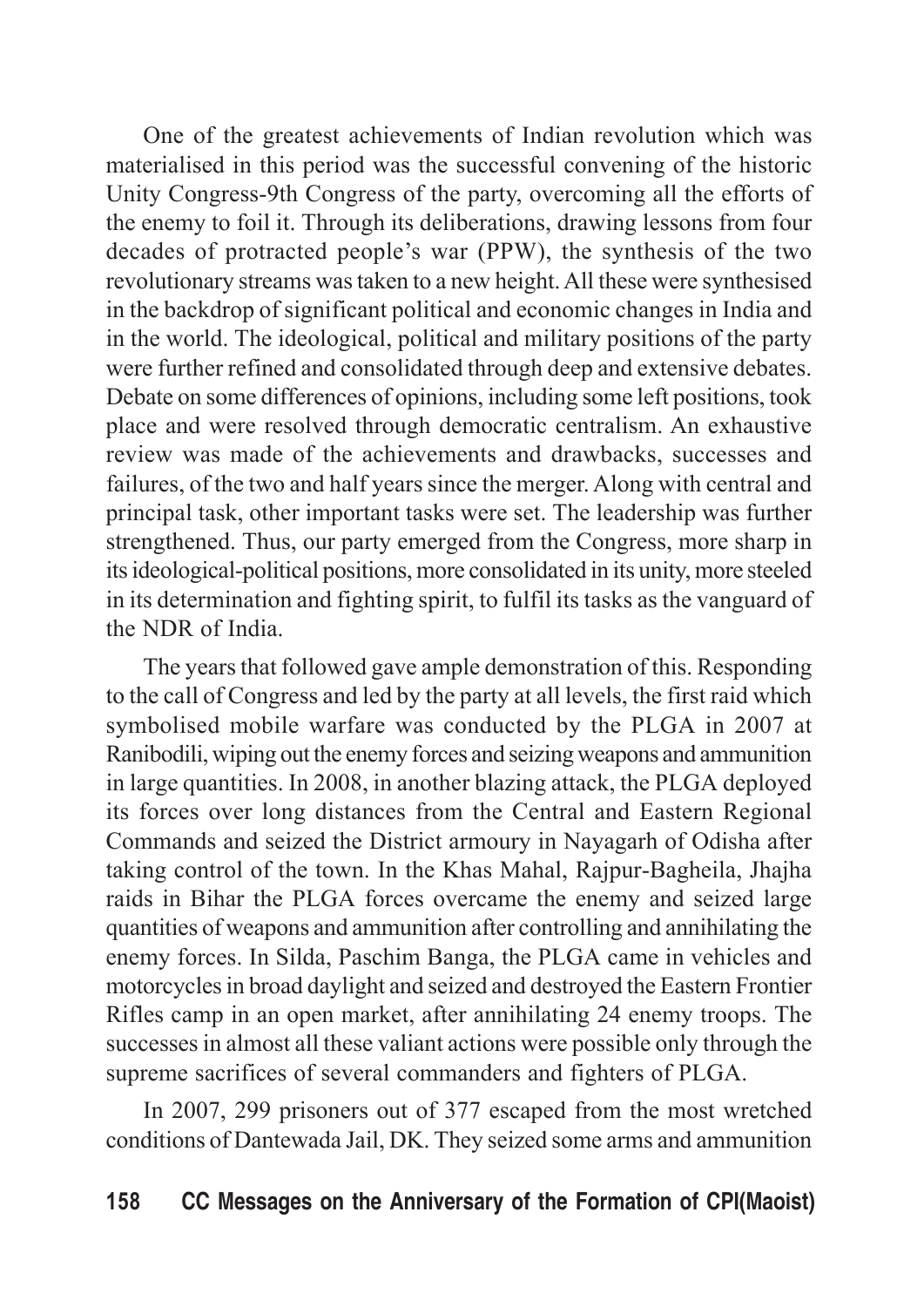from the jail. Comrade Navin, who was recently martyred in the Bethkathi false encounter (DK) escaped from a juvenile jail in 2007. In 2009, the PLGA conducted a surprise attack on the Lakhisarai District court, Bihar with meticulous planning and freed comrade Misir Besra, PBM. On January 17, 2011, leadership (one SC level and two RC level) comrades conducted a daring jail break from inside of Chaibasa Jail, JH and rejoined the revolutionary movement. On June 21, seven children from the Bal Sangathan (childrens' organisation) escaped from the juvenile home at Panpos near Rourkela, Odisha and rejoined their organisation. In 2012, a police escort vehicle was heroically attacked by the people's guerillas in the vicinity of Giridih town and eight comrades including 1 SACM and 2 RCMs were rescued.

The enemy launched a countrywide all-out war called Operation Green Hunt in mid-2009 with much fanfare. A grand plan was prepared to wipe us out. Huge forces were concentrated. Thousands of crores of rupees were spent. Massive propaganda, targeting us as a bunch of terrorists, was carried out. Intense combing operations, surprise attacks on our forces, attacks on our mass base in the war zones, large-scale arrests, destruction of our urban networks, destruction of the infrastructure built up through the collective labour of the masses were combined with reform activities meant to sidetrack the people. In the face of this onslaught we did suffer serious losses. Led by the CC, the whole party, PLGA, people's militia and revolutionary masses led by the RPCs and mass organisations (MOs), stood firm, learnt from our mistakes, redoubled efforts and hit back. Simultaneously we waged a political battle. We struck back exposing the enemy's propaganda. This paved the way for a favourable political polarisation within the country and internationally. Progressives and democratic forces came forward along with revolutionaries to denounce the OGH as a 'war on people'. This reaffirmed the capacity of our ideology to counter the enemy's psychological war and gave us rich lessons.

In the midst of this, on April 6, 2010, the historic ambush at Mukaram (South Bastar) completely decimated a company of the enemy forces. 75 CRPF jawans and a district police constable died and seven were injured. This ambush was conducted with exemplary courage and sacrifice of the comrades by keeping the guerilla battalion at the core. The leadership of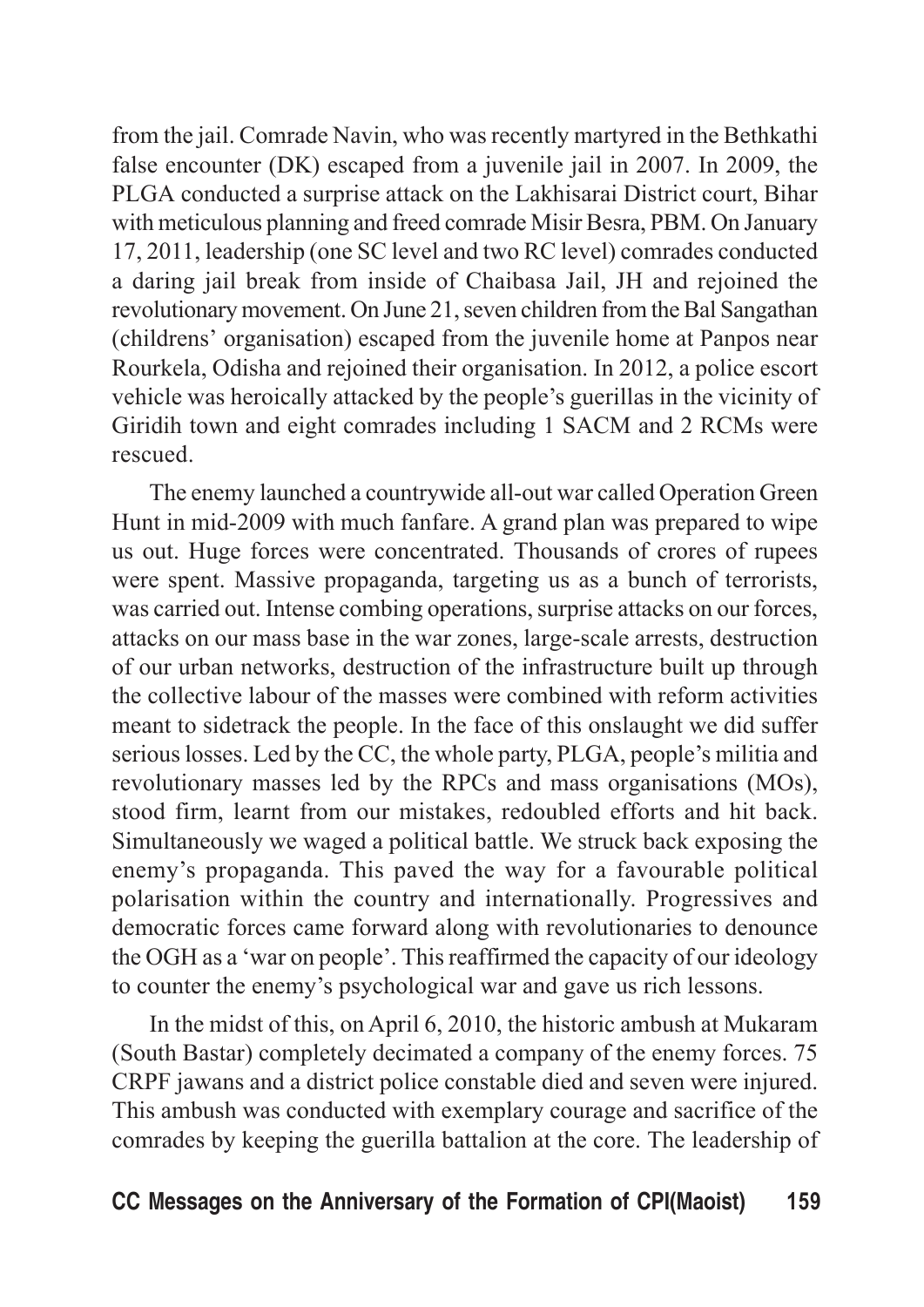local comrades for the guerilla battalion, the grip this leadership had over the terrain as a result, the strong bonds with the local people and the strong mass base complemented each other and helped the success of this ambush. This courageous operation which was conducted in response to the brutal OGH as an integral part of establishing base areas was a great inspiration to the PLGA forces and revolutionary masses all over the country.

During this period the PLGA also gained rich experiences in battling and breaking the enemy's 'cordon and search' campaigns. When seven thousand enemy forces (two thousands at the spot and five thousands in the outer circle) attacked our camp in Mamayil, BJ, with the designs of eliminating our leadership comrades the PLGA valiantly fought back the enemy for 30 hours, defeated that attack and successfully broke out. In Operation Saranda too of BJ, where the enemy had mobilised a force of 10,000 in the inner and outer circles, PLGA forces with the full support of the people and with exemplary initiative, bravely fought the enemy for 72 hours and broke out. PLGA forces also fought back the tactics of the enemy of deploying the police and paramilitary forces through helicopters by firing on the helicopter at Pidiya in West Bastar. An Air Force officer was killed and three others were injured. PLGA forces fired on a helicopter in Porahat area of JH and damaged it, foiling the enemy's plans.

This period also gave important lessons in revolutionary mass struggles and co-ordination between armed and mass struggles, through the Nandigram, Lalgarh, Narayanapatna struggles, the movement for separate statehood for Telangana and anti-displacement struggles in several States. These struggles took the form of mass upsurges. New forms of struggle and organisation emerged. Conducive ground was laid for the consolidation of MOs and an anti-feudal, anti-imperialist front. In many other parts of the country big struggles broke out where the masses came forward to defend their land. They fought against plans to displace them for the sake of opening big mines, dams and other pro-imperialist, pro-ruling class projects. We supported these struggles and led some of them. This gave us rich experiences in leading mass struggles and uniting a wide variety of forces. These struggles brought out the vanguard role of the party and the PW it leads. They were of immense help in extending the war zones and expanding the party and the PLGA through winning over new forces.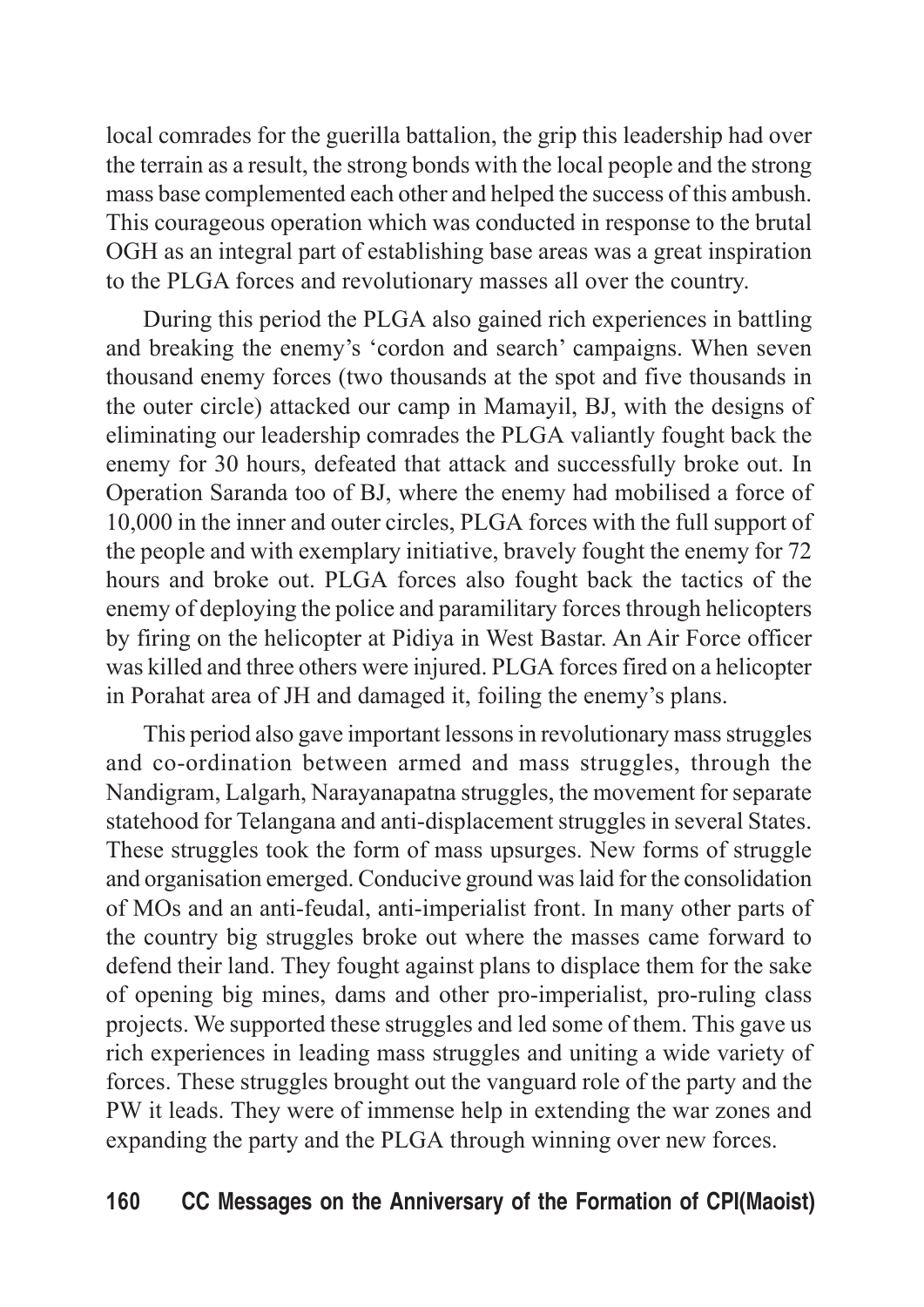In this period, the party has further developed its capacities in different fields. It has actively engaged in ideological struggle against various deviations within the communist movement in the country and at the international level. It played a key role in the functioning of the Co-ordination Centre of Maoist Parties and Organisations in South Asia (CCOMPOSA).

The party has paid attention to raise its ideological level through systematic study classes. Study material and magazines are published in various languages. Special effort was taken to develop study/propaganda material in Adivasi languages. Syllabi and texts prepared for basic education were further enriched. These are used in the schools run by the RPCs and for the education of PLGA combatants and members of the mass organisations.

The party committees, Commissions and Commands have conducted recruitment campaigns many times by giving calls to young women and men belonging to all oppressed classes and sections to join PLGA in large numbers to expand the PW. In some guerilla zones the revolutionary MOs, people's militia and the RPCs play a crucial role in recruiting young women and men into PLGA through village mass meetings. As part of this, since the Unity Congress-9th Congress, hundreds of peasant and Adivasi young women and men joined the PLGA in many guerilla zones. Thousands of people got consolidated into people's militia.

By fulfilling various tasks like conducting continuous revolutionary political propaganda, mobilising the people into various structures (partypeople's militia-MOs, RPCs), arming the people, training them, mobilising the people into various people's struggles, participating in agricultural production, education, health and other welfare activities to raise the standard of living of the people and giving medical treatment to people, the party and the PLGA won a place in the hearts of people in various guerilla bases, guerilla zones, red resistance areas and other areas.

The party and the PLGA strove hard in building a strong mass base for the revolutionary movement. Lakhs of people have been mobilised in revolutionary peasant, women's, youth, cultural and children's organisations. They functioned under the guidance of the Central departments of the party charged with guiding mass work. They play a prominent role as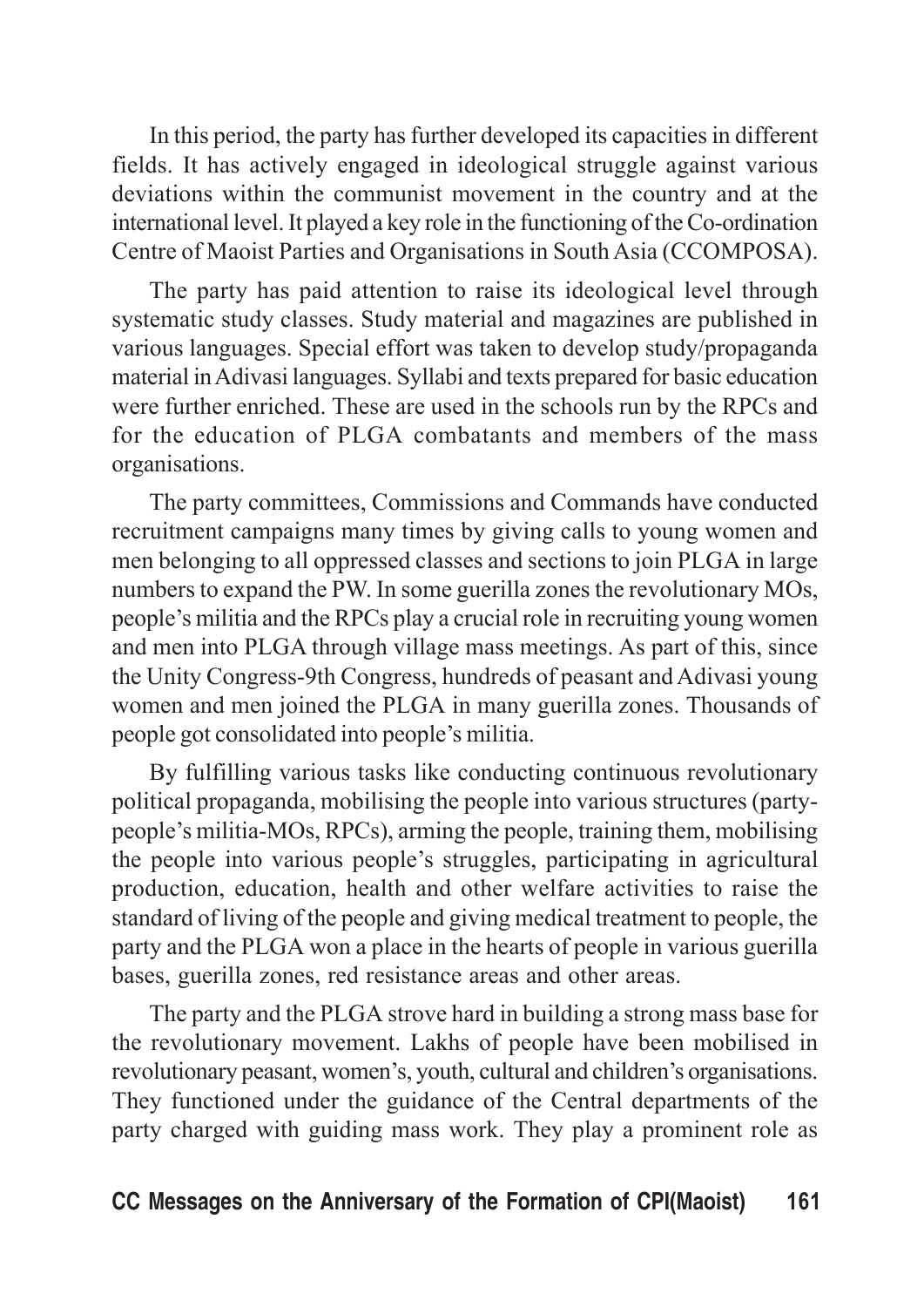mass base for PW. Under the guidance of the RPCs the people's militia, activists of peasant and women's organisations and revolutionary artistes participate in resistance against the enemy forces. They carry supplies for PLGA, convey information about the enemy to the party, PLGA and people's defence departments from time to time and function as sentries in the villages.

An exceptional contribution of the party is that of arousing the women who hold up half the sky and developing their capacities in political. organisational, military, cultural and other spheres so that they can lay claim to their share in struggle. Today around 40 percent of the fighting force of the PLGA consists of women, though the percentage varies in various guerilla zones. Women are commanders at the platoon level and members of company level party committees.

The party has paid a lot of attention to develop revolutionary cultural activities. Mass cultural organisations exist in many States from village to State level. These organisations spread the message of revolution and promote democratic and scientific values through multifarious cultural forms that learn from and develop national, ethnic, cultural traditions and styles. They motivate the people to struggle for radical change. Their cultural messages also play the role of an instrument of rectification that attacks the reactionary values of the old society gripping the minds of the masses. These organisations are powerful weapons linking the party with the broad masses. Apart from these MOs, armed cultural groups are formed within the PLGA too, at the company and battalion levels.

More people's political power organs in the form of RPCs emerged in DK Special Zone, BJ Special Area, and Andhra Pradesh-Odisha Border (AOB) areas. In Telangana and AP, several RPCs had been formed in the past and though there had been a setback in our movement in these States, the people who had enjoyed political power are fighting to overcome the situation with that inspiration. In DK, several Area level RPCs were formed. A few Division (District) level people's governments have also started functioning. This is a new experience in the history of the revolutionary movement in our country. These people's governments are striving to increase the agricultural production of the people through their cooperative and collective labour while working very hard to march forward to achieve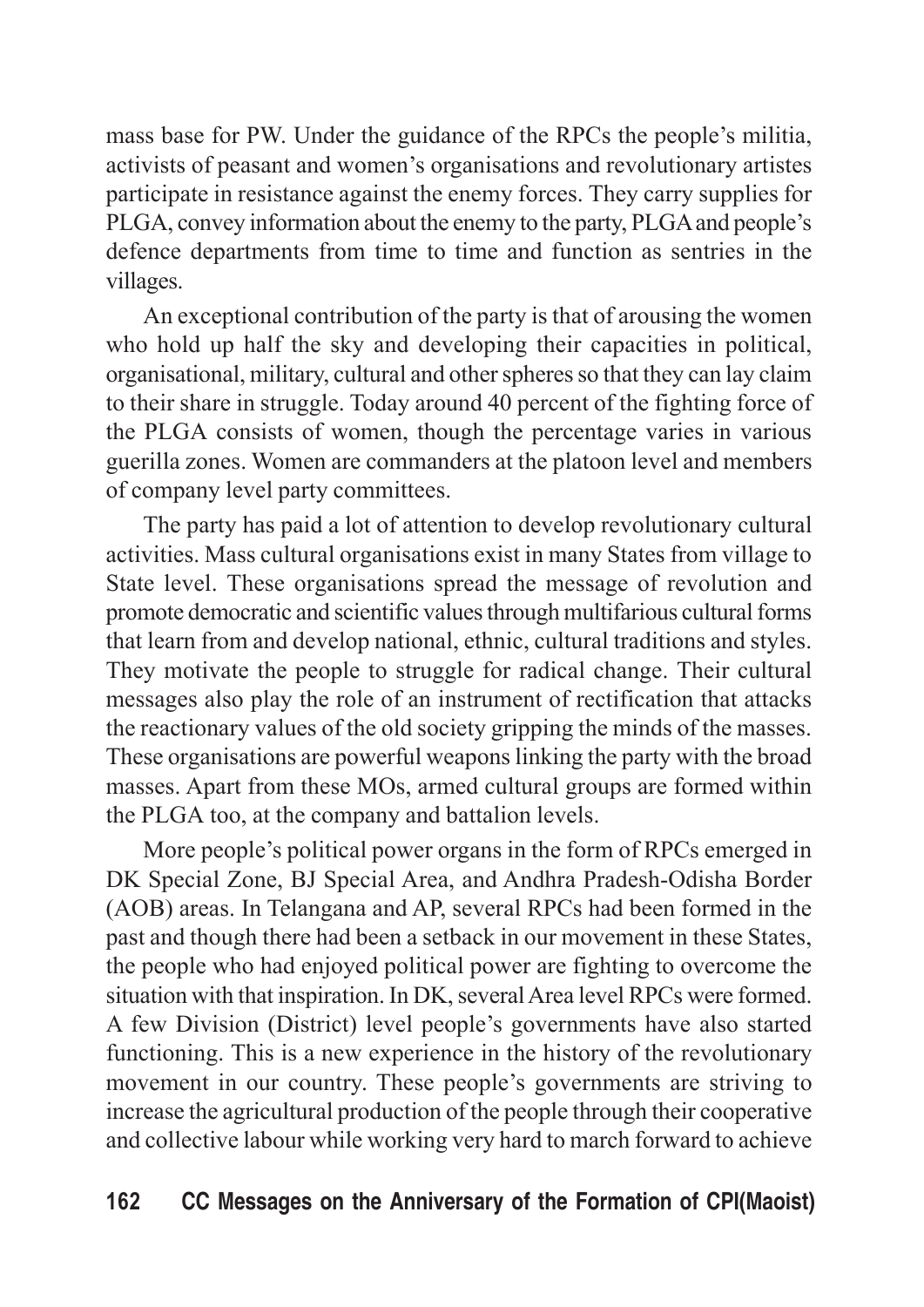self-sufficiency for the economic development of the people and support to the party and the PLGA. This effort is an inseparable part of advancing the PPW and building base areas.

Another area of struggle is gradually expanding inside the prisons. Several thousands are in jail. Several Central and District and sub-jails in about 20 states reverberated with hunger strikes, at times indefinite, on the demands of political prisoners. Through their activities our comrades in jail have succeeded in mobilising ordinary prisoners to fight for their rights. Democratic organisations and forces are also playing a key role in this even amid countrywide severe repression. Funds were collected from the people by the party and several MOs and used for court expenses to release imprisoned comrades and to support their families. Support activities and struggles demanding release of all political prisoners have spread out across the country.

Attack on our leadership is a specific and key component of the enemy's counter-revolutionary plans. For this they made special teams with notorious police personnel as part of 'Special Investigation Bureau' (SIB) and formed or strengthened special forces like AP Greyhounds in most of the States and in the Central government's 'National Investigation Agency' (NIA) to track down and eliminate our leaders. They succeeded in inflicting a number of heavy losses to our party and revolutionary movement, particularly through the capture and murder of comrade Patel Sudhakar, CCM (Political Intelligence-in Charge) and comrade Azad, Politburo member (PBM). Another outstanding leader of the Indian revolution, PBM comrade Kishenji was also captured in an encounter in a village of Lalgarh, brutally tortured and murdered. Yet we withstood this. Even while we suffered some disruptions in our work overall, till 2010, we could make advances. Since then, the enemy has further intensified his attacks using bigger forces. Coupled with our own weaknesses, this has created a very difficult situation where we have suffered losses or weakened and been forced to withdraw from some areas. We have weakened considerably on the urban front too.

In the wake of the severe beating they suffered at the hands of the PLGA in the Mukaram, Saranda, Lohardagga and several other tactical offensives, the enemy started taking up operations with even larger forces. The enemy who was successful in damaging the leadership and cadre in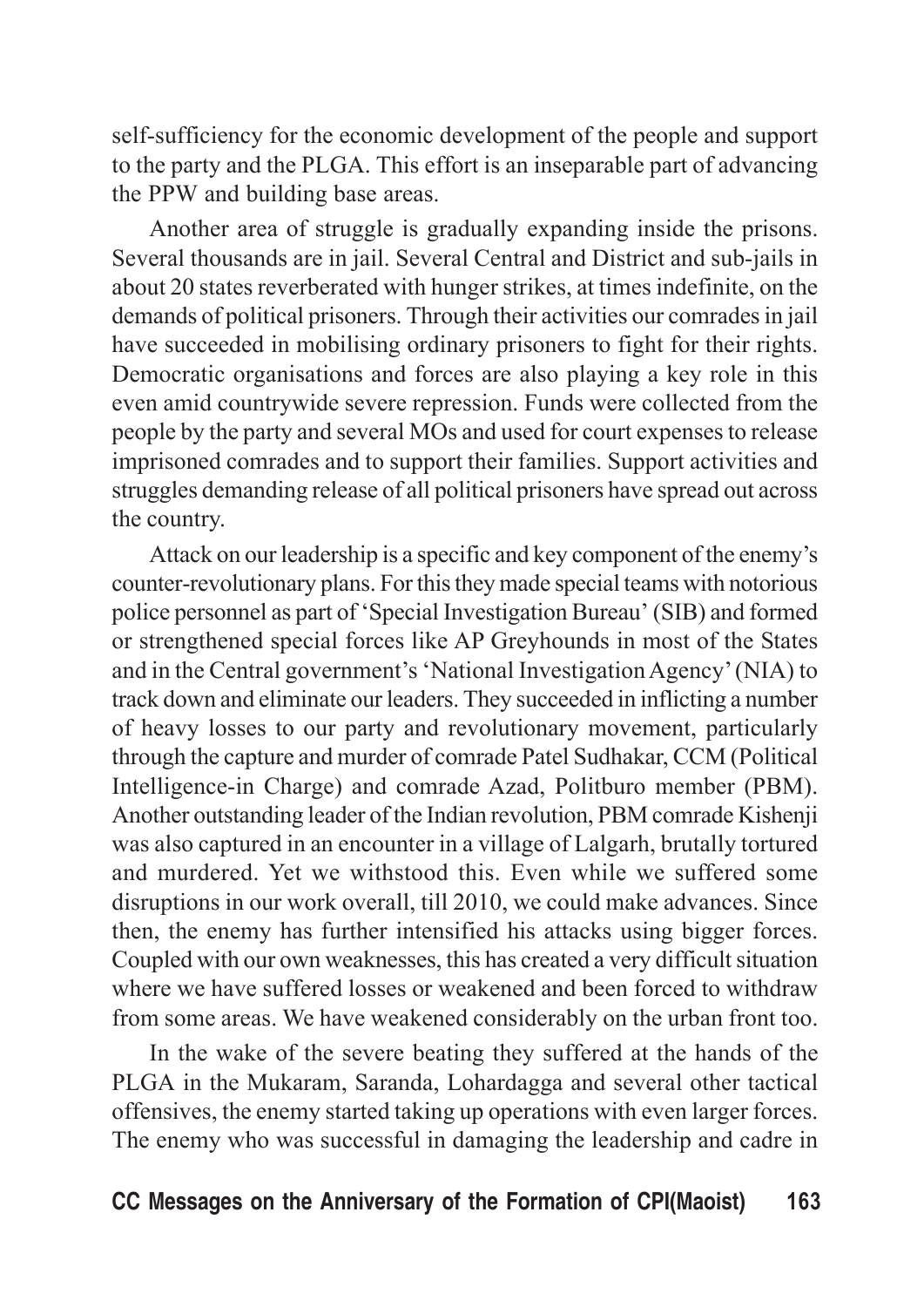the urban and plain areas is now targeting the leadership in forest areas. They are strengthening their intelligence network. They target party/PLGA camps when they are in meetings/political and military training and camps of the various departments with large contingents of Central and State forces, numbering several thousands. They also carry out sabotage operations by employing killer gangs. They are trying to hinder our political, organisational, military, production and propaganda activities and are trying to dent the morale of the people and the revolutionary mass base. Enemy forces are deployed in hundreds/thousands and area dominations and road patrolling are being conducted. The number of Road Opening Parties (ROP) and the number of persons in the parties were increased. There are nearly 150-200 persons in each batch. If they have specific information or if they know about the presence of leadership, nearly 800 to 4000 or even more troops are being deployed. The carpet security used in struggle areas like Kashmir is being extended day by day. Several dozens of police camps were newly established in Chhattisgarh (CG), Maharashtra, Bihar, JH, Telangana, AP, AOB, Bengal and Odisha apart from the borders of these States. They are establishing several police camps in Malnad area and the tri-junction area of three south-west States to nip in the bud the newly extending movement. The AP government decided to take up more security measures in the police stations on the borders. In camps and police stations two to three company-level forces are being present. Along with deploying paramilitary battalions, thousands of police, home guards and SPOs/State Auxiliary Police forces are being recruited in recent years. To coordinate these forces and operations, dozens of IPS officers are being deployed in the movement areas. They are building 400 fortified police stations and camps in strengthening carpet security in nine states. They are speeding up their preparations for drone (UAV) attacks. The Central government decided to build 2200 communication towers mainly in the camps of enemy forces in areas of our influence in nine States. With the aim of keeping surveillance on the movements of the guerillas in thick forests they launched Resat-1 satellite in 2012.

The Indian government has stepped up preparations to deploy the Army in Bastar Range, particularly in Maad at first and next in strategic areas of the PW in the Central and Eastern India with a long range strategy. The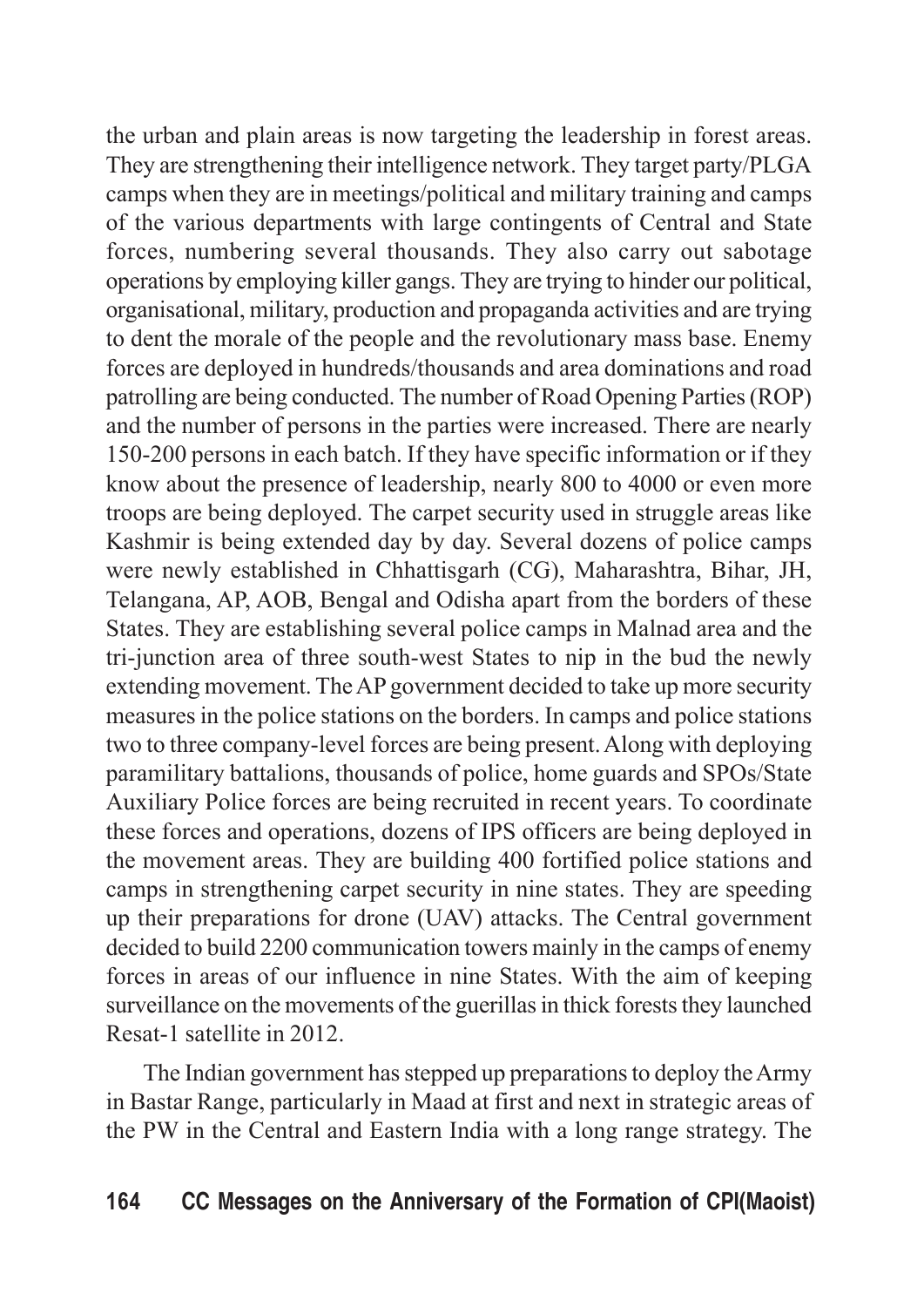Army is wary of directly entering the 'war on people' since it fears getting bogged down and over-extended. The plan is to build up a special force on the lines of the Rashtriya Rifles in Kashmir. Once it is trained up and deployed it will engage in encirclements of wide tracts of forest areas to impart heavy loses to the revolutionary forces and eliminate the entire local leadership. Already nearly one-third of Maad is handed over to army camps by the State government. With the additional security perimeter the area under direct Army control will be 50%. Once the Army is formally deployed the draconian provisions of the AFSPA, already in force undeclared, will be imposed on the people. The Air Force is fully involved in supply and dropping troops in a big way. A wide network with a big number of helipads and several air bases are being built in CG, Vidarbha, AP, Telangana, Bihar, JH, Bengal and Odisha to support Central paramilitary and States forces, future Army offensives and also for conducting Air Force attacks.

The Central government is engaged in training thousands of special State and Central forces on AP Greyhounds model (a special commando force trained in counterinsurgency warfare). It formed Unified Commands with Chief Ministers as their Commanders-in-Chief in the States of our movement. These consist of a retired army brigadier and the top officials of Central and State forces. These Unified Commands function in coordination with the centre. They had also formed Joint Operational Commands in the borders of the States and are carrying on offensives by particularly concentrating on tri-junctions of the strong movement areas. Intelligence wings at the Central and State levels were revamped and the entire administrative mechanism has been restructured at the behest of the imperialists, particularly the US, to carry on a multi-faceted, centralised, coordinated, synchronised 'war on people' and implement the corporate agenda. In all of these counter-revolutionary moves they are guided and supported by the US and other imperialist powers.

Attacks on people, murders, sexual atrocities on women, razing down houses, loot, destruction of harvests and granaries, slaughter and looting of poultry and livestock by counter-revolutionary gangs and enemy forces to smash our mass base have increased further since the formation of the new party. The attack in Chintalnar area where they razed down four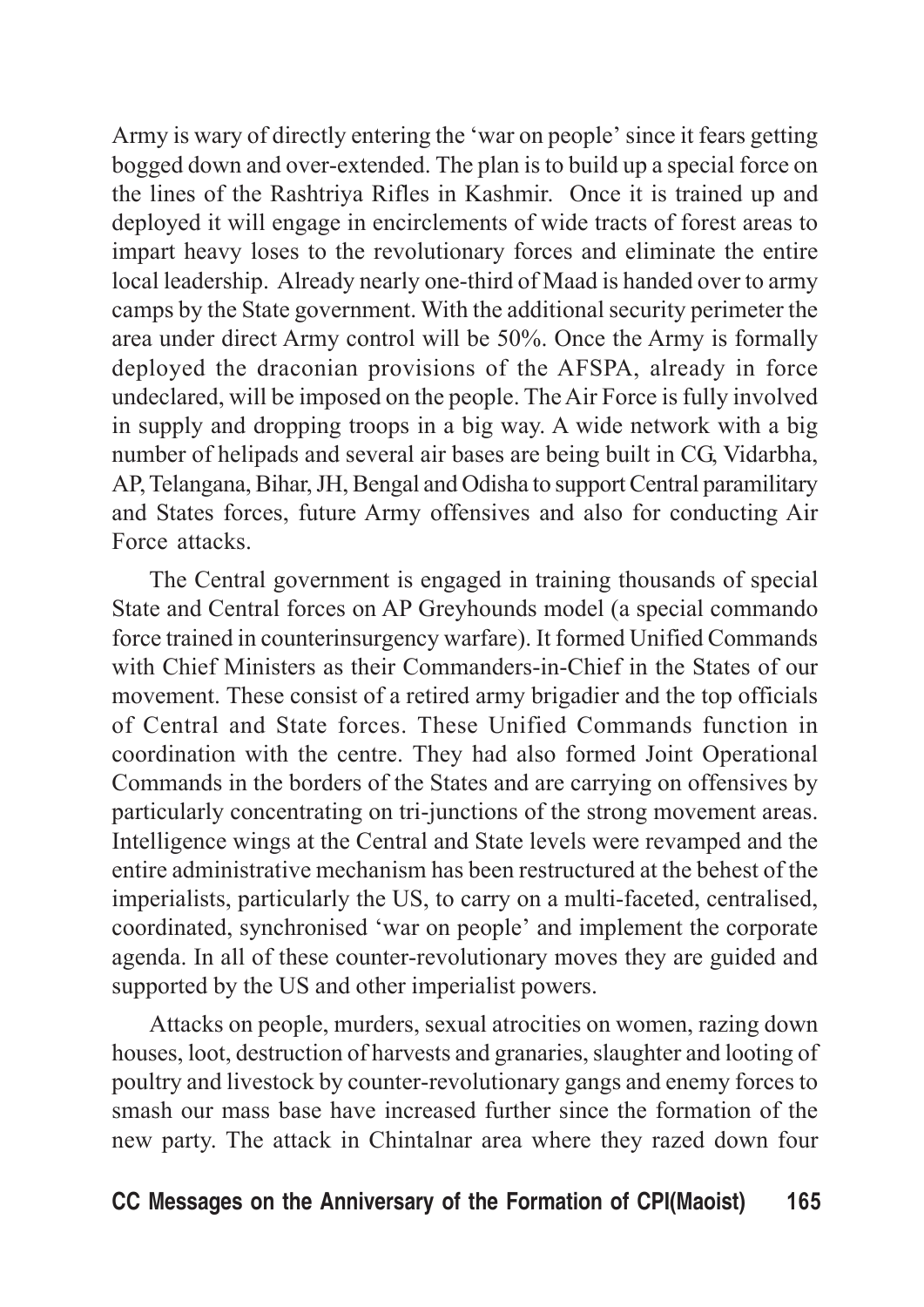villages, killed and raped is a hideous example. Democratic organisations have exposed the destruction wreaked by the enemy. It is another matter that PLGA forces successfully conducted a tactical counter-attack on this murderous gang in which four fascist Koya Commandos died and eight were injured.

On the other hand, as part of LIC they are intensifying reforms under innumerable names according to the conditions with the aim of splitting the revolutionary camp, isolating the party and the PLGA from the people and widening the social base of the exploiting classes by strategically mobilising, concentrating and coordinating the entire reactionary legislative, executive, judiciary and media and also tactically acting accordingly by putting armed forces at its core. In the name of 'civic action programmes' several reform schemes of the Central and State governments are being canalised through the enemy's troops. Apart from this, huge amounts are given to these forces for such activities. Household utensils, clothes, radios and cycles etc are now being showered on remote villages, where the Indian state never bothered to provide basic amenities for decades together. The Indian state is now all enthusiastic to provide free boarding and tuition to a section of deprived Adivasi children who enjoyed the benefits of education for the first time in their lives through our party and the PLGA. By trying to come closer to the people through such means they are trying to form their own intelligence network. They are economically benefiting a section of the people amongst political leaders, officials, contractors, tribal elders/bad gentry, rich and middle peasants and even among the poor peasants and agricultural labourers and are utilising them as their social base. Enemy intelligence network increased in many places. As part of surrender policy, they are implementing rehabilitation programmes and forcefully turning most of them into traitors and are seriously trying to bring pressure on the village level leadership to turn them against the people. Serious efforts are going on to turn some weaker elements working in the PLGA and the party into coverts.

Enemy is carrying on foul propaganda on our movement and leadership at all levels as part of psychological warfare. Revisionist parties like CPI (M) and CPI and some of the right opportunist leadership of some ML groups are attacking our party line and supporting the ruling classes. They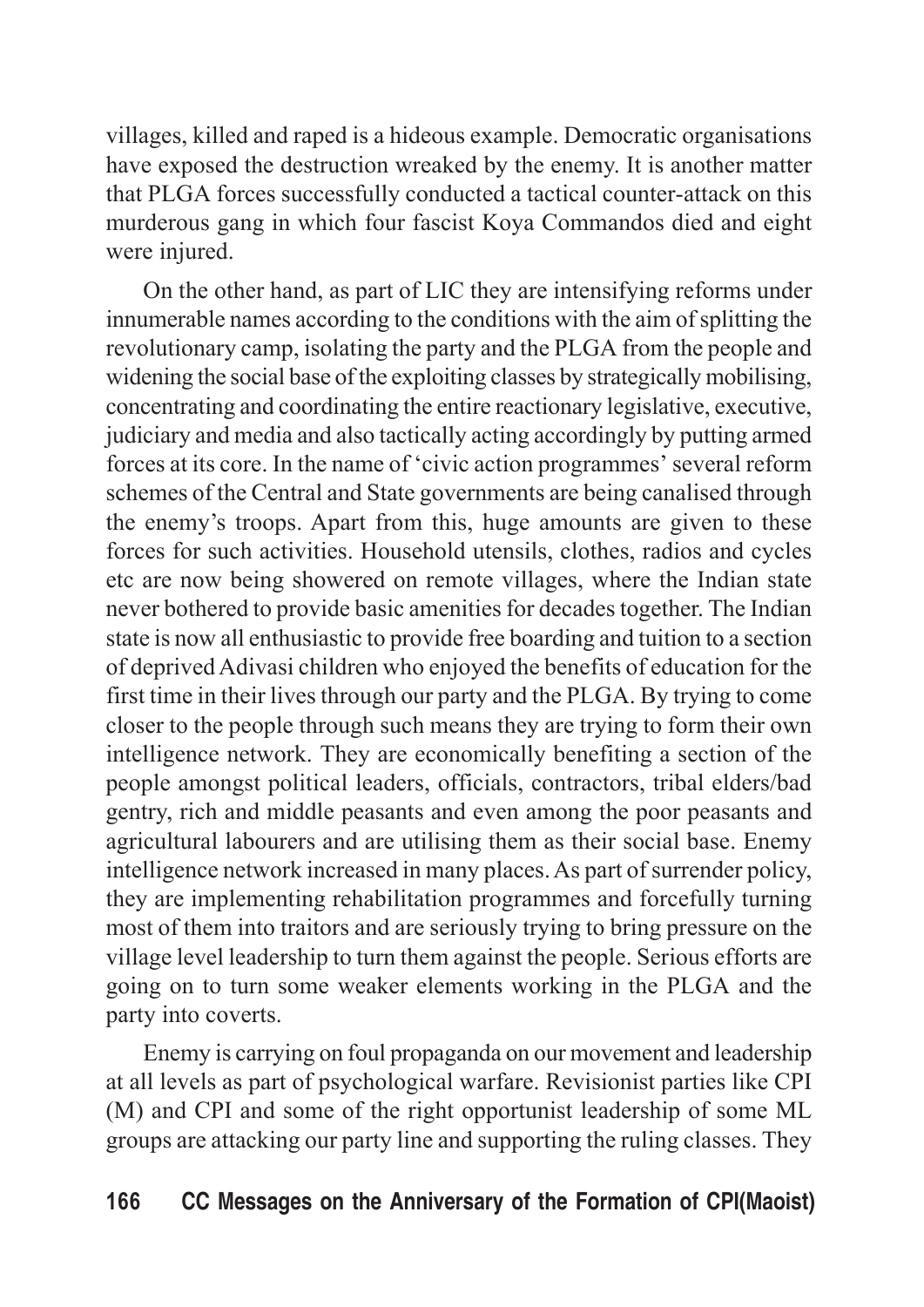put up a deceptive propaganda campaign that squabbles have started between the leadership comrades in CPI (Maoist) on the lines of the erstwhile parties (MCCI, PW). They are carrying on psychological operations portraying us as anti-development, anti-democratic and violent without respite through all sorts of media and through their class forces by utilising their sociocultural hegemony in a thousand ways. They propagate on one hand that socialism and communism are outdated and that we can never emerge victorious and so the party should join the electoral politics. On the other hand they urge those inside the revolutionary camp to join the police or act as informers by deserting the revolutionary movement as they would be wiping it out within 5-10 years and as we could never win. They are encouraging diehard opportunists like Savyasachi Panda and trying to fizzle out the movement.

On the whole, during the past few years we have been facing a very difficult situation. While three to three and a half lakh police, paramilitary and State and Central commando forces were deployed by mid-2010, this has increased to around five lakhs at present. A measure of the importance attached by the reactionary Indian state to its 'war on people' can be seen in the fact that a number of Central battalions have been redeployed from the North East and Kashmir to our war zones during the past one decade. Paramilitary forces like the BSF, ITBP and CRPF are already heavily weaponised and the CRPF is being augmented with drones and other hitech equipment. Its combing operations already incorporate real-time inputs from area surveillance done through drones.

While the tightening blockades, combing and attacks brought out the steel in the vast majority of our ranks, it has also exposed the rotten elements that had remained hidden among us. Liquidationists who pretend that PPW is not suited to our conditions, cowards who flee under different pretexts hopelessly trying to cover up their defeatism, traitors who sell-out the people for the pittance thrown at them by the enemy – these trying times have uncovered them, one after the other. Among the masses, some have "surrendered" under enemy's brute force. Repeated and heavy attacks have caused great harm to the party structures in the villages and consequently to the RPCs and mass organisations too. A section of the masses have become passive.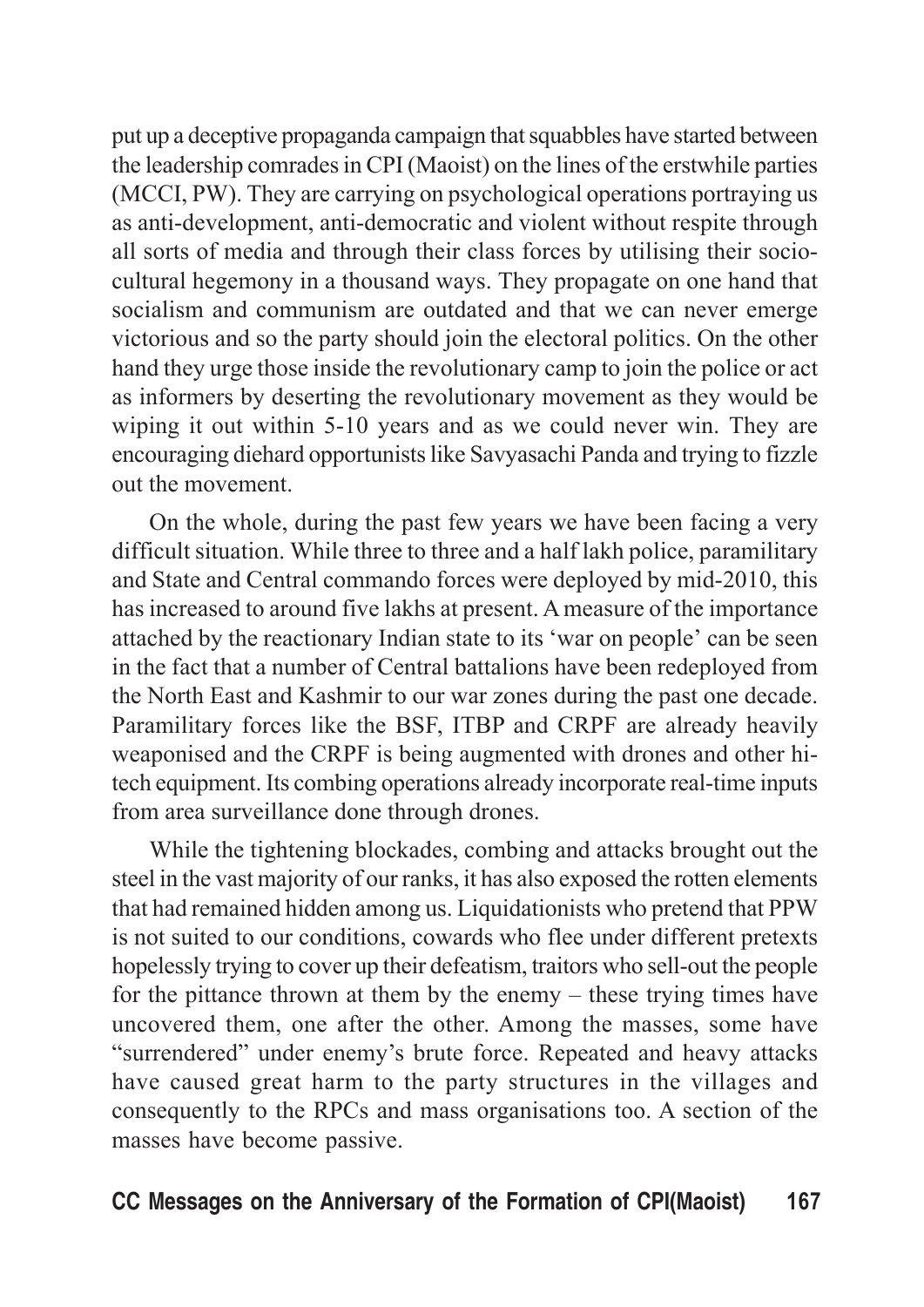In the face of all this, the morale of some comrades has dipped, even while they stick on to their revolutionary tasks. But unless their viewpoint is sharpened with MLM and transformed into clear-sighted resoluteness, the opportunities contained in the adverse situation we face will not be grasped or realised. Let us not forget that every revolution advances in a wave-like manner. That is a law of history. We should heighten our ideological level, keep politics in command, take the message of revolution deeper and wider among the masses, creatively apply the line of PPW and develop our tactics, be 'red and expert' in our political, military, organisational, propaganda, training, cultural, production, technical and other tasks. Only thus we will emerge from this situation more united, more disciplined, stronger, more consolidated and more dynamic. At each turn of the revolutionary war the need to reforge our ties with the masses on a deeper and higher level comes up. At each crucial juncture the task of deepening the politicisation of not only ourselves but simultaneously the politicisation of the masses also poses itself afresh. We must boldly take up this task to unleash the revolutionary energy and initiative of the masses in an even more powerful manner.

In the beginning of 2013, assessing the situation we face, the CC assessed that our countrywide movement is facing a very difficult situation and also formulated the basic tactics to overcome it. The reasons for this difficult situation to arise are two: one, the Indian ruling classes with the complete support and guidance of the imperialists launched an unprecedented multi-pronged countrywide strategic offensive to suppress our developing movement; the other reason for this is our subjective weaknesses. The CC had also noted that the weaknesses in our subjective condition were uneven. The weaknesses in our subjective condition are as follows :

Weaknesses and shortcomings continuing at varying scales and different levels in carrying on class struggle basing on agrarian revolutionary program in all the movement areas, in formulating appropriate tactics keeping in view the changing domestic and international social, economic and political conditions, in mobilising the party and the people to implement the tactics formulated and in putting determined efforts to fulfill our aim, in correcting the long term non-proletarian trends in our party, PLGA and revolutionary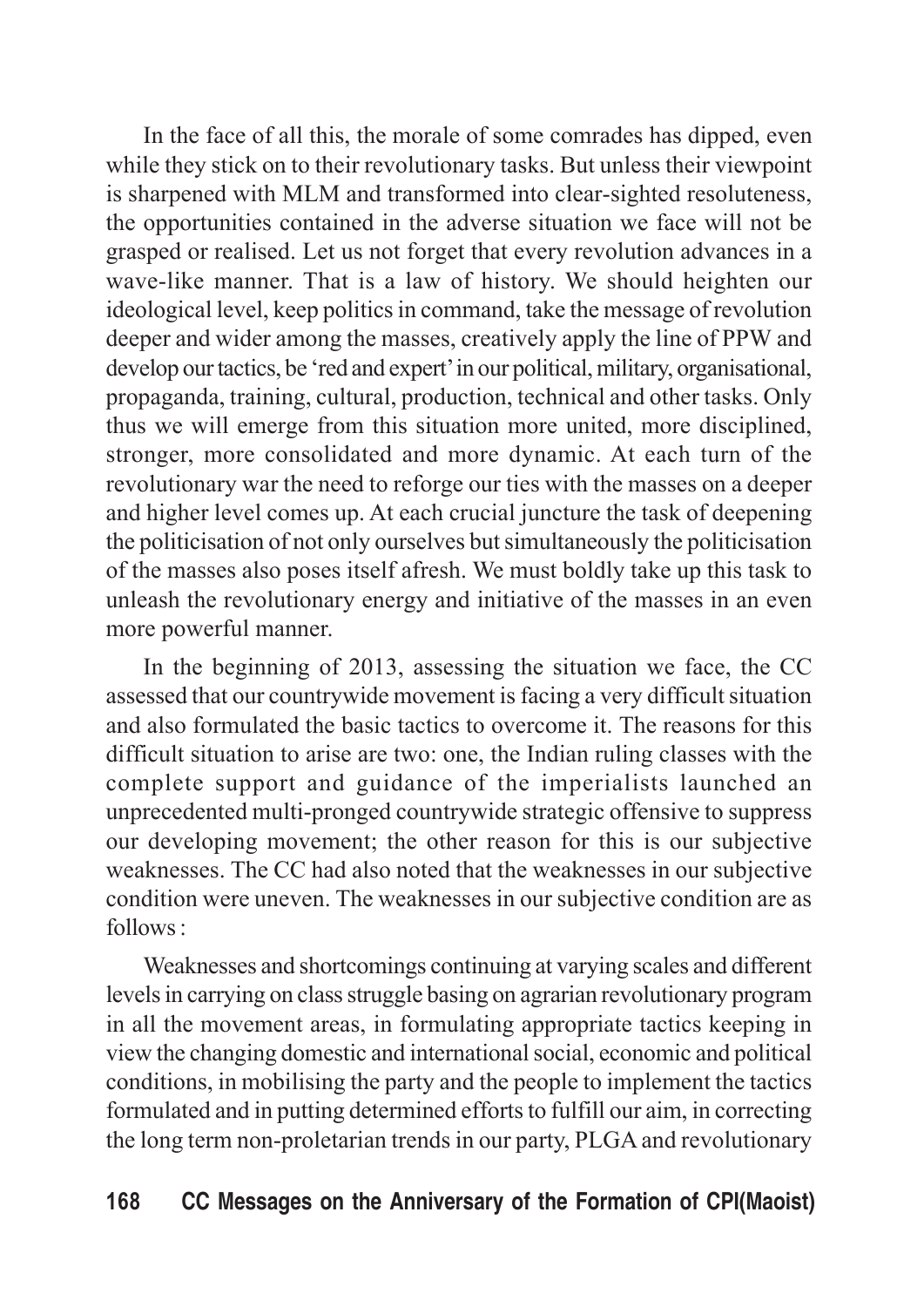movement, in vastly rallying PLGA and the people in an effective manner into armed resistance and counter-attacks, in implementing secret functioning and guerilla war principles, in the legal-illegal link mechanism, in training the party, PLGA, RPCs and mass organisations ideologically, politically, organisationally and militarily in accordance with the situation, in consolidating and developing the urban movements, in rallying the nonpeasant vast masses inside the movement areas and outside; limitations in rallying the vast masses into the revolutionary movement by carrying on political and organisational work in accordance with our line and policies at all levels; decrease in mass base, recruitment and fighting ability - due to these problems in the subjective condition, though the revolutionary objective condition is developing excellently inside the country and in the world, we are facing limitations in well utilising it.

While we have weakened in some States and suffered setbacks in some war zones, in others we could sustain. We could also achieve advanced experiences in some parts and extend into some new strategic areas. Facing heavy odds and losses, we are opening up a new war front in the Western Ghats border region of Karnataka-Keralam-Tamilnadu. It shows us the great strengths of the strategy and tactics of PPW. It shows us how this war can be sustained and advanced to victory so long as we remain ideologically and strategically firm, be flexible in tactics and follow our politico-military line, be determined in boldly fighting the enemy, take revolutionary politics to the masses and fully rely on them.

The basis has been laid for revival of the movement in some of the areas from where we had to retreat. In areas where we have weakened, the party is trying to cope up with the situation with Bolshevik spirit. Moreover, the objective condition is more favourable. In fact, during the period up till 2011 we had succeeded in mobilising the masses and spreading guerilla war and thus upset the enemy's plans. Therefore it is quite possible to overcome the present difficult situation of the movement, no matter how challenging it is, by basing ourselves on the favourable factors and by taking up correct tactics according to the changing concrete conditions and firmly implementing them.

As we put conscious efforts, in the past one and half year we could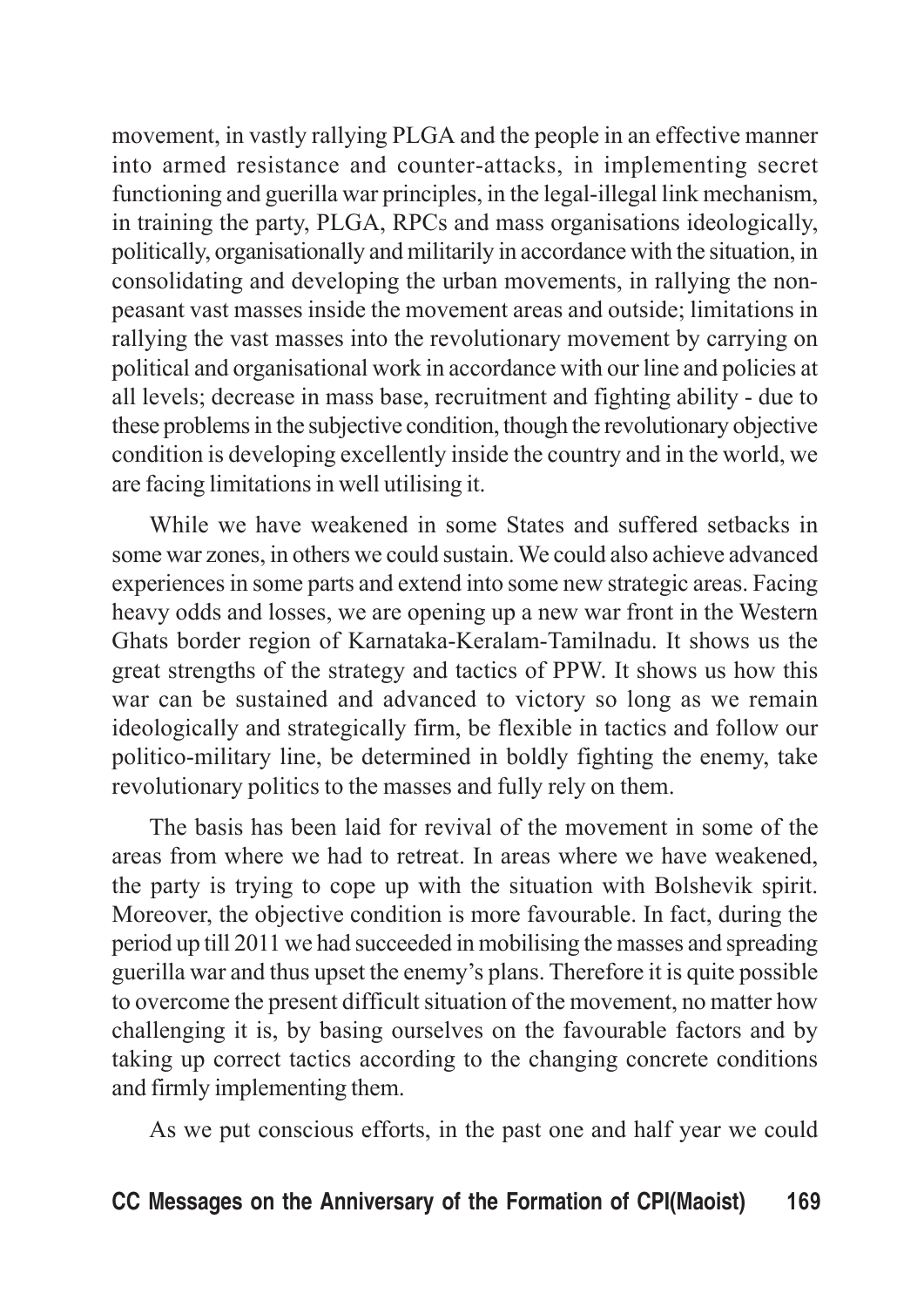preserve our movement and leadership amid intensified enemy offensive. In DK, BJ, AOB and Odisha the PLGA forces led by the party with the support of the people successfully conducted tactical counter-offensive campaigns (TCOCs) and several armed actions, annihilated enemy forces and seized arms and ammunitions. Thousands of people and people's militia led by the PLGA destroyed road building equipment, vehicles, guest houses, and camp offices of the government and the big construction and mining companies. Thousands of people held rallies and vented their ire demanding the withdrawal of the Central and State forces. They protested fake encounters, massacres, illegal arrests and atrocities on women, attacks on villages, loot and destruction of people's properties and demanded the release of political prisoners.

Our party's efforts to rally the vast masses in both secret and open forms against the pro-imperialist policies that served the interests of the ruling classes implemented by the Central and State governments continued. Various economic and political mass struggles were taken up against displacement and pollution due to huge dams, mines and industries and also on daily and seasonal issues of the people (such as *tendu* leaf picking, bamboo cutting and transporting, fair prices for forest and agricultural products etc.) and against the landlords and bad gentry. Revolutionary land reforms and people's welfare programmes were conducted.

The PLGA forces valiantly resisted the enemy in all our movement areas with the aim of defeating OGH. They strove to advance the PPW by identifying the weaknesses of the enemy as far as possible and dealing substantial blows to the enemy forces in several medium and small actions as well as some big actions, and by obstructing the fulfilment of the goals of the enemy. We inflicted casualties on the aggressive BSF forces at Rallgadda in AOB using demolition tactics and on the Greyhounds police in Kurnapalli in Telangana after a long gap.

Responding to the call of the party the people in DK successfully boycotted the CG assembly elections. The capture and execution of the hated Mahendra Karma, the main person responsible for the brutal SJ atrocities was a major achievement. In DK, BJ, AOB and Odisha where our movement is strong and in areas such as Niyamgiri, Mali-Deomali, and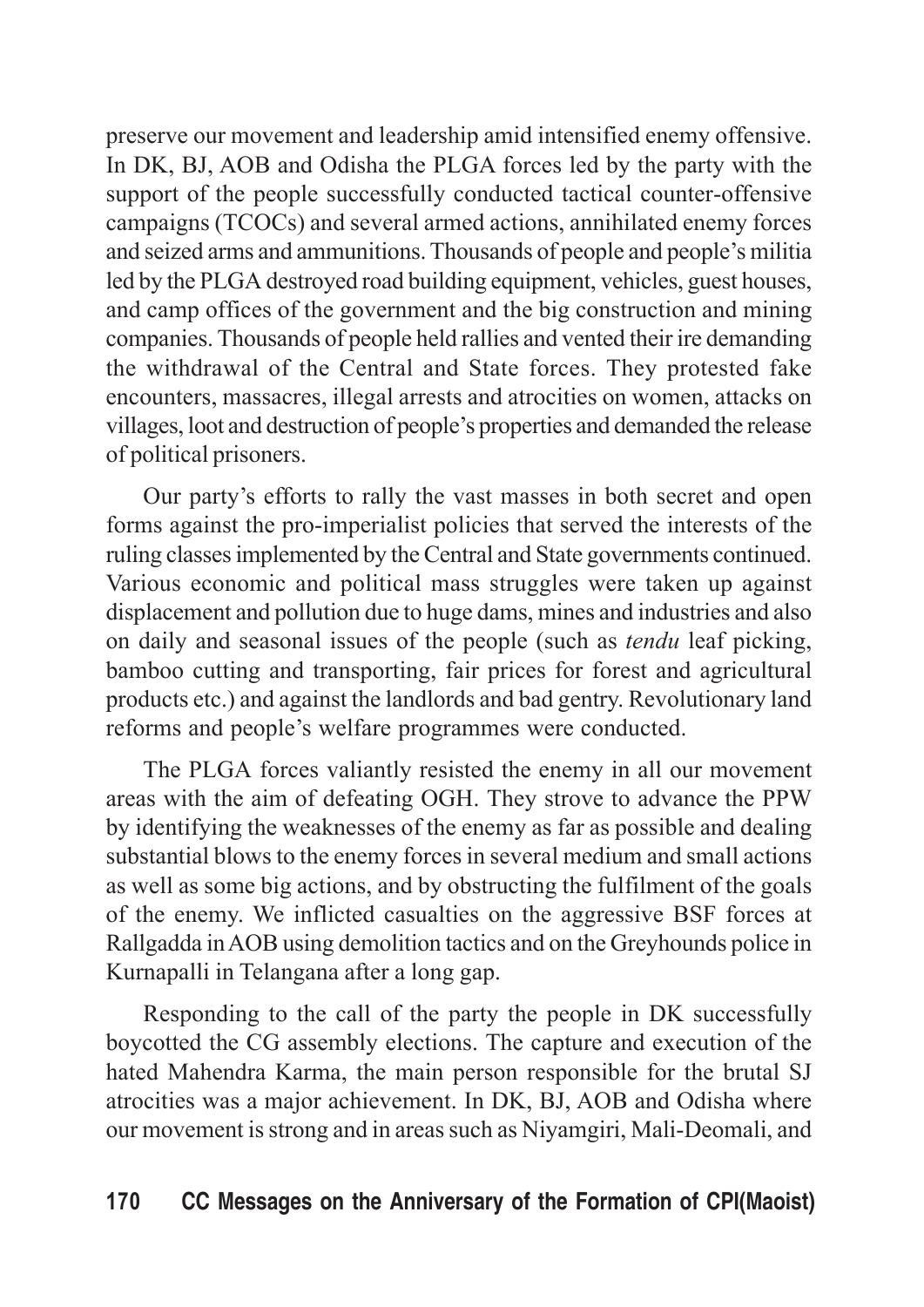Visakha where movements of Adivasis against mining and displacement are going on, majority of the people boycotted the Loksabha polls and expressed their protest against these destructive projects. As part of the election boycott campaign the PLGA forces successfully conducted tactical counter-offensive actions on the enemy forces that came to force the people to vote.

During the Loksabha election boycott campaign the PLGA forces gave blows to the enemy forces that swooped down on the people like vultures to make them vote, through actions in BJ, DK (Maharashtra and CG), AOB, Odisha. Some of these actions took place in areas which the enemy had claimed to have 'cleared' and taken control of. Within the first five months of 2014, spanning the election period, 63 enemy personnel were annihilated and 122 injured in 31 actions. One PLGA combatant was martyred. We could seize 36 weapons and 3366 rounds. It is noteworthy that these actions came in the wake of and during two massive countrywide special 'cordon and search campaigns' conducted by the enemy. The first lasted for one week from December 26, 2013 to January 1, 2014 in nine States with 40,000 additional paramilitary forces and State police forces. The second one was conducted from March 19 to 27, 2014 with about one lakh paramilitary forces, six thousand commando forces, four Israel Aeron surveillance planes and several mine-proof vehicles fitted with radars under the leadership of 70 Inspector-Generals of Police in six States where the Maoist movement is active. Due to guerilla actions conducted constantly by the PLGA in various guerilla zones, the enemy forces had to disperse their forces over a vast area and so were forced into a situation where they could not deploy their forces as they wished in our crucial areas. Due to lack of additional forces the enemy couldn't carry out these campaigns more intensively in all areas at once except in Bijapur and some other parts. Therefore it plans to increase its forces. Important aims of these campaigns were gaining experience in command and control of different forces from the Central and State levels and familiarisation of terrain.

In DK Special Zone, the people, militia, main force and secondary forces in their hundreds with the support of the entire masses of that area surrounded the newly established Minpa paramilitary and police camp and put up armed harassment of the thousand odd forces stationed there, closed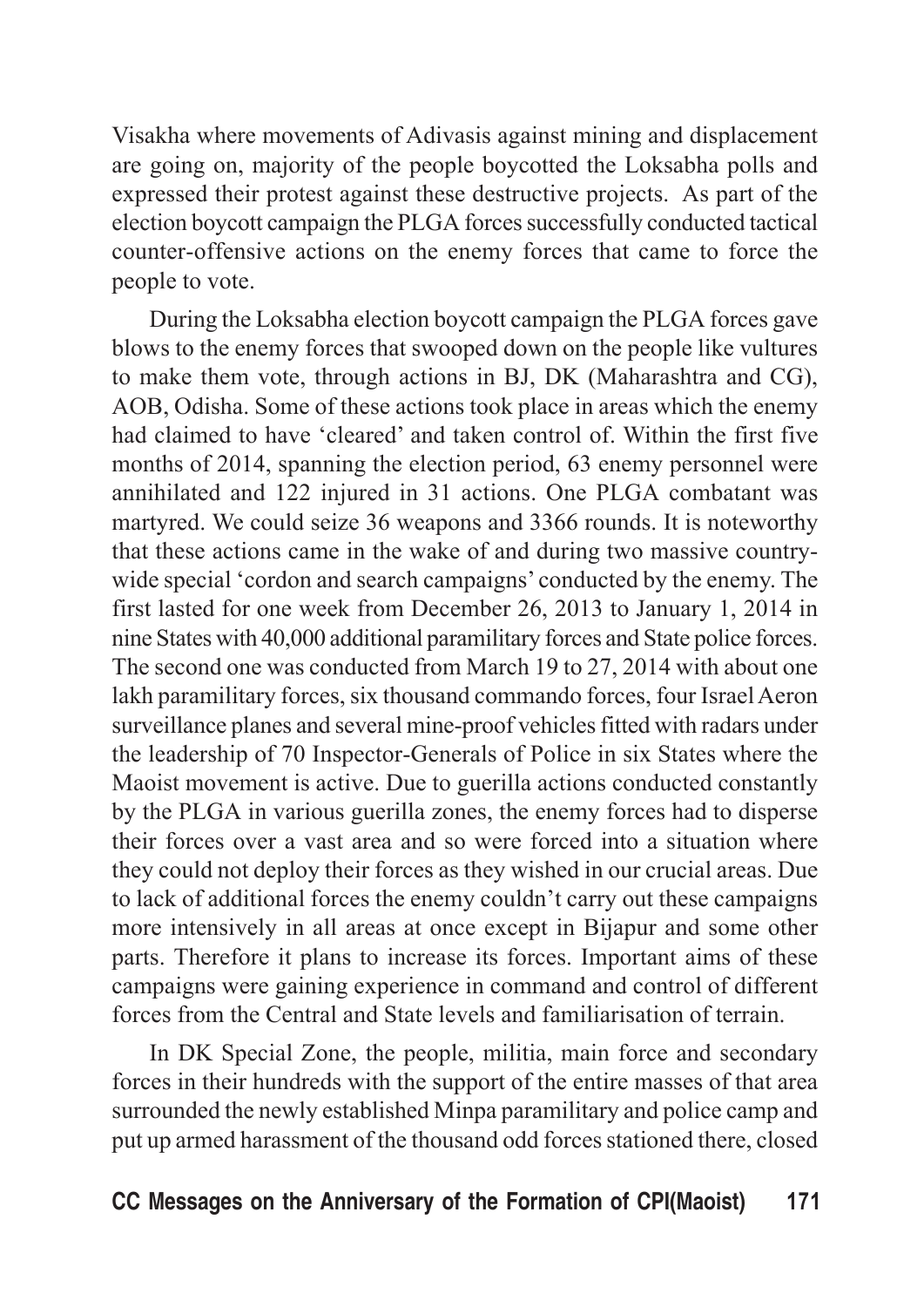down all supply lines of the enemy for about one week and forced the shut down of the camp. This is a new experience. In Harra Koder (DK) the masses of all the neighbouring villages of the area came out in huge numbers and persisted in peaceful agitation for six days forcing the withdrawal of a newly established CRPF camp that came for the purpose of facilitating the building of a dam. The role of women in this struggle was exemplary. We have also seen instances where the masses either rejected the free goods distributed by the enemy mercenaries as part of Civic Action Programs or made a bonfire of them.

The important achievement of this year is the merger into one party of CPI (Maoist) and CPI(M-L)NAXALBARI as another turning point in the effort to achieve unity of genuine revolutionaries in our country. As pointed out in the merger declaration, this gives a boost to the capacity of our party to better fulfil its role as the vanguard of the Indian revolution. The unity of Maoists in the face of intense enemy attack has greatly encouraged the revolutionary masses. It has been enthusiastically welcomed at the international level.

#### **Comrades,**

Here we are putting in a nutshell the main positive achievements of our party in the past decade in the backdrop of the international and domestic developments of the past decade which we are briefly mentioning here. It was these positive achievements that have helped our movement to advance to an unprecedented higher level.

On the occasion of the tenth anniversary of the party, on the one hand, let us first grasp the essence of these positive achievements and then propagate them widely inside the party and the people. On the other hand, let us overcome the negative aspects, strengthen the party and develop the PLGA and the UF to the level of fighting back and defeating the enemy onslaught, overcome the present difficult condition using the basic tactics formulated by the CC and further advance the NDR. In the backdrop of the difficult conditions our party and the movement are facing since 2013, it becomes even more necessary to grasp and propagate our positive achievements as they become our stepping stones to overcome this situation, as they help us avoid our past mistakes and also to build up confidence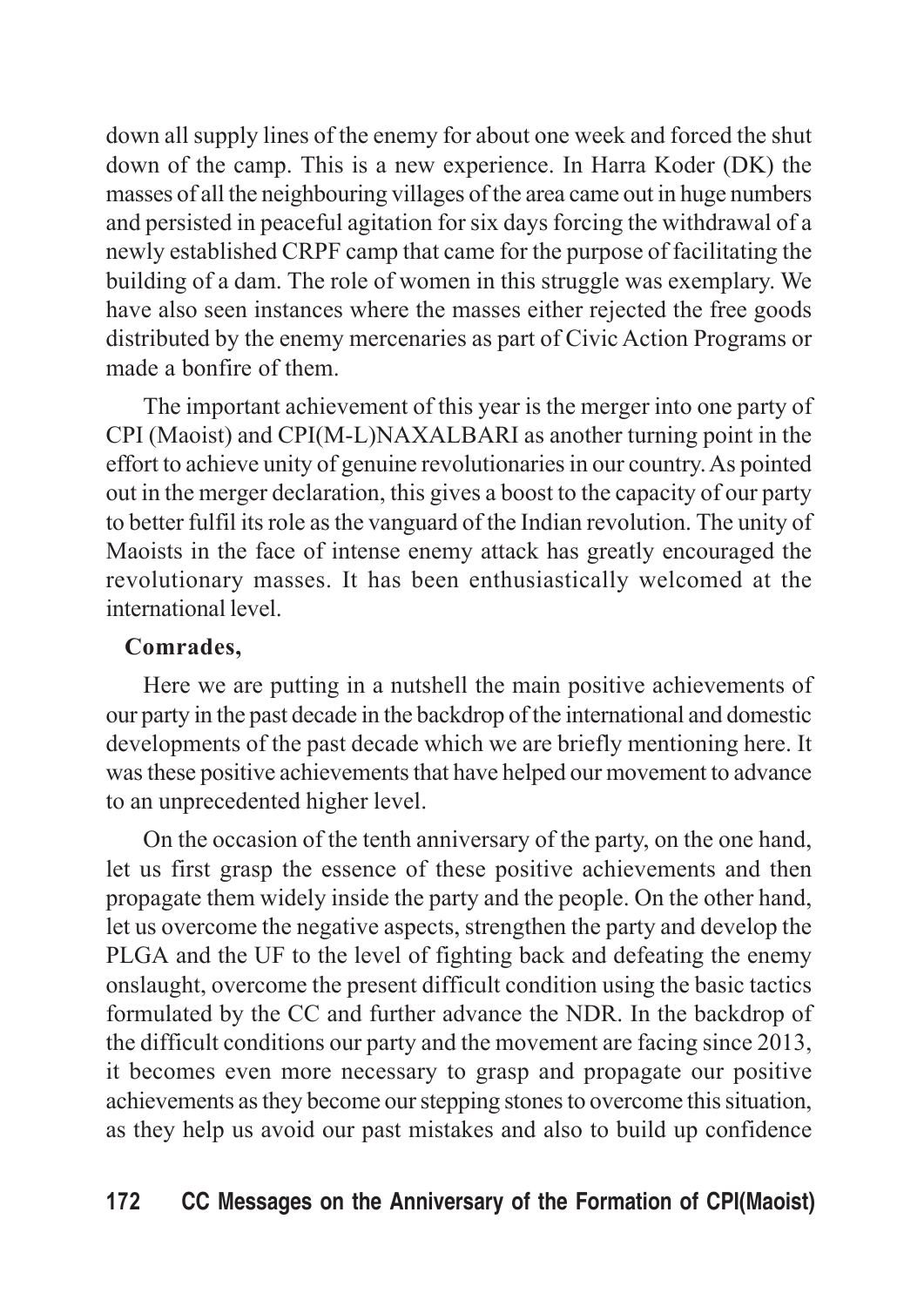among the party rank and file and the people.

Ten years back itself a favourable turn was seen at the international level when US imperialism's aggressive 'War on Terror' faced stiff resistance. This upset its plans, forcing it to change tactics in order to avoid getting bogged down. Bush was replaced with Obama's so-called human face! Utilising its difficult situation Russian imperialism made gains. Organisations like the Shanghai Cooperation Organisation and the BRICS strengthened. This relative weakening of US imperialism led to more contention among imperialist powers on the one hand and the strengthening of people's struggles on the other. But the international communist movement could not utilise this to the fullest extent, due to treachery of various hues of neo-revisionism, most notably the betrayal of the Nepali revolution by the CPN (Maoist) leadership. In India, the UPA blatantly pushed the LPG policies and surrendered to the US diktats in the nuclear deal issue.

Since then, the domestic and international objective conditions have become even more favourable to the revolution as never before. After the imperialist economy got bogged down in a worldwide crisis in 2008, changes are occurring at a fast pace in world politics. Especially the fundamental contradictions in the world are sharpening. The contradiction between the imperialists and the oppressed nations & oppressed peoples of the world is intensifying with each passing day. In neo-colonies and semi-colonial – semi-feudal countries movements are developing against the imperialists and their comprador/lackey ruling classes. The proletariat in the capitalist countries is taking up agitations on a huge scale against the capitalists in their countries. While the national resistance struggles against NATO forces led by the US and their lackey government forces in Afghanistan and Pakistan intensified, in Iraq the resistance forces are gaining strength against the puppet government servile to the US and are increasing their grip in the northern part of the country. Resistance forces are reinvigorating in Libya. Civil war conditions are prevailing in Egypt. The national liberation movement of Palestine continues to resist the fascist offensives of Israel. Syria and Ukraine have become centres of intensifying inter-imperialist contradictions. Contradictions between the Japanese and US imperialists and China are further intensifying in the Asia-Pacific Region.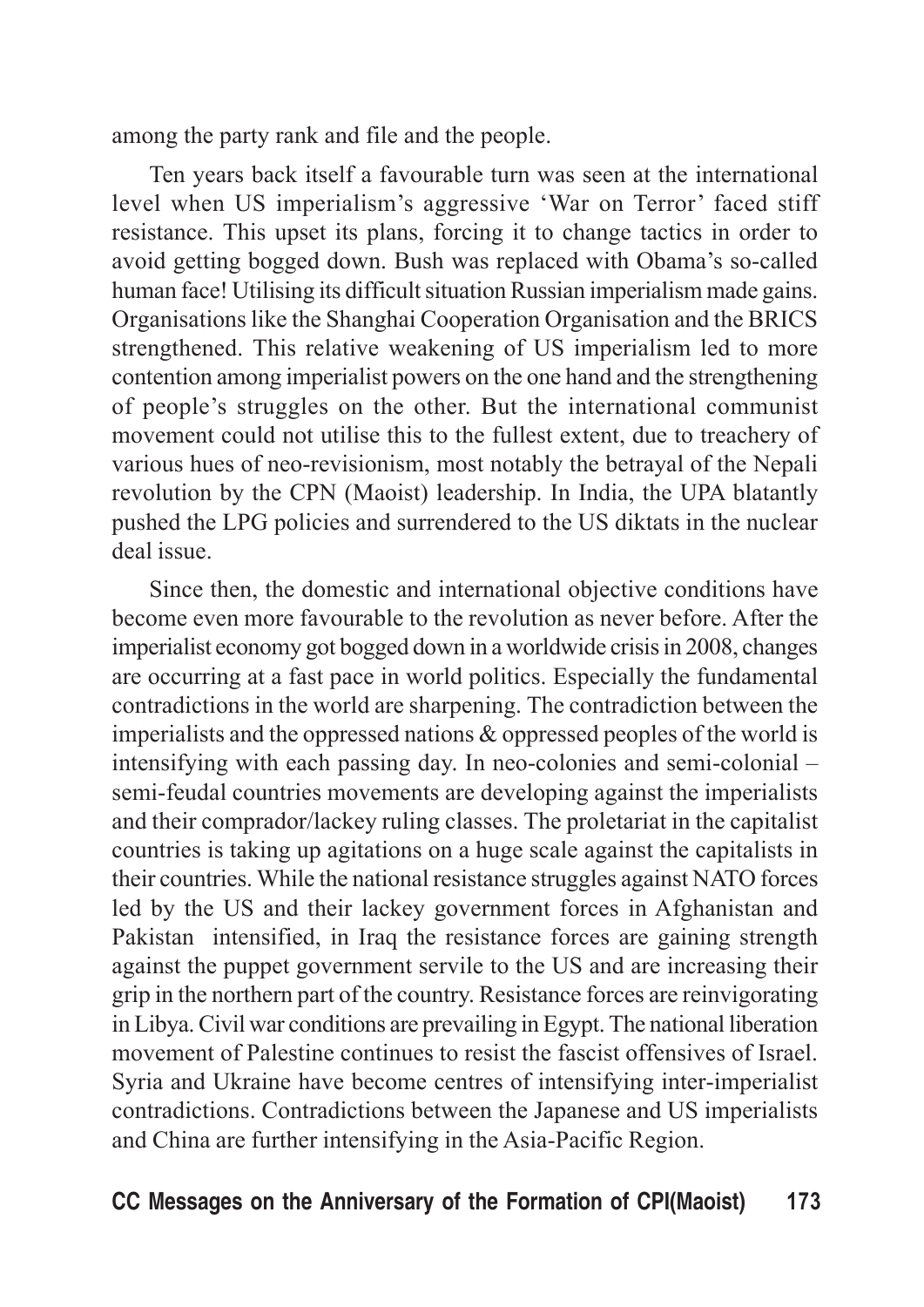The worldwide economic crises shook our economy. In the past few years budget deficit increased, growth rate fell, current account deficit increased, inflation increased. The living conditions of the people of our country are deteriorating even further. The fundamental contradictions in our country are intensifying. Dog fights among the ruling classes are intensifying. All oppressed classes' and sections' of people are continuously getting rallied into struggles on various issues. National liberation aspirations of the Kashmir and North East people are continuing to get expressed in various struggle forms. The formation of the Telangana State positively impacted the various movements for separate States. Though the BJP newly came to power with the slogan of '*Vikas'*, it exposed its real agenda within a few days. This indicates the Brahminical Hindu fascist offensive that is bound to increase. All oppressed classes, sections, religious minorities and nationalities would definitely become its victims. The need for all of them to fight in a united manner against this has increased more than ever before. All of them must get ready for that. Our party must strive to fulfil its role in this foremost task.

On the other hand, the proletarian revolutionary, national liberation and democratic forces are gradually strengthening and expanding all over the world. Particularly, the international movement in support of the Indian PW is expanding further. Our party participated in polemical debates at the international level and released an Open Letter to the CPN (M) when it began turning revisionist. It participated actively in all the international forums formed with the initiation of various Maoist parties and organisations and won the political confidence of these parties and organisations through its political stands and its practice. It built up solidarity for the revolutions of other countries, particularly to the NDR in the Philippines. We are also participating in anti-imperialist movements in the world. Thus a strong aspiration is getting expressed that the development of the PW in India would serve as a mighty support to the WSR. We have the great responsibility to make this a reality.

#### **Comrades,**

Through its multi-faceted, all-encompassing ideological, political effort in various spheres, guerilla warfare, Army and UF (RPCs and tactical UF)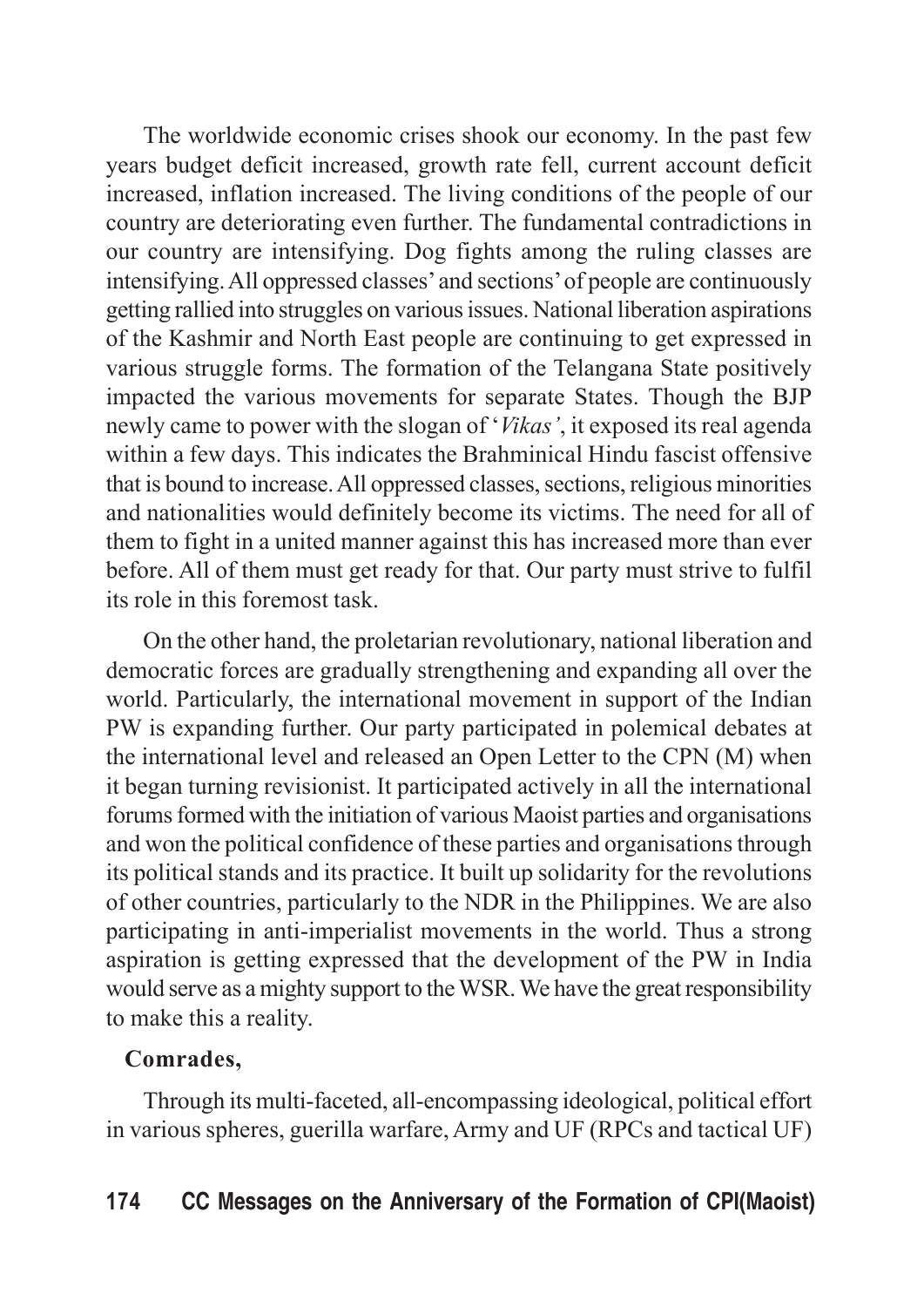activities, the party has withstood the onslaught of the enemy in the past decade, particularly the multi-pronged countrywide offensive that was launched in mid-2009 despite severe losses to leadership at various levels, particularly at Central and State levels and loss of some areas and losses in some crucial departments. The party's practice in the past decade has succeeded in establishing it as a ray of hope to the oppressed masses of our country and the world. This decade has once again proven the Leninist principle that 'There is no revolution without a revolutionary party' through mainly positive and some negative experiences. The past decade has been an enriching experience for us in party-building and in wielding the two weapons of the People's Army and the UF.

In the course of advancing in the direction of fulfilling the central task we had set for ourselves after the merger and after the Unity Congress, we had formulated new tactics whenever new conditions arose. We summarised our experiences from time to time. We gained rich experiences in forms of struggles and organisation in the course of our PW. Our understanding about guerilla warfare, people's army, revolutionary political power of the people, guerilla zones, guerilla bases and base areas got enhanced in these ten years of rigorous revolutionary practice.

In this decade our party strove to fulfill its responsibility in the WSR by unflinchingly upholding, defending and propagating MLM - through its creative application to the conditions of our country, by fighting back revisionism, right and left opportunism and non-proletarian trends both in India and the world, by keeping the red flag of WSR aloft in this part of the world through immense sacrifices of the leaders and cadres of the party in the path of the WSR martyrs, by learning from our own experiences and from other revolutions in the world, by building solidarity with the other fighting people of the world and by initiating as well as becoming part of the international activities taken up as an integral part of WSR.

Our party members, right from the top leadership to the village level party members have continued the legacy of the great martyrs of the world and Indian revolution, particularly since Naxalbari and once again established the great revolutionary traditions of sacrifice. They never bent their knees before the enemy, whether in the battlefield or in enemy custody.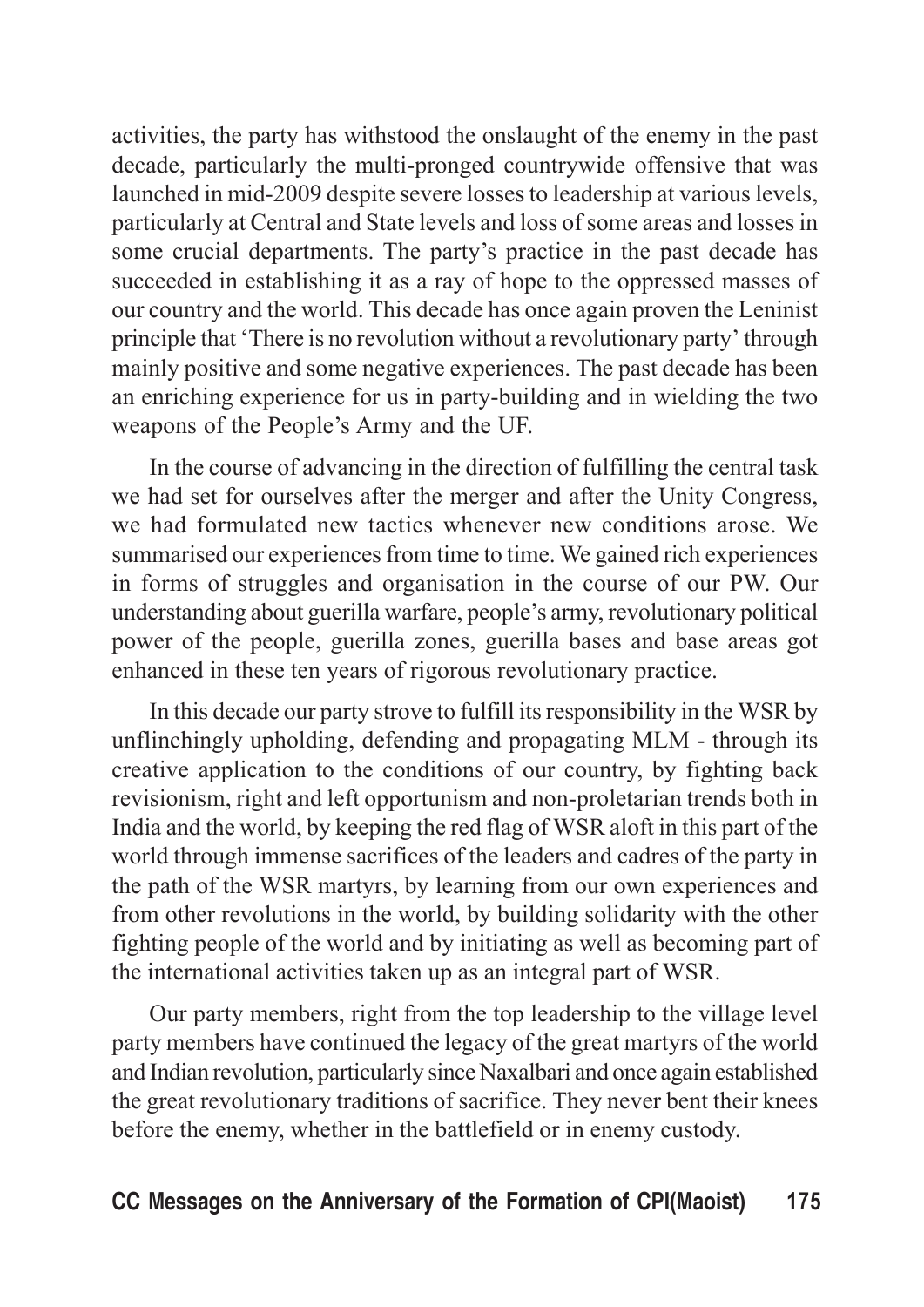We had succeeded in developing our party as a single centre of guidance for the NDR in our country defeating the conspiracies of the ruling classes and the revisionists to prevent it. As part of fulfilling the remaining task of uniting genuine revolutionaries in India we successfully completed the merger with CPI (ML)NAXALBARI.

The party successfully defeated the various right, left opportunist trends that arose in the party such as the diehard right opportunist liquidationist clique in Karnataka and Panda in Odisha and isolated them. Handful of central and state leaders left the party, surrendered to the enemy and unleashed vicious propaganda on our party, our line and our movement by joining hands with the ruling classes. Our party successfully fought back all such reactionary attacks consigning them to the dustbin of history.

After the formation of the new party, our party expanded to some new areas. New forces had joined the party and they were educated and trained ideologically, politically, militarily and organisationally. Apart from rectification campaigns and campaigns like Bolshevisation, the party tried to increase the ideological, political, cultural and educational levels of the party cadres through regular education and building separate structures and schools at various levels of the party for imparting both primary education and political education. It carried on wide-ranging political propaganda and agitation through party, PLGA, RPCs and various mass organisations and raised the educational and political levels of the cadres and the revolutionary masses through magazines, publications, schools, propaganda campaigns, celebration of revolutionary occasions, party statements, preparation of notes on political subjects and topics, meetings, seminars etc.

The party inside the prisons all over the country stood steadfast in the face of enemy suppression and successfully kept the red flag aloft inside the dungeons too in the face of inhuman conditions, tortures and psychological pressures to abandon the movement. The party placed models of immense courage and resoluteness before the people of our country through uncompromising struggles and sacrifices inside the prisons. The most outstanding of these examples is of Comrade Sushil Roy who was martyred recently on June 18 2014. The party in the prisons is politicising the jailed comrades and the common prisoners along with politically influencing the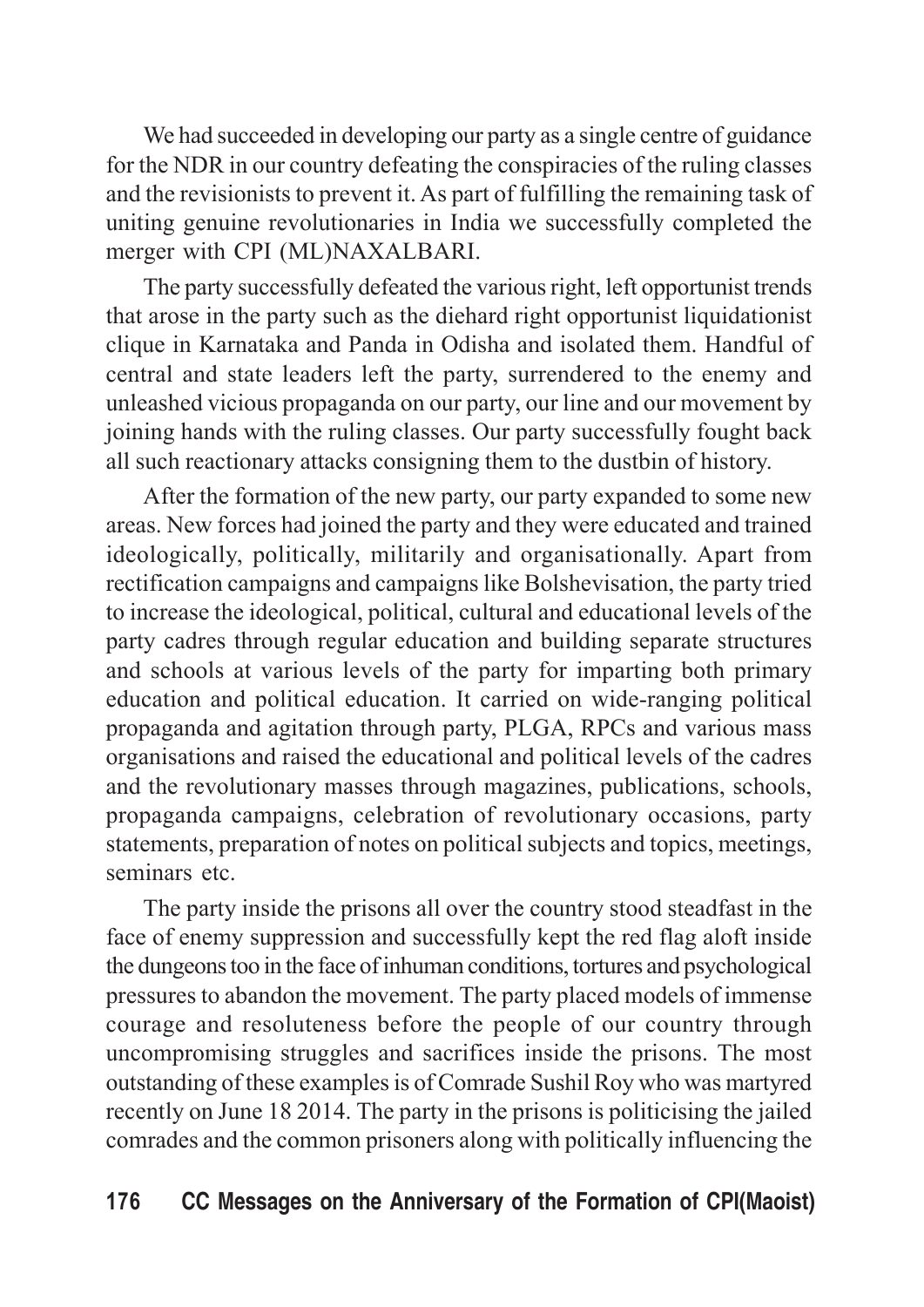jail staff who but belong to the oppressed classes. The party outside the prisons has also succeeded to some extent in building solidarity with the political prisoners' struggles and issues. The condition of women comrades inside the jails is worse but they have provided excellent examples of resoluteness in face of adversity not only to the people of our country but to the fighting people of the world. Several comrades and common people have died inside the prisons or after release as a result of the neglect of the authorities but never bent before the enemy. Some comrades led by the jail party leadership broke jails from inside while the party outside led the PLGA in some brave actions to free our jailed comrades. The party set an example of how to break the enemy dragnet and join the people in the struggle even in face of draconian laws, strict prison conditions and severe repression. Thus the party had turned the prisons into centres of struggle, political education, military actions and organisation and have inspired several comrades and the people to rejoin the movement once they got released.

As the fascist offensive of the enemy intensified, the psychological warfare also expanded as a part of it. In the past decade we fought back the enemy's psychological warfare by carrying on revolutionary political propaganda creatively in various forms. We tried continuously and tirelessly to uphold and propagate MLM, our political and military line, successes achieved by the people, new democratic culture and tried to fight back and defeat the enemy foul propaganda. We tried to develop the understanding among the entire party and the people that PPW is a total war on all fronts against the counter-revolutionary LIC strategy and tactics. We also strove to develop the collective participation of the people in the sphere of political propaganda.

The party successfully carried on the agrarian revolutionary programme that is the axis of the NDR, put the land issue on top of our agenda in the form of seizure of lands and struggle for Jal, Jungle and Zameen. Through this practice and also ideologically and politically it fought back the arguments that tried to underplay the semi-colonial, semi-feudal nature of our society. In the past one decade it once again firmly upheld the path of NDR for the liberation of our country from the clutches of feudalism, comprador bureaucratic bourgeoisie and imperialism. It called upon the people to boycott sham elections and build their own political power under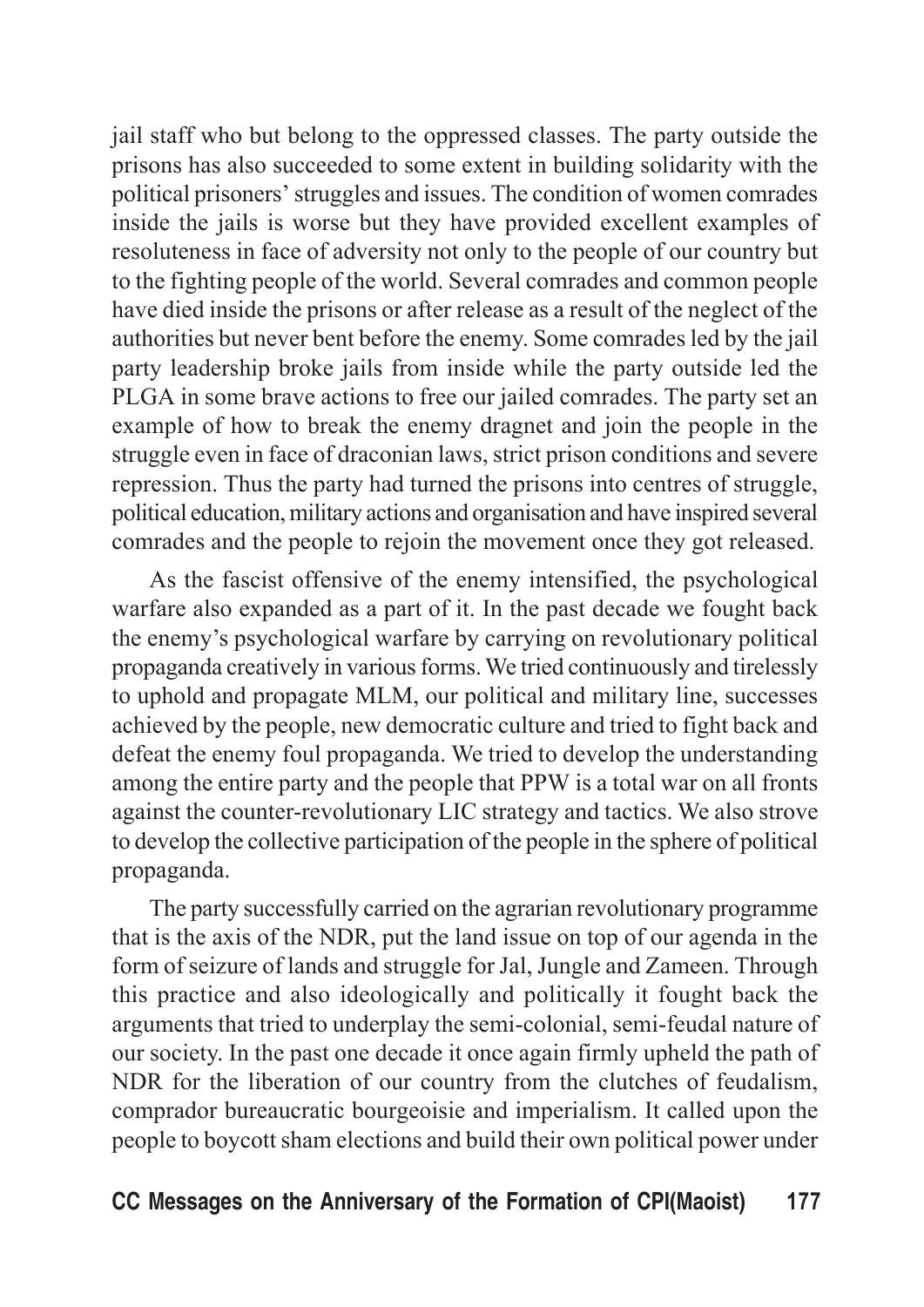the leadership of the party advancing in the path of PPW.

The death blow given to the social-fascist CPM in Paschim Banga starting with Nandigram and culminating in the mass uprising in Lalgarh will go down as one of the biggest achievements of the party in the past ten years. More than three decades of the social-fascist rule of the CPM crumbled and a revolutionary alternative (of NDR) was brought to the fore once again most powerfully after Naxalbari period during the Lalgarh uprising. Lalgarh continues to remain a model to be emulated in every part of the country. It once again established firmly the PPW line by successfully implementing it in practice. Another successful model put before the people by the party in this period is the land struggles in Narayanapatna in Odisha. The struggles for Jal, Jungle, Zameen is being carried on in various States. All these once again firmly established the politics of agrarian revolution among the people.

We follow the principle – the party commands the army. The PLGA is led by the party at all its levels and in all its activities. Under its leadership, the PLGA is developing, consolidating and expanding guerilla warfare in the vast swathes of rural India, particularly in Central and Eastern India. As part of advancing in the direction of fulfilling the central task of the Unity Congress the PLGA took its first steps towards developing guerilla warfare to mobile warfare. The PLGA gained vast experiences in centralising and decentralising forces and conducting various manoeuvres at all levels. The party formed and led the various levels of Commissions and Commands, and guided the building of higher level formations of Platoons, Companies and Battalions thus gaining experience in running them and in attacking the enemy with these higher level formations. The PLGA conducted several successful tactical counter-offensives and TCOCs, thus arming itself and the revolutionary masses.

The PLGA built various departments necessary for an army and gained valuable experiences in running them. The party propagated and established new culture through the PLGA. The PLGA participated in agricultural production and political propaganda activities integrating with the masses. Along with supporting the people in building people's power by destroying the enemy power it served as an armed support to carry on strategic tasks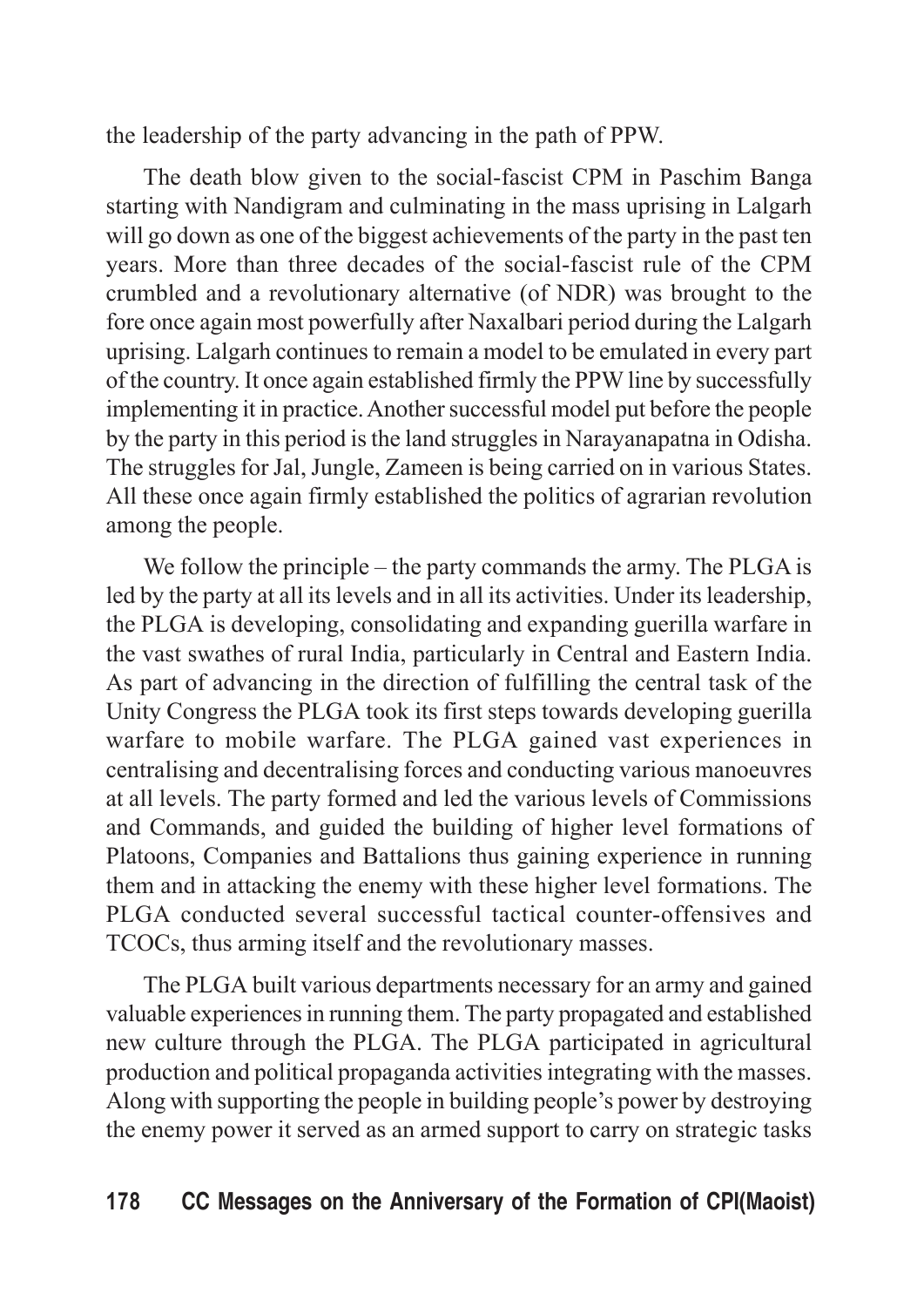in the guerilla bases. The PLGA defended the political power of the people and the revolutionary MOs and the people from enemy attacks. It recruited youth participating in class struggle and trained them.

The party developed its ideological and political understanding regarding political and military intelligence and in its light conducted study and education about the LIC strategy and tactics of the enemy.

The PLGA built various people's militias in the guerialla zones and other struggle areas and succeeded in establishing it as the primary form of self-defence for the people and as the base force in the PLGA. One of the biggest achievements of the PLGA was the huge mobilisation of the poor peasants (majority of whom are Adivasis) and women into the militia in this decade. The creativity of the masses was unleashed as never before in these militias and several military leaders of the masses emerged from them.

The party strove to develop people's resistance – armed and unarmed – to the enemy repression and this past decade has given the party and people immense experience on this front too. DK, BJ, Lalgarh, Narayanapatna and Telangana have given us diverse as well as countless exemplary models in armed and unarmed people's resistance.

The party led the PLGA and the UF skilfully in defeating several repressive campaigns of the enemy in the past ten years. Through continuous attacks by PLGA, the SJ, Sendra, Nagarik Suraksha Samiti, Santi Committee, Harmad Bahini etc, were defeated in Bengal-JH and Bihar-JH-Odisha and AOB areas. The party led the PLGA and the UF in fighting back the above notorious counter-revolutionary campaigns that were unleashed as a part of the onslaught of the ruling classes against the revolutionary party. In BJ the private armies of the landlords were brought under control and in the past decade too the PLGA continued to defend the poor peasants and prevented such armies from raising their heads again. The most prominent among these successes was the defeat of SJ in DK which was started with the purpose of forcefully dividing the people by applying ruthless repression and herding the people into SJ *sibirs*. It suffered death blows at the hands of the PLGA and the entire battle against it was conducted with the huge mobilisation and active participation of the people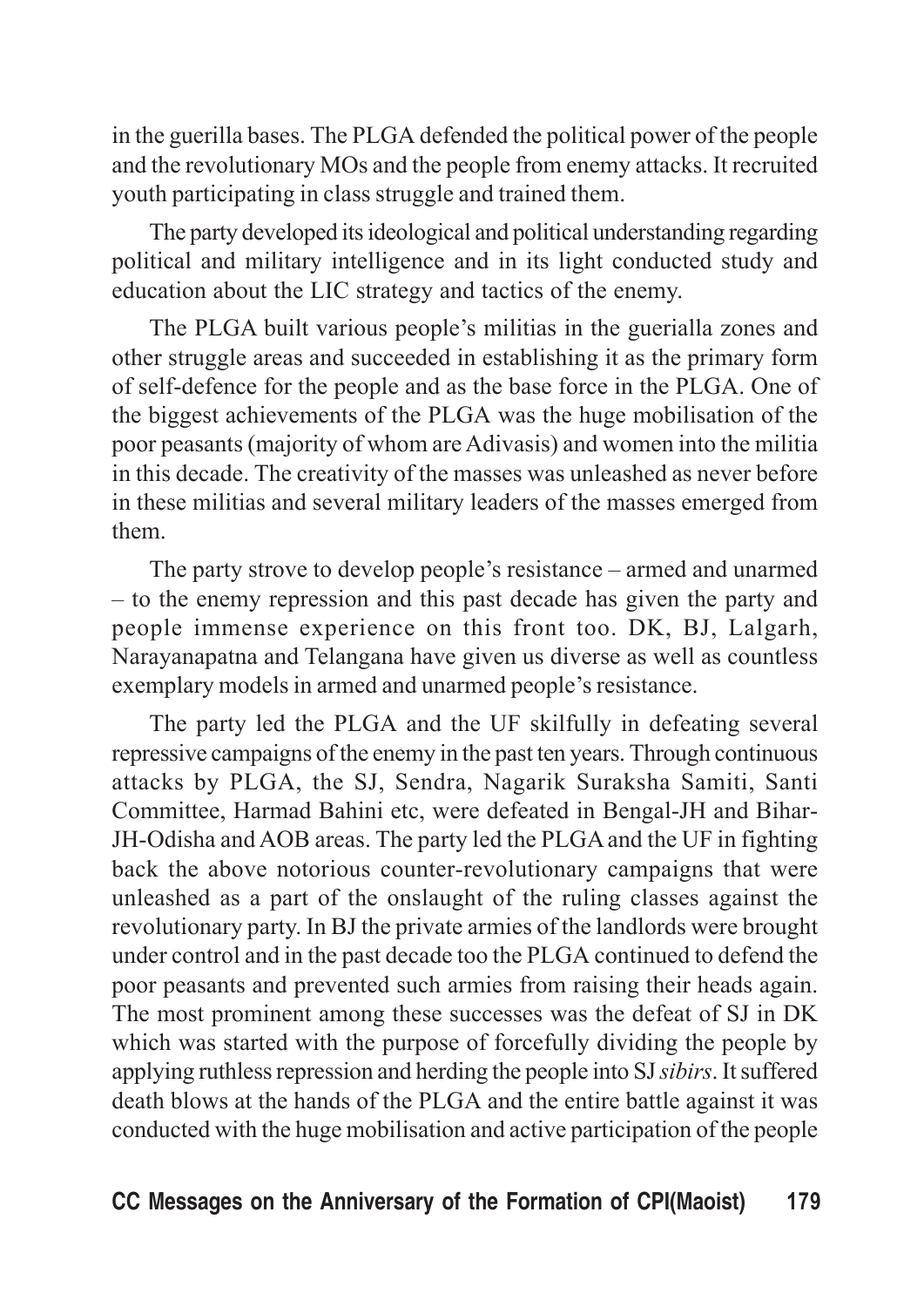of DK. People and particularly the women stood in the forefront and resisted the SJ goons. The DK people put a model before the people of the entire country on how to defeat one of the most savage onslaughts of the ruling classes in the garb of SJ. Not only the party in DK, but the entire party mechanism throughout the country was mobilised in various forms in defeating it. Every party member in the country had a role in exposing and defeating it, in mobilising the people's opinion against it, in rallying the support of the democratic sections in the society, in sending relief and other help to the fighting people of DK and also in rallying international support. Thus the party had put an excellent example before the people of our country on how to conduct a coordinated campaign against an enemy repressive campaign by keeping guerilla warfare carried on by basing on the masses at the centre and by involving vast masses inside and outside the guerilla zones against it.

Over the past one decade the PLGA (all its forces included) by fully relying on the vast masses conducted all together 990 small, medium and big actions, periodically conducted TCOCs and had also resisted, annihilated and injured the enemy forces when they attacked our forces. A total of 2064 enemy police and paramilitary personnel were annihilated and 1993 were injured. Apart from this, 169 landlords, bad gentry, 369 counterrevolutionary gang members and several informants were also eliminated. Through these actions, the PLGA seized 2109 weapons including highpower rifles, mortars, 92,061 rounds of ammunition and military equipment like bullet-proof jackets, communication sets, helmets etc. In these actions we lost 165 brave commanders and fighters including some militia comrades. These actions have clearly proved that guerilla forces can take on a mighty enemy force and inflict severe losses and seize huge amounts of arms and ammunitions by applying guerilla warfare principles correctly and creatively. Thus the party arms the people and increases the armed strength of the people's army. We can advance towards victory by carrying on PPW in this manner.

The party ideologically, politically and organisationally led the formation and running of RPCs in DK, BJ, North Telangana and AOB in the past ten years and helped the party and the people gain self-experience in running them. Through this the party successfully placed an alternative model of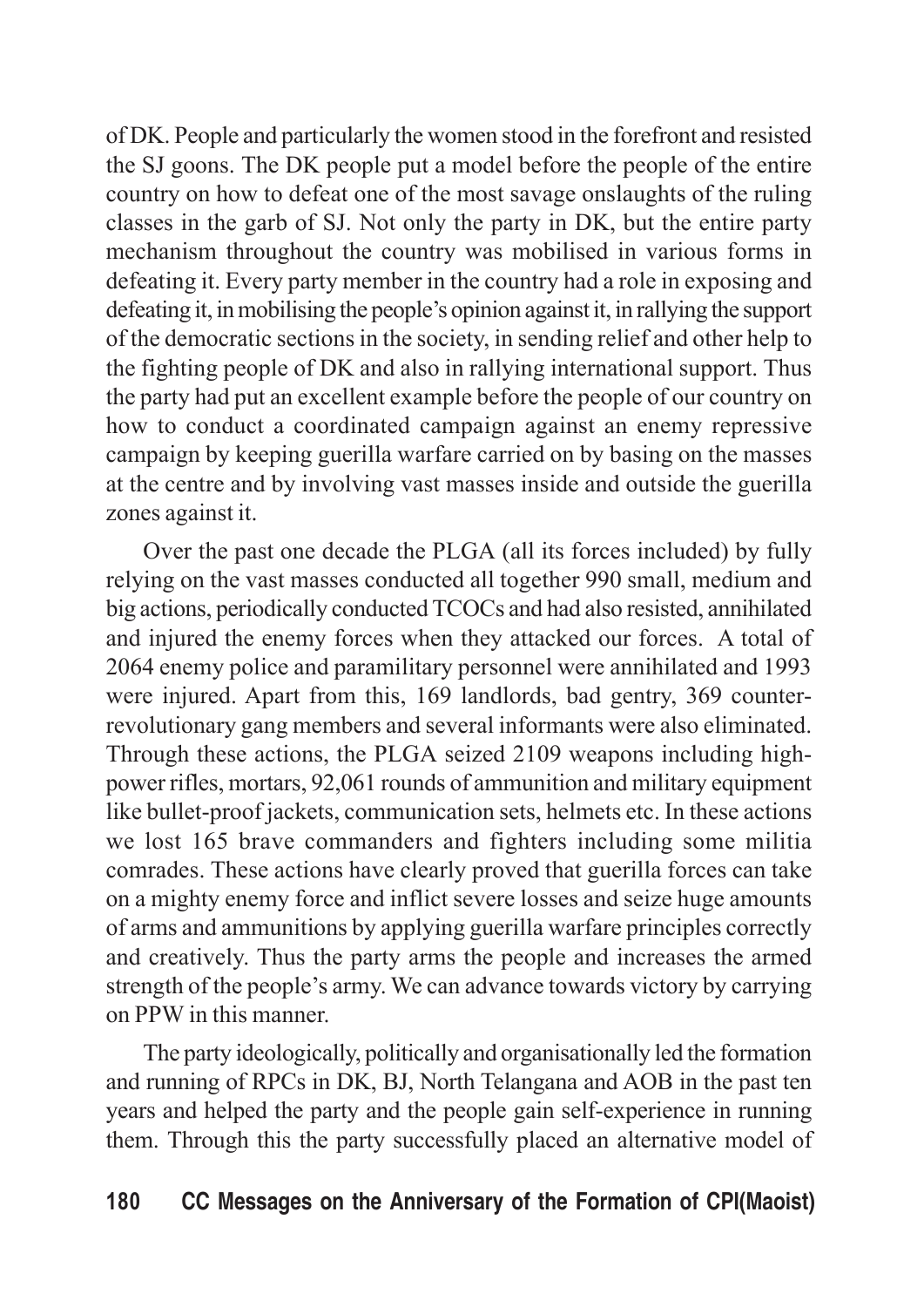development before the people of our country as against the lopsided, prolandlord, pro-CBB, pro-imperialist development model of the ruling classes. It had brought to the fore the agrarian revolutionary programme and the need for a NDR in our country by placing this alternative model of development before the people. The new political power, new society, new path of development, being built by the oppressed masses in Central and Eastern India under the party's leadership with the armed support of the PLGA, after destroying the Indian state piece by piece, stands out as a shining alternative that is increasingly attracting wider sections in our country.

The party in the past ten years had successfully led the vast masses in various struggles and formed innumerable organisations and united fronts to lead the masses on their issues. Thus the party and the people gained immense self-experience in building and running tactical UF. Revolutionary politics were propagated widely through the tactical UF activities. The party's efforts in the tactical UF had resulted in building huge support to the fighting people inside our country and also gained international support. It fought back the draconian laws and inhuman and variously biased judicial system in our country through building civil rights movements and by fighting for the rights of political and other prisoners in our country. It exposed the imperialist (particularly the US) grip over every sphere of our country and played a role in building anti-imperialist movements in India and abroad. In this decade our party strongly reiterated its support to the struggles of the nationalities in India, particularly to the people of Kashmir and the North-East.

The party successfully mobilised the most oppressed classes and sections of the society into the NDR – poor and landless peasants, the overwhelming majority of those who joined the Army being from these classes; the most marginalised sections of the society – Adivasis, women and Dalits were mobilised hugely into the party, Army and the UF. The huge presence of women and Adivasis inside the party has had a positive impact on the people.

These successes were mainly gained till 2012. From 2013 our movement is facing a very difficult situation. Deeply analysing the various factors hampering our work the party issued a call in 2013 to Bolshevise the party.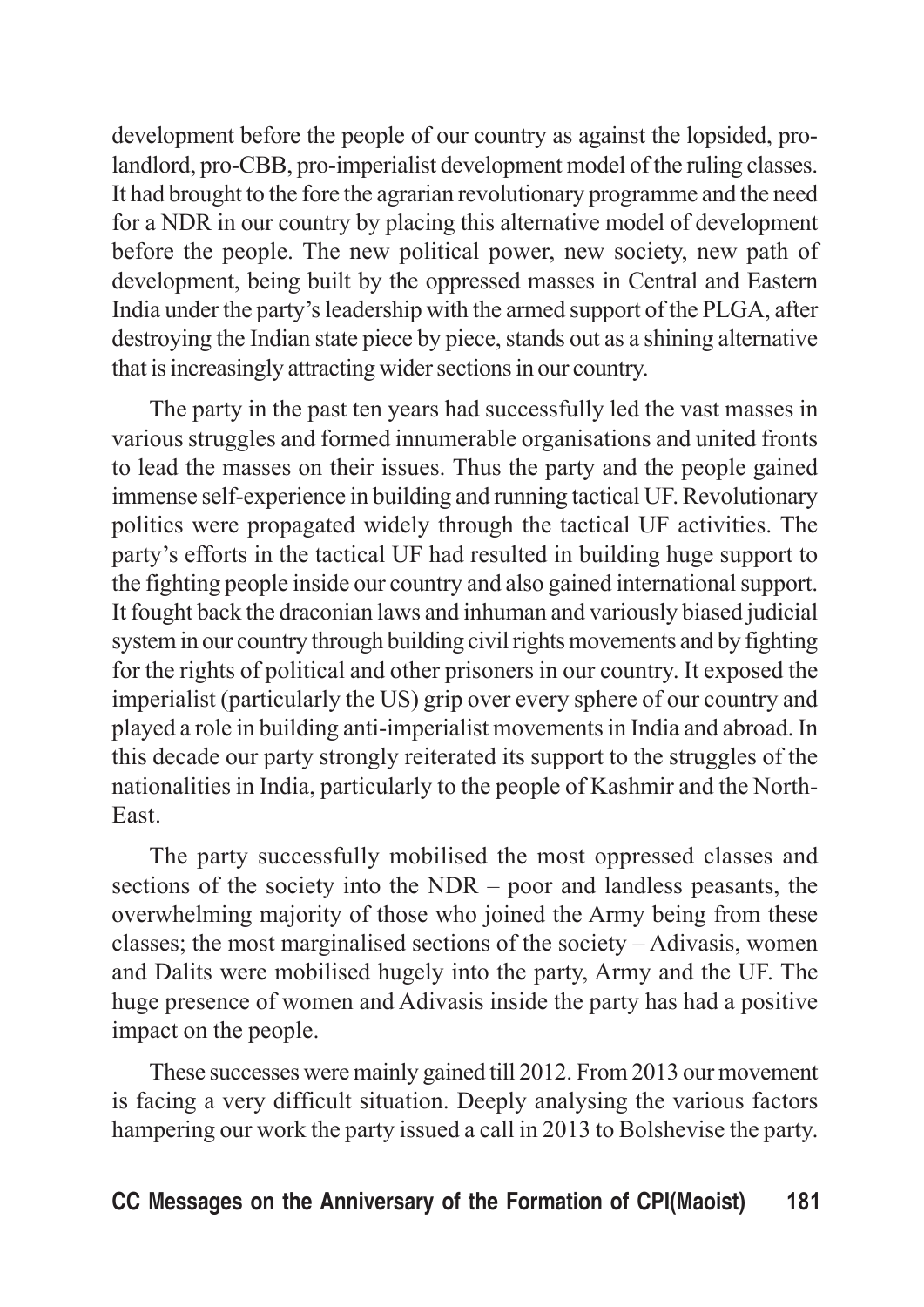Whatever may be the situation, we have a mighty weapon to tackle it. This is our ideology, MLM. Grasp it deeply and take up this weapon ever more firmly; this is the crux of Bolshevising the party. The aim of this Bolshevisation campaign is to strengthen the party and the PLGA and develop PW and through this equip both of them with the capacity to overcome the present difficult situation our movement is facing. To lead the revolution to victory the party must mould itself through consistent effort continuously. This campaign is a part of that long process. For that the following should be done -

- \* Understanding deeply and adhering firmly to MLM and the general political line of our party; creatively applying MLM to our concrete practice and firmly implementing our line; being unwavering regarding our ideological and political line, establishing its correctness and enriching it further by fighting against various bourgeois ideologies and opportunist trends inside and outside the party;
- \* Developing our party into a strong organisation that is well equipped with the correct ideological, political, organisational and military line, that is firm in strategy and flexible in tactics, that has wellknitted structures, that has correct style of work, that correctly practices democratic centralism & steely discipline, that functions with utmost dedication, steely determination, sacrifice and fights with courage, that has mass character, that defends its leadership and forces from all kinds of enemy conspiracies, attacks and left and right dangers by successfully defeating them, that steels itself in the face of enormous difficulties, twists and turns in the course of PPW;
- \* Further building all three forces of the PLGA as the main form of organization; boosting its fighting skills and capacities; rousing and raising its fire power mainly by seizing the enemy's weapons; training it even better; developing its command, control, co-ordination and intelligence and thus making it an even more powerful and strong people's army to carry forward the PPW successfully;
- \* The party leadership rallying the vast masses into PPW by correctly implementing the political and military line and formulating and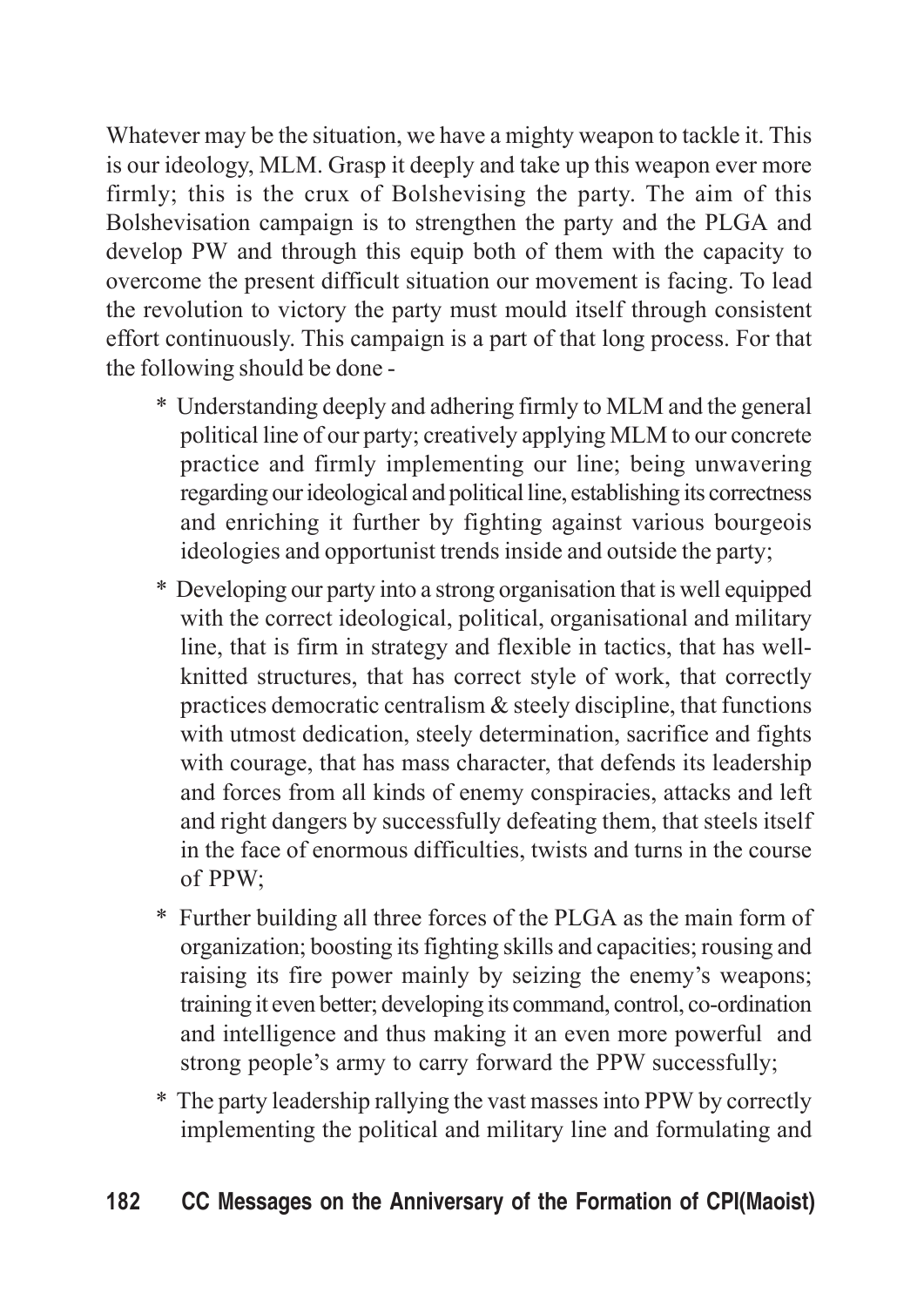implementing correct tactics according to the changing conditions and thus making the people accept its vanguard role and rally under it;

- \* Increasing the strength of our mass base under the leadership of the proletariat by rallying our firm allies - the agricultural labourers and poor peasants, reliable allies - the petty bourgeoisie and also the vacillating allies - rich peasants and national bourgeoisie by winning over, neutralising and isolating different sections among them and defeating the enemies one by one and concentrating on the main enemy by using the contradictions among them– is necessary. We can achieve this only by developing the ability to rally all these classes by implementing class line and mass line and realising in practice the Marxist principle 'People are the makers of history' by closely integrating with them and leading them and
- \* Honestly accepting its mistakes, shortcomings and weaknesses, correcting and avoiding those by learning from practice

We must carry on the present campaign in a planned manner for two years to achieve concrete targets to overcome the present difficult situation and advance the revolution. We should implement a concrete program at all levels according to the ground realities. We should discuss this in the committee meetings and take the necessary decisions to carry on this campaign seriously. Completing this campaign successfully means –

- \* Enhancing the ideological study of MLM to improve the proletarian world outlook inside the party, particularly among the new forces;
- \* The entire party, every unit in the party, gaining the most clear-cut understanding about the goal of NDR and the concrete targets to be reached at the present juncture;
- \* Understanding deeply the three point work style taught by Mao and improving our work style;
- \* The party strengthening its mass base by firmly integrating with the people and mobilising the people into various economic, political and other struggles apart from giving priority to rallying the peasants into the agrarian revolutionary war and putting special efforts among

## **CC Messages on the Anniversary of the Formation of CPI(Maoist)**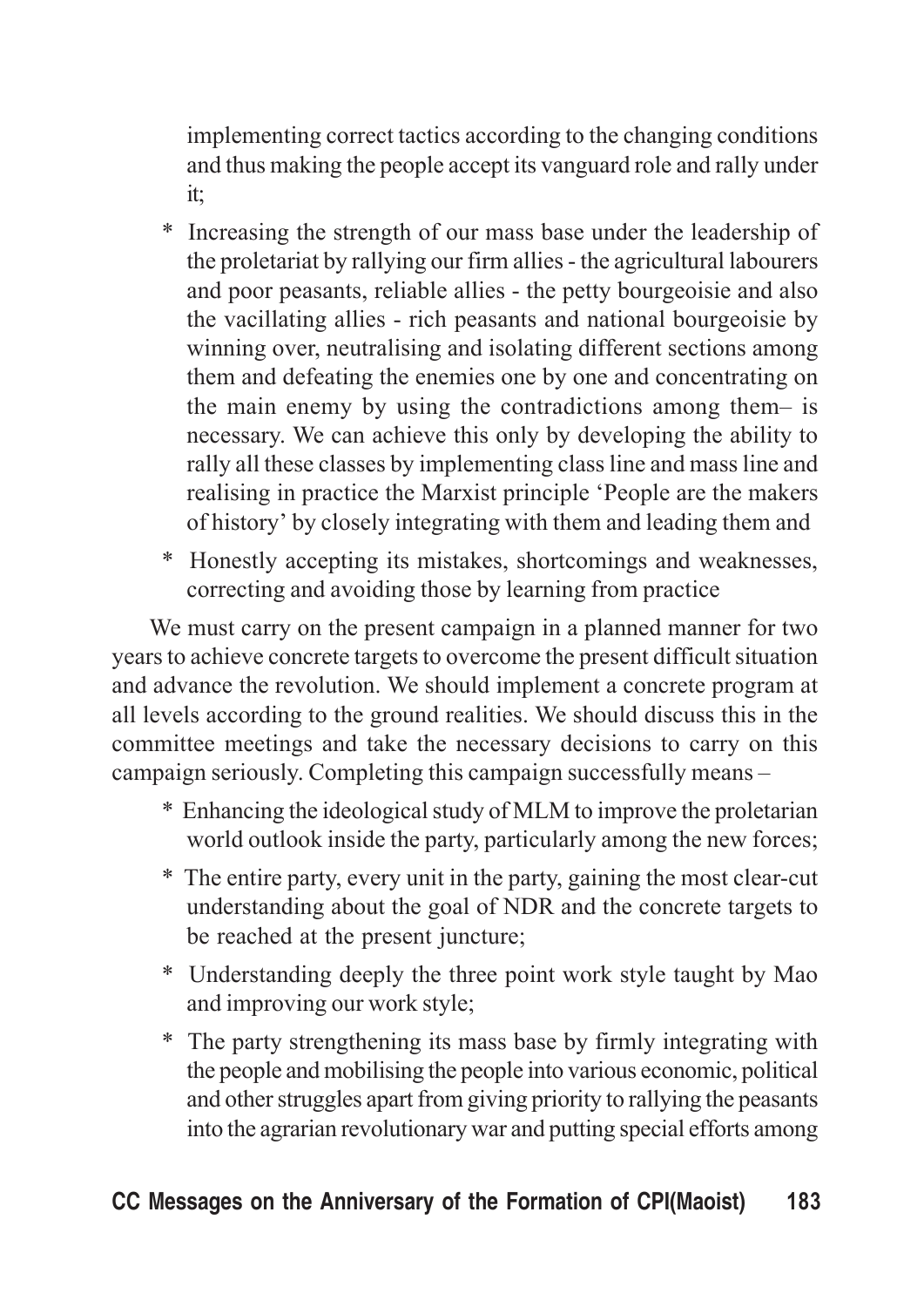the vast non-peasant masses and the urban population;

- \* Enhancing the study of the changing socio-economic, political and cultural conditions and changing the tactics accordingly, thus developing the movement successfully;
- \* Along with enhancing our understanding about secret party building and functioning, quickly rectifying the defects that are occuring in this work and in implementing guerilla war's operational principles;
- \* Giving appropriate training to enhance the ideological, political, organisational and military levels of the party, Army and MOs-UF and improving their quality;
- \* Along with rectifying the non-proletarian trends continuing in the party, enhancing the consciousness and alertness of the party to fight against these, enhancing and strengthening unity of thought and action and discipline through this;
- \* Being able to display the consciousness to face the difficult situations and dangers that come up in the course of the revolution;
- \* Heightening preparedness to valiantly fight the enemy, and
- \* Being able to defend our subjective forces, particularly the higher level leadership and the movement from the cruelest offensives of the enemy.

Only by achieving this through the present Bolshevisation campaign can we overcome the difficult condition we are facing and also lay down the basis for new victories.

## **Comrades,**

With the principal contradiction in the world between imperialism and the oppressed nations and peoples and the other two fundamental contradictions sharpening with each passing day, the objective condition in our country and the world is increasingly turning favourable to the revolution. All kinds of social contradictions are sharpening and people are coming closer to the revolutionary path world over to solve them. It is the need of the hour that we grasp the excellent objective situation and mobilise people actively and extensively in PW and advance the revolution by intensifying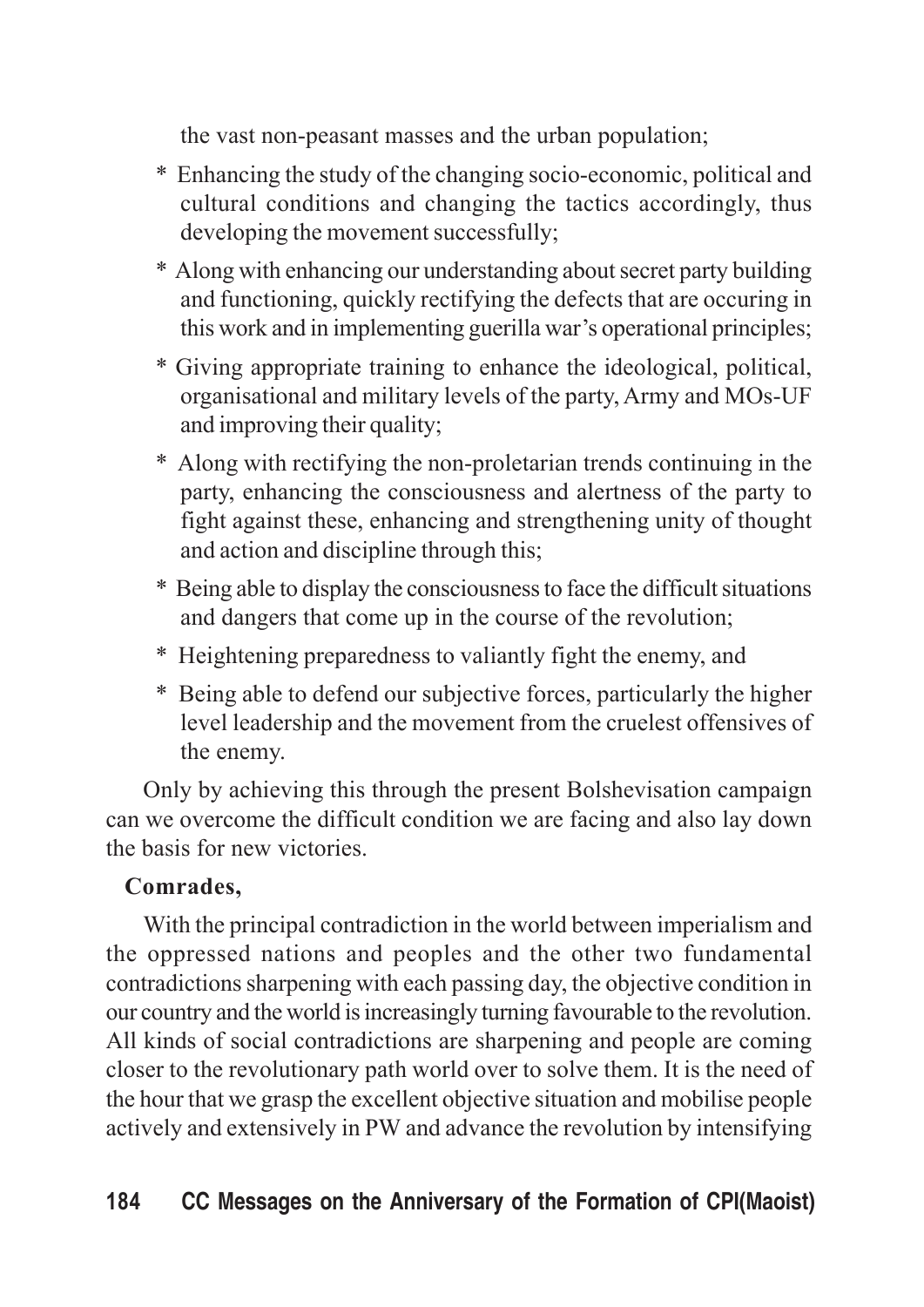and expanding guerrilla warfare. We must put efforts to completely utilise the favourable objective and subjective conditions conducive to the development of PW. Though we have suffered losses and weakened, let us not forget that in a vast stretch of area covering lakhs of square kilometres, i.e., starting from AP, Telangana borders to Lalgarh and South of the Ganga River with crores of population, our organisation has been continuing from a long time, people have gained vast self-experience in class struggle and at least in some areas they had tasted their own political power. This is our strength. We must rely on it and unleash its potential in order to defend our movement and develop it. Another new front has been opened in the Western Ghats which has strategic significance and great potential to develop PPW in a vast area. Thus we can overcome the unfavourable situation that we have faced in the recent period and advance in the direction of fulfilling the tasks given by our Unity Congress-9th Congress.

To overcome the situation we are facing today, we must protect our subjective forces, consolidate them, strengthen our mass base and thus advance the PPW more powerfully. The new situation emerging after the coming of the Modi regime must be utilised in this direction. The present situation no doubt brings up serious challenges, but it also brings even more opportunities. We must boldly go more deeply and broadly among the different oppressed classes and sections of the people, mobilise them politically and unite them in struggle. We must respond to each and every anti-people, anti-country policy and measure of the Modi government, persistently expose them, mobilise all the people in struggles against it, and strive to link them up with the ongoing PPW. Let us creatively apply the operational principles of guerrilla warfare. Let us deeply integrate with the masses and widely mobilise them in the PPW. Let us get rid of our shortcomings and weaknesses and strengthen ourselves through the successful completion of our Bolshevisation campaign. Let us go all out and seize these opportunities.

It is a lesson of history that dying reactionary rulers will become even more ferocious when they near their end. The imperialist system is still in the grip of the worldwide economic crisis. This is severely impacting the Indian economy. This crisis situation makes the enemies of the people, the imperialist multinational companies and Indian compradors ever more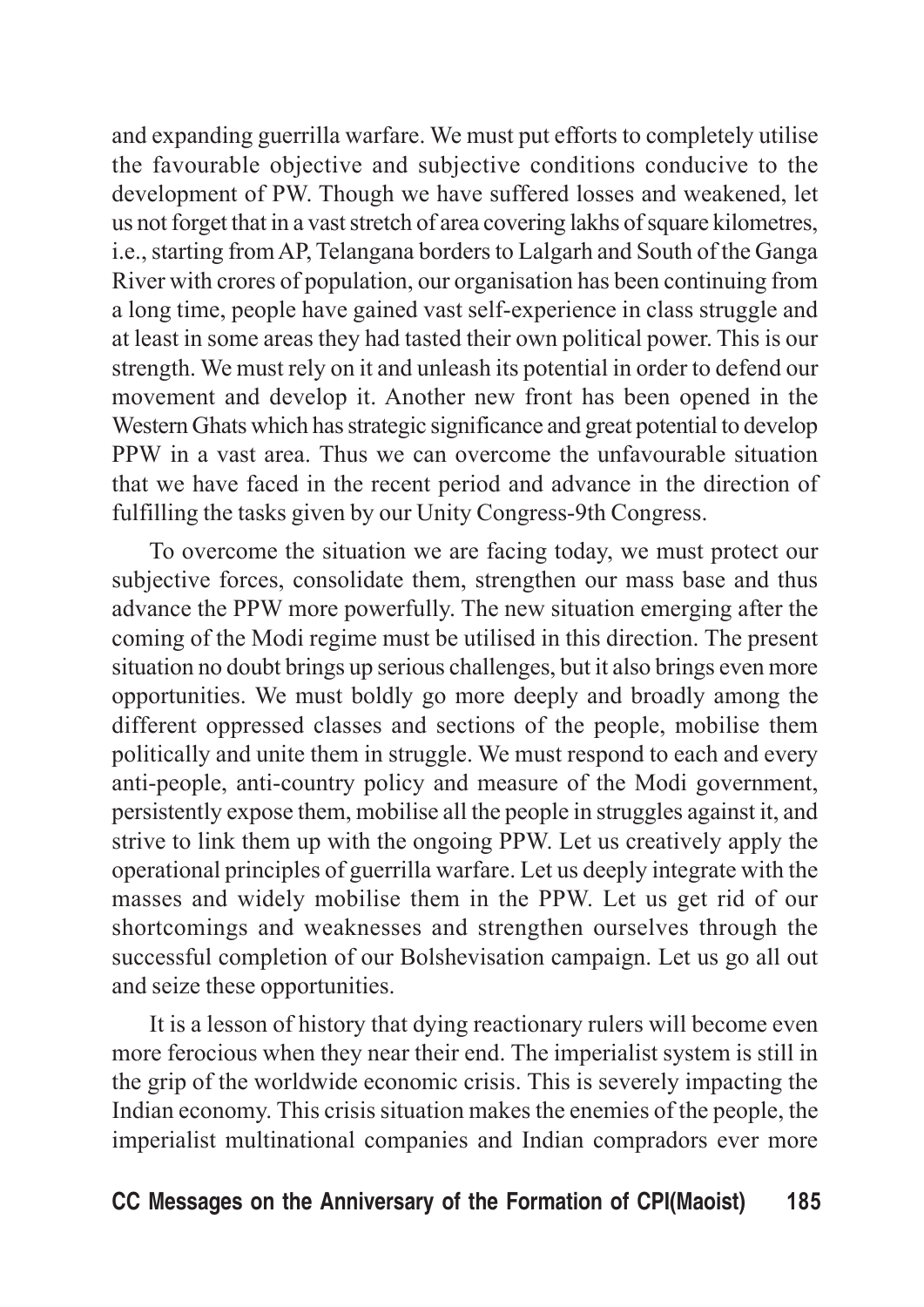desperate to plunder the resources of our country and exploit the labouring classes to the hilt. But the ill effects of this country-selling path are becoming more and more evident.

There is also another lesson of history. A small force can defeat a big one. A weak force can destroy a stronger one. This has been repeatedly proven in numerous revolutionary wars all over the world.

## **Comrades,**

The CC calls upon all party units and comrades to grandly celebrate the tenth anniversary of our party. We should fully utilise this occasion to place before the party, PLGA, MOs, RPCs and the masses the successes and the positive and negative experiences gained by the new party in various spheres, the tasks before us to advance the revolution and educate them. Our CC calls upon you to work with determination to complete the tasks we set for ourselves to fulfill the dreams of our beloved martyrs. Celebrate the 10th anniversary of our party with revolutionary enthusiasm in all our areas where our party units are present by mobilising huge numbers of the masses and successfully implementing all the programs and propaganda activities planned by us. Utilise this occasion to fill the cadres and the people with the determination to participate with spirit in the Bolshevisation campaign, in increasing our mass base, in firmly resisting the enemy through guerilla warfare and in defending our subjective forces. Let us imbibe the ideals of our great martyrs to overcome the difficult situation we are facing and advance.

Let us learn from both the many positive and the few negative experiences of the past decade and put efforts to build a strong proletarian party to lead our revolution to victory and fulfill our share in the WSR to march towards socialism and ultimately towards communism. Let us apply the call of the Great Proletarian Cultural Revolution, "Fight self, defeat revisionism" to make ourselves more capable of fulfilling the role as the vanguard of the Indian revolution.

Armed with MLM, steeled in our determination to destroy this hated human-devouring system, deeply and firmly linked with the masses, we are invincible. Mao Tsetung has taught us that miracles can be created by the masses led by the party. This we have seen in our own practice. The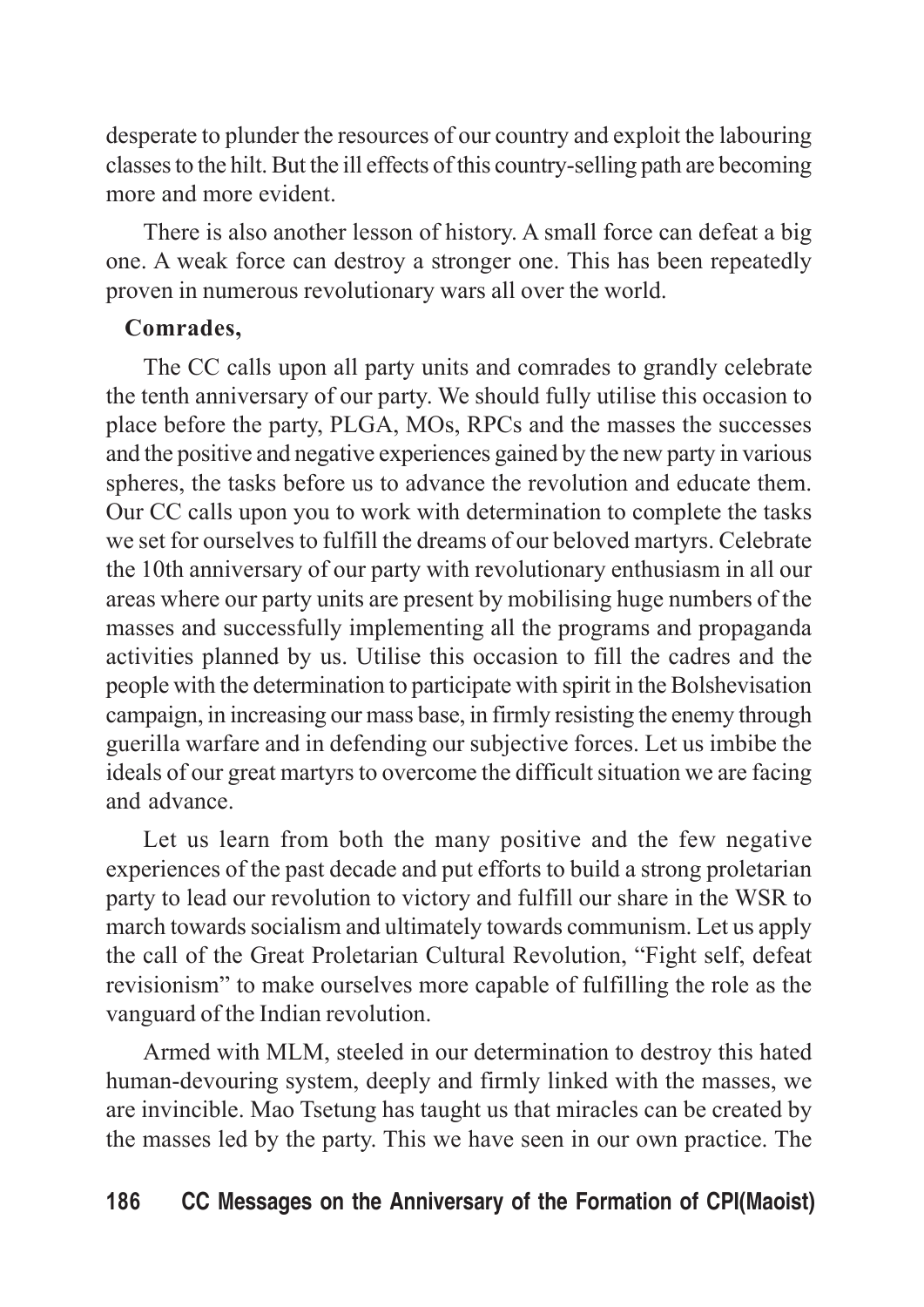revolutionary creativity and energy of the masses is boundless. This we see reaffirmed in the ingenuous methods of resistance they put up, unfazed by the armed might of the enemy, and how they force him to back off. Let us take lessons from their creativity and resoluteness. Let us take guidance from our great teachers. Let us be inspired by our glorious martyrs.

Heighten your ideological-political-military, organisational and cultural level. Go deeper among the masses. Raise the quality of your fighting capacity aiming at 'greater, better, faster and more economical' results. Victory is ours because we serve the people. Victory is ours, because our cause, our revolutionary war, is just.

**With Revolutionary Greetings Central Committee 10-9-2014 CPI (Maoist)**